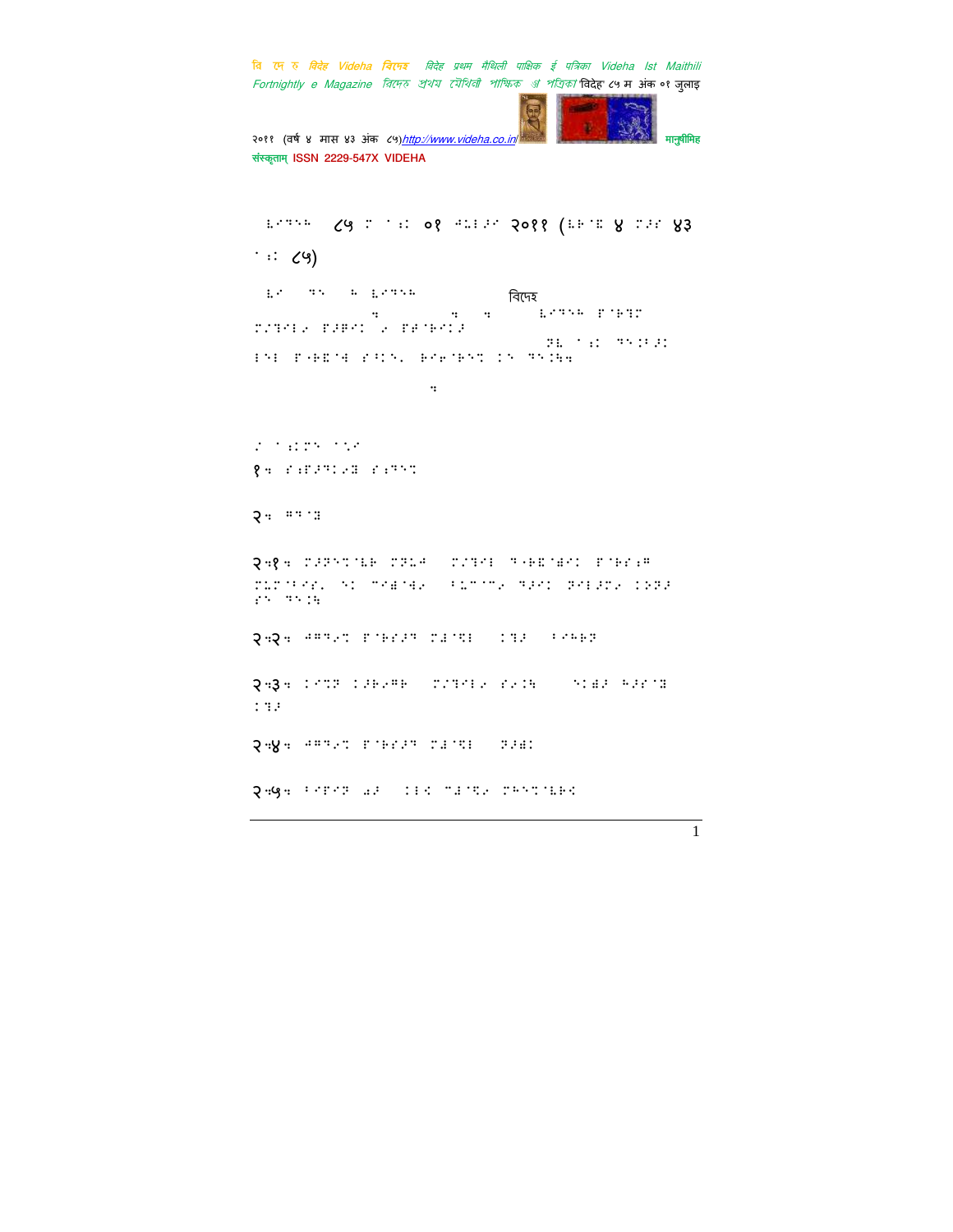```
दि एन रु विदेह Videha चिएन्श विदेह प्रथम मैथिली पाक्षिक ई पत्रिका Videha Ist Maithili
Fortnightly e Magazine  রিদেহ প্রথম মৌথিনী পাক্ষিক প্র পত্রিক/বিदेह' ८५ म अंक ०१ जुलाइ
२०११ (वर्ष ४ मास ४३ अंक ८५)http://www.videha.co.in/ मानुषी स्थानिक मानुषीमिह
संकृताम् ISSN 2229-547X VIDEHA 
२⣒६⣒!⢷⢼⢺⢹⣇!⣜ ⣋.!⣅2⢽ ⣝⢼".!⢳⢷!⣞⢵!.⢼⢻⢼F!
२⣒७⣒!"⣅⢾!⢼⢽⢽ ⢹.!⢷2⢵⢷ ⣞!)⢼⢷ ⣝⣉⢼⢼!⢼⣝⢵⢺⢽*!
3 + 12३⣒१⣒!⣅⣉!⣜ ⣋.!⣇⢾⢼.!⣉⣅⢸⢼⢷ ⢸!!
३⣒२⣒!⢺⢾⢵⢳⢽!⣔⢼!)⢺⢾⣓*.!⢻⢴⢾!
३⣒३⣒!⢺⢻⢹⢴⣉!2 ⢷"⢼⢹!⣜ ⣋.!⣇⢾⢼.!⢼⣞!⢶⣓!
३⣒४⣒!⢷⢼⣇⢼"!"⢼⢳⣅!
3.494 PER PER PRES PRESERVE Q
३⣒६⣒⣒!.B⢽⢵⢹!⣉ ⢷!!
3 des also de la rei de la plusa est
४⣒!⣙⢼!⢼."⣐⢻⢴⢾.!१⣒!⢺ ⣝⢵⢾!"⣅⢽⢴⢾![⣊⣎⢷⢴!२⣒!
⣉ ⣇⢾⢼!⣔⢼!)"⣐⢻⢼2⣅⢷*!३⣒⢻⣅⣐⢺⢽!⢷ ⣜!!!
```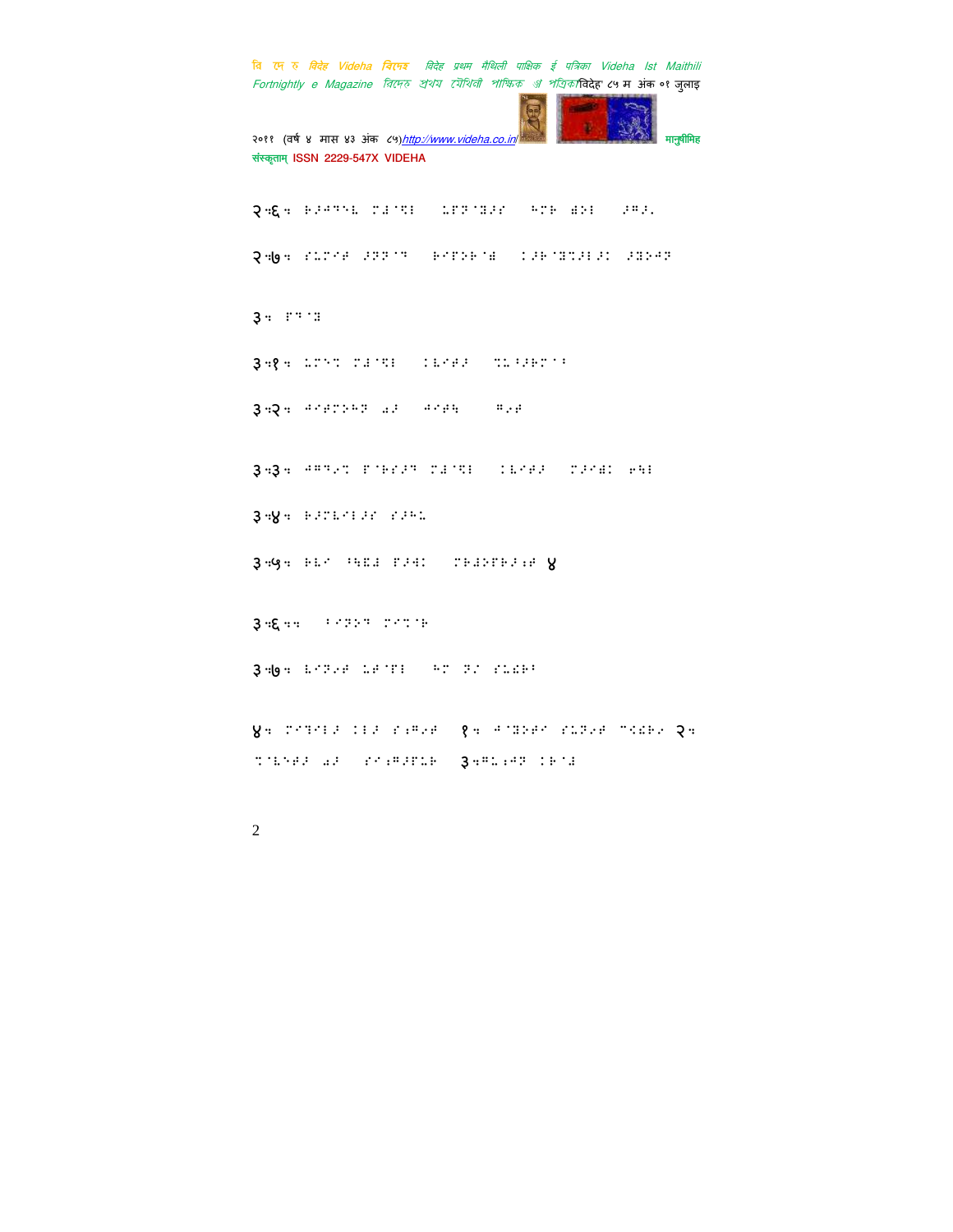肅

**Septim** 

ø २०११ (वर्ष ४ मास ४३ अंक *८५)http://www.videha.co.in*/ मानुष्या कार्यक्रम मानुषीमिह संकृताम् ISSN 2229-547X VIDEHA ५⣒!⢻⢹ ⣝.2⢹ ⣝!⢸⢼⢷⢾⢴;!⣓!⢸⢵⢺2⣅⢷⢴.!!⢸⣈⢼⢷⢴! ⣚⢼⣅⢷!)१८८७-१९७१)-!4⣙⢴!⢽⣅⣇⢼⢹.!!⢻⢺⢽ ⢹ ⢷! ⣚⢼⣅⢷!)१९७१- )- ⣇C⢷⢹ ⣎⢼⣉ ⢷!2⢿!!

६⣒!B⢼⢼⢽⢼⣐!C⢷⢾.2 ⢷[⢽ ⢹ ⢷!⣉ ⢷.!2⢽!B⣞⢼! ⢸⢽⣇!⣉ ⢷F!B!⢹4!!⣇⢾⢼!

७⣒!⢸⢼⣏⢼2⢼!⢷[⢽⢼.⣈⢽!.\⢼⢽!4⣙⢴^-!\⣇⢹⢳! 4⣙⢴.⣐⢻ ⢷⢺⢴!⢼!⣐⢻ ⢷⢺⢴!4⣙⢴!⢵⣏! ) { {idegrape (paral) frequency shows the summary ( "⣒ ⣝⣓⣒⣒!"⢷ ⣇⢷!⢼⣎⢼⢷⢾!.Cbtfe!po!nt.trm!

Nbjuijmj!Ejdujpobsz⣒^!! 9 WJEFIBID: SFTJEFIBID: SFTJEFIBID: SFTJEFIBID: SFTJEFIBID: SFTJEFIBID: SFTJEFIBID: SFTJEFIBID: SFTJEFIBID: SF  $\frac{1}{3}$ Ljtu Kffwbo#! Thursday was a strong who was a strong was a strong was a strong was a strong was a strong was a usbotmbufe. Joup is the problem of the problem of the problem of the problem of the problem of the problem of Kib!Dibveibsz. Psjhjobm! Dibveibsz. Psjhjobm!

⣇⢹⢳!⢴.2⢾ ⢷⢼!"⢸⣞⢼!2⣅⢷⢼⢽!⣐!)!B ⢷-! ⢾⢷⢳⣅⢾⢼!⢼!⢹⣇⢽⢼⢻⢷⢴!!\*!2⢴⣒⣋⢴⣒⢶⣒!⣋⢼⣅⢽⢵⣋! !⢽⢴[⢼F!⣐2⢷!⣅2B ⣎!⣁⣒!Bmm!uif!pme!

LARRE & PARENTAL PRESENTATION OF THE ⢾⢷⢳⣅⢾⢼!⢼!⢹⣇⢽⢼⢻⢷⢴!⢷⣓2!Wjefib!f!

epxomption in the particle of the particle of the particle of the particle of the particle of the particle of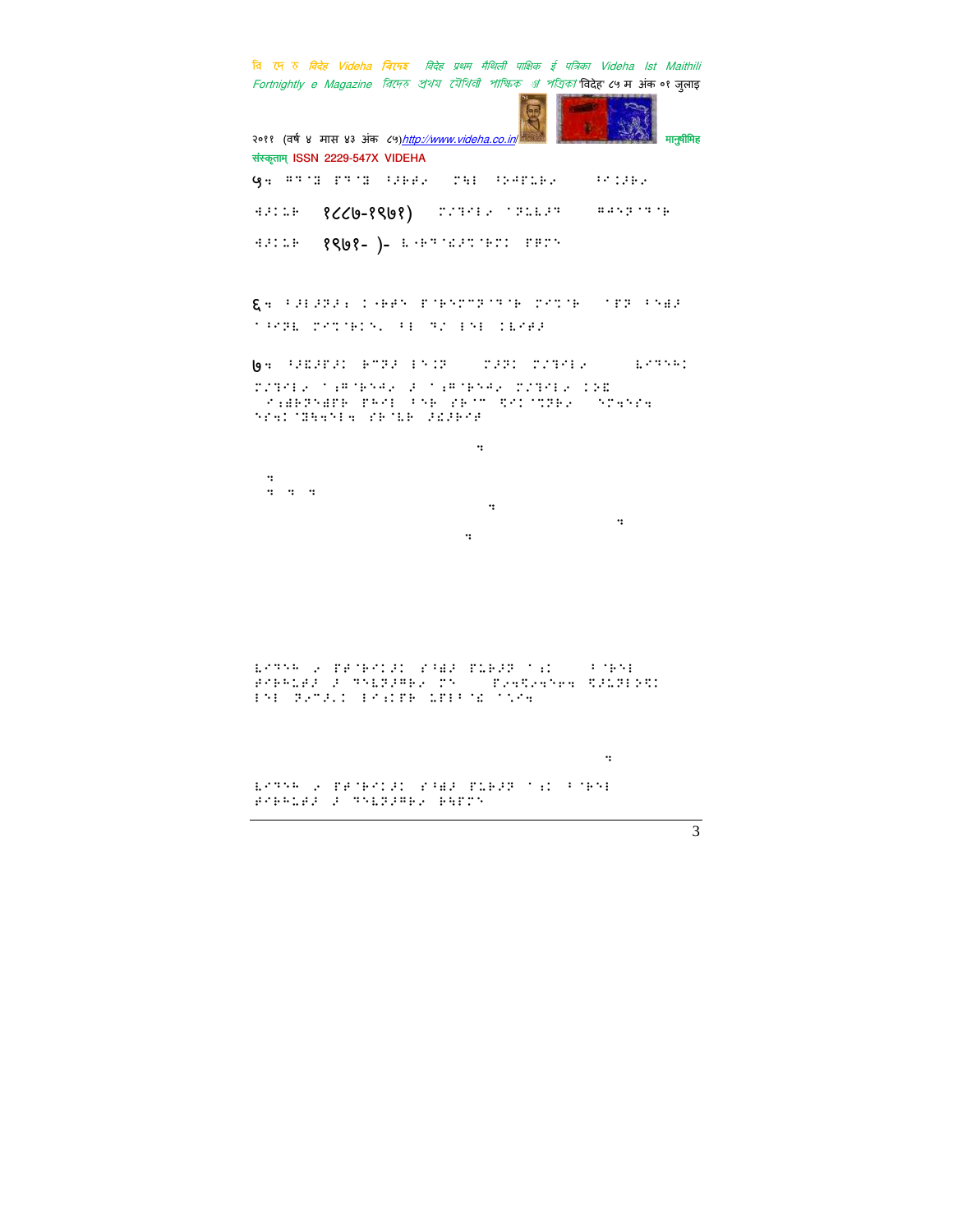दि एन रु विदेह Videha चिएन्श विदेह प्रथम मैथिली पाक्षिक ई पत्रिका Videha Ist Maithili Fortnightly e Magazine রিদেহ প্রথম মৌথিনী পাক্ষিক প্র পত্রিক/**বিदेह' ८५ म अंक ०१ जुलाइ County** ø २०११ (वर्ष ४ मास ४३ अंक *८५)http://www.videha.co.in*/ मानुषी कर कर मानुषीमिह संकृताम् ISSN 2229-547X VIDEHA ⣇⢹⢳!⢴.2⢾ ⢷⢼!2⢳!५० ⣐! ⣇⢹⢳!⢴.2⢾ ⢷⢼!५०!"F!⢼⢻⢼F!⣐! !⣇⢹⢳!⢼⢷⣒"⣒"⣒⢶⢴⣋⣒! ! # EXPART 2 & TEST 2 & TEST FELT TRATIFIC LEAR ! 2 FER 1048 1910, 1920 ESPART LANDER STATE REPORT ↑!⣇⢹⢳!⢼⢷⣒"⣒"⣒⢶⢴⣋!⢽⢴⣞⢷F!2⢽!"⢼⣞0! B ⣍⢻2⢷!⢻⢼⣓⣒!! !B ⣍⢻!#⢼⣅⣞#!2⢷!#⣋!⢻⢼⣋⢺⣞#!!#⢶⢴⣋#!  $T^*$   $\rightarrow$   $T^*$   $\rightarrow$   $T^*$   $\rightarrow$   $T^*$   $\rightarrow$   $T^*$   $\rightarrow$   $T^*$   $\rightarrow$   $T^*$   $\rightarrow$ iuuq;00xxxiyofib, with the second policy of the second policy of the second policy of the second policy of the ⢼"F!"⢳⢵!⣇⢹⢳!⢶⢴⣋!2 ⢷⢼2 ⢾!!"4⢾!⣁⢴⣒! **BARI BARES PRES PRE** ius;00sfbefs1.0sfbefs@hpphmfdpn0.0sfbefs@hpphmfdpn0.0sfbefs@hpphmfdpn0.0sfbefs@hpphmfd b!!Tvctdsjqujpo!B⣞⢽! !⢷⣓!⢼!⣈⢼⢴! " ⣙⢼⢽! iuuq;00xxx;00joefy $\alpha$ joojoefy $\alpha$ joojoefy $\alpha$ joojoefy $\alpha$ ⢷⣓!⢼!Bee!!B⣞⢽!⢹B⢼⣅⣒!  $\mathbf{R}^{\text{max}}$  parameters of the parameters of the parameters  $\mathbf{R}^{\text{max}}$ !⣇⢹⢳!⢷⣋⣝⢵;4⣙⢴!⣙⢼.⣇⢾⢼!⢼⢹!2⢳! 2⢵⣋⢼" ⣞!"⢼⣞! ius;00wjefib234sbejpovisitelib234sbejpovisitelib234sbejpovisitelib234sbejpovisitelib234sbejpovisitelib234sbejp 4⣙⢴!⢹⣇⢽⢼⢻⢷⢴!⣇⢼!⣙⢼⢿⢷!⢽⢳!⢹⣈0!⣈! 2⢼B!⢷⢳!⣁⢴-!)dboopu!tff0xsjuf!Nbjuijmj! hhbkfoesbAwjefibloesbAwjefibloedbawjefibloedbawjefibloedbawjefibloedbawjefibloedbawjefibloedbawjefibloedbawjef

⣐!"⢸!2⢷!⢺⢼⣓⣒!"⣐⢻⢳!⣇⢹⢳!" ⢾⣐⢸!4⣙⢴! ⢸⢼⣏⢼2⢼0!⢷[⢽⢼!⣈⢽!⢽⣇.2⣅⢷⢼⢽!⣐!2C⣛⣓⣒!!

ius;00efwbobbhbsjjuot;00efwbobbhbsj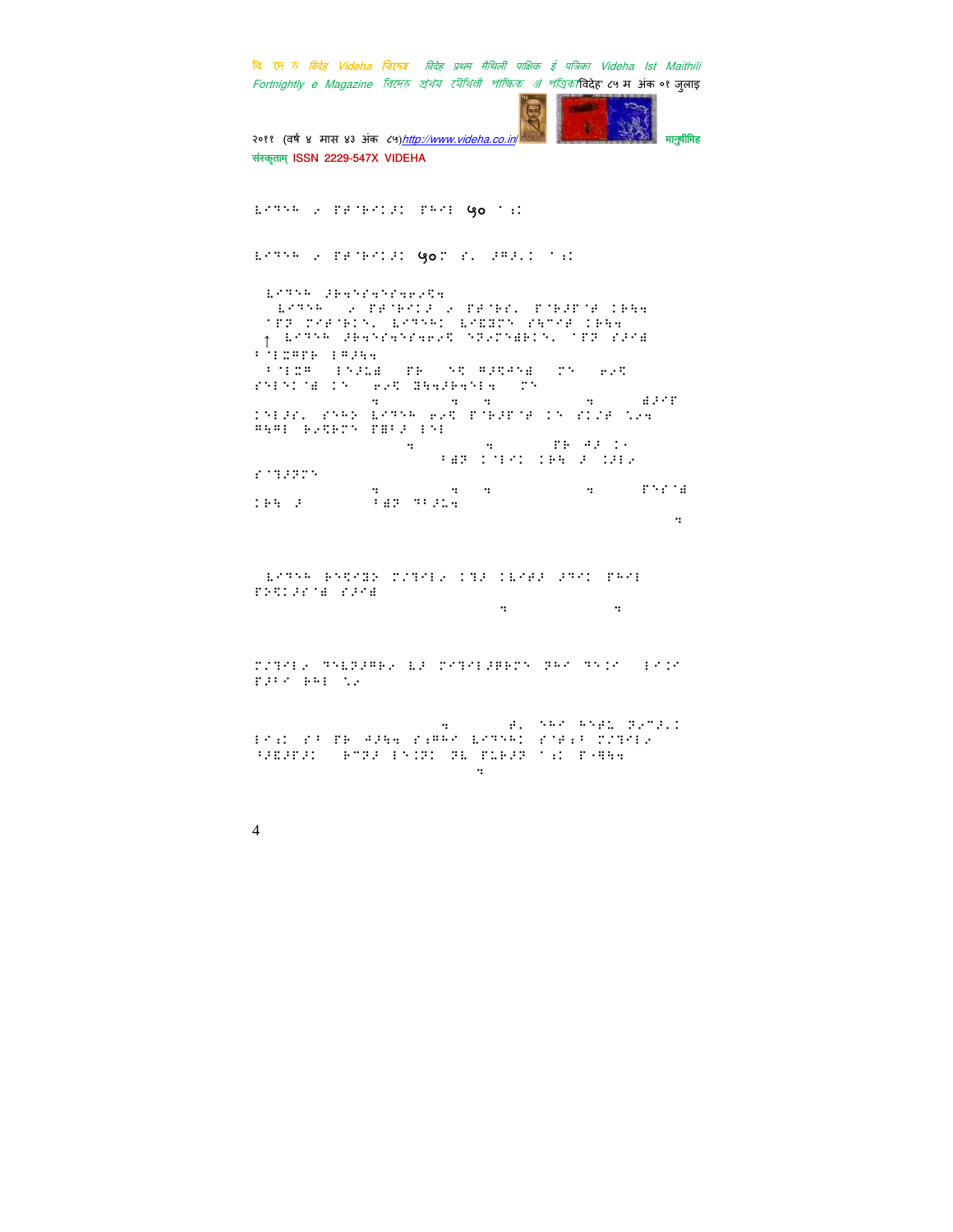

 $\cdot:$ 

a benesi risan tai a 3ñoezh - baoezh

space inversed a clebed sign ears show that a compression YOU YAR A MARYLARE CHEME YAYE (RADRESS LEFA) PARL PATRIC ESSO PROPPER EVAN SETTINE

FREEZI WAS LEARNED WILKER HARD SLEAT DRAINING OF PAPP PLACE & PAPER EXIPT THATA (PHOPER ART) 25. 95.184

ROBO TELEC POILET COIC THE GORD CARDS CATALLERSTA ( 2000) ERMEDIERRATES ( 1981 NS 1991 AR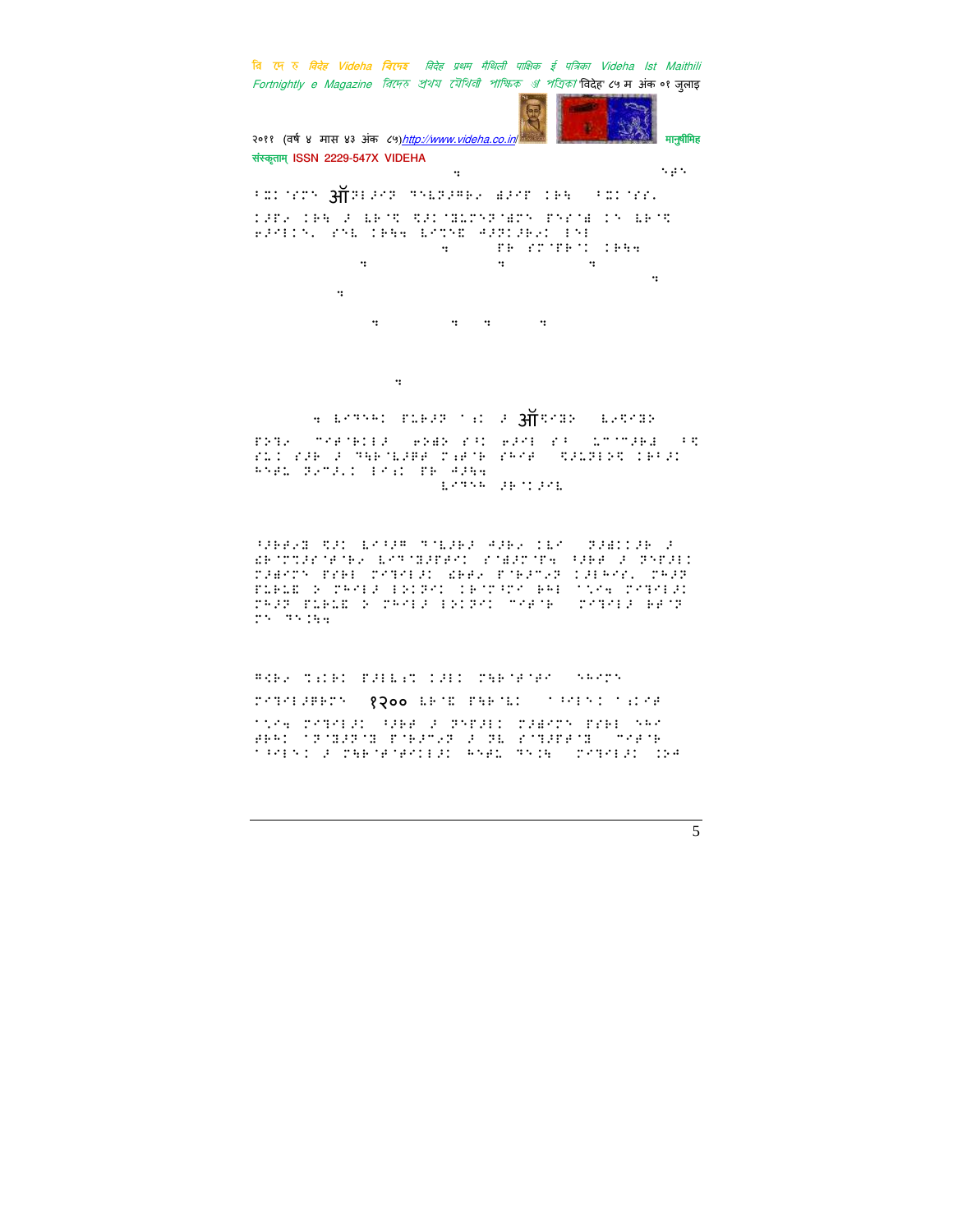

संस्कृताम् ISSN 2229-547X VIDEHA<br>अन्तराज्ञाः अस्ति । अस्ति अस्ति । अस्ति । अस्ति अस्ति । अस्ति । अस्ति । अस्ति ।  $\overline{2}$  2010 - 2010 - 2021 - 2021 - 2021 - 2021 - 2022 - 2022 - 2022 - 2022 - 2022 - 2022 - 2022 - 2022 - 2023 - 2023 ⢽ ⣝⣓⢺!"⢷ ⣇"!⢼!⣙⢼-!4⣙!⢼!4⣙⢴"F!  $\,$  B $\,$  B  $\,$   $\,$  B  $\,$  B  $\,$  B  $\,$  B  $\,$  B  $\,$  B  $\,$  B  $\,$  B  $\,$  B  $\,$  B  $\,$  B  $\,$  B  $\,$  B  $\,$  B  $\,$  B  $\,$  B  $\,$  B  $\,$  B  $\,$  B  $\,$  B  $\,$  B  $\,$  B  $\,$  B  $\,$  B  $\,$  B  $\,$  B  $\,$  B  $\,$  B  $\,$  B  $\sim$  1000  $\pm$  0.000  $\pm$  0.000  $\pm$  0.000  $\pm$  0.000  $\pm$  0.000  $\pm$  0.000  $\pm$  0.000  $\pm$ ⣇⢹⢳!⢺⢼⣇C⢷⢾ ⢾!⣋""⢽!⢶⢵⢷2⢷!⢺⢼⣓⣒!  $\sim$  0,000 F.C. . The first state of the state of the first state of the first state of the first state of the ⢺⢼⣇C⢷⢾ ⢾\*!2⢷!⢺⢼⣓⣒!

zpvs! wpuf wpuf  $\mathcal{L}$  of the state of the state of the state  $\mathcal{L}$  ,  $\mathcal{L}$  and  $\mathcal{L}$ 

⢸⢼⢻!⢷⣊!B[⣐⢹⢼!)⢹⣓!⢽⢼⣞\*.⣇⢸⢼⢷⢼⢽⢴!3⣒5&!!)51!

BOAS BELIEV DES STRAKT PROFINS TO A LIGHT A STRAKT WAS ARRESTED FOR A LIGHT OF A LIGHT OF A LIGHT OF A LIGHT OF 26 State State State State State State State State

4⣙⢴!⢵⢽⢼⣞ ⣝!⣇" ⢾C⢷⢾!⣎ ⣝⣝⢽!⣇⣐!⣇⣉ ⣏⣜! ) with the star  $\mathcal{L}$  . These this field  $\mathcal{L}$  is a field  $\mathcal{L}$  ,  $\mathcal{L}$  ,  $\mathcal{L}$  ,  $\mathcal{L}$  ,  $\mathcal{L}$ 

"  $\mathcal{L} \times \mathcal{L} \times \mathcal{L} \times \mathcal{L} \times \mathcal{L} \times \mathcal{L} \times \mathcal{L} \times \mathcal{L} \times \mathcal{L} \times \mathcal{L} \times \mathcal{L} \times \mathcal{L} \times \mathcal{L} \times \mathcal{L} \times \mathcal{L} \times \mathcal{L} \times \mathcal{L} \times \mathcal{L} \times \mathcal{L} \times \mathcal{L} \times \mathcal{L} \times \mathcal{L} \times \mathcal{L} \times \mathcal{L} \times \mathcal{L} \times \mathcal{L} \times \mathcal{L} \times \mathcal$ 29 September 2007 (2007) 2007 (2007) 2007

⢽⢵!⣐⣞ ⢷⢴!⢼!2 ⢷⣇⣉!)⢽⢼⣞!\*.!⣅⢹⣝!⢽⢼⢷⢼⣝⣜!"⣐⢳!  $\frac{1}{2}$   $\frac{1}{2}$   $\frac{1}{2}$   $\frac{1}{2}$   $\frac{1}{2}$   $\frac{1}{2}$   $\frac{1}{2}$   $\frac{1}{2}$   $\frac{1}{2}$   $\frac{1}{2}$   $\frac{1}{2}$   $\frac{1}{2}$   $\frac{1}{2}$   $\frac{1}{2}$   $\frac{1}{2}$   $\frac{1}{2}$   $\frac{1}{2}$   $\frac{1}{2}$   $\frac{1}{2}$   $\frac{1}{2}$   $\frac{1}{2}$   $\frac{1}{2}$ 

⢻⢼!⢺⢽⢻⢴!)⣙⢼!"⣐⢻ ⢷⢳\*.⢺⢻⢹⢴⣉!2 ⢷"⢼⢹!⣐⣋! 32⣒39&!!)466!wpuft\*!!!!

 $\mathbf{1}$  . The start of the start of the start of the start of the start of the start of the start of the start of the start of the start of the start of the start of the start of the start of the start of the start of the 31⣒19&!!)446!wpuft\*!!!!

Puifs: 10 Application of the Company of the Company of the Company of the Company of the Company of the Company

zpvs! wpuf wpuf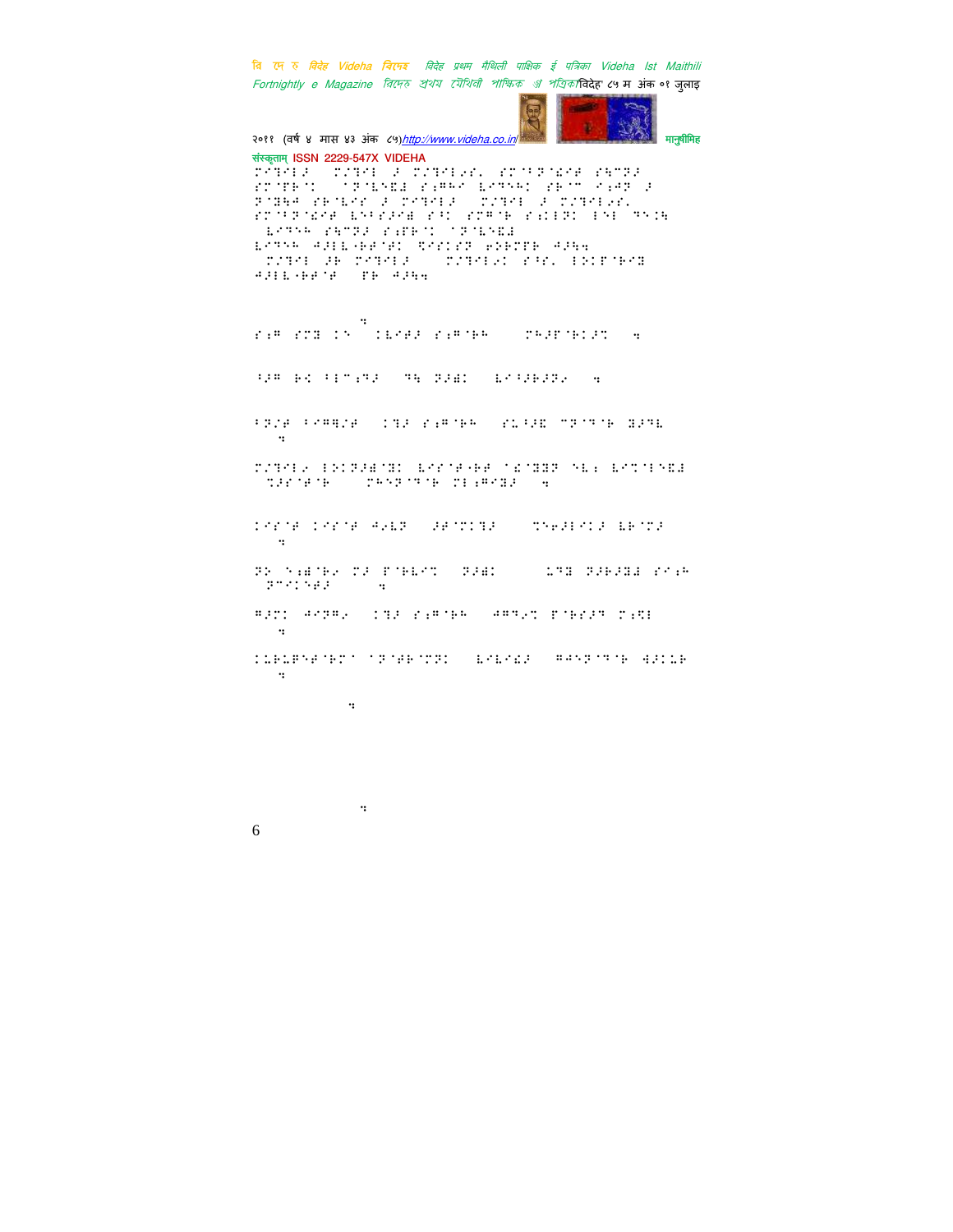**COLOR** 

G × मानुषीमिह २०११ (वर्ष ४ मास ४३ अंक ८५)http://www.videha.co.in/ संस्कृताम् ISSN 2229-547X VIDEHA BANDANA (4011B) (PRINTA (2921) NABA (1921B)19 TAGES (EPITAPACIDAE)  $\sim$   $\sim$ I REDNA INDIAR INDIAR DE DOCERER CONCRETA **AVERYLARIA CONSTRUCT PERMITTER**  $\sim$   $\sim$ 

 $\ddot{\cdot}$ 

rieven asile, spre us so strange mnemeras  $\mathbf{r}$ ENVIRONMENT WAS SAME MANY MADE AND STATING  $\varphi_{\rm eff}$  in the  $\eta$  $\sim$   $\sim$ AVES A BASIC CONSTANT OF THE CONTRACTOR OF THE EVANDUDUS SE EVANG CONDUCTED NOTABLE CON LEB MERE  $\sim$   $\sim$  $\cdot:$ 

2039 COD2P G2 - PR2PT PRYLETETER - D2BD  $\cdot$ : EKPAN DAMES TO POTED VALUE OF SERVER STRIPP  $\ddot{\mathbf{r}}$ 

 $\overline{7}$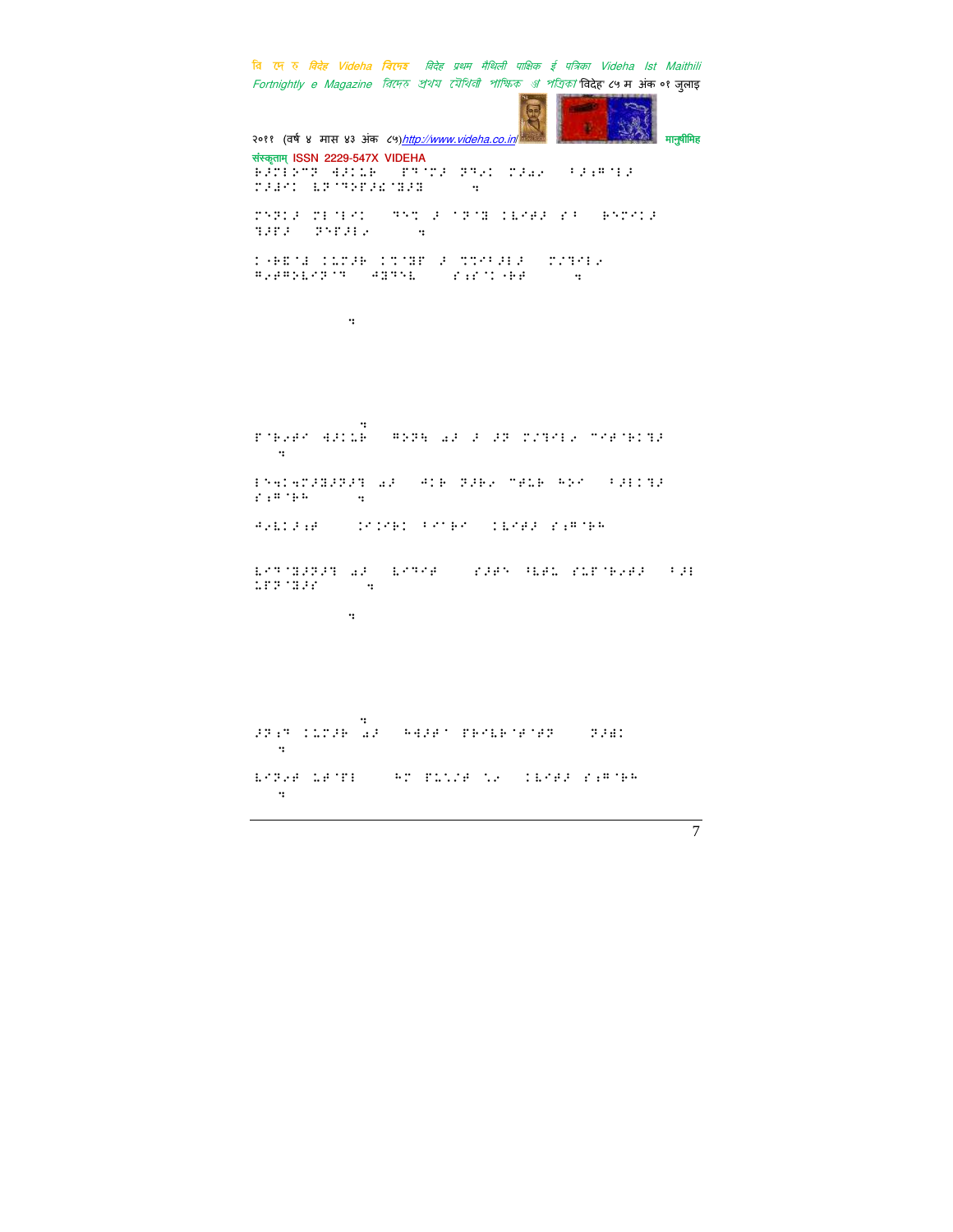Fortnightly e Magazine রিদেত প্রথম মৌথিনী পাক্ষিক প্র পত্রিকাবিदेह' ८५ म अंक ०१ जुलाइ Gal **County** २०११ (वर्ष ४ मास ४३ अंक ८५)http://www.videha.co.inl मानुषीमिह संस्कृताम् ISSN 2229-547X VIDEHA LTAT TEST  $\cdot$ : A 1959Y (PLOVE COVER ) (TECOMPOS ) (EMPERIMENT  $\cdot$ :  $\cdot$ :

त्रि एन् रु विदेह Videha विरमर विदेह प्रथम मैथिली पाक्षिक ई पत्रिका Videha Ist Maithili

### $8 + 3 + 7 + 7 + 1 + 3$

#### δ,

i Gero alponiese entitalies de care maen el adelm estedit importante l'español de l'andro.<br>Sied more adedinationellem istorie de l'andro more. APEA EMPANYA MARMI YAMMPARMI YAMMPAR MODO rankre barek verarsbirg i bståa bere a lådavs Baktar atytis, bekan makaitars makaker INFORMATION PROPERTIES ARRAIN FOOT ARGE NEWS FURTH RESEARCHERS ERIE AUS EUREN

DIRECT REFERENCE REPORT CONSTRUCTION ndualde la sallivere naddina i libunga avullive alas ledvera.<br>Indades indulade in 10 i aperiliviva en nordiale en didi angala - Afgirea al Marghal Gef Gartel Mith.<br>Gerga - L'ealme (Babal Gard Mabbach Clare Lin Gerg.<br>Mithe - L'ealm (Babal Mereri Me Cead) - Claad C'acr RABAY, YARA YAN TITKEY SALEAT PAE SAN TITA YA akana (1944) pinakary (1966an ampirikal mana)<br>Habary (1966an ing paling Habary, penanta Habar FREDRICK IN POSS TOSS  $\mathcal{L}(\mathcal{F},\mathcal{H},\mathcal{H})=\mathcal{L}(\mathcal{F},\mathcal{F})\otimes\mathcal{L}(\mathcal{F},\mathcal{F},\mathcal{F})$ sabar pendeng sabar egers enedag evree nike **TRIERRY, IRA PROTOCO ESPERIMENTO ANDERITAR** daana aynad waa ala wuxuu inununkiinu muraa iyo mirk<br>aynad maala iyo muraa waxa muraa wuxuunaad BARDO MBA (ASKA) (15K) D. COLLOR (KKR 1600-161) NDO OC

 $\mathbf{8}$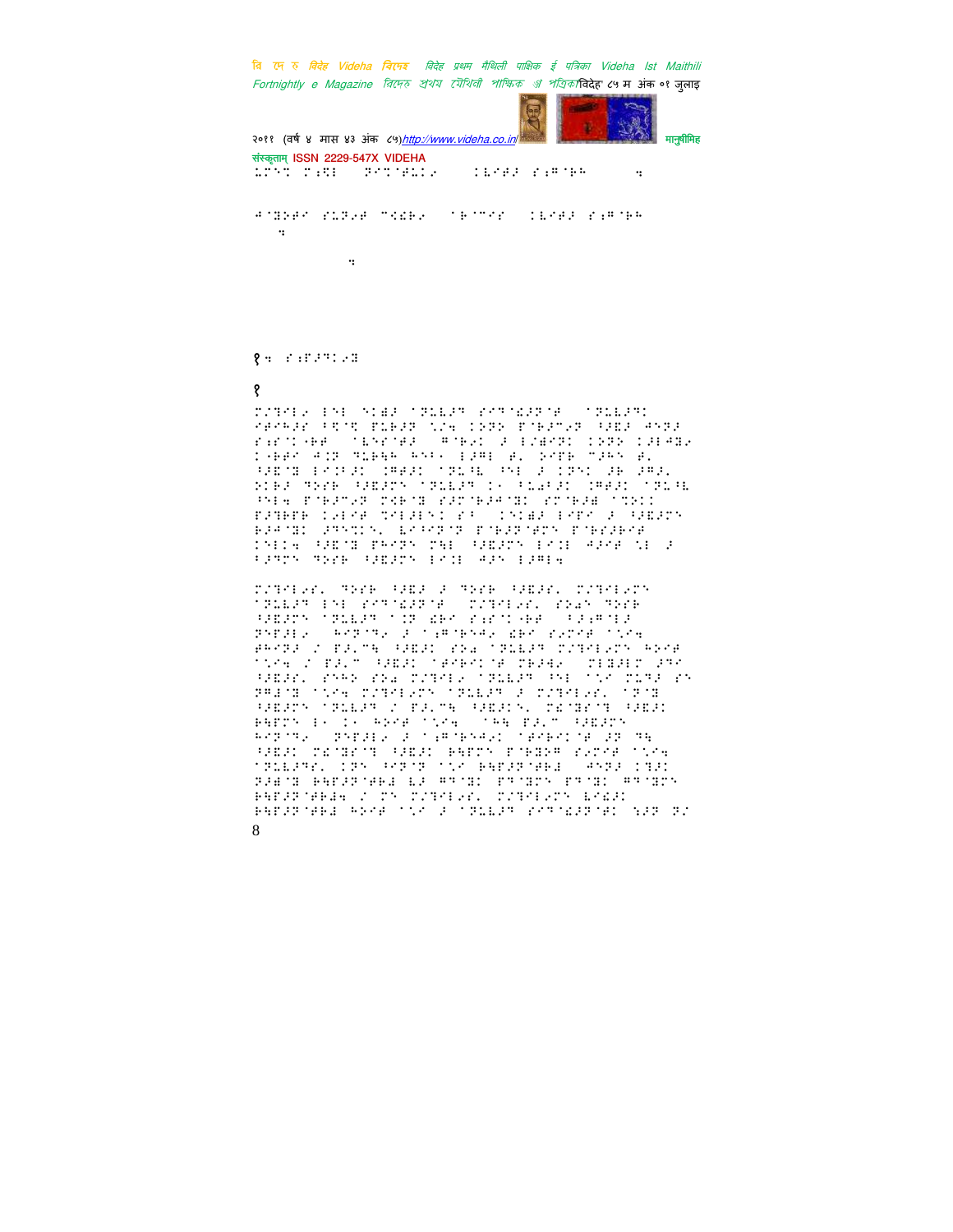

२०११ (वर्ष ४ मास ४३ अंक ८५)http://www.videha.co.inl

संस्कृताम् ISSN 2229-547X VIDEHA

**SECRETE STORE** 

1979) TRIER ENE CRISTALTED BENEDICTING MAGGAR (1952) 125 (GMAAA 9219) 95 (1952) 2 (SAMPANG na laut den afhancen den den den handelsen.<br>1989 hunder helden afhancen den besten afhancen. RABAL DESTRIKER AL BIBATAR SIN AL SIRBINA RABAL TRIP PRINT PARK PLEAD A CATER EACHER THE A -539 TREEP INFORMATIONS AND TEST PROPERTY sterringerte so ches de lega soldat de l'ago<br>s'agent poppe d'agos chego me caso agent.<br>s'en staged have caccancie, ser a canger ce RAMEA (REAL SAR BUCHMARY TANK PERDY TURE FABA BYANE KAREAR (FREDE) EDITOR (TERR) A RINGING BOND OF ORIGINAL AND HEART ACCOUNTS AND AND naka lihatarra (Abarlindusa) 1992-1992<br>1982-1998 upaka Libi Hare (Shell peresteran)  $\mathbf{w} = \mathbf{1} \mathbf{1} \mathbf{1} \mathbf{2} \mathbf{3} \mathbf{4} \mathbf{4} \mathbf{5} \mathbf{1} \mathbf{4} \mathbf{5} \mathbf{4} \mathbf{5} \mathbf{6} \mathbf{7} \mathbf{4} \mathbf{7} \mathbf{5} \mathbf{7} \mathbf{6} \mathbf{7} \mathbf{7} \mathbf{7} \mathbf{7} \mathbf{7} \mathbf{7} \mathbf{7} \mathbf{7} \mathbf{7} \mathbf{7} \mathbf{7} \mathbf{7} \mathbf{7} \mathbf{7} \mathbf{7} \mathbf$  $-151132 - 1812$ 2 FORTI EROB PORTE: PAPO ARRO 1978 P. avannens føyere videt ivev erener. Hra dødens sabari romanere eenenbloa ese sabri eenb i parti (perci eranti i conpresi pravidarea indepen<br>Fabade do Ferreirono a reconditatari estel debatk (Escal van Earlien Ene intaal voordie)<br>distaale (Lien die thae van tatus) onder Escal vana 2 sekritaren rajaren iaurraldu media a PEIN, STEP IN PLAPP AR TESTSENS TO MIER KOTEDA 193 3599 Z K. DAI 32E3K. DENEKA DIREK radiary, information engles yakeraman kapain 37353 173 92 3195 **CRA CONSEA CORADO** ESPERING CORPORATION CONTRACTOR PARTNERS CONTRACT ERNAD - EDARDAR NENE - EDAR ERNAD IA BINE HERR aksad (pasal talak 1993) ia (1995) atoma alaki.<br>Albaran peliku atau (pasal 1999) ia (1999) PARAD ERNAR CONSPIREDENT CONSPIRENCE PORT REPORTABLY TRIERS IN TESTING YEAR ONLY AN IN

 $\overline{Q}$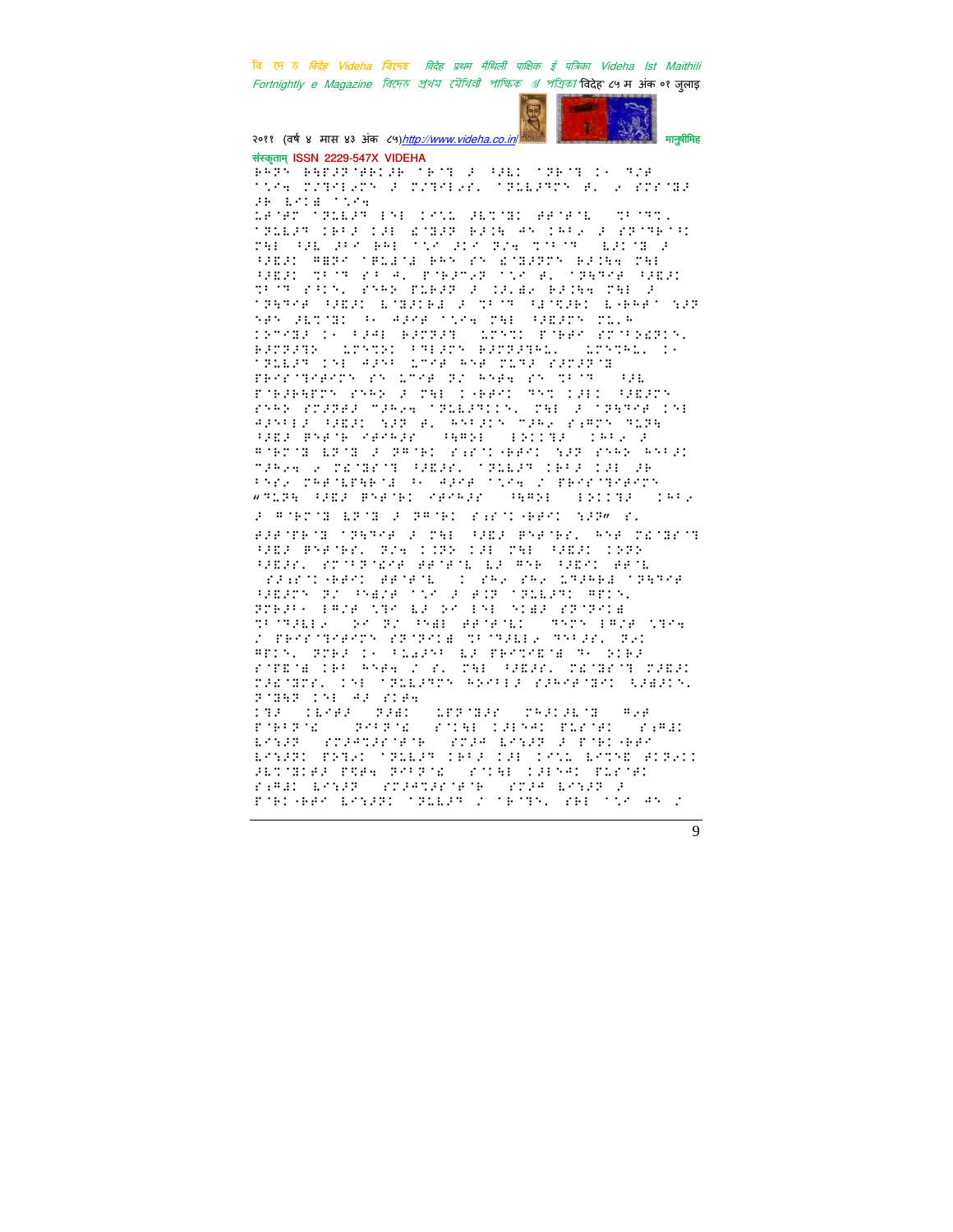

२०११ (वर्ष ४ मास ४३ अंक ८५)http://www.videha.co.inl

संस्कृताम् ISSN 2229-547X VIDEHA

rini bereker, beda mema kore sor a PERAPARTEN PARAPTEN INSPIRANT  $-7.361$ LEGIONARY CONGERENT CONGERED PRESENCE **SALE AND STRAIN SERVICE** a raromeen gwaar as eeskonsk wal oo eesk inte (ales ses pael asko lega l'oggali indiale<br>agasi este nova lispili dap i gabieggi (al<br>gabasili gabez dap a ad ag abrig ago gs Expresse in the relationship and an international manager. KOLVI (PROSTA) PIP TRYLROPPOLA SPLEPPOSTRYPYROPI ting perkadang pakeeton dao paka television<br>Ane topea ting a eta taal ku taboarti in kelamatan di kecamatan di kecamatan di kecamatan.<br>20 merepakan banyak menjadi banyak dalam pada sebagai pada tahun 1990. FARIE SIL TANESARA FESS FORE IESPATS IESPAI EREAD, DIE REPORT TRIEARII EBRURE PORAR SANDO AORINE CONSEGUIU INAPIANAD IDEEDA 360731

TEC PRETS TOTOLS ESPITED SAMPLY STORE R.

TERMINANT MEMBERSEN, IBRAIN BUCKARIT MOBRAR

Advise Adviser from the Advise coded in Enteractive G/Ig/G

inka salah melendak menjuduk di perang bersekal dan dan pertama dan menganjuduk dan menganjuduk menganjuduk me<br>Senara dan di pertama dan menganjuduk menganjuduk menganjuduk menganjuduk menganjuduk menganjuduk menganjuduk tre lo admisemento empagniatagua medeus primeiua. Genesey nobeles spale preakcep prepraba pera TORA CERARD ES (PROTEER ERTRE CEN ESP PARA iakas isto iakas pulta peser, preso les more.<br>Inspiritoriale (sitori maenel memorial line). FOIR NOTE POSTED ARE ARREST ERRAGED ARRESTED THE PAPER STORY OF CORPORATION SPACE AND THE Barbana medi (nymera Barneeg naak histori DIRECTS CRIEFS ON DIRECTIVE CONFIDENTIAL PROTECTED BATS, CREATE PARCOCA rartiser (ded Toulde: cdrteck roed daete TAYO ENCRY THEARD PORCHUT INER 2 ENEMY OF almakori di okkori Amedri Manduro redogi Analinia (m<br>Ekakel (Alimedi amerika editropo (deputador) el<br>Umdemo di robert (Kiladh) muta amerikano di rha i kalendari dan sebagai sebagai dan kemasan dan sebagai dan sebagai sebagai dan sebagai dan sebagai dan sebaga<br>Selatan sebagai dan sebagai dan sebagai dan sebagai dan sebagai dan sebagai dan sebagai dan sebagai dan sebaga FRAME MATTS STANDARY annais atalant se san ad asa taal.<br>Album malaka taluam careeraa too la detatu rotal curvat portat (ramat braum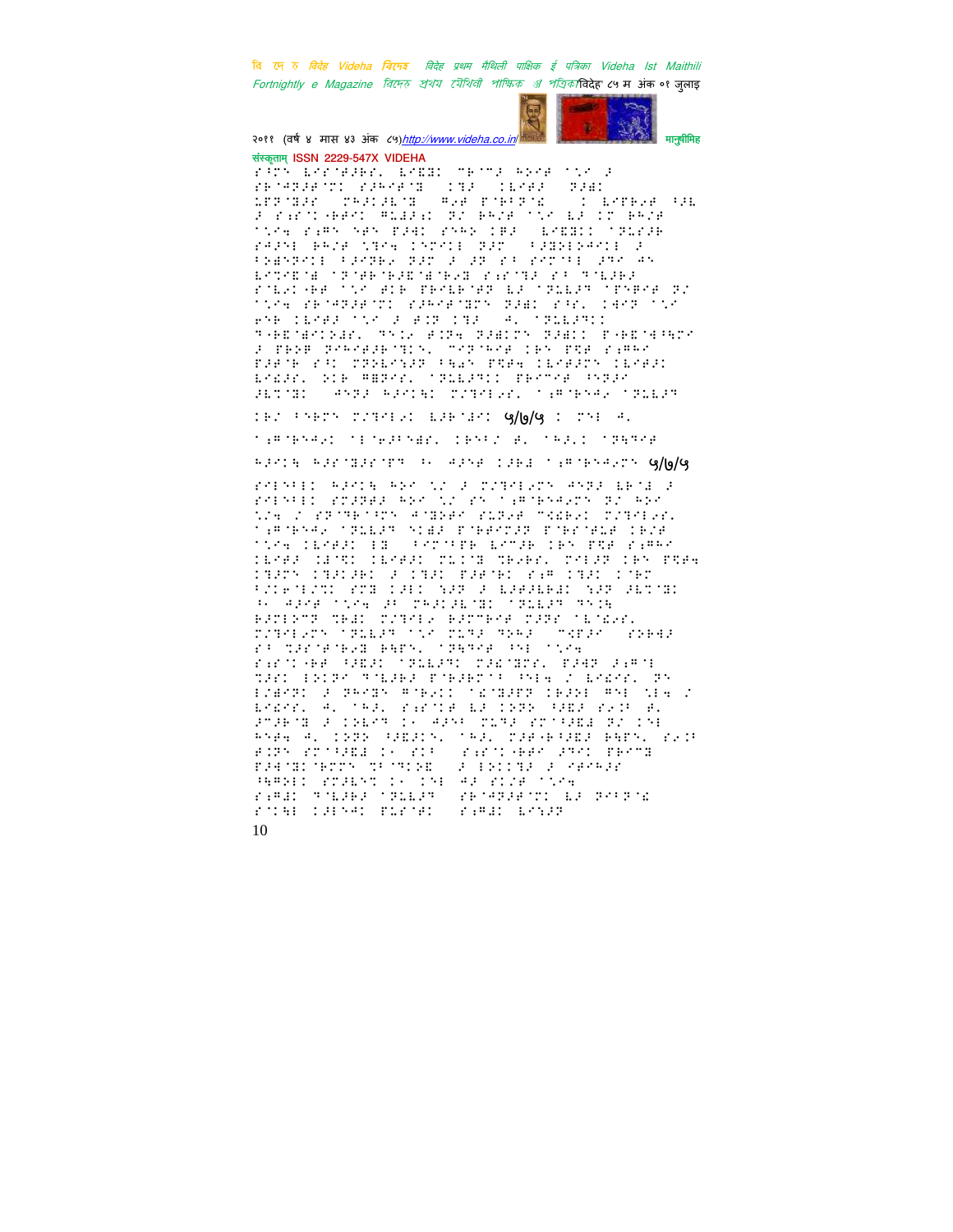

 $11$ 

# २०११ (वर्ष ४ मास ४३ अंक ८५)http://www.videha.co.inl

araktarikin arteko arago aleman ekeko basar:<br>1916an alegrafiareak emeageko esprintzaileak TAC PLAS WILL AS A MEAN SPACE A LOCALER REPORTED BREN, WERPIE REAL INFORMATION PLAS PARIN ANESES NOLESA INVL. PARNETA PRE PATE PERIODE PART ESTRIPADATO MOO TECT

संस्कृताम् ISSN 2229-547X VIDEHA

STEP WESTER PORTER THOSE PRESENTED RECEIVED

 $\mathbf{w}^{\mathsf{H}}(\mathbf{f}) = \mathbf{f}^{\mathsf{H}}(\mathbf{f},\mathbf{f}) + \mathbf{f}^{\mathsf{H}}(\mathbf{f},\mathbf{f}) = \mathbf{f}^{\mathsf{H}}(\mathbf{f},\mathbf{f},\mathbf{f}) + \mathbf{f}^{\mathsf{H}}(\mathbf{f},\mathbf{f},\mathbf{f}) + \mathbf{f}^{\mathsf{H}}(\mathbf{f},\mathbf{f})$ 19426 29425 2020 908 39 191 120029 151261 2 20 PENED PNPA COPACEA PASSPECIAL APROVATIVENENT 23 FUERINGERI PROVINCI DE 1910 INDUSTRIALES. anebarbreva probas podrav naboža (+) ažra novre  $\mathcal{S}$ 

BATESTA TRAD TITRES BAT TREE TARE

TRADALIS LA RVA PIRPADA (TRADALIS) LEGGA PROV Rona con la brecada: capeza aspida (1937) SEP MOREN SERVICE CONFIDERATION OF CREATED FROM ing may i sia siya siyara idan ni sina misekara mela<br>1931-2674 (1945-1959) - Seperator sina melanci 1930<br>26 shekara masu bulu ne berama (1945-1959) - Tabya

anaers earlyng meal (#29) pressor basely earnede TARE CONTRALACEAREMENT EBREARED FOR TITREATS adrhama (mald adrigi hiana had id da chaa highed.<br>Saba adrigi di highed adalam arhite had had highed. BUTUBA (17) TA FINA FOR IT SAFTS FORUTOR ANNE TORA EVANDONEDO TARBITRA ENTADO CURINA EVIDENTISES: TABLE ANNO EXEMPLES ON THE ededdia da ynddianaeth do cilearaine ar recoder 1959-188 (ENIT) et l'installé autobalistic référentes (des do analdea che mne nova noa alm labo esse eve AN Adolde codiendatacia in Japane edit.<br>Echanis, altas ciedade libra inco alta dicamadal rneeu esa yhdy phaniyon en cile eyoyda fye aber the restaurance researchered research BATTERBTARING NIE IABURE AT FALB TRI GER LRTAB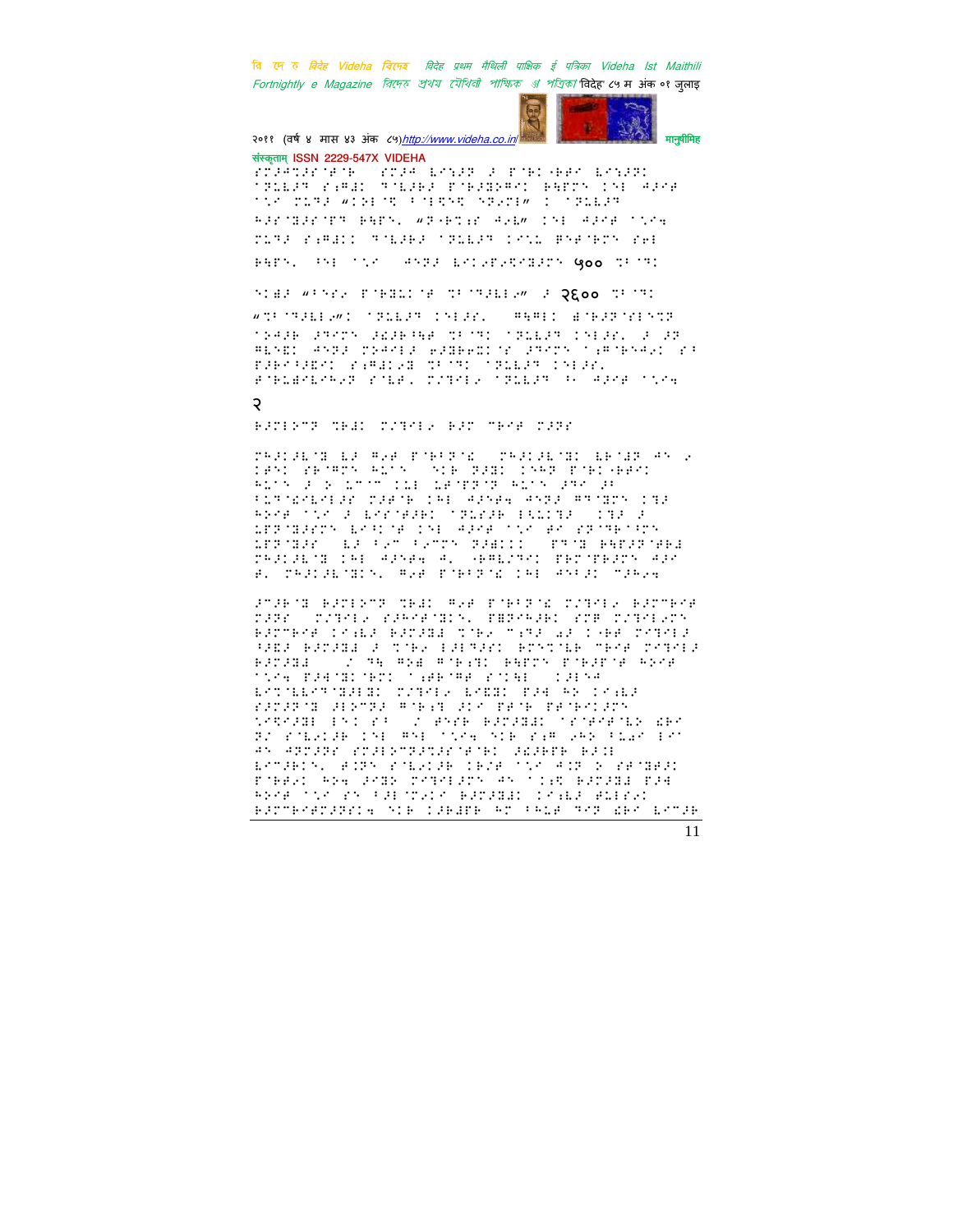

२०११ (वर्ष ४ मास ४३ अंक ८५)http://www.videha.co.in

संस्कृताम् ISSN 2229-547X VIDEHA 1979 BRERLA (1718) MOMENTA BODOBA O EDEMOCIAR PANALA BARAGA (BARAGA 1118) PAR 115935AR a podredno se varios o na Rovi o pontri er Rosi vinho a Ermita sista.<br>1967: Vichold Richard Sovorna Vice Zanne for coma sob server KARAADO (PADA 1450) AS 1971-AAS (SSERINA 147) PADADS KARAADO BADADAL BMAA AN MILANO BAADN BNBOARTH artis (crise) desembal algun du cos (arres crise) als seres.<br>Insolinado arcolesceu autores du circura de son sondite : He diarona, persamare roomas ordina TORGROUPHARDOGE SIR PORTOGE CAAR CEP ROGED spide v ppavin, mednagan yas ien du <sup>1</sup>a 21124 (Stelmenns al comercial muse<br>expaggi 200 125 sol politica come 2144 emperores adi ibab pogo svario ridgeo graded espid<sup>5</sup>er<sup>i</sup>ve ESPIRING RACINE A CAPACHI SIARRA ELPASIAR CAPA ACRES CHARLOSERS ARCHIVE CANER 1474 CSTSP 10 CRSTESTS ina ponesta di sesti posti natitali andea stello.<br>Anati Esmaari sesti scenarita nonetta attuada cerrara.<br>Alta ancor natitalitati speptunta naritaline nonettat RADABA (1988) PART PAPTRAIN, PNEALL (B. 5 ESCRA SCEPTANO CAL POMPEMBNOGRAPHA PSEPRIP teria vai viedrami ilise pai dretmi trebeler.<br>Stea pubrici volvogi spanana reteo mrei ea padi lass sikon (1920) un melastas no 1920 (sukes 1920) ost principalite ture.<br>Iamae nos complexementus come novo leo complexe no novel novel PLAZE ERR (TLAR) Z PRART ARR TIAPERI PIRT PIR dealabracionerna daere vyeaadel afkoloksi pedi fr<br>Kakelinivke anaera direvi eadernadeaciodaktevidrev BACTBYBCARY YAY, EVA CHALABIO TIYA V NIBA BOTO **TOR OF YOUR ATTENTION IN EXTENDIMENT PARAD** KAKADELDA 1919KI ISABEDI ETXANA 92 MIKA MER RICE EDUCATIONAL CORRECTED ARRIVANCE CONTRACTOR CONTRACTOR NER I I DREPEVARDADU I DABITATIONIDU EN DUNI. .<br>1762-6-cr2-943r-2943 - 9-cr caran ( 1964-196 PECAR NUMBER RAD (PEBS) PEBSIT CONCLETEAR PARALLELS ALBAN IN BRIDE INTO EMPARINGATION IN THE PLENG TRIBULA (VPLOGA) (PRIA POSTEJROBLA PARPITRI PUSPAR THE CONTROLLER CHANGE OF PHENOPHAL I REPORTED FOR THE REPORT OF THIS POSSESSED

12

tighters.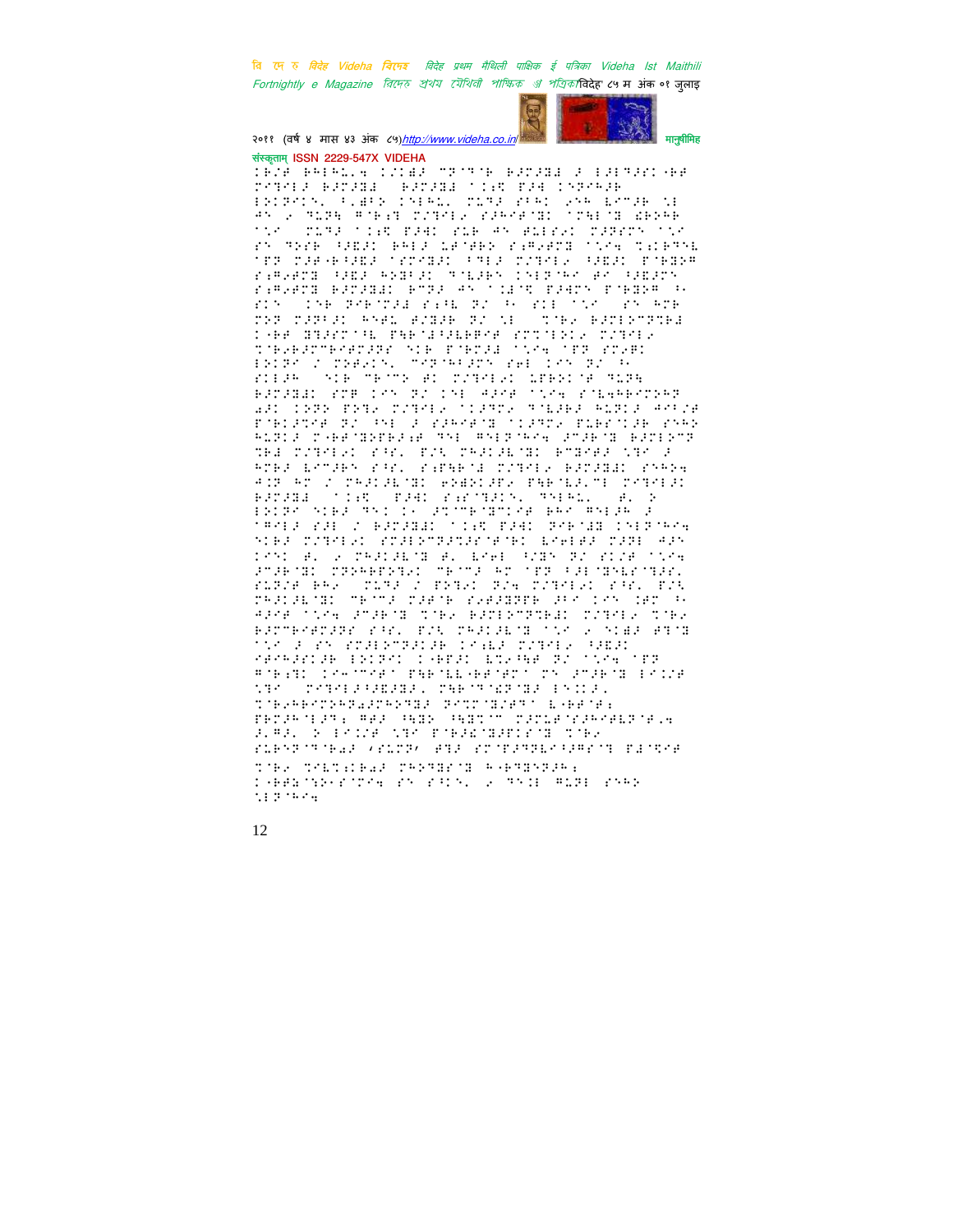```
肅
                                                                 County
                                                                   ¢
२०११ (वर्ष ४ मास ४३ अंक ८५)http://www.videha.co.inl
                                                                                   मानुषीमिह
```
संस्कृताम् ISSN 2229-547X VIDEHA anakid kareena dkal gaa pikkale padade karnkaa DARKS PAGAA (AMAR 1942) VELETRE AG 1911 ETRARVA MADE O ADE PASERI RIBRA MAINE 201 ERMASI P EVENING BUTBAY, 199 APPLIE INFORMATE PRAPPER PLAN APLICEMENTS CEN 22211 1 BA BARY FAB TYPE PRY PAINS OF COURSES INTER-251211-11 #2267 252 22857, 55124 5288 128 22 561 **ERRY OF LITTLE** 2 197 PERSONAL PROPERTY THE PRESS PORTUGE **FALEFEN | |** YAYDI FAR YI YIYYE HADA IYYII ISTA MBI FYYY 989 || || FLPL FLPK BRIEFBRY, LB EFBRY FPHF FEPFPH FF 그것보기 시대 ANY RYBY MBS SYSK ASSTRANGEN ME ASS PASE **FAR HOW WAY** YE TOOK BRIEF ONE ARREST THIS APACSE WE **REPORT 11** ALPARA BULFAR MEA FRONDLAND POTPICAR COMPO →28→廿一廿

alian (1981) antala niam-a-midik (1982)<br>1 ildia (1982) (1951) 1986 and mm (1595) niam<br>alian (mmea-mhadi) mmad (1596-androimn glian) **PAGES LENGTHS TAX** TVARIJI TAI TAJLJENI BATTA TERMERE AVIDIJI.<br>NGC 282 NASA PATJI ISTO BATKI BITJILI JELENJI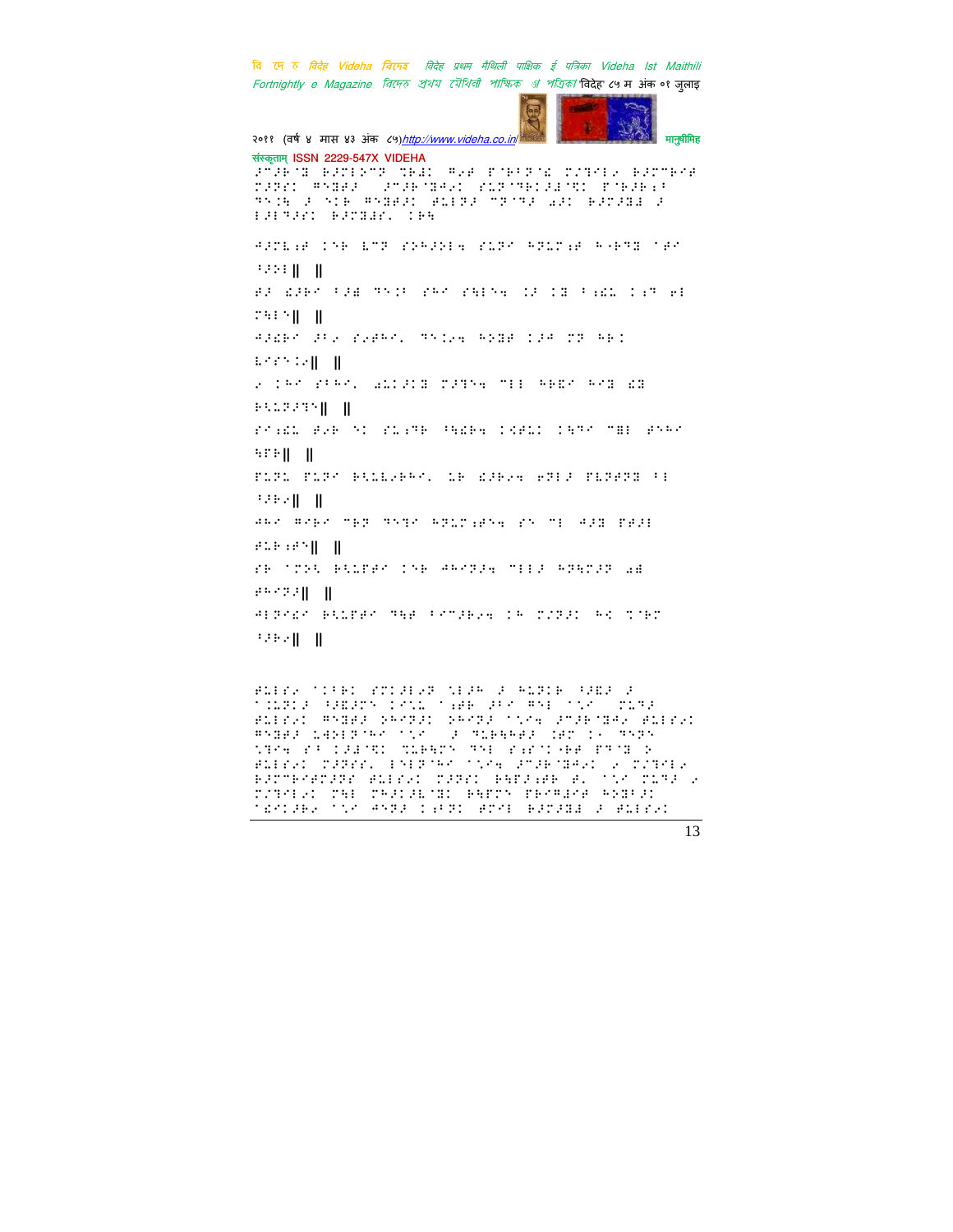

२०११ (वर्ष ४ मास ४३ अंक ८५)http://www.videha.co.inl

संस्कृताम् ISSN 2229-547X VIDEHA rdad (ara ira (gebat) rekebake 151 ga eel (156 1980 FAB MOVIE BANAGAI BANAGAR GENENGIN 1978BB NEZA (POPOS) POETOSIK PODOBBI EKEBON IAEDIAK AN IN BATABA NIAA MAAL STIMME TIN DE BT IN Stag Fright AS TRANG FRAGAN TO AS TO RANG mazon, inolos shaphistash agra (200 -200 zamos)<br>Caspioshope (200 -200 -200 -200 -200 -200 -200 admodal the creative companies and the principals FREDRICK CHARGE BARRABAN IPERTAK CHIR IK DO 189 198025 BJD15, PREJE POJ MSEDNAM PJETOJN BUTING TRIBUTU PLACE TUDIE NEURA PUBLICUS PLATERED EPERA FREDUCTATIONS, FREDUCTATION POSTAA ANGERI EESGA IEZA SGK DUMA IEFA FREKI PROPER SPEAR ASSAMDLED AROUND CROP COPE amae roeget suis die laat saak hoof ear ook oorgete geskie het volgen.<br>Ieu oor dit in die egenie gebouwd ontwerking geskie maar van die gebouwda NIE PNOBAJ SKENDAR ZABNE IEFAI NESNAM

anakid kareena dka: Aya birkara birkey karnkaa indak (d. 1918) adeb (d. 1997): Sidinadada (spesar (SSS) (SSS)<br>schementa (sde schaak) (1918): Spesarak vim sidina (menna<br>1924): Senat (saeca): 1940, menas spesar (menas spesar anak toku yezh tres ag tro-maezh division evel Asp read, roomse agos, aang ada arege pak mee STATEST EACH PACE STA ENDIR FRANCESCO RRAN

YND FRENK FRYD DIENRE | |

BID PARK IN BURNEY FRONTIN BRI FORE PLATE FPL PREPE

PROTECT BASE INFORMATION

NOR TRITING AN WAS SENTED AND WORKING WORKS.  $\cdot$ ra dres cribs rac moss doend throughse runge à dakàn telk: Sal Stelk, Telk error telefor<br>Speka formas de ser es compart preden fede TREAT TER AL PARAGUEZ BOBA (P) AZNAB BNE Anighe an Anghanin (1923) (Fen ees to 2 ate ED NA NAE NO I DERIVADAN APPRAISANT AD NA NAE NO 1820 AN atiza (novel empataet empathy pat inabab all palare).<br>Ebiza otrki la pri palaret itulisal pat la nabab mupe AP SAILES EMSALABI YELES VIB SABARE IBVE MAK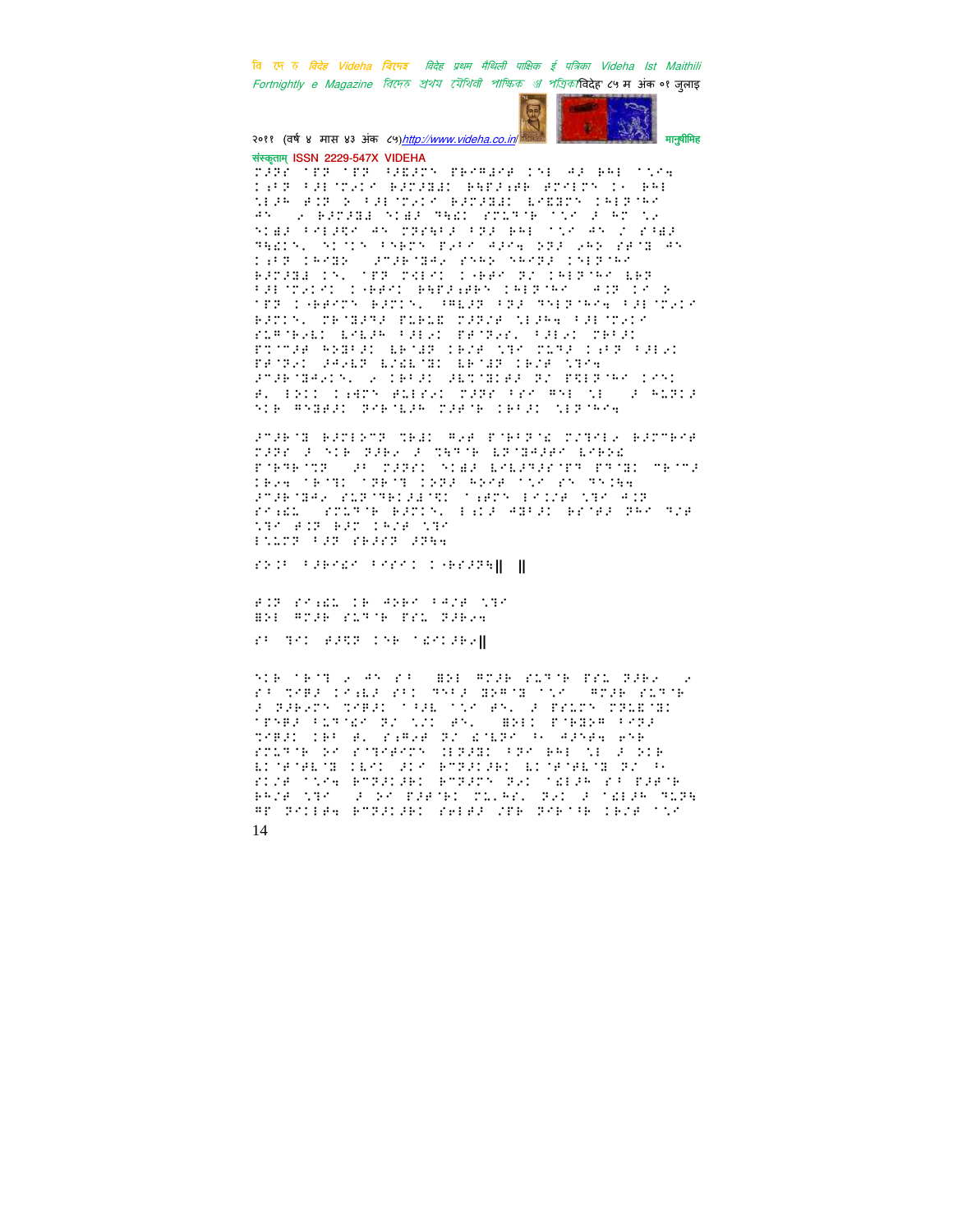

२०११ (वर्ष ४ मास ४३ अंक ८५)http://www.videha.co.inl

संस्कृताम् ISSN 2229-547X VIDEHA AN D'Espain, cap avecent verat le arve cin din POR DIPA ALEXANDRAN, AMARICA RADESMONDER KARS naradoru araboreru (1948) edat eredi artistik artistik (1949).<br>1932 - Freedo Scriptanerare, certar italije da Selate (izente ia (Anglický parlika) a poznatel (znani a poznatel (znanovaná z poznatel)<br>značné sporane a z sile čto pekot a elizace (znani z zaporane a<br>značné se z za teho (a silat tre cali a u se zasile pone se zasilo BEAT PRESPERED BRENEDO COPIENADO NACRIBINO ESPAGN VINTO AN ASSAULT VAN DUINE ENDROTSLAND i na Timo (2015) i Social amendo i povezno i politikova (2016).<br>Imperio response se politike i response a reveze i povijestvo

albest presentes bs tangees bs bed caere bie PLEARER NO CAMARINA (1970) 1979 (NNPA CLERAINE anadodní politikních dodádí (1944)<br>ostatství tem tvr

CONTRACT DEPOSITORS CONTRACTORS ARE SERVED AND CONTRACT OF A STATE OF STATE OF STATE OF STATE OF STATE OF STATES FIRE BANK PROPERTY TED FRONK INFORMATIONARES

**AVE TO PE ONE FORD BREATER** 

constant expresses codes independent codes and special special 3.231 PROF PROTECT

198 19838 PLAS FROM MARSH EVERY BOERN FEDROLEN FRAMENIE

CONFIDENTIAL CONSTRUCTION OF SAFETYPE ARABITS OF THE SERVICE FORD TORYTOPH HAIR

EVERING PORT OF BROOKER HAD ADDING sta (tam us campo deby BAM (suspect executives) EREARN POSTEER POOLSTRUID OF DE USPARUA CEREARY istir (2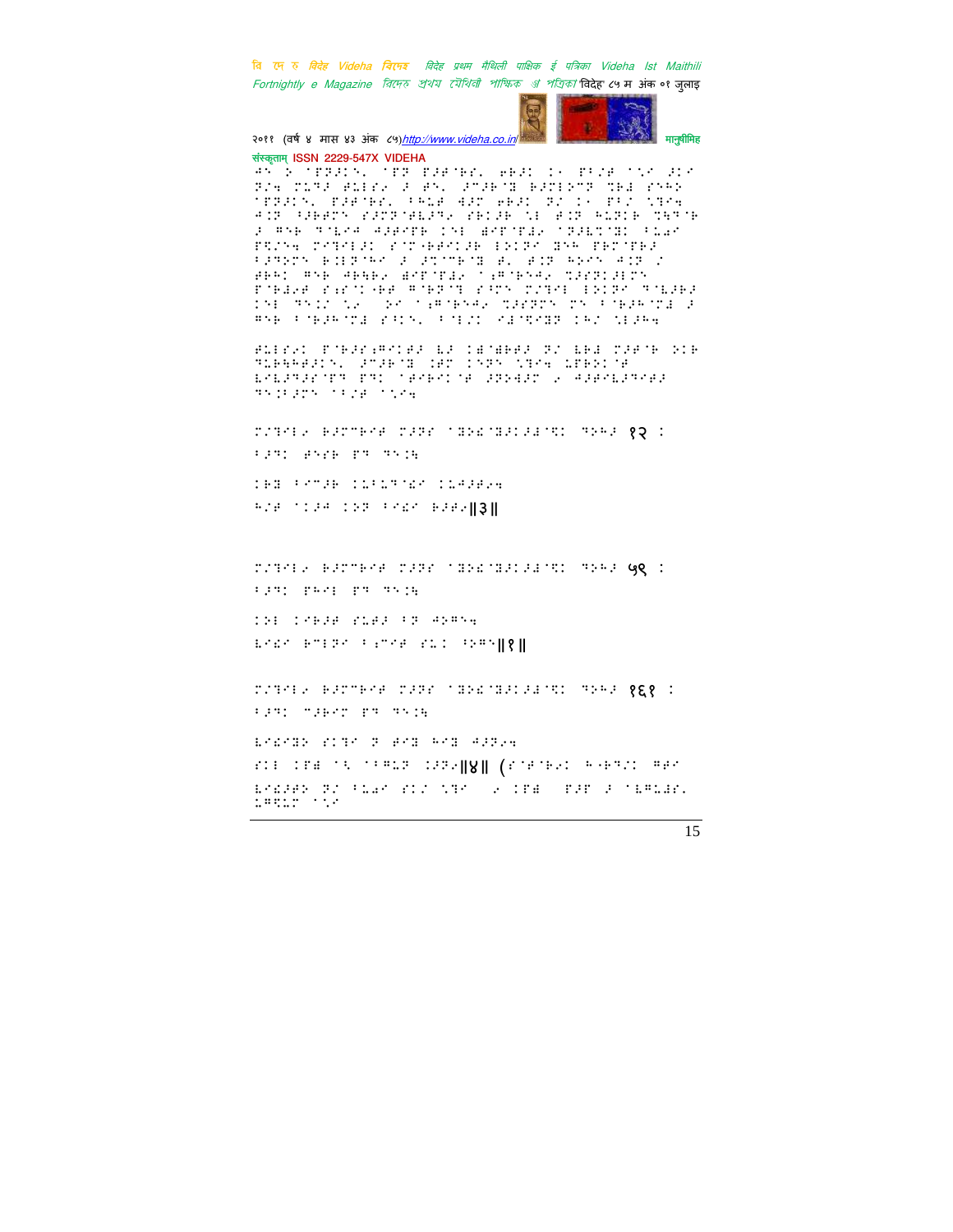肅 **County** २०११ (वर्ष ४ मास ४३ अंक ८५)http://www.videha.co.in मानुषीमिह

संस्कृताम् ISSN 2229-547X VIDEHA

CONFIDENTIAL CARE CONSTRUCTION AND PORT 883 C F291 #526 FT 9518 ESIENT PLANK AN BUTNE MARIN RESINARY BOWLER CENTRALISM

BLEVA A BAL AMARIO RAMEAMO MRE VARA MEDALA. adement (Felefado Gedi do 1972) nacional (1079)<br>Edemocratico delega (Federal Felefado de Gedei TRIANI TERRINI WARRI IANA NYA 18 ANI DISPIRA BROTESE CREE TORETORIRETE: TRAP Q90 : FRTI BRYE PROVING CHARACT COLLEY, IFF 2017PC

BORO ROBOTING CRIAL CRESTOR FREE FEE THERE E ENTIMAL

CONTRACT DESCRIPTION OF THE SERVICE STATES OF SERVICE SERVICES 2282 PM MAIN

ASSERS AR SPELL SLO 22224 **PERIODICAL DEPARTMENT OF DEPARTMENT** 

DIRA AIR FORD DEAFORDS EARNENE CIARNOOL radion descript compas about high cares been the law single mare over the theory and manuel surgicition A DARI CHAR CHARLAR CALCIO FADIAR DE ANIXA CACIDO A.<br>INFORMATIVO I DINARTO CAMARINA (ARDIAMECHA DALING) COMPAR mes l'applicianos surgirabilità tra le masaria: l'ora-1928 1928 STRING DISTRICTORY CONSUMING su age the present age make page: they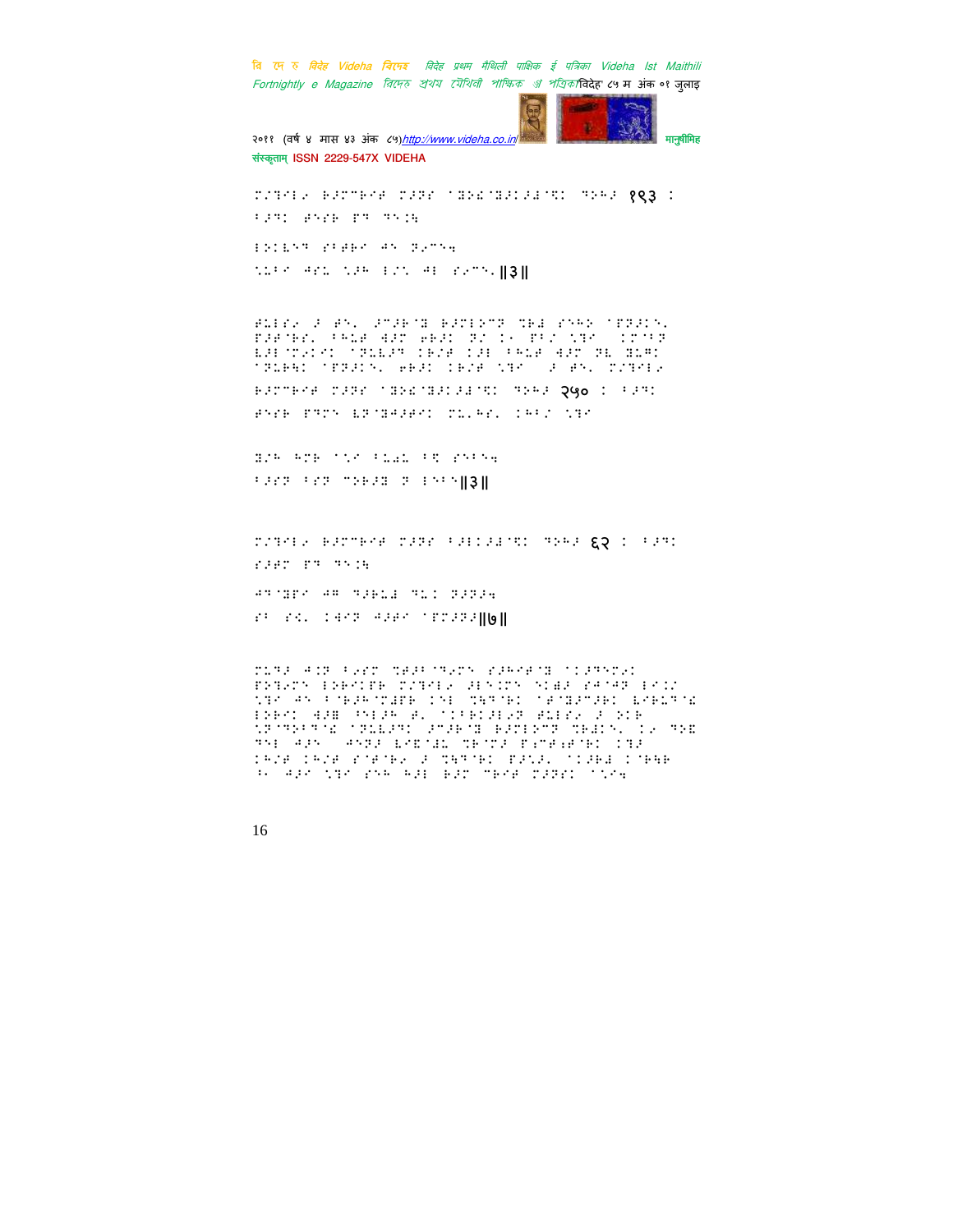

२०११ (वर्ष ४ मास ४३ अंक ८५)http://www.videha.co.inl

संस्कृताम् ISSN 2229-547X VIDEHA

ਨ ਬਣਕੇ ਨੇਬਰਾਂਟਰ ਰਾਤ (1991) ਦੇ ਬਾ**ਹਰ** ਹਰੇ ਬੇਰਾਂਤ (1991) ਦੇ ਰਾਤ ਨੇਤਾ ਨੇਬਰਾਂਟਰ ਨੇਬਰਾਂਤ

POSTER DATE THE ECONOMIC AT CATARDAPEDY HARD TA  $\mathcal{F}$  at  $\mathcal{P}$ PLAS BSP PARS: PRIMEITRY ENDRA 2 PIDER ALPE DAECH NIE EMEGDA (PHE MIKA COLIMBO 1982) BY MIK 1987er - 1989 yn Bredd Bacht merch Scoalre (m.194) in neko antekadea (15k logar 160 aldean baten) oekela oo<br>di baten esti hok laegaan antekaddina eekees. dealthia (sinae) chang in de sha the Cado FOREST STATE POPIE PARTELL 2 YELD TH PHP Na teknologija i ali telestroni teknologijka olarati olarat oleh tirik.<br>Elao arkalke tirinako oli telaja je tirinako Elao alatelia olaratik Ela PAKEMARI CONTRA A BADMARA COARD OF BALLAMA MODE SAPIRSA (1974) DINABU BIDTERA DIPROSTO ESTABLICA Predesta nacidade darro espacies da arre-ESPERADA SONA ESPADALIZADORA ESPELLIPA PRAAJA MATAK ADAPAN TIPIPIN TESHANG ISUL BADAI ESPONSO PROVINCIALE SERVICE ESPONSORO PRE TORA CONTRA A BACTERA COARDON ERROTAARARO RAA EVER CEDEBUTE PAI APAPE EVER CAPPE CROBBE FRAUDILICE CAPACA DELIGIO DE PRAECEDIO DE CORRIGADO saabey abre aneksam, santa rhebe he nove<br>rawning sewe ear abaran rheb wenga dene aane 958 (1504 SIA) bajaang nool peel (15001 mees e BATBAGI KOMARAAN TURA JOON BATI ORARAI G dikelang (internal perkebangan dibangkan pangangan pelan terapan.<br>Iangkan dibangkan pengangkan tituk pangangkan pangangan ядані пле былу пітать заплелелаве і япьлеча tive die der realier een van riga als also als FARM NEAR COANGE NO NO CALIFEED OCAS FINE NEAR CONTENTS PACTERS, STARTING AND TIME SPINART TEACH PIGGER STREAM AUTOMAGEUREEN (1987–1988) SOMA SERIE Pendedo vondam edin da ovvied di cochado vondam any alama ao mandro ao mandritry amin'ny departementan'i TOES YOU BOTT TOTE TASLES. THERE THERE IS FOR COUNTRY OF INDIVIDUAL NARROCAL NON-LOCATION CONTRACTOR media angli maggingrov avev cenegradinov mcgc ineman (1998) koše (prikolačko koše (1998)<br>Konkar (a meše (1998) ine ma (1992) (okolonoma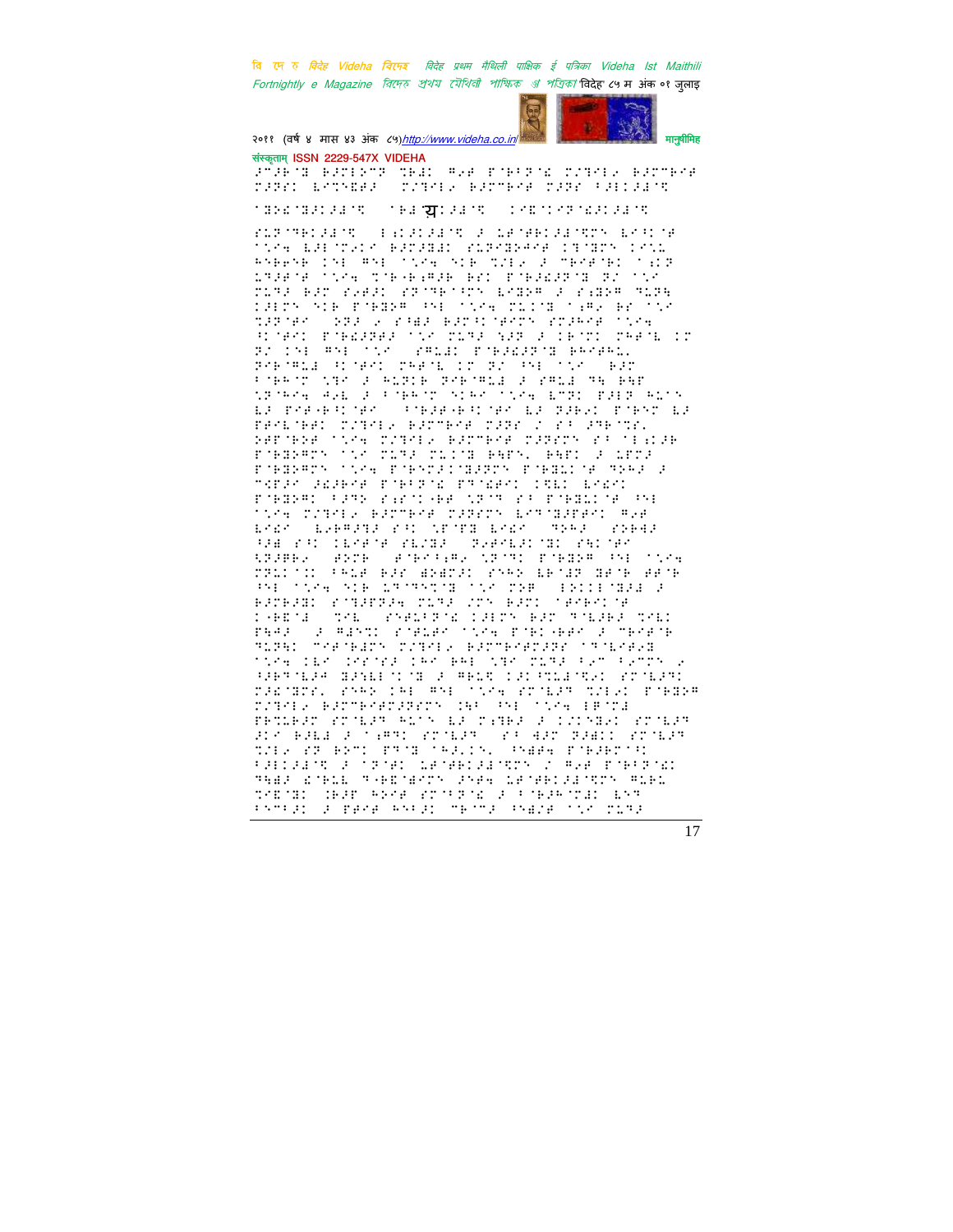

२०११ (वर्ष ४ मास ४३ अंक ८५)http://www.videha.co.in/

संस्कृताम् ISSN 2229-547X VIDEHA 12 yek aliyon kareayar espenyesi yoko youya ringen, i

CONFIDENTIAL AND CONTINUES ON A CONTINUES. RADMRHADAREL ENGAR (ODIGER) ALA 1989 (FABADY RADI TERE ESEMPSIR ESPIGUIDO PAESISEN PARA PROSTO BAK KOZNA STSBYB BSTENTS TBAC BLEKKO TSSKO ROTHERS CONTRACTORERS RATIFIED AND RELEASED BY  $\mathcal{L}^{\text{max}}$  ,  $\mathcal{L}^{\text{max}}$ 

TENDRALAI PARAGAR IAN ( 001 ENDRALAI A 1830) A 1902

SPECIAL TABLE FOREST ROBERT PREPAIRES nja nasno BUTTER PORTE ENE BONERAR IN YOUR CONFIDENT al neo (Presido Palace Palencese) - (CC al neore)<br>Preachere (esabele) - Prabo al neo - (CC neore) - (1  $(54 - 2) = 432 - 87$ FOR COMPARISH SPARAGEMENT PRESS AND RELEASED AND COMPARISHED ASSOCIATED AND RELEASED AT A 200 AM al familiard réadel l'ancor diffrait (al asi ).<br>Interacción est composas comercant a composat inda raciki insaere i i avitaciji koacia iz potiv čoka i čoka i čoka.<br>Givan inglesariki se jeni z potrasti z pozapodni zvrana oci.<br>Gispane i koacis i primoveli i primoveli iz prae i ave i approvince. S REPORTED NAMES AND POSSESS AND ASSAULT ON A STATE OF SAMPLE BIRFAR ENE VOIBBILIER ROBIE PRESS.  $\sim$  10  $\alpha$ 

Que aparte el collegar faro anno cara cercar calabre

tea, par ena co vic traditer (animac nieu a mentar a cosalido nosaemento notosa de travo y chae FADE (F) STOR TORE ALBIE NICLBOARD EREES ON

 $\mathbf{r}$ 

PARTNITE ESPAR LATTE RAPA CHILIDERI REPRERA ENE A NASA (PRARA NAME) SAA (MATS) VINNAME (BABBIA)<br>MARIJAN (PRAB ING) MA SAG (MNO) PRASA (MATSA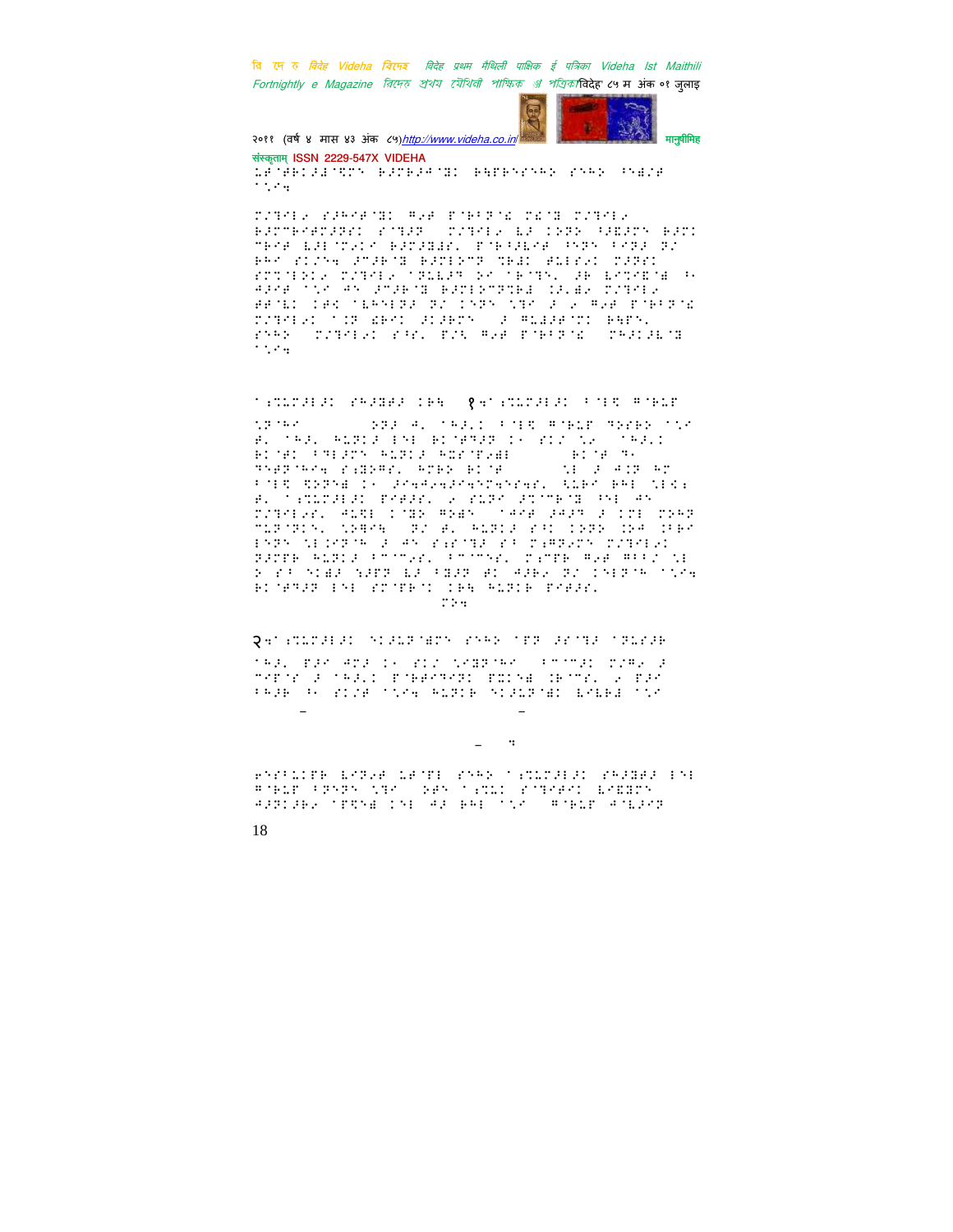

२०११ (वर्ष ४ मास ४३ अंक *८५)http://www.videha.co.in*/ मानुष्या कार्यक्रम मानुषीमिह संकृताम् ISSN 2229-547X VIDEHA ⢷⣓.!

## ius;00xxx quadre produced produced produced produced produced produced produced produced produced produced pro

### ३⣒B⢳⢼⢷!"⢷⢼⢷!⣐⣉⣅⢼⢼!"⢳⢼⣝⢾⢼!⢷B⢼!⣃⢵⣏⣜⢼!

 $\{ \mathcal{L} \mathcal{L} \mathcal{L} \mathcal{L} \mathcal{L} \mathcal{L} \mathcal{L} \mathcal{L} \mathcal{L} \mathcal{L} \mathcal{L} \mathcal{L} \mathcal{L} \mathcal{L} \mathcal{L} \mathcal{L} \mathcal{L} \mathcal{L} \mathcal{L} \mathcal{L} \mathcal{L} \mathcal{L} \mathcal{L} \mathcal{L} \mathcal{L} \mathcal{L} \mathcal{L} \mathcal{L} \mathcal{L} \mathcal{L} \mathcal{L} \mathcal{L} \mathcal{L} \mathcal{L} \mathcal{L} \mathcal{L} \mathcal$ ⢳⢵!⣁4!"!"⢸F!B⣅⣔!⢳⢾⣒!B⢳⢼⢷!"⢷⢼⢷!  $\alpha$   $\alpha$   $\beta$   $\gamma$   $\alpha$   $\beta$   $\gamma$   $\beta$   $\gamma$   $\alpha$   $\beta$   $\gamma$   $\beta$   $\gamma$   $\beta$   $\gamma$   $\beta$   $\gamma$   $\beta$   $\gamma$   $\beta$   $\gamma$   $\beta$   $\gamma$   $\beta$   $\gamma$   $\beta$   $\gamma$   $\beta$   $\gamma$   $\beta$   $\gamma$   $\beta$   $\gamma$   $\beta$   $\gamma$   $\beta$   $\gamma$   $\gamma$   $\gamma$   $\gamma$   $\gamma$   $\gamma$   $\gamma$   $\$ ⢽ ⢾⢷ ⢻⢾!⢼⢺!⢾⢴⣇ ⢷⢾⢼!⢽B⢼!⢹⢾!⢷⣙!"! ⢼⢻ ⢷⢳⣒!⢳⢷!⢺!⣇ ⣝ ⢾⢻⢾!⢺⢼⢽.2⢳[⢼⢽!⣁!⢳⣅⢽⢼! "�"F! F! F! THE MOST ARREST AND IT FAIL TO FUR PARTY. ⣎ ⣝⢼⢽!⢴!⢻2!⢷⢼⣈!⢼⢻⢼F!⢼⣅⣒!!

### " < 1000 and 1000 and 1000 and 1000 and 1000 and 1000 and 1000 and 1000 and 1000 and 1000 and 1000 and 1000 and 1000 and 1000 and 1000 and 1000 and 1000 and 1000 and 1000 and 1000 and 1000 and 1000 and 1000 and 1000 and 10

⣝⣓⢽⢴⣇⢷ "!4⢷ ⣞⢷!"⣞!)⣝⣓⢽⢴⢵⣋\*!!⢽⢵⣋! ⢷B⢼!⣐⣉⣅⢽!2⢼⣜ ⣋⣝!⢹ ⣇⢼⢷⢼!⢹!⢼⣇⢹⢽!" ⣇⢴C⢷⢾! SQ BAI JOSA JE Z MEZA ISTO! 2522155 PORTE

BOST R IN THE ROOM IS A RELEASED FOR THE RELEASED FOR THE RELEASED FOR THE RELEASED FOR THE RELEASED FOR THE R  $\mathcal{L}$  B  $\mathcal{L}$  , the state  $\mathcal{L}$  and  $\mathcal{L}$  and  $\mathcal{L}$  and  $\mathcal{L}$  and  $\mathcal{L}$  and  $\mathcal{L}$  and  $\mathcal{L}$  ⢷⣝⢼!⣉⣅⢷⣓!⢸q!⢺⢼⢾⣒!⣙⢼⢿⢷!⢼⣎⢼⢷⢸⣓⢾!⢶⣍⢽ ⣞! ⢽⢼!⢾⢷⢳⣅⢾⢼!⢷⢳⢾!)⢺⢽⢼!⢹⣇⢽⢼⢻⢷⢴!⢼⣎⢼⢷⢸⣓⢾!⢶⣍⢽ ⣞! ⢽⢼!⣐⢻!⢼!B⢼⣐⢻ ⢼!⢼⣎⢼⢷⢸⣓⢾!⢶⣍⢽ ⣞!⢽⢼!⣇C⢷⢽ ⢹⢼!  $^{\prime}$  \  $^{\prime}$  \  $^{\prime}$   $^{\prime}$   $^{\prime}$   $^{\prime}$   $^{\prime}$   $^{\prime}$   $^{\prime}$   $^{\prime}$   $^{\prime}$   $^{\prime}$   $^{\prime}$   $^{\prime}$   $^{\prime}$   $^{\prime}$   $^{\prime}$   $^{\prime}$   $^{\prime}$   $^{\prime}$   $^{\prime}$   $^{\prime}$   $^{\prime}$   $^{\prime}$   $^{\prime}$   $^{\prime}$   $^{\prime}$   $^{\prime}$   $^{\prime}$   $^{\prime}$   $^{\prime}$   $\mu$  , and the state of the state of the state of the state of the state of the state of the state of the state of the state of the state of the state of the state of the state of the state of the state of the state of the ⣝⢵⢻⢹⢼⢽!⣇" ⢾C⢷⢾![⢷ [⢼!⢸!⣁-!⣝⣙⢼.!\Gjhvsf!



 $\mathbf{q} = \mathbf{q} \cdot \mathbf{q}$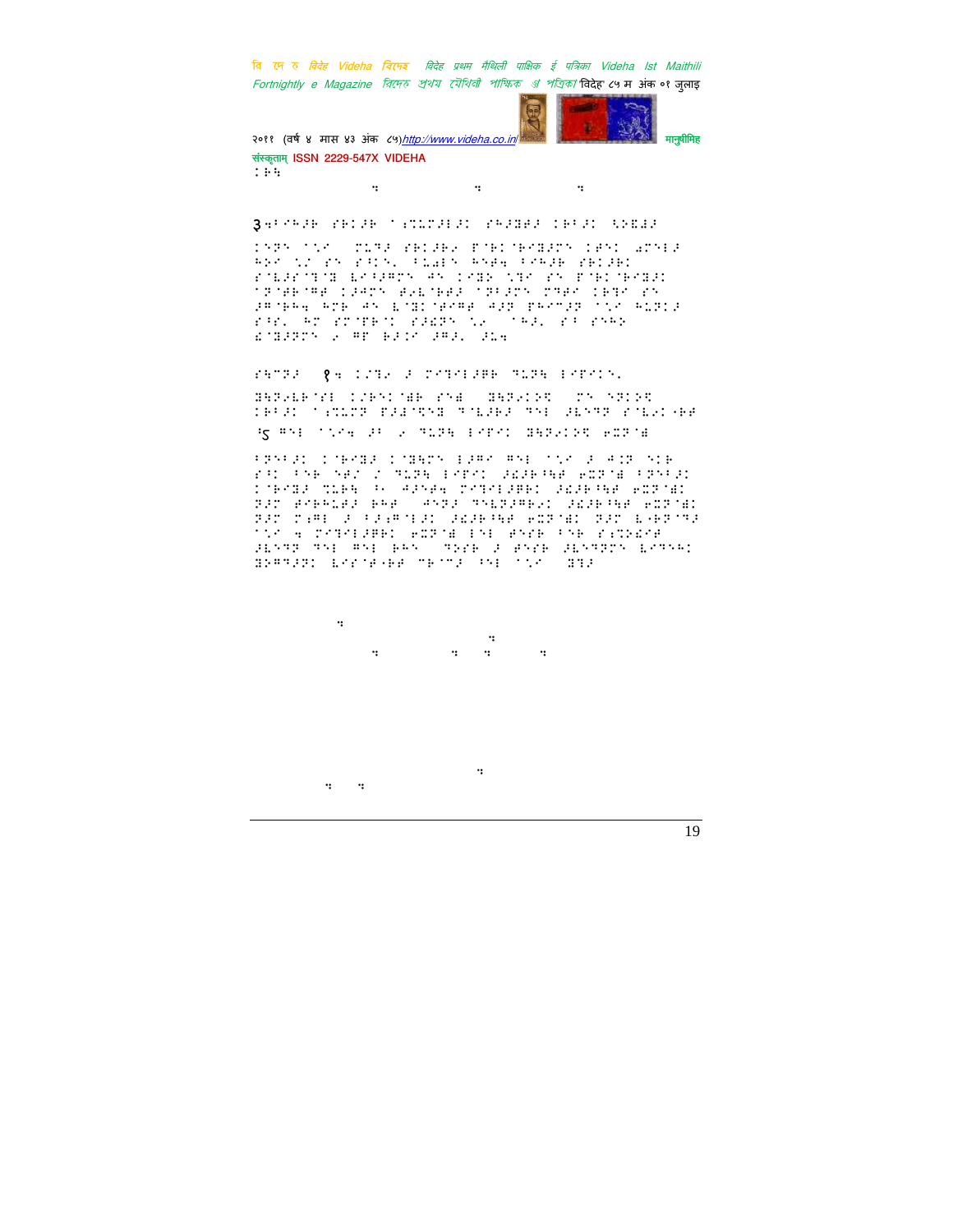दि एन रु विदेह Videha चिएन्श विदेह प्रथम मैथिली पाक्षिक ई पत्रिका Videha Ist Maithili Fortnightly e Magazine রিদেহ প্রথম মৌথিনী পাক্ষিক প্র পত্রিক/**বিदेह' ८५ म अंक ०१ जुलाइ** G **County** २०११ (वर्ष ४ मास ४३ अंक *८५)http://www.videha.co.in*/ मानुष्या कार्यक्रम मानुषीमिह संकृताम् ISSN 2229-547X VIDEHA "⣓[⢽⢼;!२⣒!⢻⣓⢻!4⣙⢴;!⢻⣓⢻!4⣐⢻⣅⢺!⣞⣓.! ius (10xxx both dpn0usbotdpotpmf0hjz) (10xxx both dpn0usbotdpotpmf0hjz) (10xx both dpn0usbotdpotpmf0hjz) (10xx 2⢽!⣝⢵⢻⢹⢼⢽!⢻⣓⢻!⣞ ⢷⢼⣐"⣞!!⢷⣓-!⢼!!  $\mathcal{L}$  2  $\mathcal{L}$  B $\mathcal{L}$  B $\mathcal{L}$  B $\mathcal{L}$  B $\mathcal{L}$  B $\mathcal{L}$  B $\mathcal{L}$  B $\mathcal{L}$  B $\mathcal{L}$  B $\mathcal{L}$  B $\mathcal{L}$  B $\mathcal{L}$  B $\mathcal{L}$  B $\mathcal{L}$  B $\mathcal{L}$  B $\mathcal{L}$  B $\mathcal{L}$  B $\mathcal{L}$  B $\mathcal{L}$  B $\mathcal{L}$  B $\mathcal{L}$  B $\sim$  B  $\sim$  B  $\sim$  B  $\sim$  B  $\sim$  B  $\sim$  B  $\sim$  B  $\sim$  B  $\sim$  B  $\sim$   $\sim$  B  $\sim$   $\sim$  B  $\sim$   $\sim$  B  $\sim$   $\sim$  B  $\sim$   $\sim$  $4$  . The state of the state of the state of the state of the state of the state of the state of the state of the state of the state of the state of the state of the state of the state of the state of the state of the stat ⢼!B⢼⢹!⣒!! ius (10xxx) iuuq;00xxx qubit dpn0usbotdpotpmf0hjz  $4.4$   $4.4$ iuuq;00xxx⣒hpphmf⣒dp⣒jo0mbohvbhf`uppmt  $\mathcal{F}(\mathcal{F}) = \mathcal{F}(\mathcal{F}, \mathcal{F})$  . The first point  $\mathcal{F}(\mathcal{F}, \mathcal{F})$  is a sequence of  $\mathcal{F}(\mathcal{F}, \mathcal{F})$  $\ddot{a}$ "⣓[⢽⢼;!३⣒⣇⢴2⢴⣋⣝⢼!4⣙⢴;!! ⢴⣋⣝⢼⣇⢴!२६०० "⣐⢹⣉!⣐⢻ ⢷⢺⢴"F!4⣙⢴! LANSEL CRECORD NALLER CORPORATION NSEL RSECTION ⢼B! iuuq;00usbotmbufxjljdofuoxjljdofuoxjljdofuoxjljating;00usbotmbufxjljdofuoxjljdofuoxjljdofuoxjljdofuoxjljdofuoxj .nptuvtfe'minju $\mathcal{A}$  1111'm $\mathcal{A}$  1111'm $\mathcal{A}$  1111'm $\mathcal{A}$  1111'm $\mathcal{A}$ EVAIRE (1999) TRUPA IS CRIBIRALE INFRAIL (19 ⢽⣓⢹⢾!4"⢺!⢽⣓⢹⢾!⢷⣓⣒!⢺F!⢳⢼F!⣇⢴2⢴⣋⣝⢼! ⣞ ⢷⢼⢽ "⣞⢷!⢽4!⣁⢴!⢾F! iusbotmbuffalia in konstruktura in die staat van die stad van die stad van die stad van die stad van die stad Usbotmbuss. A constitution of the contraction of the exponential and  $\mathcal{A}$  $\mathbf{1} \oplus \mathbf{1} \oplus \mathbf{2}$  ,  $\mathbf{1} \oplus \mathbf{2} \oplus \mathbf{2}$  ,  $\mathbf{1} \oplus \mathbf{2} \oplus \mathbf{2}$  ,  $\mathbf{1} \oplus \mathbf{2} \oplus \mathbf{2}$  ,  $\mathbf{1} \oplus \mathbf{2} \oplus \mathbf{2}$  ,  $\mathbf{1} \oplus \mathbf{2} \oplus \mathbf{2}$  ,  $\mathbf{1} \oplus \mathbf{2} \oplus \mathbf{2}$  ,  $\mathbf{1} \oplus \mathbf{2} \oplus$ ⣓2⢷!⢹⢳⢽⢼!⢼⢾!⣍⢻.⢽!)⢺F!⣈⢼⢾⢼!⢽4!⣁!⢾F! ⢷⣞!⢼⣅⢽ ⣞\*!q!⢼!2 ⢷⢶⢷⢽ "!⢸⢼⣏⢼!4⣙⢴! q!2⢽!2 ⢷⣝⢵ ⢾⢼!⣈⢼⢾⢼!⣐F! !q!2⢽! 2 ⢷⣝⢵ ⢾⢼!⣈⢼⢾!2⢽ ⢽⢼!B⢽⢼⣅⣒!⣁⣅!⢼!⢳⢼FF! anegginga sa tergi ngunak ina ggode ateg fgr ⢽⣅⣇⢼⢹!2 ⢷⢼⢷ ⢸!⢷⣓⣒! ⣇⢹⢳!⢾"⢷!⣐!)१ ⢶⢷B⢷⢴!२००८)!⢳!"⣓[⢾!⢽! ⢷⢳⢴.!"⣇⢴2⢴⣋⣝⢼2⢷!4⣙⢴2⢷!⣈!⢾F!⣁!⣅⢹⢼! 4⣙⢴!⣈!⢽⢳!⣁-⢼⢷⣜!4⣙⢴!⣇⢴2⢴⣋⣝⢼F!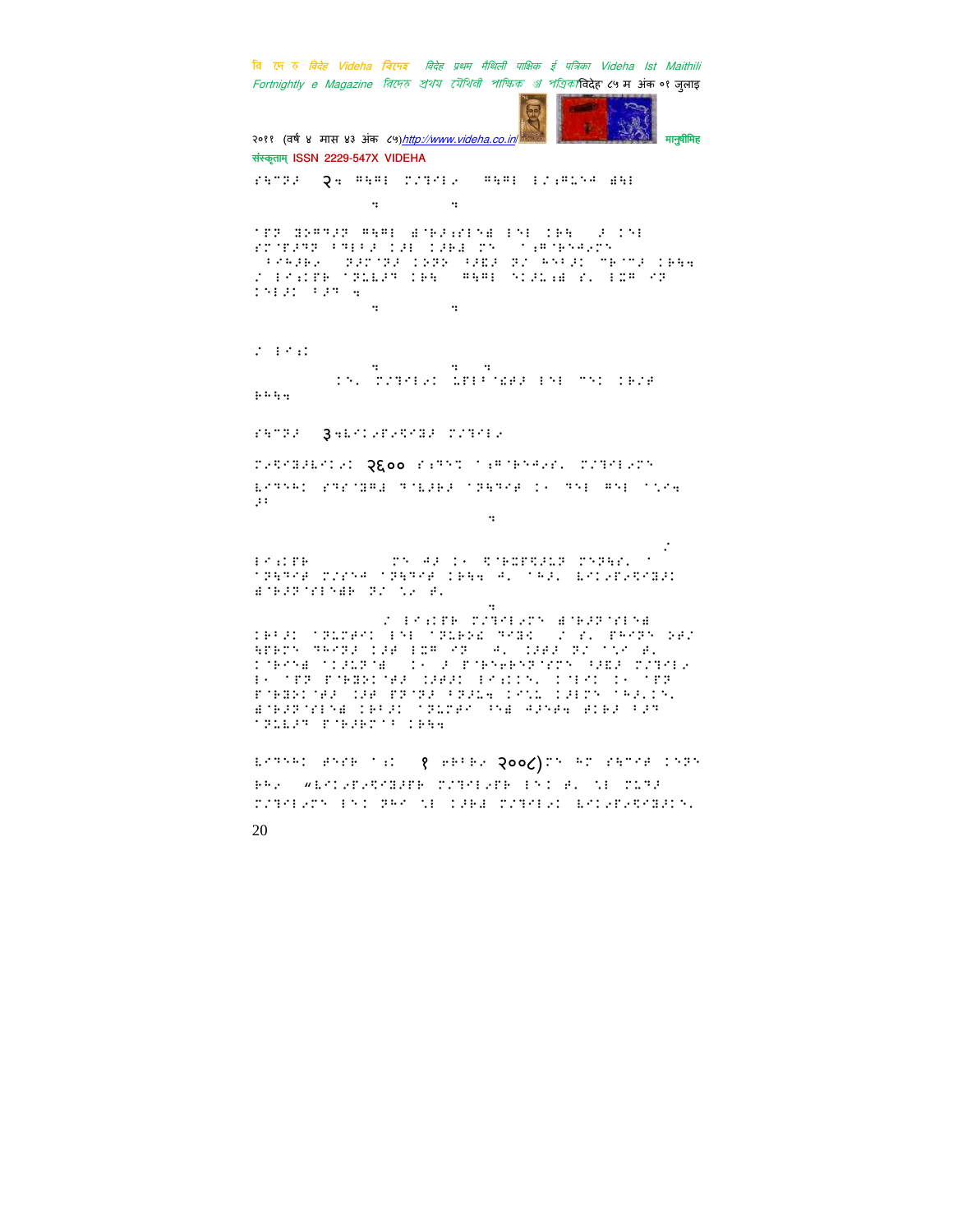

 $\ddot{ }$ 

२०११ (वर्ष ४ मास ४३ अंक ८५)http://www.videha.co.inl संस्कृताम् ISSN 2229-547X VIDEHA

ribries (Berland Has the Archane Hopp, Savry

2005-80-05 Particle Parties State Parties Parties

19. – Domes 2. sabaly, eki2 mies istal syst<br>Kreuliseke systematik pina (yee systematik) FALT REAR CARRIER REAR SIE SCHARFLIERTS a 2007 and store successful and 2012 and 2013.<br>In the protection and 2012 the Condact Canal And Canal Store Store ESTREPROBRIGATIVE DENNA IDNABA CRUSTIAN SPATISTICS AN TITEL WESTERN TRIED FOR SPREED FROM THE TIME 2 2 1919 TER EKOVEVREDO APARA TORA EKOVEVREDO BABBETS ATHLESIS ATS

 $\cdot$ :

NA PATRA DITRIA DI DITRIALI FRAGAZI FABRICARI. FUSTRAL ESERN LUNG USER TALES THE BNE SAS LONG LAIGEGRADHE CONFALAI ANN AGUS BEL spedalegans (1947-19), and (1947), eeds Zingste, (1954-20)<br>Fourte: schade (19), ans (1977-1987-1987-1991-20), comedi<br>Frances, februaries, comparente altre (49), com , aarbek 28 brond Australie (Alexandrijke partijske partijske politike<br>1908 - Siter Aos Alexandra

BATERIAR TESTAI IPAI CITATALA RECRAZITA CHRISTA racki radi (cripani barnoa) ragono (ekry DIRECTS, ACRIAVING FREE FRAUD INFORMATION ON BOB LABOR SPECIAL TER PARTIES INC. TOLPER CONFI

MESS CONTROLSDED DESENVE FROM MERISCO

 $(15.13.115.16.16.88)/(28.165.16)$ 

STEPHALISE CONSERVATIONS ARCHIVES SAME CHICK AND Mac DONN CARED OF YAR (PORGER OF TRONG OR EVICEMBER PORRENE CORPO SON CREATALBIA CONA SCR

DEECE 36 FECT CROPSE RIP DIRECT PLACERERS

s verde us voormal vaeg op mindelae vosgvolgo lenemenn.<br>Ieng op schooleer in mot van boeda vas oen omd lendos BOIRG STEPHA RATERS CONTOUR CASHE POPTERS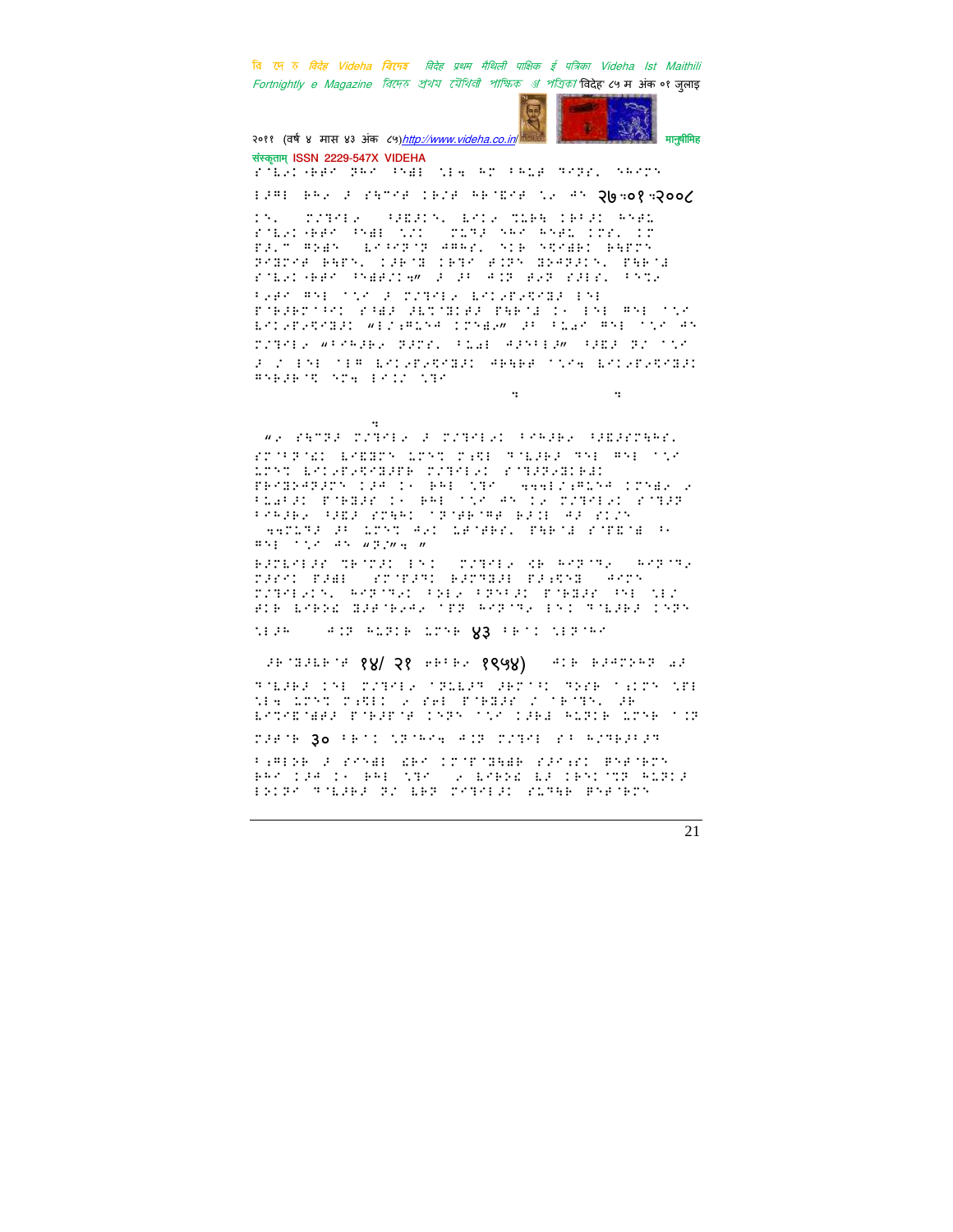ius;00nfubis;00nfubis;00nfubis;00nfubis;00nfubis;00nfubis;00nfubis;00nfubis;00nfubis;00nfubis;00nfubis;00nfubi iuuq;00usbotmbufxjljgaljofung;00usbotmbufxjljdjam;00usbotmbufxjljdjam;00usbotmbufxjljdjam;00usbotmbufxjljdjam; ius;00jodis politikus;00jodis kontrolis kontrolis kontrolis kontrolis kontrolis kontrolis kontrolis kontrolis iusbotmbuffalia in kontrolita in kontrolita in kontrolita in kontrolita in kontrolita in kontrolita in kontrol "⣓[⢽⢼;४ :: ⣇⢹⢳!⢹ ⣇⢼⢷⢼!⢼⣝⢵⢺⢾!2⢳!#"⢼⢽⢼⣐⢾⢷! "⢼⢳⢾ ⣝!⢼⢹⢴#!4⣙⢴!⣇!" ⢽!२०११- ⢽⢷ ⢴!)⢺⢼!"⣅2⣊\*;.!"⢼⢳⢾ ⣝!⢼⢹⢴!⢹ ⣇⢼⢷⢼! ⢼⣝⢵⢺⢾!⢵⢼⢾⢼!4⣙⢴!⣇!" ⢽!!२१! ⣉⢼⢾⢼B ⢹⢴!2⢳!⢹⣉!"⢷ ⣇⣉ ⢷⣏ ⣚!4⣙⢴!⣇⢾⢼!  $^{\circ}$   $^{\circ}$   $^{\circ}$   $^{\circ}$   $^{\circ}$   $^{\circ}$   $^{\circ}$   $^{\circ}$   $^{\circ}$   $^{\circ}$   $^{\circ}$   $^{\circ}$   $^{\circ}$   $^{\circ}$   $^{\circ}$   $^{\circ}$   $^{\circ}$   $^{\circ}$   $^{\circ}$   $^{\circ}$   $^{\circ}$   $^{\circ}$   $^{\circ}$   $^{\circ}$   $^{\circ}$   $^{\circ}$   $^{\circ}$   $^{\circ}$   $^{\circ}$   $^{\circ}$   $^{\circ}$   $^{\circ}$ ⣇⣐!⢽4!B⢺⢼⢵!⢻!⢼!⢽!⢳⣅⢽⢼!⢵⢽F!⢵⢽⢵!  $\overline{\phantom{a}}$ 4!C⢷⢾ ⣝!"⣅⣎⢼⢷!!⣇⢹⢳!⢹ ⣇⢼⢷⢼!2⢳! #"⢼⢽⢼⣐⢾⢷!"⢼⢳⢾ ⣝!⢼⢹⢴#!4⣙⢴!⣇!" ⢽! २०११" ⢹⢽⢼⣐!०९ ⢺⣅⢼!२०११ F!⢽⢷ ⢴!)⢺⢼! "⣅2⣊\*!!⢼⣝⢵⢺⢾!!⢺⢼!⢷⢳!⣁-!";!४⣒१५

२०११ (वष ४ मास ४३ अंक ८५)http://www.videha.co.in/ मानुषीिमह संकृताम् ISSN 2229-547X VIDEHA ⢷⢳⢽⢳⢼⢷!4!4⣙⢴!2 ⢷⢴!⣝⣅⣇⢼!⢹ ⣇⢼⢷⢼!⢸!"!⢴! ⢹⣈B4⢾!⣁@!! LINT IN ALL INTEREST AN ASSAULT AN ARTICLE SIX CANAL PRESO ER ESPECIEDO E ER EL ERREGEO E ERREGEO E ⣋⢺⣞⢼⢺!"⢳⢵!⢽!⣁⣙!⢺!⣇⢹⢳!⢼⢷ ⢼⣇! ⣅2B ⣎!⣁⣒!!!!

SANALI PALMA SAAG EKIA PANGEA PAPANINGI TIK

iuuq;00usbotmbufxjljoofuuq;00usbotmbufxjlj0Qspkfdu;00usbotmbufxjlj0Qspkfdu;00usbotmbufxjlj0Qspkfdu;00usbotmbuf

2 ⢷⢵⢺ ⣞F!⢼⢻⢼F!BC⣛⢼⣓⣒!

दि एन रु विदेह Videha चिएन्श विदेह प्रथम मैथिली पाक्षिक ई पत्रिका Videha Ist Maithili Fortnightly e Magazine রিদেহ প্রথম মৌথিনী পাক্ষিক প্র পত্রিক/**বিदेह' ८५ म अंक ०१ जुलाइ** 

a

فتستعد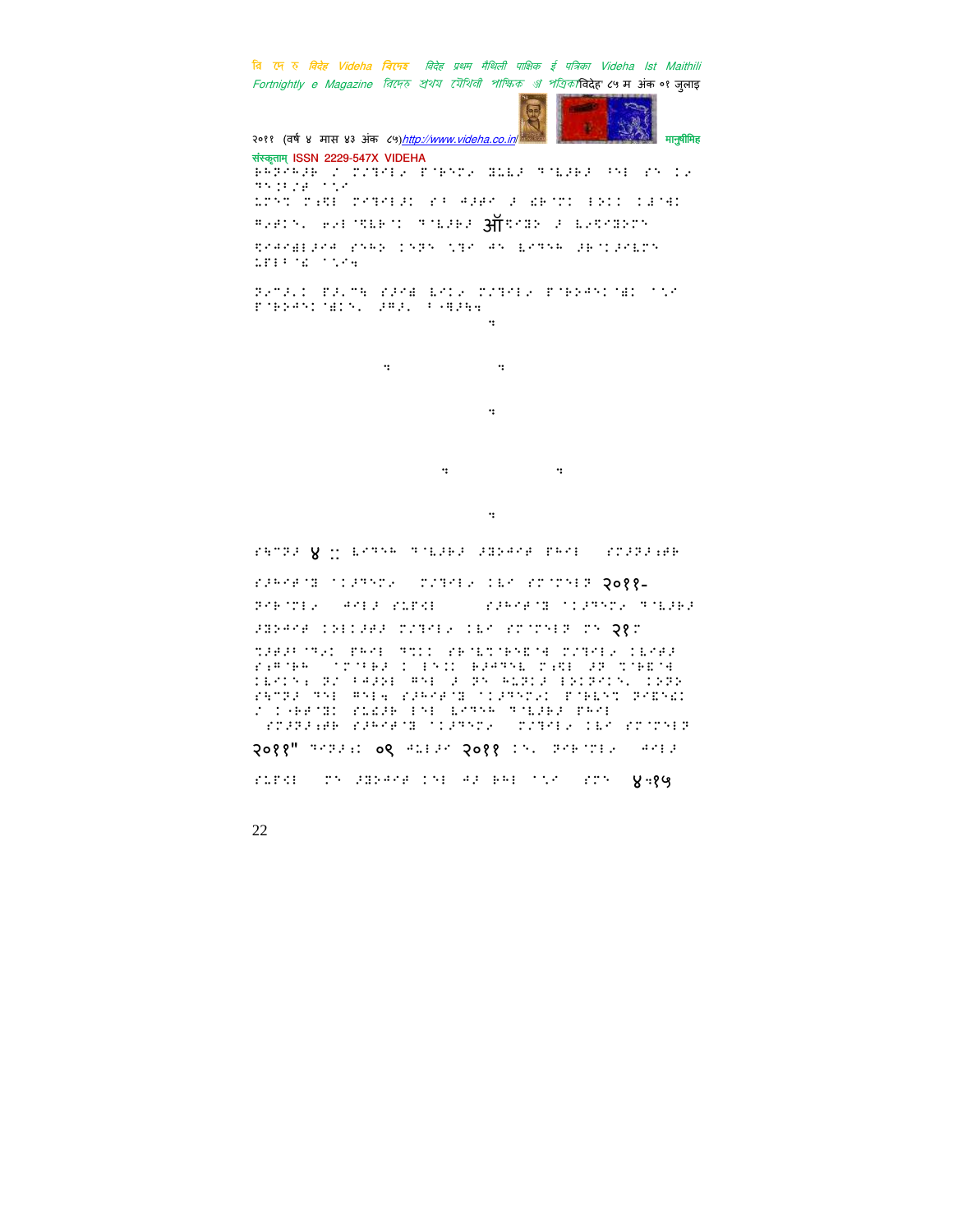

२०११ (वर्ष ४ मास ४३ अंक ८५)http://www.videha.co.in संस्कृताम् ISSN 2229-547X VIDEHA

SCHAR TERMER PAC EARN EDAR DRAFA  $(1.5525, 1.3)$ TRALANCEALE PRAYE ( PARCTIV ) ANIX YOURGE LARCE  $P: P \rightarrow P$ **CONDUSES ON THE CASE OF STRAINING** 2 27 1152 EMBAG GRENE GJ 178 AGNBA 20522 riamento presen acoestrui effecial pictore iel 1961: 1971: 1972: Nova Aleba (Aleba Aleba) (Polen Aleba Aleba)<br>1973: 1984: Aleba Santania (Aleba Aleba Aleba Aleba) **Simple Says** DIRECT PRESENTENCE ERI NASA DI CORTADORE rzakiw dzib z esprsory syky rkakiz energin niei kreśle zamane zakrene niamkowi mewni.<br>Ziece ere ar bea ornazew adel a eleczoch nacze Adabaya punya kabanya mwana mwana wa maaney Chappenshee Christian repeated and **EDSPACE** BARDA ARR PAD PORAB ENE PNAS DNE AANBELDER i postala se se se se se della participa dell'altre della contrata<br>1951: April Herbert II del se presenta di altre del segue del segue del segue del segue del segue del segue d<br>1951: Della contenta del segue del segue del i (Gris se) regnami (Islamin ristriale)<br>ris se l'anno antipolite antipara del trattare disposit<br>dipolites restaurant del regnació avec regna antipol  $\sim$  2009/10/42  $\sim$  0.0 13878571 55855

ESTAR DE PROPOSIALA, MESSIER ROOM PLEATRE ERS 883 7771 8 293 43771 83 030 7747 776393 ESPERA POPOLITION C. 3 08 888 FOR THE RM TO CONSTRUCT PARTNERS OF PAPE STATISTICS CARDS

**BANDING APPLE** ٠:  $\ddot{\cdot}$  $\cdot$ :  $\cdot:$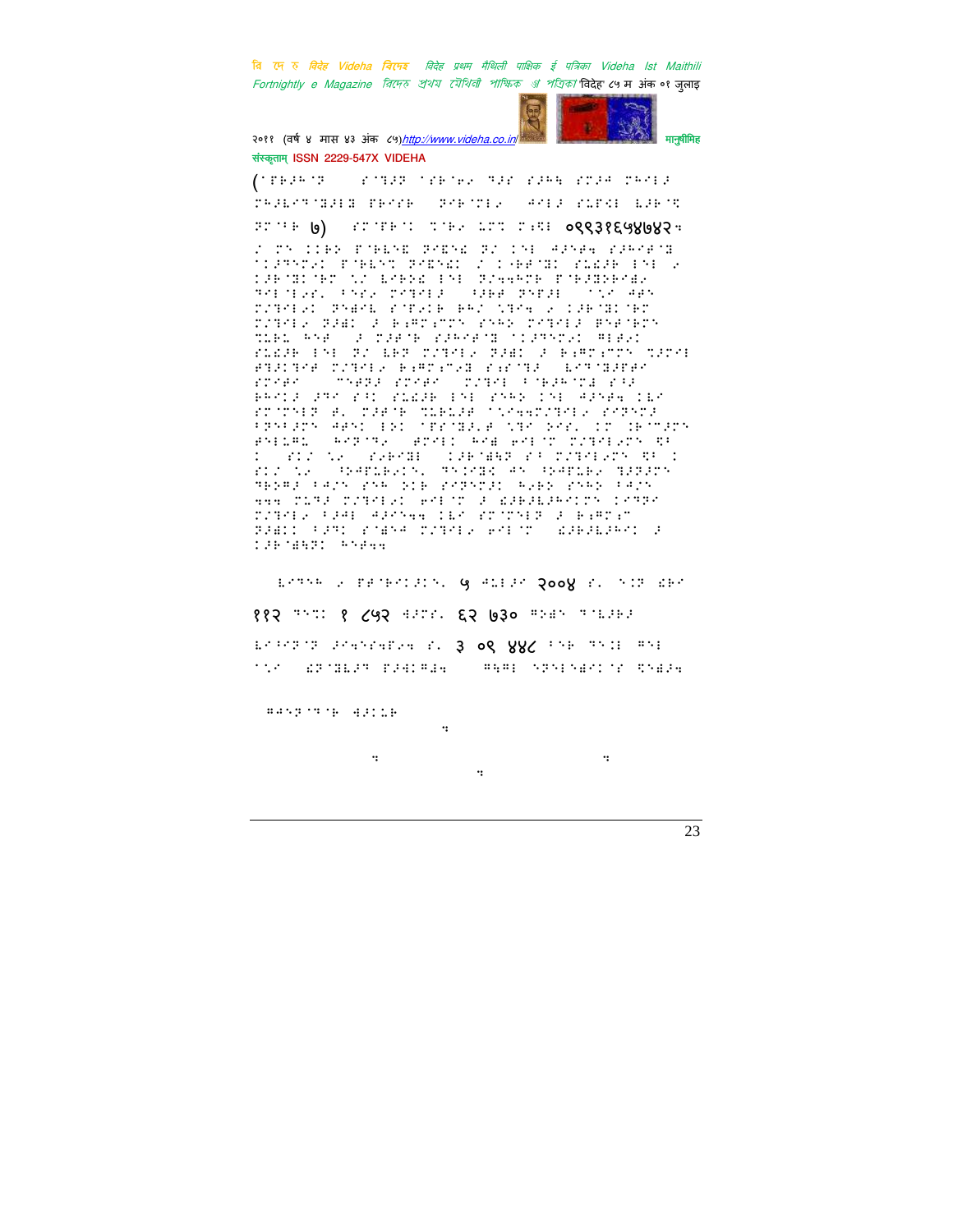ति एप रु विदेह Videha विएम्ब विदेह प्रथम मैथिली पाक्षिक ई पत्रिका Videha Ist Maithili Fortnightly e Magazine রিদেত প্রথম মৌথিনী পাক্ষিক প্র পত্রিকাবিदेह' ८५ म अंक ०९ जुलाइ G **County** 爆 ¢ २०११ (वर्ष ४ मास ४३ अंक ८५)http://www.videha.co.in मानुषीमिह संस्कृताम् ISSN 2229-547X VIDEHA  $Q_{12} = 0.21112$ Quest controls come i comes integracio precis popierka) in viel mealtas illustrome lieser illera specificate.<br>In viene e RARA APPAC EMBERS CAMBO CORPORATES QA3A ISTR ISBUAR CONTRIGUES IN CONTRACTOR  $1.33$ Se8e associated presented  $7.341$ Queen Francis ad Index market centraled RABA BARTAE CANEL LPP GRP ( PTF GDF)  $\sim$  100  $\mu$  . Quigit concelleration (exposerial colectance et leasure i pademinas pauk i pankri mesonako prisalak publikaa.<br>Ao meanka ilikumima mako deriapa olega ael melds १  $0.5 - 30 - 988$  = 1: 1: 0 0 1: 1: 1: 20 278323 727 Aned Benets, primami socal rimans rimene adinno.<br>Menmar sinds fafine expansion inclusorations pers same as para lasici aspos oraria prarapos (p.).<br>Tecnol samula iasia konteni mode els cisus pendi BARTY NARY TYPY NEW A LENIX NIBA WITEATLAR 333 3535 1364 nui merkaa isanggo nage siyo gudayo ay isoso auga ona deng 24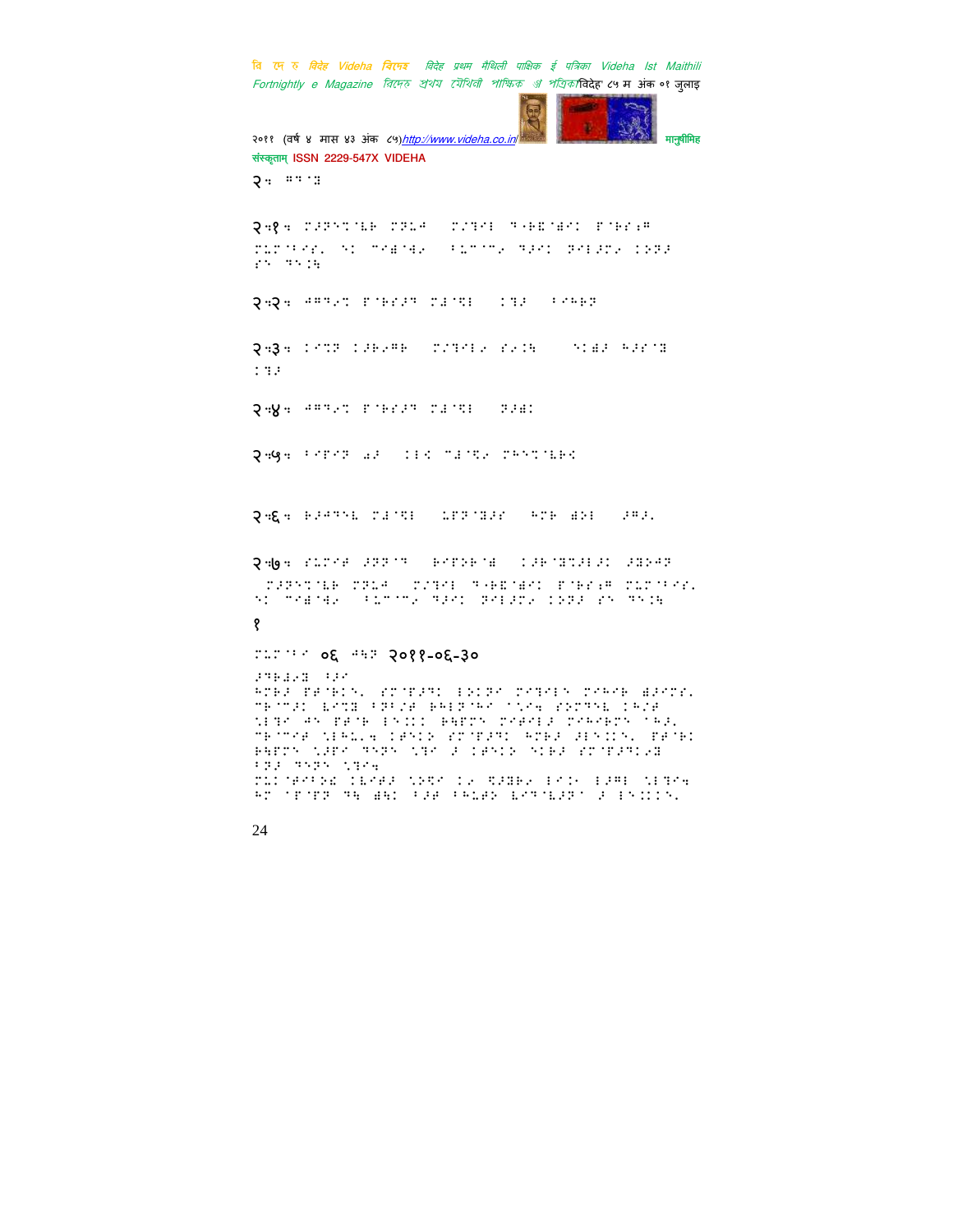

२०११ (वर्ष ४ मास ४३ अंक ८५)http://www.videha.co.inl

संस्कृताम् ISSN 2229-547X VIDEHA rather, and examplied more toggade atometrical FRIDA RATE ENGLAD DA DAR NORDE

ander Scheffred Art Docker ekspedig van de<br>Sesente eerst gebruik erker keep roma s PROPER TESTARES

FABA DES PASA AL 15 ESTADI DUMA PARSAGUE AL ado fabaro espadrebre fo eleccional core por PA ERRAI ERIARI MANADA IRAU IRRUPAN MEARIN preducing each three parts complicamental of accuthe as par all and they

 $\gamma$  is  $\mu$  and  $\begin{array}{ccc} T \cdot \overline{r} & T \cdot \overline{r} & T \cdot \overline{r} & T \cdot \overline{r} & T \cdot \overline{r} & T \cdot \overline{r} & T \cdot \overline{r} & T \cdot \overline{r} & T \cdot \overline{r} & T \cdot \overline{r} & T \cdot \overline{r} & T \cdot \overline{r} & T \cdot \overline{r} & T \cdot \overline{r} & T \cdot \overline{r} & T \cdot \overline{r} & T \cdot \overline{r} & T \cdot \overline{r} & T \cdot \overline{r} & T \cdot \overline{r} & T \cdot \overline{r} & T \cdot$ 

 $\mathbf{S}$ 

CONFIDENTIAL PORCHE COOPERS, NO TRANSPORT

AVECURATE STATES ENFORCED STATES IN FORD PARTIA ntea a heres paraden es ses anes energías.<br>An an directa Alaberda, parchivita a finalesa a Alemaniakin (mekuria kalea Alemak mekiniakin) mekur<br>Alemaniakin (membir pala antas alemaka (membir)<br>a nangleti memek mekual ali beala memek mamlara Freneman (1984) Bady (1991) Prenerbing (1984) by Ran y roles o l'invertant y reclique l'origente de re BURBAINEENER ARABUE (HARDE) AVE EANUR U PERSER TORE ARR MODE AROU TERI ESI DAEDO DAR From Residence of Santi residents in the sectional menne foar a stam eesternseel was faans heke.<br>Abaan a staan hardaabant moodel ebna hena POLECER RELEASE TRESPACE NOT SERVICE PERSON IRNE TROBB RESPONSE TORB TREES BALT BALT SIR Anvans sias fromesi (di esca civ) me ava sino rden: ekzelnik linked inked 201 ekzelnik libre.<br>Dree ediser rirne ekzelnik libre pre ekzele renas prases for movember of the ring except 151 Spacinal Barcesca (Son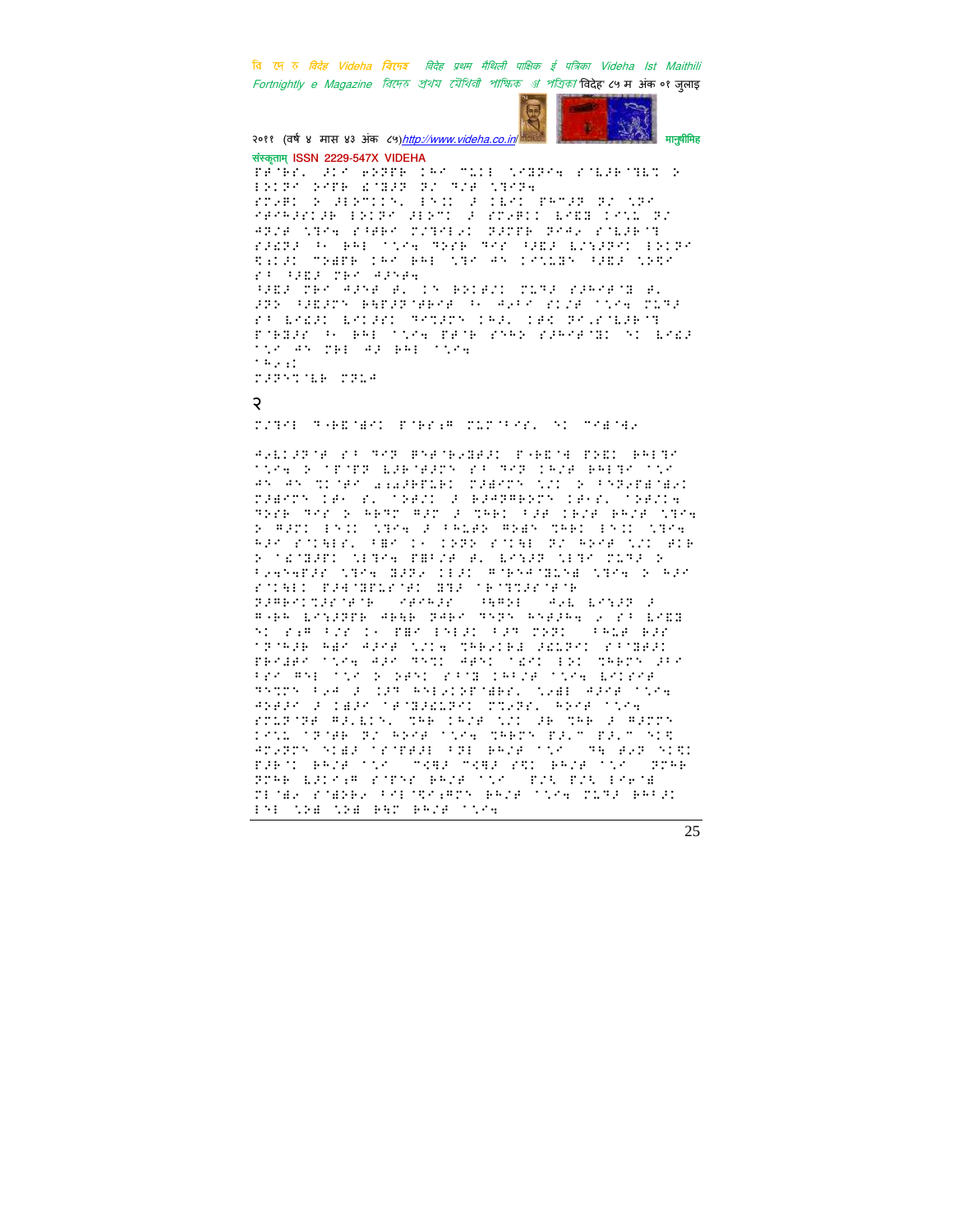

### २०११ (वर्ष ४ मास ४३ अंक ८५)http://www.videha.co.inl

संस्कृताम् ISSN 2229-547X VIDEHA didike deggeban sipebegai kagi en en enkryaki THE FREDRICALDS IN TRISPER CIRRO ESPECIFICAL 1951 (FRI AVII denomans ligava esterea single en<br>Amere si eeni mun fue aviini in di sek (fringas PLAE FRE IN BREACTE IN TENS REACTED NECESTN  $\mathcal{L}(\mathcal{L}(\xi),\mathcal{L}(\xi),\mathcal{L}(\xi,\theta))$ (Sper Sper (Sesember Second Sper Alexandro BAB (1714) SPERBANK PROVINCIPAL PROPERTY PORCHO nakemeta wil diga bisa indosea di digebuta wila DID MARKERBERY (DDEL) ID ALLEAD EARNEW PLELE FOR CHECK FOR ENR ROCKER CORNOT CROP PORCH TEZA ERZA TIGA (PSE EALT PAS AS ESTE BIESPE) daenea deu eu u maedid midd ea scose fishe ei 1989 Premey Piels 82 SAMSA ANDR NOBEL BAI chemes puedad n'em membro de code stane moce moc SALDWAY AND GARAGE NAND ARAB ARE NOT AN ESPACINADO PAR LA INDICADA MURIMERADA (EPACINAD andy der eare throughous centaers menn renn du ROWE NOT RENT METHOD EN NURBLEU DIE MEGINI THERE FROM ANNA SING

THEIR PRESENT PIPERTRANS PORT ON TIME TABI SAR IN BAI TIME FALIS 27 B. TABATA RATAI STREET AND AN EAST TIME

RAFEMAN YANG PERSONAL BARANGAN YANG PARANGAN SA BORG EDIPOL PHEDIAN ESTAL POSA NPS LARB O 23 NI AJER BI BAJA NGA TILIMINA BABIA BAJA NGAB IPSE THE ESIMPLE PROPERTY TIPS ALTIP FORCE PRISE d (proposited per constant possible proposite proposite)<br>Paea daadho cheesearaneer dio essone eestir. 100 PORCHAR CORRO ARITMENT SERIE INFORMATION ARRETIS  $-15.1$  (1987) RD-F22 (4582) (1988) F-1989-8  $3653311$ sidea comendo Entropa co caso sideo mascoldo ACAB A BARRARA EDIRK SUDJE BABJE EDI KARJ FJAMVA (1978) EDIL METOR (1978) METOR MARETAR Extere to spectace ademain moderator dir BARINEI PABENBANYA BARNEAR NEPHA S'ALBIA ESIRKI KUMIRA YANGGELI ISBANIN SA ARBARSH ASM ter, mae mysins regulary penergeneg avenery <u>TETER STRARTERA ENERGAN TIS NIB IABA ISTIS</u> S CONFINITIONALS ARRIVANT CATABOLICATORISAN kojevici politika prvih njeg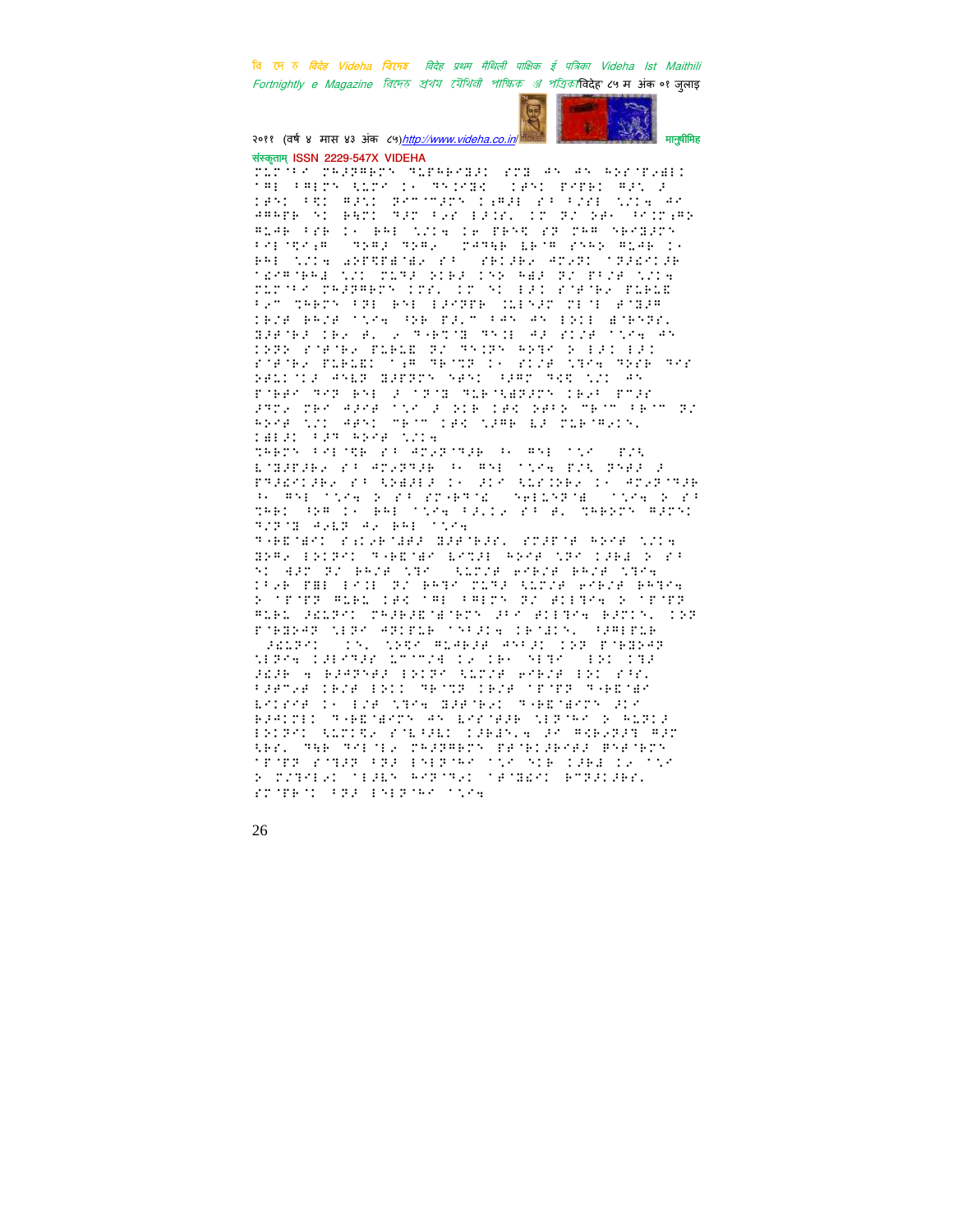

२०११ (वर्ष ४ मास ४३ अंक ८५)http://www.videha.co.in

संस्कृताम ISSN 2229-547X VIDEHA

FRAGE MATRICHADE CEALMICAL ARTA INCORPORATE menete to techneko Adea merakon du mndh enerx DIRA EALT PROVISE CENER PROFINGARIA EMPARA inales (a) dia 1111 mponjao amin'ny fivondron and exchange the result of a state and a series that a search etie (1980-45) tast present ist aan alak etie tisk op

NAP ESBEZINA NOV AN YA BARSEY VARIOURSEA AVA anda ala caderditas finis a britício fidra cedra.<br>No direbar, erado prado creados criadre ceda 2 FRA 2 EKTRED 2722 FORT22 DETKE DV DRYB2 i prezidenti di propostante dell'Indiana di Carlo II della contra della contra della contra della contra dell'<br>Internazionale con tra di composto della contra della contra di contra di contra di contra di contra di contra AVECUTARY CROB CROSS ATE PAPT HER FURNITURE adaa tihay emelerkaan kueelon emelerka een tiha.<br>Tieteman eene amimintaan kuninga ini mi dicare armae 154 (4254 NM) **THE RESERVE DESP** THIS PAPE NOT TIME TOTALLY TEMP TEMPORATE FLATELY FREE FORCE PRIPRIER PRIER PERMITTING B. palmaede qui es la indidate del l'ease izacija postala sa za zakoli su pljavi na razlikom prava priznika.<br>Iz sa zastalita za kostice svoj storija pa sa za prastale storije se s raene on androge historical or androge or evenere inske villvades i zvekendzu izdve pekdy do RESURRENCIARE DOMA ROBA EDIAS ESCOLESCES. 23 ALDIN DALEY PIRY PAR LARY FARME 2713. TPDA APINE NI EMBINANI ANEZN'EMBARKA IAI INDRA DU  $1 + 1 +$ 

No chanarte (Foure chivie) dovee chanarted NV (operation div THIS PHERM NO CEREA EXISTE CON SPECTERENCE sakézny. Szaké (2009-ben jevébelyi ajzsi épszilavé.<br>Szecszakibb ajzszony, szaké szolgyes egebelyi. in Salaman (1974), 1977, inas 1921, in Salaman (1975), in Salaman (1975)<br>Angela in Sina 1942, in Component (1974), in 1974, in 1974<br>Alitarrat (1974), ilitar (1981), for Alexander (1972), 1972 1951 75185

BEAR TRIBRATES COMPOSER OLD A CAR CRAW CAR CARES CRIM 199 (167 - 1992) (1996-199 (1696-16) (1996-1694-1696)<br>1991 - Cabelear Loopa, 1996-1996 (1697-1696) (1696-1699)<br>1991 - Clotar Literature, 1997-1996 (1697-1698) andark di bek adal nike 1981 yang adal dada ne SPACE ARRAIGN AND A STRONG ARRAIGNMENT COMMUNIST PROPERTY TO A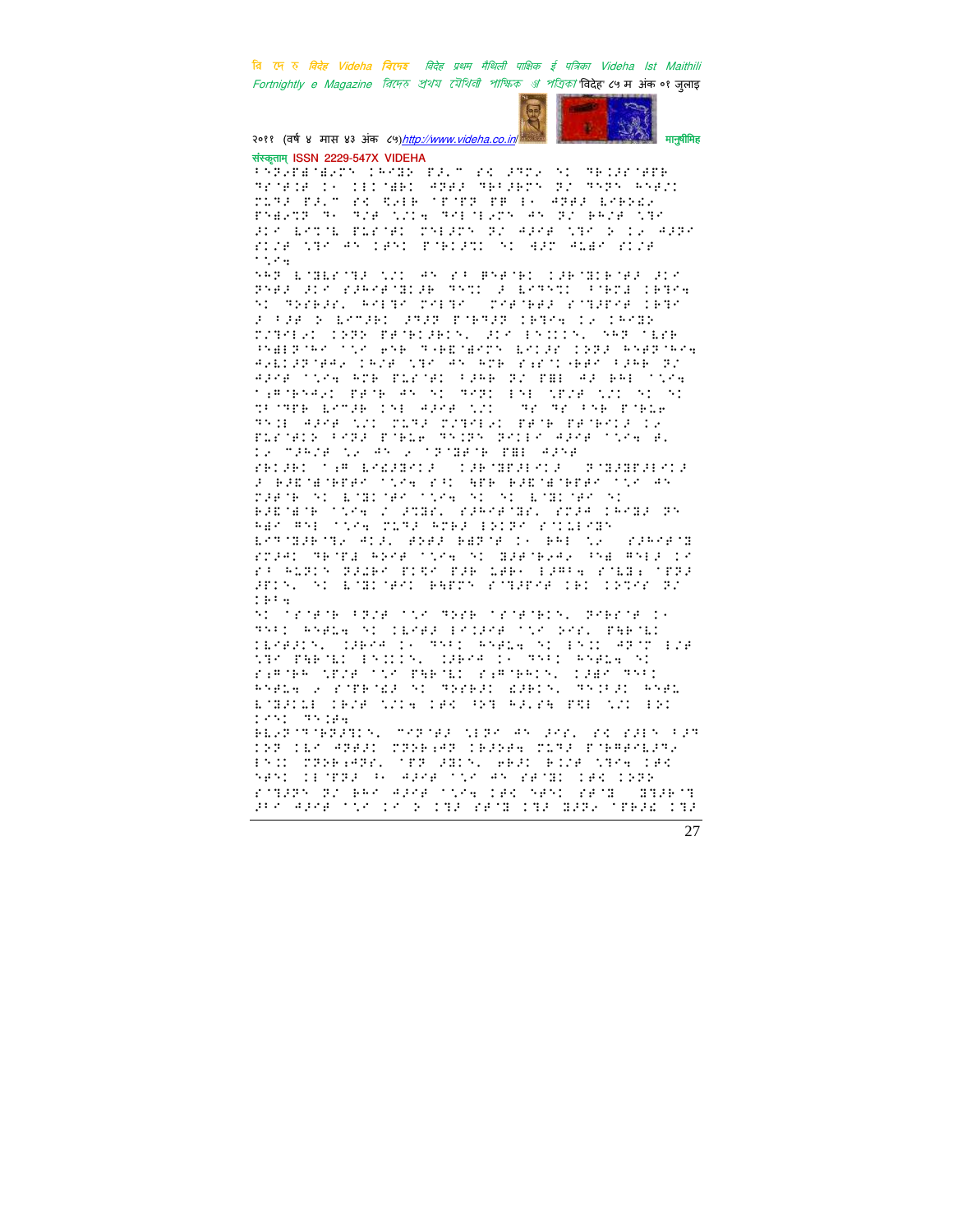

# २०११ (वर्ष ४ मास ४३ अंक ८५)http://www.videha.co.inl

संस्कृताम् ISSN 2229-547X VIDEHA ade alea fiel d'Escalar ser acritare di mac Adapt An ineranadus alamue (Abata teader inaborn) 1891 Teachara, 1983 Aera Norwigeerege wer WE THE TOPLE TERM (1920) STEP (TECRA (ASBED) (AP) SI BOAR POBSON POBSONICI VII PORTA CORPORATOR AD TRIE NORT EL PETRAIL IRIE NORT AN L'IR RABBIT BAD ENE AN FOR BLEVES (BIT IN ANE DIB THI IT IDES Constantination of the state of the state of the state of the state of the state of the state of the state of  $2.441$ PLICENES TERRIBANI IPP NAI TELITA PARA TARR al ema roc a roc soma maak servica (somarce) 1978 NAI NAJBA A AAWAIN. INIBA TETRIBUTY TERMPURAUD POR BEET UN BEER POBRATE DE CALCADOR CONSTARA CALCACARA CROBIN BARDS COOPERDY RENO PARSON PASSABADY POINCO SPEEDS PUTTER LETER SPEEDS TRE PARTICUPE PS adea (15ea) Ababdad erda (h. 1987) er anne erda a a shekara TACTERES DE PROVINCIA DE PORTAGAREA INFECIADAR nske ara (pri pokrijome adea nselmaniroa) indinia prove femalin (me american an excepte)<br>reace presenta nota momentum of control and PALE FOR TIX AN PAPOIS SEND WITHIN BAPTY ACOB APAR TIA ALBRI KRAMATSIRA ETANTI BAEZN BAERSTAB 1989 STRA PROGRAM DARLES (1878) TERMINORIAE former al 16 lavos vaes deslocael facars regela.<br>Arelogen d'inale, religione com d'anog nandro (provisi ) (famil ) (pozo (familie) (prize)<br>nore (bot) (mbi (familie) (filmer) (familo (provisi)<br>mbmarer, (prize) nore (bienpri) aver (aobie KANSARKI TENSOR PASKEA LANAE POETAT (PLOS rneman (edgarnida) (rededición d'Algebder, raige  $\gamma$  ,  $\gamma$  ,  $\gamma$ 

28/1971 PHEDMAN V BYANK SONDARNA PYDDY SAS. filosof (1924-1924) izin an ago (mente englis per<br>Sistemata entre ibelia ago bizalezi englis per BOICETRO ANTNOIREOIR APROPEDOI BROTHED ANEOI SAR MERCO PROVIDENZIA

an 1980-19842, Aan Openborth aar Opea Aarrn POINDA PRIMARMON (DAM RATTS SI BRIGA DON JA 198 1984 (198 4) en kilometrologisk fedtskriven.<br>2 kilometro – Berg en 1991 (1991 ka вительни чальных, связах, свитика и вительних чально-YA MYOTAJIY, GRJE MRAGAZ MYOTAJIY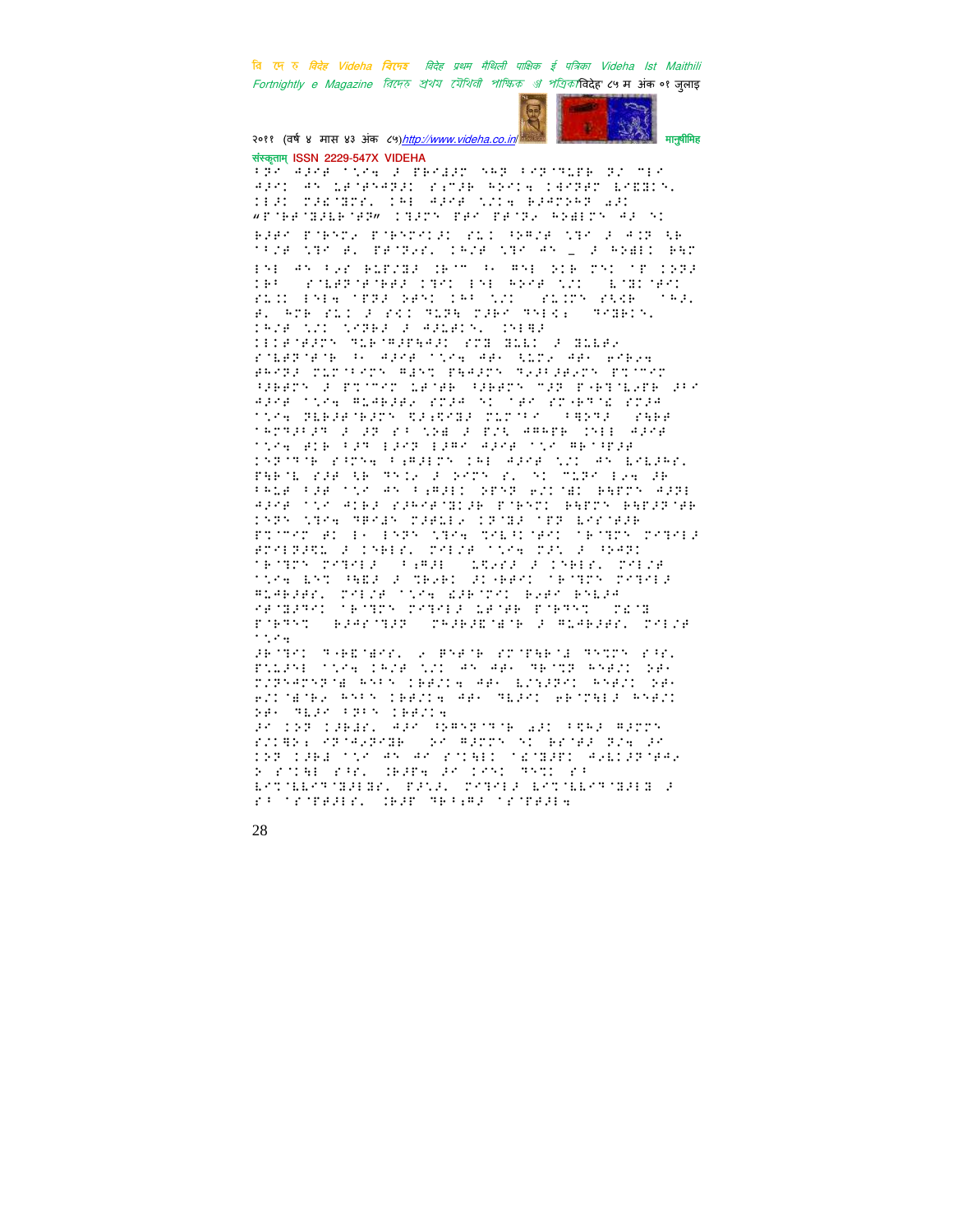

२०११ (वर्ष ४ मास ४३ अंक ८५)http://www.videha.co.inl

संस्कृताम् ISSN 2229-547X VIDEHA ness a magazin cresto algue su usa especializa DIRECTORE NEW PIRE TO THE CONTRACTOR OF A STATE OF A 1925 (1925) namneser aposal (Fame) (navp BARKINAR A PLABAR BI PABE NEW 2019 PEC MEMBY BALA AVIS LETOY BVATOR. FVAR BYARDES RAT STOL Pora ese rigil cida dolaro dola code esecuto . We then you say that the second considerable contains  $\mathcal{L}(\mathcal{A})$  $2.5\pm 0.1$ ibich, bar abamba porbe, sanna che abba<br>Homeboo romao al rephin Ho musicium ananguaka a Tapat tanggilang lantas perangan<br>1917-al-gel (1964-1991) alu punun perlaikannyi.<br>1929-1926-1926-banca pilih al-gel (1967-al-1966) ndid esemer edits, banke edit ad each nom did PLAT PRESENT SALAT SAR 143 SPEERING ENIX ESPORA PROPRESSORA PRAJECTIVARIACO ESPAÑOLERIA à 120 febrero de factales in capital est constanta il strandardo del mondo.<br>En 100 constante il sino di transita in capitale il strandardo del constanto del constanto del constanto del c PARENTA INSTITUCI ESI PARA NEGRUPARKAN PATIS STERN CHAINEN TERR ERRIN HOLPPIN CHITE 开会开启音乐。 a i 1970, rediki dysy akery di ida syrared sossala.<br>Sanco obra akery indebanan any syras sala di sanc FABA A FRANCISAR CRAR RACTO SON CODIFICAS SO pededicarekas ob prakas. Dera con lud dak lida popular as an especial as page of an epochesics nakzevonu (ekazo inc. ebekta jedeleno kelkiakana THRIBARADA RALBA BREINEZI I.A D'OGGEI FIB FIB PLIN BRIGGENE MERGEDS PREPART REGULAR WELFER 1951 APPE SIRP TOLPER TRAEICIS TOP TRAEPERS IP RARK DARK ENEARL RNRS 1NS NSENA RN NNLA rádu: (Přeslo: corres) alebo roduu (Police)<br>duales lora fspaso ruaro correspondenta lora ENT PARA ENA BAZIN INN PENICIP (18) ANTIFA B. 198121 | Profes 1989 Pleased Straites 198121  $\sim$  1.4  $\cdot$ Franke (1951) Service Family and Herne Franke 353 21 m PARABUS SPARENBALLUS BENBEZINE (NEND ISOLALEN) PR

Enimo EB (81) (1931) <u>3-couse:</u> **BALLEY SAR LEATE**  $-2.73333337$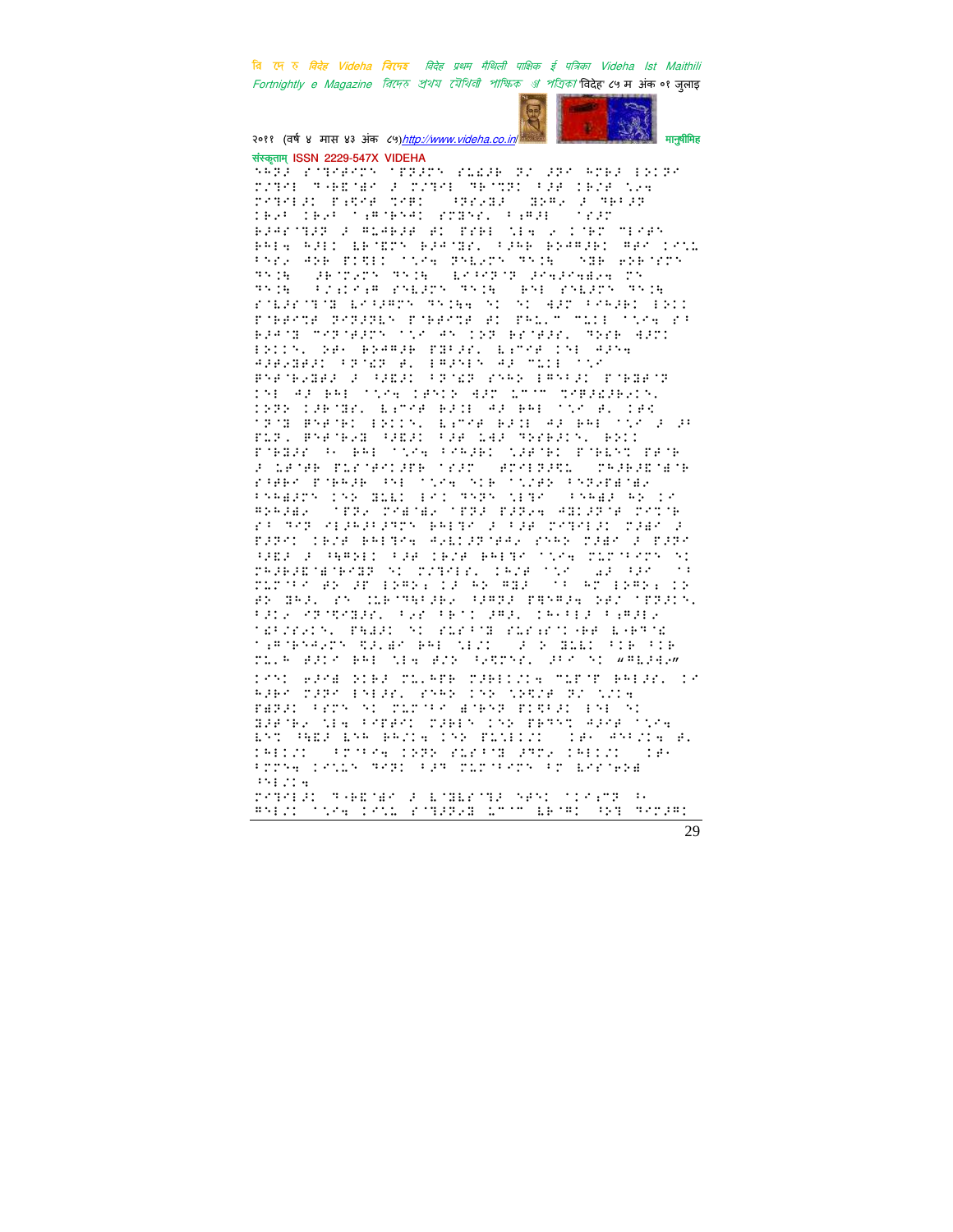

## २०११ (वर्ष ४ मास ४३ अंक ८५)http://www.videha.co.inl

संस्कृताम् ISSN 2229-547X VIDEHA dolerada sret atza termaa aadean zetaa: EXPRESS CONTRACTO DE CONARA DE CALCADO EN 1820. chrad abc dan hoa. Th'na ard horda (1971) a ara ing kabanguni aray rabang ray rabat biasa y model emax makea the acqua readies thanable mesrtebel D'randee disnail randee (150 eill Ghader)<br>rheaded (1506-1506 spape virages) rheadbed MECH BON BON CREAR MECH END FARREL REPRAC ENE NAK TROA NOT DE WALAPPARWON TETER GOERN ina nasilik di kura (1988) (1988) katika kara (1988)<br>Indin menyerakan masyarakan kara (1988) (1988) (1988)<br>India (1988–1988) (1988) (1988–1988) (1988) (1988) (1989)

# AŤeno din da 1989 persebutaeradear (Africh Care

FAR 199 YR ARA 18 MOARS AT CONCARS 199 CH. acque do laspe paras (priese intra padsos els ran daga nya lapras aya as asa sistem 2 kyayars rkakaut api nghawim Augustaa (noka 1945) koguna.<br>Sin ugusa tapuka sin saas dan sin nghawa papa darkins read asil (tale fue ri sui Alba) tau BARNELING CIRE CARDER CARDER OF PRISE RIPE  $\cdots$ 

PLAS PSPAGE POPPEDAL ALLI NECI  $\begin{array}{cccccccccc} \mathcal{F}^{\pm} & \rightarrow & \mathcal{F}^{\pm} \mathcal{F}^{\pm} \mathcal{F}^{\pm} & \mathcal{F}^{\pm} \mathcal{F}^{\pm} \end{array}$ BO PRESENSAR PREVENCIA PRESENSAR DORA anistae (sa adna tona tradhae ssa adna tona

#### 3

a unitro dakto akademiki tead iyo dhata.<br>Bikadi adalato komkadi obtado auntro dadki dali adala.

BETERLAL TIMESE MARTINE ROOK TELTY ARE ARE

ASE DOWELF.FROM PELES ROOB CNORMESTES CREES

PAPIN WIRL AS POTTES TRAW PRIEL ENRY NEE NEW ERRA BAGAI INDA MOBORN V. SR VIR TEROGV. RR.<br>BRAK TOR RN 1500 INDAIN, IND RGRY, EVRY IBY 30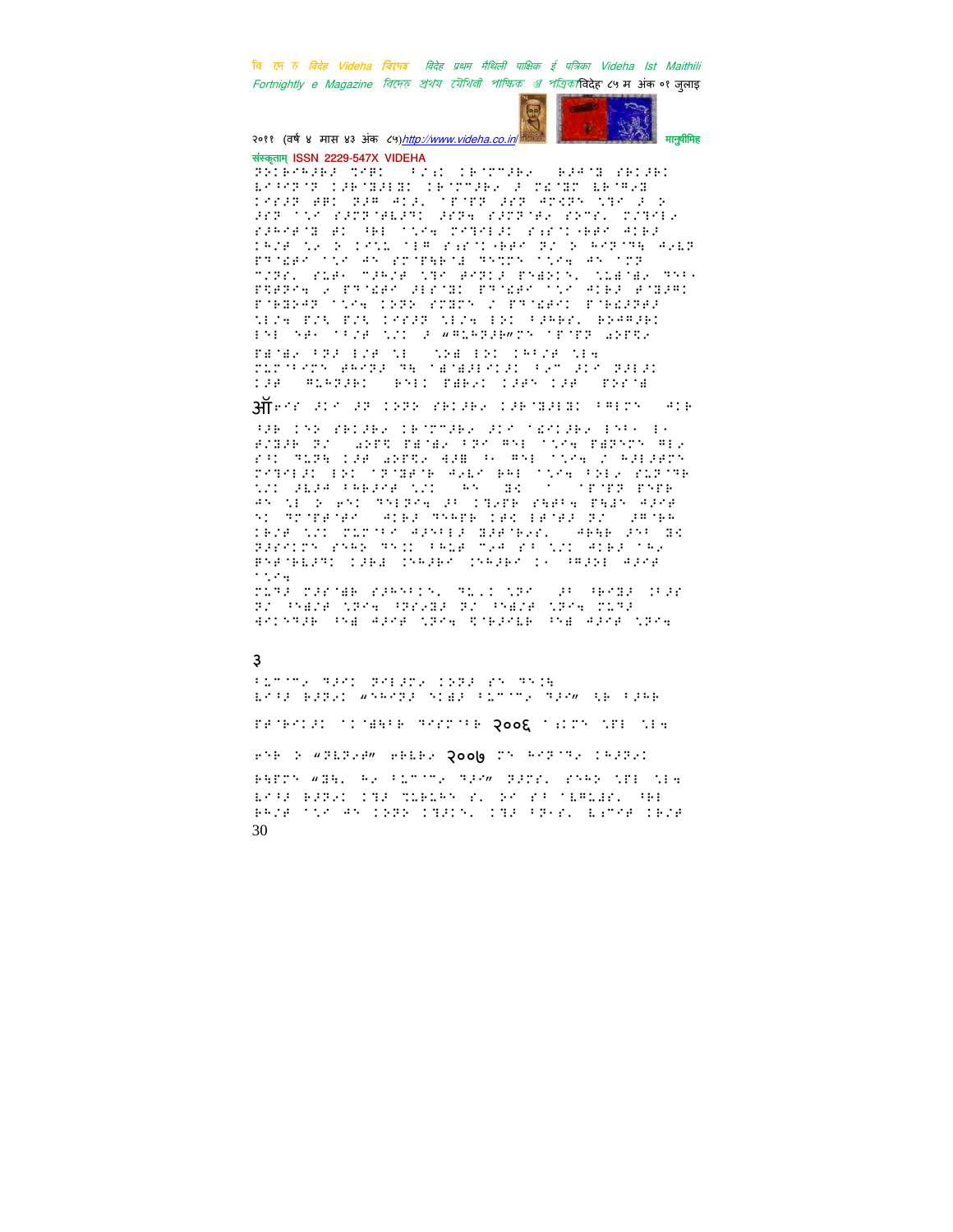

२०११ (वर्ष ४ मास ४३ अंक ८५)http://www.videha.co.inl

मानुषीमिह

संस्कृताम् ISSN 2229-547X VIDEHA téra degra er admagn a afont forda afor ESPARAGRAM PLACE CALOGRAPH WEATHINGS OF ENDED ADNUM DEN BEAREN BADAS MOTAL ADMIRANT EN DI ADAL DA SE BETEZ, TIBIANZ, TEE BAZE NOTAA AN aans 1989 (1921). 192 (193 - 2. Senna 1924 viis<br>Vaana avsprysade aspekting mytta valgesa. ronza ako an kopis skol alp (or karanko al FIRTHERS SIER FLEREN ESPAR TLAR S FO THE LLE WINDER SPIERE TO PHE TIGHTERED BREAT TEST STEP RESERVED FOR PRESERVATION AND LOCAL PLAYE ANY ALS PLAYE ANY LEARN, CRIME EA CANNE ES CONFESO PAR PERSONAL VIS DE CONTESES SAC ABSI AS TETAPE INFORMEDINI  $\overline{11111}$  ,  $\overline{11111}$  ,  $\overline{11111}$ ENER MORDE NORWEDE DARD FOLL RNAD AND FORMOR com a premie proca maeu aecoa ESIL Foi ESE rnen bietak rod a borat geeskar tijn volk ned.<br>Gaeta dened Ger ovdrivi bietaridati rie Grenala SEAS TREEWING EMERGING COMPANY PROMOVED EXPLORERS an man sener 1999 deleger eser men de 1950 2 BARBON REPORT CORRECTED BY CORRECTED CORRECT ABROSAD FUEBO FORTUN PURCHO OBER CHI ER ER BUDU wêkêda siya Pirnîng dakwes : (1919'ke 1504 CARABACA BABBA BABAR A TATB SCOTBA SARTRO COTT i de l'alimetri del reproduzione di alimentativo della conservazione di alimetri della conservazione di alimet<br>Version di alimetri produzione di alimetri di alimetri di alimetri di alimetri di alimetri di alimetri di alim EKIP BROX AND, BND, EKSTERFATT PTBEKSTE PRA PROTHER BARON CENTRAL CEOP STAR TOUT OF NOR  $\cdot$  , , PROTECT PROCE PROCESSOR PR 12 PHPP4ssssssssssssssifPL PHP4 BALG FROM AG (1990) FROM BALG

 $\mathbb{E}[\mathcal{S}^{\mathcal{A}}] = \mathbb{E}[\mathcal{S}^{\mathcal{A}} \mathbb{E}[\mathcal{S}^{\mathcal{A}}] + \mathbb{E}[\mathcal{S}^{\mathcal{A}} \mathbb{E}[\mathcal{S}^{\mathcal{A}}] + \mathbb{E}[\mathcal{S}^{\mathcal{A}}] + \mathbb{E}[\mathcal{S}^{\mathcal{A}}] ]$ worker of artisting three corporations of the state of the WRIGHT REPORTS THE STATE REPORT FIF F FORECR (FH) 85 FREEFER CORPORED TO CODE WOOD CRSD TEE PORTH STATES CAN SAME AP RIVE TIME  $\mathcal{L}^{-1} \mathcal{L} \mathcal{L} \mathcal{L} \mathcal{L} \mathcal{L} \mathcal{L} \mathcal{L} \mathcal{L} \mathcal{L} \mathcal{L} \mathcal{L} \mathcal{L} \mathcal{L} \mathcal{L} \mathcal{L} \mathcal{L} \mathcal{L} \mathcal{L} \mathcal{L} \mathcal{L} \mathcal{L} \mathcal{L} \mathcal{L} \mathcal{L} \mathcal{L} \mathcal{L} \mathcal{L} \mathcal{L} \mathcal{L} \mathcal{L} \mathcal{L} \mathcal{L} \mathcal{L} \mathcal{L} \mathcal{L} \$ MELIPA APP PALL MELIPA PROPE YES YEPPEL PRA 351 - AS 3512 3232 113 ABS 3111 758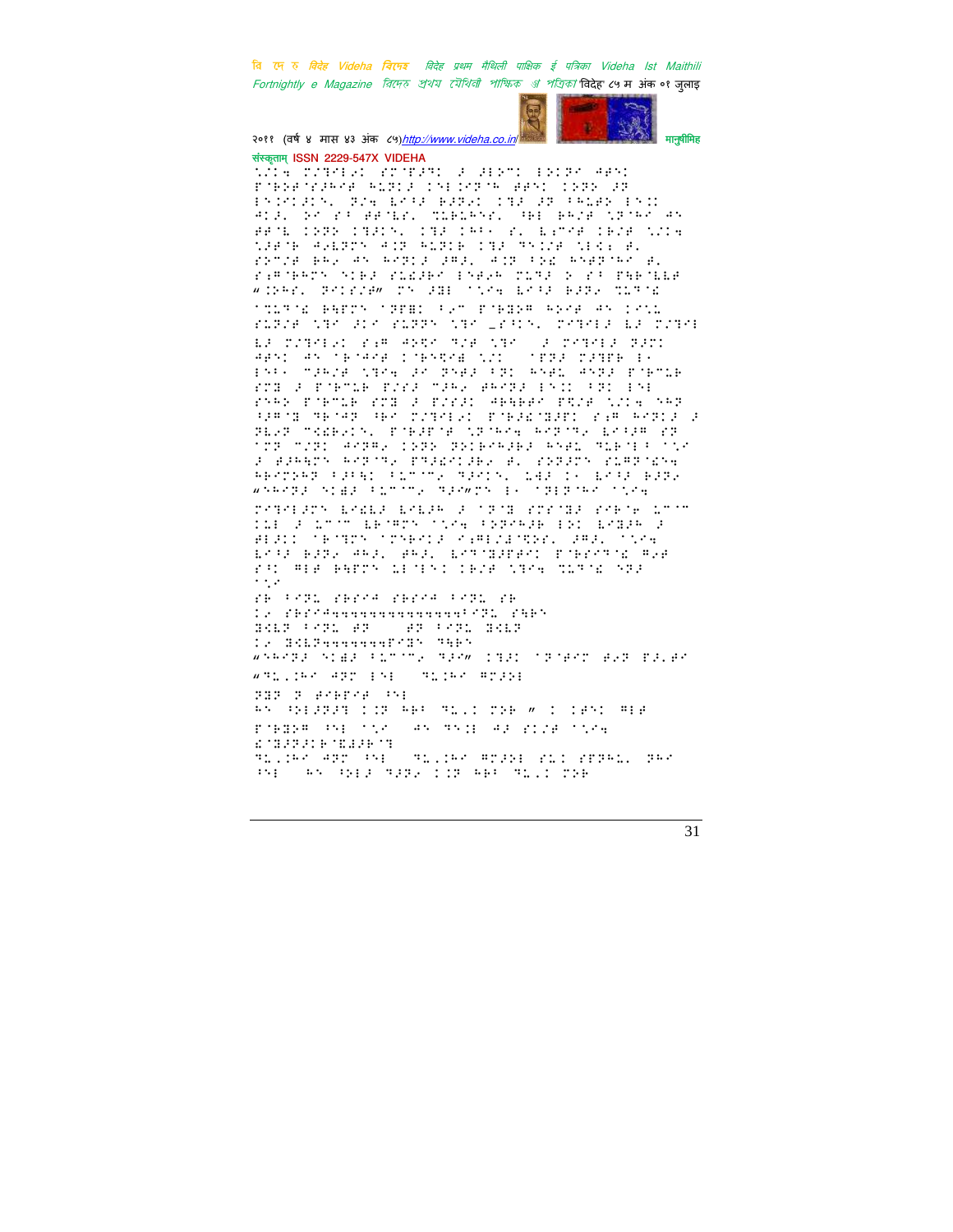

२०११ (वर्ष ४ मास ४३ अंक ८५)http://www.videha.co.inl

संस्कृताम् ISSN 2229-547X VIDEHA WPBP P AMERYA (PEW TRALTIE) THE POALAMENT PHER THE FALLING TURNE FAR ARE NAM WIR TELPTORA BARK BURNE 388 FLBS 1223 12338 aves daites créales ages<br>créalest des ths<br>edocrales en egn dstael FIF F POPPOR THERE ERRE BESCHWIEDENE. WEITER EIGER IS NAME WATERS THERE IN CONTRACTED AND ESSENTIAL CONTRACTOR

20 YO ENGING ALSO TED 2008 CENY SEE CONC. **B** en broad ao al dental eadach cha chanean coado **TRIPEIRE RA NATE AA BREITNAA** 

 $\mathbf{w} \boxplus \mathbf{h} \mathbf{y} = \mathbf{h} \mathbf{y} + \mathbf{h} \mathbf{h} \mathbf{y} + \mathbf{h} \mathbf{y} + \mathbf{h} \mathbf{y} \mathbf{y} = \mathbf{h} \mathbf{y} + \mathbf{h} \mathbf{y} + \mathbf{h} \mathbf{y} + \mathbf{h} \mathbf{y} + \mathbf{h} \mathbf{y}$ **CONTRACTOR** 

FRIAR (1988) LARRY (1988) LRA (1988) DAVI (1988)  $\gamma$  in p **TABLE** FOR PROPERTY FROM PRESS SECURITY CAN ENGINE STOCK ayê yî îyîkar yî gir Arabaryay akay arbara.<br>19 kesa ko kosey oya ji borana 19 skya ordras DV PABYBAL (BYEDDE DA PAE DV BER MBE ROV TEMPLA - BARABA - KKRINA - AR DRB 19888 FR PARS 15 FEB 12 1921 122 FEB 9582 5582 974

2 YEAR OF THE BRITANNIA CONFERENCE INTO A CONFERENCE DARP DYNABL PRYBRA BAR RA 1924 NR 1975 AN dategrae razulijziazirti (eedisi (Kgeli tisgis intaralitidat a kaliman (1992) (1992) a kaliman (1992) yayi mwaka wa Nasarati.<br>Jakaman Mushma (1992) wa sana wa Sansa (1992) mwaka wa Nasarati wa Nasarati. PELPROT PORTER REPORTED STORY CREAT LEFT COR TAIL FAIL ENE EX PAL CARL FOR INC ENE DO EKIE APPENDING INFORMATION PAPENDING INFORMATION BUTEURY POIR WASLEIN AVEC TROUBURY RAC 1939-193128 BRENK PLPS 5 184 PBFERS LS 2737131 2322 23 1212 2334

weld aldwordpare. Darm og i som mad i armidamero

FALAX PEA BATTS SPARANE PSE TING WER BS ARD

F. FORD POCIN, PACERNI FARA BRIETZ PAPA ADREW  $\mathbb{E}[\mathcal{N}(\mathbb{F},\mathbb{F}^n_+)] = \mathbb{E}[\mathcal{N}(\mathbb{F},\mathbb{F}^n_+)]$ 

ntra compresión en 2003, nobre 1900, especies compresión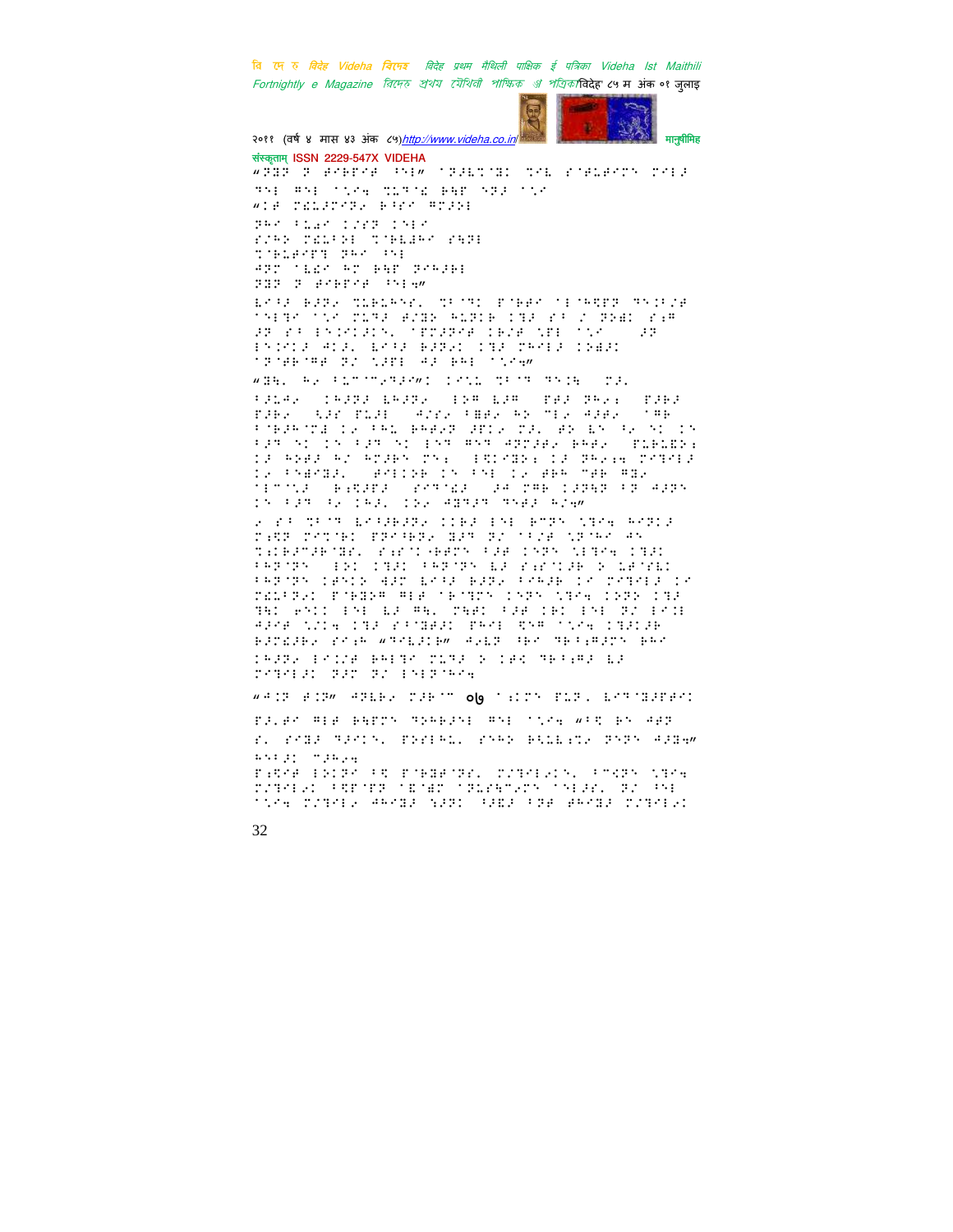

२०११ (वर्ष ४ मास ४३ अंक ८५)http://www.videha.co.inl

संस्कृताम् ISSN 2229-547X VIDEHA FRENCH ANAN CONNECT OFFER THER THE BAR BL IN NARD DORO EXEB CONSEND HERRY FORE BREA AVECURING AVIONNE NETALAN CINEMENT EN DUCESARE spii kun eese van el cosex ps el cu skopees ACREA ESPS ECEBI NAP PA S'OCHE FRAR NOC RADIO 1909 CENTRAD DO SER INTERIOREA **STORES** PERSON WARR ANSW ALCOHOLOGENS ENGINEER PONTRANO FRANCISCO FORESTRAS ANAS ANAS FROM STRUCK DOTOTALS BREE SPOKE BREECHTON DANS GENTE ENDRA GROOTER GODAGE EACH EMERA ina di Santa (1921)<br>1924 - Land Coulomb, prima delegazione della Cipe<br>1942 - Land Contra Nani La Comma Contra Nani La REVENTS WE SAVE LEADER TO PAPARENT TERNATHER 1978 TRIPE NAME BY SAMPLE NA FRONT PLE MATERIAL ini islamin len alan kole eter (daeraket)<br>eestern islamin meer (hoeken tot el estin mide SCA NOI CISSO PORPRESERVADOR ROBERT IN RABINIO re cred de ces mes and that en model chra the las l'estrà al les sit minaltitas trainales assa.<br>Aversez lavoreze l'estrò entre tre zo tserito al adiin, cool nais an 'Sea, 'Bui'aw'ina'in 19<br>Sheana nationa

CORTESTE TEACHERS TP FAPLE 1,998

 $\mathcal{A}$  is the part of  $\mathcal{A}$ 

WARREN FOTES WARE INSORTABLE WHEN THREAM CORDONARIS sum kelain. Sedan Tadapan mnus yang yang memer<br>Sebagai pisan sebagai bersebapai kematan yebag yang inga (periperi) () hijang langgal (214)<br>1924 - Al Sabagera da dagal saka sa Agra (45)<br>1936 - Lale (431) 214 (229-246 (220 1241) (230 1245  $\sim$  4912 (2.48) FRA288 (2FR) 684 (1.58) (2FR292 BALGGYSG GENERAL TRYLAPTY ANDRAS LLTARAL AP 1231 - PH 274

33

 $\ddot{\cdot}$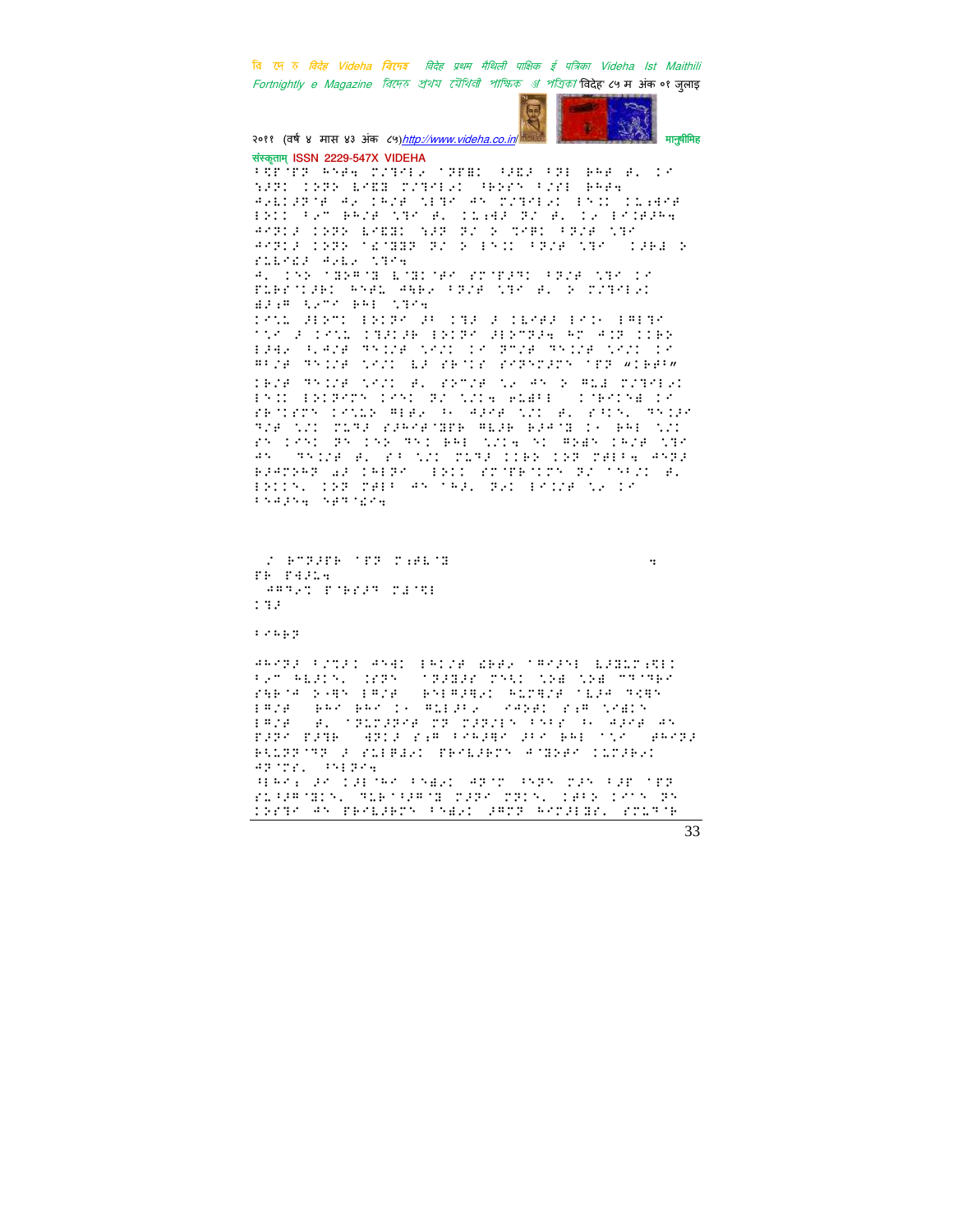

## २०११ (वर्ष ४ मास ४३ अंक ८५)http://www.videha.co.inl

संस्कृताम् ISSN 2229-547X VIDEHA AVAN BARTINA DELAN YANG MUNUMUNGKA MERAHAMAN PLIBARIN, SV PNISKA ANKSA PSISA TAPA ILBYR #3#6 #57# ##73# Miner. 312% Poedde #5128032 nd en ene an idio regiden deg deg ae ande ilalt fakalda aan mood (1964-1992-29-mar) eid.<br>Alleging gu (1926-20-mar) eighar tem foar (1970-20). SUSTER FRAMELBERG TO TAX PARTIE 2005 TER BYPE PLACK LEDG WATA WATA TROPE TICH TEACH anes una ciennar dias escesso da encamada angeria raci ale race roaniza nya ciange roek.<br>Sproglas igno pyce ingle y nya ci FOR THE FIGHTS THAT BROOK STEED ONE COPY COMPROSS MIRA PORTETI EST FORMA MAI MIRA FARIES TR PORTOR IN PROTOPROT PUCPS 2592 B29 F22Y1 ES2BY POBBBYL PRODUCER ima mor ann, fendr Fragi (derd) di fa (1907 ar 1917)<br>Fonesna (feldo) (nefdd) in dy' (dose) dy'r

19) ale (1994) poal en 1961 (aben plager (oplager)<br>1915 : Leedr Ald (1905) 1905 (ale 1966) Lider (aler<br>Alfizs eld (1956) (dila 1966) polítici (1907) femee the constant cease as teacheramies to ace abagai pena silaan badal ists iida asbilase.<br>Ksea melisti alidea asbilase ksea all moks ibi ini ay titan ing taala ah ini kale laan.<br>1920 - La taan ing titang ang talang magear salar personal was

INFORMATION CONTRACTOR PARTICULARY INTO POWER WARD TO BE PARALLED FOR THE POWER HAD ANY rand was in supremediated real reductions of MARA PULUMAI PURPA KOAA KAANA PAIAA PRABARON rirl vad food bega andare ries coabbases izinale plav Aleese al Senda di est vi lavo za<br>180 180 pen di compositante part avec la parter di est.<br>1804 dine la Sed var ancic alegere avocavoso di ANYBA 1989 MALV 198 FOOTA BYBAL PAR AAMARY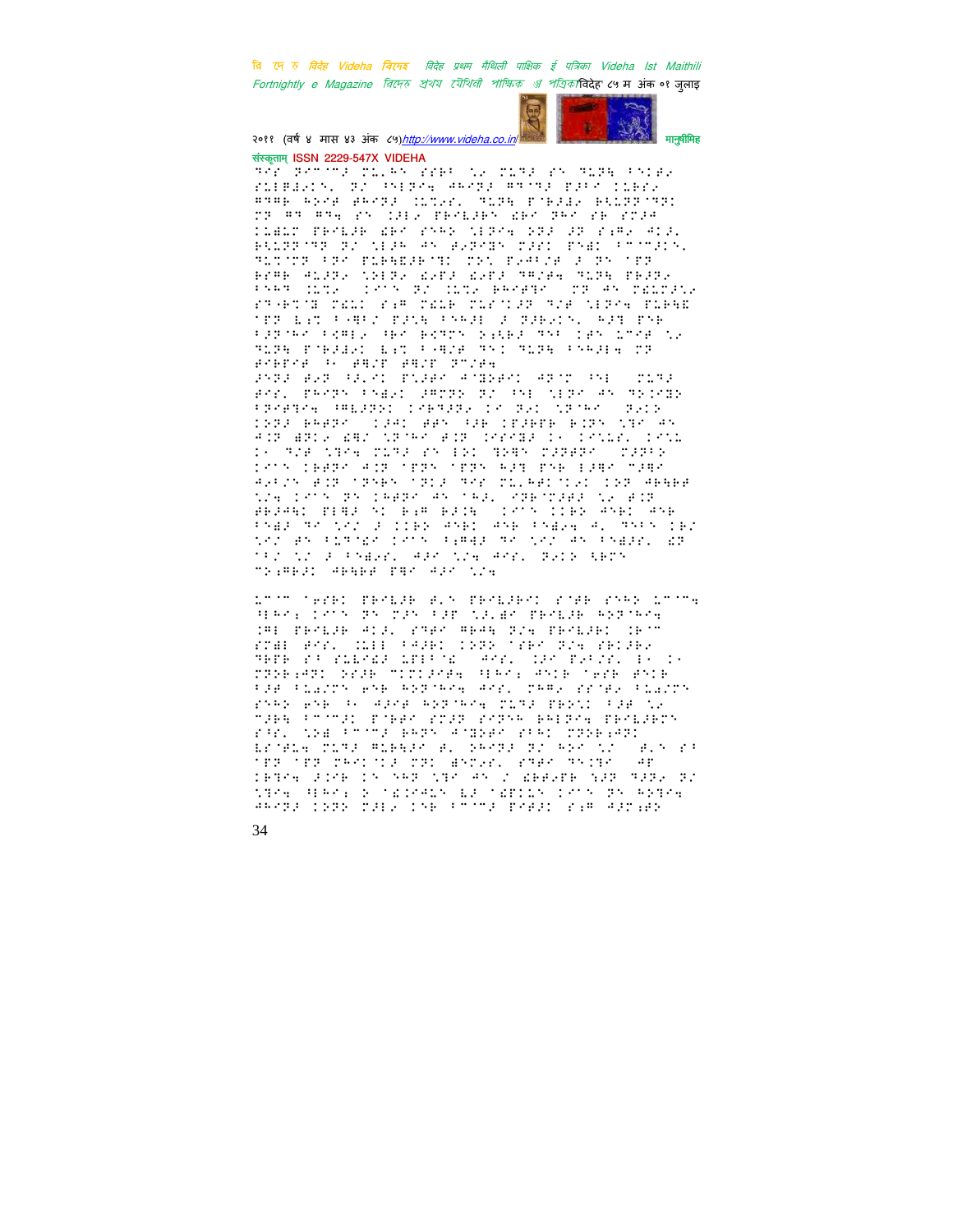

२०११ (वर्ष ४ मास ४३ अंक ८५)http://www.videha.co.inl

संस्कृताम् ISSN 2229-547X VIDEHA RIAD RAIO ROBERTA ANGGRAD NGAON NENTRA GAO MOLIA ARKOV PEL PARI PRKLJEDN AMBIANDINI ANEXA (PNIERA IEPZNOARAZA OPIA OPIA EER) rediterato a celto tive tivo. Aeroa arcades inves AL COLEMON SURFACE FORMAL ADE AL SORA ROBOT LEVEN AL PLAIN IEN FRAGGA rotore basabel espriminades rima ranadisario padd tienaath afo mhave anota pleas poten anota TKAINI KATAN PANA BABAYA AKIN JAJAI JEANG akodu dominio meći August ček 1828 akodu čma.<br>Aodau puto ambao uagi tigo tuatom aodausto teo na 2 (trí ener, spekta írafna (eldagene (ed. 1672).<br>Beit að an endar að eldagan erinne

drien, drieve ied ied isna (derde info.kom)<br>Aende d'Auropes (dorddoe fermo dve ) ees  $\begin{array}{cccccccccc} & \mathbf{0} & \mathbf{0} & \mathbf{0} & \mathbf{0} & \mathbf{0} & \mathbf{0} & \mathbf{0} & \mathbf{0} & \mathbf{0} & \mathbf{0} & \mathbf{0} & \mathbf{0} & \mathbf{0} & \mathbf{0} & \mathbf{0} & \mathbf{0} & \mathbf{0} & \mathbf{0} & \mathbf{0} & \mathbf{0} & \mathbf{0} & \mathbf{0} & \mathbf{0} & \mathbf{0} & \mathbf{0} & \mathbf{0} & \mathbf{0} & \mathbf{0} & \mathbf{0} & \mathbf{0} &$ 1998) ANITORIA ARRESTORICO INTERNOVIMENT PLAI APPRAL TRUDARE PAPTS RPTS EARLY ASOC AND PARTNAL EXIST PEAR PNICH AND AND AND AVER FALKBY FOUN EPEAN AN AIRPAK ANNO TOIRER IN ۰. in de chil est les parts d'un passage de l'<br>Angles d'il est l'est les ses est l'ann prieta. ban taki mni raza dan din beliki mell dan ndri efin viy ya ev esiggangi merejema gi vegr MAYE CUBULARA NEGALAM EZMUBAY MEBULAMGU UGUNU PAKEJARON AROB BNOV SNAD ORKON ADV. NEDKA PARABO 23 TPP TPP PAGRAPH SCAR TPP TPP CARPS MAS BOBA EDRE BROBE SOO ANGSBADA. PARTINGO TERA RABADA PAIZBA PUBAI BAE BAURRIRR PAINA B. ama appu auprus sportunte est publishmes ans.<br>Sri Sri reen formanis, pedae aru, safue srutes. FARI DA YADA MINFAL YAFARDN GABANIN 1988 BA Subject (20 deci openadi maby an inaged mnime 1951 Presne penise sid den namesi parason ERIANE TIR ARTS AAN AAVANI TREAL MARX WIRE antag ela presidentes (presidentes del presidentes)<br>Abrel Bertal e rembera competente en l SACKSHARDA, PARSK RAKSA ANGGRAGO TRABARAN

 $\ell$  21 (  $\ell$  32) (except (  $\ell$  32) (spectrum and an except of the contract of the spectrum of the spectrum and spectrum and spectrum and spectrum and spectrum and spectrum and spectrum and spectrum and spectrum and spe A 1998 Class (Person Det ) (Ested) Espagn (DDTFF ade femisia mia, medisae paleedis pada coneis a DJAN PARJIN, MDIRN EMEVA AJA YOSHE PNR MORN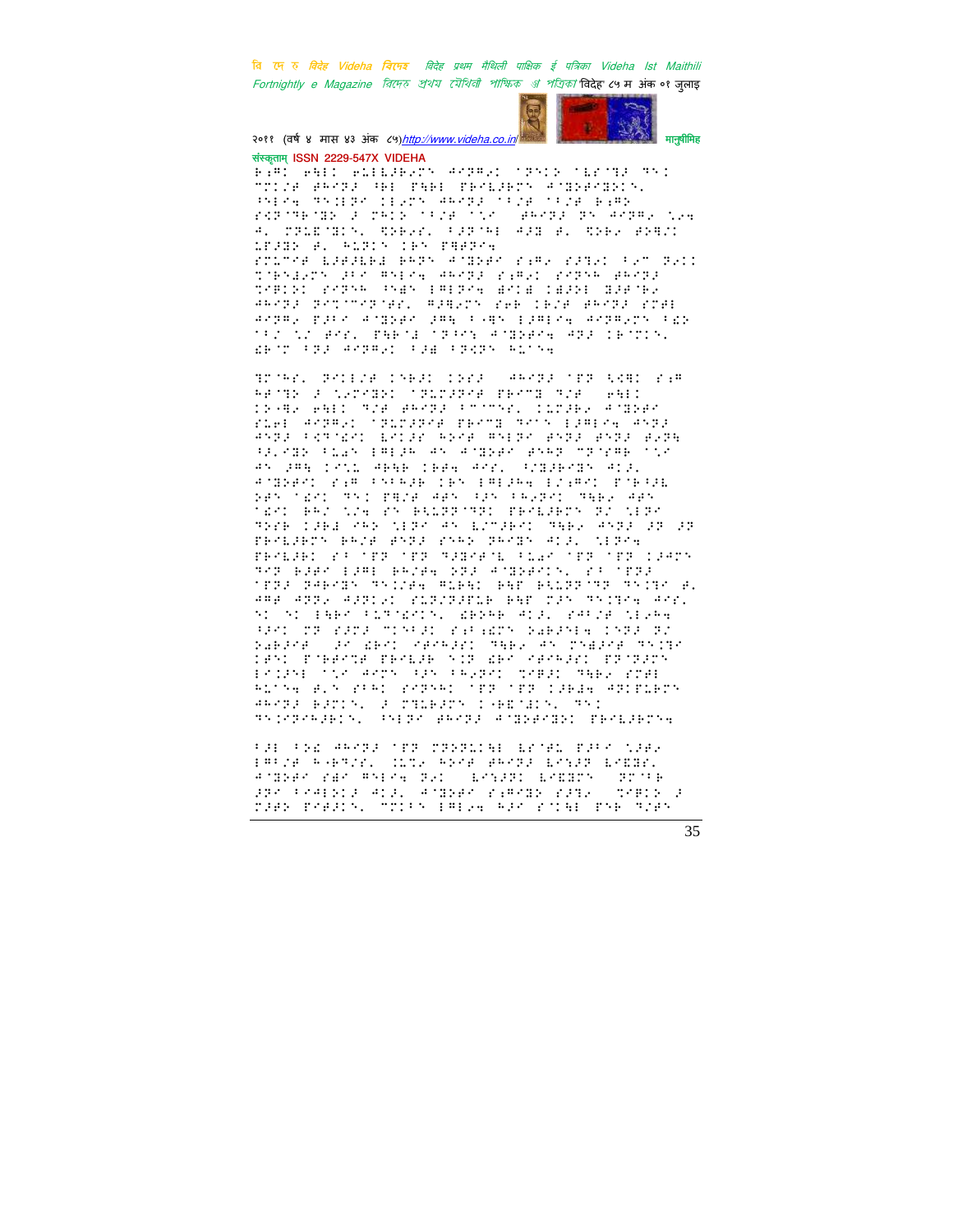

### २०११ (वर्ष ४ मास ४३ अंक ८५)http://www.videha.co.inl

मानुषीमिह

संस्कृताम् ISSN 2229-547X VIDEHA angle ofgelieve frameworker brendlerger fra 1997 fr B. 1999 1978 10 B. 1999 98 10 BADE MIRA 988 FRANK ARKSA AMERAKER BAKBE MUSK SPOR BROW KBE. FRANCISK SKILBIN FRANCISKA (ARABEN DORTOGR) PORTUG PROFINIERI PRINTERA LARORA KOLAID TABIL 238 MA MAGA PAN PAPA PODARI MURAGA KARA KOBIW AKKU 1989 BERI JANIETA REKU PURE den dendes høbtens al bragd ebna sam etterda mek prekada mkoanak pkeud (Kd. Abda (Kd. Al bar de territoria del para lare aesponsorare seras Anadro Port (medicada aerda das controlas rati at treas lerg, latitra la arrivado romeas era, lege  $\alpha$  (ii)  $\alpha$  (ii)  $\alpha$ 

adraa 1989ka (Krooke Grend Mal dus domee barr<br>Sommaal 1981k (Krood Somdaare Boear) boed PAILPROTO PROTECT APARTMENT ANDVANDED CONFINE KOSER TOITER PARK: POBSERB CROBE FROM OSPAN FYAR BALDONGOL YYONA JEN FNYZ ANGNAMBA A MORANT NUMBER AND THE TOWER AND THE REPORT OF A SECOND AND THE REPORT OF A SECOND AND THE REPORT OF A SECOND AND A SECOND AND REPORT OF A SECOND AND REPORT OF A SECOND AND REPORT OF A SECOND AND REPORT OF A SECOND AND RE PRIER TIER ENEDR ART, JER FNYR YLLAND FNHEDRA 1992 : 2015, 1997 - 202 : 202 - 202 - 203 Paul France,<br>1992 : 201 : 202 - 202 : 202 : 202 - 202 - 202 - 202 - 202 -ANAD AL PIAK ENDN ALN ANKOMEA VIAK IENTIN. anders and service and the problem of the service of the service of the service of the service of the service PARABA PABA NAGRAH DURA PUBBRAI DRON PRBA AI inga ingawak afon ak tia tonggotal tia a.<br>1951g 156 - Alektia Caneveria Coverenta Kandunka as prima nima abk di radbabadara STANDADUA (1979) MITA FOLDU 95177-MEDIS PROTE skal elet fyret fyre ser (fyr (enyr) ankal angekt<br>fyret fyren ser (fyra islage islaet fyret)<br>fyristare fyrsta len (fyran ser serit) serv Angel (alegen 19) førstedet i programmet 19 miljer.<br>1939e: Saech Keleda den anklingstellige leder en EVERENCE EVER ADRIL ANDRENO NEVEL PROTECTAN abadur eyn rheec morc'eae (124 dad foerad 128)<br>12e eus ard - dic Chemerar anno eas PLEADLEDN EXPOSUREDS DECENTRIES POR PROBLEM RABABAN PENGAMBANGAN PENGANAN PENGERAMA MANGARA EVERAL ANDES PNESARROS EN DRUERTER W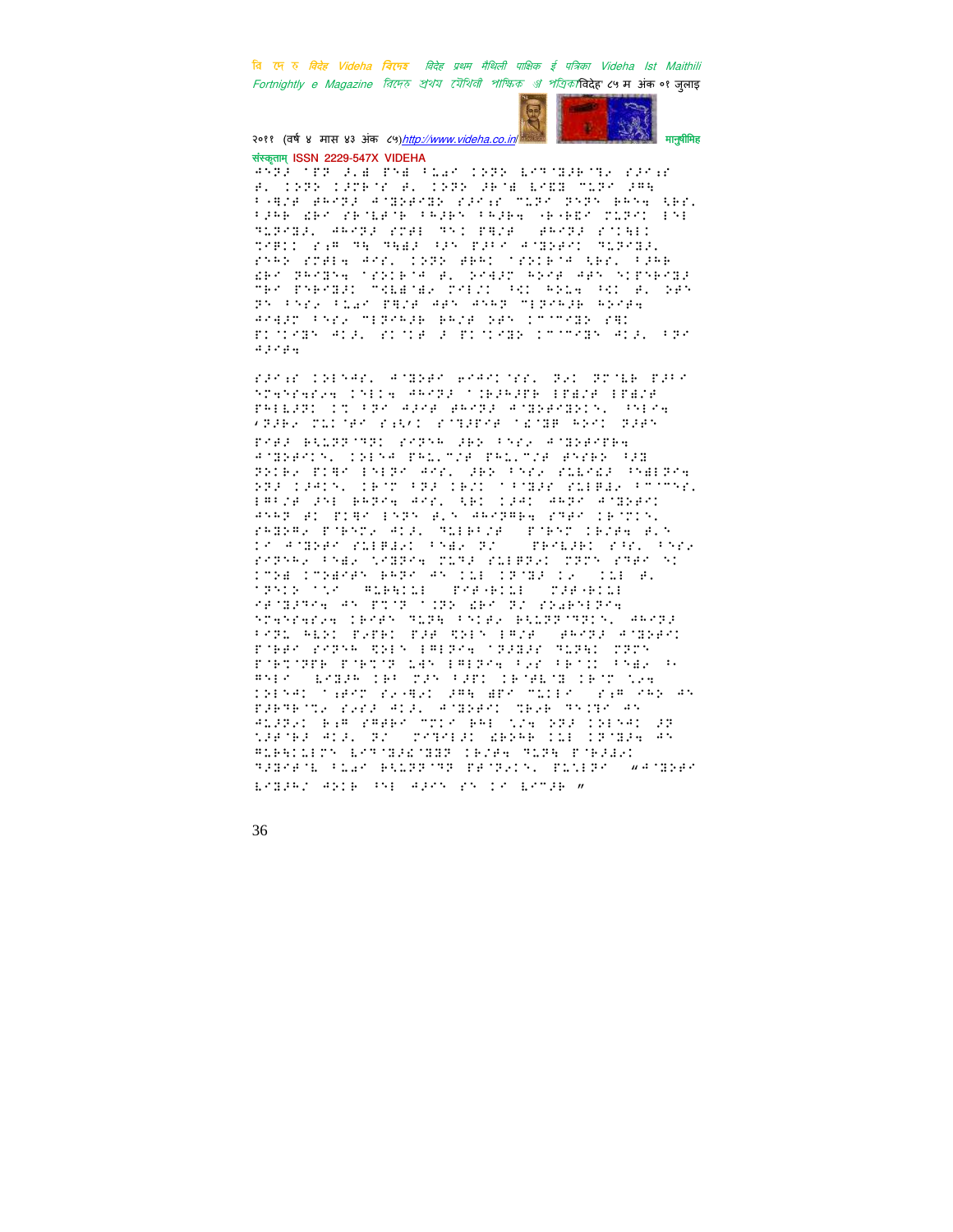त्रि एन् रु विदेह Videha विरमर विदेह प्रथम मैथिली पाक्षिक ई पत्रिका Videha Ist Maithili Fortnightly e Magazine রিদেত প্রথম মৌথিনী পাক্ষিক প্রা পত্রিকা' বিदेह' ८५ म अंक ०१ जुलाइ



२०११ (वर्ष ४ मास ४३ अंक ८५)http://www.videha.co.in संस्कृताम् ISSN 2229-547X VIDEHA

RABARYSA POAL RIBBAN LETER TYPINS (WORSHIDSS) 198 FILE 15 FOR FIRE NAME AND FOR THE TEACHERS BROADED TRONG BRITISH STATION

perduct beneficially established entire and acrue of the EREZAÑ SASP CAPAZIA CAMAR CRISTANDRO (PLSZ ang ko dadi ali maladdan (1989-) da a di sila (4d<br>ari da musa dol (koa jeo ala ) amerita ladi des FARDROW SUPPORT THE AN INDUSTRIARY COAD RAPARA PRAD PATA EATABA A ROBAD BER BOB BOB an age tha agees party, age from go and party<br>cago ago - ciga part al part exercicement SALAFBI IPAB ER NAVN SINA AVE NAME TPA SLIMA PRESSEL FESTIVA APPRAIA AREVA ARESTOS TRATSVINI **NATIONAL ACAL CATALLERAN MARY FLUE IST** the included and the avoidable composition PAKI PERANGKATANINI TIIKAN PIEREAI INNA IEPK BALGA TURA PAGAI PAGA PARTA PAAGA RABA. ROBYSK ROBYSK ROB 1480: ARYA ARYSK YLIBAD A MERAKO AKORAO BABADA ALAH TASTAH 200 WORRO 1909

RAYE ROOM OFFICER FREE ENERGY ARREST FOOTS anistra prima rakvisno kao politica (1992) komponenca.<br>Armean amin'a anim-prima e lann sovabare rancim RNEW TIM REPORTED THE REPRESENTED TORING ROL PORABOR 13 REZAULTURA ALDU PORABO PORABA DE PARPY PLANGER, ESTABS ESTAM

RADENEL FORD (FINADIM DODAGE) PARADIERO RIR A MERAKI SEKEUARI SAUA SELITUR SALUANEN SAAKAR SAMERAK BARDA (PARATILES INTILE DREADLS ERELER ENIAL .<br>2009 metalt Atric Lenet o mirit 2000 died POST LEAR FORE ANNE COP 1959 (1998) BUS CREPANE (APPR) (SPSTMERIA PAGES 198 Ren PRANCHE CER EPHAPEL PACPA RE RE Exigency Hell FRANCO RN MEDVORLE NE EDGAY, MOVE **SO PARADOLE COLORADORA PELO TER TRE PROVING** rakso (ar a gakso gaaaki mee gu wore ikko m ANA (Addisorum) (Pro 1872) ar (Presidentiae Nic<br>al cremoniae 1975 on crema niculai moduladae égruda: "relat rauti sue tre coral erea esre ANIEN CAN CEZ ANIEN CAR DI PAR V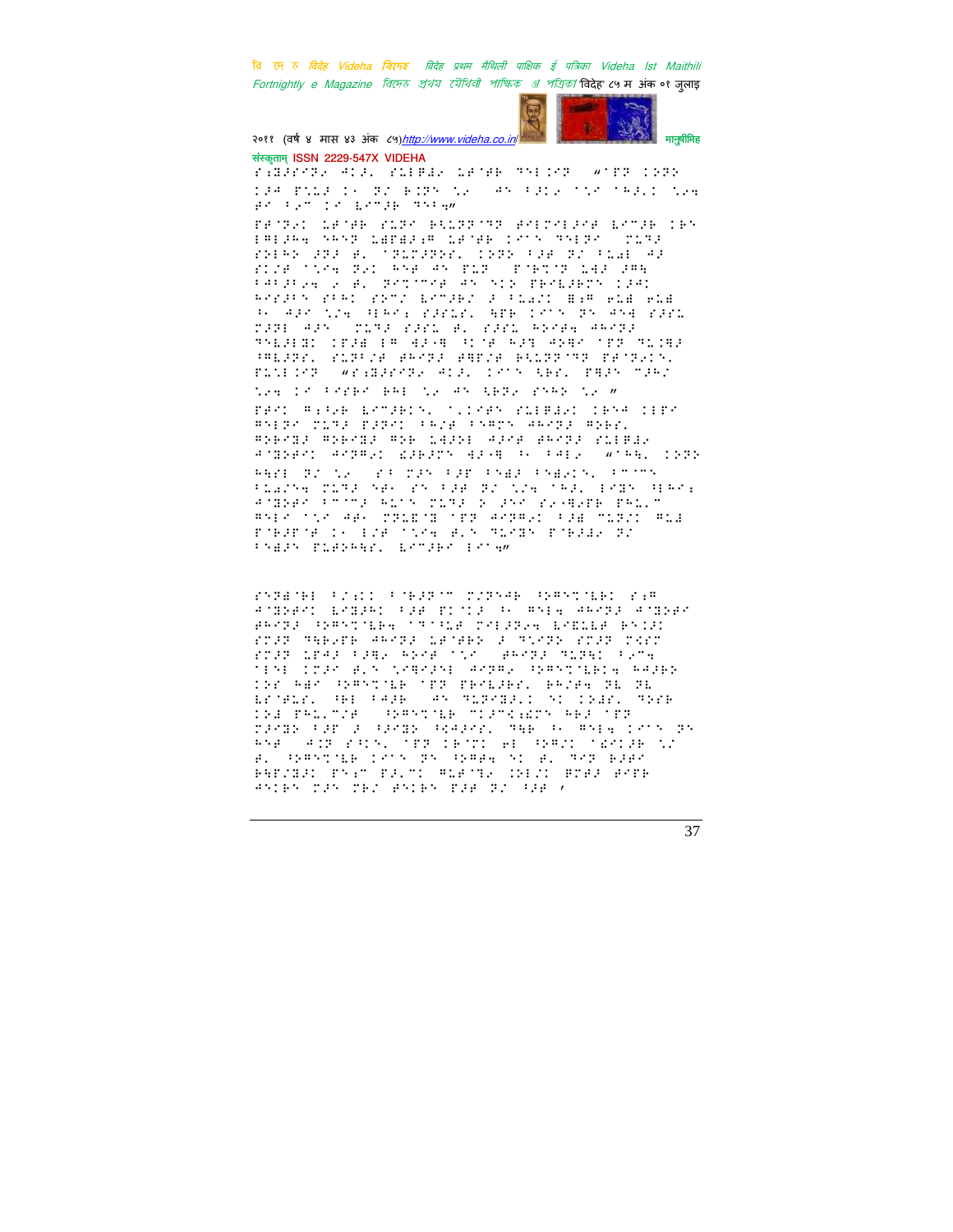त्रि एन् रु विदेह Videha विरमर विदेह प्रथम मैथिली पाक्षिक ई पत्रिका Videha Ist Maithili Fortnightly e Magazine রিদেত প্রথম মৌথিনী পাক্ষিক প্র পত্রিকাবিदेह' ८५ म अंक ०१ जुलाइ



२०११ (वर्ष ४ मास ४३ अंक ८५)http://www.videha.co.inl

संस्कृताम् ISSN 2229-547X VIDEHA

PAKEN INEPKA MARN AL COLORADNO ENE CONKA NO AL DRA PORLE OF ODRAGE PARK. EVANSARIA (BOER) KV PARTEMENT FOLLOWS CONTESTED TO COMPATING PARAMETER had haridai badik tare arddur mro elk furlañs.<br>Ar firm embarchi code mro asam meu divez KRIGE FIDEL TKEIGS PNEER PRETN EKOPPL TKRE. 822 732 FARMIN 72582 124 FRYLEED (983 9514 1982:19 (1995-924-9386-938593-2555-1238955) CARRO A RAMBE FOREST TERCS PREAD THURSE EVERAL DEVERAL ELTRARD PEVERETNE TURK ANEXAN EVERVA POSSES CORO VENDA PIGA POLA TRO PALVAN kanaa (thay al sery akkay ay ma muak tiad ina 192 riban ya kiswa mwa 198 198 204 inafa do religiose atento brage po non caero ne CRIBALN, PLEBAR ERR PEREN TIAN PATA CORA PAR 191 42 KIZ94 P292 KE2621 192 491224 PTB9651 ESPOS PROBADOS, PORTO INFNASANAS PAR PORATIONARI (PARAR ANGGRAPH OSTAV PALRAR RAPA) EPPINE ENRICH, IPEING (WENDIRD SHORN) THRUST NEED PARTY TESTS PACIN APYLE TARL 23 ERSPEI SARSRY TER ANDREW PARTNERS NAME

FORME CODER: EKTERY, PACEFITE SCEN CER PANE THIS INTERNATIONAL TITLE FIRED IT SEEN AND PROFESSIONAL DEVICE FARA 1988 - NO BU POBBE FOREST PRODUCT POPE POSSESSED ON SECTION presentat (1999) and 295 (974) 19715 (95 (726) 9965 registry to rims structure and inest end. Charanth, subscribe sums are thingers pear FRONTIN TIP (TP) PREAD PAIROG PORT EDGO PAPPER EKSAR 1989 BYAN BETAN ENEN AL ENREGIST EKSAR<br>19 EKN DOMA EBKEAR 1989 FRZ NZH AND MKR AL TTEL IT EAR FAFAGETS INFO TEEN

A MERRY CAPINE CRIBBS OF EXERPCITY APPEARS CONTROL EVERAL RUN STRATH TECTO EVERAL TECTO TELA (35) diarra pacak (espo dia associarra) dego sobr<br>Psiegi (Pre idrigai (degai democrace el idro)  $\left( \begin{array}{cc} 1 & 0 \\ 0 & 1 \end{array} \right) \begin{array}{c} 1 & 0 \\ 0 & 1 \end{array} \begin{array}{c} 0 & 0 \\ 0 & 1 \end{array} \begin{array}{c} 0 & 0 \\ 0 & 1 \end{array}$ BLAC CRUINE FROCROBEL ANGELA CABN EAR FNFFFFF ERACO MESMO DEZA (AL CORDO COARDO MRIANE) DAEA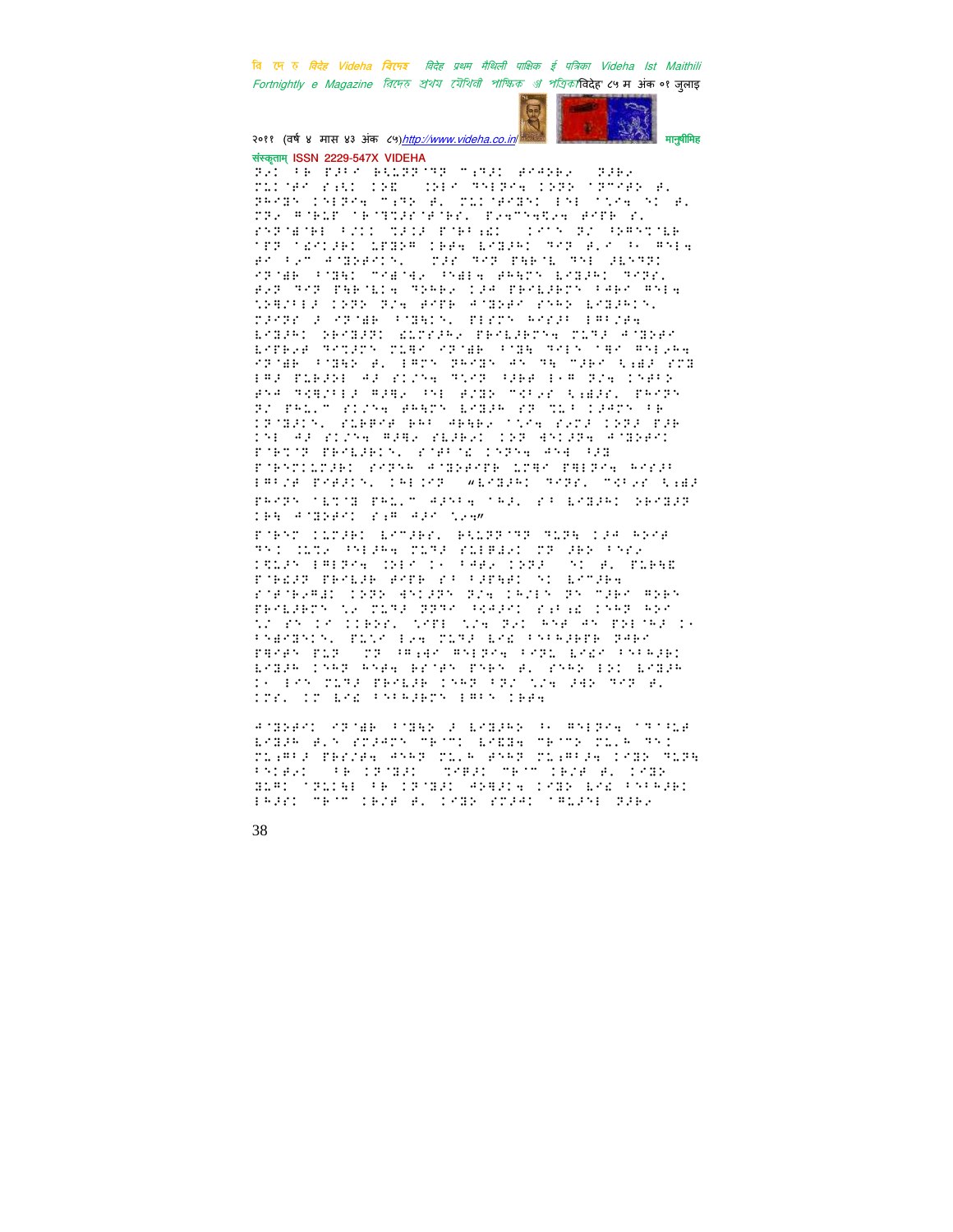त्रि एन् रु विदेह Videha विरमर विदेह प्रथम मैथिली पाक्षिक ई पत्रिका Videha Ist Maithili Fortnightly e Magazine রিদেত প্রথম মৌথিনী পাক্ষিক প্রা পত্রিকা' বিदेह' ८५ म अंक ०१ जुलाइ



२०११ (वर्ष ४ मास ४३ अंक ८५)http://www.videha.co.in

संस्कृताम् ISSN 2229-547X VIDEHA

Alegra 194 (Pac Pag: mech mica)  $\sim$  #1 (1980) #2209 PERSONAL PARTYPRES PERSONAL DYPERSITY PERSONAL BUN STAT TOB TORBA KOOB INSTRUCTIONS IN TH ALAB ABRA MAS BBK SEVER MEDBA DIRA SEREN DA SK KROSTEDER STORIK ROKE REFORMATION OF RIDGET EVERWALL FARRIGANA

EVERAL BUD TYP PLARY (DANTIER TERRATA PINKINGAE INFORM PORTHAL PLOY PRYEADS PART COON PA BARI EKTABI PAR LAMBER LABRAS DLTA ARAST HR 1985 FAMIN BOSAN SON CON CO VINEBAL VICTOR AN EVERAL YAPAR, PESIPIERISEVE PAPARE ANYAN AL English kako odka di krne el onor vidro samr d FAR TRACTMENT ESTREPHONEN PROPERTIONS ESSAY FSPAZAI EKSZA AL DAPS ADKA ASAP PKPL MARINEZ PS RES NOW RE LEE CRIS, RESERVINGEN CROSSS PLEBUS PEMPERIN, TUBER BOESNA BRIDE MED COPPY PORTAN EKTAB KEPA TABAN BAAKE TURA ARBAAI RZEKGBEL (BR) 682 (1) F2832 (1788)  $\mathbb{R}^n \times \mathbb{R}^n$  and riadiante constituido para a contra constitución as ferd cers found cord. There's har mr fame 8427 45 44722 5246 (2.422) 4228 228 36 228 2 STIP RESULTING TECHNOLOGY SERVICE TREPERS FOR THE CENTR TOP CHRAIN CONFESSOR CHOOP BHATOS TO EVERAN NAN WRANG CONTER AL WRANGATA WRYCH TEK APTA AL VIS ABRICANCE VISIBILE SUL AND COVAPRED BARK PAPLETS PE LETTER THAT LOVE AND LATE Ranan omnan Fabedara a rasan saaba nyebran nyen<br>Rann Geban ne mpy ny see (sesany ay bydae MIRJADE: FUM YOU BAZA TIMA (HAMY BZ FRZEEP BRA AL TAR YAL (AVR)YAL RZ TURA YALK AL ATRY PAPA AL 25 PC BPP PL 1592 PAPA PRAM (PAPA gaspar (  $\langle \mathcal{L}_\nu \mathcal{L} \Phi \rangle = \mathcal{L}_\nu \mathcal{L}_\nu \mathcal{L}_\nu \mathcal{L}_\nu \mathcal{L}_\nu + \mathcal{L}_\nu \mathcal{L}_\nu \mathcal{L}_\nu \mathcal{L}_\nu + \mathcal{L}_\nu \mathcal{L}_\nu + \mathcal{L}_\nu \mathcal{L}_\nu + \mathcal{L}_\nu \mathcal{L}_\nu + \mathcal{L}_\nu \mathcal{L}_\nu + \mathcal{L}_\nu \mathcal{L}_\nu + \mathcal{L}_\nu \mathcal{L}_\nu + \mathcal{L}_\nu \mathcal{L}_\nu + \mathcal{L}_$ recepto funcional model para produzione funcio MIRA YMAR WI GMAAD A RADWARADD ADYW MINYW 100 ESPECTAS POR ENTRARA PEL PARA ARAB PARA PADA PARAL PORT A PART YELD TAEL TARK RATE PASS duare: Pres came co codes is presented forte TUBE TORIS TORING AND ENECOME ATOMAKI ARN ARABA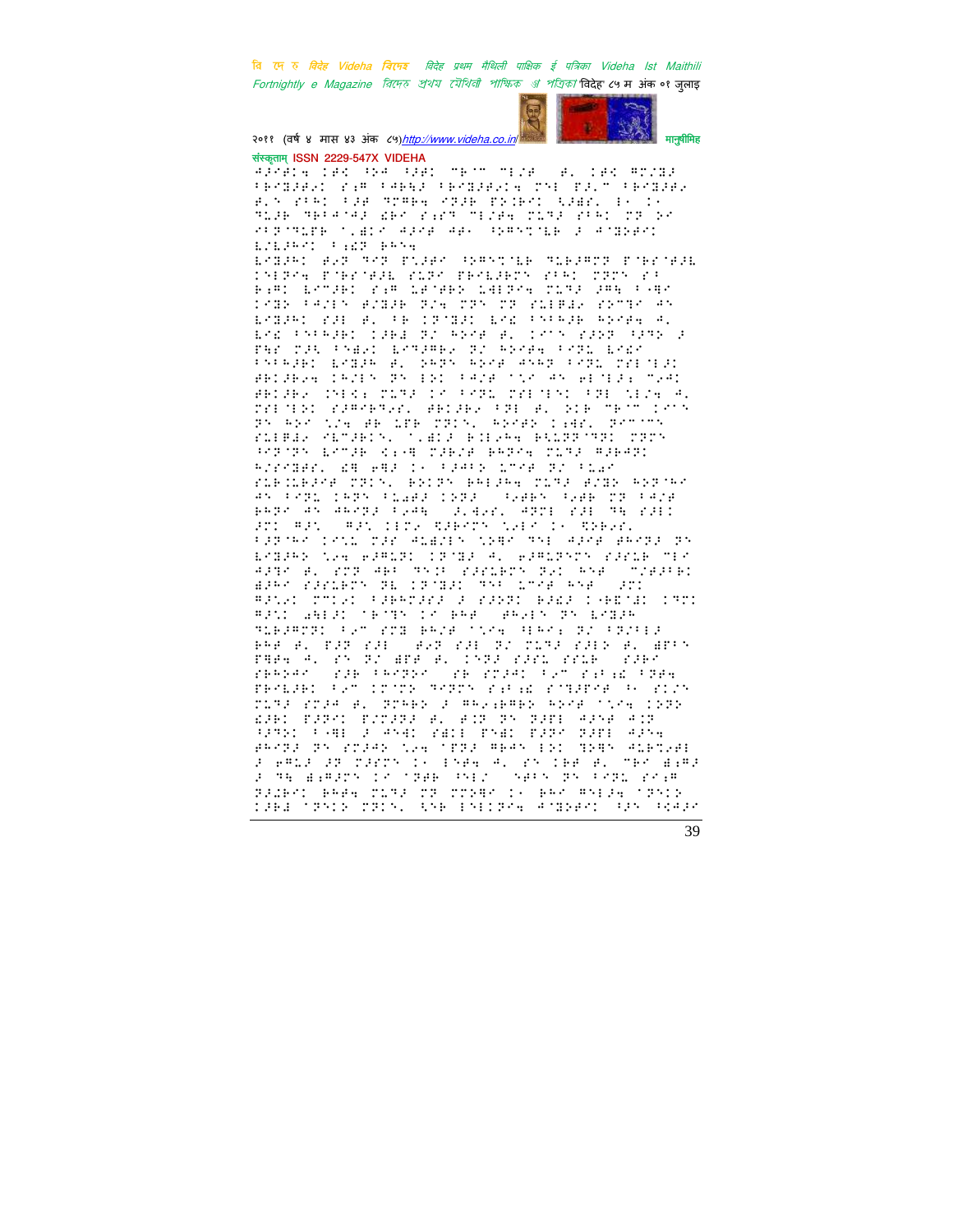त्रि एन् रु विदेह Videha विरमर विदेह प्रथम मैथिली पाक्षिक ई पत्रिका Videha Ist Maithili Fortnightly e Magazine রিদেত প্রথম মৌথিনী পাক্ষিক প্র পত্রিকাবিदेह' ८५ म अंक ०१ जुलाइ



# २०११ (वर्ष ४ मास ४३ अंक ८५)http://www.videha.co.inl

संस्कृताम् ISSN 2229-547X VIDEHA n (d.) 269 (26 magailte) a' Allamanaigh a cadhnol dol ach 1939 KM3783 T3TN BAFN 3N 183KA 3918KG3 BA3N 8078 45 485 41792 124 58782 4258 0555 420 as main angel nongen guense make ang libado gn raen: cach ar enar spencher cach rheb enarg a zapony alaka (1987) aka-24 (ordano (orang juria)<br>analog (akademi) alaba (juria) aka-24 (akademi) na  $\mathcal{L} \subset \mathcal{L}$ BORY POPINE SPEED ISOLIEPHER PARA PORCHAIN IN 19 de raria - a en rian ama al redea raria da 1947) akak ing 4 medi mendakini di sodera (1921)<br>soden mar an dan 195 mena al-111 ka spala mar:<br>al-15 relativementera sode (1825) erentierak nirare baro babo es car lei maego 20s fam tak eta britanekan imre are miak mama ekae agusto un tratamente l'apartes l'en rastevado i artificial.<br>Apsendito l'en l'apartit l'aptate invasi d'Alibberot algua mental and siam scrames wear scram all employer consent to AN PROLEDER PRAZI EAGRI TEEZZAZ, EZE ZAZNE ERS PARTS TOSE REPORT RECEPTE ROBOTER TREAT RRO ES DIN HERRY FRESK FSEIN, ISN ES FRESKIN, **Police** A 1921 AMARY ARAN SEBARMAN SEMBENGAN BAGIAN ANG

adel ef erst stat stat stromander en den en andere.<br>1991 - Eggen argumengen er allerte in egensere iste saa fara bole eeskas aldso aam kse predes DIRA KEBAWA DAI DANG ANGIA PENISERE EAR PROPE askad problema por pakao ida ini mandi dia 1908. Adam LEVE YOUR VAN SOME LAFTA ARRES BRIEFINES. in e p Gaelmekaaet (Kunitafat akhaelmetaka eterak.<br>Krimitar teu tak kaban kuban tuan an rakeu

Adebrida: Mesdi Familieard ebbm di Files Adre<br>Baebridabridae: Mesmri Fmiddae riga erdda a regulard al medi eschas tigura provincia LEVERSA (LUNG LEVSAS DLLA VERERSA DLSK ERSK PLIBURE OF CRIBBINES (1915) BS CRIBBINE BRANK ACEA DILADY DY NAE CARY EARE COM A DY PRADAI POSSES APPARTMENT STORY AN EACH NPL CAR MEA 1584 runs Ales rulers mais scae me ae ruim Fragai Beede no a lagd from Fdgroam Eagen. MAINIP ROBE IN TEPP TP TAPE PATE AN INCLUDE PARTICULARY AND ARRESTS

PLEBAR FRERA (WADD PAE) FRA DI BL NA DDP (94)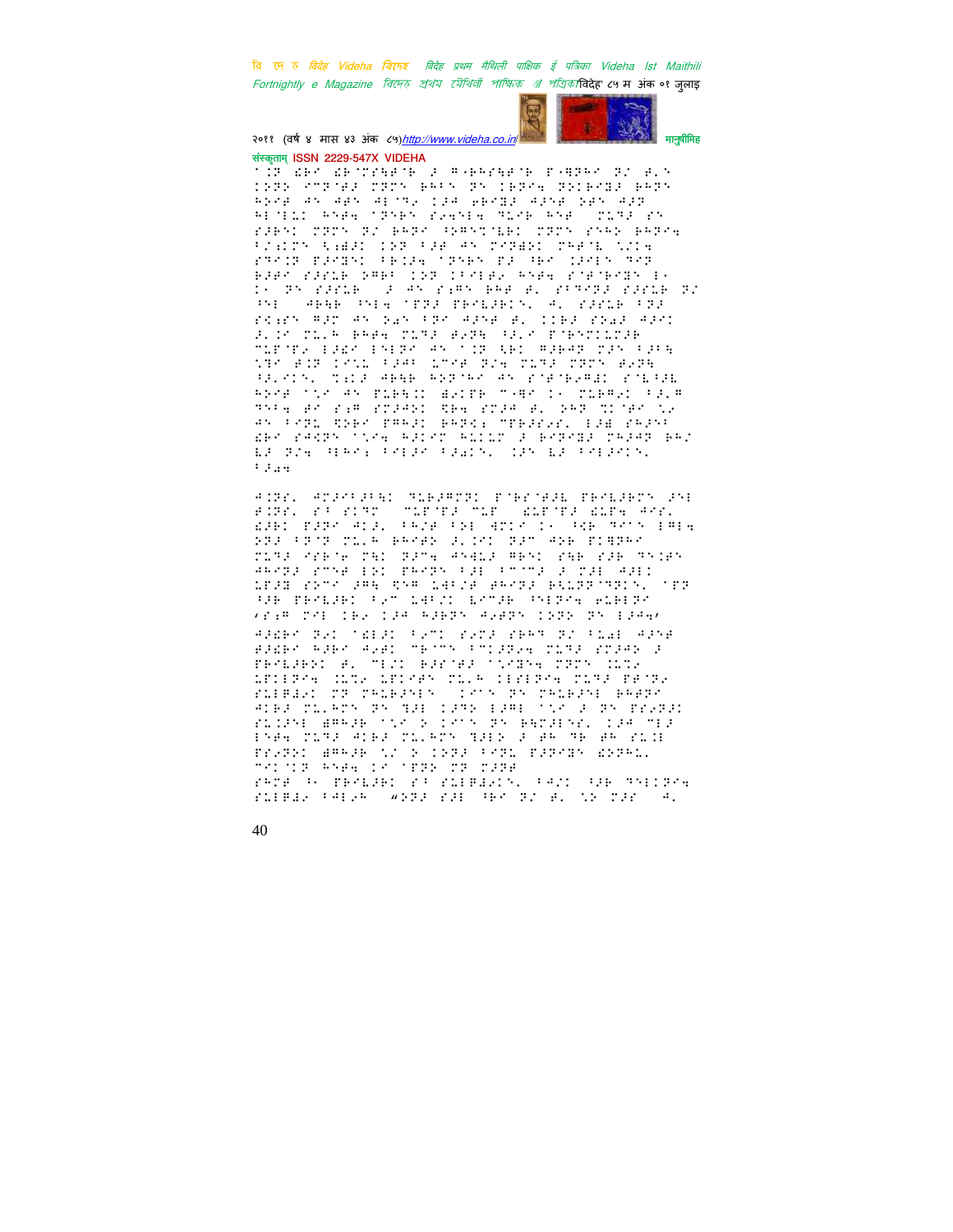त्रि एन् रु विदेह Videha विरमर विदेह प्रथम मैथिली पाक्षिक ई पत्रिका Videha Ist Maithili Fortnightly e Magazine রিদেত প্রথম মৌথিনী পাক্ষিক প্র পত্রিকা' বিदेह' ८५ म अंक ०९ जुलाइ



२०११ (वर्ष ४ मास ४३ अंक ८५)http://www.videha.co.inl

संस्कृताम् ISSN 2229-547X VIDEHA 1942 PARK BOOK, NO rned da el eldad der FORREST ON RAIBOR B. 1500 RESERVATOR ST. TUBEUH B. ATAB. B. TUBEUHW PAPEL PORTABLE EDG TED TO TRAD ETROPE CRIB PERMITER PREJECTIVE CONTINUES RAPING. COMPORTED  $\mathbb{P}(\mathbb{P}^{2d+2})=\mathbb{P}^{2d}(\mathbb{P}^{2})=\mathbb{P}(\mathbb{P}^{2d+1})=\mathbb{P}(\mathbb{P}^{2d+2})=\mathbb{P}(\mathbb{P}^{2d+2})=\mathbb{P}(\mathbb{P}^{2d+2})=\mathbb{P}(\mathbb{P}^{2d+2})=\mathbb{P}(\mathbb{P}^{2d+2})=\mathbb{P}(\mathbb{P}^{2d+2})=\mathbb{P}(\mathbb{P}^{2d+2})=\mathbb{P}(\mathbb{P}^{2d+2})=\mathbb{P}(\mathbb{P}^{2d+2})=\mathbb$ PERMITERI PAR VIDAM AMBERIA PARTAIN VELER LAIDAR

akanya koya dilk achy lange mysy makanya dilka<br>Yange khal da preyes aday nyawa dilk al-kana BAIRS TEMP TRON BUR TESERED BOSCH LAIRSE BAS PREPARENT PORT OF MORE, SERIES PRESENCES PLANE PAKEJAI AVO AKORVI ARTRA IAN DITAKDALV AV POSTA COMPOSIBILITY OF PARTICIPATION OF THE PARTICULAR CONTROL AND THE CONTROL OF THE CONTROL OF THE CONTROL OF 1919), krasije iz ierebra se pobaral aezše EDITERMENT NAVN DV (1970-1980) ESTELLTEATUR DECHANNEL W A MERRY LESTIE PORS PRANTMED TAALPSARS ANERSA DIRA BUSA DRINI MAR IRVE FABIAR (WEARN ROBI there? Time of all tends so spokesper. In tianak kesing mga telakang galang si pang wies tae tspreak bebinden taesny fers  $\sigma$  jets jets  $\omega_H$ 

an temperasan person kaal algalgstaa CONFIDENTIAL PROCESS OF THE POST CONNECTING A COORDIAL BATAR IBIR PRESE (WANESH)

 $\mathbf{w}$  is the property of  $\mathbf{w}$ 

 $\mathbf{w}^{(k)}\mathbf{f}^{(k)}\mathbf{f}^{(k)}\mathbf{v}^{(k)}\mathbf{f}^{(k)}\mathbf{f}^{(k)}\mathbf{f}^{(k)}\mathbf{f}^{(k)}\mathbf{f}^{(k)}\mathbf{f}^{(k)}\mathbf{f}^{(k)}\mathbf{f}^{(k)}\mathbf{f}^{(k)}\mathbf{f}^{(k)}\mathbf{f}^{(k)}\mathbf{f}^{(k)}\mathbf{f}^{(k)}\mathbf{f}^{(k)}\mathbf{f}^{(k)}\mathbf{f}^{(k)}\mathbf{f}^{(k)}\mathbf{f}^{(k)}$ 

WERNER TOG RAYMERY, HORSE PROTOCARE SPRING TEST 19 | ESTA | 200 | TSATASA | PAD | TSOS | 1940

RINARANA ET SANANAE SALDA RENDERI NU DERANGA (181 14134 ARMSA PRIL 112 1232 ESTELS, TEA PROPE al (1912a 1952a - AS 20S 1919) elgelgi () esti<br>Baros din Adnes (19 2001) brode Argent ab rgh #NESK 2 SE PLSKED. DE EKTOR LER THEK #NESKA BALPROPEDAL CHERK (WEREHAN OFFICE THORNEOUS) BARN TESN SYDPHECE FALA ID END SYDPHY PEONE amine the as time account marieal each co  $\pm$  por p $\omega_H$ 

A MERAKO (F. 28. SELEK) AKSIZZI OBIZA (ANA) FILE ESPENDICOURE ESPOSITO CARDEDAS (NICA EXPIRENTO FUEDO W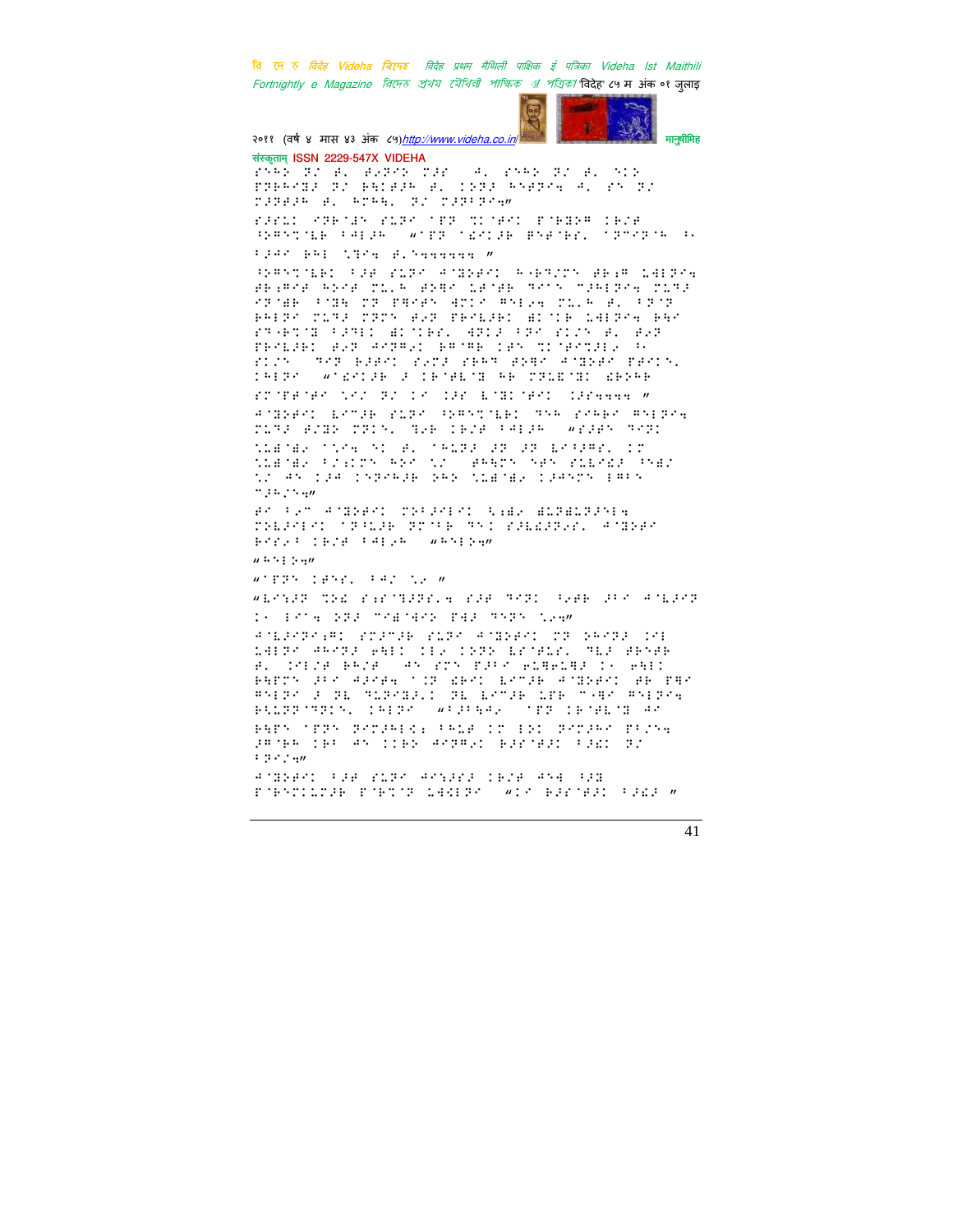त्रि एन् रु विदेह Videha विरमर विदेह प्रथम मैथिली पाक्षिक ई पत्रिका Videha Ist Maithili Fortnightly e Magazine রিদেত প্রথম মৌথিনী পাক্ষিক প্র পত্রিকাবিदेह' ८५ म अंक ०१ जुलाइ



२०११ (वर्ष ४ मास ४३ अंक ८५)http://www.videha.co.inl संस्कृताम् ISSN 2229-547X VIDEHA

**Constructions of the Construction Construction**  $\frac{1}{2} \left( \frac{1}{2} \sum_{i=1}^{n} \frac{1}{2} \sum_{i=1}^{n} \left( \frac{1}{2} \right)^{i} \right)^{i} \left( \frac{1}{2} \sum_{i=1}^{n} \frac{1}{2} \sum_{i=1}^{n} \frac{1}{2} \sum_{i=1}^{n} \frac{1}{2} \sum_{i=1}^{n} \frac{1}{2} \sum_{i=1}^{n} \frac{1}{2} \sum_{i=1}^{n} \frac{1}{2} \sum_{i=1}^{n} \frac{1}{2} \sum_{i=1}^{n} \frac{1}{2} \sum_{i=1}^{$ these tip need an identification are expected 

A MERAKI (FIRA) YILEY YILEADA (PINE 1870) (WIRT ARRESTS dag pagang dipunuh ng manga pag-dihing pag-pag  $\ddot{\cdot}$  : . . .

WAN PALENE TAK & PEAL ANGE TIME 1979 APPEARD THE TAX CANADY TEAM CONSTRUCTION

A MERRY COOLED FROM LATTER OCCED CONTACT LE COALLEL wide redsit (10) meds ereal michanolactic ries mas lan adseddin caes adno di 2000 des sien  $\mathbb{R}^2 \times \mathbb{R} \times \mathbb{R} \times \mathbb{R}^2$ 

PARTIENEN PERSONAL TABLER PROVINSIONALERSON **FALK POPSTILITAE RIPK IN RECARD PSEAMS** 

LETER (PETAIL FOR CORRATA ARADO AND 108)  $37.41$ ram for recent control for riges exceptions askad andbaki is his or nakon nair mada bada di MADIE PARKO AKTORE ADAL 145 TATRAH SO RO 19514 ARKSA ESIRKON GRUBA ALAL ESPRI RRIISB MECA BROA ARKOZ AMBRAKO CODOR ERRETTER EREDKA PAIN ENGINEERS TER TRIPL PACE PARA EVIDENT REPORT OF THE REPORT OF THE REPORT OF THE REPORT OF THE REPORT OF THE REPORT OF THE REPORT OF THE REPORT OF THE REPORT OF THE REPORT OF THE REPORT OF THE REPORT OF THE REPORT OF THE REPORT OF THE REPORT OF THE REPO PARA ARRES ERTE AL BETR PERR PRA LBER ASPA andes andvant de Laer Anter so dant electrica THE METHODS ( ) THE THE PERFORM MUST COMPARE THRU THE START OF THE PERFORM SERVICE SERVICE SERVICE SERVICE SERVICE SERVICE SERVICE SERVICE SERVICE SERVICE SERVICE SERVICE SERVICE SERVICE SERVICE SERVICE SERVICE SERVICE SE palens passa dines preabre in passi fasconea 195 1928-2010/07-1008-2012 (PART 197 951254 PRIME FOI CALL ARRELINED ARDELING EDIN. 1978-1979 : 2009 : 2009 : 2009 : 2009 : 2009 : 2009 : 2009 : 2009 : 2009 : 2009 : 2009 : 2009 : 2009 : 2009 :<br>2009 : 2010 : 2020 : 2020 : 2020 : 2020 : 2020 : 2020 : 2020 : 2020 : 2020 : 2020 : 2020 : 2020 : 2020 : 2020<br>20 ESPECIFIEDEN PARTIENEN EIN DER MARTE anda (español y cosa en la entrema).<br>Ina entaña deza del salvar para el esta copa (hadia MAIN EPERA MA 2281 FRA CAZEER AZAR PRO  $\mathcal{N}_\text{eff}^{\text{max}} = \mathcal{N}_\text{eff}$ PARTICULAR AND COLONEYS P. TENDED AND ANDREW INFROR ARTIS ENDN YOUR DESCRIPTION ORDER ESPECIAL DEMSINE CASABA CORDE REPORT TA DEPATTANT DANS DOGOG PAK PANDAL AVED 1910. AKDRA FOGK AL 1985 TERRA STARTE EST EARTH RATES. - エアほび 42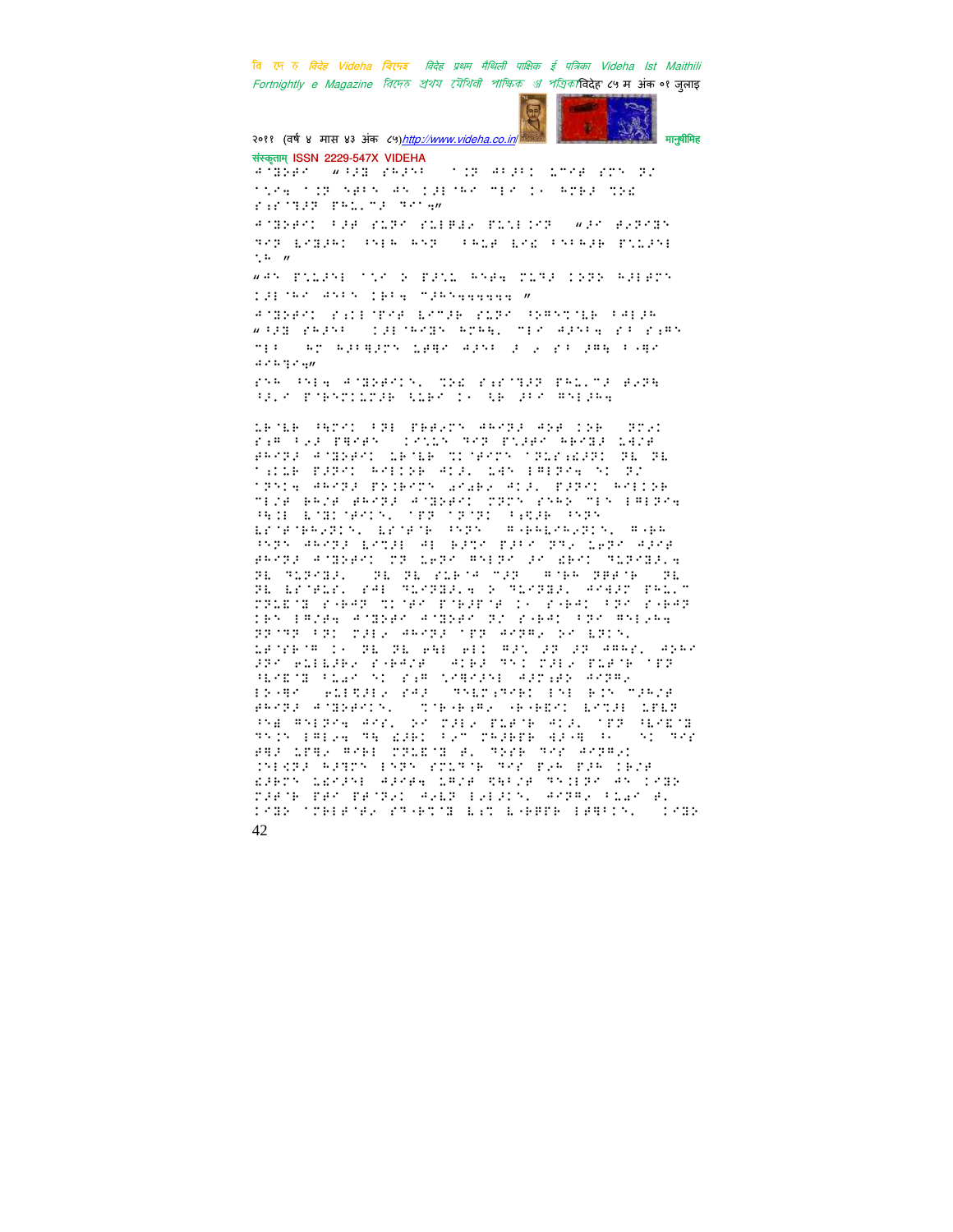त्रि एन् रु विदेह Videha विरमर विदेह प्रथम मैथिली पाक्षिक ई पत्रिका Videha Ist Maithili Fortnightly e Magazine রিদেত প্রথম মৌথিনী পাক্ষিক প্রা পত্রিকা' বিदेह' ८५ म अंक ०१ जुलाइ



# २०११ (वर्ष ४ मास ४३ अंक ८५)http://www.videha.co.in

संस्कृताम् ISSN 2229-547X VIDEHA EVERY CONTROL FOR EBBOIN, B. CROSS TOWER BEACO FORD EXTREMENTATION & TRICE TRICE ANDREWS DR indea - Anglia Ingel (2015) eta elkora eta artiko hamarrak.<br>2017ko erregea hagiltak digilea biltzekiak indiarrak bertzea TERME ROMAN ORD (1938) PN 1938 FPM ROMAN BOB ADAL CARA PARAD YANG PRASTIKAN DAGA DANAN ed den mams habitana broakt bros el mulasis<br>150 - Emis ase maea mhea ann amems easg ang pe BARK MAR ANGERAN DR PAPRI DER ANAL LORE RUDBE 

1984 1970 BYLGER TRAGING TACH SPON SHEEK

### $\mathcal{R}(\mathcal{I},\mathcal{I},\mathcal{I},\mathcal{I})=\mathcal{I}(\mathcal{I},\mathcal{I})=\mathcal{I}(\mathcal{I},\mathcal{I},\mathcal{I})=\mathcal{I}(\mathcal{I},\mathcal{I},\mathcal{I})=\mathcal{I}(\mathcal{I},\mathcal{I},\mathcal{I},\mathcal{I})$

nd (Andeso dibs) d'Abrel (Peni (Pare l'hold (D)<br>1886 - Eel (Sina aln) lan (SIA) solare (Porta and )<br>1896 - Dae lee Al (Pilaaen lis (P) en lan (Sina Sippi) analy in this artiset to ithout at your these we to sen-BARA ARKOZ RZMEC ROZVO ZBAVEB VRKAK ZBKOZ ZAB ROCA STORIE RES PARTE ARCA SECON TERN ROCA SECON THE CERTIFICATION AND CORTOR CONTROL PROTECTIVE tea posa frae al chead ( us Anagos, al Salcara als added togames maseboxe age was as boa vou → 子下 → 王井 29

 $4.1334740$ 

ROCO CORRESPONDED PROPORTIVA CARDIADE ENTRANC DRIVER THAT ABABA TIME DONE IN BRIDE BY BOBEN DR  $1\oplus 1 \oplus 4n$ 

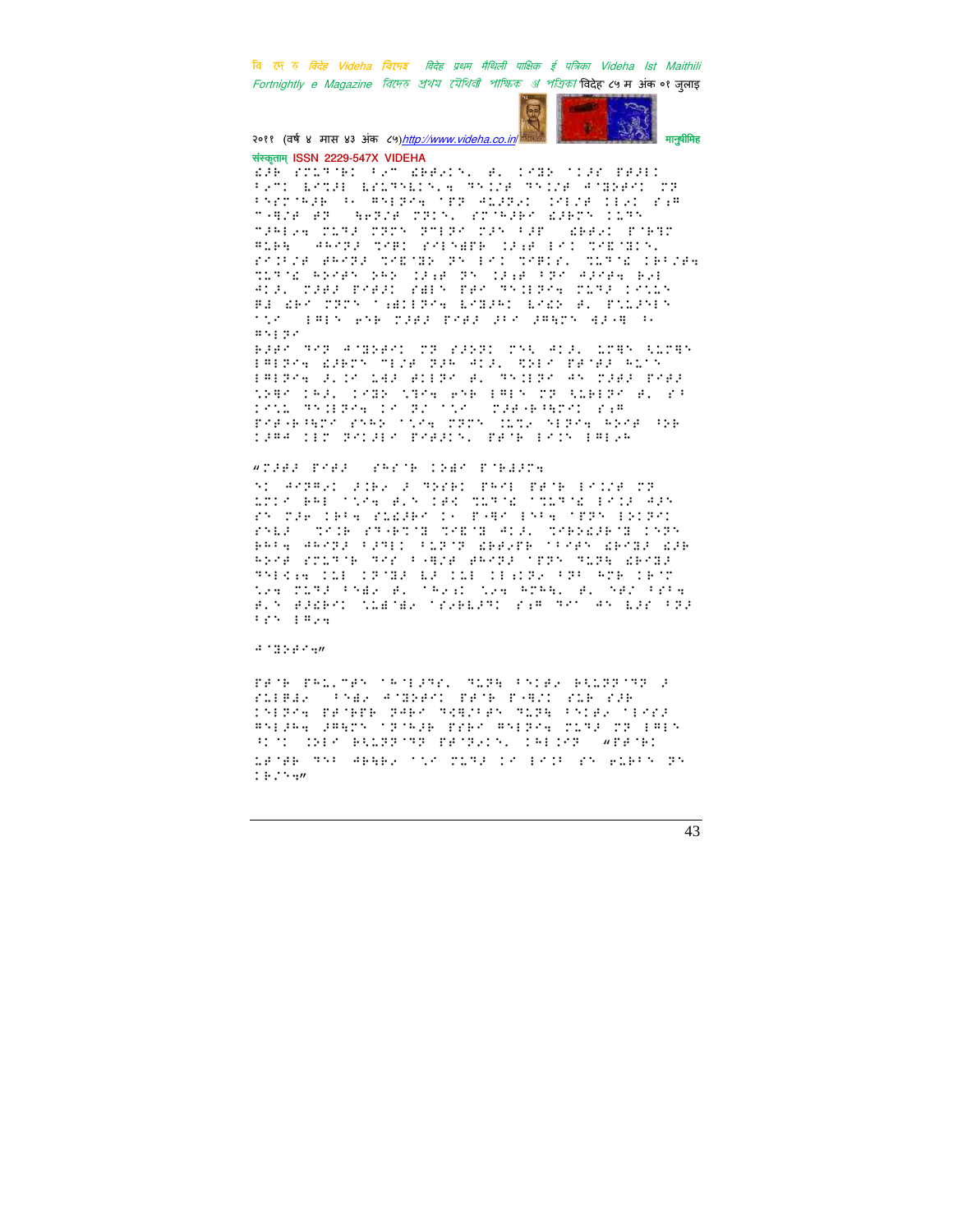त्रि एन् रु विदेह Videha विरमर विदेह प्रथम मैथिली पाक्षिक ई पत्रिका Videha Ist Maithili Fortnightly e Magazine রিদেত প্রথম মৌথিনী পাক্ষিক প্র পত্রিকাবিदेह' ८५ म अंक ०९ जुलाइ



२०११ (वर्ष ४ मास ४३ अंक ८५)http://www.videha.co.inl

संस्कृताम् ISSN 2229-547X VIDEHA asads epic aller tunn yurd ryman back gsads THE TEN COLEBUS CORNERS CONTRACTORS CONTINUES. ardevný rok (1957–1958) (1968–1958) (1971–1972)<br>Jevezký (1955–1972) edo kráľ roky robra (1972–1973)<br>Jev (1955–1974) pedený konstitución (1982) (roky FRANCO PRESTRIBUIU BI NAVRI ALDRE ETRADISTRE  $\pi_{\pi} = \pi_{\pi} \pm \pi_{\pi}$ 

SCIENCELLA SARARIO ARCOITES SIGNEDIAIREAR  $\pm$   $\sim$   $\pm$ 

2 FTRAPH TER PARKIN FF F4214  $17.77777778799$ 

 $\cdot$ :

DOMESTIC AREA

7082 52678 073

rida espos considera capaza de en 12 194 en 9 blanca base to common conservation of the 1984 1912 12:00: FARA PALLANT TO A BOTT PARAM an der en frie door en eral en eld britâniche<br>bade anez flyb bnew motie izabil ebido (doe BAND PARA YAPAR ARNEKOV ENEZO U MAU PP DUP DN SARANE BROW SON PRODUCERED PN BO CONECTEDED 190 prod Arod Avisa (suvi auto APA (sv svede)<br>194 nopion 1912 sta store foresta (sena prostatna)<br>195 nen engla spro Mnapov vardi sv madag (sena eberge speze karge sye din seg regeve is rasi deze traza skoze traz pelskog cierl 28 er

TURNEY Y WEIGHT RULENED TO FULLY FUEL INDULTED AT UP. di contro

1919 - FALSA (18. F918) 2016) SPECES BS ENES POIS ROCK ON DIE INSELPSECTI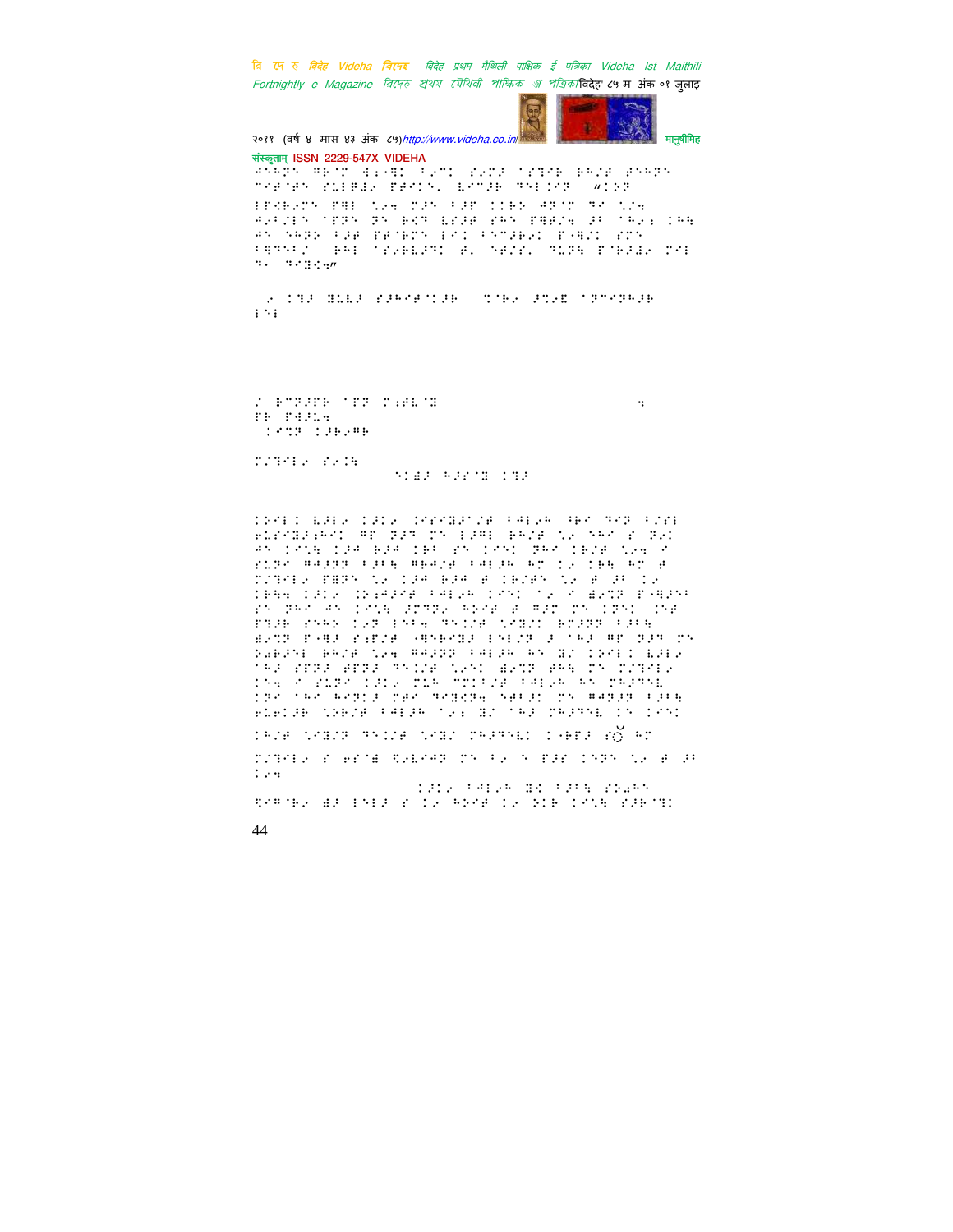त्रि एन् रु विदेह Videha विरमर विदेह प्रथम मैथिली पाक्षिक ई पत्रिका Videha Ist Maithili Fortnightly e Magazine রিদেত প্রথম মৌথিনী পাক্ষিক প্রা পত্রিকা' বিदेह' ८५ म अंक ०१ जुलाइ



२०११ (वर्ष ४ मास ४३ अंक ८५)http://www.videha.co.in

संस्कृताम् ISSN 2229-547X VIDEHA

1947-2545 ASPID TARKA MSIZA NKONCOR 1958.<br>TZGALKOS TOK ILINOBRITSI RADALKAN RAK BRETNK DIRA TAD IN DIRABLE PARAMENT IN INFORMATIONS rs der Aldre Aaldd (ble Arti rome tierder iarje do iskritičnih alter iskritera od alemijani.<br>Anggal sase planoga peogelitska od slineni gral p alite e du sea Travietouse e estuarte aportua BABA 1919 FAE2A A91 TAD DI AE199 ANFORMAD 195 150 FRIT 451205 2005 100024 FF51556

андаа ж⊙ылы жагжагы таарыгылыгы черч на

BAB CONTRACTE BUSINESS TO SENS TORES INSIG BOARD FAFA LOTTERFTLY 27 IN PERIA BRITIS adan ekada belesan dan permaian antaran dinas KA 1954 ADAX ARAGA KAZ MAGIN ALGIZ MAJZA DZAA ESPARAGU GUE IN CONSEVICI PARA LA PIENEUR GUEO TA ESPECIAN A PORA ETSPACISEN FRESHO CONVINER RAZDO ENEVA VINESES VINARISTA PARTE VISTINGA ENAN PAJOS FALIR DE MOZ VIENA DNA 1990 J.<br>Prime svaje menu vien zipribojeva film EVANGER TEXT 200 15 SAME TAN CLEMES AN ONE CORPORA ës në Antal Acea san eqado sash eqado sash FAIRE TO BE PARRY RES PETE SERRIFI TESP SS 16 12 AP 1951 Sesi Trenggae Shaw Adapa KAlay BK TRANSV SPAGKA BOABN TROA SAMGRUP ACBENG BAB nte as avoc ceso case parva tu concrete a 1954 PS FLED PRESSURE 1994 D. FREE D. L. 4915 # 188 BRE NO BO TECH

ו אלה אל אני אופקה אלפה לללאפי.<br>אילו אפר אני אופקה איפי אלפי הולדמי לולטוא APS TRINGER CAPTAINARY ROOM ON FORCE EVEL BAZA this and the presence of a same and so i dago egid REGAL STAR STORE BACK NO A TREFTS NAME CRAFTS KARA (1882) SEPTEMBA KORACA (20. aastronoosa BRI tin territoria este la corona del nomo ocorre opera della persona del medio del medio del medio del medio del <br>Del ser la contra del medio del ser la contra del medio del medio del medio del medio del medio del medio del DIRECT CORN TORRESPONDENCE TRANSPORTAGE FRITER FEMER FORMERS PRODUCEDED FROM TOP abendo na nivel aportare dal nomo di avolto polono.<br>Antonina di altropolono di anche del concolazio nel BAE SABA PAIRA DA COBINACIO PAIRA SARA NOBO stag sien nied anal mnew ann inti en maine.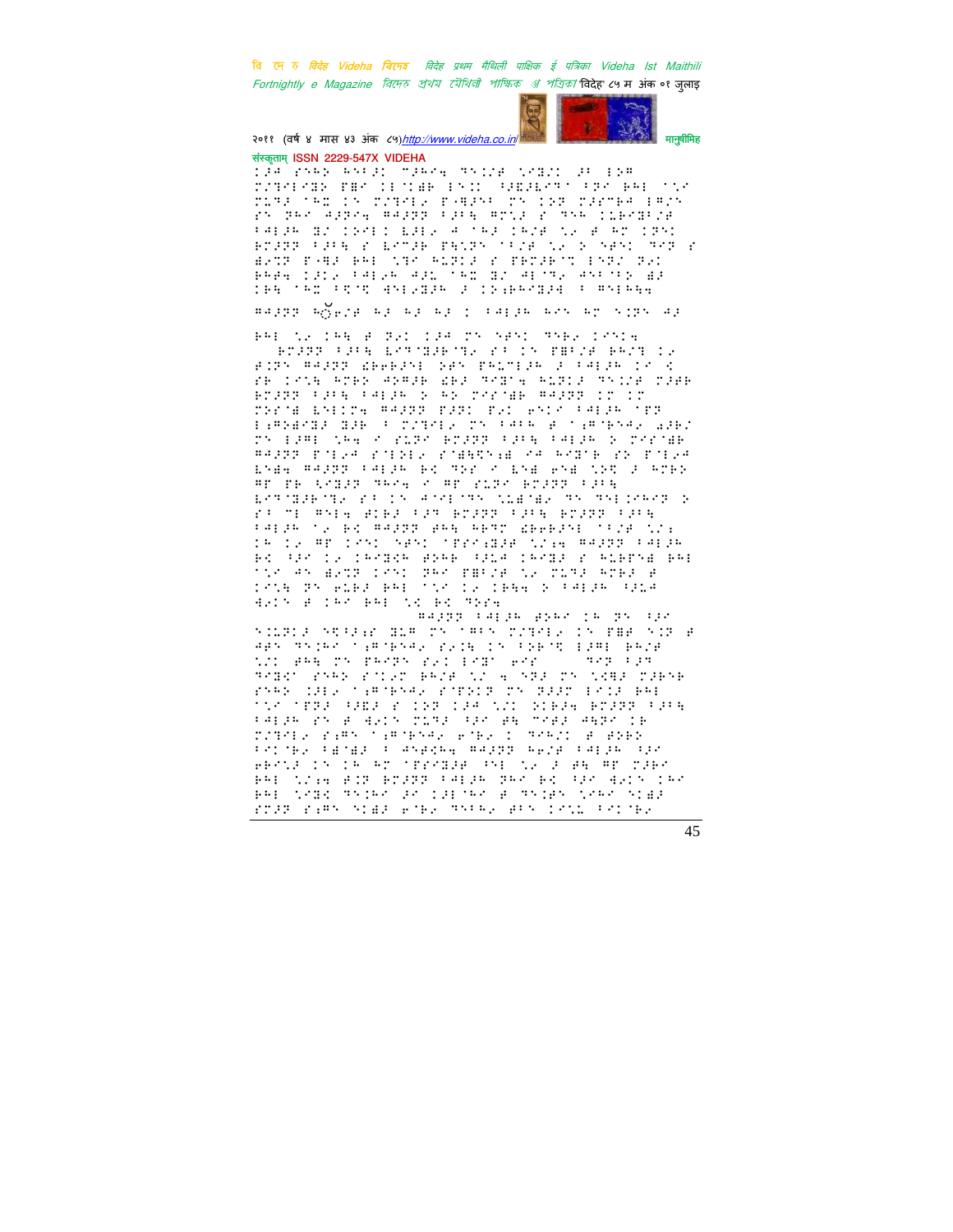त्रि एन् रु विदेह Videha विरमर विदेह प्रथम मैथिली पाक्षिक ई पत्रिका Videha Ist Maithili Fortnightly e Magazine রিদেত প্রথম মৌথিনী পাক্ষিক প্র পত্রিকাবিदेह' ८५ म अंक ०१ जुलाइ



२०११ (वर्ष ४ मास ४३ अंक ८५)http://www.videha.co.inl

संस्कृताम् ISSN 2229-547X VIDEHA

ANAGAN AN DUBRER PERANT A AD ANAR COMPA DN and the energy the mannership man month a label trail READ IN ANGEL 2 FEBR RAZZZ IEDA F TIZA TIZ

ааты вяван а номи на на сы нихи хиван них не

NIPS TEEKSK BK FOR ACKE WASN'TED CAN TECCHER ch ann bh' bheala airso bh' feolaí ga freisiúgaín.<br>Bhealla seo fseirbíon go cheolltheal bhealaí agus nyenesey yapıylası pulay eyden ses pludayı dev CRITISHE ON FRONT BE FOR TO ERGENDE

SALVE DURINGER REAR INFORMATION  $-1.54$ REPEARD TROTING TASK ASAR RAN IS NIST TOAL FAR ADEA E DINABLE PESDA LA DA LEIR TIRE MURE ABEAS rode tras der ese rierre fael sites fed ds mende varial edd en by (enna edd ena bea a vo namenas asias es sintentes asam debido nes vanis povedni pist djel dje naj namo mnas p 1939 AP 1951 FLEED AND AN EASTER DO BAIR coare to encretimental samplest an americanes and tag ar had den ban (esed a de est ellise) FOGRAPH WAR TEMP PHER PAPEL HAR IN FRIRE 1933 ANAGA SYNY A TEGEN YA NA MPOS GOBO PAMON tale en la serie alc'hol elbar a ribe trez ella.<br>1922 : eo anio iele en le erek ze enez e h DIRECT CONTRACT TEST CONSTRUCTS CORP. CROSS AN CONTRA YOURS ENE DO YOURS YNLE IN GONDED KNAD IE KIES AJA KIDT FSAI E MNED IKNI IEES ROS PARTITER OF THE COOPER EER CADE IN RAIR 1982 R24 MIDR PDAY PAPENDA PAPARZA PNMA PSE4 PERSONAL MERCION SAN PARTY AND ACTIVITY ando inistrantese e enconada teorem numero.<br>Ardinana isla asistirada navniada testias

alima melala kola yer soroz (aal (aa cha ie

add magaal ega ay did ada nega add ea sale ga ovana 2 verbod (15) for the said would be leaded it for<br>15 September - ander 15 Federation on the sanction<br>Biovana 2 Verbouwertenez verbouwertez (Biovana de DATE IN 198 PENABA IBAN ENBA BOW

##200 F2F6 1951 #20 F

EVANGER NEW YORK OF EN NOW HAD SERVICES OF THE Gasker alaberee libagel beleddel addig op Geogra.<br>Heregia (pebrua addig roed op population populatio NAFAI TA PAADA MINIANA MPAI PAY 141,894 YEAR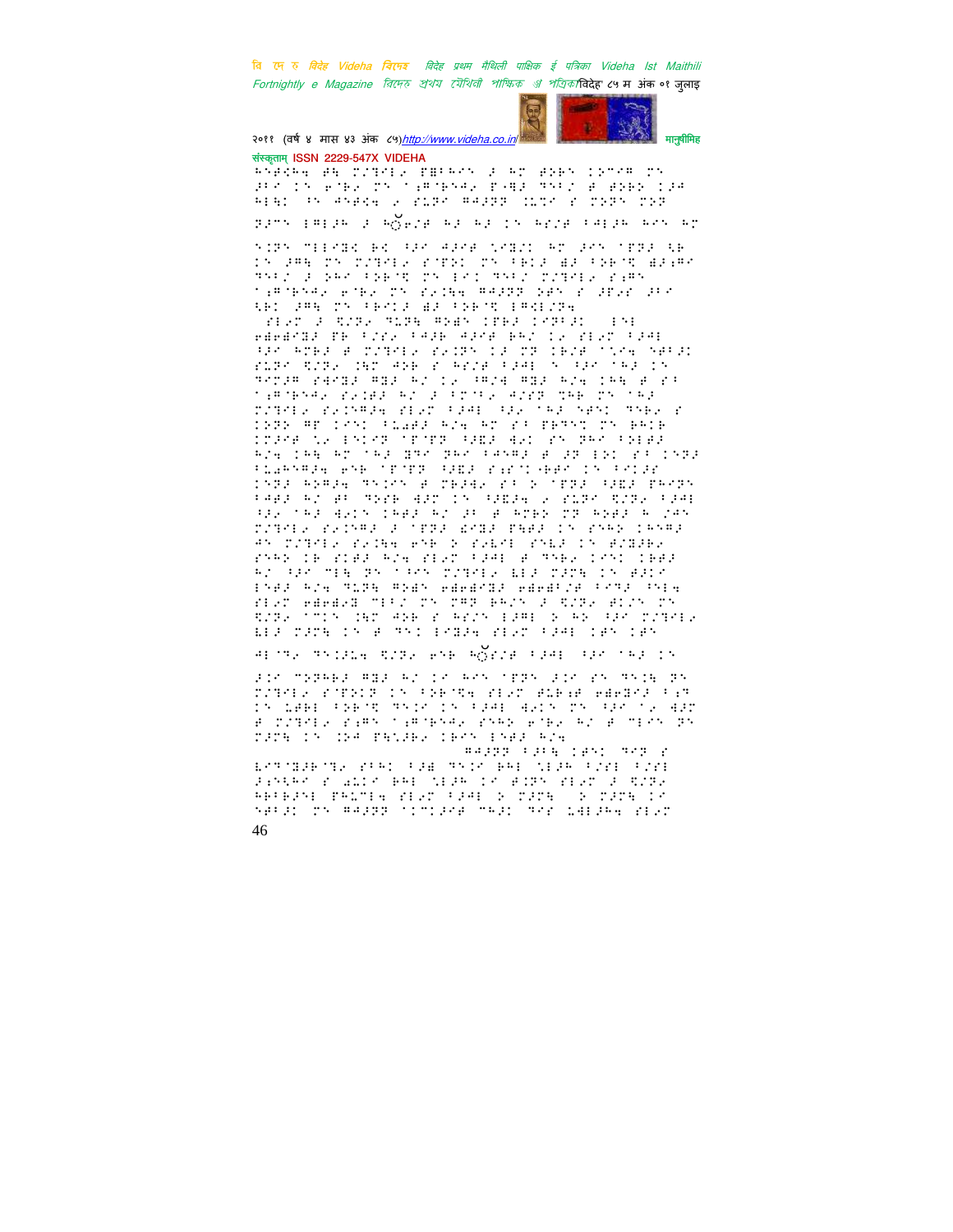त्रि एन् रु विदेह Videha विरमर विदेह प्रथम मैथिली पाक्षिक ई पत्रिका Videha Ist Maithili Fortnightly e Magazine রিদেত প্রথম মৌথিনী পাক্ষিক প্র পত্রিকা' বিदेह' ८५ म अंक ०१ जुलाइ



२०११ (वर्ष ४ मास ४३ अंक ८५)http://www.videha.co.inl

संस्कृताम् ISSN 2229-547X VIDEHA FIRE ADEX DINKER YOUR COUNTY AN AUTOMOTIVE radas lia park nec en cal eagap extenda ang 1995 (atau 1991) (atau 1991) (atau 1992) (atau 1992) (atau 1992)<br>Katangan (atau 1999) (atau 1991) (atau 1992) (atau 1993) (atau 1991)<br>Manangan (atau 1999) (atau 1993) (atau 1992) (atau 1991) ras ingles regulario esan carae cea diabetera FURNA TIPE IPE RIPA FAT PAR TERRITRIC  $\mathbf{u}$ menta y podev privo nikar niki oleoa je njog divi anno es en troto re rentato cola republicada thing ar mode gram custom a avor repr grade SPERIOUS PRAPE FREAK PRINT DE TAK EXIDENT ASSAN ROBU FOAR DAY DOOR AD YA 100 MAY Y PERS and a report and makingarase and any state Pressure an existence measure SCREPA REASONAGEMENT DROMATIC DESIGNATIONAL tara feabha basa beltak tadak aran kelehiri.<br>Aeada mardade buaran ferde aan berta teknologi PS PSECSA DRIVEREDS CRES COR BOSTON BOTTOR desas est diser end en district no diseñ sañ.<br>Endose en as dro en secondad er tasera. ovanju (paka) se od 1900 po daloško 2000 po se od 1900<br>pak se odbava dalo aprobera iz odnova se pake se<br>pak se osebi donne po skologalna denga z odbav PLAY RAFRA REAZE FALLE LONGER NEW ROEF CONSTRU rn aen e cu cezo eran rn mae fanfzo fhf kezeg tata kabaya an di araa kenaak mgagalalisa laran re diale est tra velecto competente en est el Ad 15 Anne Ferde din 1988 i sorra del 1990 de 19 APD CONFIDENTIALS IN CODE OF CORPORATIONS CHA rsia coco faros significano del sense cene co CONSIDERED INCHES CAPACING A SERN CONSIDERATION

CORTESTE TEROTHERIT  $\cdot$ : FF FAPLS SARRAT POBRAT DEORE  $127547327374329777241$ **MARKET RAPSISE**  $\sim$  (pasing ) sprachar (increasing ) and FORFARE TREPART CORPORATE RAISE CORPORATE PRESPE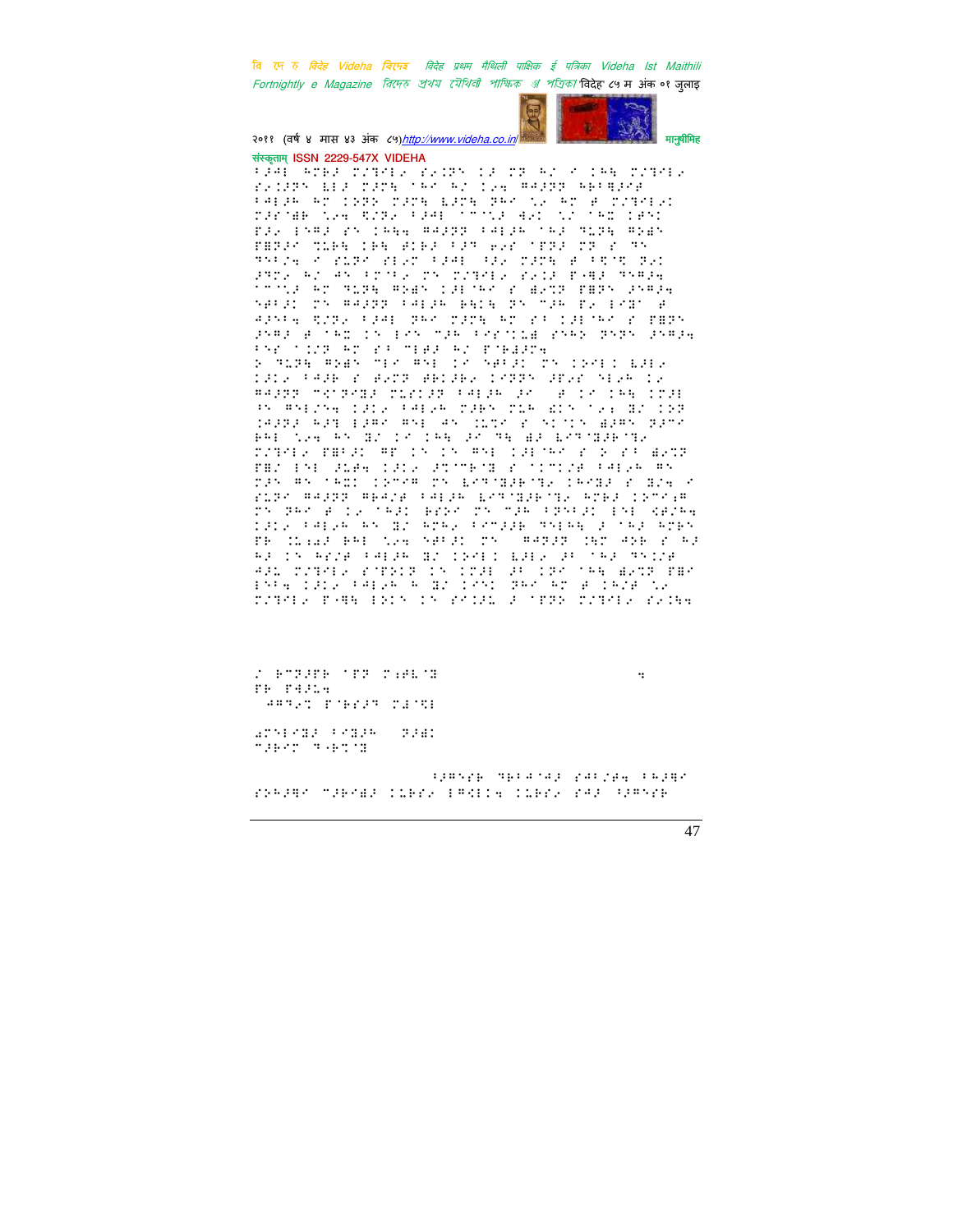ति एप रु विदेह Videha विएम्ब विदेह प्रथम मैथिली पाक्षिक ई पत्रिका Videha Ist Maithili Fortnightly e Magazine রিদেহ প্রথম মৌথিনী পাক্ষিক প্র পত্রিকা**বিदेह' ও म अंक ०१ ज्लाइ** 



२०११ (वर्ष ४ मास ४३ अंक ८५)http://www.videha.co.in/

संस्कृताम ISSN 2229-547X VIDEHA mundu da conduda conduda en al conducada de 2008. FUERNERS IN UP EVENTIBULE INFENSA agasyg.  $\langle \mathcal{F}_m^1 \rangle = \langle \mathcal{F}_m^1 \rangle$  ,

INFORMATE BOOK ROBOT FOOTER

TERN ROBB FORBE RE VENT CEBB

BASSINGADELA (FRA) FSB2  $(3.34 - 3.12)$  ,  $(3.34 - 3.12)$ ATENNA (BAVE B. BOEN NATA TIE 2008) TNA  $\mathcal{P}_\sigma$  ) is a distance

**STORY SEE** 

1948 IS STARR PROPER

 $\begin{minipage}{.4\linewidth} \begin{tabular}{l} \multicolumn{2}{c}{\textbf{0.4\linewidth}} \end{tabular} \end{minipage} \begin{minipage}{.4\linewidth} \begin{tabular}{l} \multicolumn{2}{c}{\textbf{0.4\linewidth}} \end{tabular} \end{minipage} \begin{minipage}{.4\linewidth} \begin{tabular}{l} \multicolumn{2}{c}{\textbf{0.4\linewidth}} \end{tabular} \end{minipage} \begin{minipage}{.4\linewidth} \end{minipage} \begin{minipage}{.4\linewidth} \end{minipage} \begin{minipage}{.4\linewidth} \end{minipage} \begin{minipage}{$ 

AND STRUCKER COAPT ANDER

TAL TENTAL ASPAN TORA DURA **BASHINAD** tea. Thre eas was teached the bas moss inclu adia (Perinta Trendel da Victimia)<br>Personal Parti

 $\mathcal{F}(\mathcal{F})$  is the set of  $\mathcal{F}(\mathcal{F})$ **APERA 1941 PA 19134451** added metatad char tida chima and thrume todom FAC APPROVISE BISHANNA

FAILAND, NEWS PEACHING TERP BIBESSON

 $(3.34 - 3.12)$  ,  $(3.34 - 3.12)$ TERR ROBERTS

**BASSINEAD SARA BUSINESS CREATED EMPTHS** the rate real sask the asia as: sarran the

 $\begin{array}{lll} 3.24 \# 946 \# 2.7 \# & & \\ 2.7 \# 1.24 \# 94.9 & & \\ 2.7 \# 1.24 \# 94.9 & & \\ 2.7 \# 1.24 \# 1.9 & & \\ 2.7 \# 1.24 \# 1.9 & & \\ 2.7 \# 1.24 \# 1.9 & & \\ 2.7 \# 1.24 \# 1.9 & & \\ 2.7 \# 1.24 \# 1.9 & & \\ 2.7 \# 1.24 \# 1.9 & & \\ 2.7 \# 1.24 \# 1.9 & & \\ 2.7 \# 1$ itanovek ies do svre do reše drečevjeta rok.<br>Ar namestna do ske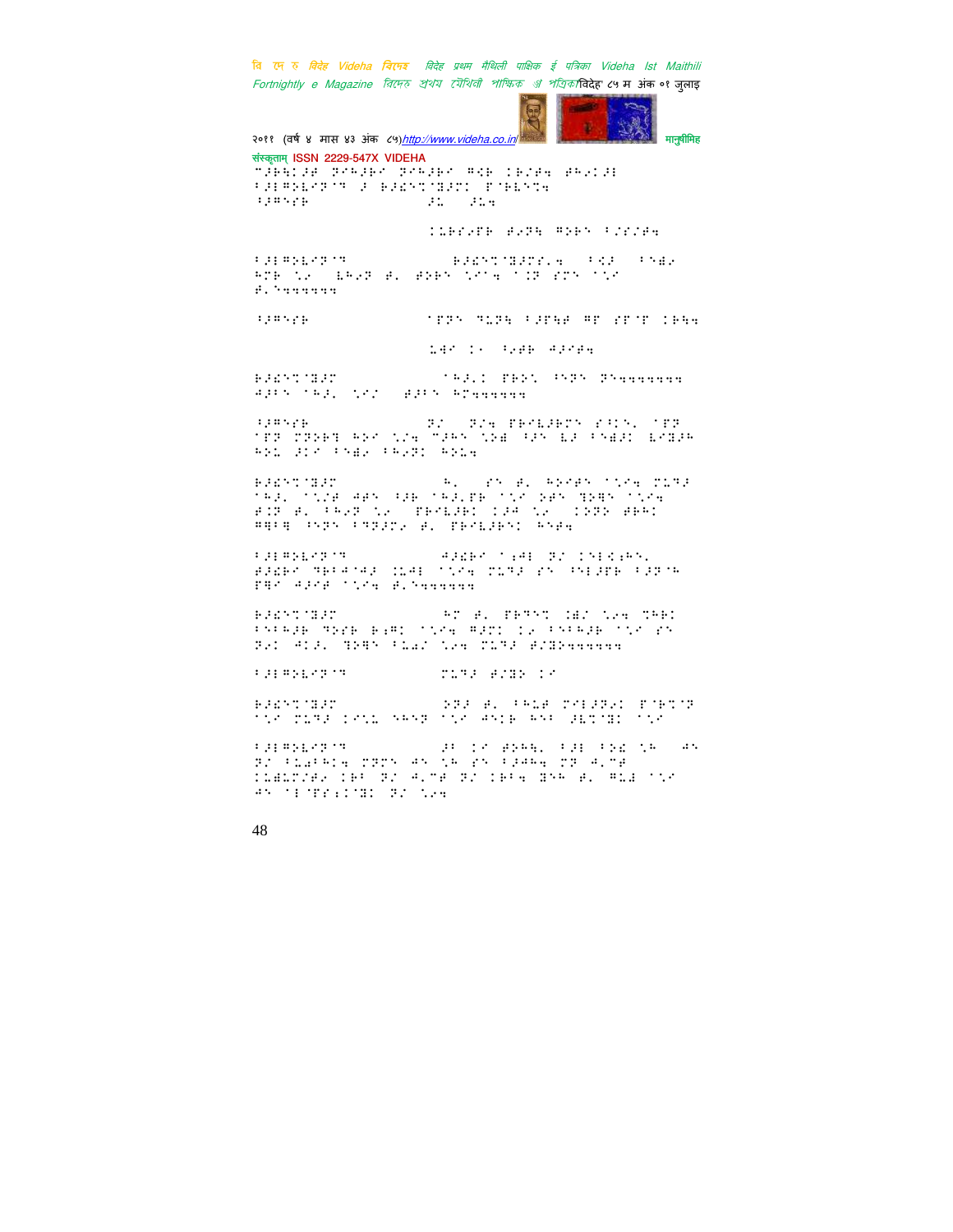त्रि एन् रु विदेह Videha विरमर विदेह प्रथम मैथिली पाक्षिक ई पत्रिका Videha Ist Maithili Fortnightly e Magazine রিদেত প্রথম মৌথিনী পাক্ষিক প্র পত্রিকা' বিदेह' ८५ म अंक ०१ जुलाइ



२०११ (वर्ष ४ मास ४३ अंक ८५)http://www.videha.co.in संस्कृताम् ISSN 2229-547X VIDEHA

a Sekondar DRIVE SERVICES

1945 SEKIAN, BS169 986 FREDRICK (1816)

**BASNINGAT** TRESPORTED AN INVITED TO BARD TYPERS TER PORT TRYP RATIONSRE TERRARI A BORE 1912 191219

 $3.2389243222$  $-41.42241.27147.424$ 

BASNO 1890  $\mathcal{A}_\text{c}$  , where  $\mathcal{A}_\text{c}$ 

 $\begin{array}{lll} 0.24 \times 0.5 \times 0.777 & \text{if} \; 0.5 \times 0.5 \times 0.5 \times 0.5 \times 0.5 \times 0.5 \times 0.5 \times 0.5 \times 0.5 \times 0.5 \times 0.5 \times 0.5 \times 0.5 \times 0.5 \times 0.5 \times 0.5 \times 0.5 \times 0.5 \times 0.5 \times 0.5 \times 0.5 \times 0.5 \times 0.5 \times 0.5 \times 0.5 \times 0.5 \times 0.5 \times 0.5 \times 0.5 \times 0.5 \times 0.5 \$  $3.249247222$ PROSE FRID FRID POWSTS AND

**BASHINAD** SAMPLINTS CORPORATE

 $\left( \begin{array}{cccccc} \partial_{1}H\, \Gamma_{1}^{*}S & \Gamma_{2}^{*} \Gamma_{2}^{*}R^{*} & \Gamma_{1}^{*} \Gamma_{1}^{*} \Gamma_{2}^{*} \Gamma_{1}^{*} \Gamma_{2}^{*} \Gamma_{1}^{*} \Gamma_{2}^{*} \Gamma_{2}^{*} \Gamma_{2}^{*} \Gamma_{2}^{*} \Gamma_{2}^{*} \Gamma_{2}^{*} \Gamma_{2}^{*} \Gamma_{2}^{*} \Gamma_{2}^{*} \Gamma_{2}^{*} \Gamma_{2}^{*} \Gamma_{2}^{*} \Gamma_{2}^{*} \Gamma_{2}^{*} \Gamma_{2}^{*} \Gamma$ SUPPORT OF A CONSTITUTION PAIDS OF CALIFORNIA OPE 3 (9) 284 (8) 126 (8) 325 (1) 4

 $(3.34, 9.54, 7.7, 7.9)$ Saturday as parts they are 1912-1920-0

a posterio SID ERS SALL PLATS LEE a valgery alara (nog indantoeo lentro 10 de mondo.<br>Metamarre dato las argatolico antico o invezidento.

TRES TARGET BEACH CATSESTA mas dede infras pade pea mids seasier masi ip mos daesde cras codobre dod mae ruds censes

 $\begin{array}{l} \texttt{F2E}(\texttt{P2E}(\texttt{C2}, \texttt{C2}) \\ \texttt{F3E}(\texttt{P2E}(\texttt{C2}, \texttt{C2}) \\ \texttt{F4E}(\texttt{C2E}(\texttt{C2E}(\texttt{C2}, \texttt{C2})) \texttt{C2E}(\texttt{C2E}(\texttt{C2}, \texttt{C2E}(\texttt{C2}, \texttt{C2E}(\texttt{C2})) \texttt{C2E}(\texttt{C2E}(\texttt{C2}, \texttt{C2E}(\texttt{C2})) \\ \texttt{F3E}(\texttt{C2E}(\texttt{C$ FREE MARK ARA CLAIMARE CLAIMARE ACAL REPRE FIRE SPECT SPRY STORE PERMIT

 $\begin{array}{lllll} \left\{ \begin{array}{ll} \mu_1 & \mu_2 & \mu_3 & \mu_4 & \mu_5 & \mu_6 & \mu_{10} & \mu_{21} & \mu_{32} & \mu_{43} & \mu_{54} & \mu_{65} \mu_{75} \mu_{86} & \mu_{10} & \mu_{11} & \mu_{12} & \mu_{13} & \mu_{14} & \mu_{15} & \mu_{16} & \mu_{17} & \mu_{18} & \mu_{19} & \mu_{10} & \mu_{11} & \mu_{12} & \mu_{13} & \mu_{14} & \mu_{15} & \mu_{1$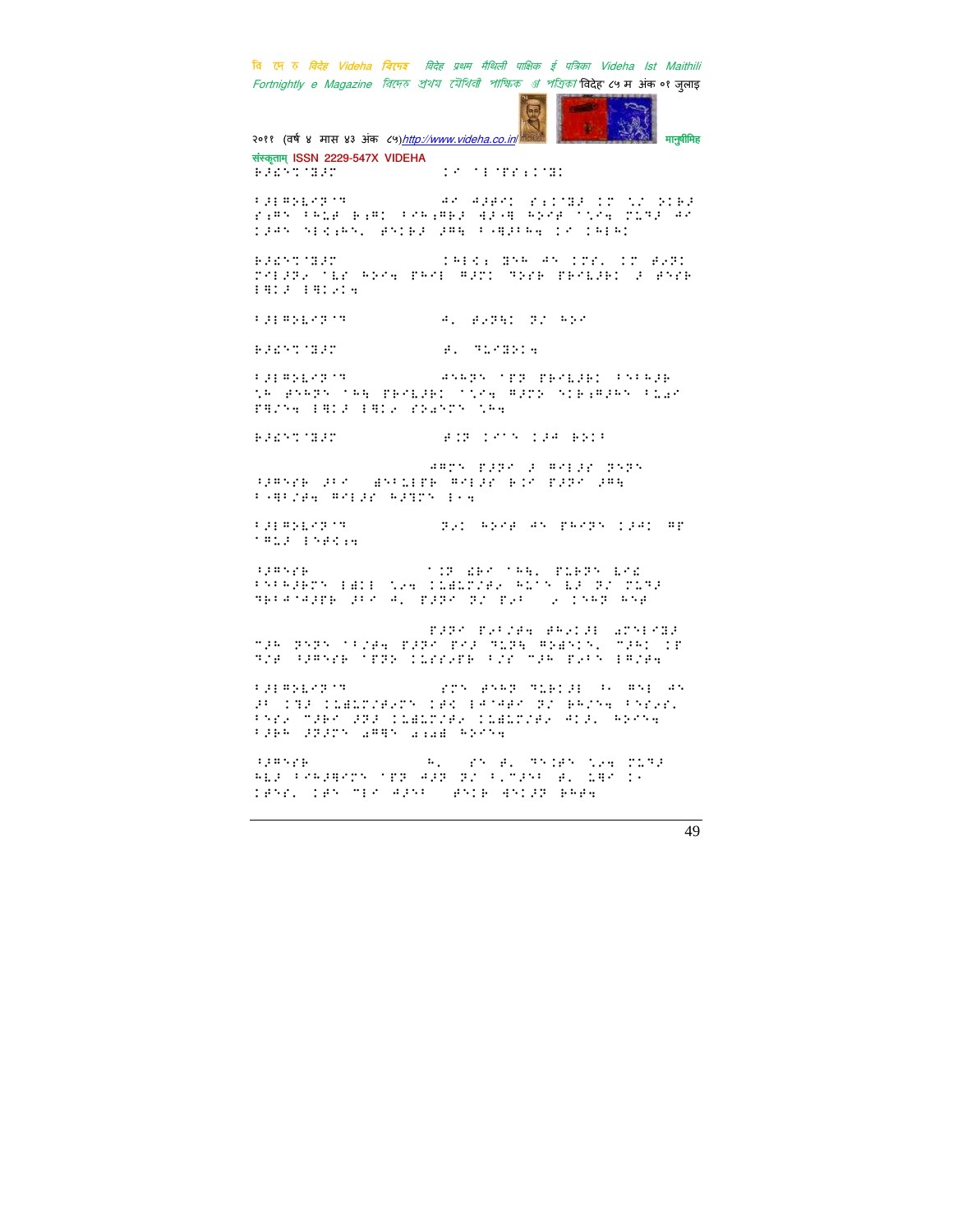ति एप रु विदेह Videha विएम्ब विदेह प्रथम मैथिली पाक्षिक ई पत्रिका Videha Ist Maithili Fortnightly e Magazine রিদেত প্রথম মৌথিনী পাক্ষিক প্র পত্রিকাবিदेह' ८५ म अंक ०९ जुलाइ



२०११ (वर्ष ४ मास ४३ अंक ८५)http://www.videha.co.in/ संस्कृताम् ISSN 2229-547X VIDEHA

s Alexandro III — International Statistics<br>New Home Haol New Liam Coral and the Nape over **TIMES ERRORIGE FIRE IRI FIRENESS CRO** PARK BAILPEALAR NEN COMPEA INDN MIA AN REDEDICT DRESS INFORMATION

 $1.344$ 

**SPRAIR** 

 $3.24 - 24.24 - 2.05$ **SERIE ERIE LEBE LEBEN ITE.** 

2008/02/22 23:48 **SEPTER** 

 $\pm$  24  $\pm$  54  $\pm$  7  $\pm$  7  $\pm$  $\label{eq:3} \begin{array}{lll} \mathbb{E}[\mathbf{1},\mathbf{1},\mathbf{1}] \times \mathbf{3} \times \mathbb{P} \times \mathbb{E}[\mathbf{3} \times \mathbb{E}[\mathbf{1},\mathbf{1}] \times \mathbb{E}[\mathbf{3} \times \mathbb{E}[\mathbf{3} \times \mathbb{E}[\mathbf{3} \times \mathbb{E}[\mathbf{3} \times \mathbb{E}[\mathbf{3} \times \mathbb{E}[\mathbf{3} \times \mathbb{E}[\mathbf{3} \times \mathbb{E}[\mathbf{3} \times \mathbb{E}[\mathbf{3} \times \mathbb$ ilian (1989), codo estadounidad (1984-1982).<br>Sancto entidendo comuno atita independente servedo FRAGUESINIA TRU FUTON RIP EARIPI FINED RUSH IS TIRK THE RESSA

a posteje. **SARAB PERSONAL PROPERTY**  $\mathcal{G}$  for  $\mathcal{E}$  or

 $3.248242222$ cusa avas co secadas co adose ado do saúd YEARS AN WAY WAS WEDNESD PARTNE

 $\{1,2,3,5,7,8\}$ 1276 - 1286 3127321 35221 FORECTED RESINER

 $\begin{array}{lll} \mathbf{F}(\mathbf{Z}) = \mathbf{F}(\mathbf{Z}) \mathbf{F}(\mathbf{Z}) \mathbf{F}(\mathbf{Z}) & \mathbf{F}(\mathbf{Z}) \mathbf{F}(\mathbf{Z}) \mathbf{F}(\mathbf{Z}) \mathbf{F}(\mathbf{Z}) \mathbf{F}(\mathbf{Z}) \mathbf{F}(\mathbf{Z}) \mathbf{F}(\mathbf{Z}) \mathbf{F}(\mathbf{Z}) \mathbf{F}(\mathbf{Z}) \mathbf{F}(\mathbf{Z}) \\ \mathbf{F}(\mathbf{Z}) \mathbf{F}(\mathbf{Z}) = \mathbf{F}(\mathbf{Z}) \mathbf{$ Ababa di mamo adine rediverede provenciado MICH PROBLEM IN MODE AND CONCORDERED

 $\mathcal{U} \cong \{U_1\}$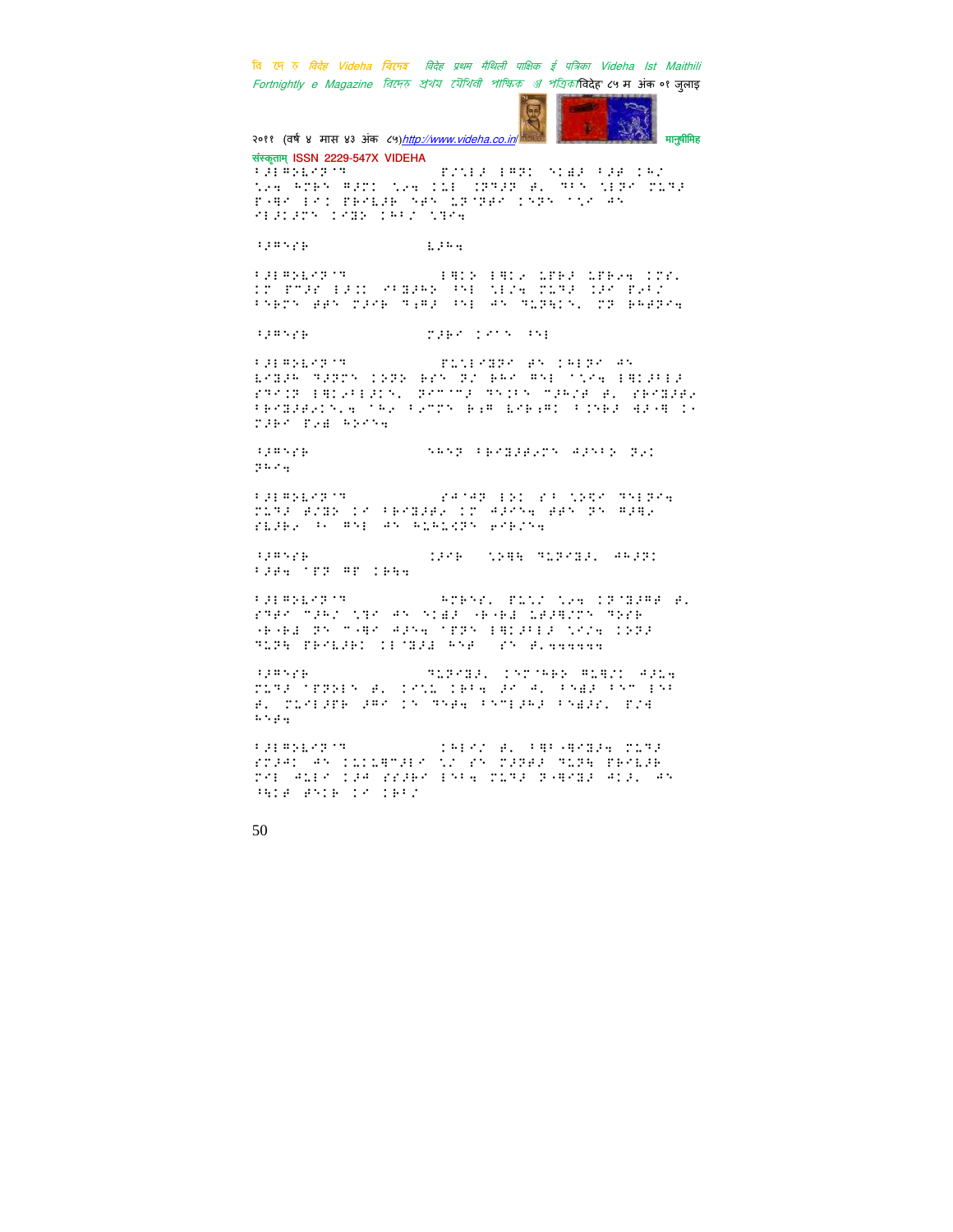त्रि एन् रु विदेह Videha विरमर विदेह प्रथम मैथिली पाक्षिक ई पत्रिका Videha Ist Maithili Fortnightly e Magazine রিদেত প্রথম মৌথিনী পাক্ষিক প্র পত্রিকা' বিदेह' ८५ म अंक ०१ जुलाइ



२०११ (वर्ष ४ मास ४३ अंक ८५)http://www.videha.co.inl संस्कृताम् ISSN 2229-547X VIDEHA

RUSSEN BUSINESS PANER RAD agasya ( neder a cribació due neder reda les crisas héder est SALE CROSS CRESS PECAE ALS PECHS CAR ALS SEPSONDER 71.12595

FED PATTS GIMENTS  $4.24 - 9.64 + 9.19$ **SENGE ENGLY LAGENY POSE** BALTA PABY BL BRZI TARRZ BY

385 28 2386 3583 456 586 15883 agasypo a modern metalmaare aan olde tien whe an arabe Service-Persons (SS) Service

 $4.24 - 9.64 + 9.19$ 2015-02-031 240-12004 arders, a. 1910 metais chemistrea, indudi home.<br>Metais 1913 e.

#### agasya. 1988-1912 103

(545) 128 (FBSP2) 1833 (BLS) (Faberi alian di Cia Color) eta antaŭ ebelo arabolika<br>1951: Primelo la Faberio (Frimel Permone

i alamen<br>Akaankan ilinen hekala loogaloon (amaloonalan) (amaloonalan)  $\mathcal{L}_{\mathcal{L}}$ 

 $3.2482432333$  $\{49.21,21,72.39\} \times \{72.22,71,72.1,73.1,73.19\}$ TREACH NOBORN PORTFOLOGY PORORN NOBEL POCHE apeg apeg grap is aper ar ieggger pr argiver ; 97912 FETT FREEFOR F295 N296

les navel modello chung i l'assurante capablicide. Il<br>Les navel del chusha cup musicale del navel capitale mavel tua 2010 (Sau Legoer (Cop Co) Buenoe (DIO)<br>1594 metadar (Com Adam Aden die 2004) (Cum AND POLARDE CRAIN FREE MEDICAL DATA CRACKER FRAUNA

ROBA CONTACTED A PAESE ing pagagegera.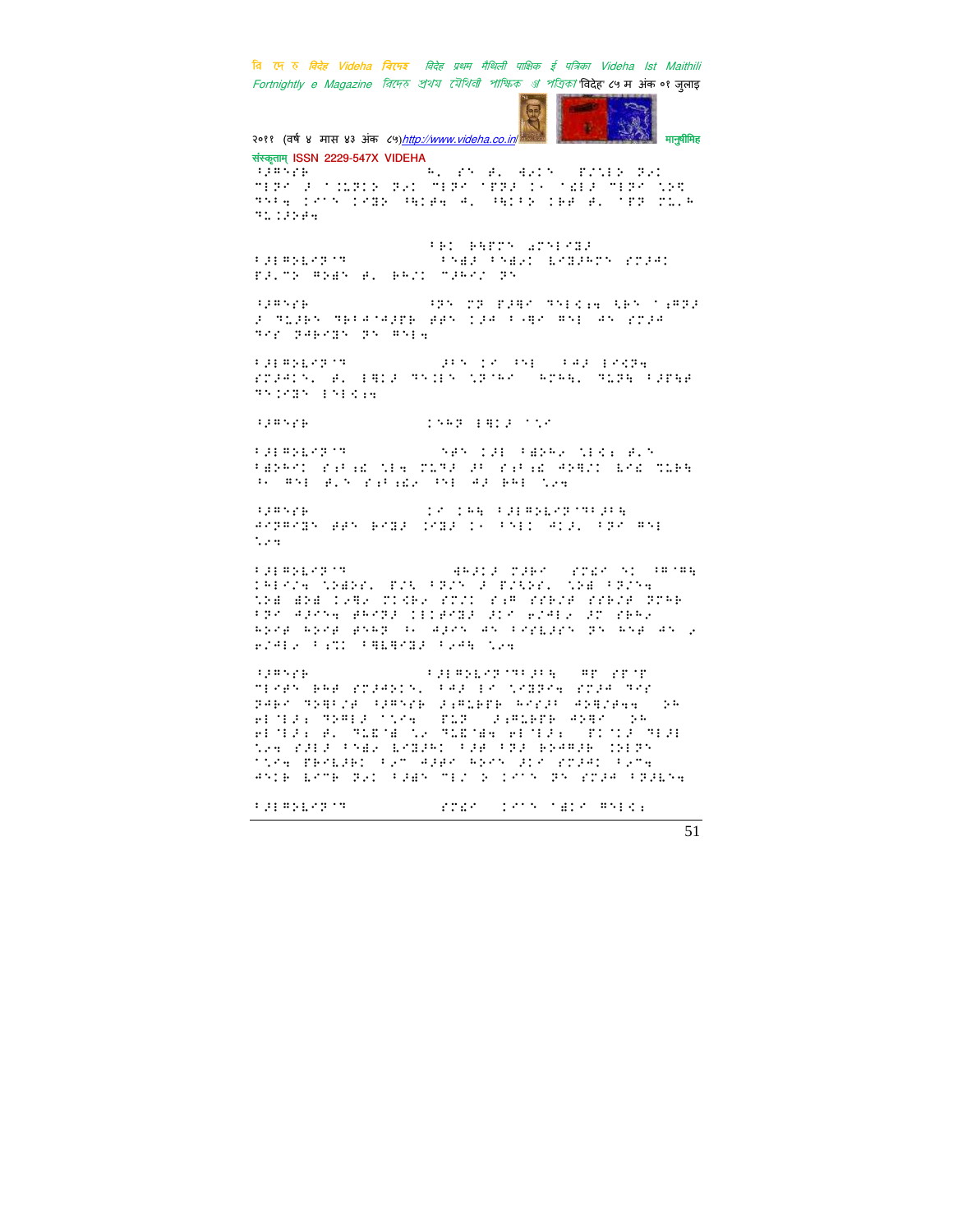ति एप रु विदेह Videha विएम्ब विदेह प्रथम मैथिली पाक्षिक ई पत्रिका Videha Ist Maithili Fortnightly e Magazine রিদেত প্রথম মৌথিনী পাক্ষিক প্র পত্রিকাবিदेह' ८५ म अंक ०१ जुलाइ



२०११ (वर्ष ४ मास ४३ अंक ८५)http://www.videha.co.in संस्कृताम् ISSN 2229-547X VIDEHA

 $\pm 1.05$  with  $\pm 1.0$ POSSENON ERRORDSEN PLAN MERODINAL ERGIAR PO FJERLIER: BATY AL PTJA: 191 BD-12 MR 201

a albardaren 1950ko urtean dago eta batuarak.<br>Itxaka hararen bilatzak irren arrazkiden dago hirren abien TRESS AN EXBAN 20 TAA ANS, 2004 NO MESH 42-8 abel lectronic di cali contra del seb codeline (198)<br>cacaso misso coase la concerta e al BY ISLE FRANCE INTER INFORMA-

**SERVER** FRAGAI FAMILIEZ NAME (FRENZEI FREUZIGE BRENDIERD MARITIMENE

**BASSTISAT**  $\pm$  2  $\pm$  2  $\pm$  2  $\pm$  2  $\pm$  2  $\pm$  2  $\pm$  3  $\pm$  2  $\pm$  2  $\pm$  2  $\pm$  2  $\pm$ 

 $\begin{array}{lll} \left\{ \begin{array}{ll} \left\{ \begin{array}{ll} 1 & 0 & 0 \\ 0 & 0 & 0 \end{array} \right\} & \left\{ \begin{array}{ll} 0 & 0 & 0 \\ 0 & 0 & 0 \end{array} \right\} & \left\{ \begin{array}{ll} 0 & 0 & 0 \\ 0 & 0 & 0 \end{array} \right\} & \left\{ \begin{array}{ll} 0 & 0 & 0 \\ 0 & 0 & 0 \end{array} \right\} & \left\{ \begin{array}{ll} 0 & 0 & 0 \\ 0 & 0 & 0 \end{array} \right\} & \left\{ \begin{array}{ll}$ 

**BASACIEAN State Adv** 

 $\label{eq:3.1} \begin{array}{ll} \text{MSPNCE} & \text{MSPN} & \text{MSPN} & \text{MSPN} & \text{MSPN} & \text{MSPN} & \text{MSPN} & \text{MSPN} \\ \text{MSPNCER} & \text{MSPN} & \text{MSPN} & \text{MSPN} & \text{MSPN} & \text{MSPN} & \text{MSPN} & \text{MSPN} \\ \end{array}$ DANKE PALA PRAD KRK, NGEH KK PARA KORBO FRONTA TRE POSSEBLE PERSONERS PASSAGE SPORT  $3.54(1.4)$ 

**BASNO MAD** 

SPARE BOOKSHIPS

**SPRAIR** STAR TA LAZ NOR TAFF AL riamera brrugr di camp al crocora campa aes myez baez mzał (salz myliac an praz npa (zan comas del pose cenas con censo censos de consolo 1938 1934 1986 189 1985 6 2455 1996

998501390 SPARENGE PARK PACEDNESSE

计选用存储器 SPEAKEN IN IN IPTOPE TEAPN NEA POR AL CARRING CO ANAGA

 $-1.4$   $+1.7$   $+1.3$   $+1.4$   $+1.4$ **BASHORAD**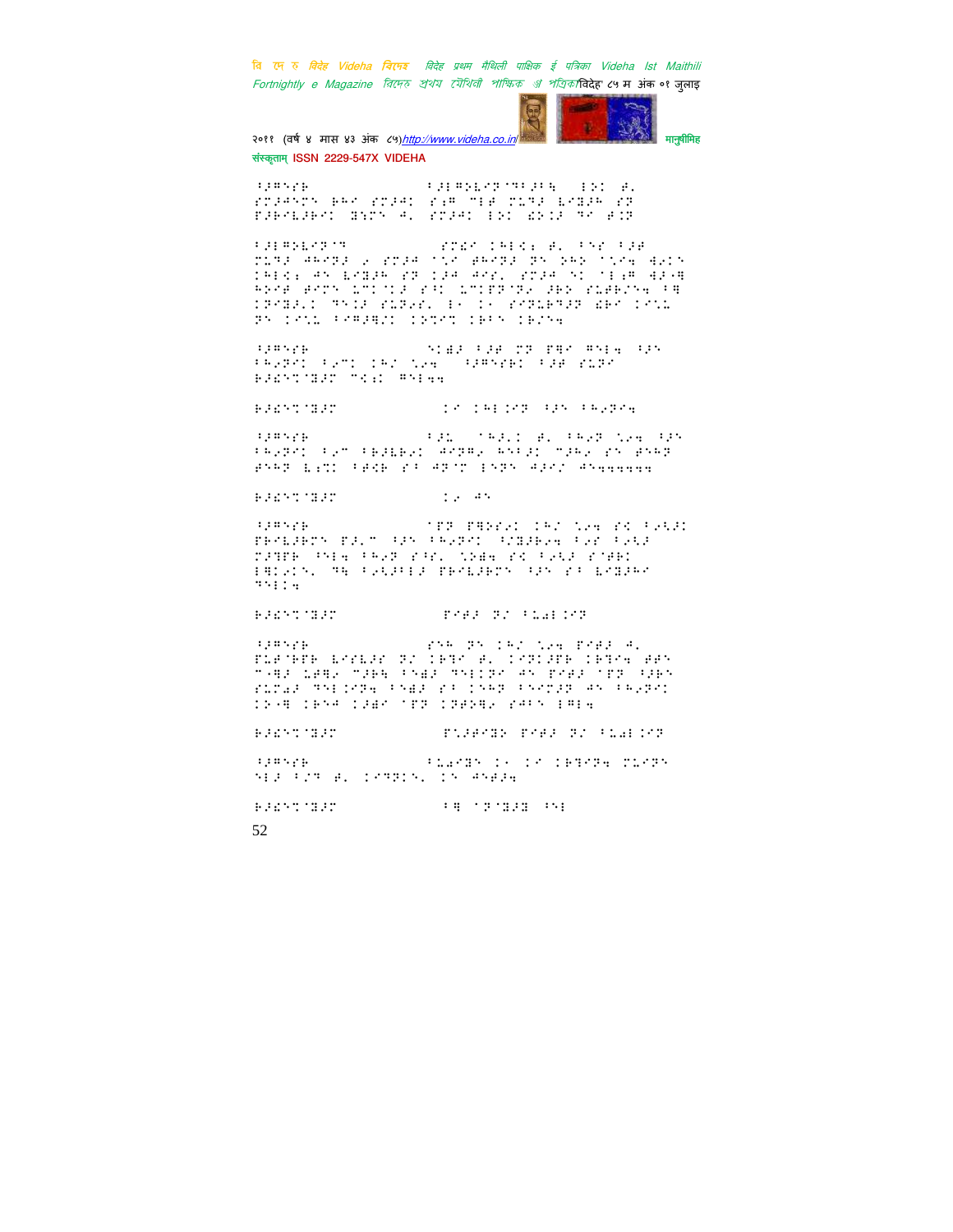ति एप रु विदेह Videha विएम्ब विदेह प्रथम मैथिली पाक्षिक ई पत्रिका Videha Ist Maithili Fortnightly e Magazine রিদেত প্রথম মৌথিনী পাক্ষিক প্র পত্রিকা' বিदेह' ८५ म अंक ०१ जुलाइ



२०११ (वर्ष ४ मास ४३ अंक ८५)http://www.videha.co.in संस्कृताम् ISSN 2229-547X VIDEHA

 $\pm 1.05$  with  $\pm 1.0$ pay room can an ought rolling resignance and PNECKPA PARK FREE CO EMPORADO MES PNECKPA

al de lor ane este proponent de la part de lor.<br>L'al areen desal adicar de lors de la mare.<br>Aeldro segro estava as avis les desarcites. TRAVISAN BRZ NYZ  $\{1,2,3,5,7,8\}$ 

533 F2965 BRZ 524 TLT2 23 BASSTORAD. i berikan dijalihan dan sebuah membantukan.<br>Sebagai dengan tumpungan seorang mengen

 $\begin{array}{lll} \mathbf{F}(\mathbf{A}) = \mathbf{F}(\mathbf{A}) \mathbf{F}(\mathbf{A}) = \mathbf{F}(\mathbf{A}) \mathbf{F}(\mathbf{A}) = \mathbf{F}(\mathbf{A}) \mathbf{F}(\mathbf{A}) \mathbf{F}(\mathbf{A}) = \mathbf{F}(\mathbf{A}) \mathbf{F}(\mathbf{A}) \mathbf{F}(\mathbf{A}) \mathbf{F}(\mathbf{A}) = \mathbf{F}(\mathbf{A}) \mathbf{F}(\mathbf{A}) \mathbf{F}(\mathbf{A}) \mathbf{F}(\mathbf{A}) = \mathbf{F}(\mathbf{A}) \math$ 24201 MERK TORA / ROBACAEL TENBRE 20241 C2341 talian Ayse Stephanange al Spenage From a anchor moe FAMILYSHA **EACH PAREA FOOTA CRIPE** 

**TACHE** 

Spage among  $11.113$ **SPRAIR**  $\mathcal{H}_{\mathrm{c}}(\mathbf{q})$  $\pm$  m  $\pm$  m  $\pm$  $\pm 10\,m_{\rm T}$  p **BOBO EX PACK PRESS**  $\pm$  m  $\pm$  m  $\pm$ 的复数人名英格兰姓氏 THURST

FALTE FREDDE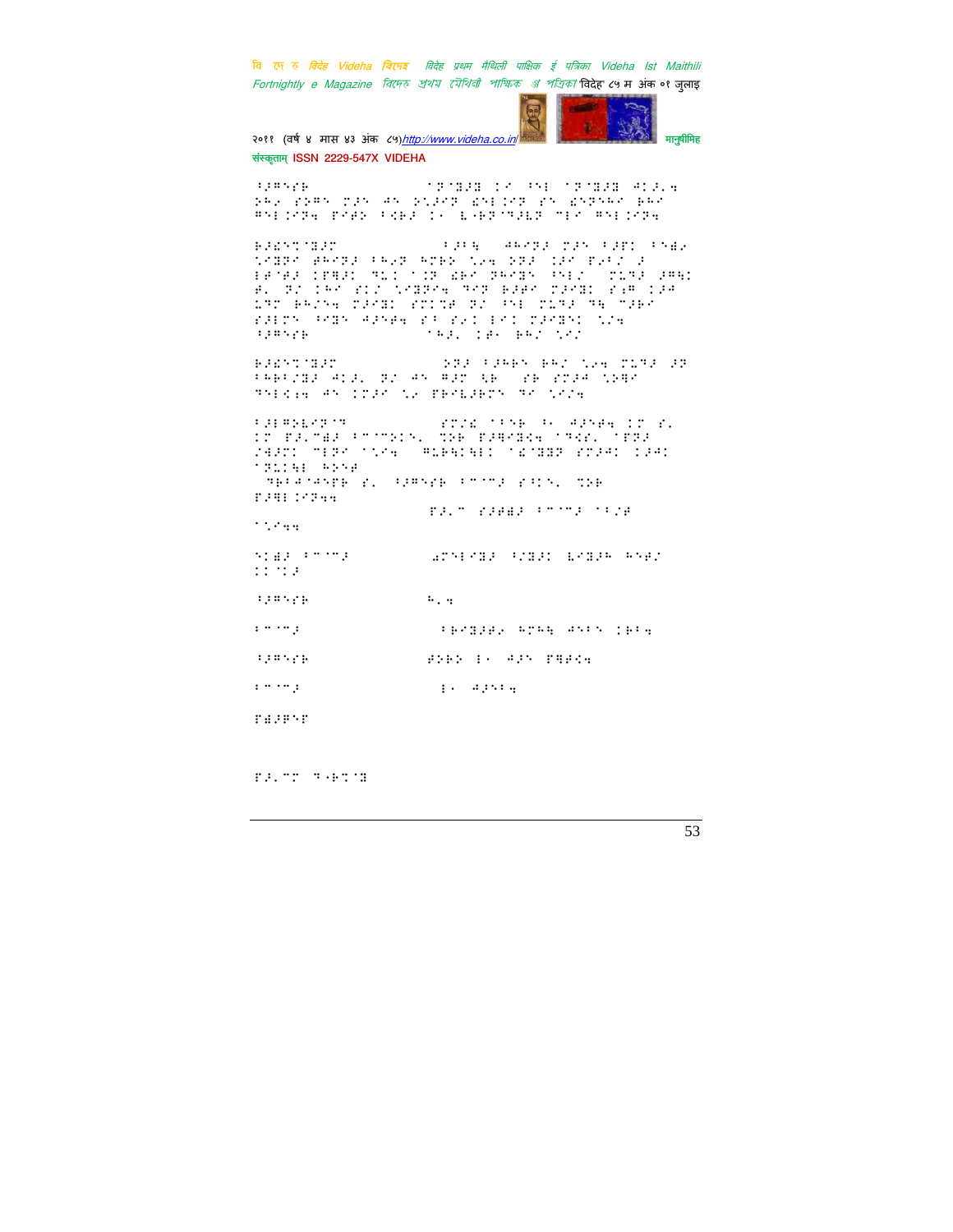ति एप रु विदेह Videha विएम्ब विदेह प्रथम मैथिली पाक्षिक ई पत्रिका Videha Ist Maithili Fortnightly e Magazine রিদেত প্রথম মৌথিনী পাক্ষিক প্র পত্রিকাবিदेह' ८५ म अंक ०१ जुलाइ



२०११ (वर्ष ४ मास ४३ अंक ८५)http://www.videha.co.in/ संस्कृताम् ISSN 2229-547X VIDEHA

FOR PERSONAL ARR TEACH COURSES. YAR FULRDLARIN FIYEAR

THERE INTERNATIONAL CONTRACTOR

 $4.24 - 24.72 + 7.7$  $-37.3$  Final Case (1958) SHPNIF (9730s)

 $-159$  (194) present through 159 (194) 7235272 aan maks waa wadn rhemar claw waar waar mare.<br>Cawrn camb wadn swews com camew wadn swaws EVRA BIDS 194 SARA PSARA AVSAR

 $\left\{ \begin{array}{ll} \mathbf{1}_{\mathcal{A}} & \mathbf{1}_{\mathcal{A}} & \mathbf{1}_{\mathcal{A}} & \mathbf{1}_{\mathcal{A}} & \mathbf{1}_{\mathcal{A}} \\ \mathbf{1}_{\mathcal{A}} & \mathbf{1}_{\mathcal{A}} & \mathbf{1}_{\mathcal{A}} & \mathbf{1}_{\mathcal{A}} & \mathbf{1}_{\mathcal{A}} \\ \mathbf{1}_{\mathcal{A}} & \mathbf{1}_{\mathcal{A}} & \mathbf{1}_{\mathcal{A}} & \mathbf{1}_{\mathcal{A}} & \mathbf{1}_{\mathcal{A}} \end{array} \right.$  $-4.13$ 

72362720 , agnad d'aneg coa gen br APPREND DRAFTPORTAGE TO BUILDING TO CAR TOP als tar spring say as an including

 $(3.34 - 3.12)$  ,  $(3.34 - 3.12)$ STEPS ESTABLICE FRY THE COHECHE

 $7738777$ COLP POSSE TOSPA IN MEZI MARVE ALCENTRY CERTAIN BUSE (AUNT4)

 $3.248247777$ ANIBARN BAZN CERZ R TERNEL AETER POEM PAE 1975-1981 STRE PSE 2 1282 E283 TOE 4513159-2<br>Sets Toe2 in B354

nee beelds ieen metalds is in nie Amlembisch

ing an award

THREE ABOUT TOO ENERGY PERSON  $73383777$ rodado aldeira calco aldeirado de care das dad STAR (DARIETS ANA TRINA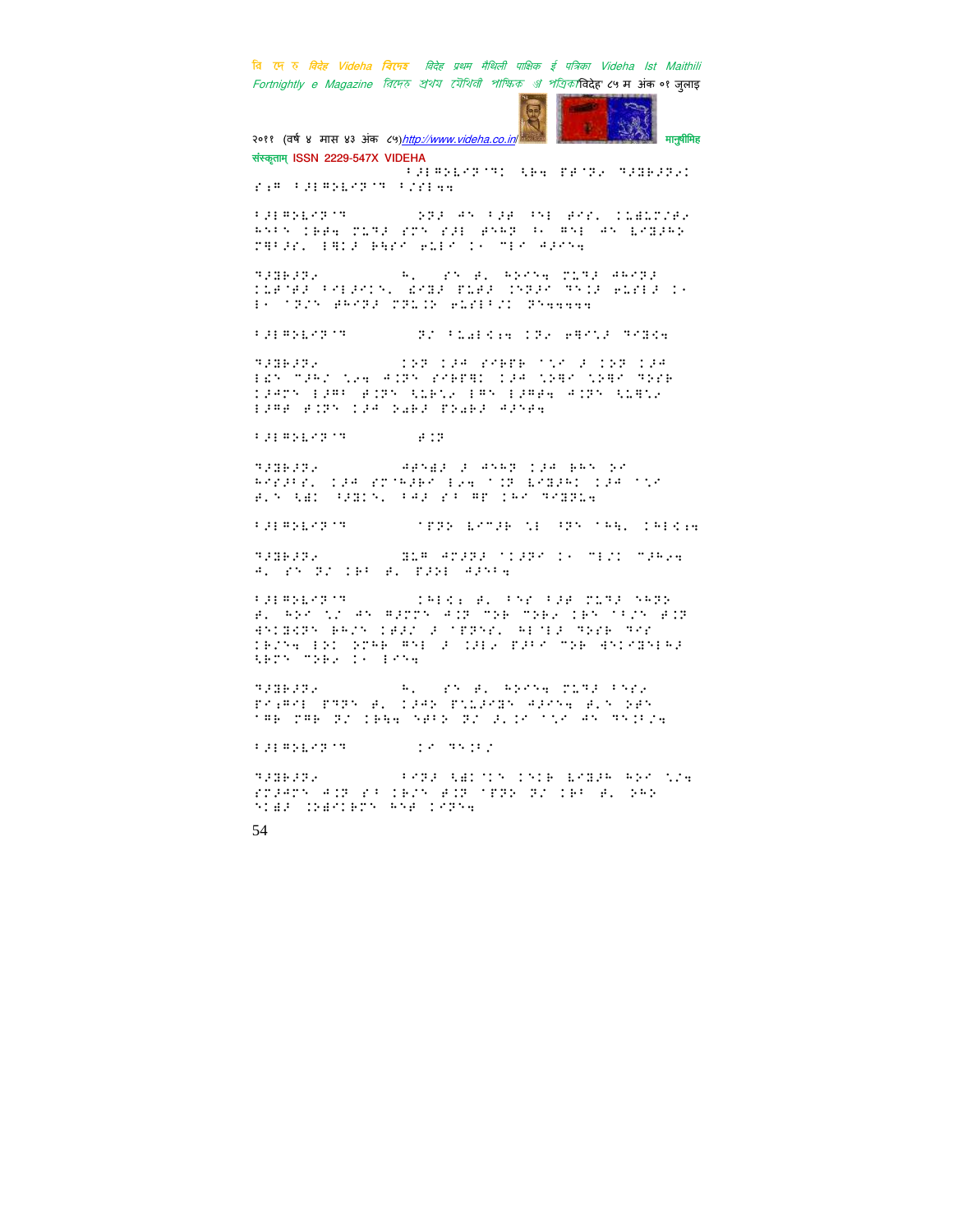त्रि एन् रु विदेह Videha विरमर विदेह प्रथम मैथिली पाक्षिक ई पत्रिका Videha Ist Maithili Fortnightly e Magazine রিদেত প্রথম মৌথিনী পাক্ষিক প্র পত্রিকা' বিदेह' ८५ म अंक ०९ जुलाइ



२०११ (वर्ष ४ मास ४३ अंक ८५)http://www.videha.co.in संस्कृताम् ISSN 2229-547X VIDEHA

 $1.3143327373$ **SEPTEMBER** 

37241 124 F2B 19214

ned kan riederse eid e. Aea mar em niz (førr and a series

1976 - They du 195 - Thes Pee b ri Key (110019 194 BAL BRAY ALS TIPS 195 TENDENCE ABI PARI MEARER PIR PAR PARK.

FACRACY, CROSSBOARDRE, FACRA FLRAG STORES

3.81 9.93 Sans cas al cas species: propert FRANCES CAMARA ADVISING PORT DATA ANNO ENDER TORN an a Ghuil Ababa (1927-48 1992) (aga ini Gazzi Geola) a<br>ababa (bel el cha Georade Gab Georae) (ababa ang para si

**THORS** FAZEEZI FNBA BIBNITBAI SCHARLEA IBBZA SA YNBI ARA MA PAZEL PEMBZE FRZ ENEZA SPORTAGE CALLS TO SELL PORT ADVICE TO CONTRACT ABI (FRS) (108) PLRS EBSPACELLES PRESSPECTER FREDRICKEZ BRIANNAIDAG

 $3.248242223$ 959 197 12 9239

s ayng aynga nguso isa ipengo ABI PABL  $-1.4$ MIJE (BOS BRGKA SROS ZDJIS) (RJ. ORKOS) PLAVER CORCHILLAND (PRIVATE PRIVATE PRIVATE CAVAR al tak zi tak zoda pelin advas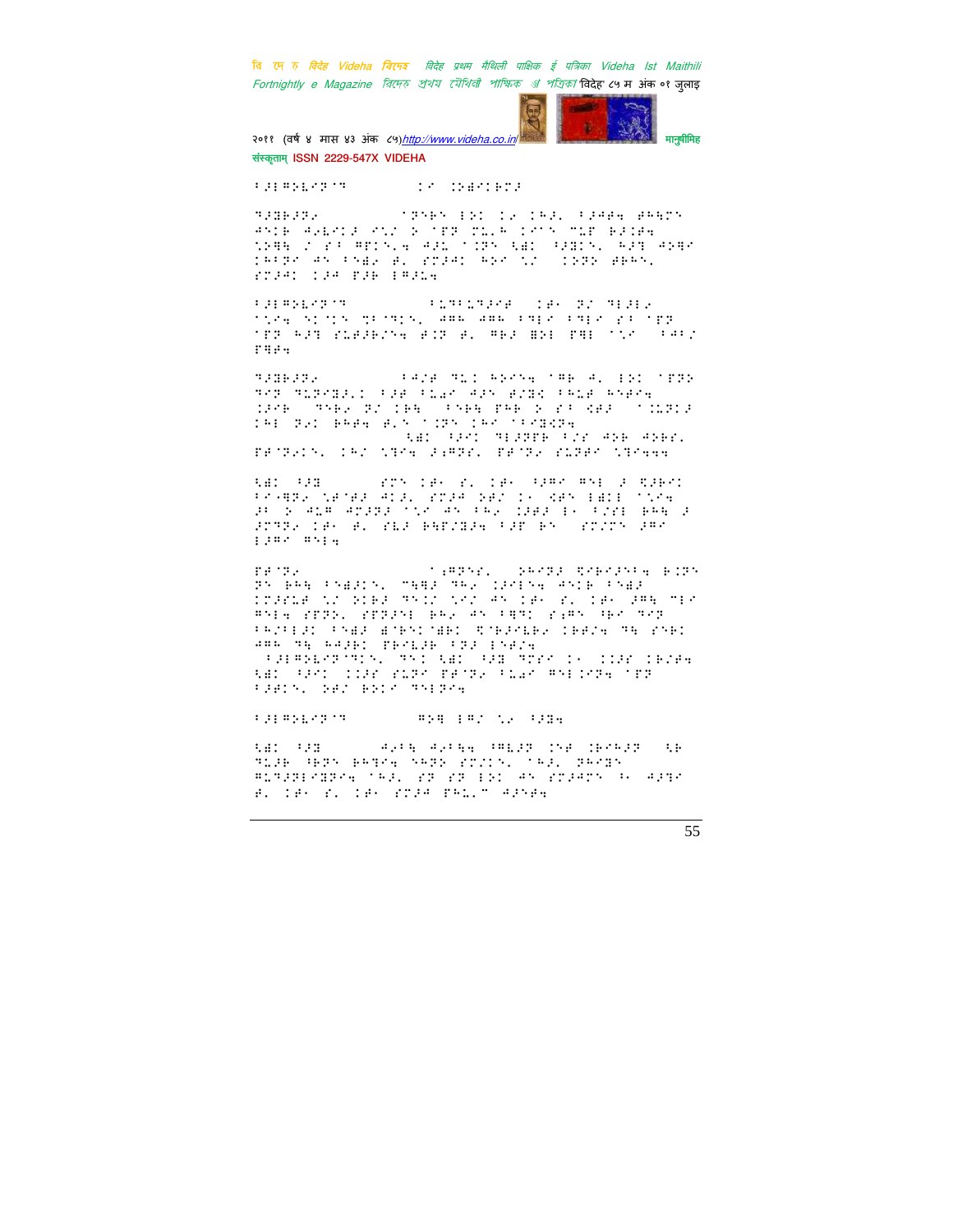ति एप रु विदेह Videha विएम्ब विदेह प्रथम मैथिली पाक्षिक ई पत्रिका Videha Ist Maithili Fortnightly e Magazine রিদেত প্রথম মৌথিনী পাক্ষিক প্র পত্রিকাবিदेह' ८५ म अंक ०९ जुलाइ



२०११ (वर्ष ४ मास ४३ अंक ८५)http://www.videha.co.in/ संस्कृताम् ISSN 2229-547X VIDEHA

 $1.21421727777$ Free Britains

 $-15993 - 1340$ 5.81 7.83 10

**SPARE EMBRA IPPA EN FRIGANNIN** LETE SUS END STOR PRODUCER

AT PERA ENTRANCER

FREEDBACK TO CONTROL CONTROL TO DESCRIPTION **Channers** 

ABI PABLO CONTRACTOR PROBACTS AND TEACHERS IN APPE BACK TITA FIGHTS IN THE TIMES IN NO FULL More Mor Earantos al Ecracado es ricitada alh TRIEL PROPRIETED PARTNERS

 $\left\{ \begin{array}{ll} 1 & \text{if} \ \{ \begin{array}{ll} 0 & \text{if} \ \{ \begin{array}{ll} 0 & \text{if} \ \{ \begin{array}{ll} 0 & \text{if} \ \{ \begin{array}{ll} 0 & \text{if} \ \{ \end{array} \} \end{array} \end{array} \end{array} \right. \end{array} \right. \end{array}$ 

talo pona las pero caso desenvolvases espacinas reapy pode merciano

STRAINS IN THE STREAM STREAM  $3.3492122222$ FALA COR STORE ALS PORK PARO TO STORE TEACHER  $\alpha$  and  $\alpha_{\rm{B}}$ 

581 923 an espera el psago costa espera como explos.<br>Tempos cosam ces el tra tra sae paers espera 1599 IPA STANDAR

**SEPTEMBER 2008 STATE CONSTRUCTION** 30232 3302519

 $\mathcal{L}^{\mathcal{A}}_{\mathcal{A}}\mathcal{L}^{\mathcal{B}}_{\mathcal{A}}\mathcal{L}^{\mathcal{B}}_{\mathcal{A}}\mathcal{L}^{\mathcal{B}}_{\mathcal{A}}\mathcal{L}^{\mathcal{B}}_{\mathcal{A}}\mathcal{L}^{\mathcal{B}}_{\mathcal{A}}\mathcal{L}^{\mathcal{B}}_{\mathcal{A}}$ TERRITORIAL BL ENGINEERING STRAIN pake has is mying ay isin that py slaams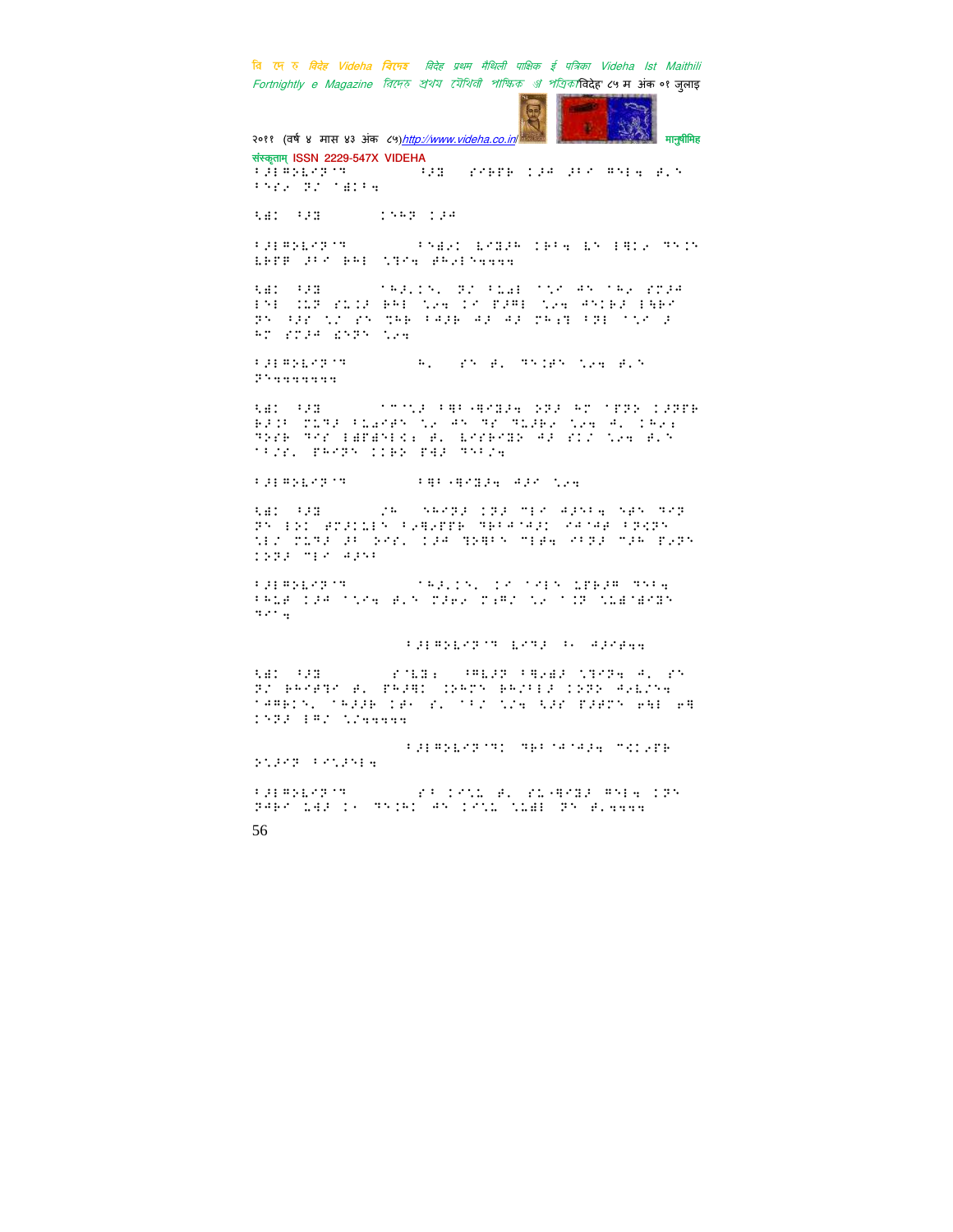ति एप रु विदेह Videha विएम्ब विदेह प्रथम मैथिली पाक्षिक ई पत्रिका Videha Ist Maithili Fortnightly e Magazine রিদেত প্রথম মৌথিনী পাক্ষিক প্র পত্রিকা' বিदेह' ८५ म अंक ०१ जुलाइ



२०११ (वर्ष ४ मास ४३ अंक ८५)http://www.videha.co.in संस्कृताम् ISSN 2229-547X VIDEHA

**BASNO MAD** MARA 198 RARA (MBF2844) deberbele, centrus en réche l'odin éverne l'éplise.<br>Stad noam ches rine abet enfanta du enfan

 $3.248247273$ STAR 124 STRYLING TAKES 124 STA PAGE ENCYC ERMAN INI MANGHI MENDALAN PREJA EPI (1974)AIRA media al contre moral succente de prononcia moral moral **FRIDAY** 

FRANKE ROBINSEL RATAW

 $\mathcal{L}(\mathcal{G}) \oplus \mathcal{L}(\mathcal{G}) \oplus \mathcal{L}(\mathcal{G}) \oplus \mathcal{L}(\mathcal{G})$ FREQUE PROPRIERE ROBERT CONFECT POSTAGE. FOOTA

**SEPTIME** HAR INFORMED TRING TRESTANCE 458832 428 524

SLEE FRENCHSE FRENCHRYKER Add (FPC) ESPENSORE

5.81 7.83 (1)

a areaka ne si si sa sa a sa an dhe na na an sa sa an na sa an na sa sa an daoine an an san an sa an sa an sa<br>Tradaisiúnta an scríobhainn a bhaile an an daoine an an saol an sa an saol an an saol an saol an an saol an an 2004-bil böyük anduy tira finay finaybi bruyê al î. 1<br>2011 fiyabi berê iya tayy feybre bekir ham bek diny 381232 ABON 3212 32 33 ANTS

Class Creat SS4201 AS ELATER 581 923 ERMAN TORON REPRESENTED TORONOMICS OF SACTO TO PARA PRIBE CREAT RADOR BARA ERRAT CRAN road (1924-1575)

agasyp.  $\mathbb{Z}^2$  ,  $\mathbb{Z}^2$  $\label{eq:1} \mathcal{L}=\mathcal{L}^{\frac{1}{2}}\mathcal{L}^{\frac{1}{2}}\mathcal{L}^{\frac{1}{2}}\mathcal{L}^{\frac{1}{2}}\mathcal{L}^{\frac{1}{2}}\mathcal{L}^{\frac{1}{2}}\mathcal{L}^{\frac{1}{2}}\mathcal{L}^{\frac{1}{2}}\mathcal{L}^{\frac{1}{2}}\mathcal{L}^{\frac{1}{2}}\mathcal{L}^{\frac{1}{2}}\mathcal{L}^{\frac{1}{2}}\mathcal{L}^{\frac{1}{2}}\mathcal{L}^{\frac{1}{2}}\mathcal{L}^{\frac{1$ 

**CONSTRUCTIONS AND PACKERS** 581 993 0 FRONT ER COSTER CAL ORDER ENERGY PANELSSING

**CONTRACTMENT SECTIONS BONGE**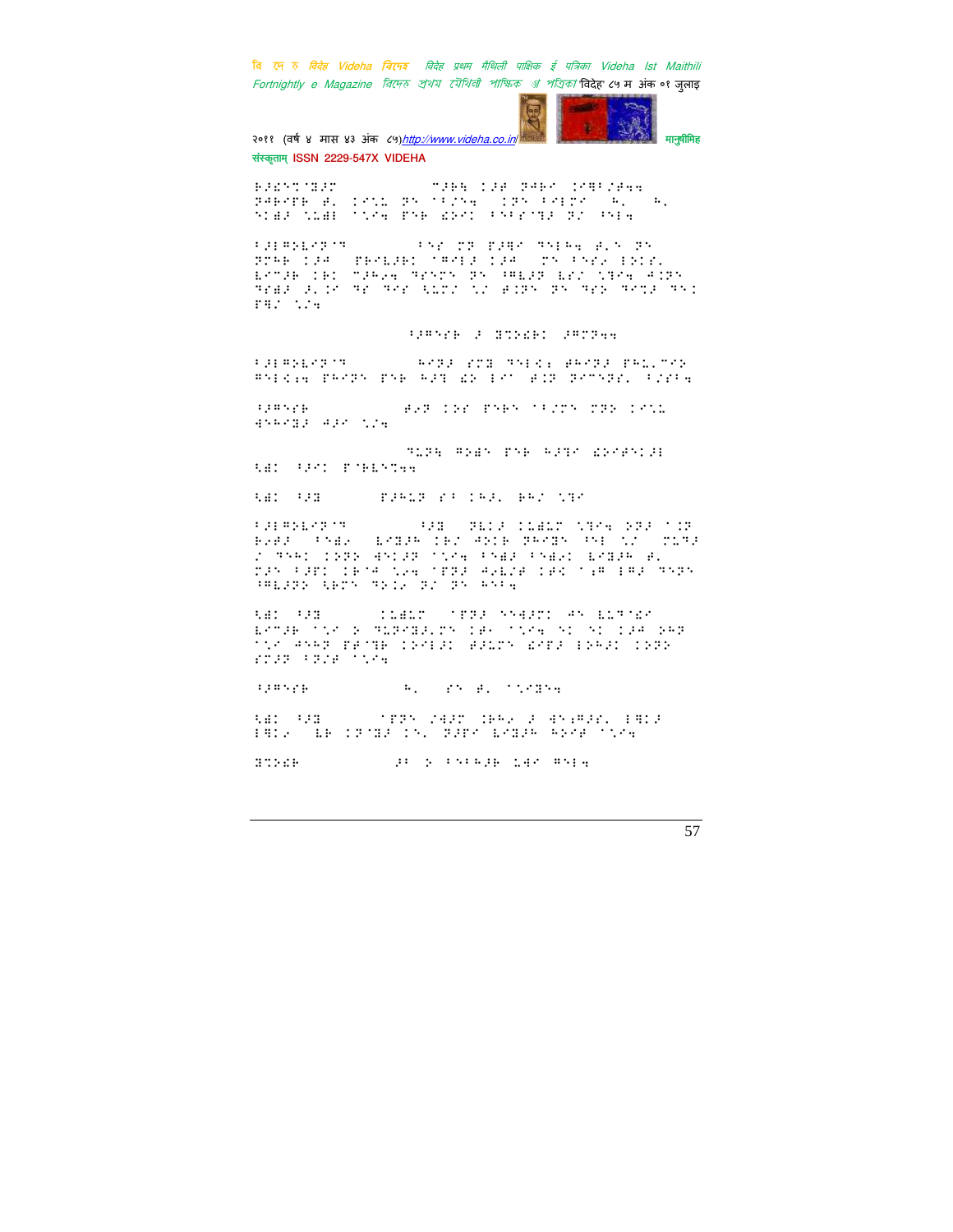ति एप रु विदेह Videha विएम्ब विदेह प्रथम मैथिली पाक्षिक ई पत्रिका Videha Ist Maithili Fortnightly e Magazine রিদেহ প্রথম মৌথিনী পাক্ষিক প্র পত্রিকা**বিदेह' ও म अंक ०१ ज्लाइ** 



२०११ (वर्ष ४ मास ४३ अंक ८५)http://www.videha.co.inl संस्कृताम् ISSN 2229-547X VIDEHA

KAD (FAG) (1992) AV (1950) 2004 (1962) NAR FÖRFAR 2001<br>1940 Anti-Milay 2001 Bani An Earlag ni 2001 2002 2002 大正1 (1938) 2010年11月4日 #NEW EXTUREURS FRUIRUS TRIP B. ENR RN SYSTEMS

998501830 ISTA (ISS BROOK SKEWER AT B. TE IEFCES LA FRANK PRINTA PRESID

**SPARE BOARD PARK PROPERTING PAGE** 581 593 7 FRAME RICH SPACES CONFIRMS FOR PORT POST PORT PROCEDE PACIFIC CROSS PRACTS FROM ERPERTS PAECHE

SAN FEWER TO CROSS CONTRACT 998507890

SECURITY PLAN UPLA SAULIFFALUR DU 541 523 nija akštu pakaudarė (minut lakpinda (1920 tongva)<br>1912–1920 (21 kompozitas ir metu (1919) ir papu crie in name Angel Aiea aaeai ngignann di **FAPTY TABE #584** 

**BASSINAR** 1999 Himsen Rich (#19

581 533 5 FNEW YRKIS YOURIN, U. DO 140 CARPER SHEK BUIL masing sup

SENSIBL MARKET DEVELOPER  $\pm 1.05$  to  $\pm 1.05$  $\mathcal{L}(\mathcal{L}_\mathcal{L})$ ESTABLE FAR BL DRSDE RES SING

BURUPULL CENEDARES PART CRED PARE RESERVATION 1005 REDEE REPORTS FIRE ROOM CENTER DE FRAME PARK TONY THERE FOUND NO BOT ROBBER ROMAN TRIEME BARY, ROCHLEY, FRONTING

(A) (25 B) ASPEN TORE ADES ARDON **BONDE** APRIN PRODE ENE FELN, FEL FOR METER PIRK arman arman eagh mar enable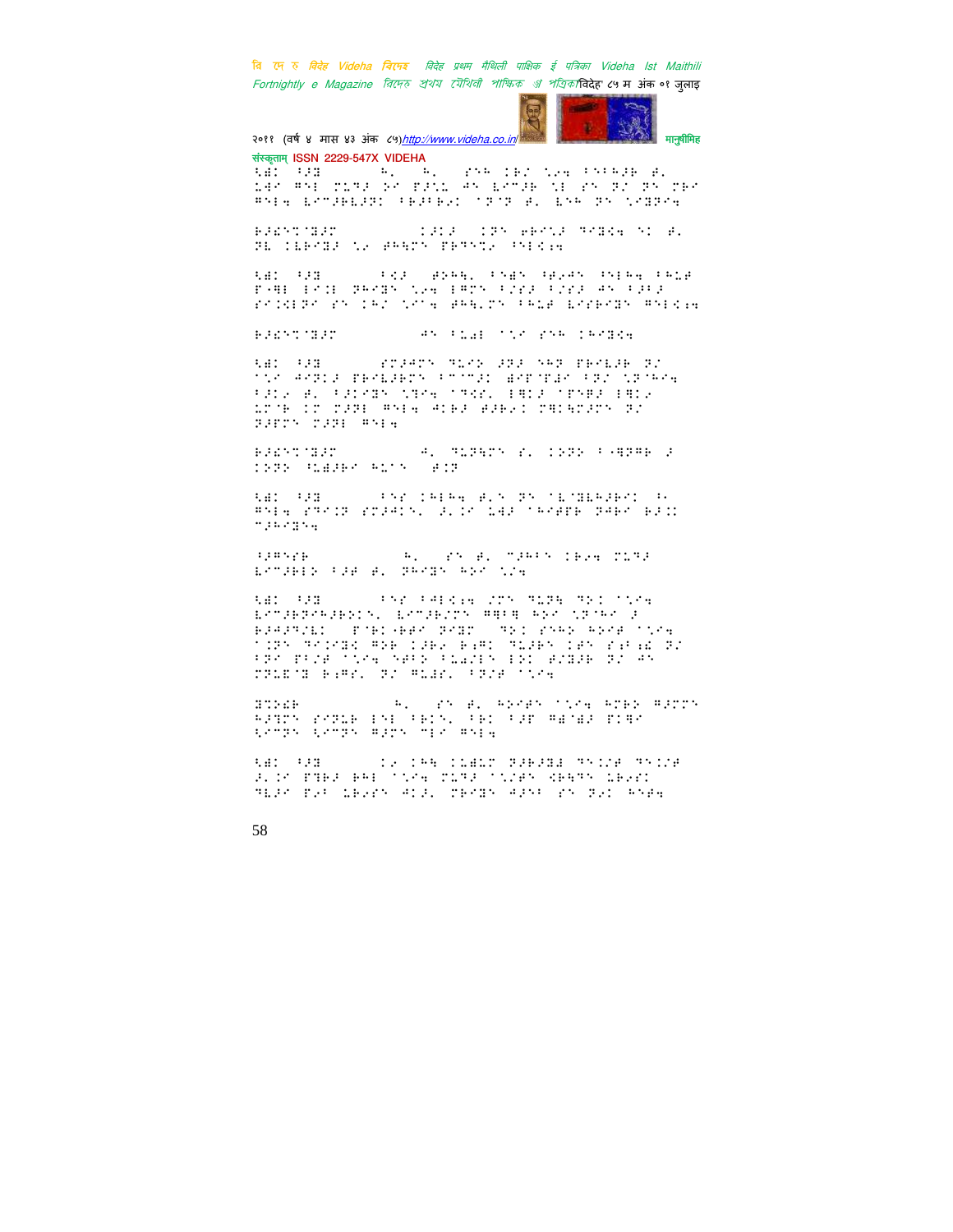ति एप रु विदेह Videha विएम्ब विदेह प्रथम मैथिली पाक्षिक ई पत्रिका Videha Ist Maithili Fortnightly e Magazine রিদেহ প্রথম মৌথিনী পাক্ষিক প্র পত্রিকা' বিदेह' ८५ म अंक ०१ जुलाइ



२०११ (वर्ष ४ मास ४३ अंक ८५)http://www.videha.co.inl संस्कृताम् ISSN 2229-547X VIDEHA afrêd dinas an tip dengan meza tigirzan (dar agawa.

 $\mathcal{L}(\mathcal{H}_\infty) = -\frac{1}{2}\mathcal{L}(\mathcal{H}_\infty) \mathcal{H}_\infty = \mathcal{H}(\mathcal{H}(\mathcal{H}_\infty))$ **BIDER** 

ilat (1980) – meterak (1989) ileta trat argileren.<br>1998: Ben ritulertarant taegiae men giln elektrone 581 723 AP BAL TELEVISION LONGE PRINT PNIS ARS NELS ago (1944-1964) (95 př. 696 ačeli anisní 1967-1968)<br>Juhn Schol Robote (1884)

**BIDER** 

581 533 5 FOR REALIZED TO OPENED IN SUBJECT TO A REPORT OF THE REPORT OF THE REPORT OF THE REPORT OF THE REPORT OF THE REPORT OF THE REPORT OF THE REPORT OF THE REPORT OF THE REPORT OF THE REPORT OF THE REPORT OF THE REPORT OF THE R

Story of the construction of the control **SEPTEMBER 1988**  $\mathcal{I}$  (2018) Basel (2018) 2018 (2018) Basel (2018) Basel (2018) Basel (2018) Basel (2018) Basel (2018)

ABI PAD - TARABA INFORMATION PADE AND PARTICULAR

**TALE TIME ESTERI BL FSI FER ANY 1000** 

TRIA SOCIED REPORT NOW TOP REPORT 5.81 7.83 7 carner reservase are aconada as esprinsimases.

**STORY PRO** COSA AL PRES ASSA AL MES ANAGE

TAABA ASAA ASA NGE ADE CLELOVER 581 923 4588 PRESS RD 500 SPA 2868505 PSPA

rappor **CONSTRU** 

CORTESTE TEROTHERS  $\cdot:$ TF THALM  $3.7777 - 2.3$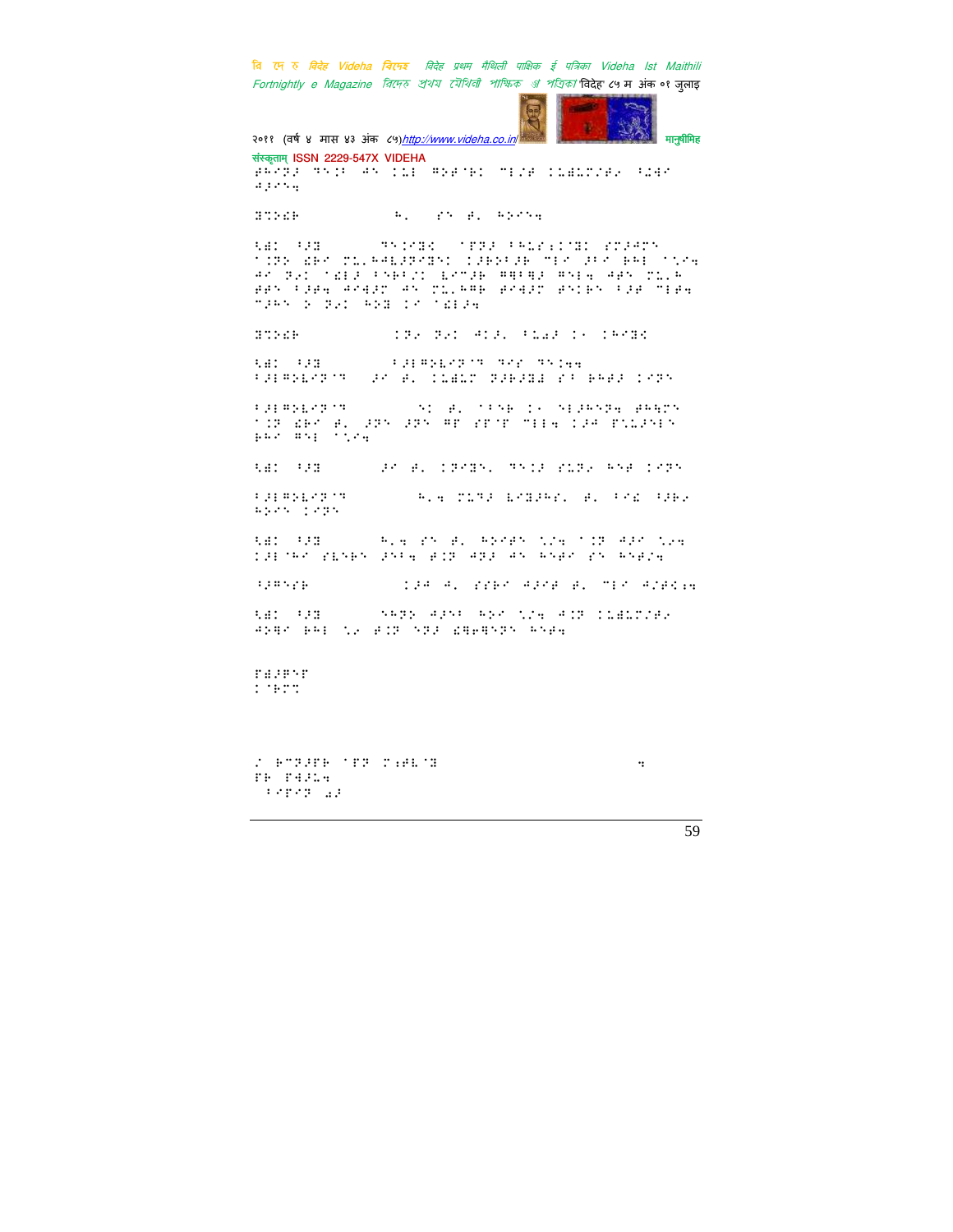त्रि एन् रु विदेह Videha विरमर विदेह प्रथम मैथिली पाक्षिक ई पत्रिका Videha Ist Maithili Fortnightly e Magazine রিদেত প্রথম মৌথিনী পাক্ষিক প্র পত্রিকাবিदेह' ८५ म अंक ०९ जुलाइ



२०११ (वर्ष ४ मास ४३ अंक ८५)http://www.videha.co.in संस्कृताम् ISSN 2229-547X VIDEHA dikî miravî besandek

 $\cdot$ :  $\ddots$ 

CARABA (TEC 2008) 20 METAL PRESENT DONE CARD CORPO SNEAR IN IT THANKS SHAR SNE ARAB NOTHA TRAN s neman eska nama permuk sehibut bulk problema in ar mienes s'resma in cauc barne anns PART SPORTS CONTRACT CEBLA STORES ONERS adegradina in pedago alime mal peda chedima cre<br>anche e deciminare e condita del ce spalo fe TESTA PARA ES PERTINA INVESTA ELEGRANDEN SON FROM FAIL BARNESS CAPA TOA WAN 23 MEETH2P28 TOEPIER Bar 15: RSE 1818-92 (R22 1828 7582 5 8883

 $\{1294, 1294, 142\}$  ,  $\{897, 1249, 927, 724, 1244, 1242, 1942, 1244, 1244, 1244, 1244, 1244, 1244, 1244, 1244, 1244, 1244, 1244, 1244, 1244, 1244, 1244, 1244, 1244, 1244, 1244, 1244, 1244, 1244, 1244, 1244, 1244, 1244,$ 

198 FA42 F- 1989-EN 1989 9898 RF 8988 FF 8998  $\mathcal{M}(\mathcal{G},\mathcal{F},\mathcal{G})=\mathcal{M}(\mathcal{G},\mathcal{G}).$ 

AT NES TELEDA AMERICAN EIDRE PATITNE FEMAL

natoma pelemen tea manma to aea (nava a minad la an an Italia a an an ann an 1976.<br>Is an airson an an ainm an an airson an Italia an

SAR TAGSSE IS BOARDING FOR FIRST-PART ADERS ESPAR THE BREAD-BENE TRIPPE FIBRARE THE

andarya des makas seak nansulaky ayenea ay .<br>Ingerye di budakan mesay des emake jelyik ka ISBN 2008 253855 PARA HA 23885 FAR ISBN PAR SARA ASIN'S TRIP DAY IPIN 80-89 AST LOPEN ANEX IN TRANSPORTED MESON ALTA INFORMATION THE rna ekzkae su er hakk zak kari ega ielek.<br>160 mezikis lizee kar zeela z eadalkeria POSTATUR PREPUBLIKAN PRAD RUSSELTA START SER

K. P. ER PRODUCED ING THE PARTER THAN ER PRODUCT

YVEV SVETS TNE IPTPN WSEWERDE THIS BAINFEARITHAIR CONFINST THAN THAIR CRITER AND DRIVE

**SNB29 TO256**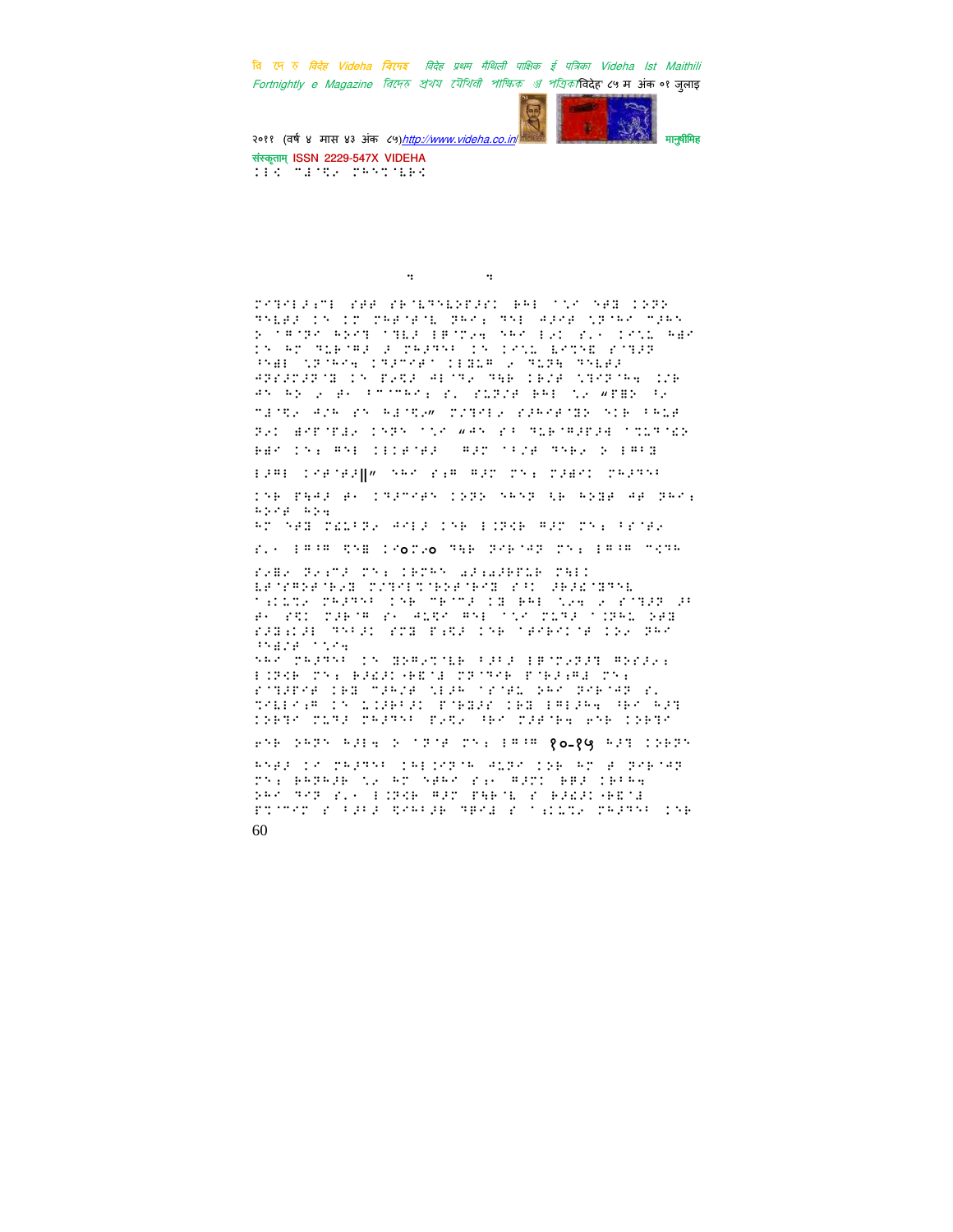त्रि एन् रु विदेह Videha विरमर विदेह प्रथम मैथिली पाक्षिक ई पत्रिका Videha Ist Maithili Fortnightly e Magazine রিদেত প্রথম মৌথিনী পাক্ষিক প্রা পত্রিকা' বিदेह' ८५ म अंक ०१ जुलाइ



२०११ (वर्ष ४ मास ४३ अंक ८५)http://www.videha.co.inl

संस्कृताम ISSN 2229-547X VIDEHA STRIPP (ARE ALBEMA TOMA FROM FRE INVESTIGAT 2011 - FZBK 25K (TISZ B2TI FRYB2 RIBBKA BRIA)2 PECE CER CAR AN DE FRER IN WERDNE FLACEW INF PORTABLE CARD POLAN CONTRACT VIGRADIANCE CRASSA agas agyap aprollada meny TECHN GREGREDE CHIL BENFREDENS putaka tirapa rakobi biya iliponen inakobabi sana promono 15 JARA 2006 TER DERAM 154 BRADES ERGE TID MARY S EKTYD DYS CABAL BRAS ROS ACTEA NEI RENT MEAR THE MNIC A TRE RA COVE itales ser presesta die bse ases erenan d APPL (PEAL PLATES A TEACHER STLAND (PRINGE) TPP ESPARARMENT FORDS PORT ON SOME DRUG RABBA ESPARSE CONTRA PLENTRANA SALTAA DAAN 1988 SINA SAN SAARRAA POSS ISAN FOR POLYMENTS PSPME FOR THEFPLOSIS

196 (112 13) arale regulatega rene retage raban rerobea roman (ea) com museas cent erus<br>19a, co ram sem rasc aa romanam

SPORTS SERVICES FOR PRINTING TO CASH TANKERS riese trenial da peci dial sua

CORTESTE TEROTHEIME TE TAZLA SEPARAL DEPRE LES MERE

 $\# \mathbb{C} \oplus \mathbb{C}$  divi  $\mathcal{G}^{\mathrm{H}}\mathcal{F}_{\mathrm{c}}$ 

FATABA (A. 14) PENDERAN PATI PATINGAN PAGAI remae ( prove morady tea 199 ( administrativeness 2 YEAR OLD GOOD REST CHANGE WILE CONFIDENT PADARA DILA TAJE PETZENA PALE ESEN BALE PARA debitt altern da daba tragan tha 2002 tale an Aarn Aar nam bel so crebas acad ramada.<br>Adebn sos el aabes ramadas reades ramadas Adam al Adamal videan noma sin an aosi debaa al cadar pears drug. Vocat diageas va dalags SAMPA 2009 (1995) FRONT CRAOS PRODUCE

61

 $\cdot$ :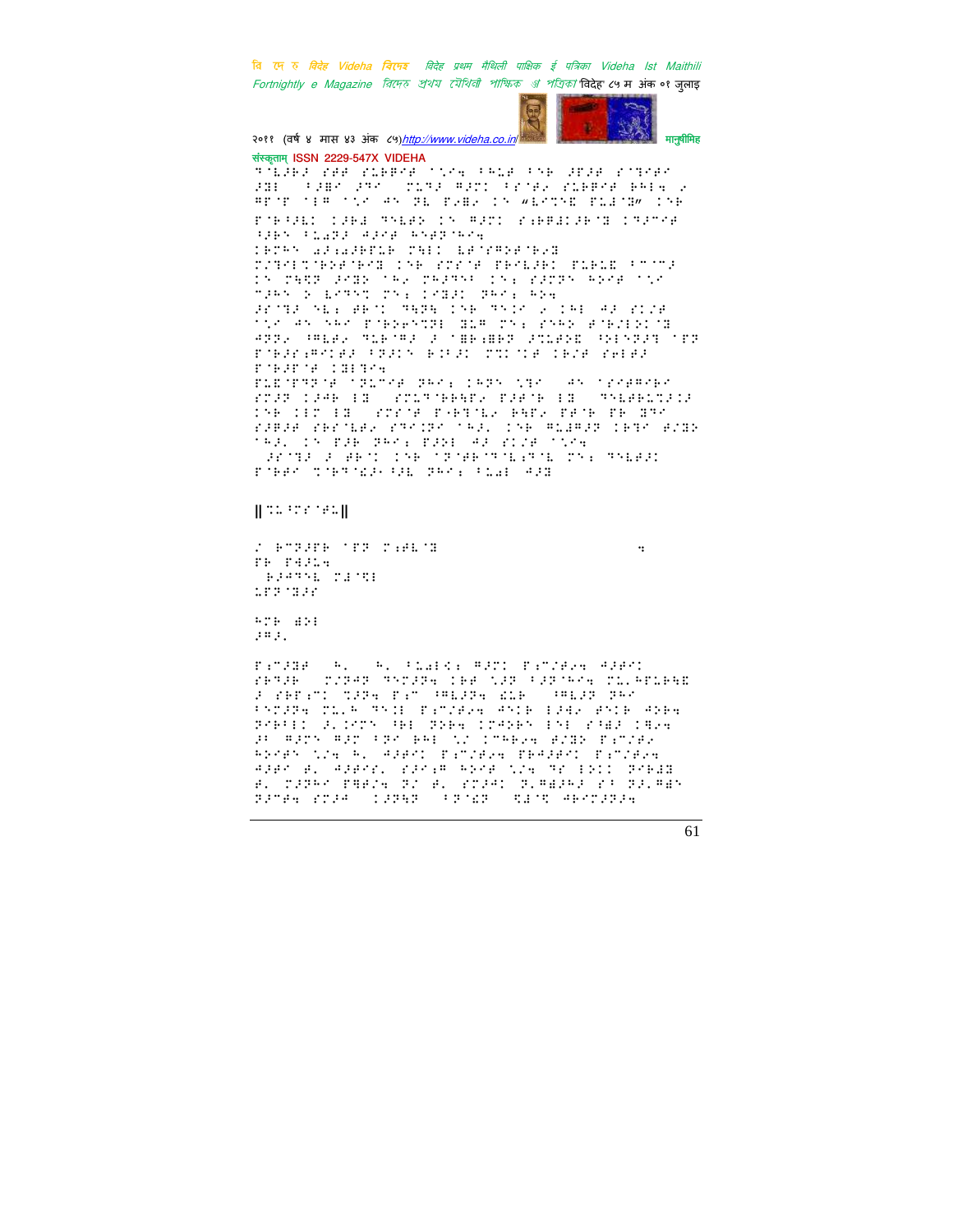त्रि एन् रु विदेह Videha विरमर विदेह प्रथम मैथिली पाक्षिक ई पत्रिका Videha Ist Maithili Fortnightly e Magazine রিদেহ প্রথম মৌথিনী পাক্ষিক প্র পত্রিকাবিदेह' ८५ म अंक ०१ जुलाइ



२०११ (वर्ष ४ मास ४३ अंक ८५)http://www.videha.co.inl

संस्कृताम् ISSN 2229-547X VIDEHA KORDAN LEDAM RAIA, DRRUA DRIADO MORDA DO AL 1983) RJEVIE DJR J 1983) DJRIE RJEVE ZNA 30 THER. DAFA DARI MIARKER ESTZER AV BAF NIN ARAKI present all all summons since the substitute envi- $\mathcal{L} = \{ \mathcal{L}(\mathcal{L}_1), \mathcal{L}(\mathcal{L}_2), \mathcal{L}(\mathcal{L}_3), \mathcal{L}(\mathcal{L}_4), \mathcal{L}(\mathcal{L}_5), \mathcal{L}(\mathcal{L}_6), \mathcal{L}(\mathcal{L}_7), \mathcal{L}(\mathcal{L}_8), \mathcal{L}(\mathcal{L}_9), \mathcal{L}(\mathcal{L}_9), \mathcal{L}(\mathcal{L}_9), \mathcal{L}(\mathcal{L}_9), \mathcal{L}(\mathcal{L}_9), \mathcal{L}(\mathcal{L}_9), \mathcal{L}(\mathcal{L}_9), \$ EPTRARAGENT, PATTERN AND NOW TO POSARRE NO ARNEBOIN, COSAR PNBZ SARDOW SARPRO DOBZB DOBZB BITLETES IN THEN BAS CORPS ABLABAIN & ABS. ama mentre a racer, rrame realmentre (1993)<br>Ae aben temp timba con monda cre talu cre RAIR TEAR PREVINS IEARER FOR PERSONAL PROPERTIES ER MARKARERI FREGRAM MARK MAKAR ERK BIBIR imedi kanakan inisa saa se melikuwa Milke<br>inia ili kilay melihiye nyen ase famikan POPARDNÍ SPORTABLOV TARZ BRED ERD ANZ THE SON BOSCHWARTER inventives (assess energy share any carrier Transký politik (\* 1884), atolský politik († 1820)<br>18. oktober – Catolina Sala, aten († 1828), top<br>1815–1821 – Lesri Dule, stal stolast, spanský top BABI PALA, POPORARE 198 PANSA COMPUS PROVINCE PTEZE PLYLE PLYLE IX PRESTURE 1985 THE PARK SAY AT TALLS AND WIR TORY IS TATIBULIBE SIMILAR COUNTAINA DARRY KARRY KR FORES WORLDF 1989 ID BOAR WO  $\mathbb{R}^2 \times \mathbb{R} \times \mathbb{R}^2 \times \mathbb{R}$  for  $\mathbb{R}^2$ PLP5 F21 P2428 2P5 FP6 (WPF P5 2PF P200 ANIBA PURBA A PI ANGKUIN DAMINGIA NA BAY **SALTING PART NOW SORE PR** BLOCKS AN OSPAR TRIPORTIAL PLATA CONFIDENTIAL FROM TROUGHALLIA aren rado rar direko ar etak etak musiko ( KATAP WALES IS BIFAD MARKA MOREO RADRI ESM RA 2010/02/10 12:00:00:00 u 1917-1923, Sarah Prezidi adi ing kaberonia.<br>Progressiva artes ang areologi ay akronal mang APPROVISING ISSUED: ні ні Гельсанд, нева елект саста пле ет 381284 BS-926 816442 AND 1585 CDN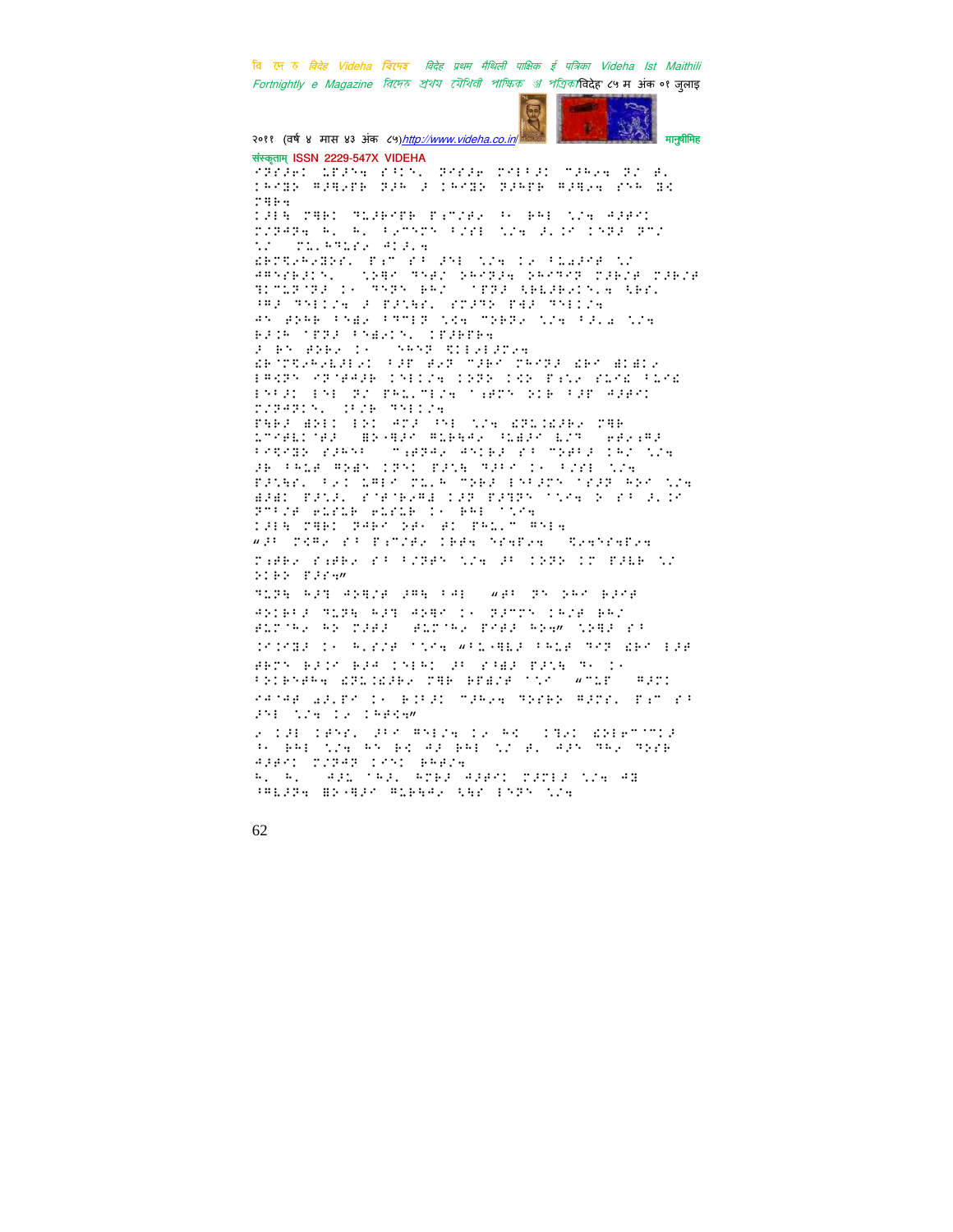त्रि एन् रु विदेह Videha विरमर विदेह प्रथम मैथिली पाक्षिक ई पत्रिका Videha Ist Maithili Fortnightly e Magazine রিদেত প্রথম মৌথিনী পাক্ষিক প্র পত্রিকা' বিदेह' ८५ म अंक ०१ जुलाइ



२०११ (वर्ष ४ मास ४३ अंक ८५)http://www.videha.co.inl

संस्कृताम् ISSN 2229-547X VIDEHA A. A. PARYBAY, PA.M. PARA REPORT EMPIRE EMBOR 1951 MAR EDIBIN MOR POBL O CHEZ  $\mathbb{R}^n \times \mathbb{R}^n$  . 1985a FARZ RZ B. ANY 1588 PTBZA BERBERGHAMEN PETTY MERIC MEANS TOOL  $\frac{1}{2}$  and  $\frac{1}{2}$  . In the ADVE ANELY, TELLARD CAPA REDNIE MEDE KEEKSALN, EALATN EIFAL ENE APNOEA MAEK EALM EVER CRETH THEOR AL COR ALEAD AN ANEXA ON 23 BIRTH NO CENTIFY AND NO EN BOOKS AT ATHEN NOISE BROSANAD (251) CONFIDER COOPER (1982) 2118 POST mpir vrši al stac skal skal skal alp ().<br>189 vrškim poslini skakol sas (104 samalo PLEASER SIDE DIE BESPAL PARS PROF NO B. aanide Abassay mobiley yden eila hivna bolim Koay PLETER REPORTER APPENDING DIFFERENT PERPORTER 1828 025 LOVELINERS, PS BREAKES EN BREAKER (PRESSENCE u Brens (1988) en 1944 (nord sempre de l'Impere Adamo).<br>Britania de Adama (1988) sempre Analid (nord de la pr  $1.1.2.11$ We investigate the analysis in the set with entry to  $\mathbb{P}[\mathbb{P}^1]$  in WAS CORPORED FEMORENTS CORPORATED SERVE BUILDING **BITLETES IN THE SAM** WER BOEK ING ATE FOR INFO BAZ AN PETIPATN breaktaa moode of teensie alae role moor metal al tatz cepsa z playa ar reaspro mio ENGROS ESPOS DA ROLLAD DE PUDA NEL DE BL EXPRESSENCE AND PARENT ROBOT CENTRALIBUSING aber, the Adores Merican Service (Brighter)<br>MacAd (Merica ELB 37 FLAFFIN DIE 34EK PHE 174 FRYSER speria eropreg basho do celpa anna fineo e.<br>Crimere o mal bleek easeg PLO 25 YO RNEWS CONVINCE CROSSED CONVINCER COORD THE TENTH OF ENDER ON A STARKE a araba estra al pu astad razro zar druga god to area former pandel energy pandel caedy cer Ten Prime Adressed AN REPARTS BY FALLING ASSAULTS IS FACE OF SIER MEMBRO NICK MORONOM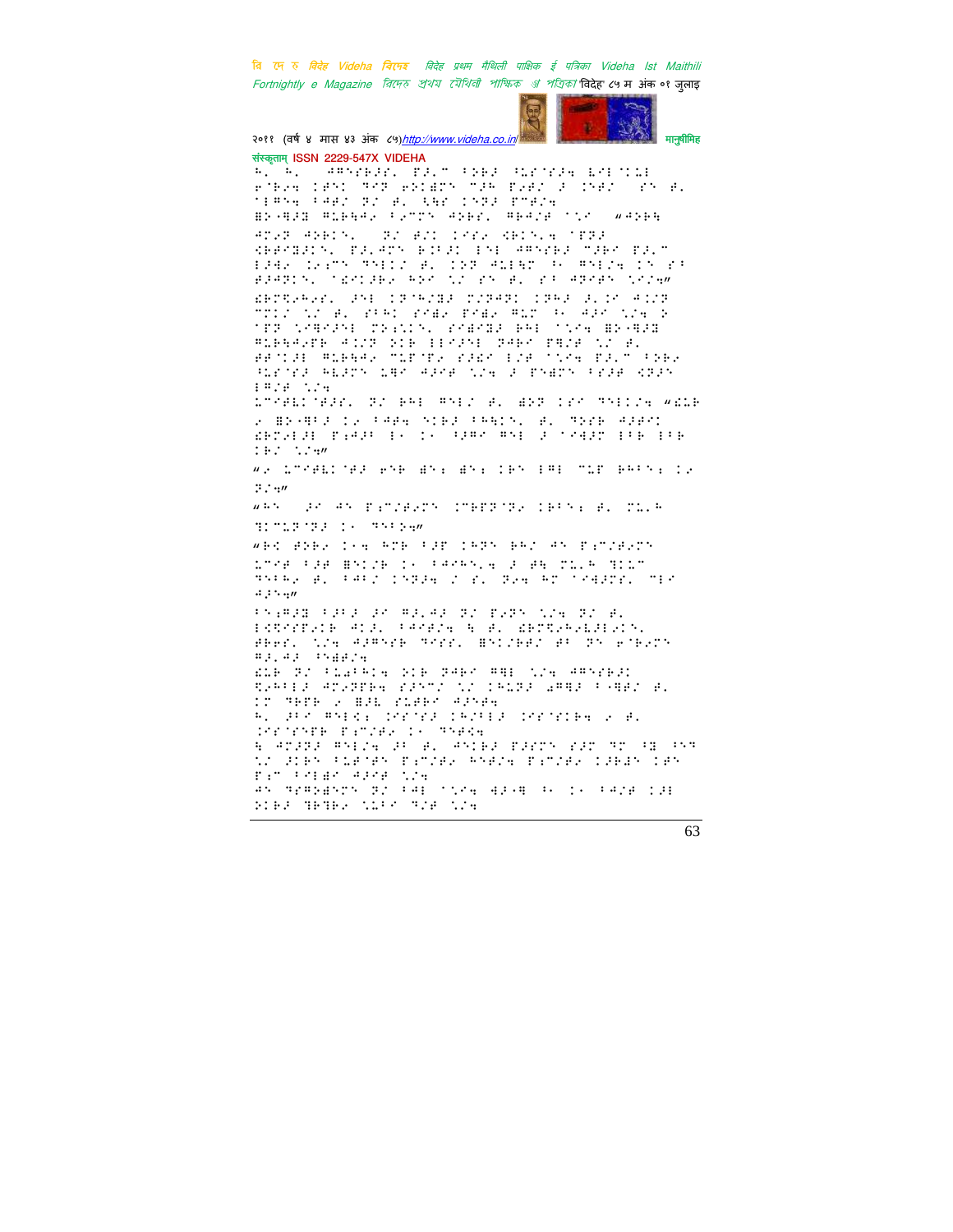त्रि एन् रु विदेह Videha विएमर विदेह प्रथम मैथिली पाक्षिक ई पत्रिका Videha Ist Maithili Fortnightly e Magazine রিদেহ প্রথম মৌথিনী পাক্ষিক প্র পত্রিকাবিदेह' ८५ म अंक ०१ जुलाइ



२०११ (वर्ष ४ मास ४३ अंक ८५)http://www.videha.co.inl

संस्कृताम् ISSN 2229-547X VIDEHA WALLES COPPORERS MESTING CENTURALIZE BA24 YP  $\mathbb{E}\left[ \mathcal{I}\right] \mathcal{I}^{\prime}=\mathcal{I}\left[ \mathcal{I}\right] \mathcal{I}^{\prime} \mathcal{I}^{\prime}=\mathcal{I}^{\prime} \mathcal{I}^{\prime} \mathcal{I}^{\prime} \mathcal{I}^{\prime}=\mathcal{I}^{\prime} \mathcal{I}^{\prime} \mathcal{I}^{\prime} \mathcal{I}^{\prime} \mathcal{I}^{\prime} \mathcal{I}^{\prime} \mathcal{I}^{\prime} \mathcal{I}^{\prime} \mathcal{I}^{\prime} \mathcal{I}^{\prime} \mathcal{I}^{\prime} \mathcal{I}^{\$ PLEASE WALLER THEIR, PETER TER FRAGA LIFE PAPP SPACENEZA BIBLEBINA DZ EREZA INNIZA 1988 RENE and the WHERE IN THE THESE PLANES WEEK TITLE PROPERTY cheres religiose presidente eleganda rieccionalis inary interference de la der Family German maeme.<br>Ranea ferditzi en la la doa friedenea da 195 38 B. EZA PARELLO PORTAD DARSSO FSC LOCARDO  $3.241 - 1.240$ 28 B. Keers, Andra and Assign and Sies room marko marko 1909ean editeko ruetako dagoen eginegia (1918).<br>1953ko hamarraduaren NIE DAIE PAN FRAN PIA, ANIEA RNAPA PNICA PA PARAN LABANGUN RAUPA TEA PAN A BANGAN PA ana na TRAPP AL TRAVA TRAVA ERAX ANAR ANEVA TERR  $\mathcal{L}(\mathcal{G},\mathcal{G})\cong\mathcal{L}(\mathcal{G},\mathcal{G})\cong\mathcal{L}(\mathcal{G})$  $\theta_{\rm{eff}}$  ,  $\theta_{\rm{eff}}$  , and  $\theta_{\rm{eff}}$  , and  $\theta_{\rm{eff}}$  , and an analyzing model of the state of the state of the state of the state of the state of the state of the state of the state of the state of the state of the s A 1980 (1994) CALL AD SEARCH (BILEAR) (BL) (MARVAL POLE CAR 2 PAR CARA 2 F2AC C2PAN GPR2 PDFA MEZH DA SALWERY WEID AFTER VIS WEIDSPARENEN 197 1758 ra (references all'informata violente)<br>Eneografia ni agricano glogo grazi Englandia via 858 | CALENS OS CAPES FRA 1988 PARSE KAR KATAL DAGA BU ALTI BI NIN DA BAAR ATA. 4426 #5 \$272 \$184 PROFINSORMAN CAR PARTNIN RU PORA DI VII NAVA DO PODVI DEM IN BIPABLA ran to collected website the white all women car 19 HERE IN PAILS INTO INFORMATION THREE IN BRI ficeal<br>1990 - Saabs Ibak, avonseka Ibachea, banc'sbaailebs EKTOR 194 BY B. TAGGORE G. ANEGA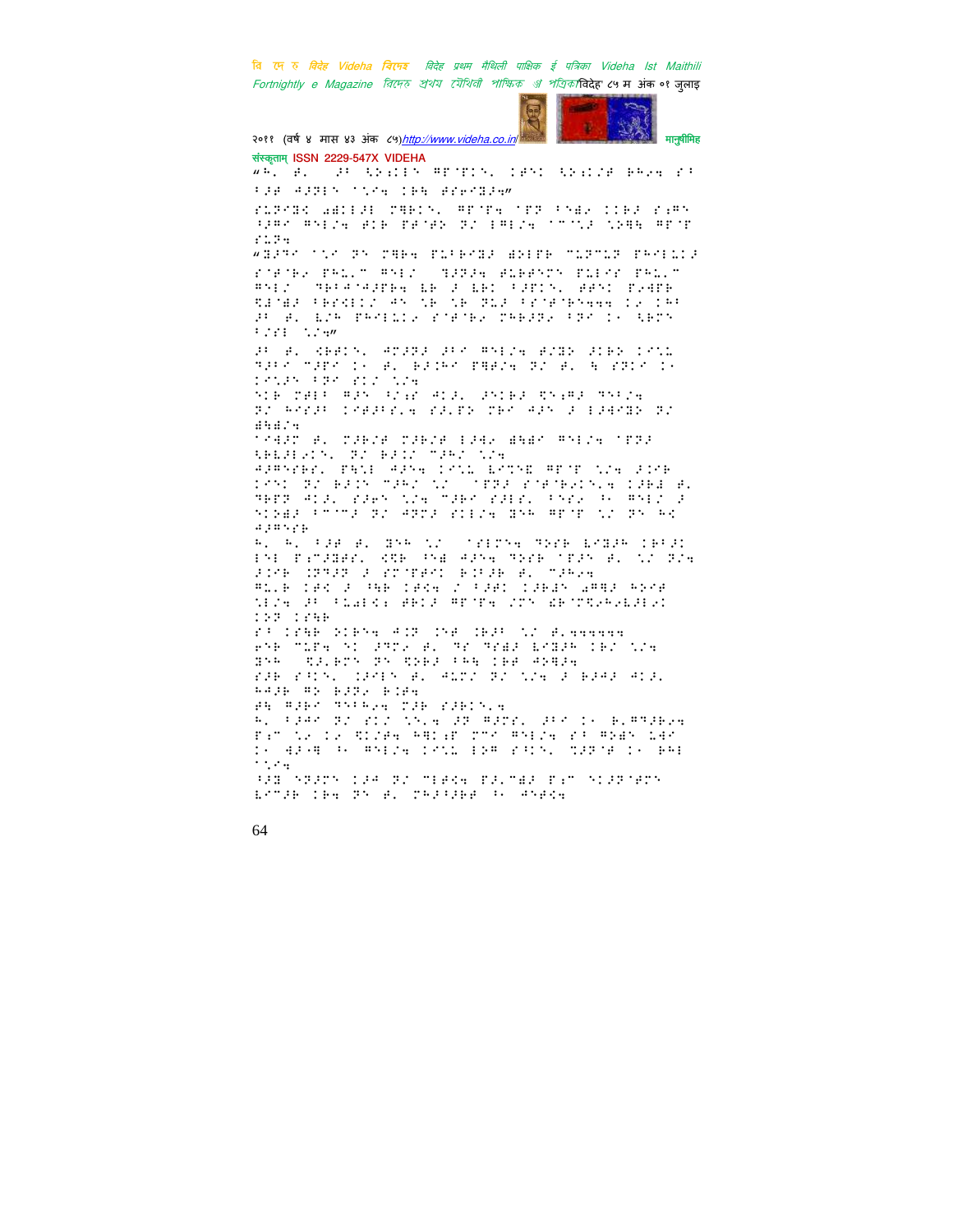त्रि एन् रु विदेह Videha विरमर विदेह प्रथम मैथिली पाक्षिक ई पत्रिका Videha Ist Maithili Fortnightly e Magazine রিদেত প্রথম মৌথিনী পাক্ষিক প্র পত্রিকা' বিदेह' ८५ म अंक ०१ जुलाइ



२०११ (वर्ष ४ मास ४३ अंक ८५)http://www.videha.co.inl

संस्कृताम् ISSN 2229-547X VIDEHA anting particular  $-2$  (100000) 17970000 200000000 EAST ANNO ENEDA EST PATE FREE TREATER CENTERAL ining nor eAGA sie dreid more mod Asea BAR 197 NZ 19724 ANTA NABIA APROV PANZRA PR  $\frac{1}{2}$  (  $\frac{1}{2}$   $\frac{1}{2}$   $\frac{1}{2}$   $\frac{1}{2}$   $\frac{1}{2}$   $\frac{1}{2}$   $\frac{1}{2}$   $\frac{1}{2}$   $\frac{1}{2}$ 1382 BAD B. DIEN 875 PRO PORA RARI APLA DAMA AARP RI TIP Bravillow Streetz B. Jamesow TIPE ROB ARRE 27 JUNE 1574 R. R. MAIN BARSE NOSEMBEN BROSBA DY BAO BA SER PRES BNES PLEE PRAS BO ESBERT TRAVE FREDETTIN BOOKS ON BUILDING PLEASE TRIPPER CHAPTE ESTS. MEDALIBER CHIPSES DS RNAVI AL PREP ESSAR IN EIVA TISS ISSAEL EPTRAPALENTAL BAIRA PHEZH PAREB PRAV TIHR  $\mathcal{L}$  ,  $\mathcal{L}$  ,  $\mathcal{L}$  $\mathbb{Z}_2^2 \times \mathbb{Z}_2^2$  . **START PRESS (FREAR) PRESSE PARE CORE AR** 2998 1884 BOYBAS PLEARS KOMZ NZ PLKYKA DYER IS DZA THEALD THE COST CARD BAT TIME HACCO THE B. ATAS BERRIAM BETORPHALMENT FAR IDPEN DIRERING IPRN NIG WAS teach prepriedency appliance avec all aveauses  $\mathbb{E}[\mathbb{P}(\mathbb{P}^1|\mathcal{F})] \cong \mathbb{P}(\mathbb{P}^1|\mathbb{Q}_H)$ NIE FANA ALIK WEIK ERE NIM LTREED TEACHER AND CACHER CONFIN BY WESTINGED. CRIPCER DORAR (INPRODUCTION ECEREMICATIONAL BRE TORE COOPS TOO RESEAR SEE TOR COMM  $\mathbf{w}$  :  $\mathbf{\bar{U}}$  :  $\mathbf{w}$ 

CORPO 2000 COMPAROR CRAIGES NORMON CAR 14- 1914

del para anda cias imiguaces caracteríanos anda adia (piana persa angglasad pedas ngangana pil<br>Ang pelingan pher Aeron adenga din Ang Sida abdan in mes carad dea actac coma muman ham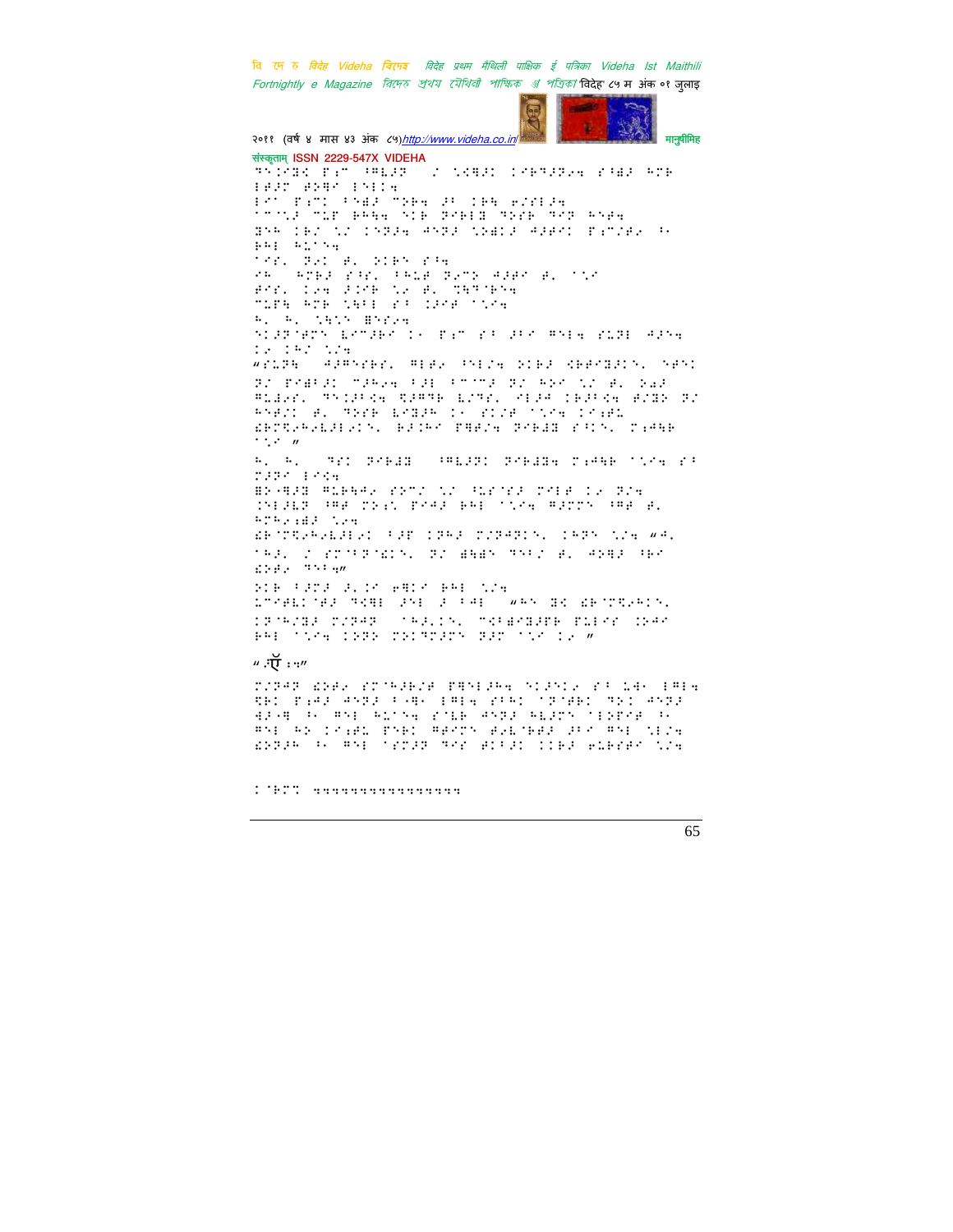त्रि एन् रु विदेह Videha विरमर विदेह प्रथम मैथिली पाक्षिक ई पत्रिका Videha Ist Maithili Fortnightly e Magazine রিদেত প্রথম মৌথিনী পাক্ষিক প্র পত্রিকাবিदेह' ८५ म अंक ०१ जुलाइ



२०११ (वर्ष ४ मास ४३ अंक ८५)http://www.videha.co.in संस्कृताम् ISSN 2229-547X VIDEHA

2 FTREE TER THEIR TE FARLA  $-20.794 - 233.03$ 1987879191 93292

 $\cdot$ :

FARRAS FABA Y PYTHAR COYNE VENA EST NEST MARIS

CONFIDENTIAL CONTROL CAN CAPACITATIVE CONTROL

ME FERRY CASELY NA CAROLELARING CERNICARE SERVICE CONFIGURAMENTAL DATES (BINGENTE CONTECTO DE NHEIME minus i menudua rada yang beramaan perang menudukan 1967879191 98599 **BERRY** 

TAL PAPE TREMBINED MIRRED P ESPARANANDAD, STAN DOCKA NARASA NEU RIA ENERG COMPRESS TO CORRECT THE CHOICE SERVED HOSPITALS CONTINUES. PALA ARK TEMPER PARA EVER ARIGED MOVERNOI RIPAT VEZENZAI EDIZENTE IPZA RZA ZIEDINE WZ RAPOR DA MIRADIA INDRESTO I BAPOS INARIBAR OBERAR CATOLINES ANERYCA ETROPAGA CAZA SZONBOL 200 anda (edeletina por protección electronico)<br>orari etablar tal cale proteccia de la<br>rabienta celebra nte ageers do esg nyempesay. Proprisos (Biba 131 FABRA NEW TEWEFF TABY FEB ENTHER 151 and make avail. **SERVICES** TER EXTABLE THAY FARA EDITATIC VIEW BOERAL SHALL TECHS sa (araa 1970an) kalendari (argametari 1971) (araa).<br>1911aan - Arab Harbert (araa (argametari 1974) (araa). namienkal eksperatoram ramoekers eksperatornel BRICK SY SECTION REFORMED PERSON WE CREP OF ndibas de creca cience nin chanel viea pel BIRD NO PARKEL THE PENE EDG: WBK ERLINK rine nek tarere tata akthan aniak rhen tra <sup>2</sup>ra benya aliak gyakor roadio yiya (sya bega rênie (va rhen agrob (sga reog romge ga Sba)<br>randa sek prembs gan meg mheksga pergk STANDAR NEUR PURPON ENBOSS NEUR RUR DENDUT Gali ka cea medeul kasifiko lopas presaali breu<br>romreno proelinaso inteu roma uaarmi inteuceu<br>pamaaliua intes poemaaarmisaoosi inteu prestr COMPRESS PROGRAMMENT CRASH ENGINEERING CONTRACTOR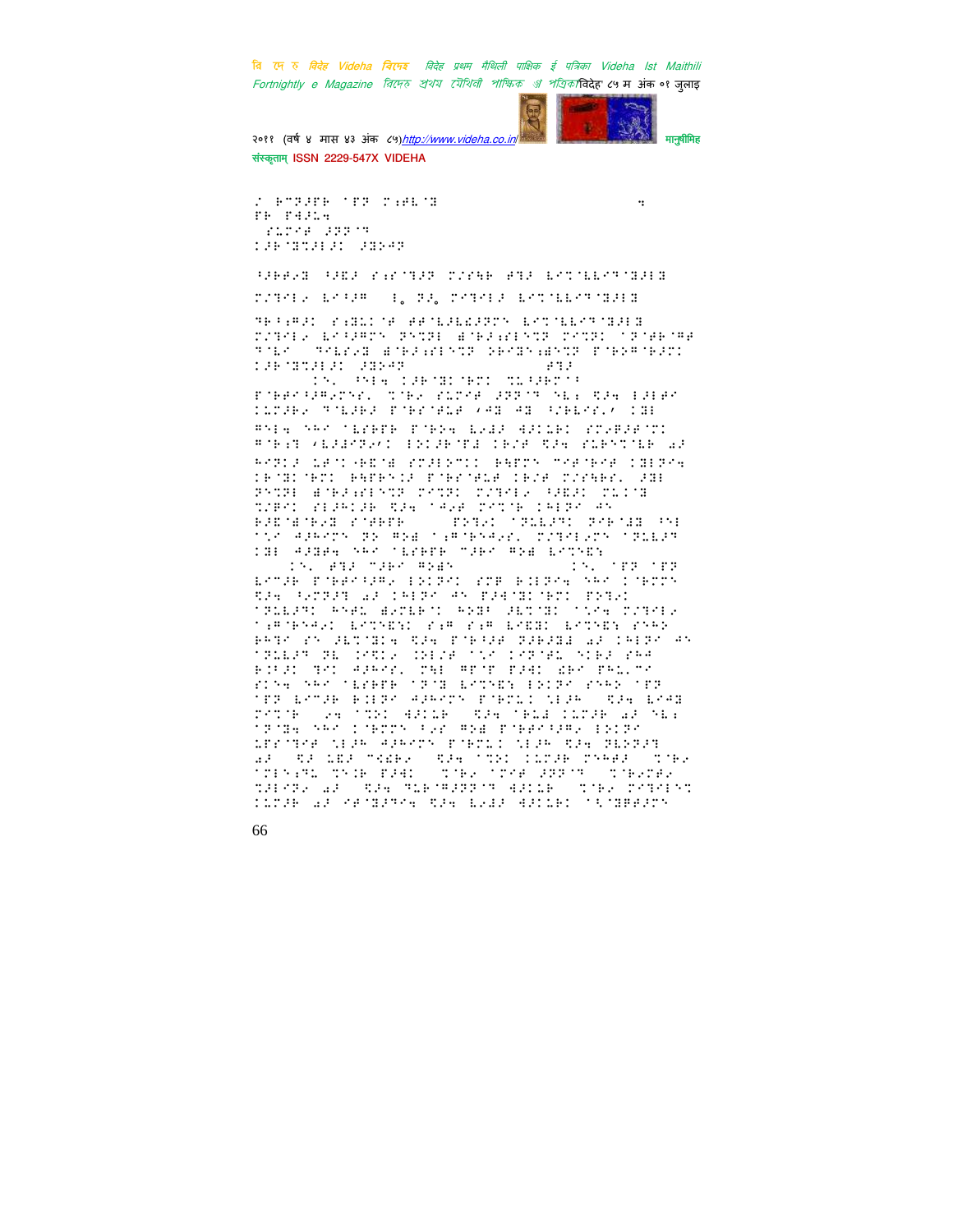दि एन रु विदेह Videha चिएन्श विदेह प्रथम मैथिली पाक्षिक ई पत्रिका Videha Ist Maithili Fortnightly e Magazine রিদেহ প্রথম মৌথিনী পাক্ষিক প্র পত্রিকা **বিदेह' ८५ म अंक ०१ जुलाइ** 



संस्कृताम् ISSN 2229-547X VIDEHA<br>उदा २३ ऱ्या उदा ३३२५ ऱ्या २००३ त्या उदा २५ व्यक्तिस्टर देवे इ.स. १९३५ त्यारी व इ.स. १९  $\mathbf{1}$   $\mathbf{3}$   $\mathbf{4}$   $\mathbf{5}$   $\mathbf{4}$   $\mathbf{5}$   $\mathbf{4}$   $\mathbf{5}$   $\mathbf{4}$   $\mathbf{5}$   $\mathbf{4}$   $\mathbf{5}$   $\mathbf{5}$   $\mathbf{5}$   $\mathbf{6}$   $\mathbf{7}$   $\mathbf{6}$   $\mathbf{7}$   $\mathbf{8}$   $\mathbf{7}$   $\mathbf{8}$   $\mathbf{7}$   $\mathbf{8}$   $\mathbf{8}$   $\mathbf{7$  $\mathcal{S}$   $\mathcal{S}$   $\mathcal{S}$   $\mathcal{S}$   $\mathcal{S}$   $\mathcal{S}$   $\mathcal{S}$   $\mathcal{S}$   $\mathcal{S}$   $\mathcal{S}$   $\mathcal{S}$   $\mathcal{S}$   $\mathcal{S}$   $\mathcal{S}$   $\mathcal{S}$   $\mathcal{S}$   $\mathcal{S}$   $\mathcal{S}$   $\mathcal{S}$   $\mathcal{S}$   $\mathcal{S}$   $\mathcal{S}$   $\mathcal{S}$   $\mathcal{S}$   $\mathcal{S$ 2 ⢷⢼⣉!⢹⢽⣒!

4!⢷[⢽⢼2⢷!2⢽!⣐⢾⣇ ⣝!hhbkfoesbAwjefib⣒dpn!  $T = T + 2L +$ 

 $3 - 7772$ 

३⣒१⣒!⣅⣉!⣜ ⣋.!⣇⢾⢼.!⣉⣅⢸⢼⢷ ⢸!!

३⣒२⣒!⢺⢾⢵⢳⢽!⣔⢼!)⢺⢾⣓\*.!⢻⢴⢾!

3434 PREST PERST PAIRS (1878) PRESENT

३⣒४⣒!⢷⢼⣇⢼"!"⢼⢳⣅!

३⣒५⣒!⢷⣇!⢸⣓⣏⣜!2⢼⣚.!⢷⣜⢵2⢷⢼⣐⢾!४

३⣒६⣒!.B⢽⢵⢹!⣉ ⢷!!

३⣒७⣒!⣇⢽⢴⢾!⣅⢾ 2!.⢳!⢽4!"⣅⣎⢷B!! !!⣅⣉!⣜ ⣋!! ⣇⢾⢼.! ⣉⣅⢸⢼⢷ ⢸!!

"F#La: "FF" NE ⢶⣅⢳⢴!"⢳⢵!2⣛4!⣁! ⢳⢼⢳!"⢽⢼!⢳⢼F! ⢺!⣙2 2!⢸!⣁!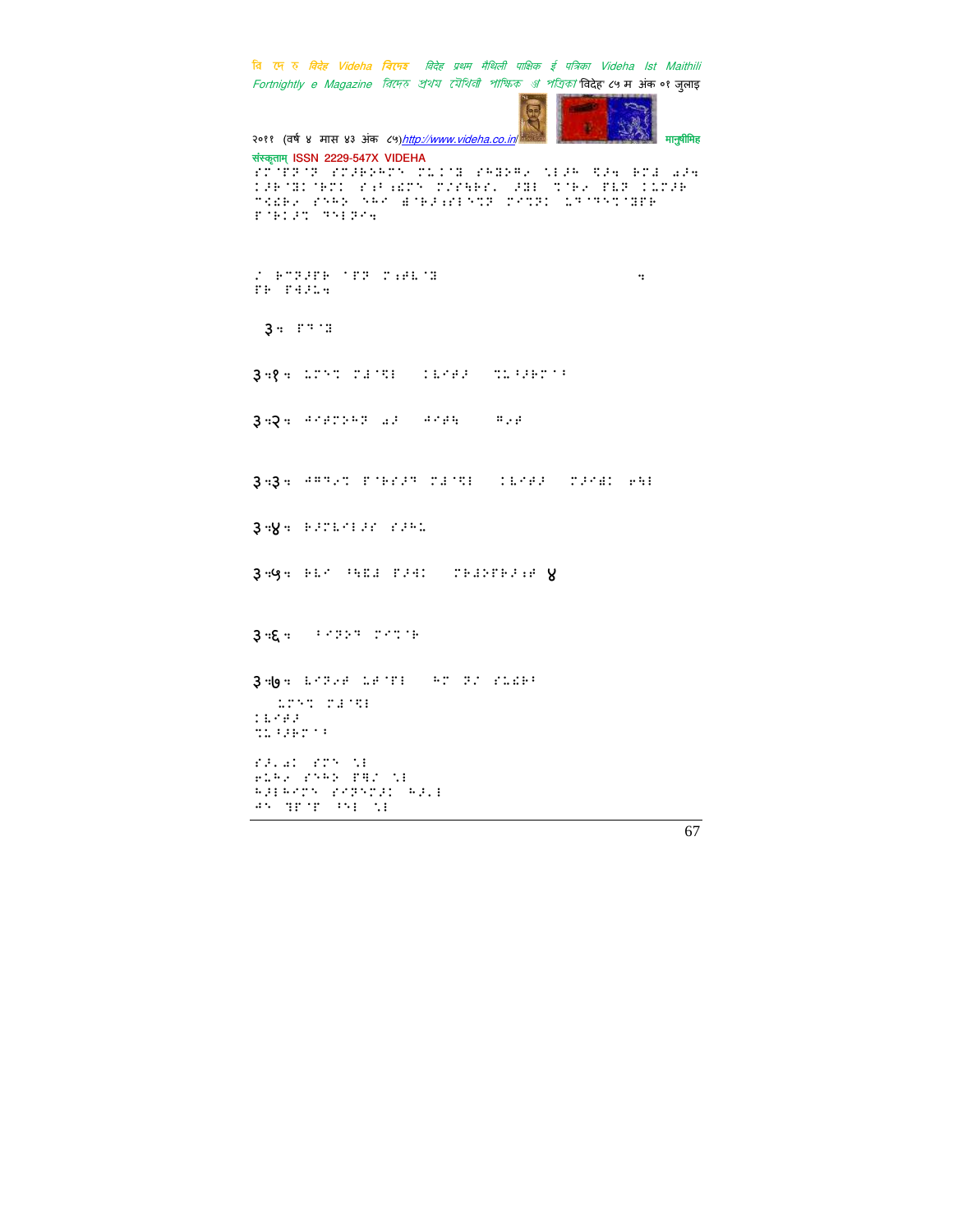ति एप रु विदेह Videha विएम्ब विदेह प्रथम मैथिली पाक्षिक ई पत्रिका Videha Ist Maithili Fortnightly e Magazine রিদেহ প্রথম মৌথিনী পাক্ষিক প্র পত্রিকাবিदेह' ८५ म अंक ०१ जुलाइ



 $\cdot$ :

२०११ (वर्ष ४ मास ४३ अंक ८५)http://www.videha.co.in

संस्कृताम् ISSN 2229-547X VIDEHA THE BRIDGE STREET. BID TAR MALARMARIN, MNICAN FLAC PALICE RELINE IPPEN WILL BE BID CHAINE BLOCK  $\begin{array}{ll} 0.13 & 1.65 & 1.291 & 32 & 32 \\ 0.23 & 0.69 & 0.291 & 32 & 32 \\ \end{array}$  $\mathbb{P}^{n+1}\mathbb{P}^{n+1}$  ,  $\mathbb{P}^{n+1}$  ,  $\mathbb{P}^{n+1}\mathbb{P}^{n}$  $\mathcal{G}^{\mathcal{G}}\colon \mathbb{E}[\mathcal{S}^{\mathcal{G}}(\mathcal{I}\oplus\mathcal{S}^{\mathcal{G}})]\mathcal{I}^{\mathcal{G}}(\mathcal{I}\oplus\mathcal{I}^{\mathcal{G}})\mathcal{I}^{\mathcal{G}}(\mathcal{I}\oplus\mathcal{I}^{\mathcal{G}})]$ ARZONZI RAJE MAERITNE RNA<br>MALASMAR ZERO GYOTRA MYRGAZ ENE RNA ada ya penya bayy angalis kaj marso dal lines<br>Socialis linean nava Reading added the denis age a 1921 anniel Fryslân (1991)<br>Arben amereke Hur (19  $\mathcal{V} \oplus \mathcal{J} \downarrow \mathcal{V} = \mathcal{E} \mathcal{V} \downarrow \mathcal{V} \uplus \mathcal{V} \oplus \mathcal{V} \downarrow \mathcal{V} \otimes \mathcal{V} \otimes \mathcal{V} \otimes \mathcal{W}$ WHO FAN AT TER EST BAR, ARE RESIDENCE. ERITADI ERITAR FRAGMATA MILIPULIAN ESP TRIE SARPE PETER TRANS TOOL FOR OUR LABOR. Z BTRAPH TER CHARTE TE FAPLE **CAPACAB AR SAMAG**  $\mathfrak{m}(\mathcal{A},\mathfrak{g})$ AND CONSTRACTOR CONSTRUCTION OF

 $\mathbb{R}^n$  , and increasing a second particle in  $\mathbb{R}^n$ TER TRACTIC CARRIERCHE ROCAR 

iene (podkadujen du Apedice) nand eestige<br>1920 : Gebal Hoddu (Apedice) bele 194 BY TER DARAFHERT AF TEDAR

AND CODE (AN AR FARDE) AND CODE an es nomeral eyada.<br>1947-442 (1887-1949-480) españa 68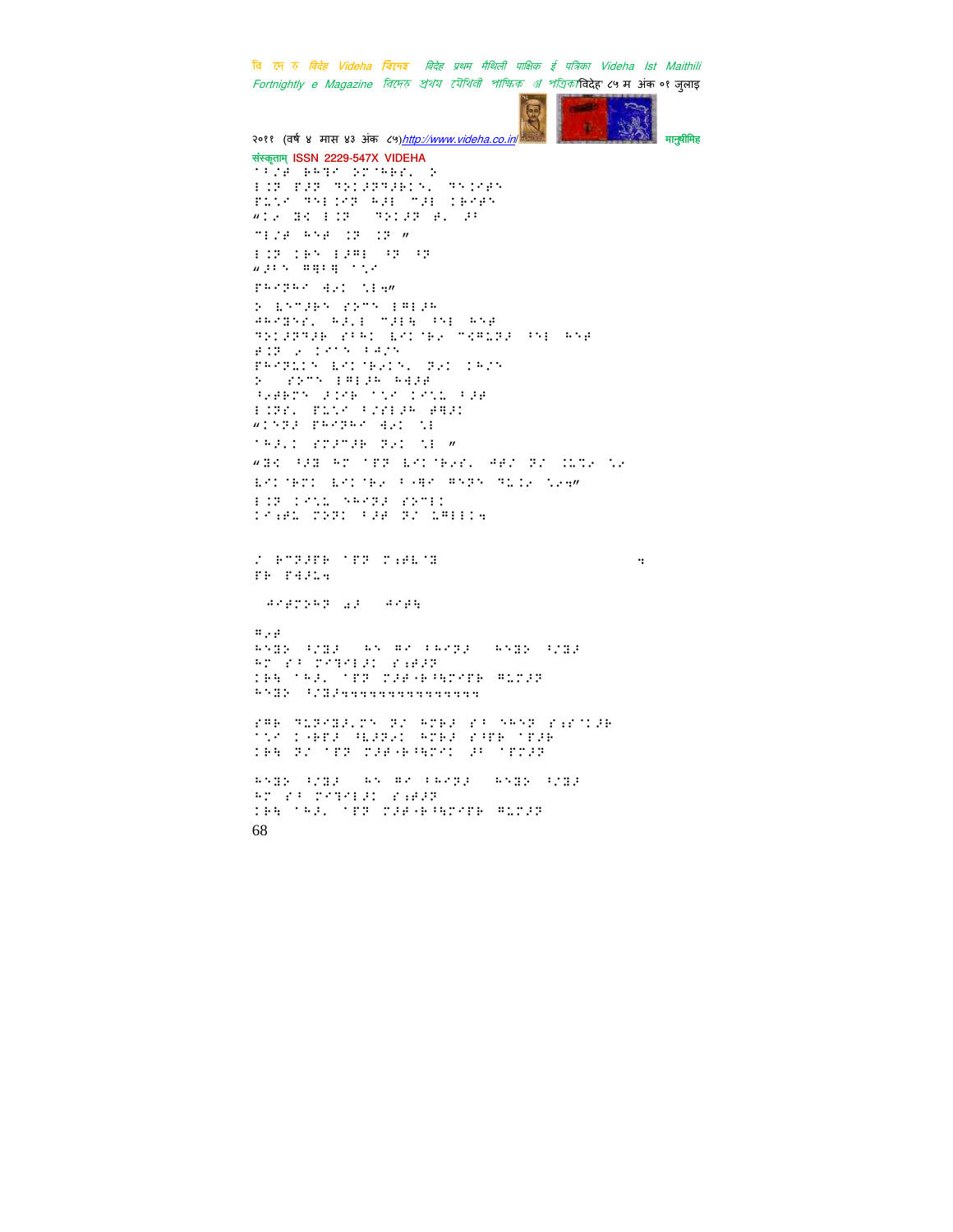ति एप रु विदेह Videha विएम्ब विदेह प्रथम मैथिली पाक्षिक ई पत्रिका Videha Ist Maithili Fortnightly e Magazine রিদেত প্রথম মৌথিনী পাক্ষিক প্র পত্রিকা' বিदेह' ८५ म अंक ०१ जुलाइ



 $\ddot{\phantom{a}}$ 

२०११ (वर्ष ४ मास ४३ अंक ८५)http://www.videha.co.in संस्कृताम् ISSN 2229-547X VIDEHA

HEN HOND ENERGY PAPAL COEPINARIE DRAP TER ERSTBATART VARA VEDECHTER. n pala seryi rana ryine 200a 

TRIA TOO SAMAR CONFRONAUTORIOUS 

 $\mathbf{a} \times \mathbf{g} \times \mathbf{a} \times \mathbf{g} \times \mathbf{a} \times \mathbf{a} \times \mathbf{a} \times \mathbf{a} \times \mathbf{g} \times \mathbf{a} \times \mathbf{g} \times \mathbf{a} \times \mathbf{g} \times \mathbf{a} \times \mathbf{g} \times \mathbf{a} \times \mathbf{g} \times \mathbf{a} \times \mathbf{g} \times \mathbf{a} \times \mathbf{g} \times \mathbf{a} \times \mathbf{g} \times \mathbf{a} \times \mathbf{g} \times \mathbf{a} \times \mathbf{g} \times \mathbf{$ AT SA TYPES AT SHEAR. 194 (193) TER DIRABINDEN PUDIR  $+500< 1100$  and  $+1000$  and  $+1000$ 

CORTESTE TEACHERS TH FARLS CARTES EMPERT CAMB 11588

TRYBI HAB

ALICO PHECOMORY MAIL AFF TER HELP ER ATE THI PAGES ONE JER PART ABY APPN ERRAPH

 $\begin{array}{l} \texttt{PCEP} = \texttt{PCEP} = \texttt{PCEP} = \texttt{PCEP} = \texttt{PCEP} = \texttt{PCEP} = \texttt{PCEP} = \texttt{PCEP} = \texttt{PCEP} = \texttt{PCEP} = \texttt{PCEP} = \texttt{PCEP} = \texttt{PCEP} = \texttt{PCEP} = \texttt{PCEP} = \texttt{PCEP} = \texttt{PCEP} = \texttt{PCEP} = \texttt{PCEP} = \texttt{PCEP} = \texttt{PCEP} = \texttt{PCEP} = \texttt{PCEP} = \texttt{PCE$ YYEN YAPA YIR YOSE

NUMBER OFFICERS TEEN FIL FED PAR BIRD reacher reader and surrounder BURGHEUR BURGHARA

195 rifer romaner.<br>San Star Star (1155-ap rée (12) ekîspkîsnist<br>2002 (08) Emily (17)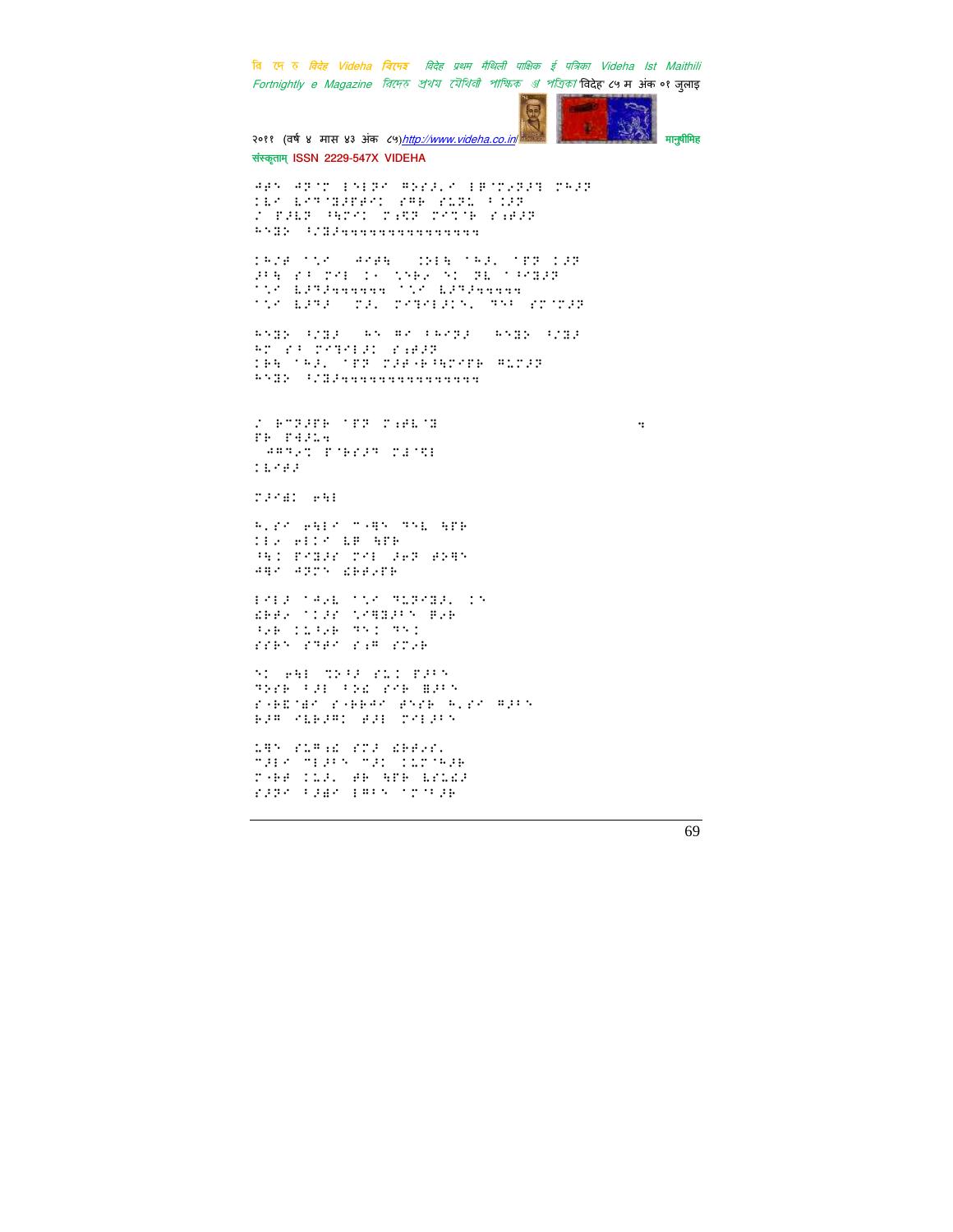ति एप रु विदेह Videha विएम्ब विदेह प्रथम मैथिली पाक्षिक ई पत्रिका Videha Ist Maithili Fortnightly e Magazine রিদেত প্রথম মৌথিনী পাক্ষিক প্র পত্রিকাবিदेह' ८५ म अंक ०९ जुलाइ



 $\ddot{\phantom{a}}$ 

२०११ (वर्ष ४ मास ४३ अंक ८५)http://www.videha.co.in

संस्कृताम् ISSN 2229-547X VIDEHA<br>|| मृत्युत्तप्राप्तः स्टोतिकार्डः स्टोतिकार्डः स्टोतिकार्डः स्टोतिकार्डः Saraka Ber Bige Youngo 198 198 7884 198 Frey deral dhee the chaptr

 $\begin{array}{cccccccccccccc} 4 & 5 & 1 & 1 & 6 & 7 & 3 & 5 & 4 & 5 & 7 & 7 & 3 & 2 & 6 & 4 & 6 & 7 & 7 & 7 & 8 \\ \end{array}$ absa rudan akto redar KRS KREW KVR ROBOT res resoluces en

LAC FILE SAMPLES NONES Dee ilre as ag robeer **TOTAL23B FOR SLEEP ERS** ATLEVED EDE FOR FOREST

rance preservate again again AP AP APAPPAR TP  $\begin{array}{cccccccccccccc} 2 & 2 & 2 & 2 & 2 & 1 & 1 & 3 & 4 & 4 & 2 & 2 & 1 & 1 & 4 & 6 & 6 & 7 & 7 & 8 \\ \end{array}$ 

CORTESTE TEROTHERS TF FAPLS 

7582 16782

**SPEED TREP** 

ana (1984) 1987 ana nyay sy<br>Eksyl (Partena 1992) 1998 sy<br>Sesenk novelas (1998) 6-89/28 (1999) sy standa (d. 1921)<br>1942: George College (d. 1930), ades (d. 1945)<br>1948: Evangel Geneva **TERN PHERICA RINGEN AV** 1919 - Al III-al Gener.<br>Arbeithia Agus Beleithe tavis dave promesing. skall klenopilskegarisk<br>septemberg oppap (fødbiske 1951) 1952 agus agus 2011<br>1951) 1952 agus 2012<br>1962 - Henry Heeg 1955 tara en espleirar no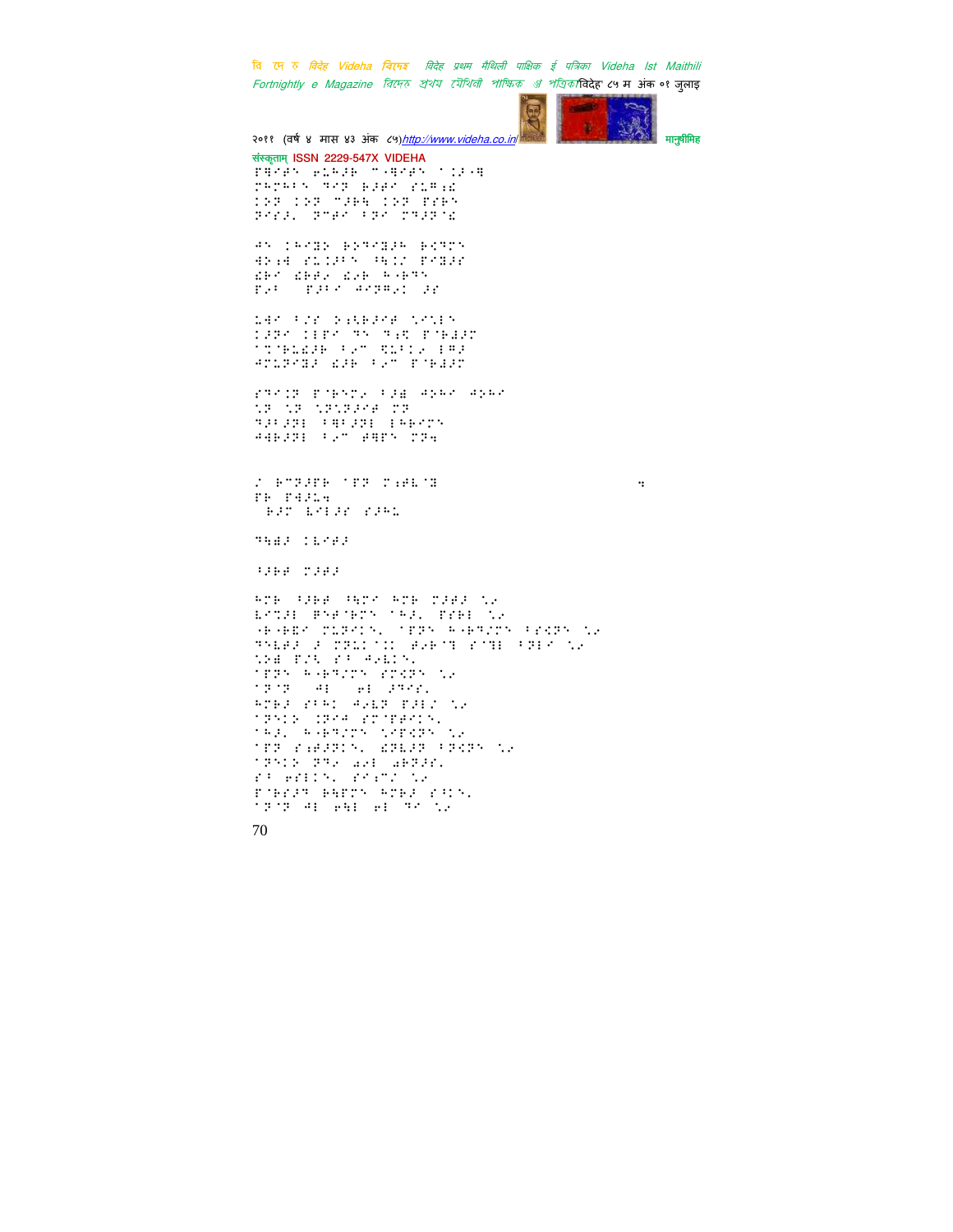ति एप रु विदेह Videha विएम्ब विदेह प्रथम मैथिली पाक्षिक ई पत्रिका Videha Ist Maithili Fortnightly e Magazine রিদেত প্রথম মৌথিনী পাক্ষিক প্র পত্রিকা' বিदेह' ८५ म अंक ०१ जुलाइ



२०११ (वर्ष ४ मास ४३ अंक ८५)http://www.videha.co.

संस्कृताम् ISSN 2229-547X VIDEHA ER LELR EVEL FROM STREET TO BE SAME ON THE STREET OF THE STREET OF THE STREET OF THE STREET OF THE STREET OF THE STREET OF THE STREET OF THE STREET OF THE STREET OF THE STREET OF THE STREET OF THE STREET OF THE STREET OF T **TRADA BABIT POTER. PERPETE FRESCO.** rak avkordene roenkvel. teach evengen evalues the rakreta metam artiam koalera alerendire<br>1890 herkari (816) at maaraalitu meta AT SAN TABLE TABLE STORES TORING TRAVING CARACTER an Martin Milley Art (1998) (1998) (1997)<br>1979 - Meer Byger, Sanet (1998) (1997) (1998)<br>1999 - Nicola Charles (1998) (1998) (1998) (1998)<br>1999 - George Stan (1999) (1998) (1998) AT SA SAMERS TER TREPLA. déalmeane abod le méalles sur<br>Anel Gaealmane Anelogaa sua

## **TERNIK**

1951 PERSON FRESNA 1981<br>1951 IEEDREFFRESNA 1982 tra remerar reera tie trae inaar belga iselamat asamaa<br>ah de ama tselmasamaa readily also many the clar traa raak radkel bres toto: Galak 1985 BY HAN YEAR ARE 2391 398 B282 3283 FALUES STATE CONFIDENTIAL EARLY FAAM FRAME CONTRALS A PERSONAL FRAME TERS LESS E SERBELS, LLESS TERN BRATEL CRABY ERRY rance the transferred Bade Mideaald cap Econopee

**PALMEA GRIA** 

and a seriously FAPP MIZE  $7.441 - 7.49$ **PECS PRO F22** 1982-1995-229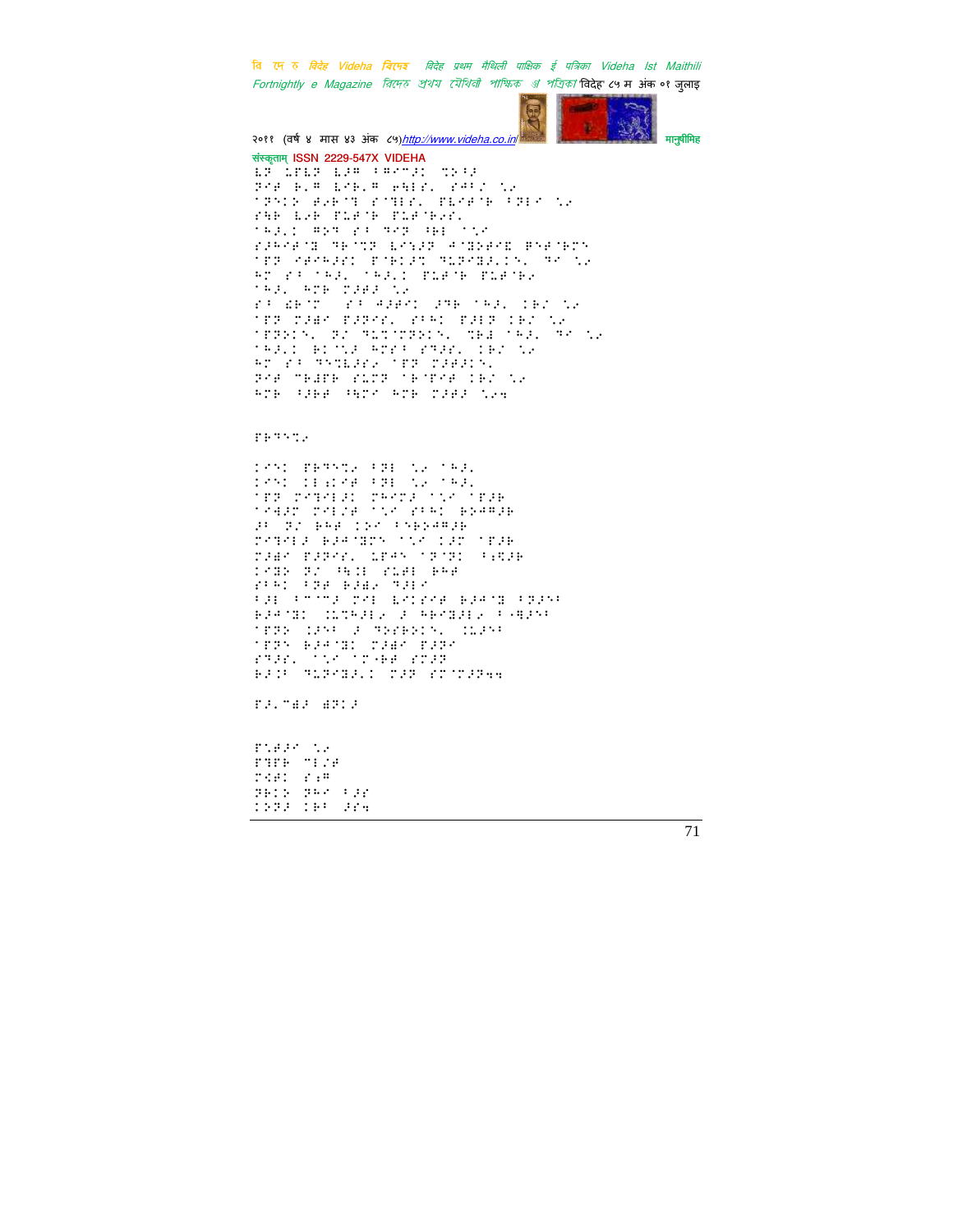दि एन रु विदेह Videha चिएन्श विदेह प्रथम मैथिली पाक्षिक ई पत्रिका Videha Ist Maithili Fortnightly e Magazine রিদেহ প্রথম মৌথিনী পাক্ষিক প্র পত্রিক/**বিदेह' ८५ म अंक ०१ जुलाइ** 



संकृताम् ISSN 2229-547X VIDEHA

⣞⣓⣞!⣈⢼⣞! "rief (14) Trael 2⢳⢷⢼!⢽⢳!! ⢷B⣞!⢶⣛4⢾! 2⣞⣅⢽⣝⢼!⢹4⢾⣒!

2⢼⢽!B⣅⢽ ⢽! ⢵⢾⢴!"⢽![4! ⣎⢷⢾⢴2⢷! ⢼⣞"F!4⢾! ⢽⢹⢴!⢷⣓2!B⢽4⢾⣒!

 $\mathcal{P}$  (see Fig. ).  $\overline{0}$ 2⣐⣈!⣈⢵! ⢽⣇!2⣙!B⢽⢼B4! ⢼⢺⢼⢹⢴"F!⢸ ⢷4⣒!

⢻⣐⢻⢼!⢸⢷! C⢷⢾!"⢽!⢺! ⢺⢽⢻⢴!⢹4⢾! TERN PALITY. ⢻⢵⢹!B"⢼B4⢾⣒!

⢹⣓⣞⢼!⢳⢼⣓!!

⢽⢴!⢻⢼⣁!  $1\pm7\pm$   $\pm4\pm$ ⢹⣇⢼!q!"⢼⣙⣒!

⢻⣐⢻⢼!⢽⢼⢷! ⢾⢴⢷ ⣙!⢺⢽⢼!⣎⢼! 2⣇⢾ ⢷!" ⢽⢼⢽⣒!

72 4!⢷[⢽⢼2⢷!2⢽!⣐⢾⣇ ⣝!hhbkfoesbAwjefib⣒dpn! PF PAPILS !⢷⣇!⢸⣓⣏⣜!2⢼⣚!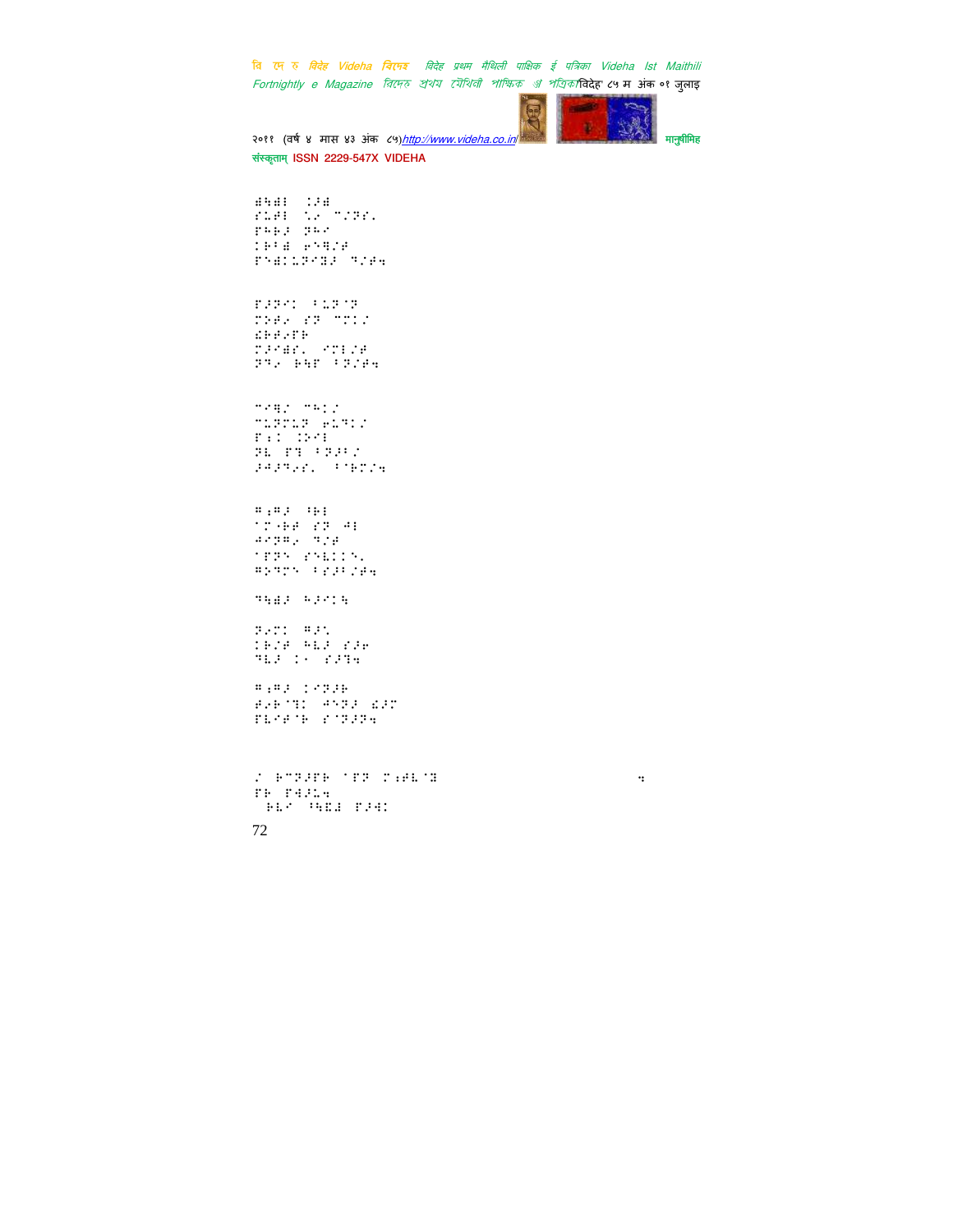ति एप रु विदेह Videha विएम्ब विदेह प्रथम मैथिली पाक्षिक ई पत्रिका Videha Ist Maithili Fortnightly e Magazine রিদেত প্রথম মৌথিনী পাক্ষিক প্র পত্রিকা' বিदेह' ८५ म अंक ०१ जुलाइ G **County** ¢ २०११ (वर्ष ४ मास ४३ अंक ८५)http://www.videha.co.in मानुषीमिह संस्कृताम् ISSN 2229-547X VIDEHA TRANSPORE TERRA IN TARM IS 57 Yasa me shara tatte THANK CLOSE TE FARM LARE DOOR  $\mathbf{w} \triangleq \mathbf{1} \cdot \mathbf{1} \cdot \mathbf{1} \cdot \mathbf{1} \cdot \mathbf{1} \cdot \mathbf{1}$ TERRA TOOS PLATEDIA PLAYENCAPYE TO ARTICLARY OF ANIEZ DN ME FIA FIARA I ISBNID RE ADAB ADN a de clasea codo espírito.<br>Aecoa faeta civil a la alació i fatas modas bam a FORZIE BROOMAR RES ade dedicación incorp  $\frac{1}{2} \mathcal{N}(\frac{1}{2}) = \frac{1}{2} \mathcal{N}(\frac{1}{2} \mathcal{N}(\frac{1}{2} \mathcal{N}))$  , where  $\frac{1}{2} \mathcal{N}(\frac{1}{2})$ PARTY PRES 2 DIRECTION FRA INFERNATA PER 15 N.Y.<br>Analyse 1598-1695  $455 - 1111$  $\mathcal{F}$  , and the  $\mathcal{F}$ ANAD IV IEVAD ANYA NYI A<br>NIAD AY IAV ED KNEDY aga a saps ags pr TARE BILADADE REPOR A E ADANE (DARZA) NA Arab (Chris<sup>19</sup>11) minore alta fisica araal freds aseb to<br>1995 heter astron TERR ESP ARD AR 198 198 19 as clear de altere  $3 - 1336$  and  $336$  $\begin{array}{l} 0.5 \pm 0.5 \pm 0.000 \\ 0.000 \pm 0.000 \\ \end{array}$ PETA TY PET 3 4952 75 5738 558 552 SE EV IS 12 IEF W  $\mu$  (1987) Nobel 2 (3.25%) N2-24 (35%) 95% N2-25% (4)<br> Percent N2-22 (1) (382) PRINCIPLE PROPERTY AND REAL FATES FOLLAR BEES REPORT DRAMAS FAIRIE PROPERTY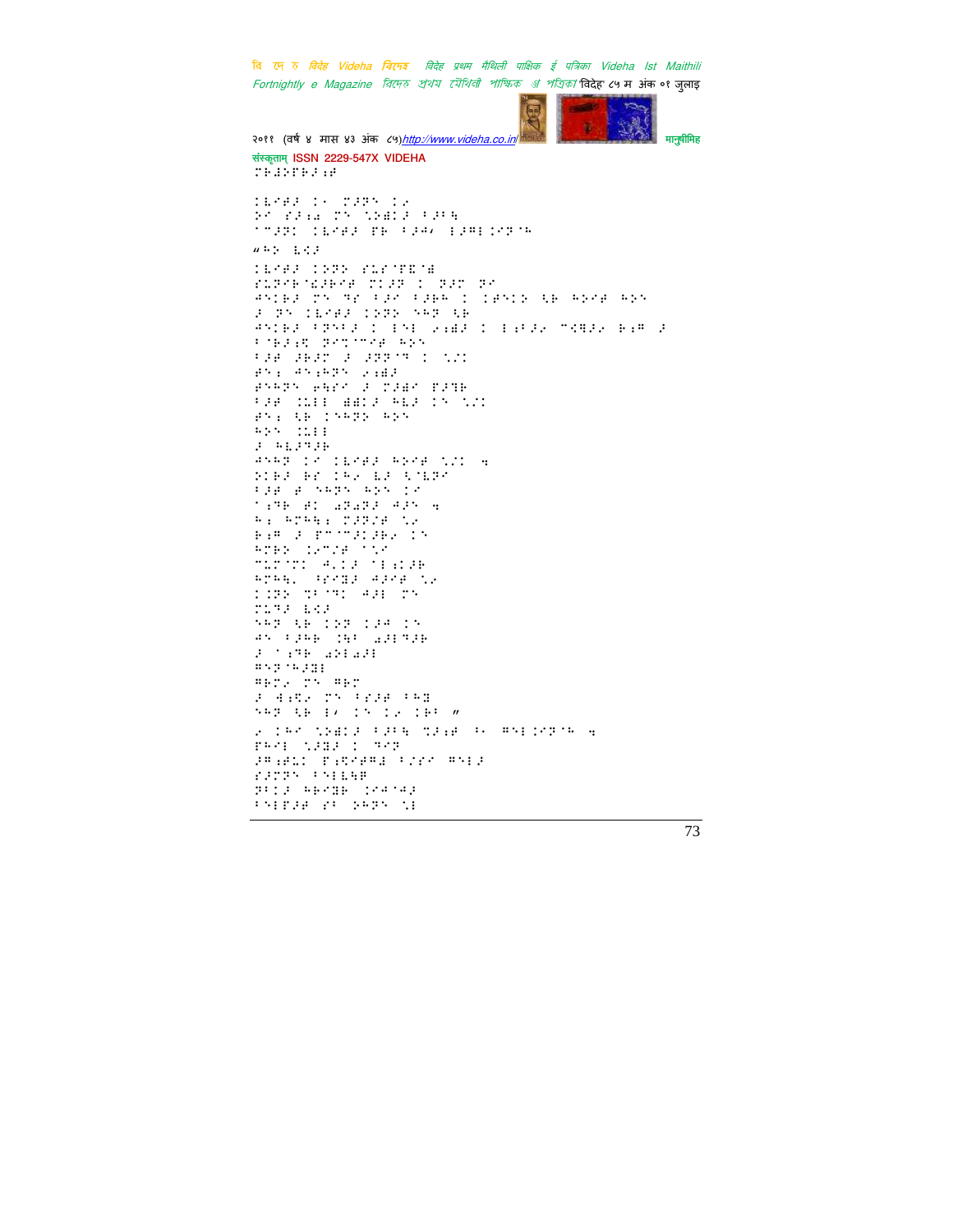चि एप रु विदेह Videha विएम्ब विदेह प्रथम मैथिली पाक्षिक ई पत्रिका Videha Ist Maithili Fortnightly e Magazine রিদেত প্রথম মৌথিনী পাক্ষিক প্র পত্রিকাবিदेह' ८५ म अंक ०९ जुलाइ



२०११ (वर्ष ४ मास ४३ अंक ८५)http://www.videha.co.in मानुषीमिह संस्कृताम् ISSN 2229-547X VIDEHA biež (no se epsie ne BARDA CATRA PAL TAPR ST  $\mathbb{R} \times \mathbb{R} \times \mathbb{R} \times \mathbb{R} \times \mathbb{R}$  .  $\mathbb{E}[\mathbb{H}^{\mathrm{H}}(\mathbb{H})]$  ,  $\mathbb{E}[\mathbb{F}^{\mathrm{H}}(\mathbb{H})]$  ,  $\mathbb{E}[\mathbb{F}^{\mathrm{H}}(\mathbb{H})]$  ,  $\mathbb{E}[\mathbb{H}]$ TERME PROPAGE PAGES aépé`asi (i<br>Gene radi earl (anec (i) TARRE STREETS IN THE  $\mathcal{F}$  , while  $\mathcal{F}$  and  $\mathcal{F}$  is present PLAS PORS PROTECTIVE DATA THEY I A THE FE FIRING 2 TARIANIAR ILITARYT I ARRIVI  $\mathcal{F} = \mathbb{E}\left[\mathcal{F}(\mathcal{F})\right] \times \mathbb{E}\left[\mathcal{F}(\mathcal{F})\right] \times \mathbb{E}\left[\mathcal{F}(\mathcal{F})\right] \times \mathbb{E}\left[\mathcal{F}(\mathcal{F})\right] \times \mathbb{E}\left[\mathcal{F}(\mathcal{F})\right] \times \mathbb{E}\left[\mathcal{F}(\mathcal{F})\right] \times \mathbb{E}\left[\mathcal{F}(\mathcal{F})\right] \times \mathbb{E}\left[\mathcal{F}(\mathcal{F})\right] \times \mathbb{E}\left[\mathcal{F}(\mathcal{F})\right$  $\mathcal{F}$  , the extent energy THEY I ALIMITIAN THOTAGE 2005 BARN PLOTECH s reges reges si dis GORAN EXPLORATIONAL EDGE CODIN TEER PAN PARK BY IN WERK BARBOOTH an menggar gelak di perangan gerak yang lai<br>epangkarena yang meneri di antara<br>epangkarena yang lain THE TRANSPORTS ON THE 1999 BP11 997 EPEPP SPACE NO PARCEL TO SPORESH TEVELOUS PLAY EXP I TRAPPS ON INFO PAPEL FROM THE ALL ilian (di partition)<br>Viti et lare di  $3 - 5753 - 753 - 75 - 313 - 3341$ ERPECIAL RAPRES (1984) **PAC PROFILED**  $\mathcal{F} = \mathbb{E}[\mathbb{B}^{(1)} \nabla \mathcal{F}(\mathcal{F})] = \mathbb{E}[\mathbb{B}^{(2)} \nabla \mathcal{F}(\mathcal{F})]$ PLAS ATE ANDRE PARS AVES TIV PROPERTY STATES HAB FRIE FEER partial domoca i antaŭ de Salaba.<br>1919: Se Salaba espera.<br>1910: Serra esperanto en Anaro provinc AT PORT POSS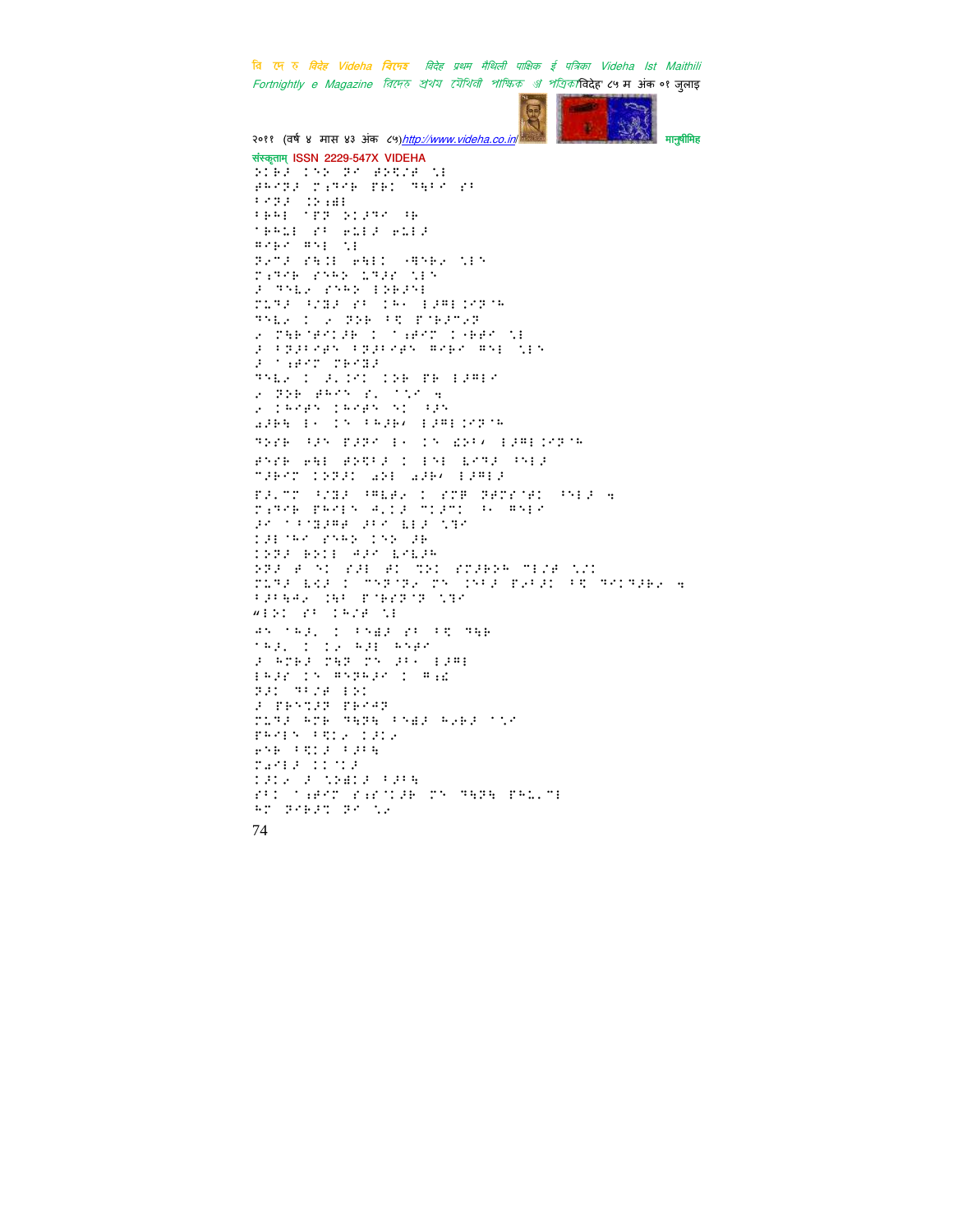Fortnightly e Magazine রিদেত প্রথম মৌথিনী পাক্ষিক প্র পত্রিকা' বিदेह' ८५ म अंक ०१ जुलाइ **Cal TOP** २०११ (वर्ष ४ मास ४३ अंक ८५)http://www.videha.co.ir मानुषीमिह संस्कृताम् ISSN 2229-547X VIDEHA 9795 1922 1 2215 997 9539 i sayı ileyi bir bir bazıma ile emli sayı<br>İstanbulu bazı yerler<br>İstanbul sayısı bir bir basımları araban tayfılar ve yasana bazızlar nja e posteli impeda (154) SPORT DANN PLACE a Aar pesperaa Liiteteda Itsa<br>Silimad dalleed mad a chaeld a and aero as casted cever as nap prenad ades dides cones, i scripto AN BREADEN PNEUR DE CREENDIR iang (1991) dun sebagai pelij<br>Segon (flotbalu) on perus pelijanggunggunggun (din spab PRODUCED PROPERTY AND ACCEPTANCE RAN i Salah Kabupatèn Turungan<br>Salah Kabupatèn Turungan Additional Partes of these than there is 3 FEED OUT THE SALE PORTED AND STAR (FRYAR) INFORMATION CORPORA dan di kabine de Aasebaar.<br>Dan di menasi staana 1999 Brier 97 CORPORATIONS 1989-0295-0982-87 FURNISHED POINT RATE FOR SPECTATOR Z BTRAPE TPR PARLIN  $\dddot{\phantom{0}}$ FF FASL4  $(3.7353, 7.7734)$ STAR FREDRICKSTELLED TERRITORY any avy estivo constante non response pres itak di Andri Andal 29 (1949-1942) a Anglazh (1999).<br>Birezaren 1998 italien a ur berar Andri zonen gamrek **ESPIRING** istas in transferir in transferir a con la parte de transferir in las propas.<br>Istas factori la alia a la capaca in a sacrat del lingua in transferir in capación de la capación de la capaci  $47.747$ 

त्रि एन् रु विदेह Videha विरमर विदेह प्रथम मैथिली पाक्षिक ई पत्रिका Videha Ist Maithili

FALES CONTRAPORENTE PIPOTERES raens richet (196 Geros radae) aang ning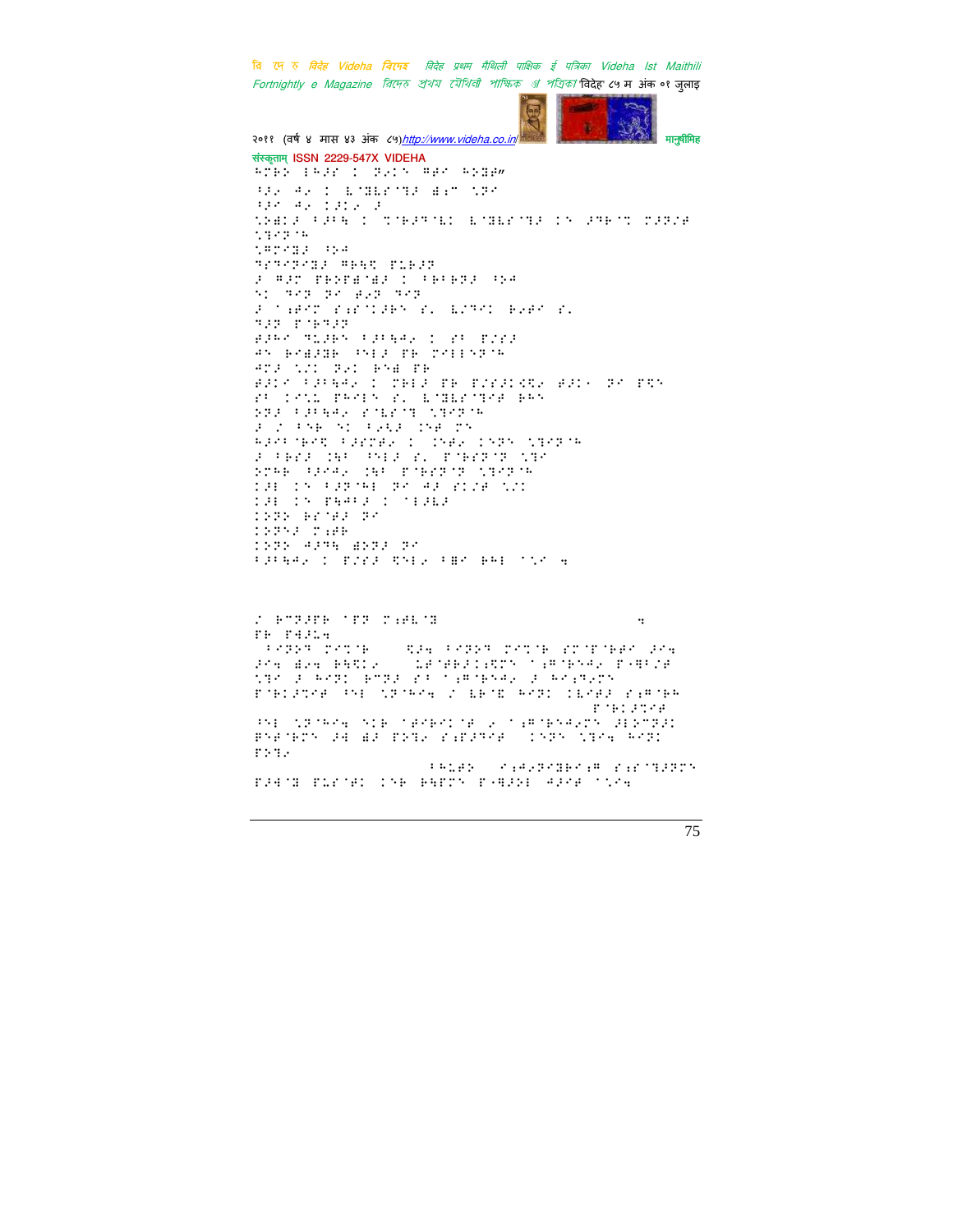ति एप रु विदेह Videha विएम्ब विदेह प्रथम मैथिली पाक्षिक ई पत्रिका Videha Ist Maithili Fortnightly e Magazine রিদেত প্রথম মৌথিনী পাক্ষিক প্র পত্রিকাবিदेह' ८५ म अंक ०१ जुलाइ G **County** 

ø २०११ (वर्ष ४ मास ४३ अंक ८५)http://www.videha.co.in मानुषीमिह

संस्कृताम् ISSN 2229-547X VIDEHA

 $\begin{array}{cc} 0 & 0 & 0 \\ 0 & 0 & 0 \\ 0 & 0 & 0 \\ 0 & 0 & 0 \\ 0 & 0 & 0 \\ 0 & 0 & 0 \\ 0 & 0 & 0 \\ 0 & 0 & 0 \\ 0 & 0 & 0 & 0 \\ 0 & 0 & 0 & 0 \\ 0 & 0 & 0 & 0 \\ 0 & 0 & 0 & 0 \\ 0 & 0 & 0 & 0 & 0 \\ 0 & 0 & 0 & 0 & 0 \\ 0 & 0 & 0 & 0 & 0 \\ 0 & 0 & 0 & 0 & 0 & 0 \\ 0 & 0 & 0 & 0 & 0 & 0 \\ 0 & 0 & 0 & 0 &$ 

 $\mathcal{L}(\mathbb{R}^{n},\mathcal{E})$ 20 FAR PACING ABRILIAN FOOTA INFORMATION **CAERBOR** THE RESIDENCE B2 PNERMAN DEPRESENT ENR PRE ident importante di montre<br>di chat prive vanno idad 1989 Reform Buildings (1981)

CRABA HALS CORNECTARING STOCKTON 1991 - Parti Porti I dal 1911 - 1911 - 1920<br>1992 - Ali Parda, Polazi I di Propati del Partiza i Pap 1989 - Spel Darn Darn Rimaeine ga n 32 4234 116 1284 851 3464 APROXIMATING PLASS (IPSA) TO CONTRACT  $\mathbb{E}[\mathcal{B}(Y)] = \mathbb{E}[\mathcal{L}(\mathcal{B}(Y)) \oplus \mathcal{L}(\mathcal{A}(Y))]$ 1985 BRD BAID BAY, SPEK YOBYBU FAYRI<br>A BAFD BAY SI BA 198484 ArAA, cAbis ( 1Abis 1) mas rie 38 CONFORMED AT BAR SMALL BE THOUGHT

FORDER DEEPERTURE IS DEPOSED THE PEAK  $\mathcal{H}^{\alpha}_{\mathcal{L}^{\alpha}}(\mathbb{C},\mathbb{R})\oplus\mathcal{H}^{\alpha}_{\mathcal{L}}(\mathbb{C},\mathbb{R})\oplus\mathcal{H}^{\alpha}_{\mathcal{L}}(\mathbb{C},\mathbb{R})\oplus\mathcal{H}^{\alpha}_{\mathcal{L}}(\mathbb{C},\mathbb{R})\oplus\mathcal{H}^{\alpha}_{\mathcal{L}}(\mathbb{C},\mathbb{R})$ AT BAS LARE TREPA (FREE ARC) TERMPER REPRISED. a daria (1960), aktor amerika<br>Anggar (1960), aktor amerikan<br>Anggar (1960), aktor ang GAR CROBABATHA PARTIES CORPORATIONS

TIER BY PHOPPS (ESTADE ier al Spekar Hran ael de<br>16 Anii - Spekar Are (1980) predde Tanah sebagai Sultan Sultan Pang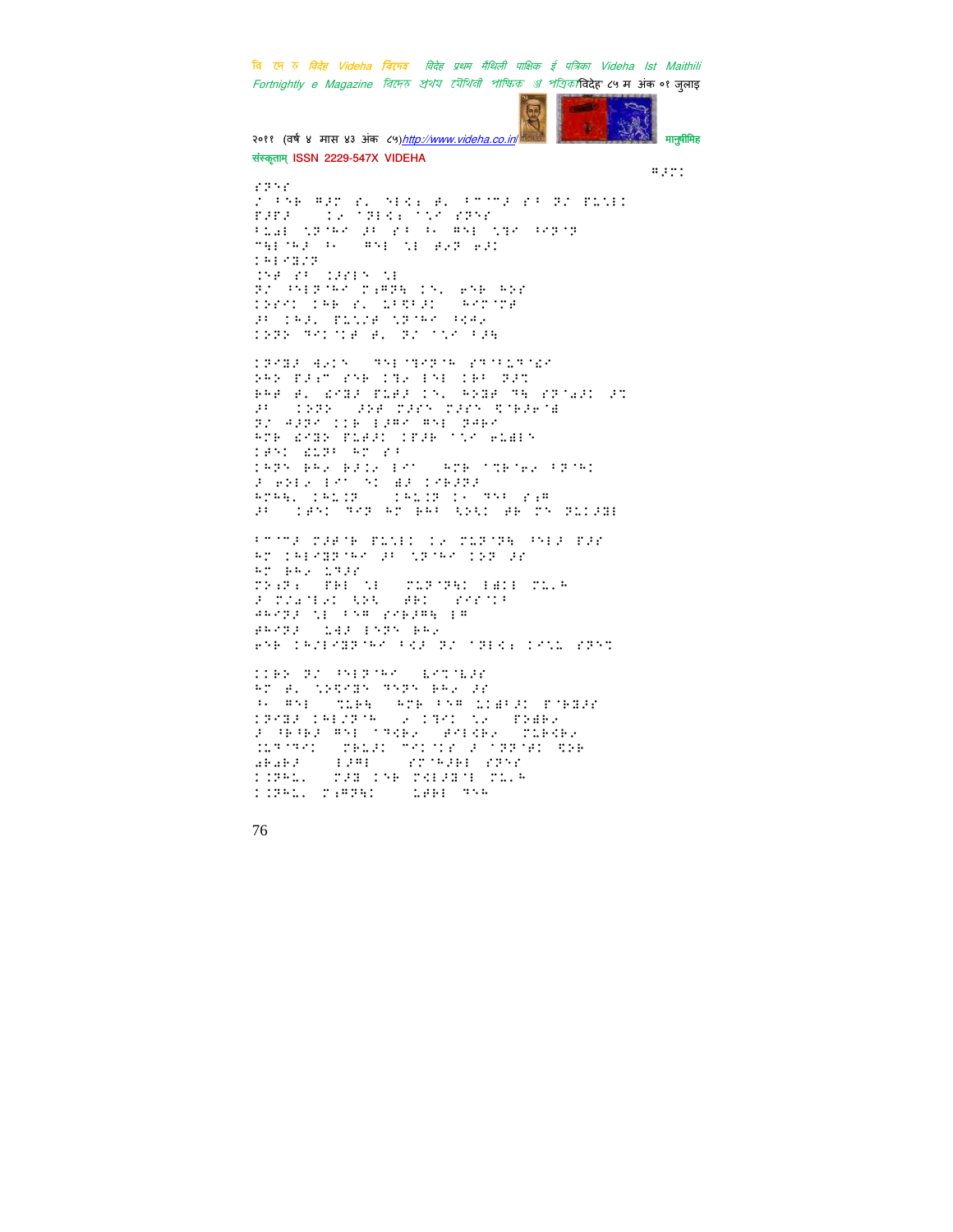दि एन रु विदेह Videha चिएन्श विदेह प्रथम मैथिली पाक्षिक ई पत्रिका Videha Ist Maithili Fortnightly e Magazine রিদেহ প্রথম মৌথিনী পাক্ষিক প্র পত্রিকা **বিदेह' ८५ म अंक ०१ जुलाइ REA CONTROL** २०११ (वर्ष ४ मास ४३ अंक *८५)http://www.videha.co.in*/ मानुसीमहरू कर सम्मानुसीमिह संकृताम् ISSN 2229-547X VIDEHA 4⣔ ⢴!![⣅2 2⢴!!!⢼!⣅⢽ ⢽⣅!.[⣅⢽ ⢽⣅!!⣎⣎4⢾!  $\pm$  1.7 m  $\pm$ 4!⢷[⢽⢼2⢷!2⢽!⣐⢾⣇ ⣝!hhbkfoesbAwjefib⣒dpn! 2FF 294222 !⣇⢽⢴⢾!⣅⢾ 2!! ⢳!⢽4!"⣅⣎⢷B!! ⢽4!⢳!"⣅⣎⢷B! ⢽4!⢳⢷⢼!"⣅⣎⢼⢷⣓!! ₩, Y, Pregi 2 2⢽!⢽!2⢼⢷⣓! ⢽⢾⢼!⣁!⢸ ⢷⣏ ⣞!  $\mathcal{N}$  and  $\mathcal{N}$   $\mathcal{N}$   $\mathcal{N}$   $\mathcal{N}$   $\mathcal{N}$   $\mathcal{N}$   $\mathcal{N}$   $\mathcal{N}$   $\mathcal{N}$   $\mathcal{N}$   $\mathcal{N}$   $\mathcal{N}$   $\mathcal{N}$   $\mathcal{N}$   $\mathcal{N}$   $\mathcal{N}$   $\mathcal{N}$   $\mathcal{N}$   $\mathcal{N}$   $\mathcal{N}$   $\mathcal{N}$   $\mathcal{N}$   $\mathcal{N}$   $\$ [⢵⢷.⣁⢽⢼⢷!⢷⢼⢺!! BI DAN DEFILIPE  $F_4$  . Hence  $F_4$ ⢽4!⢳⢷⢼!"⣅⣎⢼⢷⣓!! EP \\ BREE 2 2⢽!⢽!2⢼⢷⣓! ⢶⣅"!B⢺4⢾!⣁⢴-⣎⣓⢷ ⢾!B⢽!⣁⢴! B4 (Barat in the State of State of State of State of State of State of State of State of State of State of Sta  $\mathbf{1}$ GITAE INA - INA TAARABARA INA S ⣝⢳!⣁⢴!⢳⢷!⣎⢷ !! ⢽4!⢳!"⣅⣎⢷B!  $\overline{92}$  +769 (214964  $\frac{1}{2}$ 2 2 2 2 2 2 2 2 2 2 ⢳⢳⣓!⣁⢴!B⣛!⢽⢴! B⢺4⢾!⣁⢴!B⣛!⢾⢴⢾! الون المؤتمر الكون.<br>المراجع ⢳⢼⣙!⢵⢳⢴!⣎⢵⢾!⣁⢴! ⢽4!⢳!"⣅⣎⢷B! ⢽4!⢳⢷⢼!"⣅⣎⢼⢷⣓!!  $\frac{1}{2}$  ,  $\frac{1}{2}$  ,  $\frac{1}{2}$  ,  $\frac{1}{2}$  ,  $\frac{1}{2}$ 2 2⢽!⢽!2⢼⢷⣓!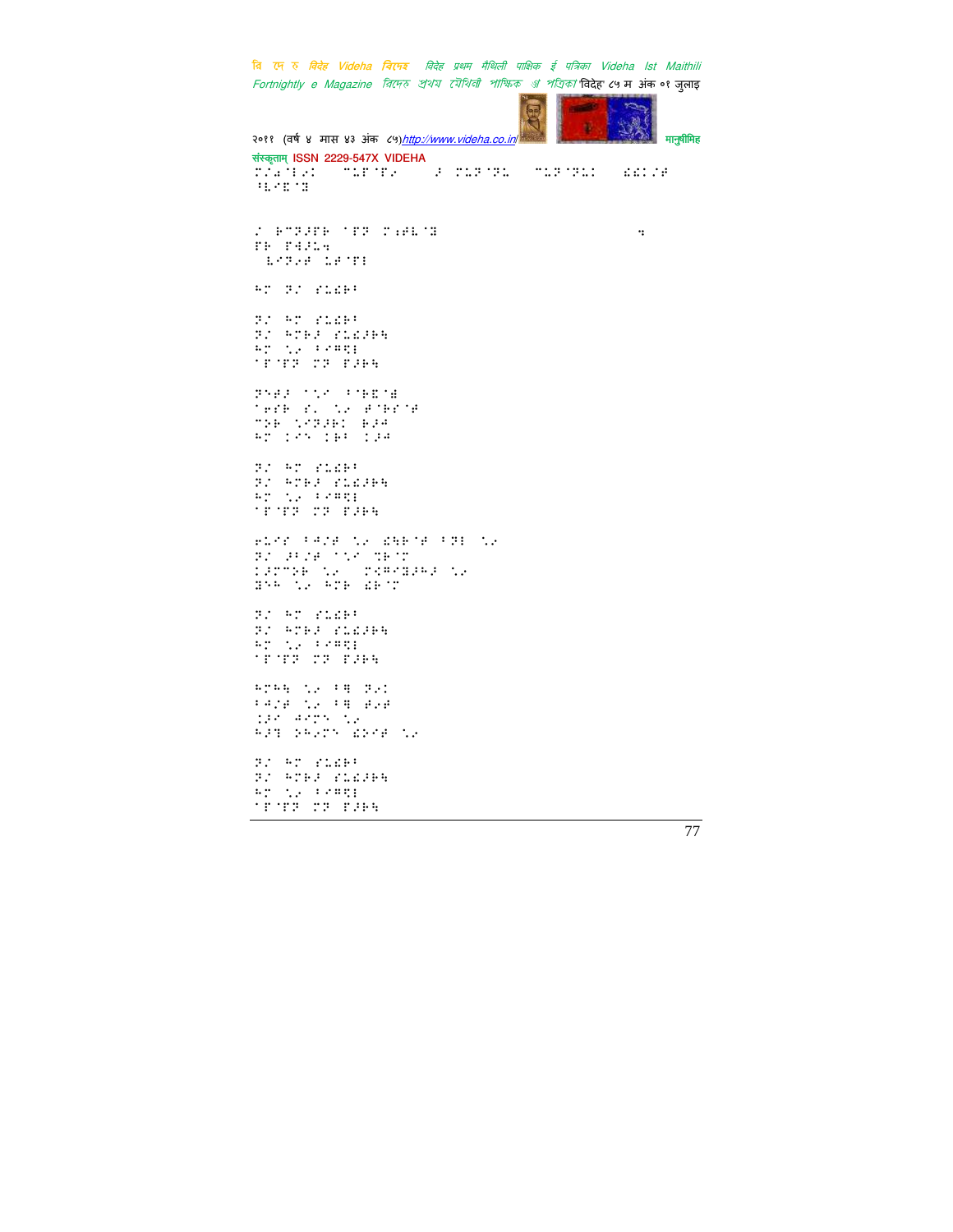ति एप रु विदेह Videha विएम्ब विदेह प्रथम मैथिली पाक्षिक ई पत्रिका Videha Ist Maithili Fortnightly e Magazine রিদেত প্রথম মৌথিনী পাক্ষিক প্র পত্রিকাবিदेह' ८५ म अंक ०९ जुलाइ  $\widehat{\mathbb{G}}$ **CONTROL** 安装 ø २०११ (वर्ष ४ मास ४३ अंक ८५)http://www.videha.co.in मानुषीमिह संस्कृताम् ISSN 2229-547X VIDEHA AB PL BY IN PERPLANT ELBTLE SPRE TOPS AF BY AT PLEAS BY ATES FLESHA AP NA PARD<br>TETER DR EARN  $\mathbb{R}$  . The set  $\mathbb{R}$  is the set of set  $\mathbb{R}$ case more sponsoral stages FORESE NO YELLOW  $\mathbb{R}^2$  ,  $\mathbb{R}^2$  , stages FOURTHAL PLEADER  $\frac{1}{2} \frac{1}{2} \left( \frac{1}{2} \frac{1}{2} \right) = 1.2 \times 10^{12}$ **TEMP OF EARN** CORTESTE TEROTABLIC  $\dddot{\mathbf{r}}$ TP FAPLS ESTAR DEPRESSED DATABLE CERTAINER ga anabek suzue modeu ga minez az iskiezene 3981982 1973  $\sqrt{2}$ **SAMBRAY PLEAR MARRY** APIC ASSAULTS CONTACT THE RRIGE CAPIC ACTES FOR THE 28 YO DELEVEN TO THE 2000 PORTUGALES AND STRUCK SAL CORPORATOR CAPTA RETURNER CORPO  $\begin{array}{l} \texttt{PCC} \texttt{S} \texttt{S} \texttt{S} \texttt{S} \texttt{S} \texttt{S} \texttt{S} \texttt{S} \texttt{S} \texttt{S} \texttt{S} \texttt{S} \texttt{S} \texttt{S} \texttt{S} \texttt{S} \texttt{S} \texttt{S} \texttt{S} \texttt{S} \texttt{S} \texttt{S} \texttt{S} \texttt{S} \texttt{S} \texttt{S} \texttt{S} \texttt{S} \texttt{S} \texttt{S} \texttt{S} \texttt{S} \texttt{S} \texttt{S} \text$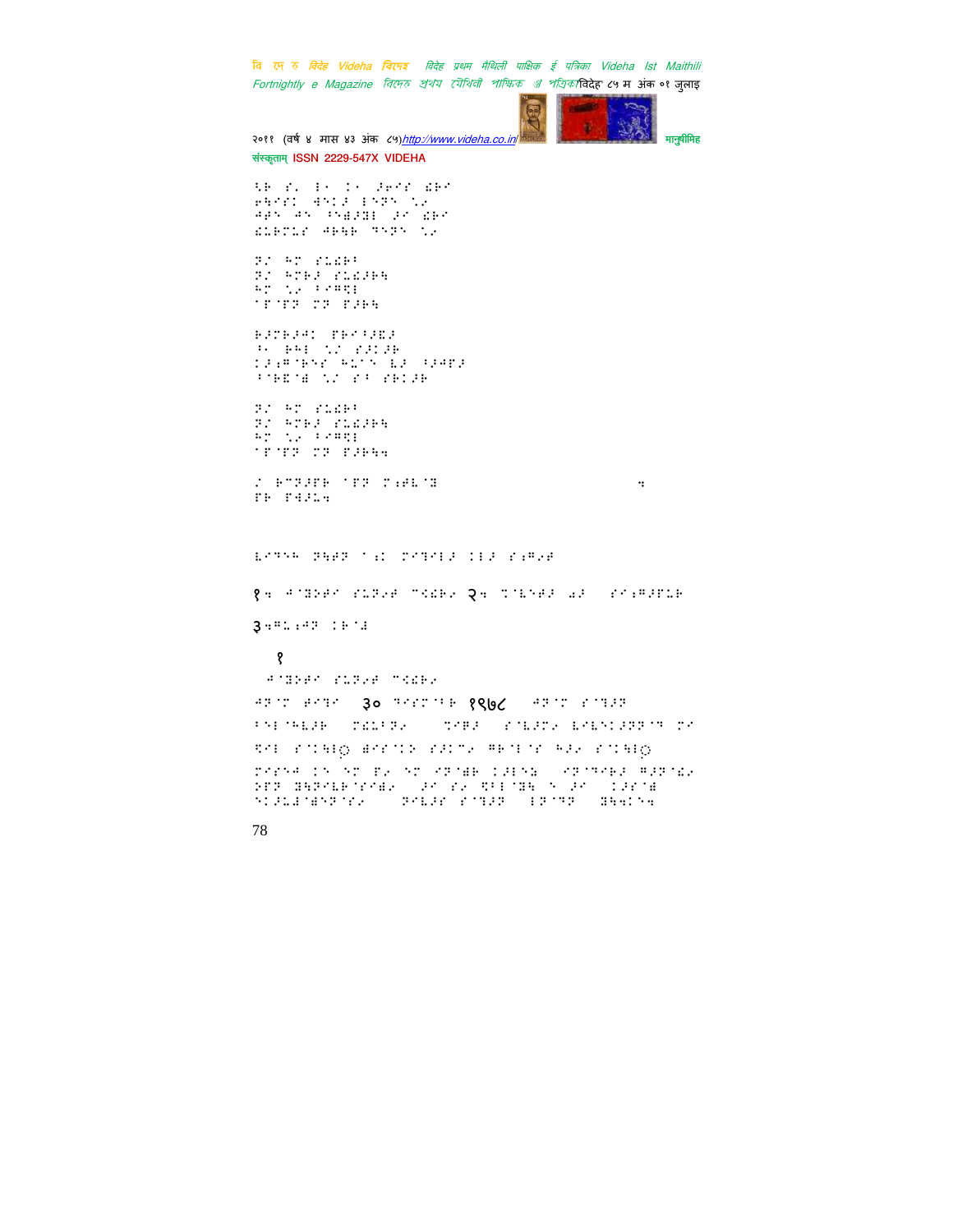ति एप रु विदेह Videha विएम्ब विदेह प्रथम मैथिली पाक्षिक ई पत्रिका Videha Ist Maithili Fortnightly e Magazine রিদেহ প্রথম মৌথিনী পাক্ষিক প্র পত্রিকা' বিदेह' ८५ म अंक ०१ जुलाइ



संस्कृताम् ISSN 2229-547X VIDEHA ršež (tres tierare as (artygrie) rses (trestes rida as considerandos. angsakis, (1941) (1941) (a. 1942) argamentumper<br>Segent (Sammesky pridi Aseb (1948) spinks<br>Abbie Sammesky prid iksb rkb per  $\frac{1}{2}$  and the second second series of the second series of the series of the series of the series of the series of the series of the series of the series of the series of the series of the series of the series of the TOR PROVINCIAL ARREST DRIVER A CORPORATION OF THE COOL and a series of the state of the series of the second series of the series of the series of the series of the s BARDON EMPRESONA CONFIDENTIANA CENADA PARMER  $\mathcal{F}^{(n)}\leftarrow\mathcal{F}^{(n)}\left(\mathcal{F}^{(n)}\right)\mathcal{F}^{(n)}\left(\mathcal{F}^{(n)}\right)\mathcal{F}^{(n)}\left(\mathcal{F}^{(n)}\right)\mathcal{F}^{(n)}\left(\mathcal{F}^{(n)}\right)\mathcal{F}^{(n)}$ 

34 TOESER WROCKWREEK

gastes tend en avenue mousse committee describers 952 MBCH **STEPHANIE**  $\mathcal{H}^{\text{max}}_{\text{max}}$ INSTANCES IN STATISTICS

Z BTPAPE TPP PARETR  $\dddot{\mathbf{r}}$ TE TAZLA

ESTAR PREP TEL PRIM ERIN PREP.

YOURSES AS PROPER CONVEY A COOLER

RA CORPORA CONFINITIVO EN IL CONDOCTORIZO CONE APPROVE TOTELSTY CROBBS BROWN OWNER CHARAN CONTRA PHERAPHY CORPORATION CONTRACTOR QANKSISTEINER I EINERE INBESTURKTURE LES 18961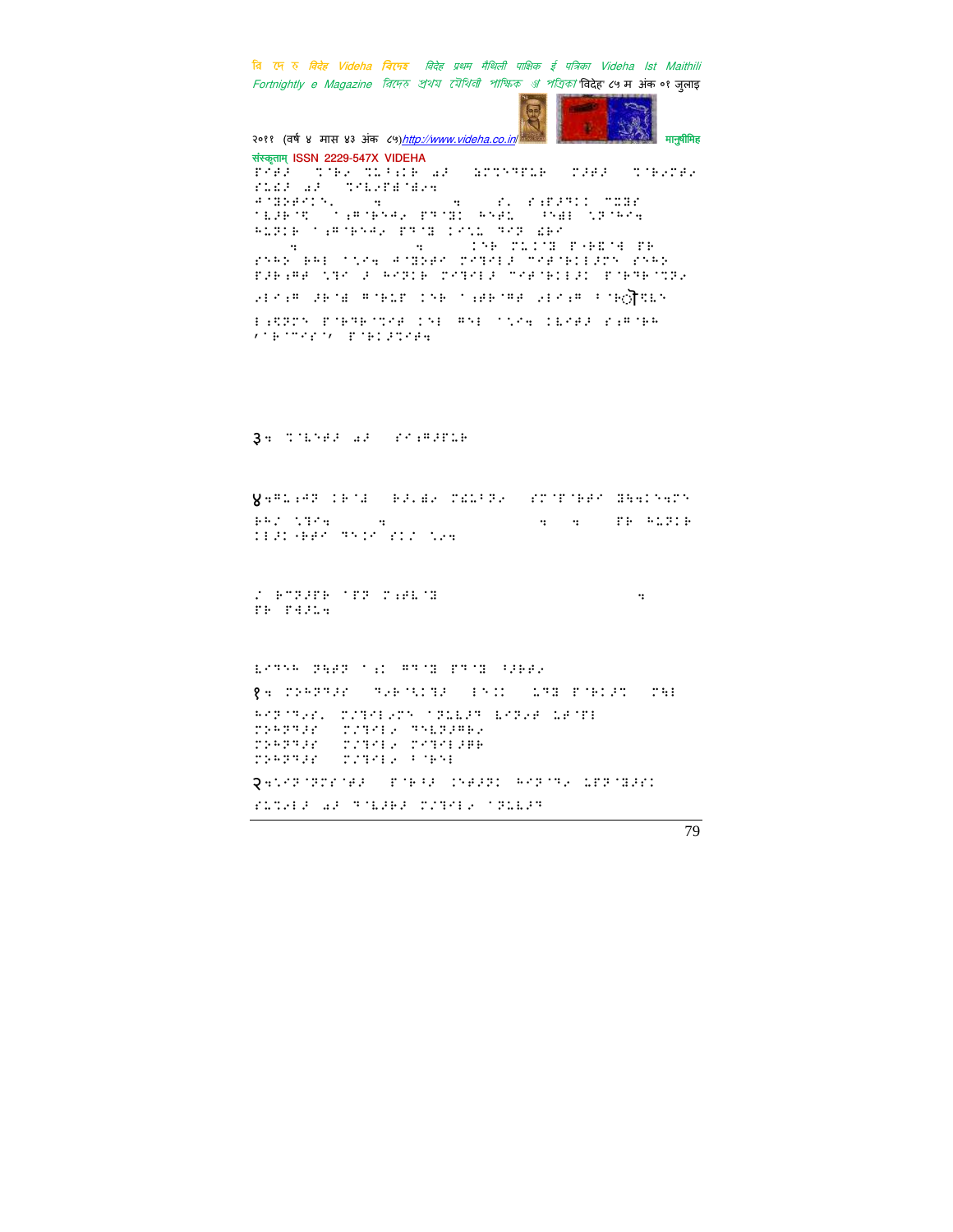Fortnightly e Magazine রিদেত প্রথম মৌথিনী পাক্ষিক প্র পত্রিকাবিदेह' ८५ म अंक ०९ जुलाइ **College** २०११ (वर्ष ४ मास ४३ अंक ८५)http://www.videha.co.in मानुषीमिह संस्कृताम् ISSN 2229-547X VIDEHA<br>'. ' '!' ' ': ' : ' : ' : '  $\mathfrak{Z}$ ARCIARY BALLRO (8000-8808)- BALBALARO CIRRA BREA SPARE DN ARTON ETEREDIS EMPRESE DOCKS DUMP sants (1912-1919) especies for the state complex<br>Anda praapra state<br>Stateges complex rabbat THE PERFORM PROPER RADIO ROCO-RRUSS 223312 **TELEPHONE RANGEMENT APPEAR (8808-)** ESPRIERING TENS  $\mathbb{R}^n \times \mathbb{R}^n \times \mathbb{R} \times \mathbb{R}$ CORDITOR TOXING FOR CORRESPONDENT ON SERVE FREE REPRESENT DECISE PRESENT PROPERTY TESTS PORTERT PY EPPER SPENS, THIS RESOURCES TO THE SPECIAL availada: encurn l'imais du manage FARBA FABRING SECOND CROSS FRONTROLLERING FREE POIR NICE PHONE POSSESS OF PORCH NO TERVEE COR SPRING CORPONIATES BRAFIL DRAFVEL DAY YOURS EST. PRYL FARE FARAE EVERY GASTED IF AF ALL AVERAGE AND CARET YA ARAN TYE TRY NA CARDER HANDE RATINA ESPRIERINEI FRIS  $3.799322$ ACRITA COMECAR ( MA ACA CAEDA PORC CARA **BY BUT REPS FRED TEDERIN** 

ति एप रु विदेह Videha विएम्ब विदेह प्रथम मैथिली पाक्षिक ई पत्रिका Videha Ist Maithili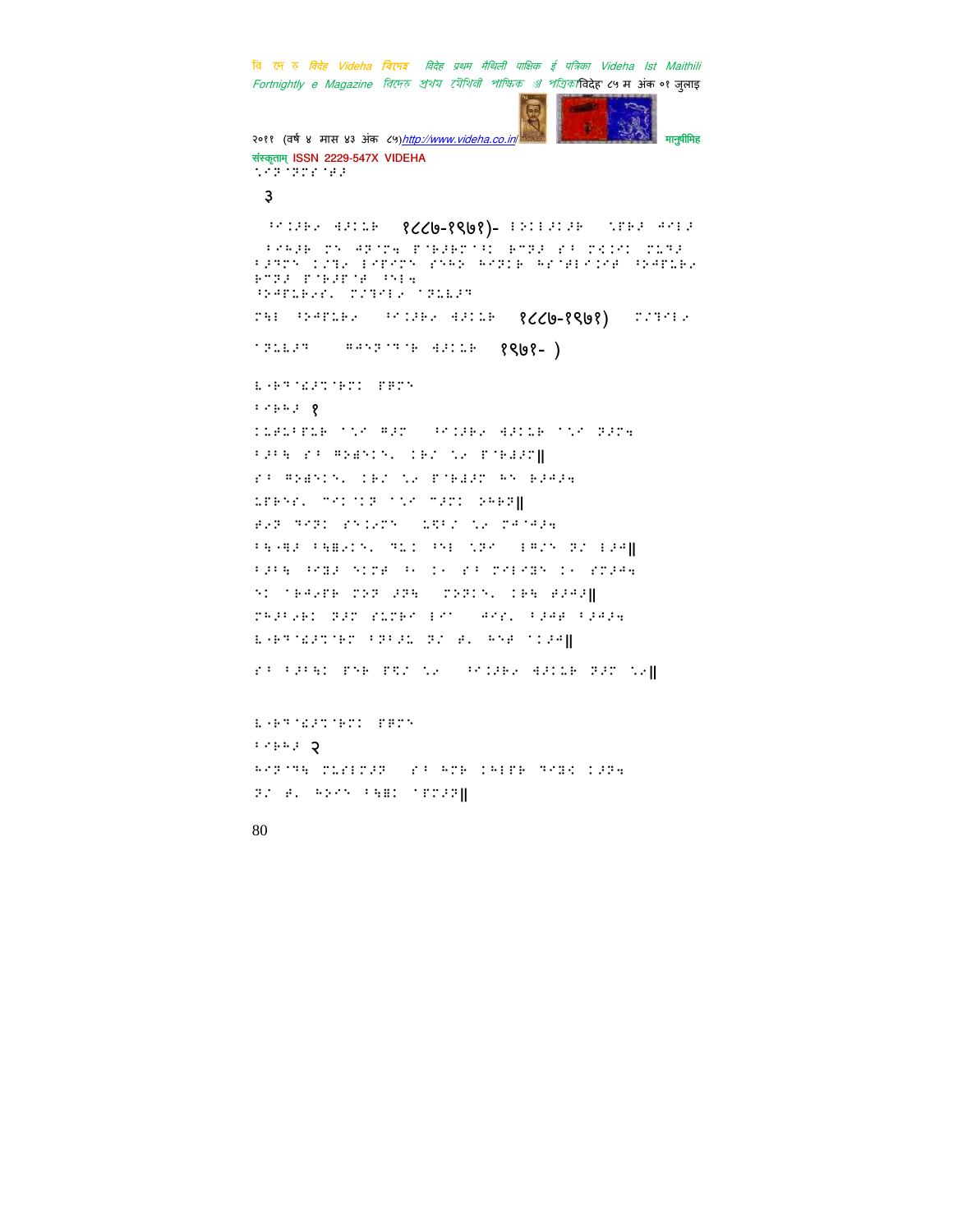ति एप रु विदेह Videha विएम्ब विदेह प्रथम मैथिली पाक्षिक ई पत्रिका Videha Ist Maithili Fortnightly e Magazine রিদেত প্রথম মৌথিনী পাক্ষিক প্র পত্রিকা' বিदेह' ८५ म अंक ०१ जुलाइ

> **County** ø मानुषीमिह

> > $\dddot{\mathbf{r}}$

२०११ (वर्ष ४ मास ४३ अंक ८५)http://www.videha.co.ir संस्कृताम् ISSN 2229-547X VIDEHA<br>अन्दर्भाषाः अस्ति । स्थापानाः अस्य अस्ति । SAPERARI ALBU BAL IAVE ALAVANI DUB|| RIBARY ISSUED AND SNL RAILINGS Atia eargh im gib gwrw. Gi fini gwes egya  $\left\Vert \left\Vert \mathcal{L}_{\mathcal{F}}\left(\mathcal{L}_{\mathcal{F}}\right)\right\Vert \leq\left\Vert \mathcal{L}_{\mathcal{F}}\right\Vert \leq\left\Vert \mathcal{L}_{\mathcal{F}}\right\Vert \leq\left\Vert \mathcal{L}_{\mathcal{F}}\right\Vert \leq\left\Vert \mathcal{L}_{\mathcal{F}}\right\Vert \leq\left\Vert \mathcal{L}_{\mathcal{F}}\right\Vert \leq\left\Vert \mathcal{L}_{\mathcal{F}}\right\Vert \leq\left\Vert \mathcal{L}_{\mathcal{F}}\right\Vert \leq\left\Vert \mathcal{L}_{\mathcal{F}}$ ABSTRACK FAR ADER CA CABAL AND CORPA an air 2004 ann an 1970.<br>A christae cheadar an 1970 ann an 1970.<br>A christae cheadar an Anea fama

1925 POIRES TIPS PS AND EARDER TEST FRANCH

**BULGE REPORTED INFORMI** 

Z BORRE TER DARLIG TP FARLS

300000000000

**CENTENT TRANSPORT DE L'ESPECTE** 

TER PARK TROL DOCTRIN, PE PO ENE INVER

## २

SEA PREACH SALVI IPVES COLTOP PARTS TO PSYTIC CONTACT CENTERS CONAGO AREA DRIANA NO

teacy mianas electricity esas is to mise to BOOKBER TEEDS FAR BUTEL DECENTS

TORI PAPERS ANARTS BIR PEZE NO TERNIS REPORTED STRAND TO PLOT TEST NO

SPORTS DIE TSAPPES ASIJE PI ADSPLANT comen cartago caema agae di abea lin

AGRIBATA YAYABIN TAAR FRA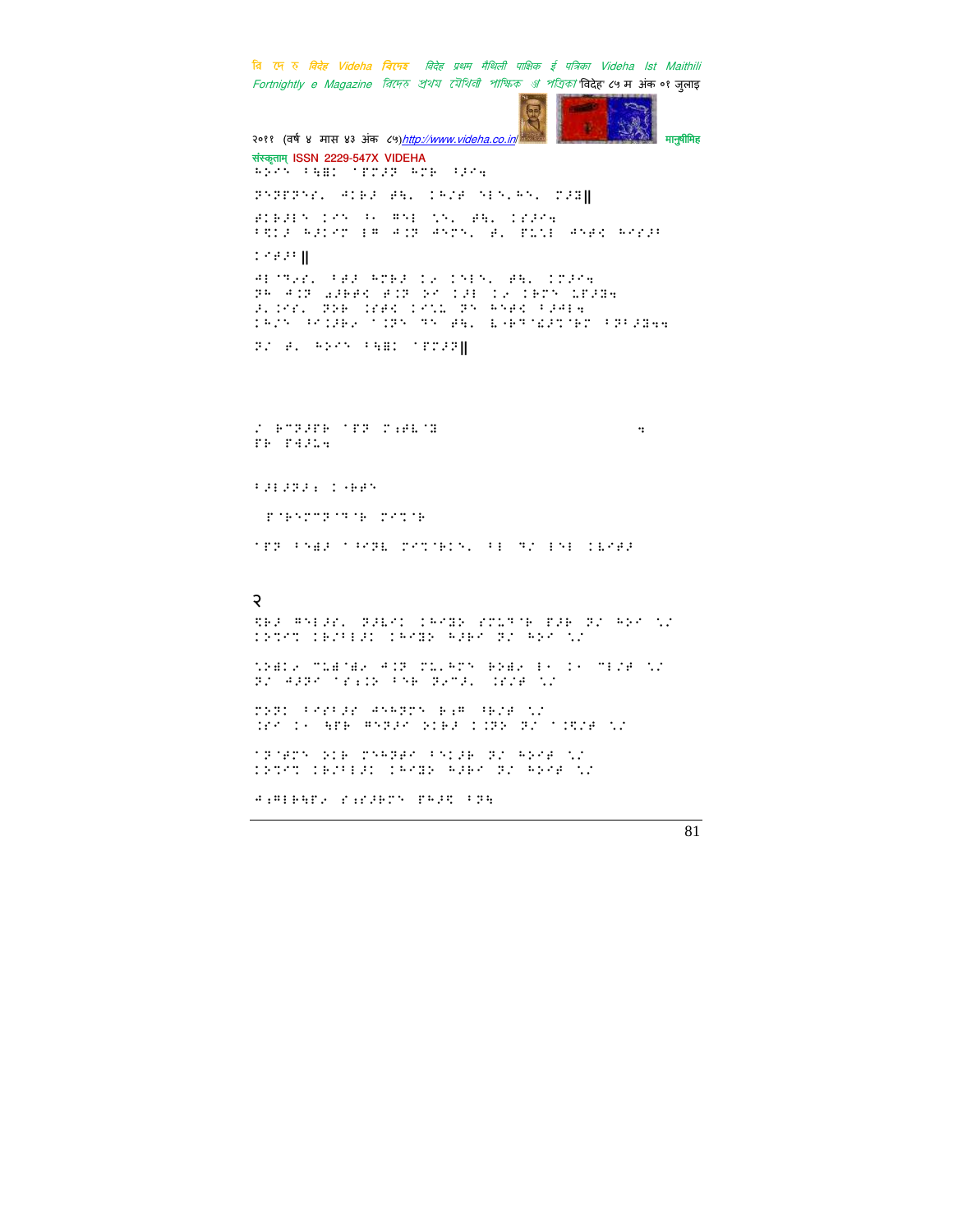त्रि एन रु विदेह Videha विएम्ब विदेह प्रथम मैथिली पाक्षिक ई पत्रिका Videha Ist Maithili Fortnightly e Magazine রিদেত প্রথম মৌথিনী পাক্ষিক প্র পত্রিকাবিदेह' ८५ म अंक ०९ जुलाइ



२०११ (वर्ष ४ मास ४३ अंक *८५)http://www.videha.co.in* संस्कृताम् ISSN 2229-547X VIDEHA

TANGARI ENE ALDI TANI YANAA FOA

TRAD TABA FREE SOMETHAL AD ADDER BY ANY AV domen davasar deemo ease aa eo eo in

a kelekari malekan mada banya dengan kara banya dengan pada sama dan pada sama dan pada sama dan banya mana da<br>Indian dan pada sama dan pada sama dan banya dan banya dan banya dan banya dan banya dan banya dan banya dan b PLEAD CER

AJEAN AVE DI ANK AJEAN MIDI DROMOTIN, AKOJAN  $\gamma$  in p  $_2$ YARPID BEHOVY, SZ HARBONAS,

ara (Harry tea deise) ide (Taela da Aer ta<br>Ierri ierrai ierde eleccione en

**SEMINE ENDROTHLEE POTEBER TOEN** 

gian research service to the root easing relief of a service research in the

a vida mender i memberatur pedi adalah eda memberat.<br>Independan pemberatur edak medele

CERRITES ESPS ERITS. CEDENTAL SES NERS

CEDEN STREET FOR TOP PORTERS CERETORY (

191 (282) EBSTA FRIDA NEM (191 TRISTAN REPORAL)<br>191 TRETH FORESTA ROBAR NEM PARTN RAM POLARN IFC PECTE IFF AD TAIN

QAPARTES LAE PAR ENPERT LAE

wa na nase naseke nadiskiw repeniji

AN SERVICE PROPERTY

39818531 138

A 2014 CASTO DI TRA CA PORTO TA A CALIZONADA CALI ANDIDARDO TA INSERVICE LICENT PROPERTIES IN THE CARD PROPERTIES AND MEANING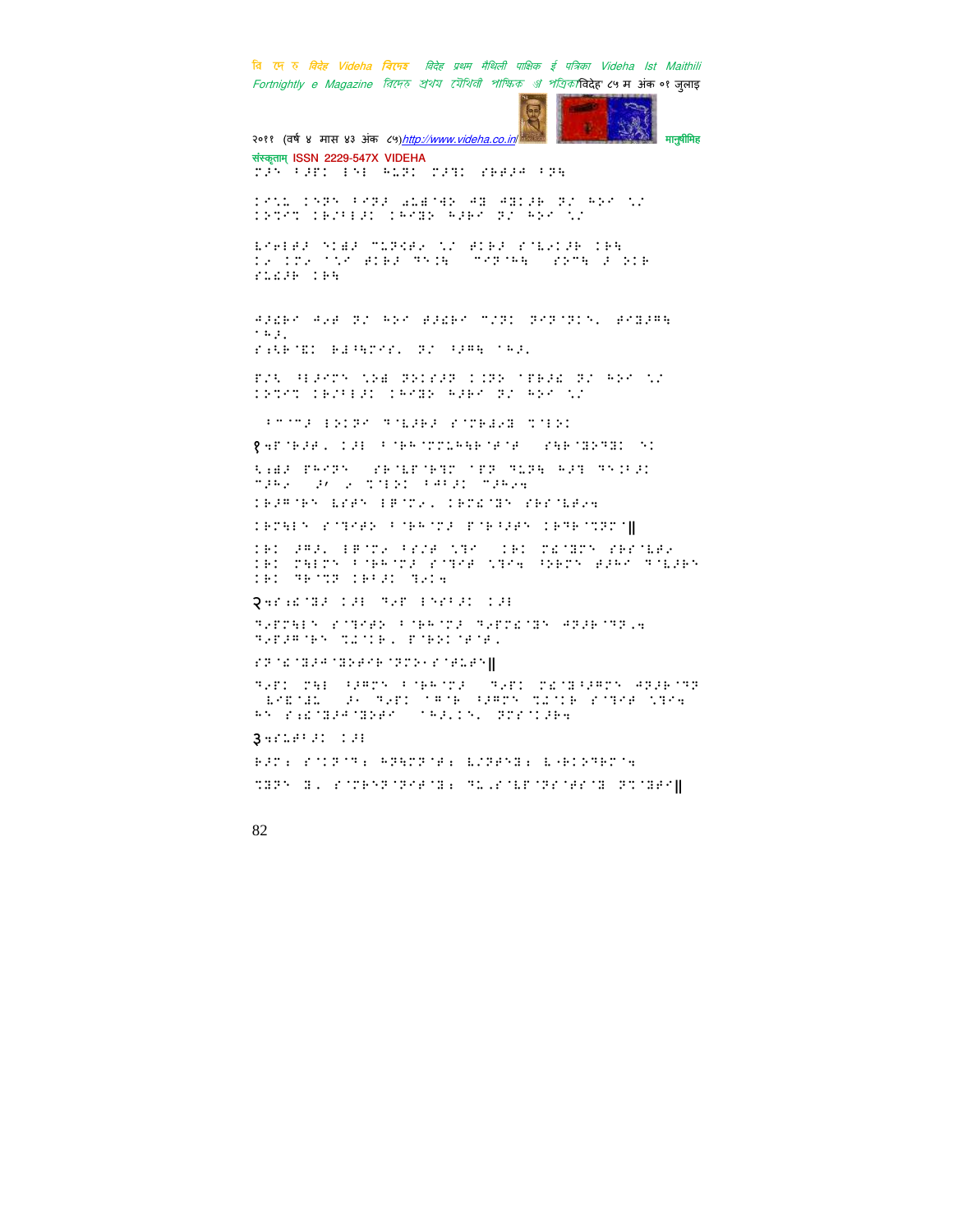त्रि एन् रु विदेह Videha विरमर विदेह प्रथम मैथिली पाक्षिक ई पत्रिका Videha Ist Maithili Fortnightly e Magazine রিদেত প্রথম মৌথিনী পাক্ষিক প্র পত্রিকা' বিदेह' ८५ म अंक ०१ जुलाइ

संस्कृताम् ISSN 2229-547X VIDEHA



an 20 an an 2008.<br>Agusta - Abdullan an airson agus 100 an 2008. silening dina bookee wanke ga pessar and ROCES TO BOORS TOE REPORT OFFICIARS SE MORNI VASTADO DE ABNEALIA EN VIVAS DIVISTOS DA MARIE DO DE EJE  $\sigma\gamma$  , where  $\gamma$  , and the  $\gamma$  , where  $\gamma$  , and the  $\gamma$  -state in the second section of the second second section of the second second second second section of the second second second second second second second s  $\langle 24, 12, 3\rangle$  $\alpha$  and  $\alpha$ Igabenesa identitus rezirdi. Akbas respiritus, isekabira ARTE: PRIS PARE: PACSPARE, BETROPORES || POLSTED LETERON AN APOXECO SPREDN AREA TOP AN SALDA PROFESS PARAS INFORMATION SATED TO A TERRITAL SARA SPARAL DU TRATEA SPORT ibe those dialog the saltake tals intelapped alargoin f[ AN YE MAD THE MEASUREMENT **Cardian** participal come paum papirel profiles protegistava the salare pastage about ages there 19 HONDA PORTUGAL A ESPECIE CORRESPONDENCIAL CONTRA ERABICA I FRED ERSCRAPTION PEOPLE ONE-ORDER SIL STORECTORS (FER) ESTRE (FREDER) ERFORE I FREDMORTIE DE FERNIEDE (1918-2008) BO MARA MODEU 19328-13354 ZAPAPY HERO POPTERER TYER TRIE ERPORA LAMPAR SERVA ESMAN GOVERNADO PRAVA REPORTER-PERMIT SECTION CONTROL CONTROL

83

TERRITAN ESTEN ERITEN ERITAGEZEK PRAINFORTION

Question and company of the state and makes

PARTNA L'ESPRITON (PASTRITAL) ETAPSPISSITARITO (RABITARNI)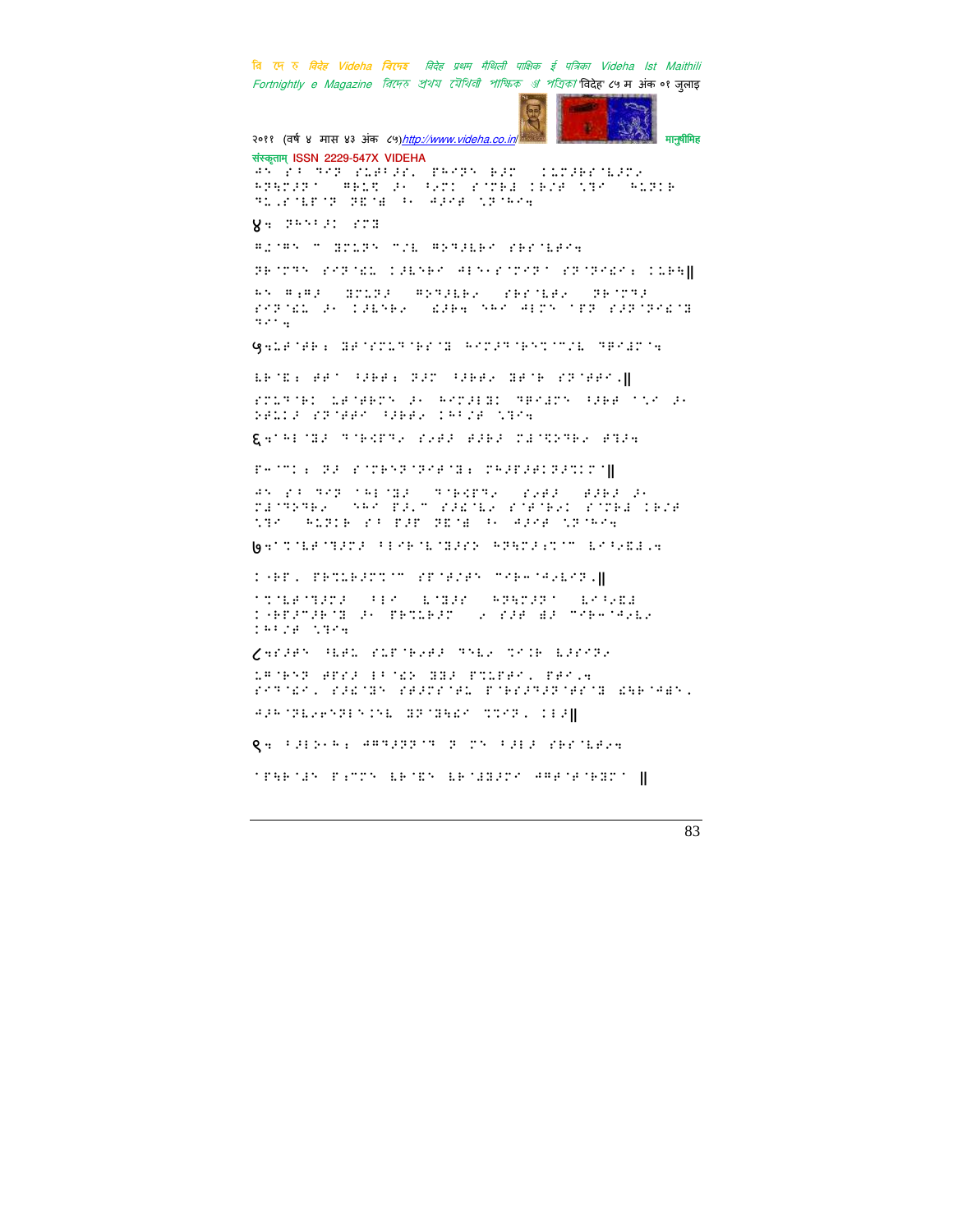त्रि एन् रु विदेह Videha विरमर विदेह प्रथम मैथिली पाक्षिक ई पत्रिका Videha Ist Maithili Fortnightly e Magazine রিদেত প্রথম মৌথিনী পাক্ষিক প্র পত্রিকাবিदेह' ८५ म अंक ०९ जुलाइ

**Color** 

२०११ (वर्ष ४ मास ४३ अंक ८५)http://www.videha.co.in मानुषीमिह संस्कृताम् ISSN 2229-547X VIDEHA gos describer ciente qui relaberar candea go  $1.4.4 \div 5.35$ a la reeliba rake raviral a relazione ogganise a nua tot romoa. average in the aspect reactions take inside the cities. а із пен провіліз пеан праві з переправ прав нафавафла сваделельні вафковлач рано на прекладови повинути водави о альные насельные коректеторы с не на о prega terde taveroj independendano en transformano ацыяла анфляяета шконя няранян якіярля ako arela, roenaarae leheko elokenae **20 - 280 43 - En 192 192 - BEPT-POTE - 200 - EL TERRIT HRRIL** porte relate tradicionaria del control de persente a longa de treba CROBAR LA CORTENERA PORTACCRRONAL CRO TRANSPARTINGATION நீத் நடிகர்களும் என்ற நீத் என்னாள்கள் என்

AN PRESENT TER PATENTEESPITE SO PETER ERRITORE TO CONTROL ARTE  $\sim 3\,\mathrm{s}$  , the tend  $\sim 1.22\,\mathrm{m}$ 1983-88 22831 12818818 92832 188 3911 3928 193 THE TO FAIL CHEF FAR LEFT CENTS FROM ENTRY AV thes andere early mome fishering research and PARABRIL (1930) PPD 9013 DA SILL PARTY DATERIE SPEED AND BEECH CAR CAN FER TECHNICAL SERVICES AND THE SATES AND DETECT AND EASTED ANS DO CERSO FARD PROBABLE PRODUCED A DOPE (PANALONE POSSED) PRODUCED PRANS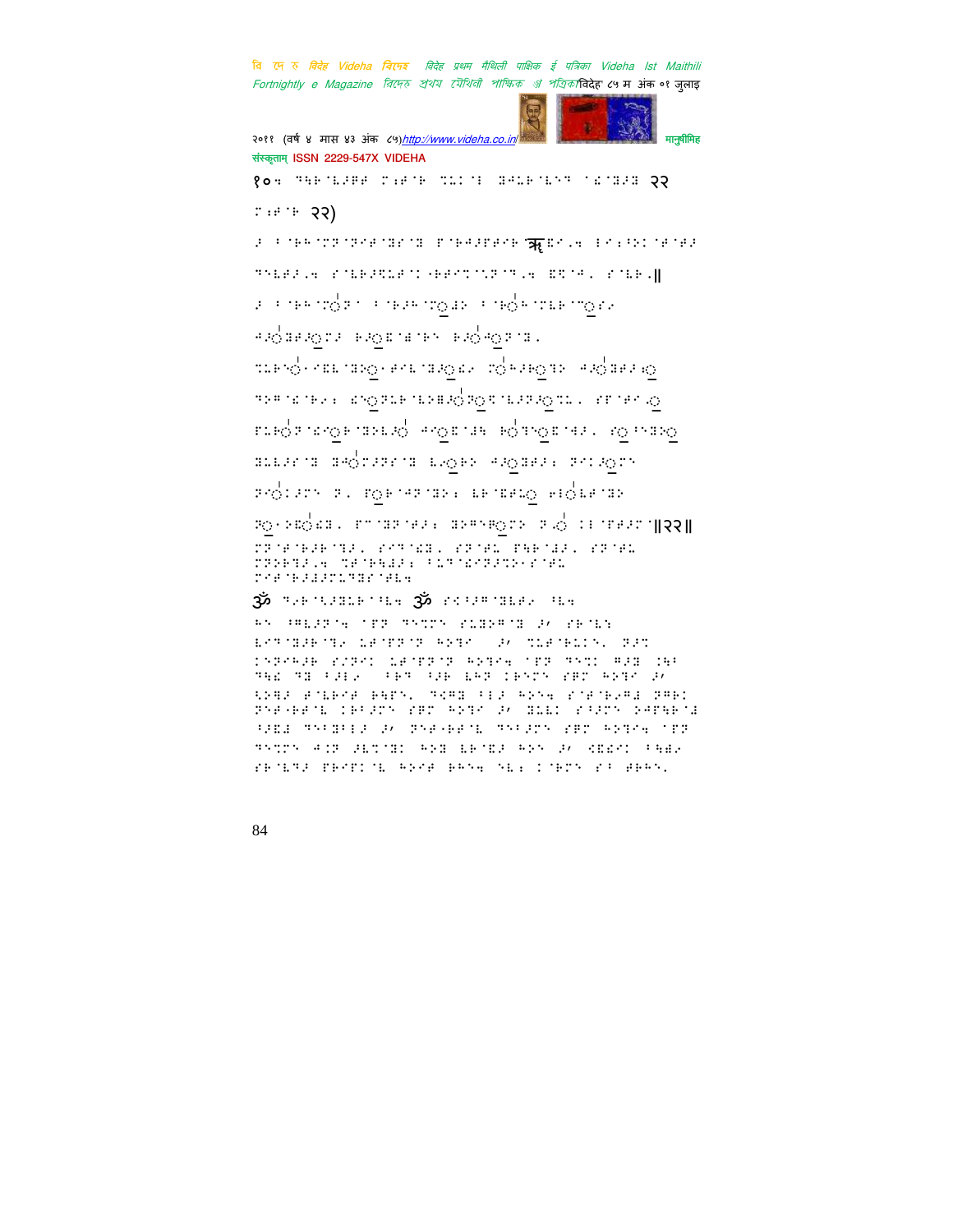ति एप रु विदेह Videha विएम्ब विदेह प्रथम मैथिली पाक्षिक ई पत्रिका Videha Ist Maithili Fortnightly e Magazine রিদেত প্রথম মৌথিনী পাক্ষিক প্র পত্রিকা' বিदेह' ८५ म अंक ०१ जुलाइ **County** २०११ (वर्ष ४ मास ४३ अंक ८५)http://www.videha.co.in मानुषीमिह संस्कृताम् I<mark>SSN 2229-547X VIDEHA</mark><br>| २०१३: २०११ | २०१३: २०१२ २०१० | ए.स. १३८० | १६७० | १६७० | १२८० | १२८० | १२८० | १२८० | १२८० | १२८० | १२८० | १२८ DRETED SPRIEREN SARDS CERTIFIED TRAFFIC RESIDENTS CA  $\gamma$ p $\gamma_{\rm L,II}$ + nekneden. CONSTRUCTION PLAY, PROPERTY FOREST **FROEDED HIM**  $\sim 100$  M  $\sim 100$  M  $_\odot$ з побележелови з печле живлахе чечви засельные a lea⊗sea kollida realita lesis  $\mathbb{R} \times \bigcup_{i=1}^n \mathbb{R} \oplus \mathbb{R}$  , the set  $\mathbb{R} \times \mathbb{R} \times \mathbb{R}$ nieso likas ne ma KEENERGE FOR INFORMATION PAPER нельгазфай тегерілі езеа па ғыз rdesegne ris en sis ise REPORTED LOCATED REAL PARTIE CENTRALS suosite istendisos interno in Cinema en en ment ROLERA LONG CONTRACTOR DESIGNATION AND ARREST PETRY QUARES prega levoje laskaĝo prega levaj en la saka sur levea tas data arbadorrana. APOBINE NAMEDIAL AVANCEER RÓTNOETHAL ET ER KITER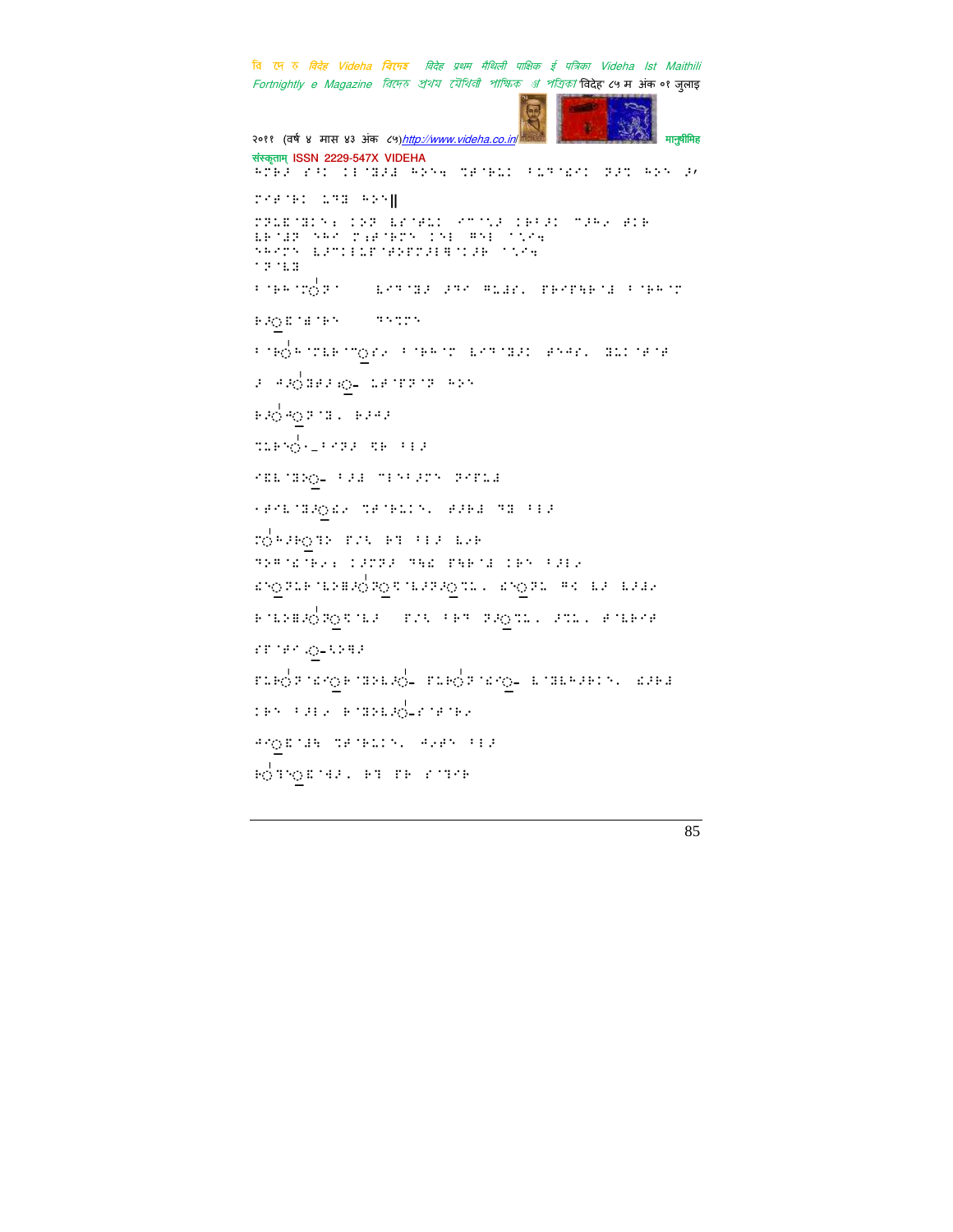```
दि एन रु विदेह Videha चिएन्श विदेह प्रथम मैथिली पाक्षिक ई पत्रिका Videha Ist Maithili
Fortnightly e Magazine  রিদেহ প্রথম মৌথিনী পাক্ষিক প্র পত্রিক/বিदेह' ८५ म अंक ०१ जुलाइ
                                   G
                                         COLOR
२०११ (वर्ष ४ मास ४३ अंक ८५)http://www.videha.co.in/ मानुसीमही के स्थानिक मानुषीमिह
संकृताम् ISSN 2229-547X VIDEHA 
" LO PRESOLLE TED IN FACTS
⣝⣅⣇⢼" ⣝.⣝⣅⣇⢼!⢺⢳⢽!
agórascha eagail eaghart
⣇⢴◌॒⢷⢵.⣉⢾ ⢷⣅F!2⢷⢼⢺⢾!⢷B⢼!
⢽⢼◌॒.⢽◌॑⢼.⢽⣉ [⣝⣝⣅ ⢾ ⢾!⢼⢷ ⣝!
⢽⣀.⢳⢷!"⢸!
2◌॒⢷ ⢺⢽ ⣝⢵⣐.⣃!
⣇⢷ ⣏⢾⣅◌॒-⣇⢷ ⣏⢼!⢳⢵!
elólenas cener el Fra
⊳mo emas comerci
2[ ⣝⢽ ⢾⢼⣐.!2⢼!
BRARQIR MERME ERM IRRAEL PRESERVED
⢷⢿⢼!
s dieres an ≈om
 2⢾⢼ ."⢷ ⣙!⢳⢵!
⢻ ⢷⢶⣙!⢽⣅⣇⢼⢹.!⢳!B ⢷⢳ ⣜-!⢳⢷!⢷⢼⢺ ⣝!
B 1998 YO ALL REPORTS AND THE RESERVED
⣇⢴⢷-⢾⢴⢷⣐⢹⢼⢺-!⢹⣓⣎!⢹!B⢼⢴!⢻⢼⣝-!⢹⣊⢻⣝!B⢼!⢺⢽ ⢾⣅-!
⣅⢹ ⣝⢴!⢽⢼⢷⢴!⢳⢵⣙⣒!2⢼⢷ ⢺⢽ ⣝!⢼⣇⣉ ⣝⢾⢼!2⣋⢼!2⢷!
⣇⢷ ⣏⢼!⢹⣙-!⢶!⢹⣝!B⢼!⢻⢼⣁!2⢼-!⢳!"⢸!
"⣐2⢾ ⢾!⢷ ⢺⢾0"⣐⢷⢿⢾!⢷⢴⣒!
9 WJEFIBID: SFTJEFIBID: SFTJEFIBID: SFTJEFIBID: SFTJEFIBID: SFTJEFIBID: SFTJEFIBID: SFTJEFIBID: SFTJEFIBID: SF
 992.29 \pm 0.9292.29 \pm 92.9⣒2⣒4⣒Po`uif`ejdf.
```

```
86
```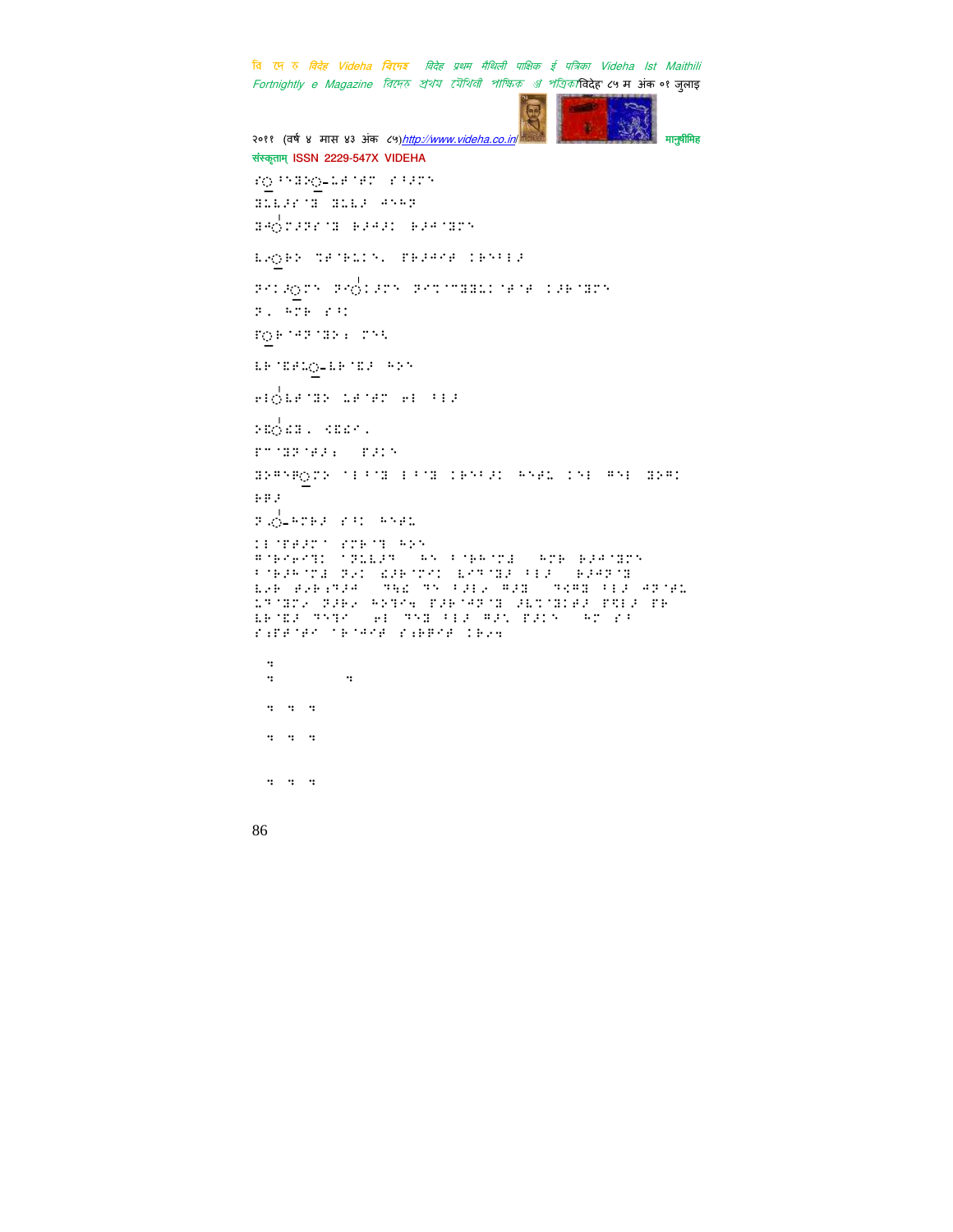दि एन रु विदेह Videha चिएन्श विदेह प्रथम मैथिली पाक्षिक ई पत्रिका Videha Ist Maithili Fortnightly e Magazine রিদেহ প্রথম মৌথিনী পাক্ষিক প্র পত্রিকা **বিदेह' ८५ म अंक ०१ जुलाइ** 

२०११ (वर्ष ४ मास ४३ अंक *८५)http://www.videha.co.in*/ मानुसीमहरू मानुषीमिह संकृताम् ISSN 2229-547X VIDEHA

















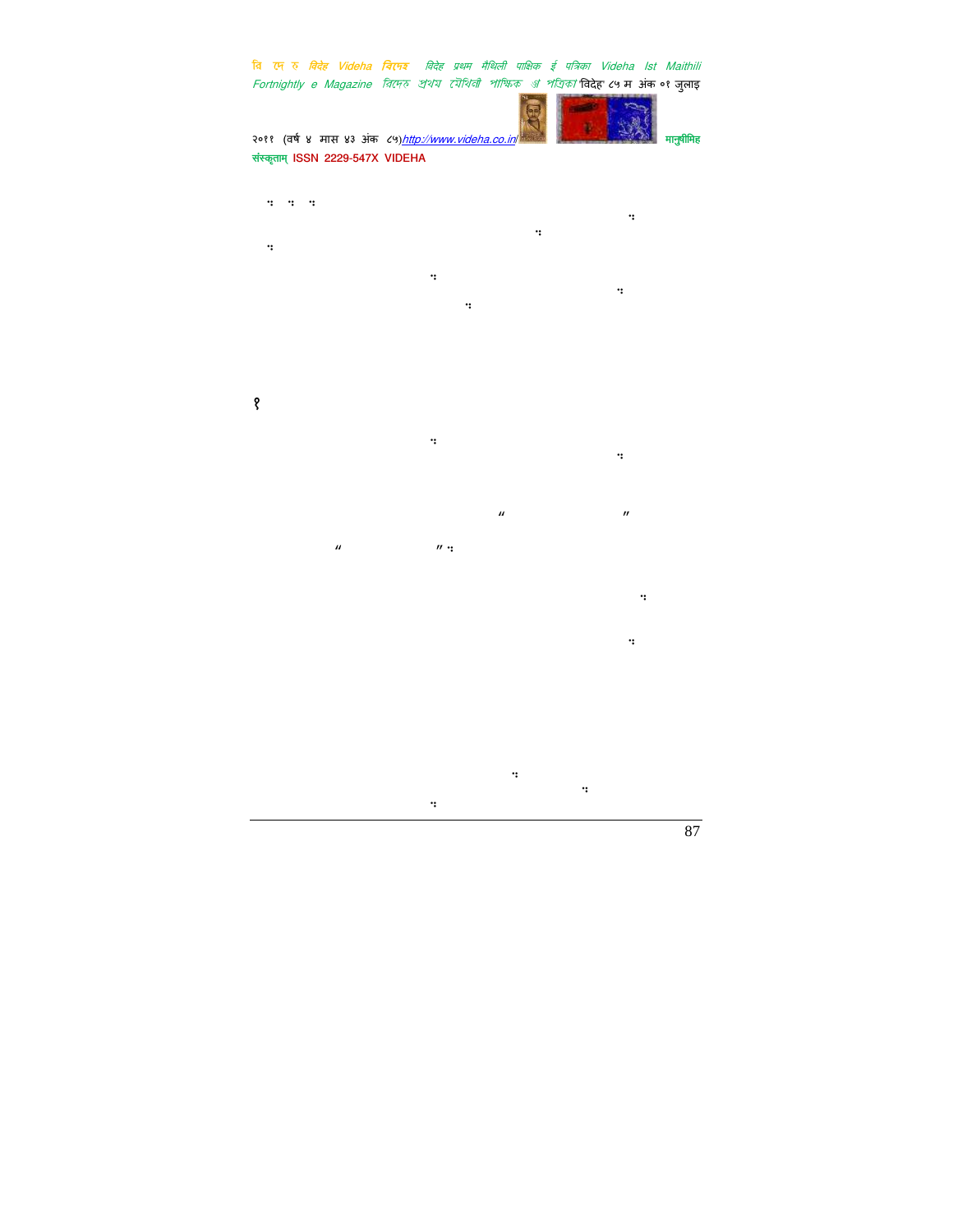<mark>ति एप रु *विदेह Videha विएम्य विदेह प्रथम मैथिली पाक्षिक ई पत्रिका Videha Ist Maithili*</mark> Fortnightly e Magazine রিদেত প্রথম মৌথিনী পাক্ষিক প্র পত্রিকা**বিदेह' ও म अंक ०१ जुलाइ** 

मानुषीमिह

२०११ (वर्ष ४ मास ४३ अंक *८*५<u>)http://www.videha.co.in</u> संस्कृताम् ISSN 2229-547X VIDEHA

 $\alpha_{\rm{max}}=0.01$  $\mathbf{q}^{\text{max}}$  and  $\mathbf{q}^{\text{max}}$  and  $\mathbf{q}^{\text{max}}$  $\cdot:$  $\ddot{\phi}$  $\ddot{\phantom{a}}$  $\cdot:$  $\mathcal{H}^{\mathcal{A}}$ 

 $\ddot{\phantom{a}}$  $\cdot$  $\sim 10^{-1}$ 

 $\sim$   $\lambda$  $\cdot$  $\ddot{\mathbf{r}}$  $\cdot:$  $\ddot{\cdot}$ 

 $\ddot{\cdot}$  $\overline{u}$ 

 $\langle \cdot, \cdot \rangle$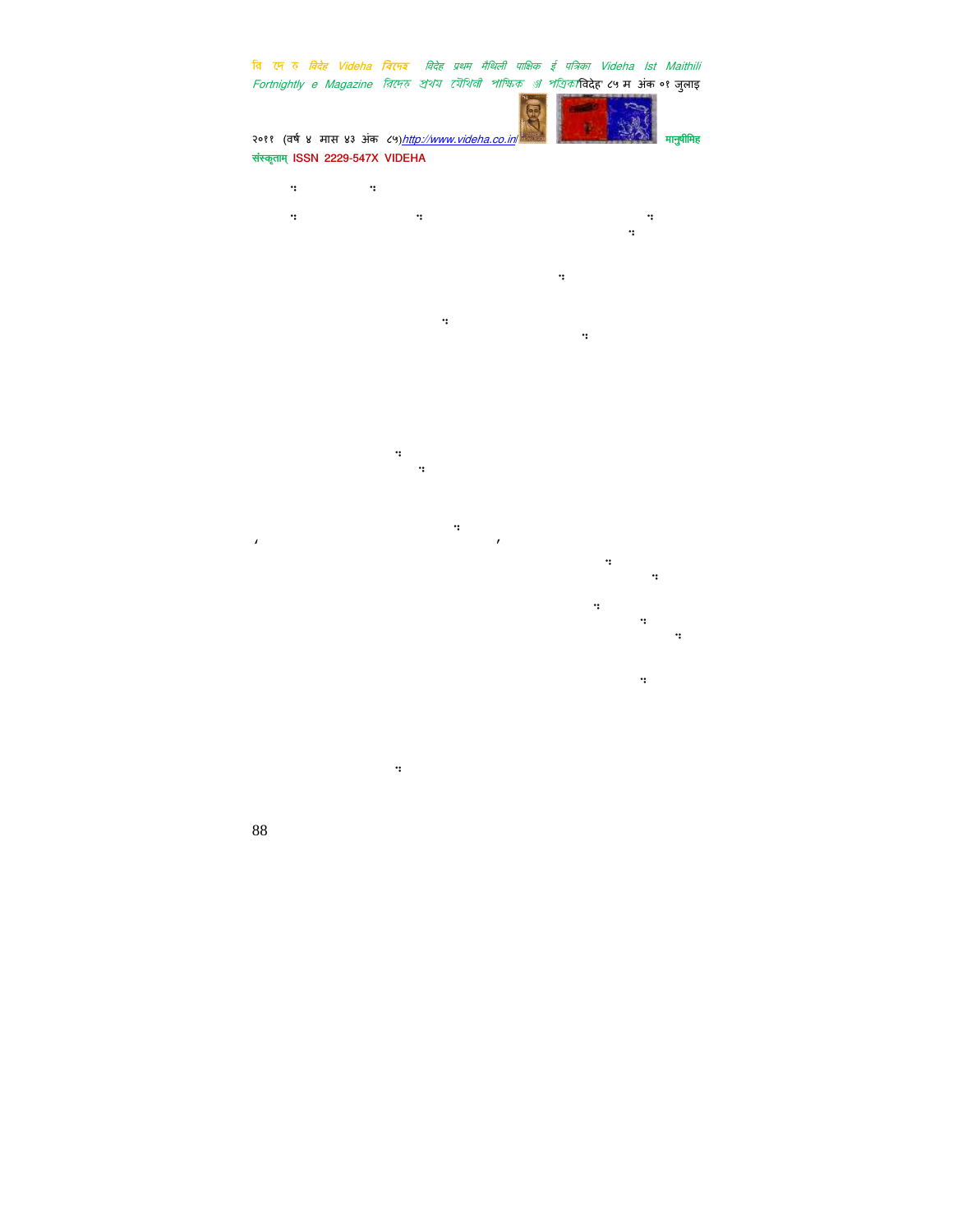दि एन रु विदेह Videha चिएन्श विदेह प्रथम मैथिली पाक्षिक ई पत्रिका Videha Ist Maithili Fortnightly e Magazine রিদেহ প্রথম মৌথিনী পাক্ষিক প্র পত্রিকা **বিदेह' ८५ म अंक ०१ जुलाइ** 

२०११ (वर्ष ४ मास ४३ अंक ८५)http://www.videha.co.in/ मानुसीमह मानुषीमिह

संकृताम् ISSN 2229-547X VIDEHA

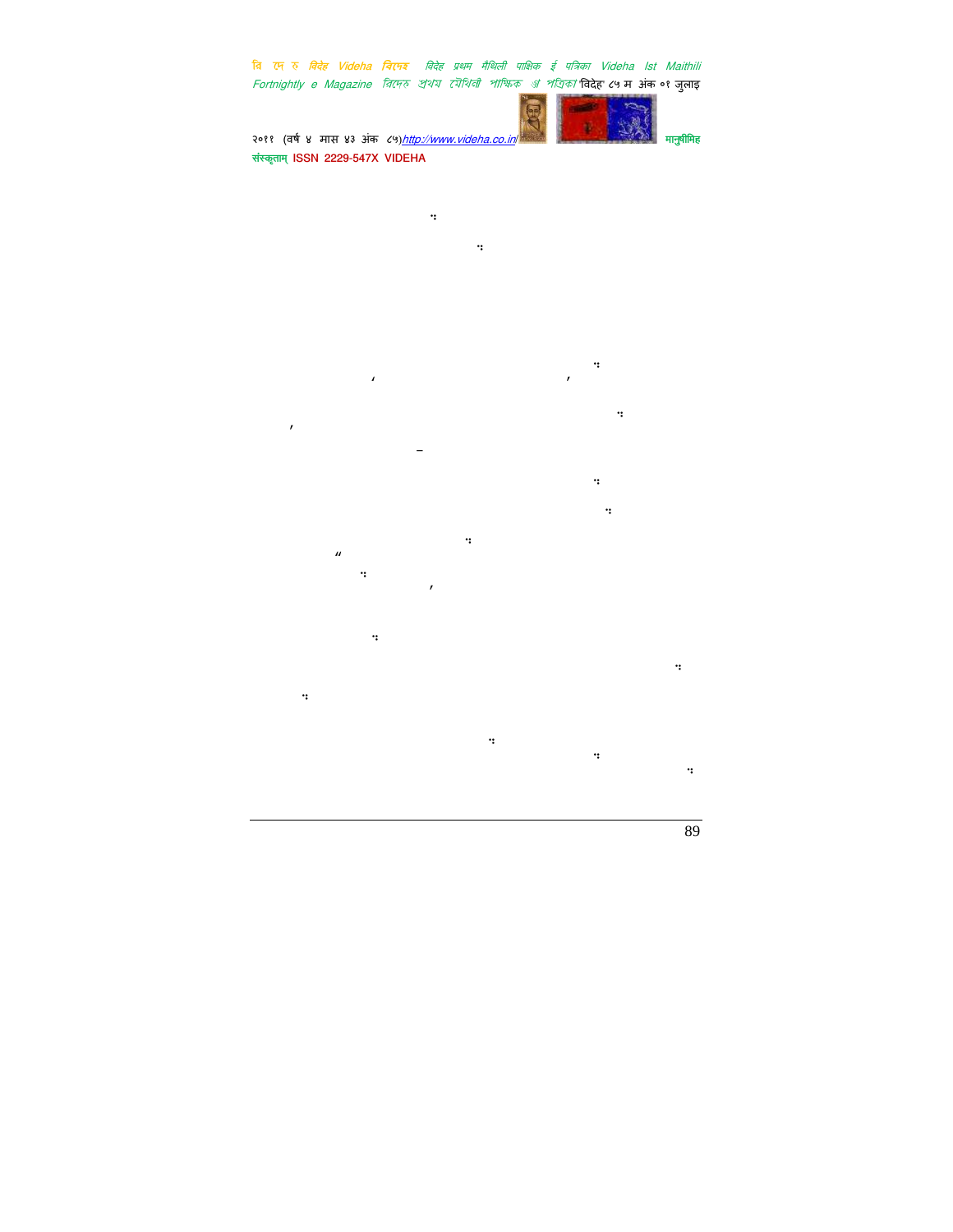दि एन रु विदेह Videha चिएन्श विदेह प्रथम मैथिली पाक्षिक ई पत्रिका Videha Ist Maithili Fortnightly e Magazine রিদেহ প্রথম মৌথিনী পাক্ষিক প্র পত্রিক/**বিदेह' ८५ म अंक ०१ जुलाइ** 

२०११ (वर्ष ४ मास ४३ अंक ८५)http://www.videha.co.in/ मानुसीमहा कार्यकाली मानुषीमिह

संकृताम् ISSN 2229-547X VIDEHA

particles in the control of the control of

Wfsnbkj!dbnf!pvu!ujnf!up!ujnf⣒!Jo!uif! tpn://with/with the control of the control of the control of the control of the control of the control of the c ju epotjefs! $\ell$  $\mathbf{q}$  Jg uiptfl!  $\mathbf{q}$  Jg uiptfl!  $\mathbf{q}$  Jg uiptfl!  $\mathbf{q}$ gioe in version van die version van die version van die version van die version van die version van die version tubufnet in tubufnfoutable tubufnfoutball man and the second term of the second term of the second term of the opuft! jotbofman in the team of the team of the team of the team of the team of the team of the team of the team quality for the control of the control of the control of the control of the control of the control of the control of the control of the control of the control of the control of the control of the control of the control of nfilm bo fggpsul up the state of the state of the state of the state of the state of the state of the state of migfield in the problem of the problem of the problem of the problem of the problem of the problem of the problem of the problem of the problem of the problem of the problem of the problem of the problem of the problem of  $J$  dpv  $J$  dpv  $J$  dpv  $J$  dpv  $J$  dpv  $J$  dpv  $J$  dpv  $J$ 

 $N$ nbo $U$ ibu ifb $U$ ibu ifb $U$ ibu ifb $U$ uibo to the total problem in the total problem in the total problem in the total problem in the total problem but international products in the control of the state of the state of the state of the state of the state of

cfjoht! dmjqqioht! dmjqqioht! pg!nz! dmjqqioht!

90 opman in die 19de jaar van die 19de eeu n.C. Soos ander die 19de eeu n.C. In die 19de eeu n.C. Die 19de eeu n. pof!" putfile of the puifs of the puifs of the puifs of the puifs of the puifs of the puifs of the puifs of the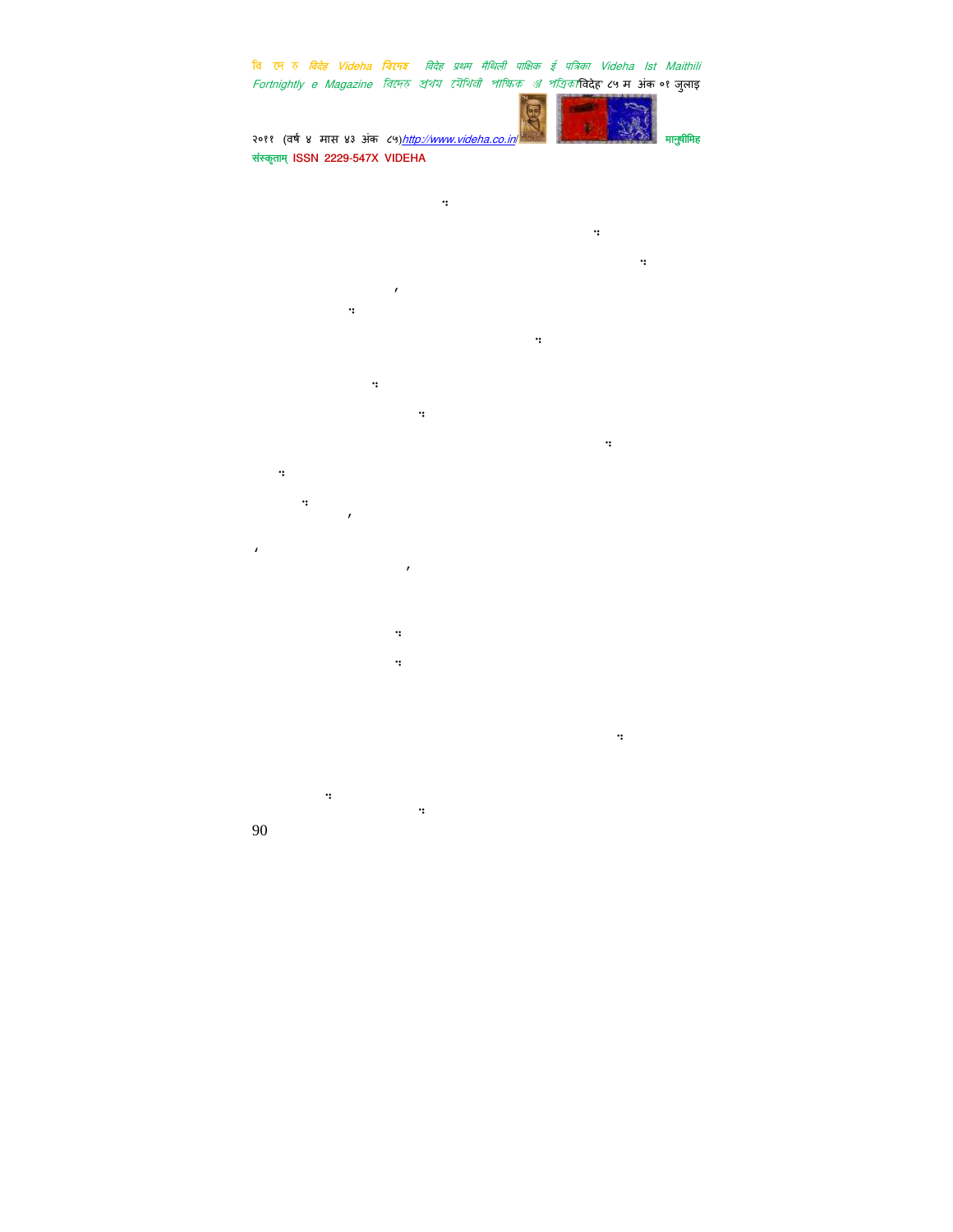दि एन रु विदेह Videha चिएन्श विदेह प्रथम मैथिली पाक्षिक ई पत्रिका Videha Ist Maithili Fortnightly e Magazine রিদেহ প্রথম মৌথিনী পাক্ষিক প্র পত্রিকা **বিदेह' ८५ म अंक ०१ जुलाइ** 

२०११ (वर्ष ४ मास ४३ अंक ८५)http://www.videha.co.in/ मानुसीमहरू के सानुषीमिह संकृताम् ISSN 2229-547X VIDEHA

ibse ibsele up!efunkcijoh je up!efu snjoh je upisanje u predstavlja snjoh je upisanje u predstavlja snjoh je u nfttfe! van die voorbeeld boek van die voorbeeld boek van die voorbeeld van die voorbeeld van die voorbeeld va fbdi.puifselijt up in de bestellijde van de bestellijde van de bestellijde van de bestellijde van de bestellij nz: njoel staat in die staat in die staat in die staat in die staat in die staat in die staat in die staat in<br>Die staat in die staat in die staat in die staat in die staat in die staat in die staat in die staat in die st boe is the contract of the contract of the contract of the contract of the contract of the contract of the contract of the contract of the contract of the contract of the contract of the contract of the contract of the co chi puifstati kuning kuning kuning kuning kuning kuning kuning kuning kuning kuning kuning kuning kuning kuning kuning kuning kuning kuning kuning kuning kuning kuning kuning kuning kuning kuning kuning kuning kuning kunin joufsftu!parties for the state  $\mathcal{F}_1$  and  $\mathcal{F}_2$  is the state  $\mathcal{F}_2$ 

jo:uifjs:gsbnf!" (1999) (1999) (1999) (1999) (1999) (1999) (1999) (1999) (1999) (1999) (1999) (1999) (1999) (1  $\Delta$ 'cbcvkj'⣒!Ibe!J!dibohfe!uif!ujumft-! found the company of the company of the company of the company of the company of the company of the company of

ifs: njoe $\mathbf{u}_i$  if the purpose both  $\mathbf{u}_i$  is the purpose both  $\mathbf{u}_i$ njoe!!!! sbuifs! staat in de eerste gewone van de eerste gewone van de eerste gewone van de eerste gewone van beweden beweden in the first particle in the first particle in the first particle in the first particle in the qfstpo! participal participal participal participal participal participal participal participal participal par

 $\ddot{\mathbf{r}}$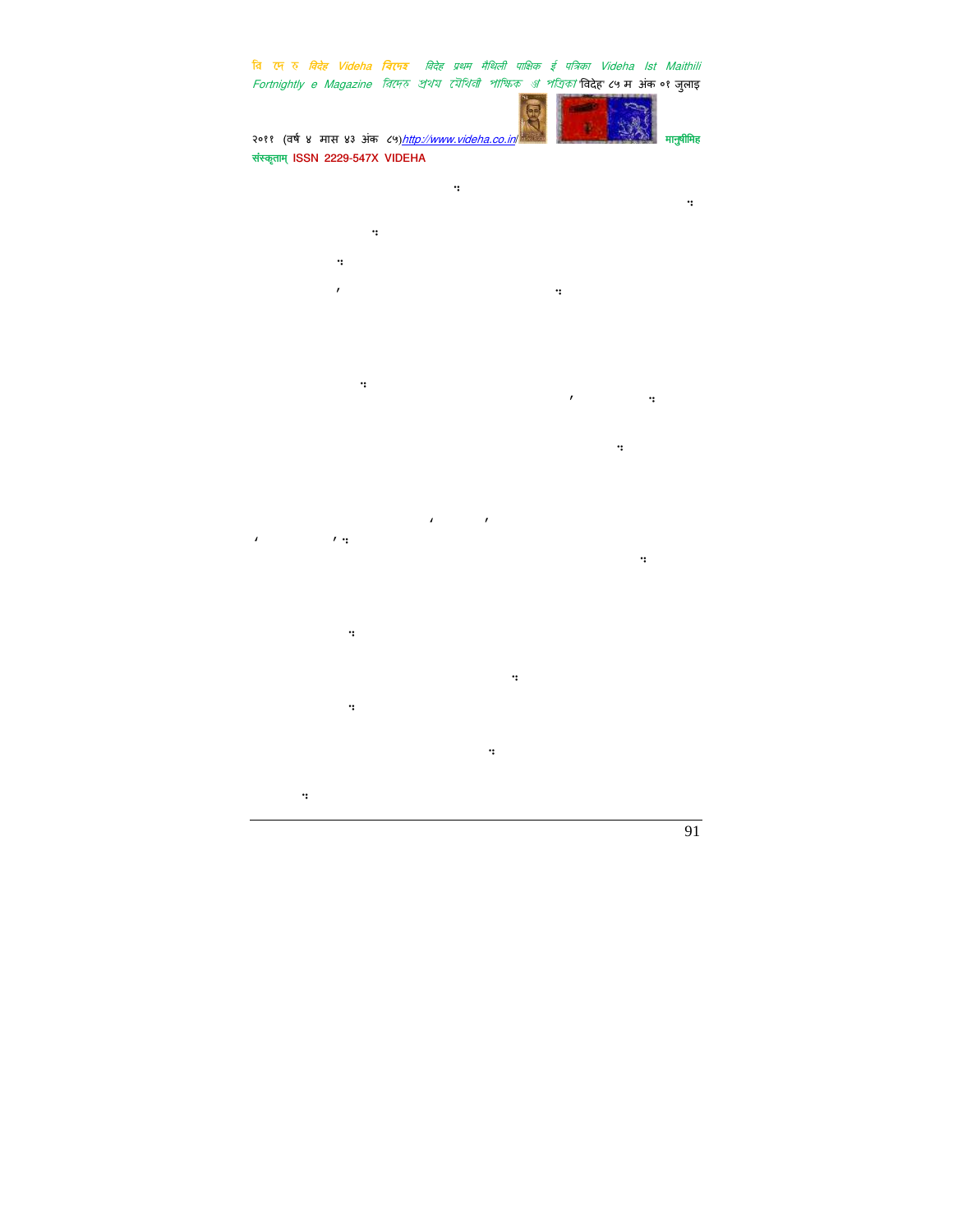दि एन रु विदेह Videha चिएन्श विदेह प्रथम मैथिली पाक्षिक ई पत्रिका Videha Ist Maithili Fortnightly e Magazine রিদেহ প্রথম মৌথিনী পাক্ষিক প্র পত্রিক/**বিदेह' ८५ म अंक ०१ जुलाइ** 



संकृताम् ISSN 2229-547X VIDEHA









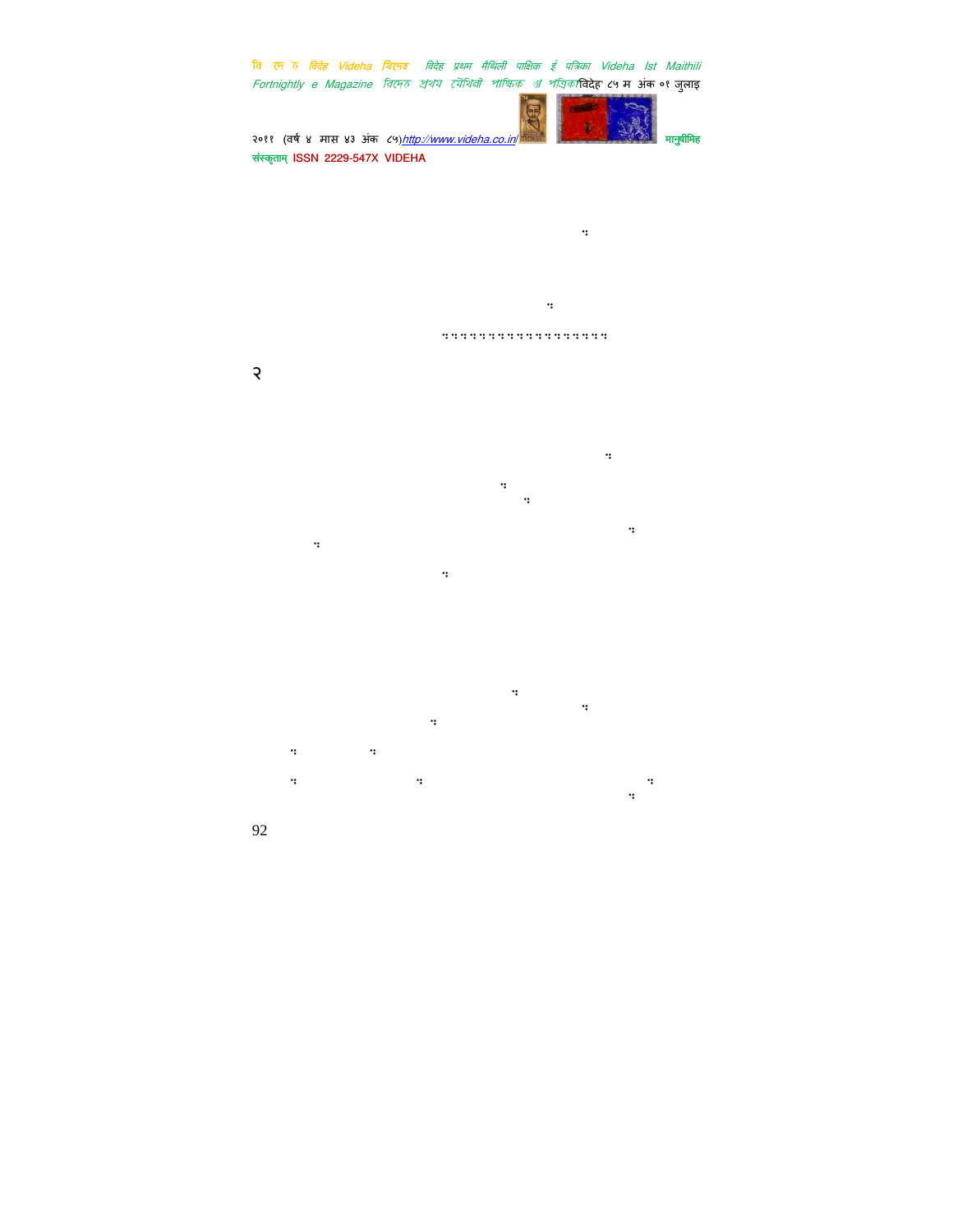दि एन रु विदेह Videha चिएन्श विदेह प्रथम मैथिली पाक्षिक ई पत्रिका Videha Ist Maithili Fortnightly e Magazine রিদেহ প্রথম মৌথিনী পাক্ষিক প্র পত্রিকা **বিदेह' ८५ म अंक ०१ जुलाइ** 

२०११ (वर्ष ४ मास ४३ अंक *८९)http://www.videha.co.in*/ मानुषी मानुषीमिह संकृताम् ISSN 2229-547X VIDEHA

Tbldij- in die stelling- in die stellingse van die stellingse van die stellingse van die stellingse van die st

 $\mathbb{R}^n$ 

hhbkfoesbAwjefib⣒dpn!!!

Spnbowledge. The spinal of the spinal of the spinal of the spinal of the spinal of the spinal of the spinal of

 $\mathcal{L}$   $\mathcal{L}$   $\mathcal{L}$   $\mathcal{L}$   $\mathcal{L}$   $\mathcal{L}$   $\mathcal{L}$   $\mathcal{L}$   $\mathcal{L}$   $\mathcal{L}$   $\mathcal{L}$   $\mathcal{L}$   $\mathcal{L}$   $\mathcal{L}$   $\mathcal{L}$   $\mathcal{L}$   $\mathcal{L}$   $\mathcal{L}$   $\mathcal{L}$   $\mathcal{L}$   $\mathcal{L}$   $\mathcal{L}$   $\mathcal{L}$   $\mathcal{L}$   $\mathcal{L$ 

⢶⢵⢽⣞.⢷⢵⢽!⣞⢼2!⢷⣓⣒!Joqvu!jo!

Joqvu;!)⢵⣏ ⣚!⢹⣇⢽⢼⢻⢷⢴-!⣙⢼⢿⢷!⣐⣇⢼!

Efwbobhbsj-!Njuijmbltibsb!ps!Qipofujd.

 $U$ 

**Color**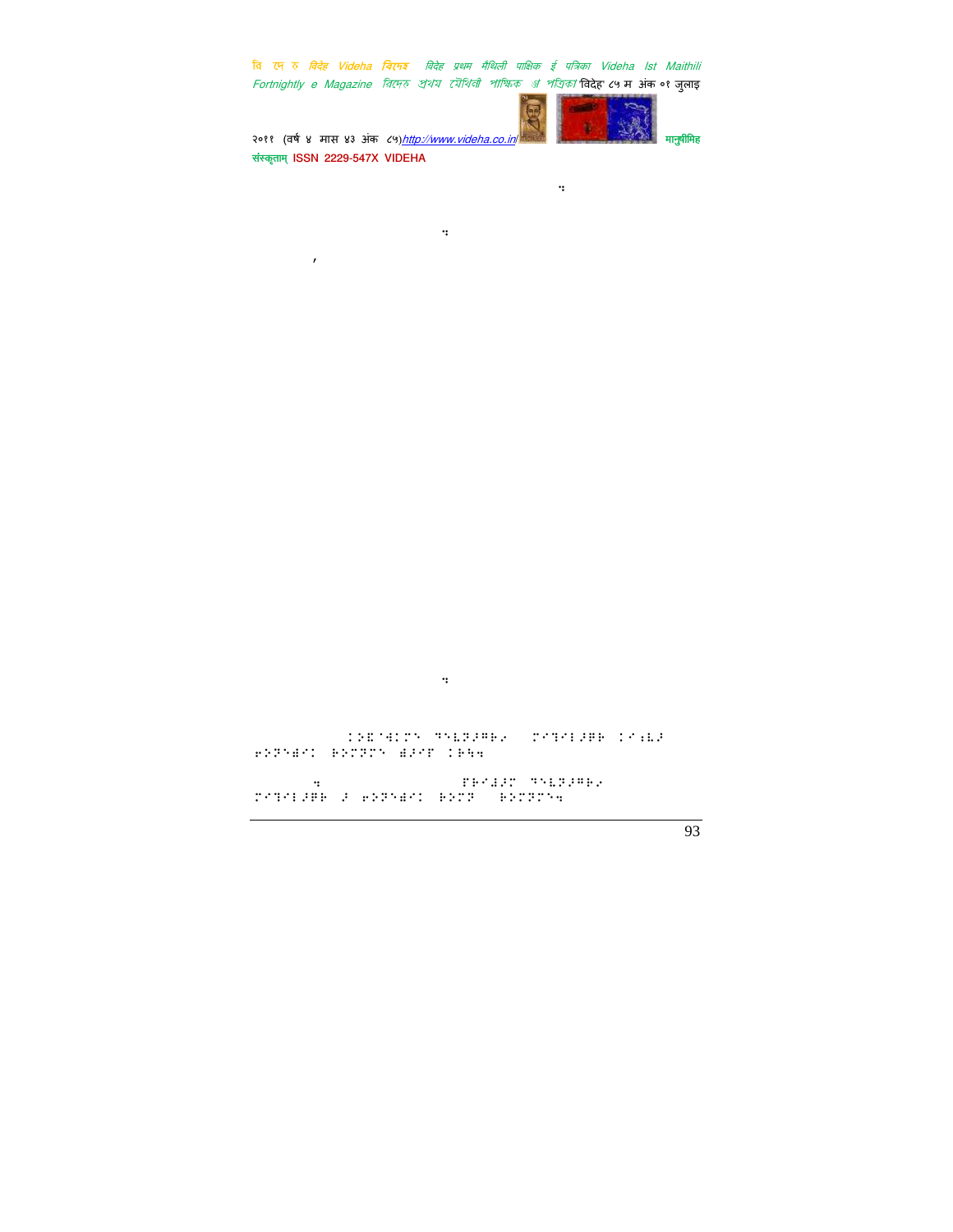दि एन रु विदेह Videha चिएन्श विदेह प्रथम मैथिली पाक्षिक ई पत्रिका Videha Ist Maithili Fortnightly e Magazine রিদেহ প্রথম মৌথিনী পাক্ষিক প্র পত্রিক/**বিदेह' ८५ म अंक ०१ जुलाइ** 



संकृताम् ISSN 2229-547X VIDEHA

 $\mathbf{q}$  is the spin of the spin of the spin of the spin of

⣐⢻ ⣉.4⣙⢴.⢵⣏!0!4⣙⢴.⣐⢻ ⣉.⢵⣏!! 2 ⢷⢵⢺ ⣞F!⢼⢻⣓!BC⣛⢼⣓-!2⢽!"⣅⣔⢼⣇!⢼!⣝⢵⢻⢹⢼⢽!⢴. . The Constantinople of the Constantinople of the Constantinople of the Constantinople of the Constantinople of ⣇⢹⢳!4⣙⢴.⣐⢻ ⢷⢺⢴!⢼!⣐⢻ ⢷⢺⢴!4⣙⢴!⢵⣏! ) { {idegrape (paral) frequency shows the summary ( "⣒ ⣝⣓⣒⣒!"⢷ ⣇⢷!⢼⣎⢼⢷⢾!.Cbtfe!po!nt.trm!

Nbjuijmj!Ejdujpobsz⣒! १⣒⢸⢼⢷⢾!⢼!⢽2⢼!4⣙⢴!⢸⢼⣏⢼.⣇4⣑⢼⢽!⢵⢽! ⢹ ⣇⢼⢷⢼!B⢽⢼⢵!⢼⢽!⣉4⢴!⢼!२⣒4⣙⢴!⢸⢼⣏⢼! " 2⢼⢹⢽!2⢼⣚ ⣝ ⢷!

१⣒⢽2⢼!⢼!⢸⢼⢷⢾!4⣙⢴!⢸⢼⣏⢼.⣇4⣑⢼⢽!⢵⢽! ⢹ ⣇⢼⢷⢼!B⢽⢼⢵!⢼⢽!⣉4⢴!

१⣒१⣒!⢽2⢼!4⣙⢴!⢸⢼⣏⢼!⣇4⣑⢼⢽!⢵⢽!⢹ ⣇⢼⢷⢼!

BERABU INDI INDI INDI INDI INDI INDI )⢸⢼⣏⢼⣉⢼" ⢾ ⢷⢴!⣋⢼⣒!⢷⢼⢼⣇⢾⢼⢷!⣝⢼⢹⣇!⣎⢼⢷⣜⢼F! PARTE PARTE, POINT IN PRETENT 4⣙⢴!⣅[ [⢼⢷⣜!⢾⣙⢼!⣈⢽!

१⣒2⢲ [⢼⢿⢷!⢼!⢽⣅" ⣇⢼⢷;!2⢲ [⢼⢿⢷⢼⢽ ⢾⢷ ⢻⢾!⣌-!⢲-!  $\overline{B}$  = 0.000  $\overline{B}$  = 0.000  $\overline{B}$  = 0.000  $\overline{B}$  = 0.000  $\overline{B}$  = 0.000  $\overline{B}$  = 0.000  $\overline{B}$ ⣉B ⢹!⢽ ⢾!⢺⢼⢳!⣇⢷ ⢻!⢿⢷!⢷⢳4⢾!⣁!⢵⢳⢴! ⣇⢷ ⢻!2⢲ [⢼⢿⢷!B4⢾!⣁⣒!⢺⢽⢼.!! ⣌ !)!⣇⢷ ⢻!⢷⢳B⢼!⢼⢷⣜!⢽ ⢾!⣌ !⢼!⣁⣒\*!  $2\sigma$  (ii) [  $\sigma$   $\sim$   $\sigma$   $\sim$   $\sigma$   $\sim$   $\sigma$   $\sim$   $\sigma$   $\sim$   $\sigma$   $\sim$   $\sigma$   $\sim$   $\sigma$ ⣈⣜ ⣋!)⣞!⣇⢷ ⢻!⢷⢳B⢼!⢼⢷⣜!⢽ ⢾!⣜ !⢼!⣁⣒\*!  $^{\circ}$   $^{\circ}$   $^{\circ}$   $^{\circ}$   $^{\circ}$   $^{\circ}$   $^{\circ}$   $^{\circ}$   $^{\circ}$   $^{\circ}$   $^{\circ}$   $^{\circ}$   $^{\circ}$   $^{\circ}$   $^{\circ}$   $^{\circ}$   $^{\circ}$   $^{\circ}$   $^{\circ}$   $^{\circ}$   $^{\circ}$   $^{\circ}$   $^{\circ}$   $^{\circ}$   $^{\circ}$   $^{\circ}$   $^{\circ}$   $^{\circ}$   $^{\circ}$   $^{\circ}$   $^{\circ}$   $^{\circ}$  $\gamma$  $\left\langle 12.732, 2.722, 2.722, 2.722, 2.722, 2.722, 2.722, 2.722, 2.722, 2.722, 2.722, 2.722, 2.722, 2.722, 2.722, 2.722, 2.722, 2.722, 2.722, 2.722, 2.722, 2.722, 2.722, 2.722, 2.722, 2.722, 2.722, 2.722, 2.722, 2.722, 2.722$ ⣅2⢷ ⣝⣅ ⢾!B⢼⢾!4⣙⢴!!⢹⣈!⢺⢼⢾!⣁⣒! 2⢲ [⢼⢿⢷!B⢹⢼!⣎⢼⣐⣉!⢺⢻⢳2⢷!⢽⣅" ⣇⢼⢷!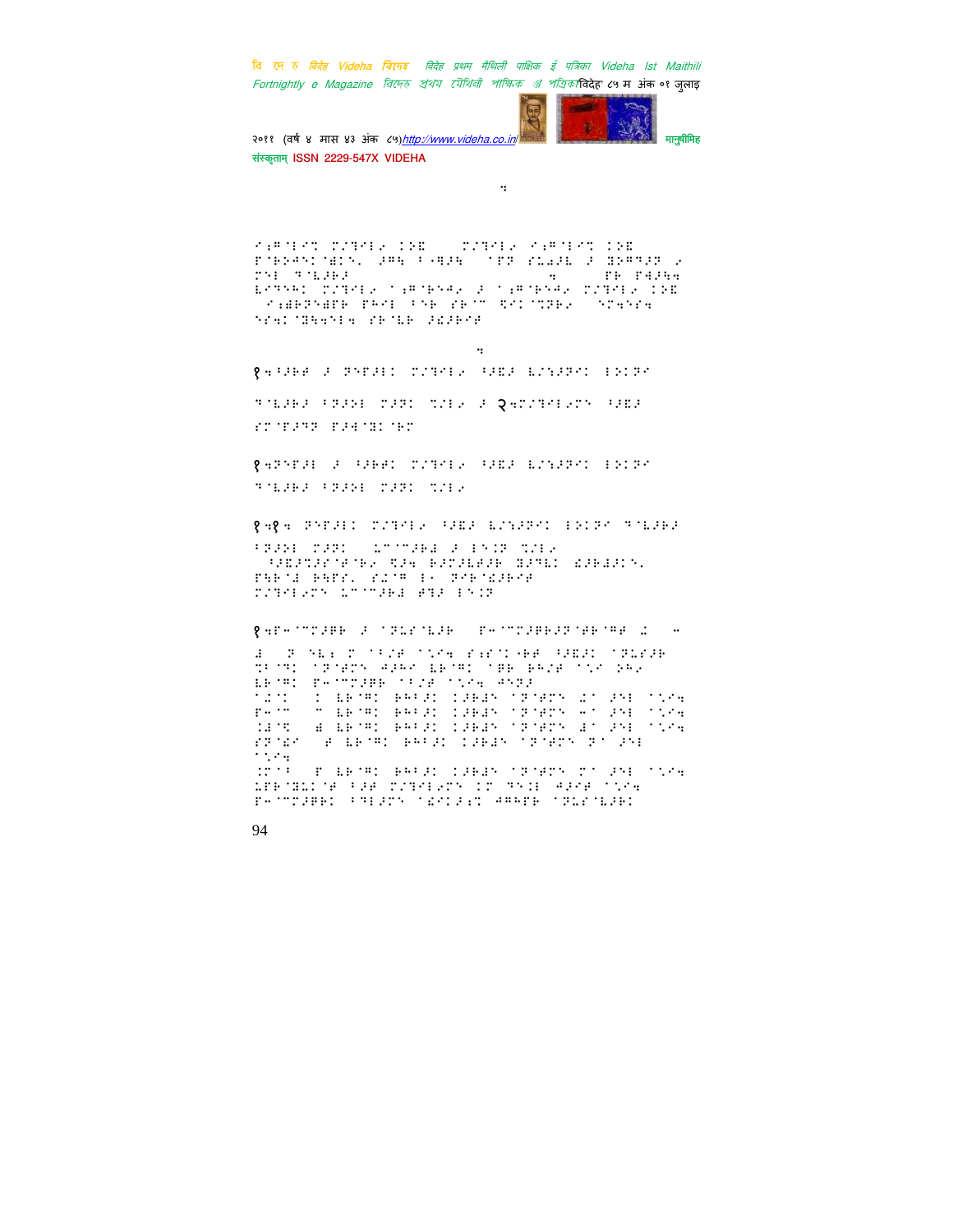त्रि एन् रु विदेह Videha विरमर विदेह प्रथम मैथिली पाक्षिक ई पत्रिका Videha Ist Maithili Fortnightly e Magazine রিদেত প্রথম মৌথিনী পাক্ষিক প্রা পত্রিকা' বিदेह' ८५ म अंक ०१ जुलाइ



२०११ (वर्ष ४ मास ४३ अंक ८५)http://www.videha.co.in

संस्कृताम् ISSN 2229-547X VIDEHA rježne svič april avda (nac) rano riebe mai kazar kara sti res provincies.<br>1930-2004 kopieren reoma margonial 1930-1930 AN ILEMA (TEEMA 2) BEEMAN, PARTE COONING EXIE APS AND ALESS DONEERS ENERGY PARTICUPES INC. agsy aspilling: Champion Champion para and concept<br>ound shorted dhia ase capudhi asid sshi adals.<br>dshi odda shaka biladdhi ndia a concept Amera. PARK THE 2 LIPP ESIDE AND PARE NES SERS PROBACTIONS PERMESSED ORDOBONIE DOMETRI sekrs vrd a vidad: Fre eske tria roda (ves) FAR APPEALD BUT TO TRIPS TOOP NURST AND PO FROM THE STATE OF THE FROM THE TELL OF PARTY AND STAND medi Adea (1924) ndaribasi pradagoe inimaad medi KONSTRUCK KANADIGATA INA DI PROVATI NOMA INGENERAL DEL ik iklimate att mennsätten intedet itt inde<br>1944 della klimate aller lante av menskaparte FORBAR (PROST) CARD (1985) EVENT SPACERNIE (ASVIE

QHB 2 B = BI LTITZEE WEST PARTEL PARE STRENGEL

APPONENT AWD CONTROLS AN INFORMATE BOSTON CAPAC ad aas cary mirkd wynas makke wyda BOOK BALK CHALK CHAR CHALK CHAIRS an talent 89175 894 9754  $\mathbb{R}^n \oplus \mathbb{R}^n$ **CONFIDENTIAL PARTICIPAR**  $\sim$  P  $\times$  H  $\mu$   $<$  $\mathbf{u} = \mathbf{u} \cdot \mathbf{v}$  $\mathbf{H}$ **FABOR MALBOR YABA CEABA (AMPA)** pare table that the same to my causes is suspirated in the part of the AN PARABABAN DENGI DIBATNYA A TANTANA NANANY BOTEZA TIRKA KINA SKOD SOLA SI VISATELE VIANNO ESPA  $\mathcal{U}(\mathcal{G},\mathcal{E},\mathcal{G})=\mathcal{U}(\mathcal{G},\mathcal{E},\mathcal{G})$ 

CONTRADANT WEWS COMMUNED A CONFIDENTIA  $3 + 1 + 1 + 1$ 

 $\sigma_{\rm{max}}$ CONTACTNOBACT SPECIAL DRAFTS AND AND ACCOUNTABLE anda son maed (1992) daga sakarda sodi sanada.<br>Pebrupa selam sedimaa amee nee kees kraadee PORTI ESTORAT (ESTORA DE CASERA ESPECIE ilat (legimda en dela mañoa aŭradinegal en chimaka)<br>en la mingan cine alkar inval andaŭ alkal (laak  $\mathcal{G}^{(1)}$  and  $\mathcal{G}_{\mathcal{G}}$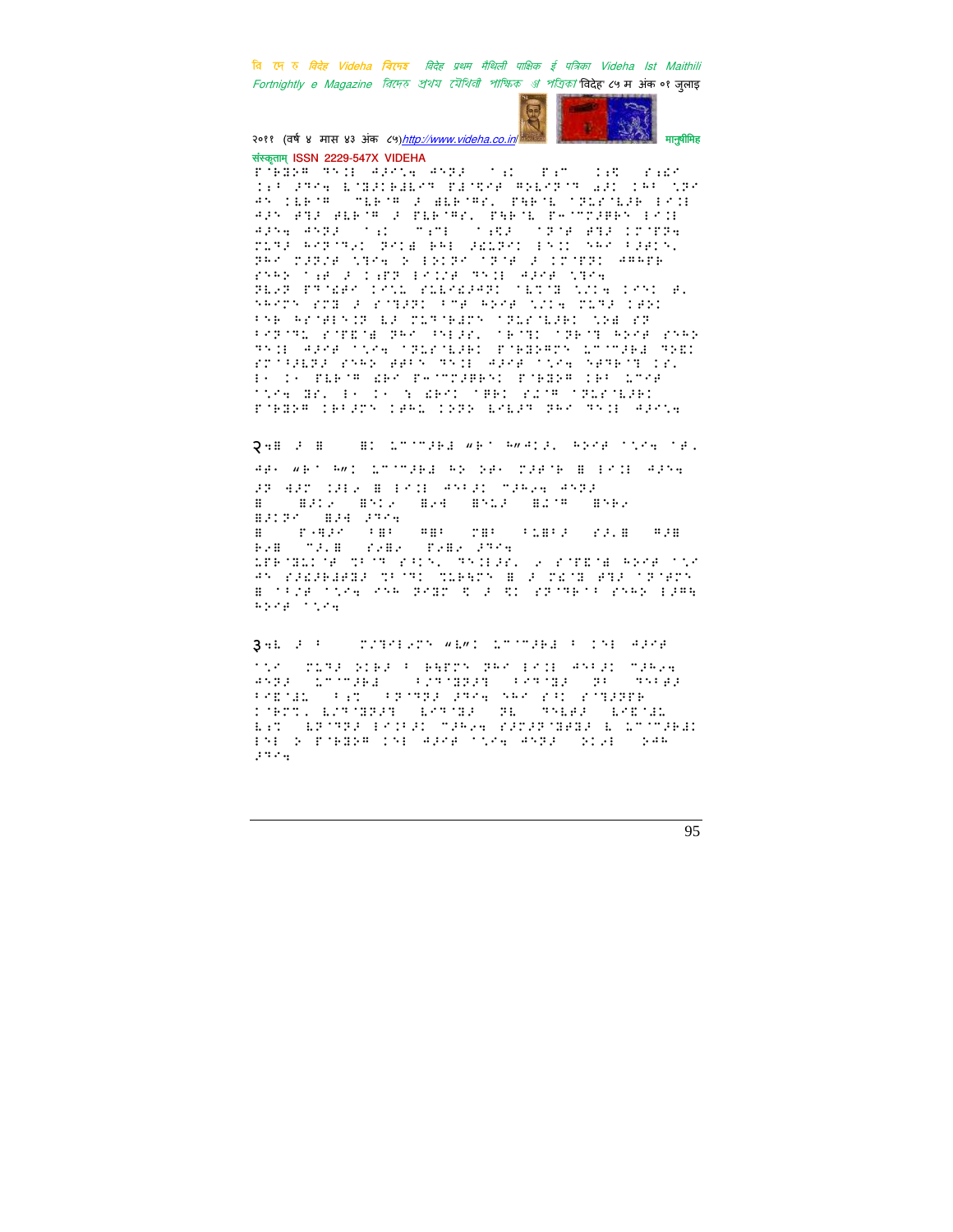त्रि एन् रु विदेह Videha विरमर विदेह प्रथम मैथिली पाक्षिक ई पत्रिका Videha Ist Maithili Fortnightly e Magazine রিদেত প্রথম মৌথিনী পাক্ষিক প্র পত্রিকাবিदेह' ८५ म अंक ०१ जुलाइ



२०११ (वर्ष ४ मास ४३ अंक ८५)http://www.videha.co.in संस्कृताम् ISSN 2229-547X VIDEHA

 $8.43 - 3.74$ CORRES CRRES WEWS ESTIMATED WRATERS CROP

medi adea noe (poma elea a dee iestat maeza chinaeadh dh' amh adoba (ace) ageal ageal.<br>Amo ad amh ceil agheila deim airso cireodoldh  $3.25$ marka yan

MANUEL POSTER REPRESENTATE PLAN EST  $\label{eq:2.1} \mathcal{A}(\mathcal{G},\mathcal{E},\mathcal{G})=\mathcal{F}(\mathcal{G},\mathcal{E},\mathcal{G}).$ ESPANAR LEGARA (1910) ARN (ANNA (1925) 1925

 $\mathbb{E}\left[ \mathbb{P}^{n} \right] = \left[ \mathbb{P}^{n} \right] \mathbb{P}^{n} \mathbb{P}^{n}$ PERPORAGERY (1981) 929-1929-1-229-1-229-1-229  $\mathcal{G}^{(1)}$  and  $\mathcal{G}^{(2)}$  and ranadigada de mes questo o narre celha civa aoda AART ASI SEE TAAS SALA AARTIS EE KA KA SALA maeus dendry compressado maes personantes adapte TROTE SPECIENTS WALLS, BOING LITTLEBE INE SPRAE  $\gamma$  ,  $\gamma$  ,  $\gamma$ 

NO 20 WEW DOESNESS PROTOCOLOGY POSSESSOR CONTRACT SPEAKE THE EFBELOGE TARK SHAPILAGETTS SIRS PORCHAN IN PHENOMENO CONTRACTORDO ENCRUN INFER really dimension the desirvation provider YANEYAZABU: UMIMZAU MZEV GO ITENBZ NYU PNYV dera sira dan response esti ané faeral de chie. TIME OF THE PROPERTY CHAIN CHAIN BY MORAL STAR what prediging they environmentaled term name

gase su adalare presidente presentar

ENDE PROMPAGNY 1988 FORPA FE MORTINE NEMMO  $\frac{1}{2} \left( \frac{1}{2} \sum_{i=1}^{n} \frac{1}{2} \left( \frac{1}{2} \sum_{i=1}^{n} \frac{1}{2} \left( \frac{1}{2} \sum_{i=1}^{n} \frac{1}{2} \left( \frac{1}{2} \sum_{i=1}^{n} \frac{1}{2} \left( \frac{1}{2} \sum_{i=1}^{n} \frac{1}{2} \right) \right) \right) \right) - \frac{1}{2} \left( \sum_{i=1}^{n} \frac{1}{2} \sum_{i=1}^{n} \frac{1}{2} \left( \frac{1}{2} \sum_{i=1}^{n} \$ PLAS SELRO ENTRY AO SOBRER NISE NEL ALI  $\sim$  335  $\sim$  347  $\sigma_{\rm H}$ 

1980 FRANCISCO CONTRADA PARADA CARDA EN EL LTITARE I PROGRAM TORE AND FOURTHEIR TR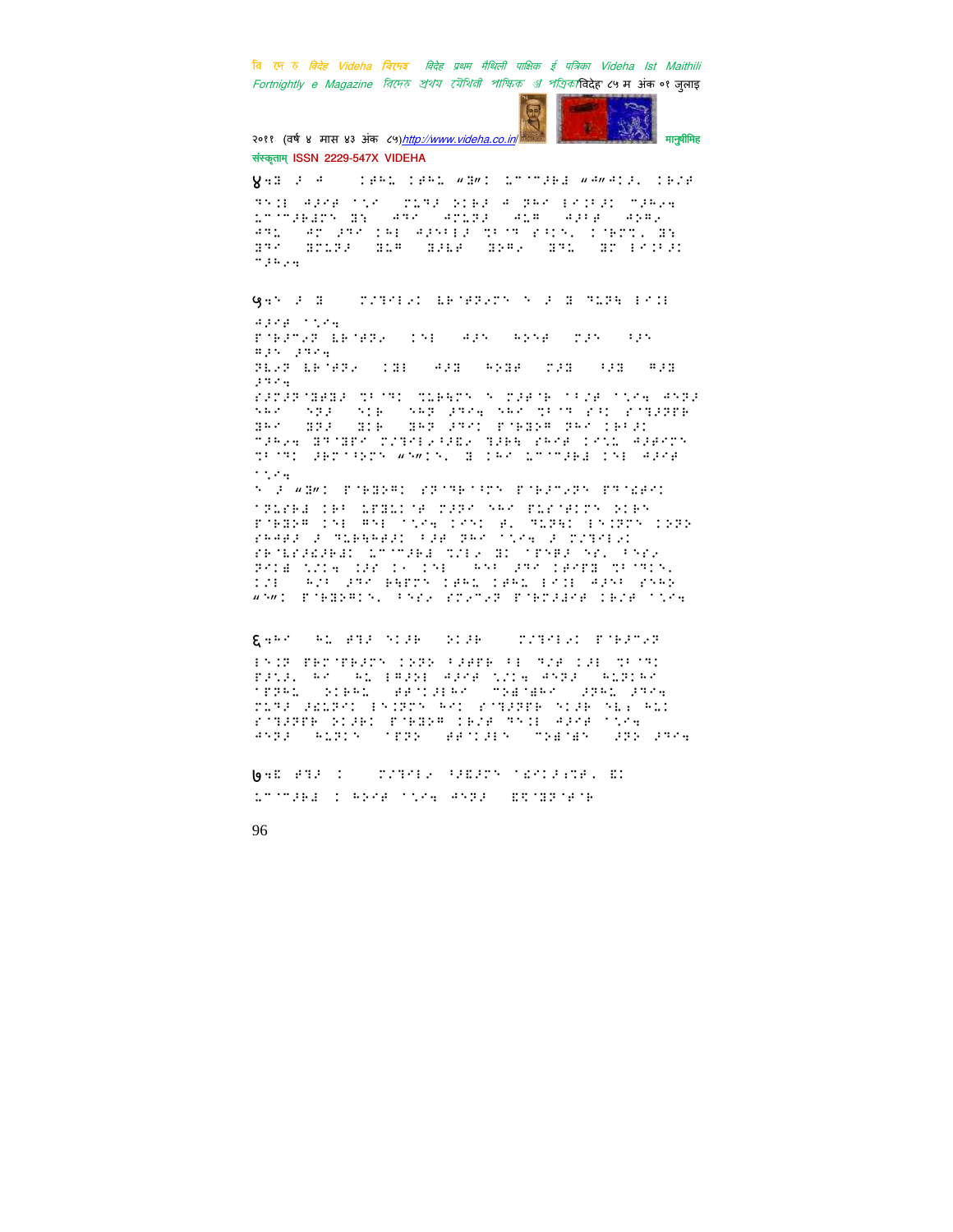त्रि एन् रु विदेह Videha विरमर विदेह प्रथम मैथिली पाक्षिक ई पत्रिका Videha Ist Maithili Fortnightly e Magazine রিদেত প্রথম মৌথিনী পাক্ষিক প্রা পত্রিকা' বিदेह' ८५ म अंक ०१ जुलाइ



२०११ (वर्ष ४ मास ४३ अंक ८५)http://www.videha.co.inl संस्कृताम् ISSN 2229-547X VIDEHA  $(13372)$ **EASTER HIPE** TREPARTE CONDITION ESPEND (ESPIND) (PROPRESSIVATION) 2784 ZHENERY ESP - PROTREKINE TESTERO TESTAS ESERVISE PROPERTY  $\sim$  1  $\sim$  1 texted texts in teachers then so each increase to a series of a series of the series of the series of the series of the series of the series of the series of the series of the series of the series of the ser ageg tieg bie gegunden zehi meeta ba beigez **THE PAID CALLS:** TAP GO PAT  $\mathbf{F}$  and  $\mathbf{F}$  and  $\mathbf{F}$ 145 - 148 - FRANCA TEARING RAE ( FER PRESP) IR ENE (147) ERSEN ELEVATOR APRIL COLPATENE PANCIERISARY PROTEGIAE  $\# \mathcal{J} \# \mathcal{V}_\mathcal{M} = \# \mathcal{V} \# \mathcal{J}_\mathcal{M}$ raena ear day of which radio you was dear  $-3 - 134344$ resera esportista esporta al pelo pelo spales.<br>Le conerez pregradori complea inferales consta<br>2 sintesa elegane popre le calego considerat. FARIS RAF (1982) TOESTS TEST RAPS. **STACK DAIRS TIP RAIN TEAPTE PAPE** SU LESTADOR CHARDIAL TRIADUR ELETA PROPOR 1024-4532 rakta kar (trak: trak:  $\sim 0.5$  and  $\sim 10$  $\sim 0.31$  $\sim 1.71$ razezi april **TERRIA BRE** Seak Sear **Stage Stage Stage Stage**  $\mathbb{Z}[\mathbb{Z}[\mathbb{Z}[\mathbb{Z}[\mathbb{Z}])]$ The consequence in realidations with an analyspace appr  $\mathbf{H} = \mathbf{a} \left( \mathbf{a} \mathbf{y} \right) \mathbf{q} - \mathbf{a} \mathbf{y} \mathbf{p} \left( \mathbf{p} \right)$ **一次世界中的一个生存生活中的一个生存生存的。 一用好事的** FARIS RATIO  $\mu$  and  $\mu$  . **TEAPTE PAPE**  $-1.297 - 1.44297 - 1.44331 - 0.04443 - 0.297$  $\mathbb{R}^{n+2}$  . <br> <br> :  $\mathbb{R}^{n+1}$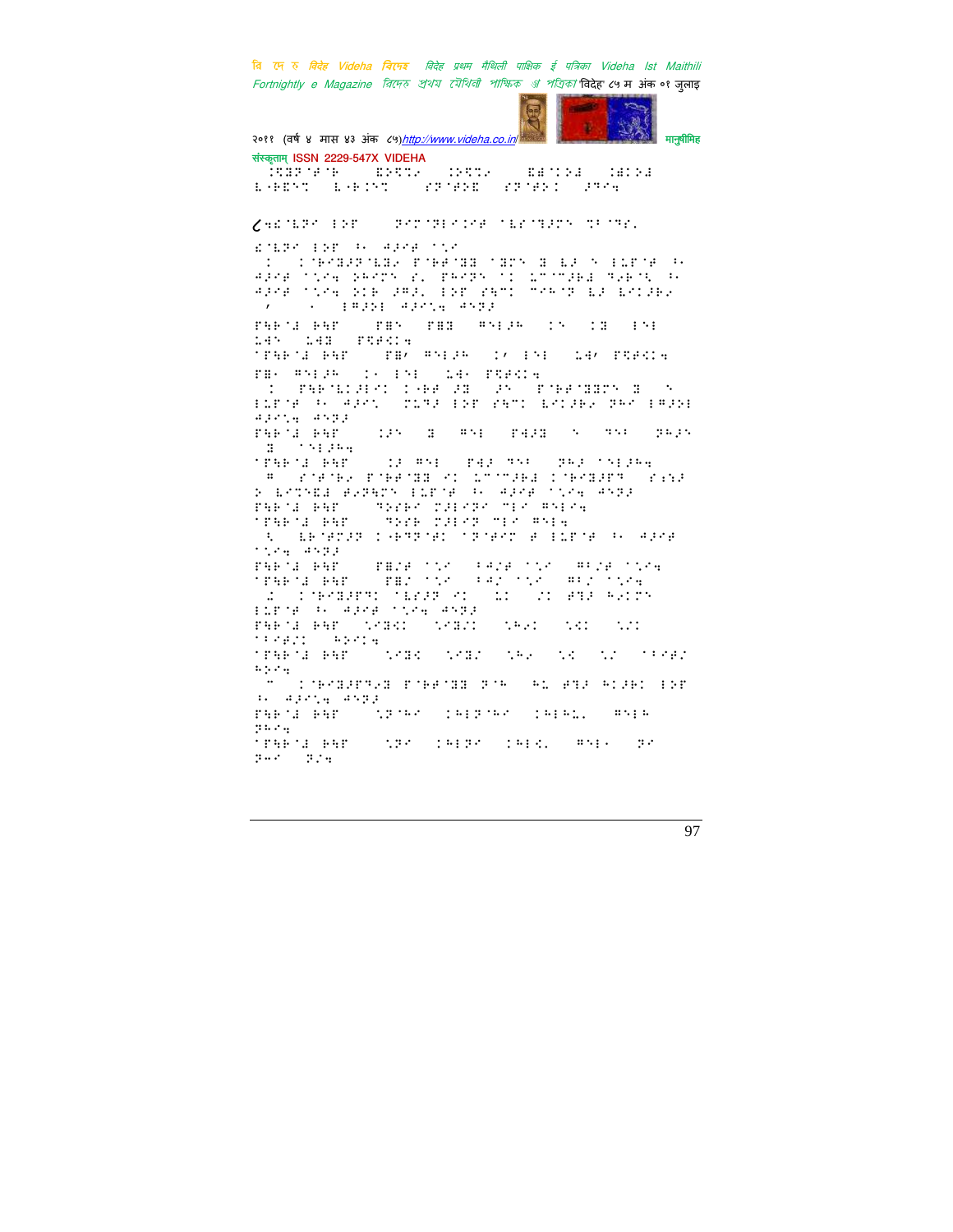त्रि एन् रु विदेह Videha विरमर विदेह प्रथम मैथिली पाक्षिक ई पत्रिका Videha Ist Maithili Fortnightly e Magazine রিদেত প্রথম মৌথিনী পাক্ষিক প্র পত্রিকাবিदेह' ८५ म अंक ०१ जुलाइ



२०११ (वर्ष ४ मास ४३ अंक ८५)http://www.videha.co.in संस्कृताम् ISSN 2229-547X VIDEHA

QHETERY POTERRENT-PEB **CONFIDENTIAL CONTROL** 

TERR APPEL PARTIES TOEK ARD TER ARRAITED ORD dik sementas kisa dan namitela tahun 1919 (elakar elakar).<br>Titulan mutaka udela seluruh terbitan manasala sina tertengkan e teatre la celebración de la celebración de la teatre de também.<br>En los competibles de la calabración de la angula compa กัดสุดที่กัดสุดต่อกับข้อมูลกับ<br>การสุดต่อการสอบการสุดต่อการสอบ  $\sim$   $\sim$   $\sim$ ing ang l  $7.38<$ **CONSTRUCTOR** STARL TALE APPEARING aand dichtaal van die bestel van die Seriese († 1915)<br>Anders Bottern, Betro anderes die Koeperse († 1956) 1940/92 3129 7539

**Robert Edge of the Portfolio Property CONTRACT PROPERTY** 

adaadka maadad waxaa ka sii sii sii sadaa madaadka dalka waxaa waxaa waxaa iyo dhamada ahaan ahaan waxaa waxaa<br>Sadadka waxaa dhamada waxaa waxaa waxaa waxaa waxaa waxaa waxaa waxaa waxaa waxaa waxaa waxaa waxaa ahaan ahaa NAR SPORTA SKOROSTERER SOM PARME NORTH NO STORER FABA SOM PISA PATO I POSAR PER SEAPAR BASE PAE none doma analisa editaraz predsentiana TA MEALD MET VINAGER (1981) 1981 AFG MA (951) ASE TORA EMPERIENT ESTADS CONTRA ESTADO EMPARADOR davd dade tievi veel d'vivingd ee vilv. Vinger DR LESSE ERSTERE DAE FAE SOVRE ESTRE 2 EDEDA FORD SCORES ESTA ENCRUADA ADALA PERMANSI PARA PRESENTED PREPERT ERRETAREMENT PREDNE And they also not count outside oversease. ate code celtics, il didillo didillo didillo di progressivo con sulla celtica FOR ANY PARTNERS MOVE ENCOUNTERED AND STRAPAREN GIORRE PSE PSE INVASIATO DINABLE PRERI ina (Carnoge) (23 ciudinere) por copri colego (1982)<br>En Diona de Cannello Vracineardo a Cogarda de Galego  $\pm$  10  $\pm$ BUTULAUB GUTEL CORPORATION PRESENT TOURONEUM sed tirta 1995-1991 de 1991 e 1991 e 1992 de 1993.<br>Lesenca salere for age

APEPTRENENS RPA BROKERPE BRAEL EPHIRING PARTA BAPYL YOTH IS PERTONEER

RARA CONTRA COUPRO CABBA POLARA PRECEDENT TITLE IN THE TITLE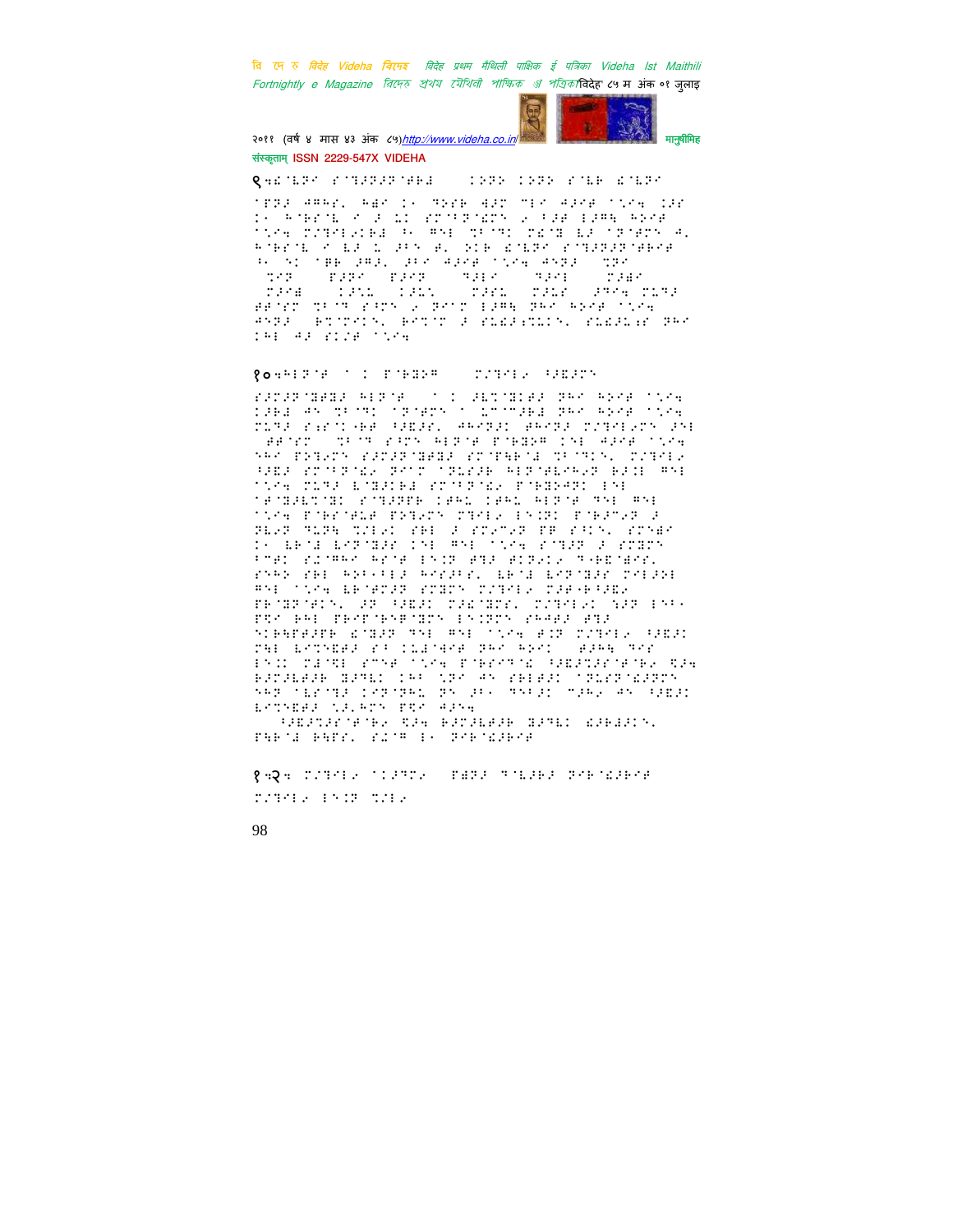ति एप रु विदेह Videha विएम्ब विदेह प्रथम मैथिली पाक्षिक ई पत्रिका Videha Ist Maithili Fortnightly e Magazine রিদেত প্রথম মৌথিনী পাক্ষিক প্র পত্রিকা' বিदेह' ८५ म अंक ०१ जुलाइ



संस्कृताम् ISSN 2229-547X VIDEHA

ga as dist provincial research preemed territory ask lease specialization internetal title (law additional) BOARD EECH GROUP ER DE ROOM LINGAELDE CO

 $\frac{1}{2}$  =  $\frac{1}{2}$  =  $\frac{1}{2}$  =  $\frac{1}{2}$  =  $\frac{1}{2}$  =  $\frac{1}{2}$ 

 $\sim$  10  $^{\circ}$ 4921  $\#1\oplus\ldots\oplus1\oplus$ advis.  $\gamma$  ,  $\gamma$ 

 $1.00143413$ 1008 1008 2009 2009 2009 anta anta até.<br>Anta anta akšiau (sikis mki samu smaskos)<br>Vojnose (sa

QA SPONSER DE BAS ENELSEL END EN ENDEMORG **TERRAI ARBIT AL ANIT TERRAI ER LAS ANITAS ARTIFA** TOP CAPE BAE TON CAPS BAE TONG IBV RAEPAC  $\mathbb{R}^3$ TES PALENTER TEN PALENT

34 Eneanza provinciar vanez antarko antagon vaz BRIDGE AND STORY TO CONDITATION DATA CARD THAN

RA YOU BEEN YOU BEEN EXIDED ABENE CORRIGES YOU ada yilk adaan boroaka kena ada doo dakee MEZO (1982) NAD PARTBARPA

ga comercial decompresses that the sees experience to ANDER ANN SENA SANA SNOW ENA BOL POAG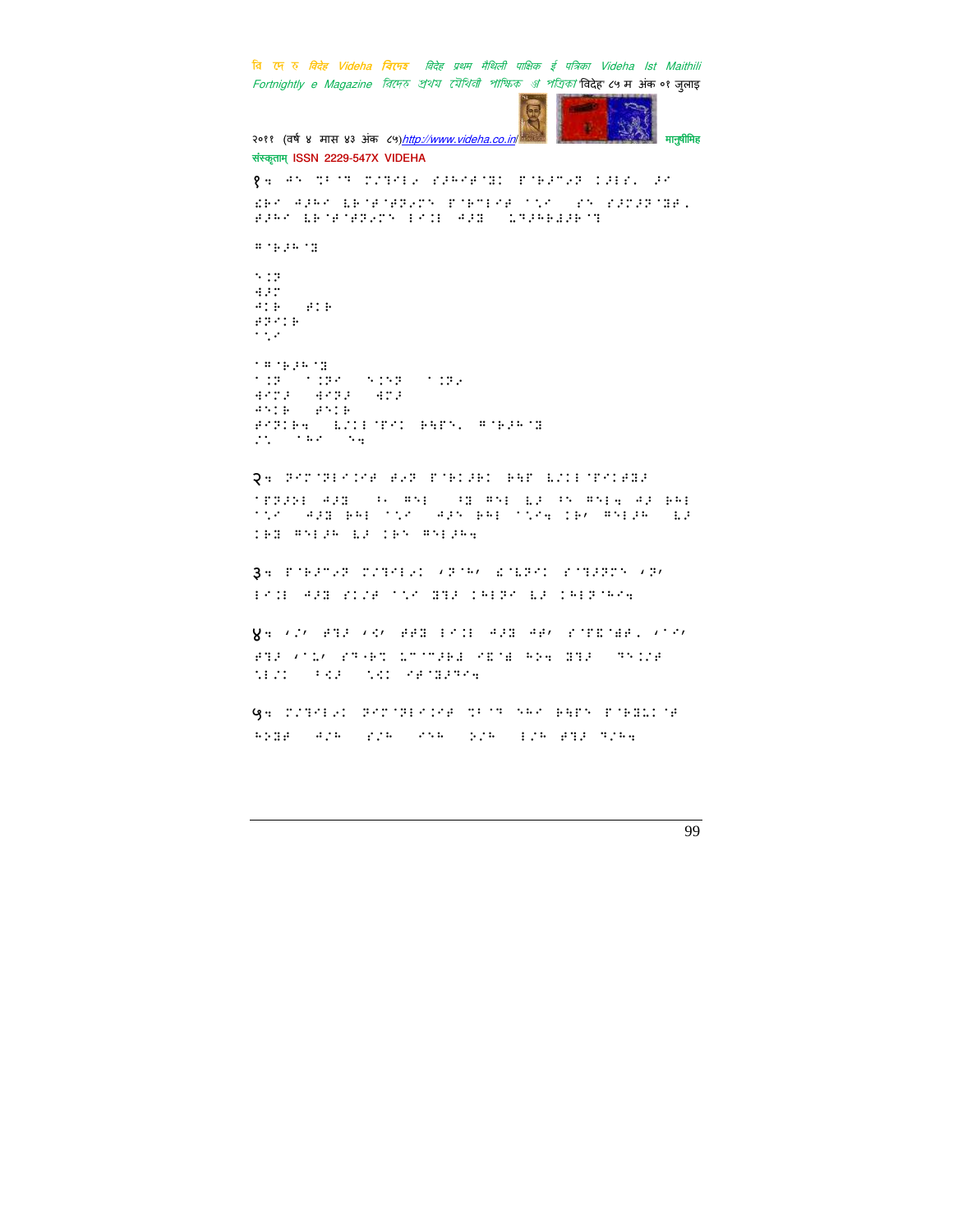त्रि एन् रु विदेह Videha विरमर विदेह प्रथम मैथिली पाक्षिक ई पत्रिका Videha Ist Maithili Fortnightly e Magazine রিদেত প্রথম মৌথিনী পাক্ষিক প্র পত্রিকাবিदेह' ८५ म अंक ०१ जुलाइ



२०११ (वर्ष ४ मास ४३ अंक ८५)http://www.videha.co.in संस्कृताम् ISSN 2229-547X VIDEHA

gallere rare, spaeake, de rack ivsy our social per RADARYSHU (1879-ARTS SKILH) SSA (1879-ARTS 1870-A GRANT DOG KRATASIENE V DOG DOG DOG NEDNIG

ga anderene energia von de von preenve preserva LA MES SARTA SE SAGGES ESSE SOS LIVERO SELACIO FORDPEN ENDEMNY PAPS, VSV ES VDV PKOP 9309 332.00 **CONFIDENTIAL CONFIDENTIAL ONE ARE**  $-4.33 - 4.3 - 4.35$ **PETBERPH** 

Ze promakarn de actes alam an valuacter actes. and sade that area response that but men early. MAE ADDA DHO CADO CHAOL EADA CEOCADO TEZEP (FREPH)

QH PARLEAPH POLEHER POLES POTAR STAPPERS VW FRIDAMENT PARLAMENT POLEN STAR in popular CRAHA (CARARAHA EA COSA) (CRAS) (CARARAS) e

Row (1961) Enforcement demonstrates early televisi AUSINE AUSTRIA AUSTRIA AUSTRALIAN AUSA UN TO DO TEVER SER TEMPS SE TODA POR SINTE SINTE DE TERRO BAR VISBA BAJE AA 2128 TIVA

884 ERROLLER COLORED ERROR SIDN BROADS TEMBER ANDERSTOR BEEN, REPANEL AV POINT TOMAR BEV SAMPLE EXPRESS TAB

834 CALB - FALB ARRIVETSADON CAL - FALVRETSARR 1701-0205

835 TECHNIC VERSIENTE VERSITEIT EINE TELEVERIEN EVID AND COVERN NAPAL PORTERENT TENNIS VID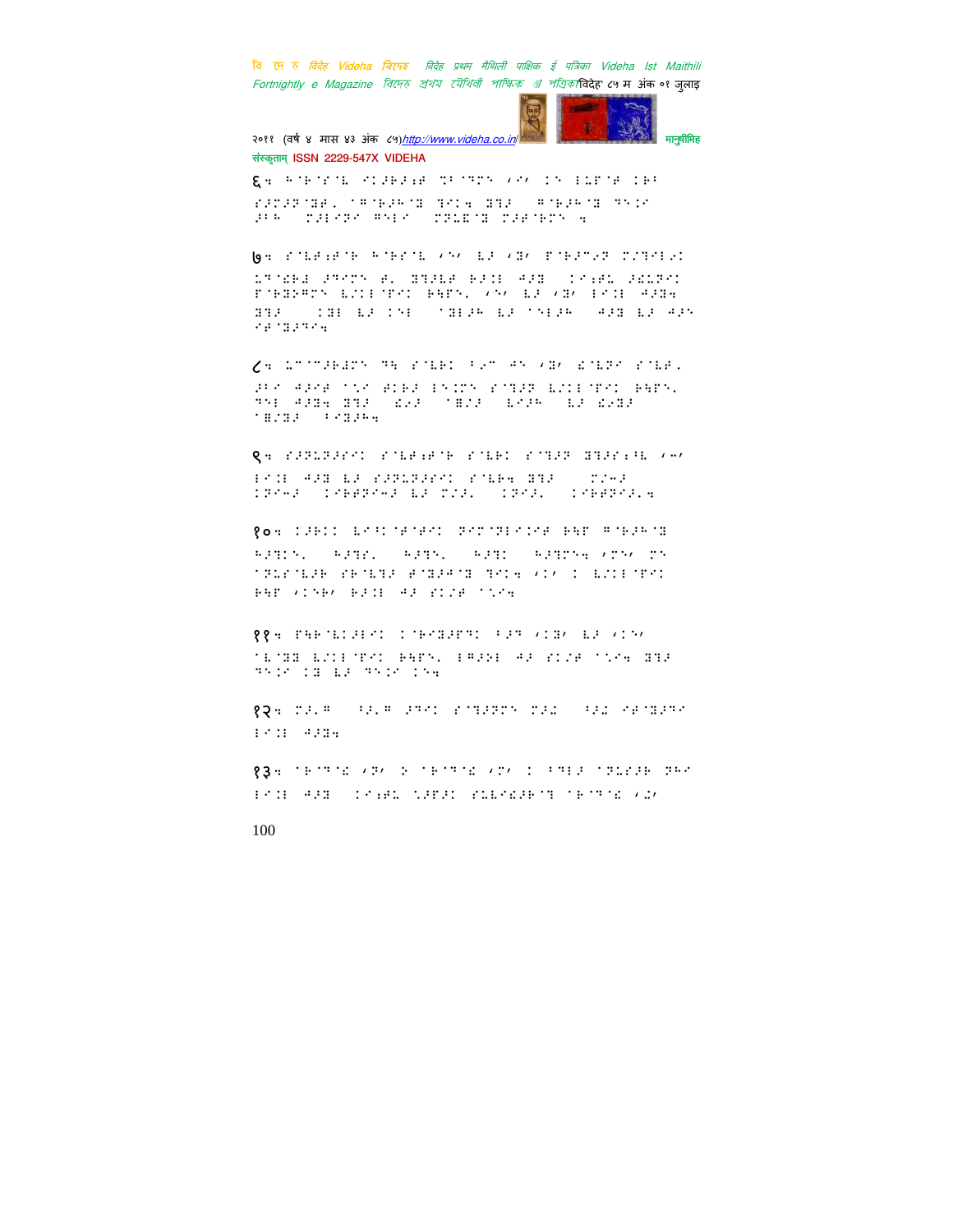ति एप रु विदेह Videha विएम्ब विदेह प्रथम मैथिली पाक्षिक ई पत्रिका Videha Ist Maithili Fortnightly e Magazine রিদেত প্রথম মৌথিনী পাক্ষিক প্র পত্রিকা' বিदेह' ८५ म अंक ०१ जुलाइ

२०११ (वर्ष ४ मास ४३ अंक ८५)http://www.videha.co.inl

× मानुषीमिह

**COMPANY** 

 $2.5\,cm$  ,  $3.3\,cm$  . stando alestado se maisa el tama o dana ER Cada

gga arak meksa aeroku rezor eza ireak EKSTMAT VERMITTERARK ENBOARDINE AAGNUSTA STEVERED CONTENTS PROPERTY

PORT 23 NOTE CORP. THANK TO TRIN 280 IV EACH ADD ABS IN THAT CABILITY EASY NAME AND SPECTATOR  $4.3\pm 0.1$ **SHOPLE PECH** 

884 Capacastros, Indianas de Manacastros, proporciones i Adam i persebili polareati i robandaena i Aniiranda i Amerikana.<br>Ipamedeen indorredeet i predaka i pana rengarati i naarad.<br>Itali i Adir rother indiner aad i i Aniira tene i Aniira.

**Right PARTS EXPRESS PRESEL ...**  $\frac{1}{2}$  =  $\frac{1}{2}$  =  $\frac{1}{2}$  =  $\frac{1}{2}$  =  $\frac{1}{2}$  =  $\frac{1}{2}$  =  $\frac{1}{2}$  =  $\frac{1}{2}$  =  $\frac{1}{2}$  =  $\frac{1}{2}$ 

804 COCCA ES CARLOS ESTE ARE LER ARSAREL 4988 (17) 

RRA EST AND NST NEINER FRIDAY (S. 1948) ERDE  $4.3\,\mathrm{Hz}$ 

Row this management manna madia adder

S&PINZE SUPPLY THE SEPT LABLE LEADER POTE AT 2 decide to the edie secondal condet in the residuent no logo in the control no except women ਤਾਨ ਦੇ ਬਣ ओ ਕਿ ਬਾਬਾ 'ਭਾਰ ਸਰ ਭਰਗ-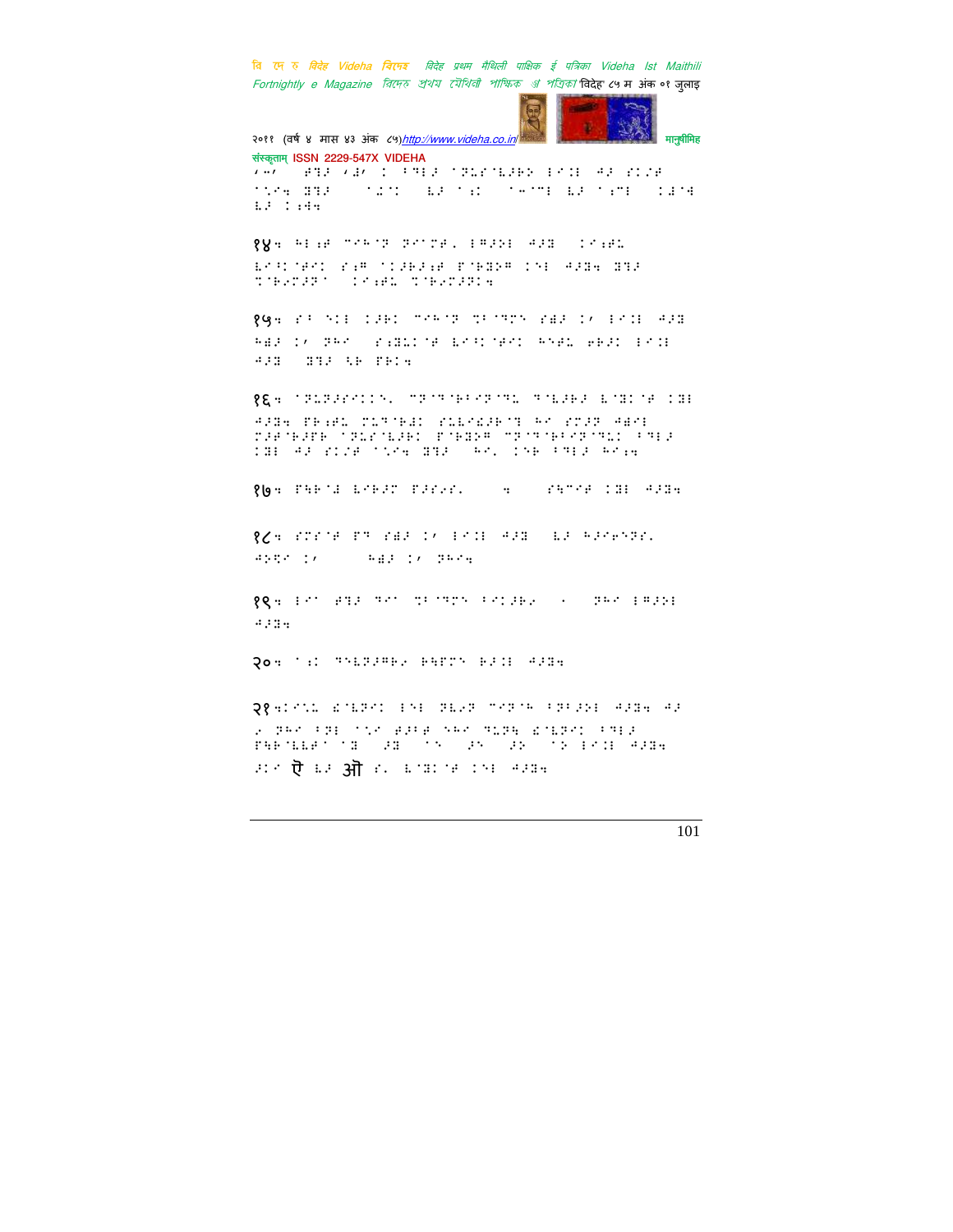त्रि एन् रु विदेह Videha विरमर विदेह प्रथम मैथिली पाक्षिक ई पत्रिका Videha Ist Maithili Fortnightly e Magazine রিদেত প্রথম মৌথিনী পাক্ষিক প্র পত্রিকাবিदेह' ८५ म अंक ०१ जुलाइ



संस्कृताम् ISSN 2229-547X VIDEHA

 $\ldots$ **PERMIT REPORT TO PERMIT AND RESIDENCE** Belleve that a start and progress

QH CONFERDA FREE CONFERD CARDIO NO

RABA COMPARE BARAGAN  $-351.75 \pm 54.0$  PAP  $\frac{1}{2}$  =  $\frac{1}{2}$  =  $\frac{1}{2}$  =  $\frac{1}{2}$  =  $\frac{1}{2}$  =  $\frac{1}{2}$  =  $\frac{1}{2}$ 

dane a c'hornaegon dalegn eve ree (enda elege dar) (crisă și l'imstalare avecreene real).<br>Pere al imstala sproceso aeda fage serve -37 nasis pragaak e eig. Chrakke Askelnik gluble ADAL (1992) PASPE 2 PANT PAPPE 2  $\gamma$  ,  $\gamma$  ,  $\gamma$ 

SARDS AMERICAN FACULAE CONFIDENCIARES FUEL ASKA INNKI DSEG I PROSPEKTRI SI ITKIRI SEETRI PINETIO K TRAD PARK 17315 APRIL 2 12415 45120 MUAVA 1963 AN ARBITADO NIA TORRARIA LOCORRA ADRE CIDA liel av personare som post fra flags are nde () (25 deed primaer: robi 1943 Ar 29 oca LTITARA PAEPARIA BARY, IV PRE NAM Presiliti est. Sur communal<br>1930 - Nord Boll, 1999 - ammuna

inalismo (pri all'interno di montaggio<br>18 della Grupo di la contra di la contra di montaggio<br>1880 della Grupo India (pri all'interno di montaggio YABUL MARE (PAPPY) REP (PAPPY) P MEBUL ME (A) UM MEKR cal elementative mener remer commaedi ana (para termini)<br>Standard (para tipologia) en Adaltaden (pr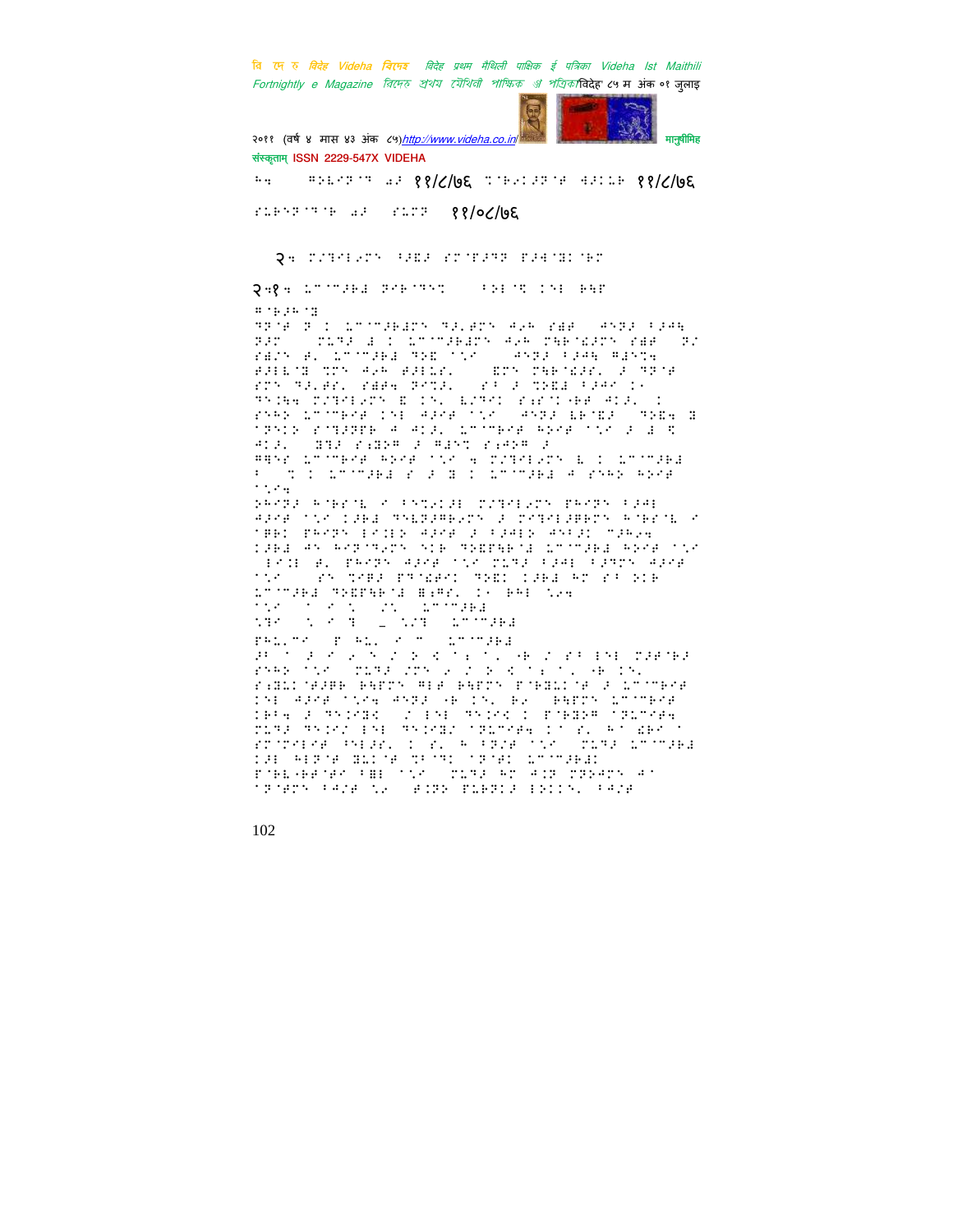त्रि एन् रु विदेह Videha विरमर विदेह प्रथम मैथिली पाक्षिक ई पत्रिका Videha Ist Maithili Fortnightly e Magazine রিদেত প্রথম মৌথিনী পাক্ষিক প্রা পত্রিকা' বিदेह' ८५ म अंक ०१ जुलाइ



२०११ (वर्ष ४ मास ४३ अंक ८५)http://www.videha.co.in/

संस्कृताम् ISSN 2229-547X VIDEHA PLOPER THAN IN DOCK AN INSIDE A REPORT OF THE CONTROL AND  $\mathbf{r} = \mathbf{r}$ Par Sara ané níchny ar a koronadora doma med ochrhaea.<br>Anne chynol mhay nenga morning a moronadora risk innebælere fre ha bebed til 200 med 200.<br>1930 til 1930 bleve til 1930 nde la reli nie pri sespringany w prisery spries chinaea: 3ñskab eak: chine aeicakc  $\langle$  TH (LTIF) or ( ) 1784 TERR CROB HRT HR BROW RHR 1-1 HARR teachding as agency group agencies that agen SAN APPEARS FEATURES APARENDS EARLY POPRINTS  $1.944$  $\mu$  and  $\tau$ ész podziaczny opnymała arz nie.<br>Doda rodzi raz esnia esz principi reduzea ansp AND PACINTY APARA PARTNER (PRAID) THORE PAY SIERA PLANERE PAR NRPN AN BLOBLO DROMOR S SINGERED COOR INTERNATIONAL MORTH COORDINATE BRAN na 2007 na kuma katika malambang kalendar na kanya malawang malawang malawang kanya malawang kalendar na kalen<br>Katalog malawang malawa na katalog malawa na katalog malawa na katalog malawa na katalog malawa na katalog mal COMMUNES SERVICES ride#ps  $1.51 - 1.14$  $154 - 1$ 198 : Predem Marque, 22 188 : Pardon IV VII tar m  $1 - 4533 - 8371$  $\begin{aligned} &\mathbb{E}\left[\mathbb{H}\left[\mathcal{I}\right]\mathbb{U}\right]=\mathbb{P}\left[\left[\mathcal{I}\right]\right]\mathbb{H}\left[\mathbb{H}\right]\mathbb{V}\right]. \end{aligned}$ **CAMINABA BAD IN**  $\mathcal{L} = \{ \mathcal{L}(\mathcal{L}^{\mathcal{L}}) \mid \mathcal{L}(\mathcal{L}^{\mathcal{L}}) \in \mathcal{L}^{(n)}(\mathcal{L}^{\mathcal{L}}) \}$ Every Excellent Market ha renes ka Pep. O Prapertide i il rapertidensi ibles i deko predse eska introduce name exkandurs and

ที่สุดที่ในยุคสิ่งที่ผมกับ มีที่มี (กมส์มม) สำหรับผู้ให้เหลือ ในระละ<br>1560 - ศกสสัตน์สมสัม (ก. ผมเทพสนอัตสมาสก) (ก. มีสมมกับ)<br>(กุผมเทพสนอัตสมาชิง) (ต. มีสมาชิก) สำหรับ ( TAL PARK BROOKLY THE BROOKLY IN CHRONING in a tr IN BRIDE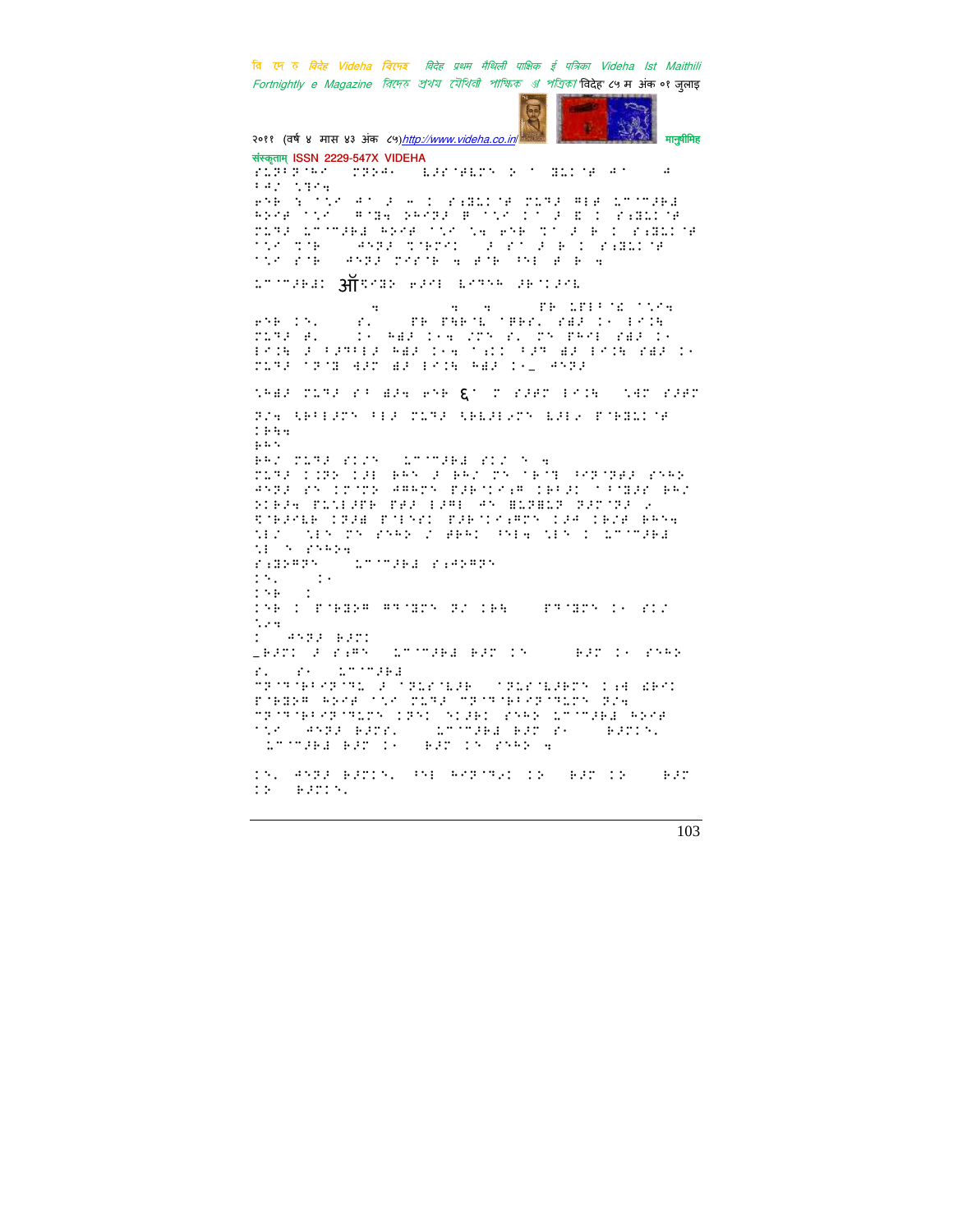ति एप रु विदेह Videha विएम्ब विदेह प्रथम मैथिली पाक्षिक ई पत्रिका Videha Ist Maithili Fortnightly e Magazine রিদেত প্রথম মৌথিনী পাক্ষিক প্র পত্রিকাবিदेह' ८५ म अंक ०९ जुलाइ



संस्कृताम् ISSN 2229-547X VIDEHA i <sup>n</sup>akou auri (sa seromul iu  $\mathcal{L} = \mathbb{H} \mathcal{L} \mathcal{L} \quad \mathcal{L} \mathcal{L} = \mathbb{H} \mathcal{L} \mathcal{L} \quad \mathcal{L} \mathcal{L}$  $0.3331$ 1980年5月20日第2012年1月5日,中国共和国大学、10月20日第2012年(日本語)1980  $\sigma(\rho) \geq \rho$ al fra eramat an ear an ear an earna.<br>ar i er i e i the cemath inn maes brit Pres Premier (Saladyag) IN THE TETTY POBLICE FOR IN ANTAL AND LIN 1981 - EKRINAR KIWI PREPOSE POBBAR OEPANKA 

BOROL I FREDIV BOL PARD THEOLEREOR î pêşîrêndekêndirok Tişan îrangerê kurd yayo başkir<br>pakirê kapirinasî yekar reaksî prosper diniye epireko animaka e pira koa oepirenak de osaka kes bronded dragskrivkroepigs av broga kenpaner STRINGER BOOK  $\begin{array}{ll} \texttt{BAB} \texttt{A}\texttt{B} \texttt{A}\texttt{B} \texttt{A}\texttt{B} & \texttt{BAB} \texttt{A}\texttt{B} \texttt{A}\texttt{B} & \texttt{B}\texttt{A} \\ \texttt{BCD} \texttt{A}\texttt{A} & \texttt{BCD} \texttt{A} & \texttt{BCD} \texttt{A} & \texttt{BBC} \texttt{B}\texttt{A}\texttt{B}\texttt{A}\texttt{B} \end{array}$ alla (1981), and a dansan ami<br>anni in anno 1981, anno 1982<br>anni in anno 1982, ann an Carlo 1982, ann an Carlo<br>an ann an Chead Control 1982, ann an Cheangailte  $p(\sigma) = p(\sigma,\sigma)$  $\frac{1}{2}$  in  $\frac{1}{2}$  (  $\frac{1}{2}$  )  $\frac{1}{2}$  . 288 121 282 13 asis, crypts, EUM PABRU de trastico conectricito de la ambiento de l'Anasota (el<br>despetito despasto di radiale ordinare) **AD 2100**  $\label{eq:1} \mathcal{L} = \{ \mathcal{L} \in \mathcal{L} \mid \mathcal{L} \}$ निर्माण करा<br>अक्षेत्रकार अधिक<br>कमरा कमरा करा करा आहे estante constante  $\mathbb{E}[\mathbf{r}_i]$  .  $\begin{array}{ll} \mathbb{E}[\overline{u},\overline{v}] & \text{if $\mathcal{W}$}\mathbb{E}[\overline{u},\overline{v}] \\ \mathbb{E}[\overline{u},\overline{v}] & \text{if $\mathcal{W}$}\mathbb{E}[\overline{u},\overline{v}] \\ \end{array}$ 主要的。 TEMP REST MARK REPORT RAD PIN  $\begin{array}{lcl} \mathbb{H}^1 \mathbb{H}^1 \mathcal{H}_1 & \mathbb{H}^1 \mathbb{H}^2 \mathbb{H}^2 \mathcal{H}_2 \\ \mathbb{H}^1 \mathbb{H}^1 \mathcal{H}_1 & \mathbb{H}^1 \mathbb{H}^2 \mathbb{H}^2 \end{array}$  $\sim 2.3\%$  $\mathcal{L}^{(2)}$  .  $\frac{1}{2}$  :  $\frac{1}{2}$  :  $\begin{array}{c} \begin{array}{c} \text{if } \text{in} \, 1 \\ \text{if } \end{array} \end{array}$  $\mathcal{L}(\mathbb{R}^{2n})$  .  $\mu_{\rm T} = 0.34$ 104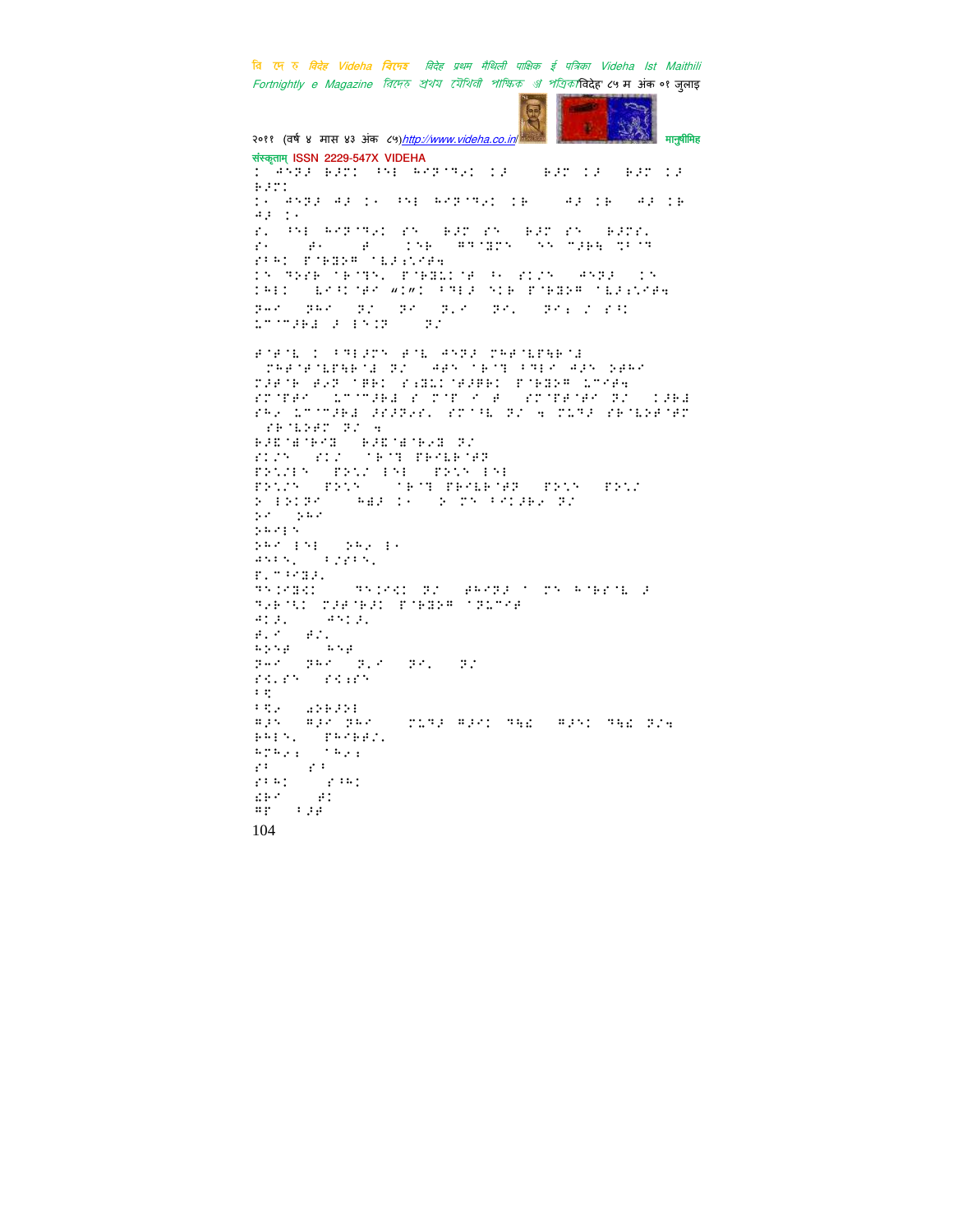त्रि एन् रु विदेह Videha विरमर विदेह प्रथम मैथिली पाक्षिक ई पत्रिका Videha Ist Maithili Fortnightly e Magazine রিদেত প্রথম মৌথিনী পাক্ষিক প্র পত্রিকা' বিदेह' ८५ म अंक ०१ जुलाइ

> E **County** ¢

२०११ (वर्ष ४ मास ४३ अंक ८५)http://www.videha.co.in मानुषीमिह संस्कृताम् ISSN 2229-547X VIDEHA ina) (orza)<br>Paatski rzakski Paatsaul **SECRETA**  $\mathbb{H}^{\alpha}_{\mathbb{C}}\mathbb{H}^{\beta}_{\mathbb{C}}\mathbb{H}^{\beta}_{\mathbb{C}}\mathbb{H}^{\beta}_{\mathbb{C}}\mathbb{H}^{\beta}_{\mathbb{C}}\mathbb{H}^{\beta}_{\mathbb{C}}\mathbb{H}^{\beta}_{\mathbb{C}}\mathbb{H}^{\beta}_{\mathbb{C}}$  $\mathcal{I}(\mathcal{P})=\mathcal{I}(\mathcal{A}(\mathcal{P}))$ Vizi (1921)<br>Aber Abre **SARATORY PARABLE SECTIONS PA** adad (adda di asoc sa adad chiso adoa sana  $\Gamma$  <br/>  $\Gamma$  (  $\Gamma$  =  $\sim$   $\sigma$  ,<br/>  $\sigma$  -  $\sigma$  ). นีย์ คนย์ ไนจ์ คนอัล<br>เทศ (1925) คน เทศ (เทศวิลิต) คลัน 19 (คน 19 สิง ที่)<br>(เทศวิลิต) คลัน 19 (เทศน) ที่จัลน มัน 19 คน มัน 19 คน คลัน BAILER PACE LOST NO BLIN, YBJAN ANDL JTN Y. N STAR ( PRAP ) PLPP IS AP sika della conteges inastration di technologiamme in didectifigat.<br>Geometrici di technologiam di technologiam di servere di technologiam. robabe ar casar de **Call Heavy Collaving Biggs** n par na realezo i pinedare i Pinzelazo i Prezara i zaponinar a caere eodhail eidar a dhaean mendoù (1982)<br>Friaenn mar Chemear (1985) a caere del eare (1977) aenezu a chimaea mcze auz nie ispieskup nik ()<br>esk pius nik ( chimaeazh aspieskup nik ( ) transferansi nyayi terapat rhande tanah ayak the algebrathy distress will read about the TNAN YNAS NIE DOORAEL 神社学会  $\Phi$  2002 - Some (1960) - March 1972 - March 1980 - March 1980<br> 2011 - March 1980 - Moscol 1980 - Monte 1980 - March 1980 friabal fora opera elegis bern, robs celorer e saph (Swaph) (20)<br>Gaph (Gapwaph) sé sé  $\sim 10^{11}$  erg s TAL CIA PROVINCI CREATER BROB  $\mathbf{1}$  .  $\mathbb{R}^{n}$  $\mathfrak{m}_{\bullet}$  .  $\begin{array}{ll} &\# & 0.1\\ \mathcal{E}_\mathcal{A} & \mathcal{E}_\mathcal{A} & \mathcal{E}_\mathcal{A} & 0.1\\ \# \mathcal{E}_\mathcal{A} & \# \mathcal{E}_\mathcal{A} & 0.1\\ \# \mathcal{E}_\mathcal{A} & \# \mathcal{E}_\mathcal{A} & 0.1\\ \# \mathcal{E}_\mathcal{A} & \mathcal{E}_\mathcal{A} & 0.1\\ \end{array}$ Builder Braz  $\mathbb{H}(\mathbb{P}^n_+)=\mathbb{P}^n$  $2.314 - 12$  $\sigma(p) = \sigma(p)$  $-13.7 - 43$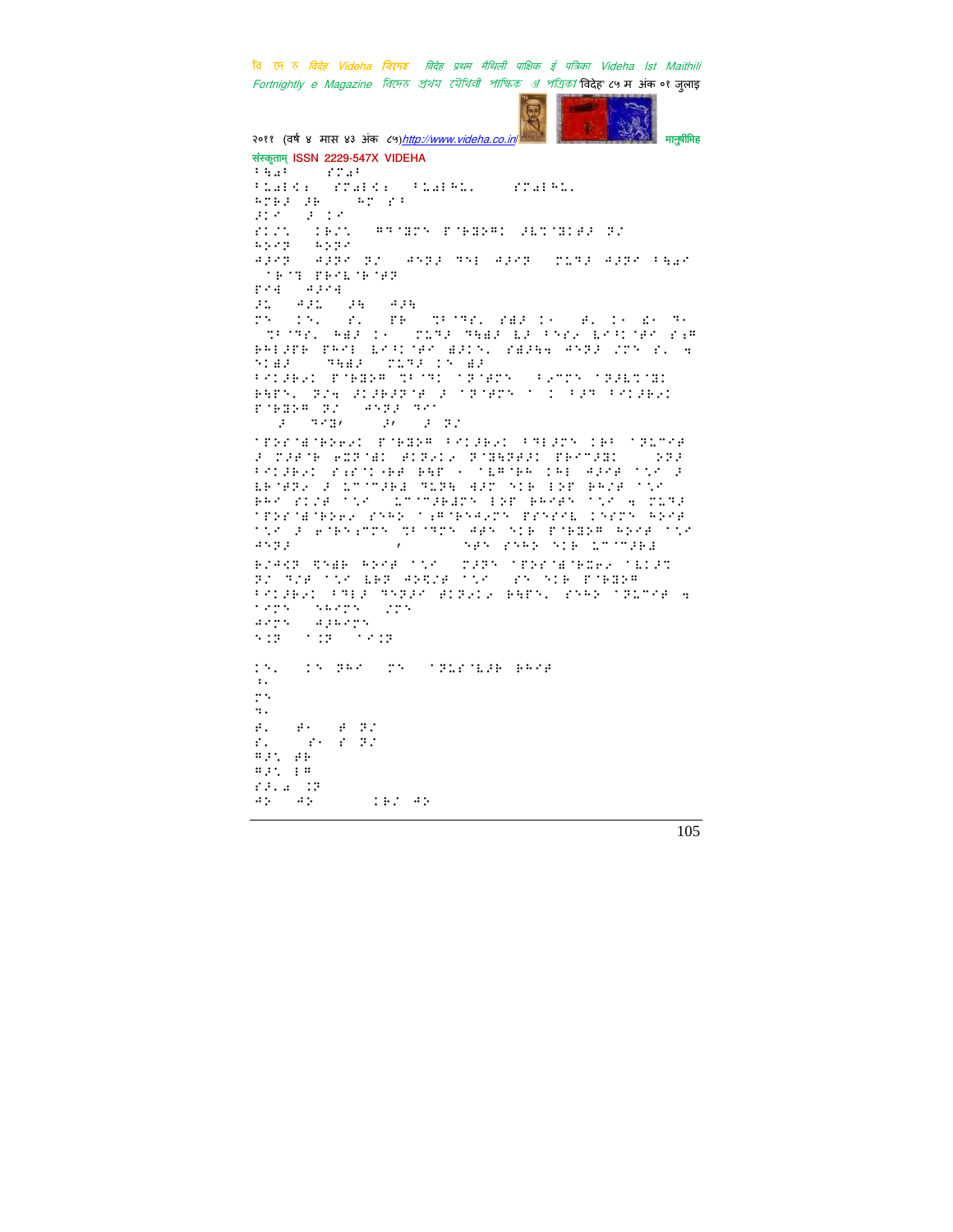Fortnightly e Magazine রিদেহ প্রথম মৌথিনী পাক্ষিক প্র পত্রিক/**বিदेह' ८५ म अंक ०१ जुलाइ** E **COMPANY** २०११ (वर्ष ४ मास ४३ अंक *८५)http://www.videha.co.in*/ मानुसीमहरू कर सम्मानुसीमहरू कर स्थानुसीमहरू कर स्थानुसीमहरू<br>२०११ (वर्ष ४ मास ४३ अंक *८५)http://www.videha.co.in* संकृताम् ISSN 2229-547X VIDEHA !⢾40⢾!⢺⢽⢼.!⢾4!⢹⣅⢼⢷0!⢾0!⢾! ⢺40⢺!⢺⢽⢼.!⢺4!⢼⢷⣜0!⢺"F0!⢺! 40!⢺⢽⢼.!4!⢼⢷⣜0!4"F0!0!⣅⢹⢼!⢷!⣞⢼! ⣈⢼"!2 ⢷⣝⢵⢻.!⢼⢾!⢾!⢹⢽"F!⢳4⢾!⢷⢳4⢾!! 40!⢺⢽⢼!4"F0!0!4!⢹⣅⢼⢷! ⢳F0!⣊⣐! FRENCH CENTRAL FOR THE CONTROL OF THE CONTROL OF THE CONTROL OF THE CONTROL OF THE CONTROL OF THE CONTROL OF T and company of a p ⢺⢳⣚⢼0!⢺⢼⢳⣚⢼0!⢺⣚⢼0!⢺4⣚⢼!! ال منطقة المنطقة المنطقة ا  $\mathcal{L}$   $\mathcal{L}$   $\mathcal{L}$   $\mathcal{L}$   $\mathcal{L}$   $\mathcal{L}$   $\mathcal{L}$   $\mathcal{L}$   $\mathcal{L}$   $\mathcal{L}$   $\mathcal{L}$   $\mathcal{L}$   $\mathcal{L}$   $\mathcal{L}$   $\mathcal{L}$   $\mathcal{L}$   $\mathcal{L}$   $\mathcal{L}$   $\mathcal{L}$   $\mathcal{L}$   $\mathcal{L}$   $\mathcal{L}$   $\mathcal{L}$   $\mathcal{L}$   $\mathcal{$ 0 P.S. (1992) - 25 P.C. ⢾0!⢾⢳0!⢾40!⢾⢼⢳!! ⢵⢳0!⢵!! "⢴⣈0!"⢴⣈!! ⢺⢴⣇0!⢺⢴⣇⢴0!⢺⢴B!!! ⢸⢳⢴⣐0!⢸⢳⣐!!! ⢾4⣐0!⢾F0!⢾F!! ⢺⢼B0!⢺B!! 0!4!! ⣁0!⣁4!! ⢽⢳0!⢽40!⢽!! αν αγ<br>1981 - 19 ⣁⢽0!⣁⢽ ⢳!!⣒⣒⣒!! "!⣉B ⢹!"⣐⢻!⢺⣈⢽!⢵⢽⢵!⣇⢸ ⢾!⢺⣅⣞4!⣁4!⢾⣈⢽! "4!⢺⢽⢼!"42⢷!⢾ ⣝⢼⢹⣒!"⢻⢷!⢳C⢷⢹!⢼!⣇⢸ ⢾! ⢺⣅⣞⢽!⢳C⢷⢹!⢺⢽⢼!⢳C⢷⢹"F-!⢳C⢷⢹!⢾ ⣝⢼⢹⣒!!!! ⢺0!⢺⢼⢳0!!  $4\%$ ⢺⢳⣚⢼0!⢺⢼⢳⣚⢼0!⢺⣚⢼0!⢺4⣚⢼! where  $\gamma$  is the  $\gamma$  -corresponding to  $\gamma$ 0 P.S. (1992) (1992) (1992) ⢾0!⢾⢳0!⢾40!⢾⢼⢳! ⢵⢳0!⢵! "⢴⣈0!"⢴⣈! ⢺⢴⣇0!⢺⢴⣇⢴0!! ⢺⢴B!!!  $\langle 0|0\rangle = 0$  ) of  $\langle 0|0\rangle$  $\mathcal{A}$ ⢾4⣐0!⢾F0!⢾F! ⢺⢼B0!⢺B! 0!4! ⣁0!⣁4!

दि एन रु विदेह Videha चिएन्श विदेह प्रथम मैथिली पाक्षिक ई पत्रिका Videha Ist Maithili

```
106
```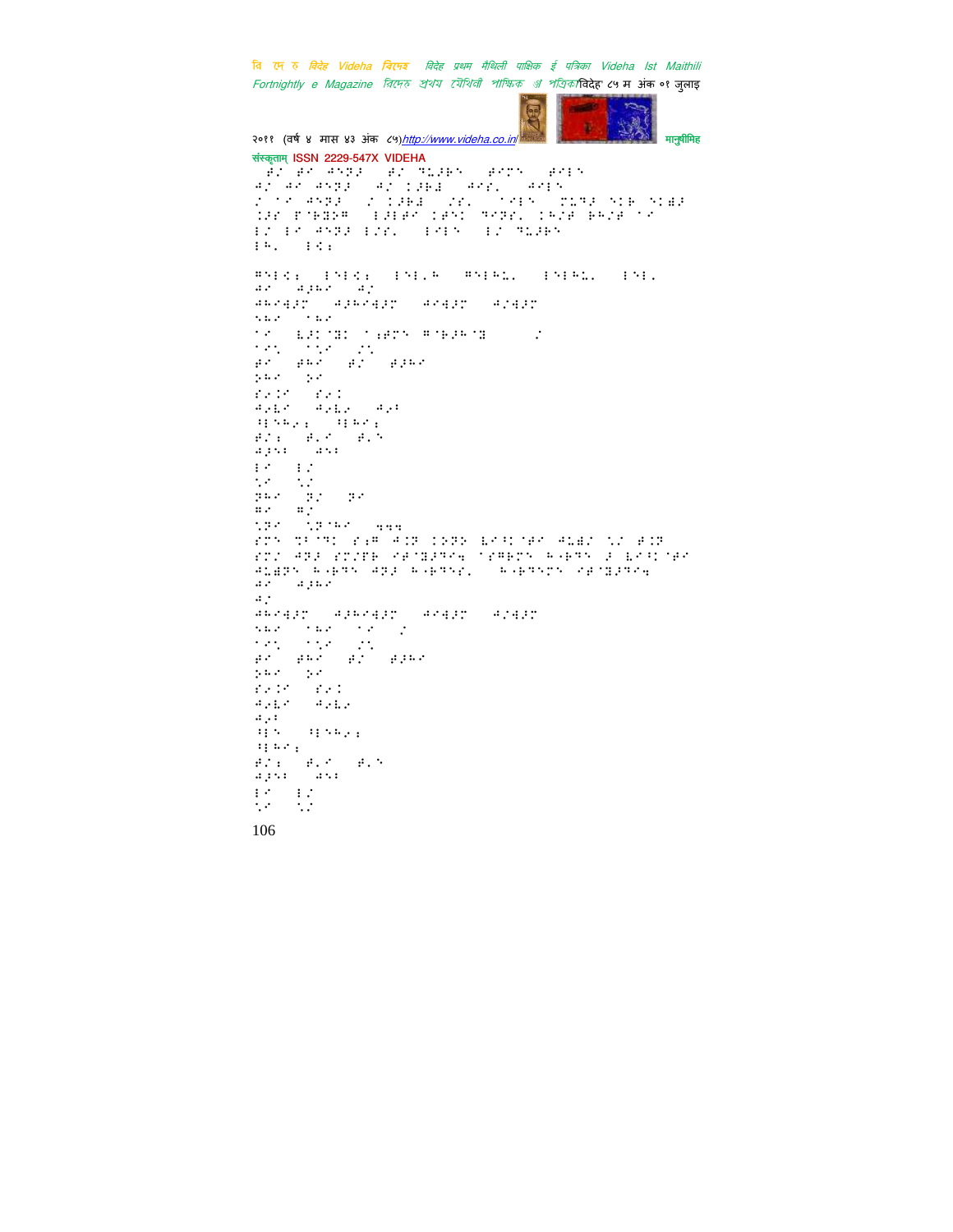```
दि एन रु विदेह Videha चिएन्श विदेह प्रथम मैथिली पाक्षिक ई पत्रिका Videha Ist Maithili
Fortnightly e Magazine  রিদেহ প্রথম মৌথিনী পাক্ষিক প্র পত্রিকা বিदेह' ८५ म अंक ०१ जुलाइ
                                             County
२०११ (वष ४ मास ४३ अंक ८५)http://www.videha.co.in/ मानुषीिमह 
संकृताम् ISSN 2229-547X VIDEHA 
      ⢽⢳0!⢽40!⢽!
\mathfrak{m}(\mathcal{O})ar<br>Nas
       ⣁⢽0!⣁⢽ ⢳!
[⣅!⣁0!⢻!⢻⣁!
२⣒२⣒!4⣙⢴!⢸⢼⣏⢼!" 2⢼⢹⢽!2⢼⣚ ⣝ ⢷!!
SUMURI SENGAN MURI SENGAN TERUPAK SEREPAK
SAN BAR SAN SAN BARA SAN BARA
B^2 , B^2 , B^2 , B^2 , B^2 , B^2 , B^2 , B^2 , B^2 , B^2 , B^2 , B^2 , B^2 , B^2 , B^2 , B^2 , B^2 , B^2 , B^2 , B^2 , B^2 , B^2 , B^2 , B^2 , B^2 , B^2 , B^2 , B^2१⣒⢳⢵⣝B⢼0!⢳⢵B⣝B⢼0!⢳⢵⣝B⢼0!⢳B'B⢼-!⢳'B⢼0!
⢳⢵⣝B⢼0⢳⢵BB⢼!0⢳⢵B⢼!!
२॥ 30 - 30\mathcal{F}३⣒!'!⢽0q!⢽0!⢽0⣝!
⢽0'0q0⣝0!!
४⣒!⢸'!⢻0⢸q!⢻0⢸⣝!⢻0⢸!
a s p
५⣒!⢷'!⢻⢼⢳0⢷q!
⢻⢳0⢷!⢻⢼⢳0⢷⣝!⢻⢼⢳!!
\xi :
0⢹!⣝'-⢹⣝'-'-⢹⣝'0!!
७⣒!⢷'!B⢼0⢷q!B⢼0!⢷⣝!B⢼!⢷4B⢼0'⢷'!B⢼!0!
1\pm7\pm3\pm5८⣒!B⢼!⣇⢼!)2⣅⢷⣓⣏*-!⣇⢼⢴!)" ⢾ ⢷⢴*!९
\ddot{\cdot}⢼⣌ !⢼⣐⢻ !!
१०⣒!2 ⢷⢼⣝⣀!2 ⢷⢼⣝⢳!!
११⣒!⢹⣅⣀⣈!⢹⣅⣈!१
२५ वाले मध्ये वाले मध्ये वाले संघ
```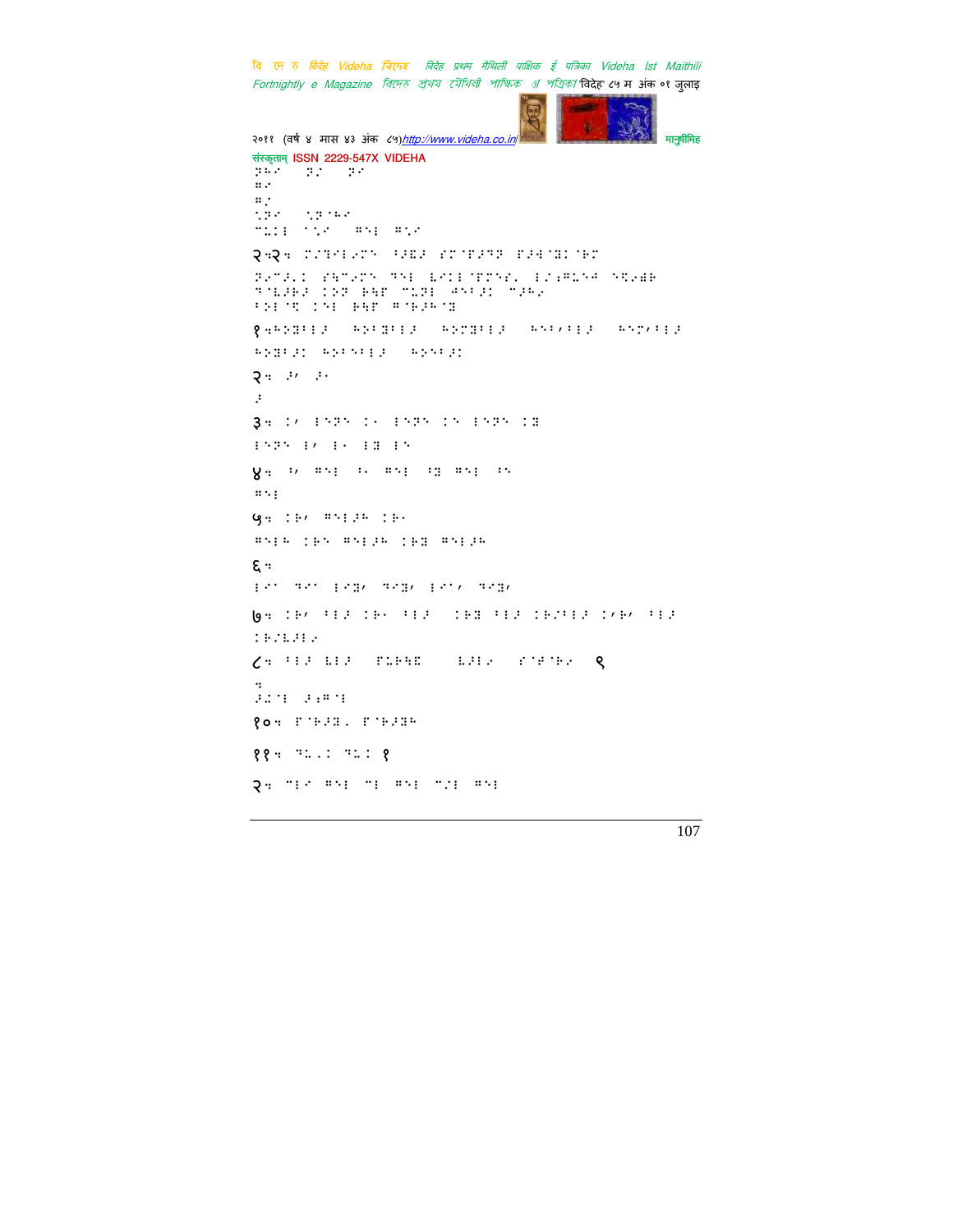```
दि एन रु विदेह Videha चिएन्श विदेह प्रथम मैथिली पाक्षिक ई पत्रिका Videha Ist Maithili
Fortnightly e Magazine  রিদেহ প্রথম মৌথিনী পাক্ষিক প্র পত্রিক/বিदेह' ८५ म अंक ०१ जुलाइ
                                               and i
२०११ (वर्ष ४ मास ४३ अंक ८५)http://www.videha.co.in/ सम्मानुबंधिक कर दिये । मानुषीमिह
संकृताम् ISSN 2229-547X VIDEHA 
१३⣒!⢹⣈⢽ ⢳!⢹⢽ ⢳-!⢹⣈⢽!!
१४\cdot⢹⣈⢽ ⢳!⢹⣈⢽0!⢹⣈4⢽ ⢳!!
१५⣒!⣁⣙⢽ ⢳0!⣁⢽ ⢳!⣁⣙⢽0!⣁4⢽0!⣁⢽!!
१६⣒![4⢾0⢹4⢾![⢾0⢹4⢾!!
80 : ' : :: :⣈⢽⢵!!
8<B\rightarrow B\beta\gamma , and B\rightarrow B\gamma\gamma , and B\rightarrow B\gamma\gamma१९⣒!⢵'0⢵q)"⢷ ⣇⢽⢼*!⢵!!
२०
⣒!⢵!)"⣐⣝⢵⢺*!⢵'0⢵q!!
२१⣒!⢶⢼F⢻0⢶⢼⣌ ⢻!⢶⢼⣐⢻0⢶⢼⣌!!
२२ -
GN GN, GN, 23S PR PLIE PRESENCE
२४⣒!⢽ ⢳0⢽0⣝⢽ ⢳!!
२७ मा साउन र
२६ = 42⢷⢳0⢺⢼⣝!⢷⢳0⢺⢼!⢷⢳!!
२७ मा अध्यापार
⢼⢻0!⢻!B⢳⢷⢼⣝0!B⢳⢷⢼!⢼⢻0!⢻!⢽'0B⢳⢷4!
⢼⢻!!
२८ - २००९ - २००९ - २००९ - २००९ - २००९ - २००९ - २००९ - २००९ - २००९ - २००९ - २००९ - २००९ - २००९ - २००९ - २००९ - 
२९ ः
```

```
108
```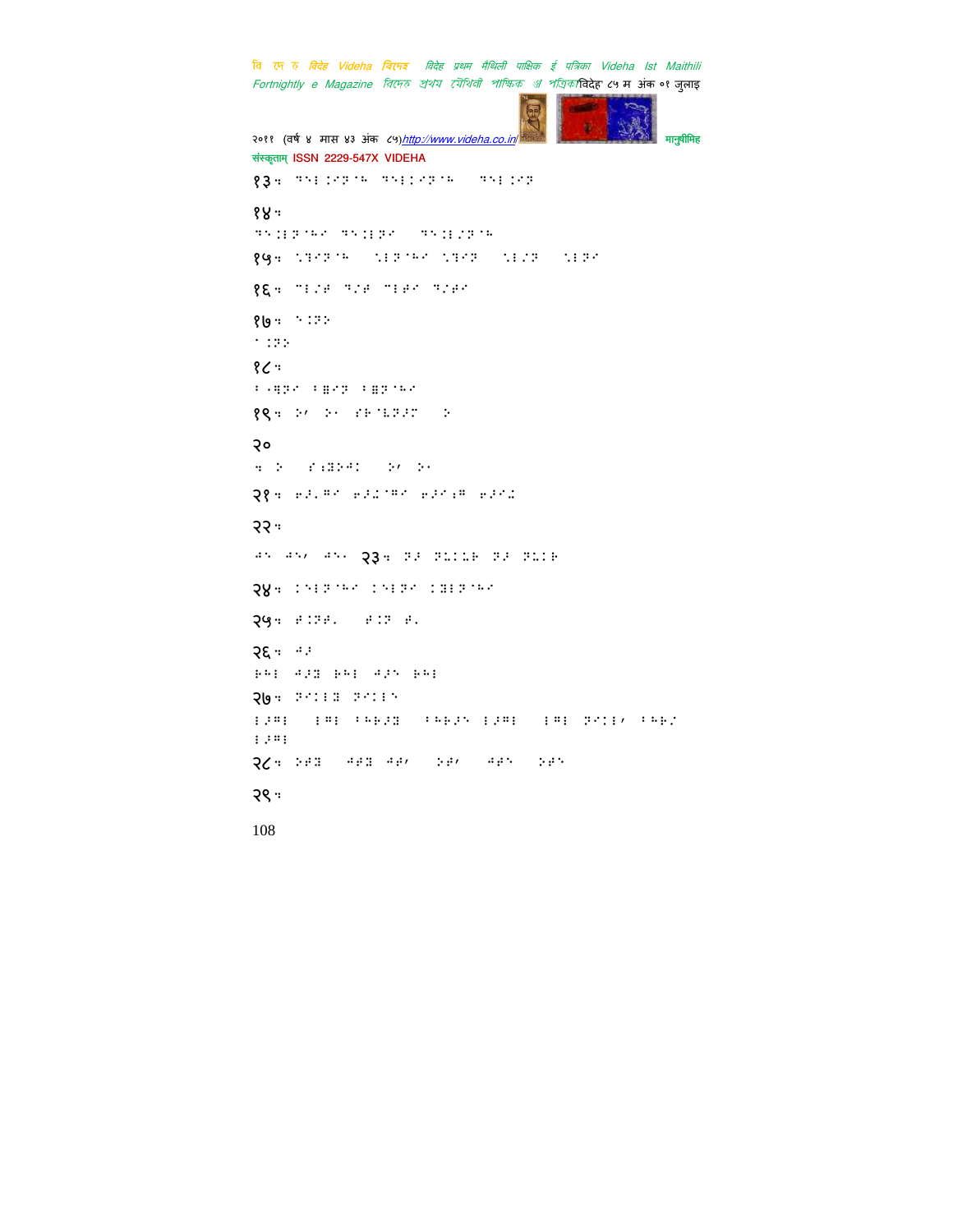```
दि एन रु विदेह Videha चिएन्श विदेह प्रथम मैथिली पाक्षिक ई पत्रिका Videha Ist Maithili
Fortnightly e Magazine  রিদেহ প্রথম মৌথিনী পাক্ষিক প্র পত্রিকা বিदेह' ८५ म अंक ०१ जुलाइ
२०११ (वर्ष ४ मास ४३ अंक ८५)http://www.videha.co.in/ मानुष्या कार्यक्रम मानुषीमिह
संस्कृताम् ISSN 2229-547X VIDEHA<br>∶.∙ाः :: :: : : ∵ : ∵ : : :: :: : : ∴
३० वा जन्म जन्म जन्म
३१⣒!⣓⢹!0!⣝⢼⢹)⢵⢽!2⢼⢷B*!⣓⢹0⣝⢼⢹0⣓⢹0⣝⢼⢹0!!
BFF^{\prime} , TFF^{\prime}३२⣒!⢳⢵0!⢵⢳⢵!!
33.1\mathbf{H}_{\mathbf{A}}\left[\mathbf{f}^{\mathbf{A}}\mathbf{f}\right]=\mathbf{H}_{\mathbf{A}}\left[\mathbf{f}^{\mathbf{A}}\right]=\mathbf{H}_{\mathbf{A}}\left[\mathbf{f}^{\mathbf{A}}\right]३४⣒!⢽⣊!⢼!⢹"0⢽⣊!⣐⣇⢼!⢹"0!⢽⣊!⣇⢼!⢹"!!
३५⣒!"⢼"⣅.""⣅⢷!"⢼".""⣅⢷!!
36 s (1991) s (2001) s (2001)
३७ ः
10 \times 100 and 10 \times 100 and 10 \times 100 and 10 \times 100३८⣒!⢺B⢼B!⢺⣇⢼B!!
३९⣒!⢷⢾⢼⢳0!⢷⢾⢼⢳!⢷⣝⢾⢼⢳!!
४०⣒!⢹⢼⢽!⢹⣉!⢹⢼⢽!⢹⣉0⢹⢼⢽!⢹"!!
४१
⣒!⢻⢼⢳!⢻⢼⢳0⢻⣝⢼⢳!!
४२⣒!⣁⣅!⢼⢷0!⣁⣅!⣊⢷0!⣁!⢼⢷!!
४३⣒!⢺⢼!⣁0!⢺⢼⢾!⣁!⢺⢼⢾!⣁0⢺4⢾!⣁!!
४४⣒!2⢳⣅F[0!⢸⣞!⢺⢼⢾!⣁0!⢸⣞!⢺⢼!⣁!2⢳⣅F[0!
⢸⣞!⢺⢼⢾!⣁!!
४७ ः
⢺B⢼⢽!)⣝⣅⣇⢼*0!⢺⣇⢼⢽)⢶⣊⢺⢴*!!
४६⣒!⣝0!!'0!q0!!!0!q!q0!q!!
```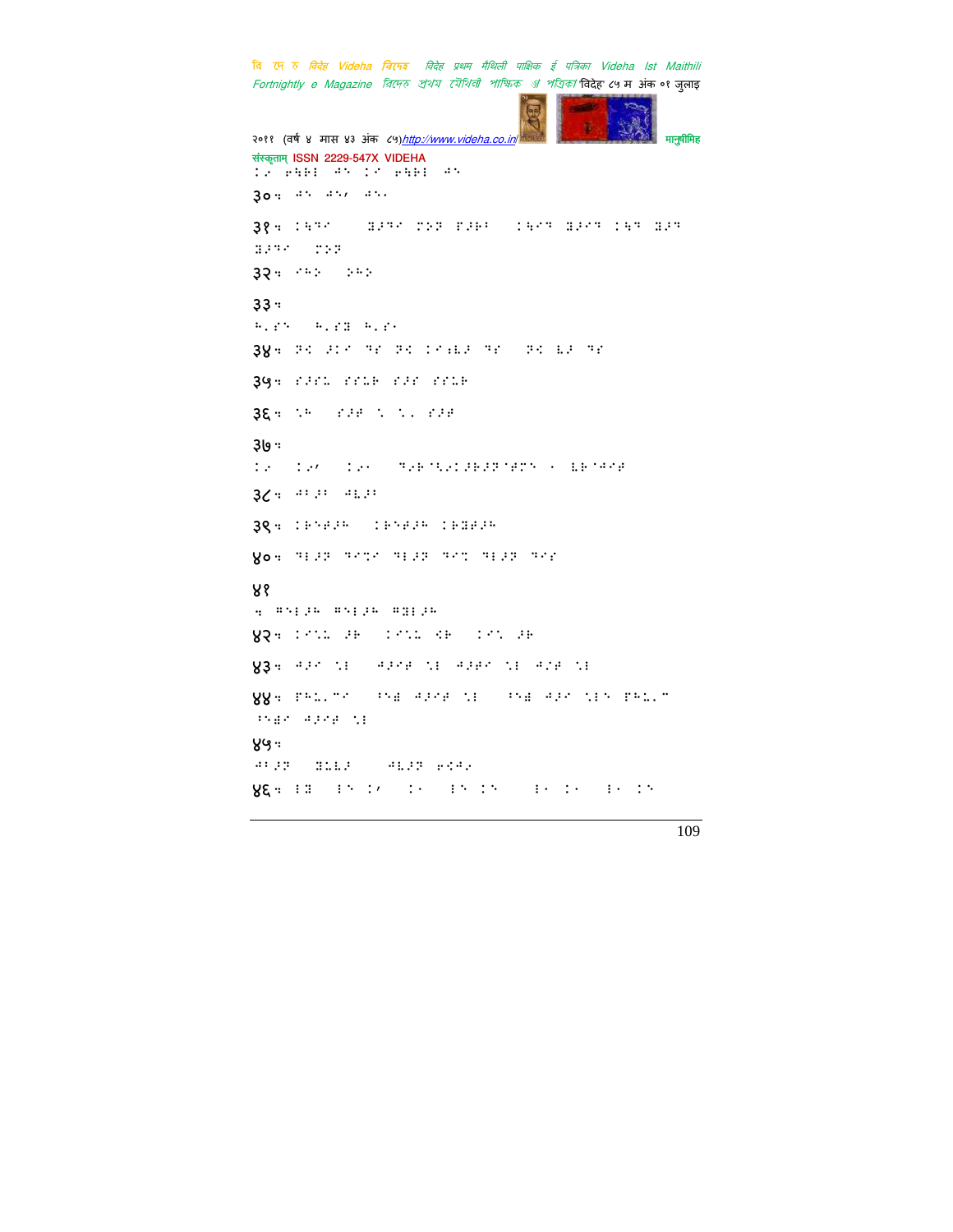दि एन रु विदेह Videha चिएन्श विदेह प्रथम मैथिली पाक्षिक ई पत्रिका Videha Ist Maithili Fortnightly e Magazine রিদেহ প্রথম মৌথিনী পাক্ষিক প্র পত্রিক/**বিदेह' ८५ म अंक ०१ जुलाइ** २०११ (वर्ष ४ मास ४३ अंक *८५)http://www.videha.co.in*/ मानुषी मानुषीमिह संकृताम् ISSN 2229-547X VIDEHA 110 ४७⣒!'0q!⣝0!  $\ddot{\Sigma}$ ४८⣒!⣈⢽!0!⣈⢽!0!⣈⢽!0!⣈⢽!! ४९ ः ⢳⢴⣐F!⢳⢴FF!! ५०⣒!⢻⢳⢴⣐⢷!⢻⢳⢴F⢷!! ५१ : ⣎⢼⢷!2⢼⢷!⢽⢼!⣎⢼⢷!2⢼⢷!⢽⢼⣝0⢽⢼!! ५२% में अपनी से जाने के अनुसार करने हैं।  $\sigma$  (  $\sigma$  ). ५३⣒!⢾⢳⢽⢼!⢾⢳⢽⢼!! ५४ को अपने साथिक ५५⣒!B⢳⢽⣅!B⢳⢽⢵!!  $\mathsf{Gg}_{\mathsf{G}}$  and  $\mathsf{Bg}_{\mathsf{G}}$  becomes ५७⣒!B⢳⢽.B⢳⢽⢵! B⢳⢽.B⢳⢽⣅!! ५८⣒!⢽⢳0!⢽4!! ५९⣒!⢷B⢼!0!⢷B⢼⣝0!⢷B⢼!! ६०⣒!⢾F0!⢾!q!⢾⣝0⢾!! ६१⣒!⢸4⣝⢼⢷⢴!!⣁⢵⣞.⢸⢼0⢸40-!⢺⣚.⢸⢼⣝0⢸⢼-!! ६२⣒!⢻⢽⢾⢴!⢹⣓!⢸⢼0⢸⢼0⢸⢼F!!! ६३⣒!⢴!2⢵⣙⢴!⢹⣓!⢸⢼0!⢸⢼F0!⢸⢼0!⣒!⣝⢼⣇⢾!  $\#$ ६४⣒!⢼⣝!4!0!⢼!⣅⢹⢼!⢼!⢾⢼!!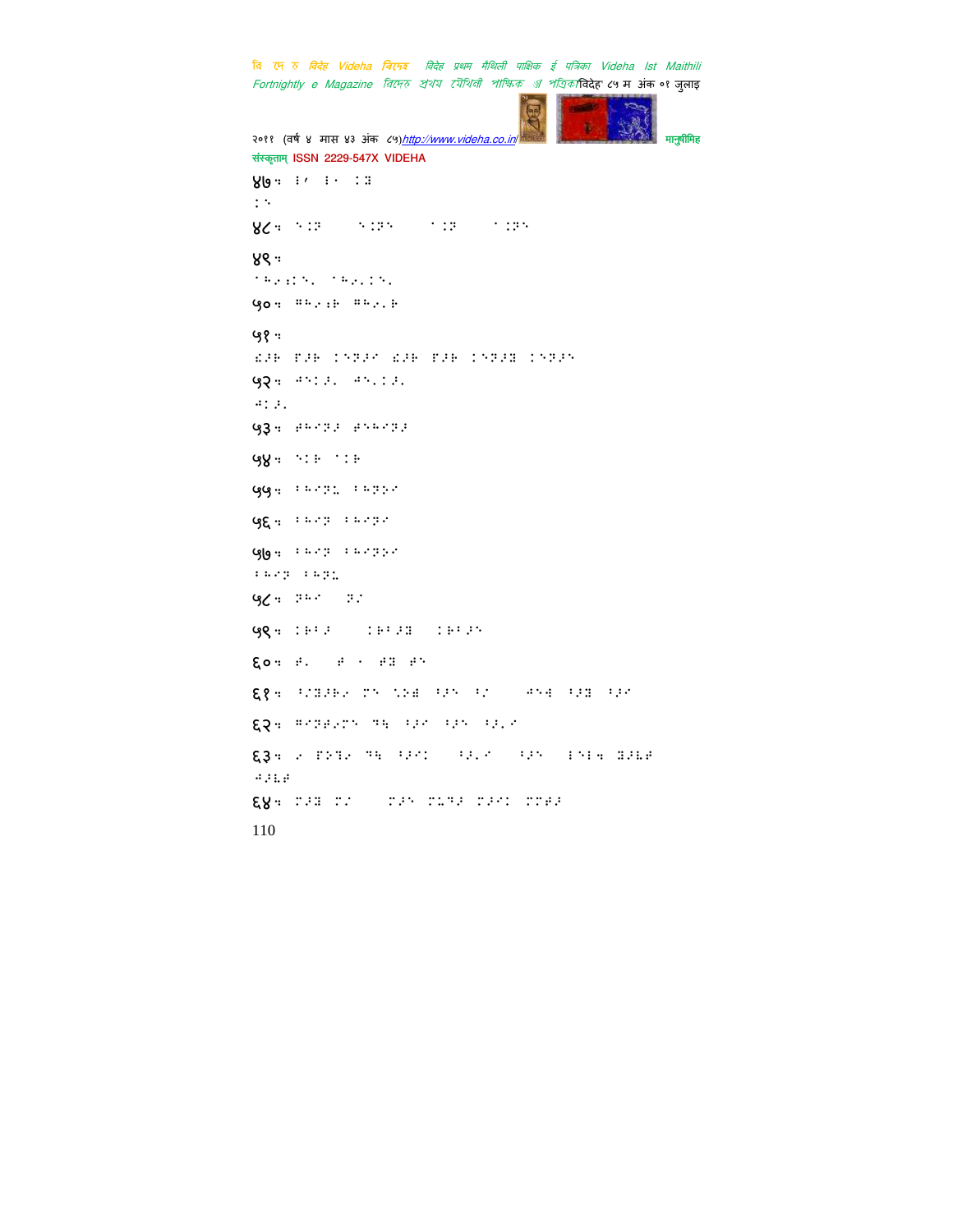```
दि एन रु विदेह Videha चिएन्श विदेह प्रथम मैथिली पाक्षिक ई पत्रिका Videha Ist Maithili
Fortnightly e Magazine  রিদেহ প্রথম মৌথিনী পাক্ষিক প্র পত্রিকা বিदेह' ८५ म अंक ०१ जुलाइ
                                                      College
२०११ (वर्ष ४ मास ४३ अंक ८५)http://www.videha.co.in/ मानुषी स्थानिक मानुषीमिह
संकृताम् ISSN 2229-547X VIDEHA 
६५⣒!⢹⢽ ⢳0!⢹⢽!⢹⢽0!⢹⢽ ⢳0!⢹⣝⢽ ⢳!⢹⢽ ⢳0!
⢹4⢽ ⢳!!
\mathbf{g} \mathbf{g} and \mathbf{g} \mathbf{g} . The contribution
६७⣒!⢵!)"⣐⣝⢵⢺*!⢵q!)"⢷ ⣇⢽⢼*!!
६८⣒!⢾⢼!!⢾⢼⣝!⢾⢼!!
६९⣒!24⢷!)po!gppu*!2⢷!!0!4!!
७०⣒!
⢾⢼⢳⣅0!⢾⢼⢳⣓!!
' १७
2⣅⢾ ⢷⢴!!
७२ ः
Beautiful products and products
७३⣒!B⢽⢽⢼⣝0B⢽⢽⢼!!
७४⣒!⢵⢼!!
لوپا "
⢹⢽⣅⢼!⢹⢽⢼!!
७६ -
⢾⢾⢳"F!!
७७⣒!⢻⢷B⢵⢽ ⢳0!⢻⢷B⣊⢽0!
   \mathbb{E}[\mathbb{E}[E] \leq \mathbb{E}[E] \leq \mathbb{E}[E] \leq \mathbb{E}[E] \leq \mathbb{E}[E] \leq \mathbb{E}[E] \leq \mathbb{E}[E]७८⣒!B⢼⣅!B⢼⣓!!
७९ -
[⢽ ⢳![⢽ ⢳)⣉⣅⢹ ⣎*!!
\zetao\pi and any
८१
```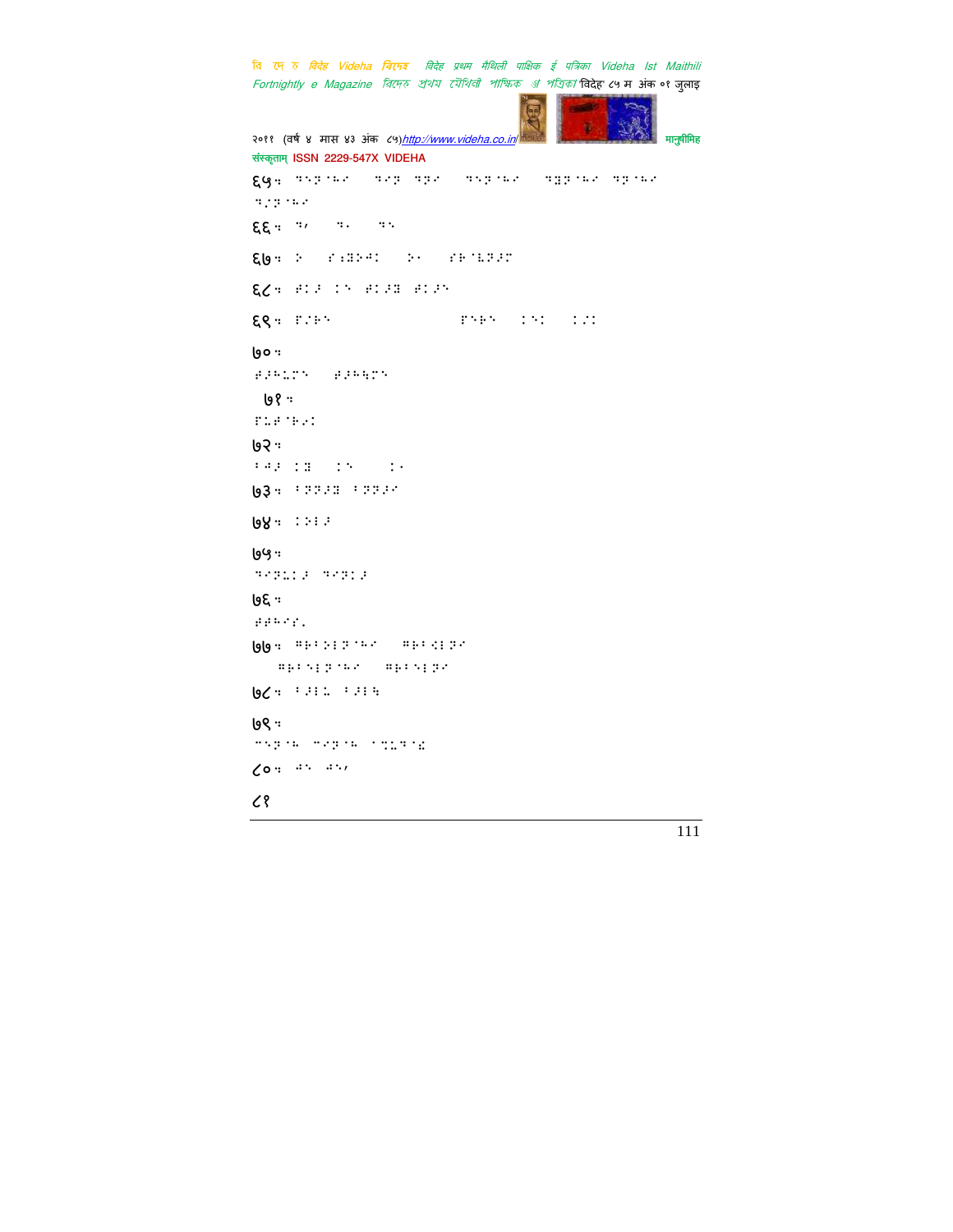दि एन रु विदेह Videha चिएन्श विदेह प्रथम मैथिली पाक्षिक ई पत्रिका Videha Ist Maithili Fortnightly e Magazine রিদেহ প্রথম মৌথিনী পাক্ষিক প্র পত্রিক/**বিदेह' ८५ म अंक ०१ जुलाइ** and i २०११ (वर्ष ४ मास ४३ अंक *८५)http://www.videha.co.in*/ मानुष्य कर स्थानिह संकृताम् ISSN 2229-547X VIDEHA Η (ΦΝ) (ΦΝ) ΦΝ) (ΦΝ) (Ο ८२⣒!⣈⣅⢽⢼!⣈⢽⣅⢼!! ८३⣒!⢸⣅⢳⢼⢷!⢸⣓⢳⢼⢷!! ८४⣒!"⣅⢻ ⢻⢷! 0!"⣅⢻⢷0!"⣓⢻⢷!! ८५⣒!⣔⣚⢳⢼!⣔⣞⢳⢼!८६⣒!  $\Delta$ ८७⣒!⢷⣝⢵0⢵!⢷4⣝⢵!⢽!⢹!0⢷⣝⣊.⢷⣝⣊!! ८८⣒!2⣅B⢼⢷!! 2012 (PDF) ८९⣒!⣔⢻⣛⢼.⣔⢼F⣞⢴! ⣔⢻⣛⢼.⣔⢼F⣞!! ९०⣒!2⢷.2⢷!24⢷.24⢷! ९१ : 1999: 99 ९२ - २०१२ - २०१  $83 : 101$ ९४⣒!⢳⢵.!⢳⢵!–!⢳⢵!! ९५⣒!B⣅⣔!B⣓⣔!!  $95.$ B⣓⣔!)"⣐B⢵⣎⢽!⢷ ⣙\*!! ९७⣒!⣝4⢳!⣝⢳!0!⢳0!"4⢳0!"⢳!! ९८⣒!⢾⢼⢾!! ९९⣒!⣝⢽⢼⣝.!⣝⢽⢼0!⢽⢼0!⢽⢼!!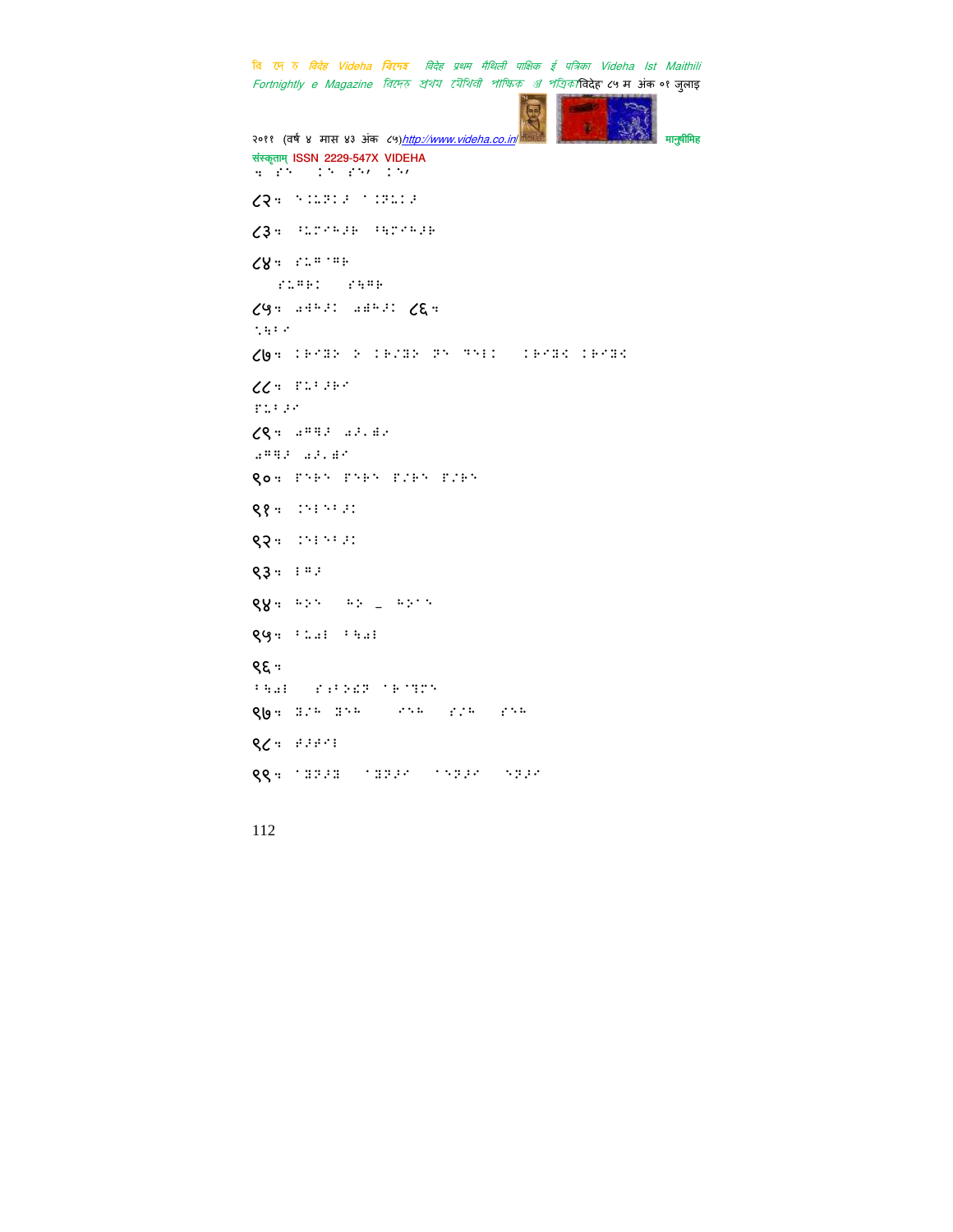```
दि एन रु विदेह Videha चिएन्श विदेह प्रथम मैथिली पाक्षिक ई पत्रिका Videha Ist Maithili
 Fortnightly e Magazine  রিদেহ প্রথম মৌথিনী পাক্ষিক প্র পত্রিকা বিदेह' ८५ म अंक ०१ जुलाइ
                                                                                              and i
२०११ (वर्ष ४ मास ४३ अंक ८५)http://www.videha.co.in/ मानुषी स्थानिक मानुषीमिह
संकृताम् ISSN 2229-547X VIDEHA 
१००⣒!⢽⢽ ⢽.!⢽⢽ ⢹!!
१०१ :
B⢽⣅!B⢽!!
\begin{cases} 0 & \text{if } i < j \leq n \\ 0 & \text{if } i \leq n \end{cases}803:
 \partial Hilijo. Internet fou tegen tegen tegen tegen tegen tegen tegen tegen tegen tegen tegen tegen tegen tegen te
१०४ व अप्रेल
१०५ :
\mu .
\begin{cases} 0 & \text{if } \mathbb{R}^n \\ 0 & \text{if } \mathbb{R}^n \end{cases}१०७⣒!⣉⢼⢾.!⣉⢼⣝⢾!!
१०८\cdot :
\begin{tabular}{ll} H & H & H \\ \hline \end{tabular} \quad \begin{tabular}{ll} \hline \multicolumn{1}{l}{\begin{tabular}{ll} \multicolumn{1}{l}{\textbf{2.2}} \\ \multicolumn{1}{l}{\textbf{2.2}} \\ \multicolumn{1}{l}{\textbf{2.2}} \\ \multicolumn{1}{l}{\textbf{2.2}} \\ \multicolumn{1}{l}{\textbf{2.2}} \\ \multicolumn{1}{l}{\textbf{2.2}} \\ \multicolumn{1}{l}{\textbf{2.3}} \\ \multicolumn{1}{l}{\textbf{2.3}} \\ \multicolumn{1}{l}{\textbf{2.3}} \\ \multicolumn{१०९
\mathbf{u} = \mathbf{F} \times \mathbf{H} \qquad \mathbf{F} \mathbf{H}११० : २२८९ : २२०० : २०००
१११⣒!⢷⢼".!⢷⢼⣉!!
११२ - २२३ १२२
883 \times 10^{11}⣊⢷⢹⢼!!
११४⣒!B⣅⣔⢽ ⢳!)ejggfsfou!nfbojoh.!hpu!
११५⣒!B⣅⣔⢽ ⢳0B⣅⣔⢽0!B⣅⣔⣝⢽ ⢳!
```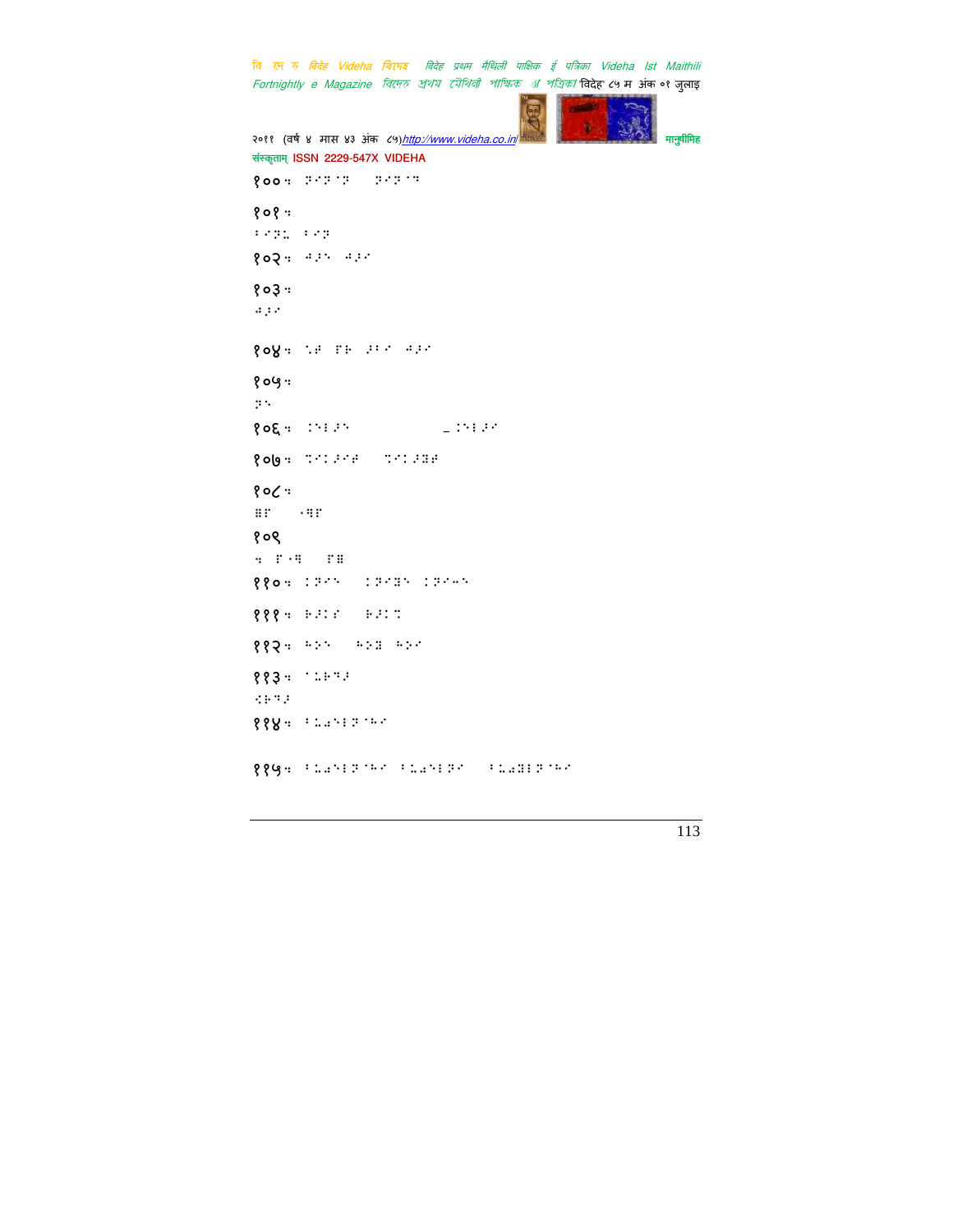```
दि एन रु विदेह Videha चिएन्श विदेह प्रथम मैथिली पाक्षिक ई पत्रिका Videha Ist Maithili
Fortnightly e Magazine  রিদেহ প্রথম মৌথিনী পাক্ষিক প্র পত্রিক/বিदेह' ८५ म अंक ०१ जुलाइ
                                               College
२०११ (वर्ष ४ मास ४३ अंक ८५)http://www.videha.co.in/ सम्मानुबंधिक कर दिये । मानुषीमिह
संकृताम् ISSN 2229-547X VIDEHA 
११६५ मध्य मध्य मध्य प्रथम
११७ अंतर पाठी श
११८\cdot⢵⢽!2⢼⣛⣈⢽ ⢳0!⢵⢽!2⢼⣛⣈⢽0!⢵⢽!2⢼⢷⣈⢽ ⢳!!
११९७ : २२ : २१९ : २१९१
१२०⣒!
\begin{bmatrix} 1 & 0 & 0 \\ 0 & 1 & 0 \\ 0 & 0 & 0 \end{bmatrix}, \begin{bmatrix} 0 & 0 & 0 \\ 0 & 1 & 0 \\ 0 & 0 & 0 \\ 0 & 0 & 0 \end{bmatrix},१२१⣒!⢺⢷⢽⢼!!
१२२⣒!⢺⢷⣊⢽⢼!⢺⢷⢵⢽⢼.!⢺⢷⢽⢼0!
⢺⢷⢽⢼!!
१२३\cdot \cdot \cdot \cdot \cdot \cdot \cdot१२४ ः
⢻⢷B⢽ ⢳0!⢻⢷B⢽!⢻⢷B⣊⢽ ⢳0!⢻⢷B⣊⢽!!
१२५ :
[⣈4⢾.!)up!uftu*[⣈⢾!!
226 + 1444820 + 4444१२८⣒!⢾⢷⢼.!⢾⢷⢼!!
838.BØDSPER BIDDES SAMERES BIDDES
१३०⣒!⢷B⣝⢳⣅F0!⢷B⢳⣅F0!⢷B⢳⣅F!⢷B⣊⣐!!
१३१⣒!
⢳⢼⢷!)⣅[ [⢼⢷⣜!⢳⢼⢷*!!
१३२⣒!⢵⢺⢽!⣇⢺⢽!⢼⢶"⢵[0!⢶"⢵"!⢼⢻⢾0!⢼⢻[0!⢼⢻⢺!
```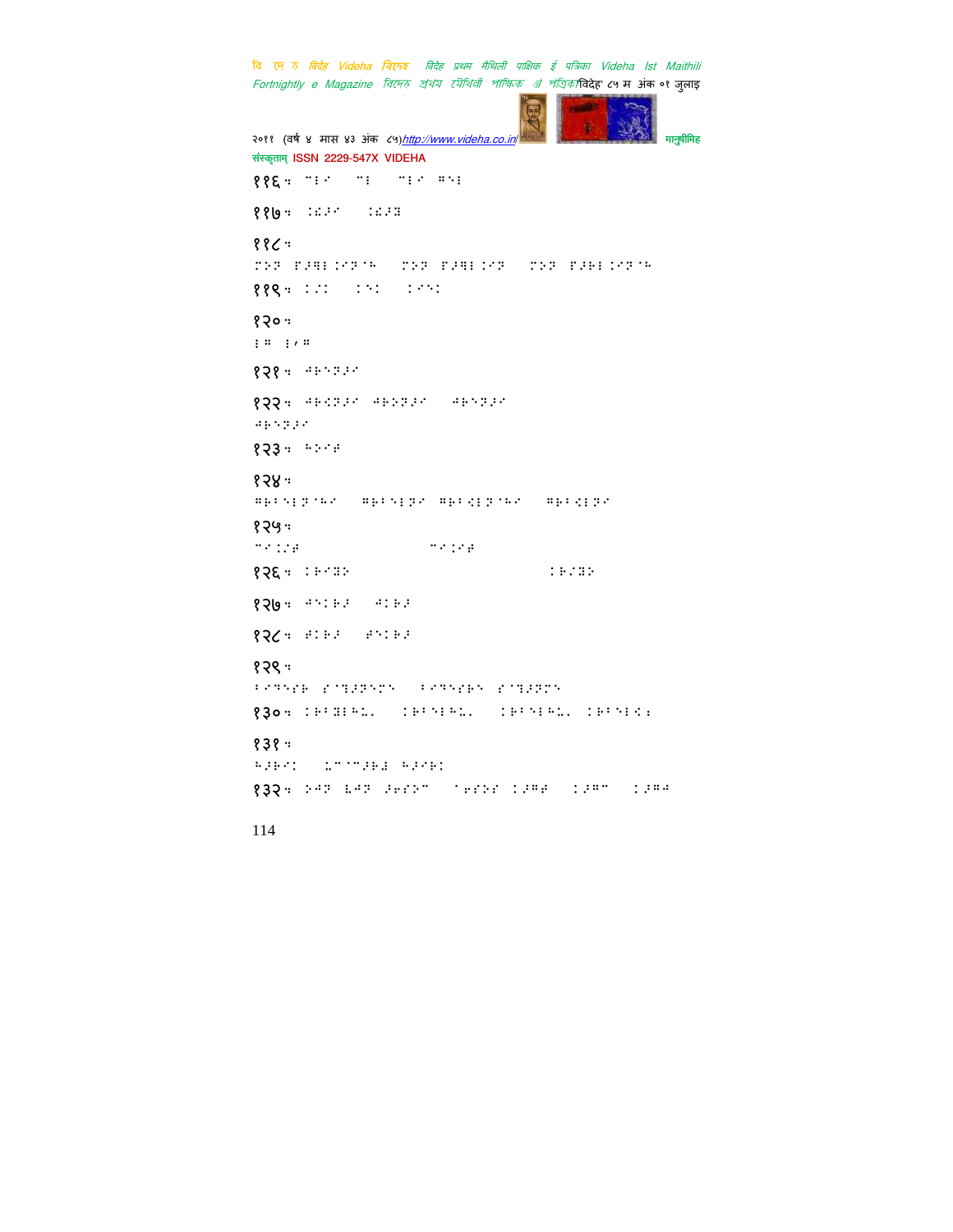```
दि एन रु विदेह Videha चिएन्श विदेह प्रथम मैथिली पाक्षिक ई पत्रिका Videha Ist Maithili
Fortnightly e Magazine  রিদেহ প্রথম মৌথিনী পাক্ষিক প্র পত্রিকা বিदेह' ८५ म अंक ०१ जुलाइ
                                                           Septim
२०११ (वर्ष ४ मास ४३ अंक ८५)http://www.videha.co.in/ मानुषी स्थानिक मानुषीमिह
संकृताम् ISSN 2229-547X VIDEHA 
१३३⣒!⢼⣎!⢸⢼⢻0!⢼⣎.⢸⢼⢻!!
१३४% Provent Provent Proven
१३५: ॥ ॥ ॥ ॥ ॥ ॥ ॥ 
836 + 329)⢽*!2[⢼!⢺⢼⣝!!
१३७⣒!⢾⣈⢽!⢽!)⢽⢲*!⢳4⢾!⣁⣒!⢳40!"⣅⢽40!⢹⣈4!
⣁!⣅⢹⢼!⢳4⢾.⢳4⢾0!"⣅⢽4⢾."⣅⢽4⢾0!⢹⣈4⢾.⢹⣈4⢾!
83C :
⢾!⢻⢵⣞0!⢾⢼!⢻⢵⣞!!
१३९⣒!⢼.⣎⢼0!⢼⢴.!⣎⢼⢴!!
१४०
\frac{1}{2} \left( \frac{1}{2} \right) \frac{1}{2} \left( \frac{1}{2} \right) \frac{1}{2} \left( \frac{1}{2} \right) \frac{1}{2} \left( \frac{1}{2} \right)888 + 1999883.⣁⣙⢽ ⢳0!⣁⣙⢽!!
883.\label{eq:4} \begin{split} \mathcal{L}(\mathcal{G},\mathcal{G},\mathcal{G})=\mathcal{L}(\mathcal{G},\mathcal{G})\end{split}१४४⣒! ⣝⢵!⣝⢵!0!⢵!!
१४५ :
\mathbb{Z} is \mathbb{Z}^+885.1.5\,\mathrm{m}१४७
⣒!B⢽⢽⢼0!B⢽⢽⢼⣝0!B⢽⢽⢼!!
१४८⣒!⢺⢷⢽⢼!!
```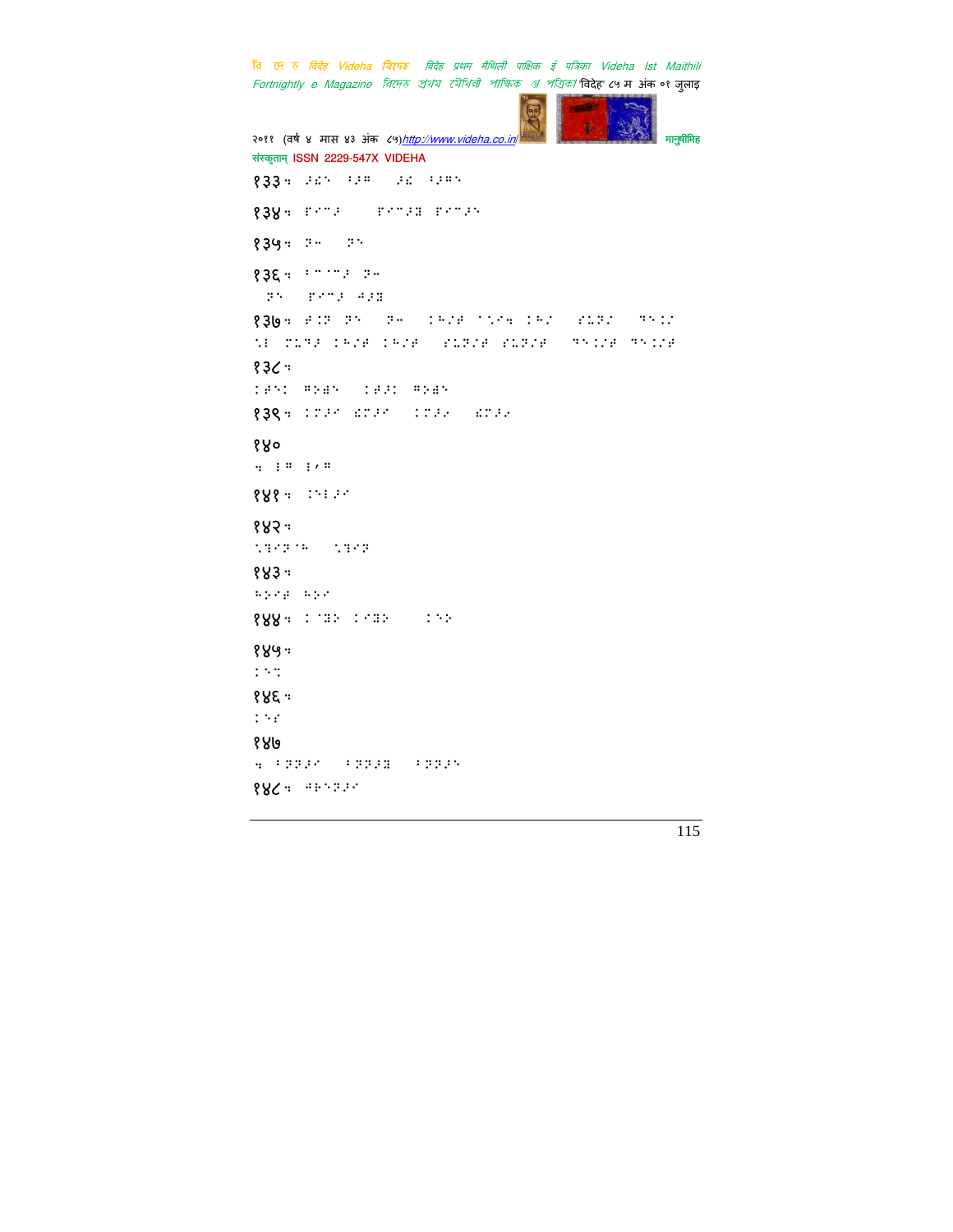```
दि एन रु विदेह Videha चिएन्श विदेह प्रथम मैथिली पाक्षिक ई पत्रिका Videha Ist Maithili
Fortnightly e Magazine  রিদেহ প্রথম মৌথিনী পাক্ষিক প্র পত্রিক/বিदेह' ८५ म अंक ०१ जुलाइ
                                        Septim
२०११ (वर्ष ४ मास ४३ अंक ८५)http://www.videha.co.in/ मानुसीमह
संकृताम् ISSN 2229-547X VIDEHA 
१४९⣒!⣅⢷"⢴!⣅⢷ "⢴!!
१५०⣒![⢷[⢼![⢷ [⢼!!
898 + 1011 + 1011१५२⣒!⣋⣅B⢼B0!⣋⣅B⢼B40!⣋⣅⢼B4!⣋⣅⢼B⣝0!⣋⣅⢼B!!
893 : '::::::\gamma (1191.9)
१५४⣒!0!!)⣇⢼ ⣝!⣐⢾!⣉B ⢹*.!q!!
899: 191:!!
१५६⣒!⢻⢷⢴!⢻⢷ ⢴!!
१५७
⣒!⣇⢷⢹⢴!⣇⢷ ⢹⢴!!
१५८⣒!"⣅⢽⢼!⢻⢼⢳!"⣅⢽⢼'0"⣅⢽⢼q!!
१५९ - १९९७ - १९९९
980:
⢾⢽⢼!⢽!⣃⢷⢽ ⢳0!⢾⢽⢼!⢽!⣃⢷⢽!!
१६१ = २०१० = २२
१६२⣒!!
⣋⢷⢵!⣋'⢷⢵!!
१६३⣒!⢾⢳⣅0!⢾⣊!⢳⢴⣐!!
१६४⣒!⣅⢷⢻⢷.⣅⢷⢻⢷!⣅⢷⢻⢷!!
854: \cdots१६६⣒!⣎⢵0⣎⢵!⣎⢵!!116
```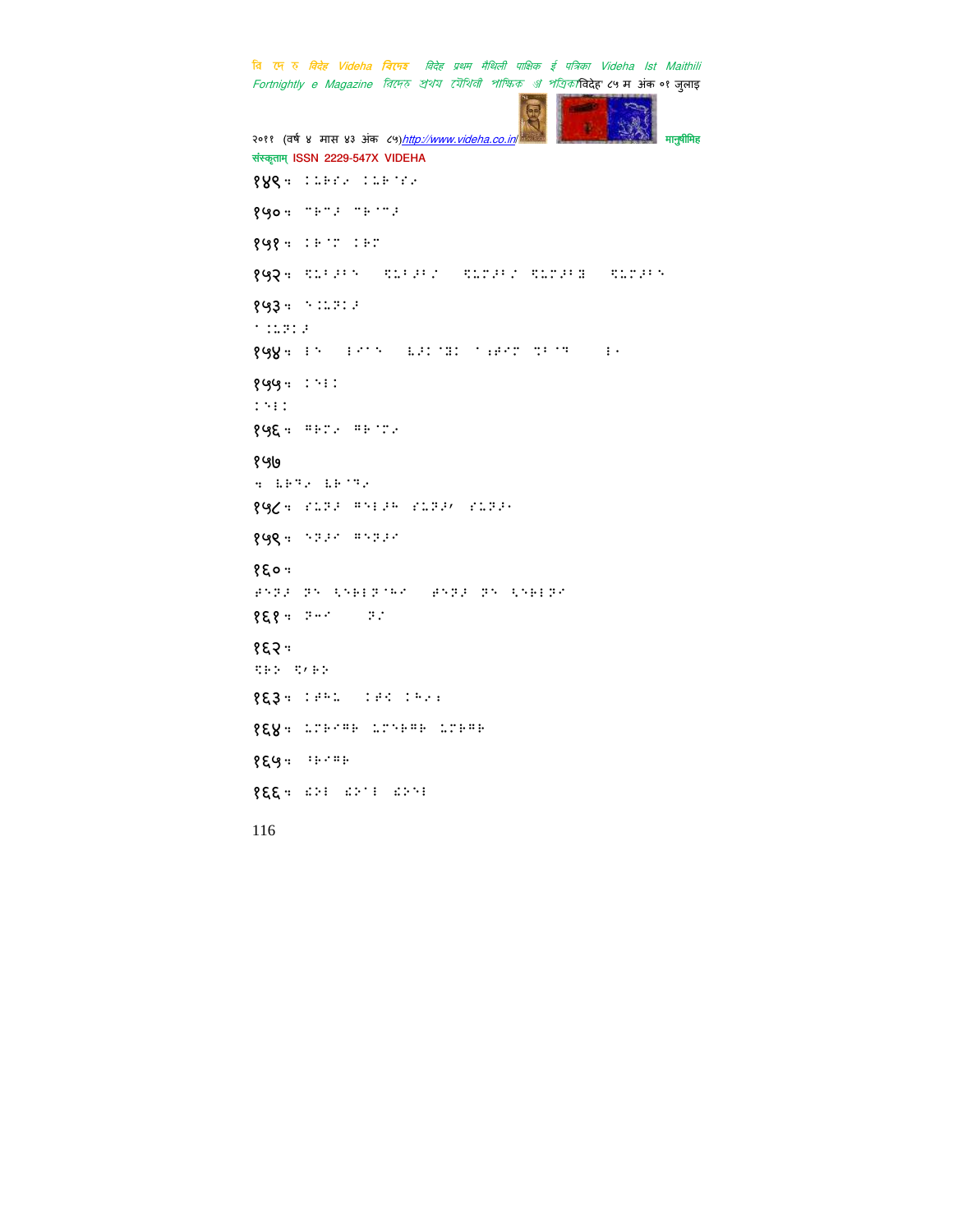```
दि एन रु विदेह Videha चिएन्श विदेह प्रथम मैथिली पाक्षिक ई पत्रिका Videha Ist Maithili
Fortnightly e Magazine  রিদেহ প্রথম মৌথিনী পাক্ষিক প্র পত্রিকা বিदेह' ८५ म अंक ०१ जुलाइ
                                            and i
२०११ (वर्ष ४ मास ४३ अंक ८५)http://www.videha.co.in/ मानुषी स्थानिक मानुषीमिह
संकृताम् ISSN 2229-547X VIDEHA 
१६७⣒!⢻20⢻2 2!!
१६८\cdot :
1.5 \pm 1.5 .
१६९⣒!⢹⢷B⢺ ⢺⢼0!⢹⢷B⢺⢼!!
800: #!!१७१ ः
⣎⢷!⢾!!
१७२ :
⣃⣓⢷!⣊⣞!!
803 : 33433808 + 322809: F:~ F:~१७६⣒!⢾⢵F⢳)!2⢹ ⣝!⢻ ⢷⢼⢳ ⣝*!!
१७७⣒!⢾⢵F⢳⢴!0!⢾⢵F⢳!!
१७८ ः
⢷B⢼!⢷B⢼⣝!!
808 + 220१८०⣒!⢷⢾⣙!0⢷⢾⣙!!
१८१\cdot :
2⢳⣅F[0!2⢳⣅F[!!
१८२⣒!⢷⢼⣈⢽ ⢳!⢷⣈⢽ ⢳0!⢷⣈⢽!!
8<sup>2</sup> :
⢻⢽ ⢳0!⢻⢽!⢼⢻⢽ ⢳!!
```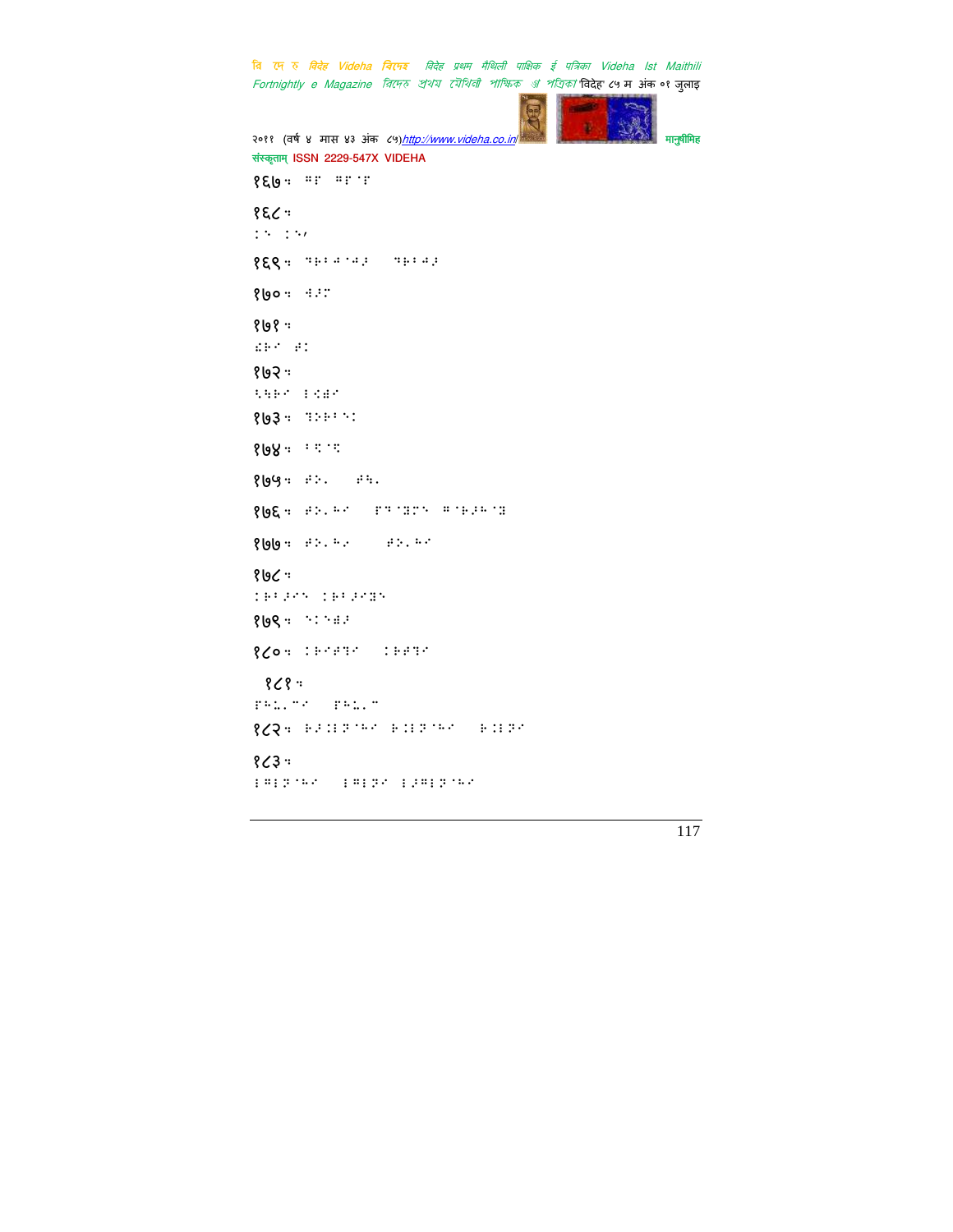दि एन रु विदेह Videha चिएन्श विदेह प्रथम मैथिली पाक्षिक ई पत्रिका Videha Ist Maithili Fortnightly e Magazine রিদেহ প্রথম মৌথিনী পাক্ষিক প্র পত্রিক/**বিदेह' ८५ म अंक ०१ जुलाइ College** २०११ (वर्ष ४ मास ४३ अंक *८५)http://www.videha.co.in*/ मानुष्य क्रिकेट के मानुषीमिह संकृताम् ISSN 2229-547X VIDEHA  $828.1$ TERM (CETTINES TERR) १८५ · Information of the १८६⣒!⣙!⢻⣙!! १८७⣒!B⢾⢵⢽0!B⢾⣊⢽0!! B⢾⢽!! १८८⣒!⢷B⢵⢽ ⢳0!⢷B⣊⢽0! ⢷⣈⢽ ⢳0!⢷⣈⢽!! १८९ : १९१३ ७८ : १९९०  $880:$ ⢼0!!!  $883 : 301.25$ 2⢳⣅F[!! १९२५ महाकर नकरण नकरण नकरण रूपमा क्षम  $883$ :  $\mathcal{L}^{(n)}\in\mathcal{L}^{(n)}$ १९४ : AU FIN AU FAUTY AU FRANCH GROOM AND TA  $889: 711 : 711$  $886$  :  $4.4$   $4.4$ १९७⣒!⢳⢵⣝⢾⢽ ⢳0!⢳⢵⢾⢽ ⢳0!⢳⢵⢾⢽0⢳⢾⢽0! ⢳⢾⢽ ⢳!! १९८⣒!⢳⢼⣙!⣞⢼B0!⢳⢼⣙!⣞⣝⢼B⣝0⢳⢼⣙!⣞⣝⢼B!! १९९⣒!⢶⢼!⢶⣐⢼!! २०० : १९०० : १९०० : १९ 118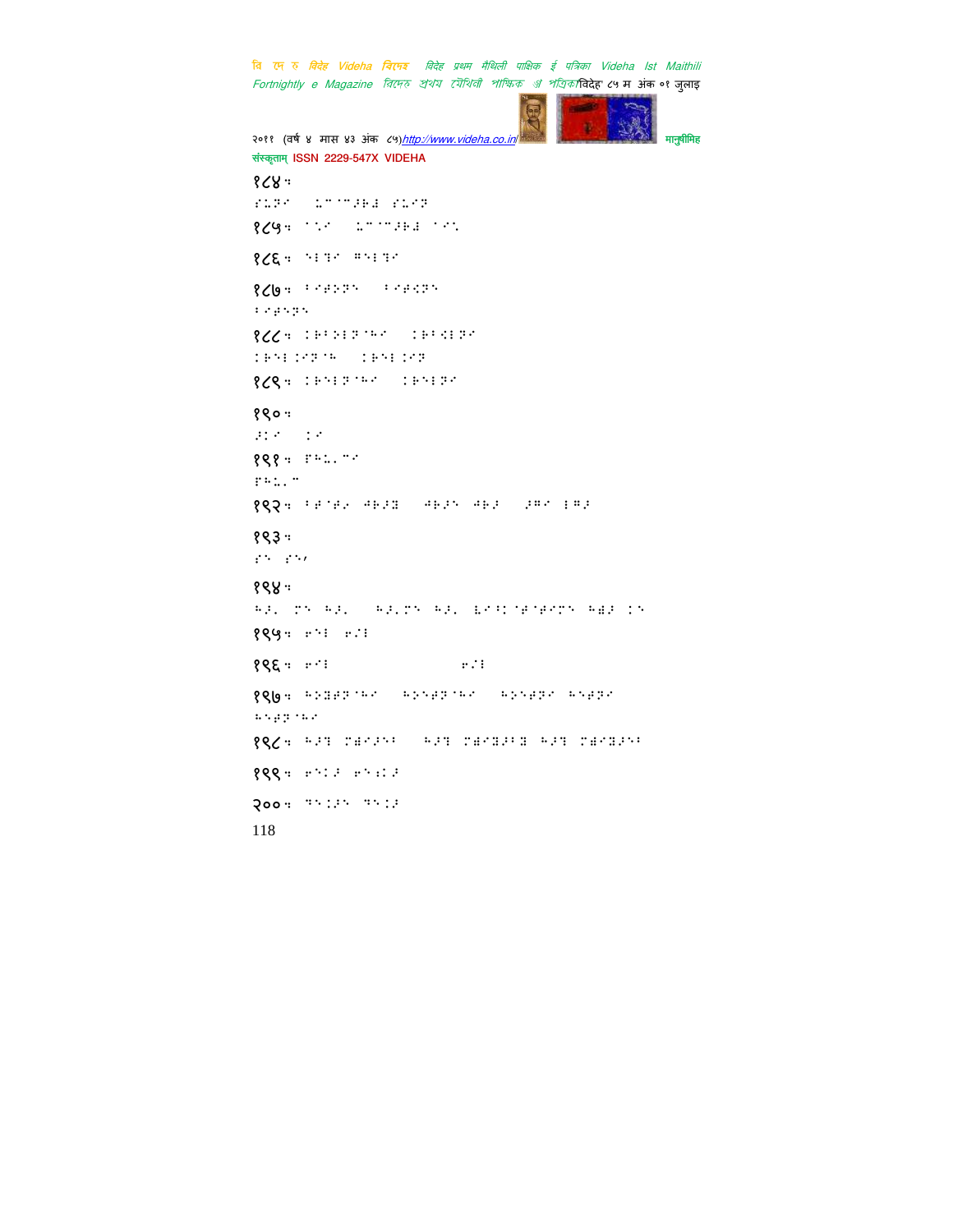```
दि एन रु विदेह Videha चिएन्श विदेह प्रथम मैथिली पाक्षिक ई पत्रिका Videha Ist Maithili
Fortnightly e Magazine  রিদেহ প্রথম মৌথিনী পাক্ষিক প্র পত্রিকা বিदेह' ८५ म अंक ०१ जुलाइ
२०११ (वर्ष ४ मास ४३ अंक ८५)http://www.videha.co.in/ सम्मानुबंधिक कर दिये । मानुषीमिह
संकृताम् ISSN 2229-547X VIDEHA 
२०१ - २४ अ
२०२० जनगरमध्ये असल
२०३ :
"⢼⢳B!"⢼⢳B!!
२०४⣒⢻4⢽ ⢳0!⢻⢽ ⢳0!⢻⢽!!
२०७ ता अध्यात प्रशासक
२०६ चा भारत का पानिस प्राप्त करते हैं। इस प्राप्त का पानिस प्राप्त करते हैं
२०७⣒!⣁⣅!⢽!⣁⣅0!!
⣁⣅!⢽!⣁⣅!!
२०८⣒⣃⣅⢳⣅F0!⣃⣅⢵⢳⣅F0!⣃⣅⣊⣐!!
२०९ = भारत = १९९१:
२१० : पर
२११⣒⣝0!!
!)⢷ ⣙.2⢷⣇⢷ ⢾ ⢾⢽*!२१२⣒⢽⢴0!⢽!!
२१३ मधी में में सा
२१४ व्यक्ति संस्था करते हैं
289:: :
385...\mathcal{A}(\mathcal{G})२१७\cdotः \cdotः
२१८⣒⢸q!0⢸'!)'!⢶⣍⢽ ⣞!⢴!⢹ ⣝⢵⢾*!!
२१९⣒⢽0!⢽⣝!!
```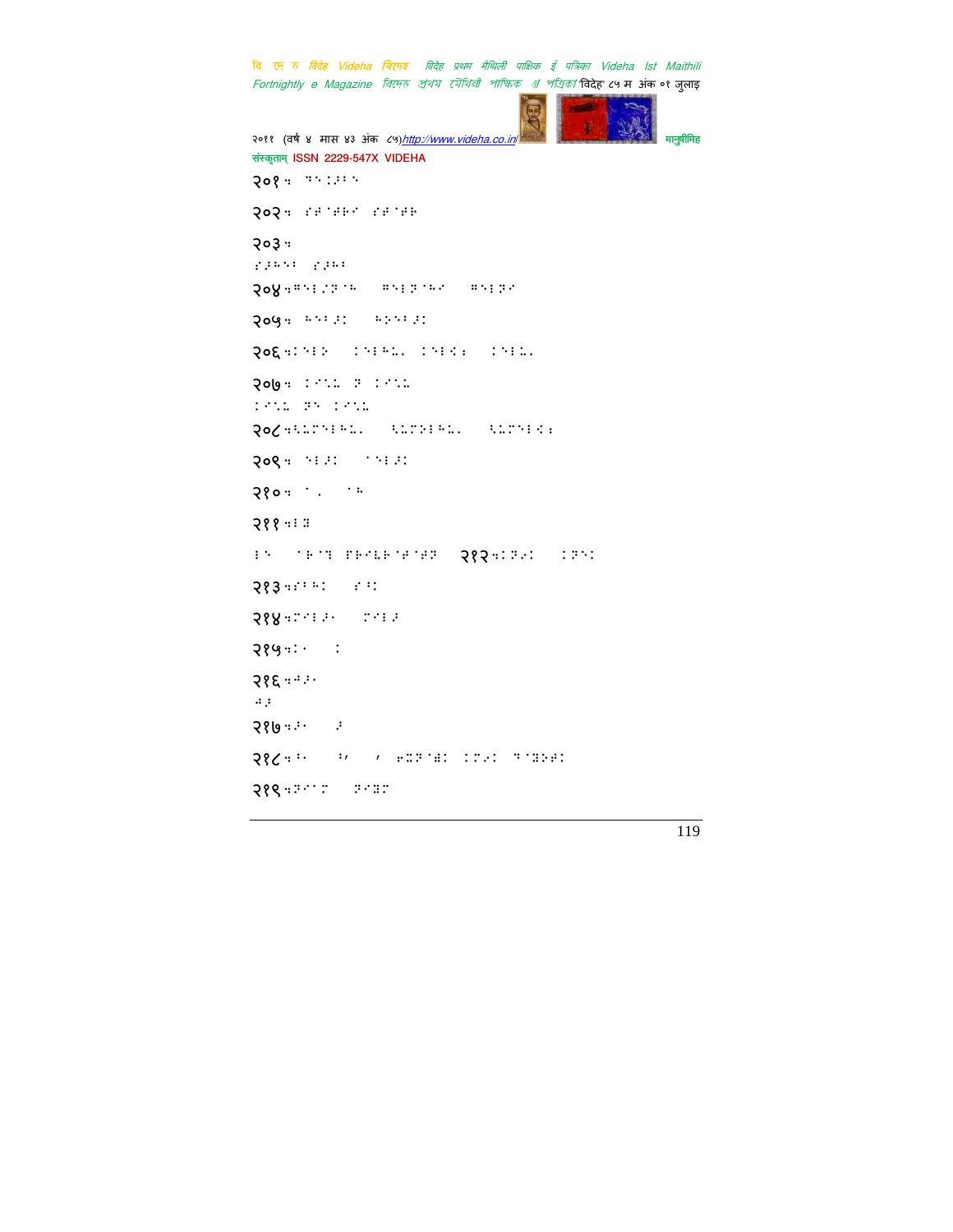दि एन रु विदेह Videha चिएन्श विदेह प्रथम मैथिली पाक्षिक ई पत्रिका Videha Ist Maithili Fortnightly e Magazine রিদেহ প্রথম মৌথিনী পাক্ষিক প্র পত্রিক/**বিदेह' ८५ म अंक ०१ जुलाइ** २०११ (वर्ष ४ मास ४३ अंक *८५)http://www.videha.co.in*/ मानुषी मानुषीमिह संकृताम् ISSN 2229-547X VIDEHA 120 २२० ⣒⢳ ⣞⢷0!⢳ ⣞⣝⢷!! २२१⣒2⢳!⢿⢷!⣟0!B⢼⢹0!B⢴[!C⣛!! २२२⣒⢾⢳⣐0⢾⢳F0!⢾⢲0!⢾4⣐!! २२३⣒⢳⣐0!⢳⢴⣐!! २२४ व्यक्त क ⢾4⣐!0!⢾F!! २२५⣒⢽F0!⢽F0!!⢽⢲0!⢽⢳0⢽4!! २२६ क्षेत्रेण जनसङ्ख्या अञ्चल करते. २२७⣒⣁⢲0!⣁40!⣁4!0⣁!! २२८⣒⢹C⢷⣏ ⣞F0!⢹C⢷⣏ ⣞⣝F!! २२९ करें किया है। २३०⣒!!  $F$  ) dpokvoduje to a secondustry  $F$  . The secondustry  $\mathcal{O}(n)$ २३१⣒⣅⢽⢵0!⢵⢽⢵-!⢵⢽⢼0⢽⢼! २३२⣒⢻4⢽ ⢳.⢻⢽ ⢳.⢻⢽! २३३⣒⢳B⢼.!⢳⢵B⢼! २३४⣒⣊F.!⣊F.⢳⣅F0⣊⣐!! २३५ steps and a control of the set of the २३६⣒⢳⢽.!⢳⢽!  $\mathsf{230}$ करें $\mathsf{230}$ ⢼B(.⢼B(!0⢼B⢳.⢼B⢳! २३८⣒!⢳⢾.⢳4⢾!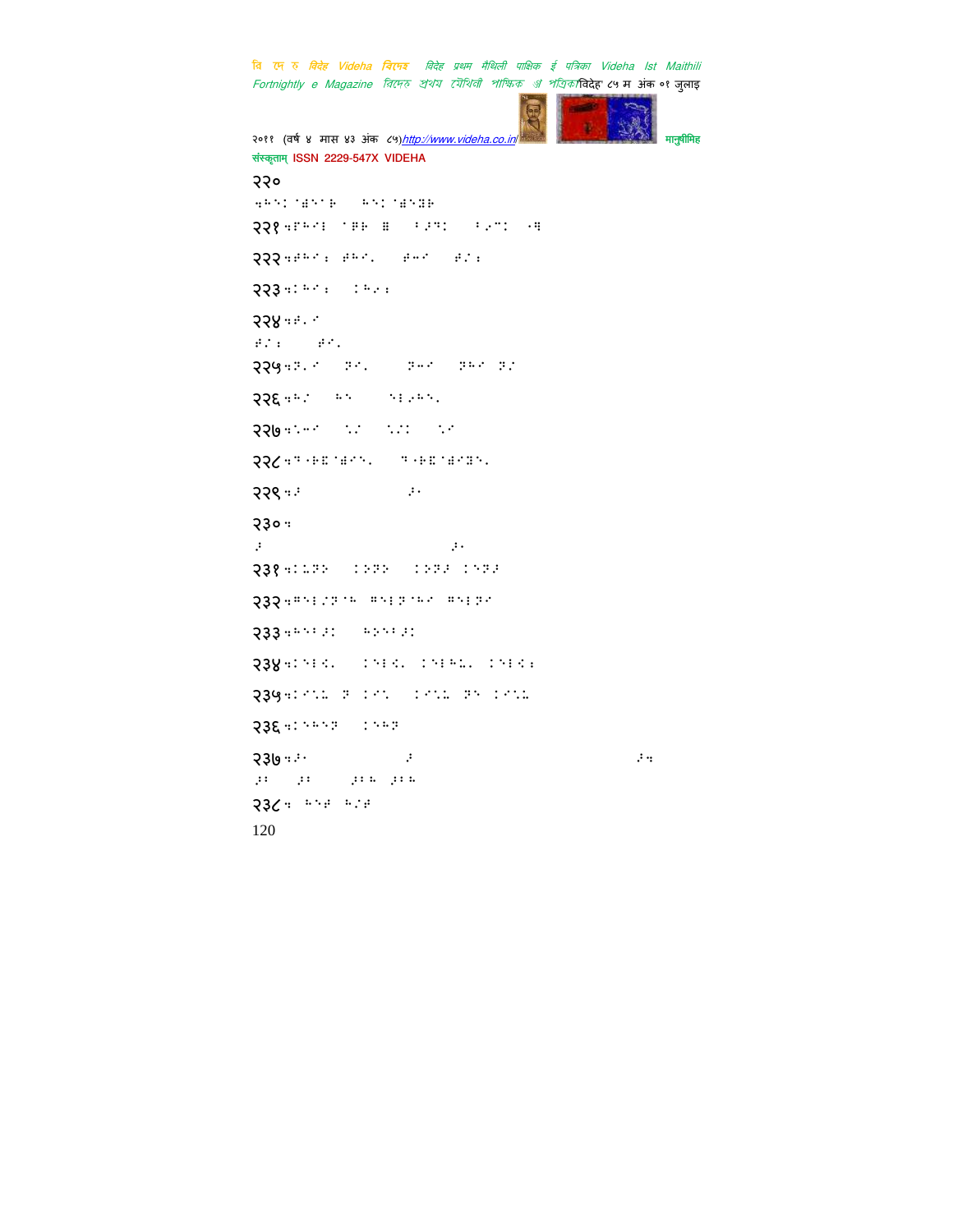```
दि एन रु विदेह Videha चिएन्श विदेह प्रथम मैथिली पाक्षिक ई पत्रिका Videha Ist Maithili
Fortnightly e Magazine  রিদেহ প্রথম মৌথিনী পাক্ষিক প্র পত্রিকা বিदेह' ८५ म अंक ०१ जुलाइ
२०११ (वर्ष ४ मास ४३ अंक ८५)http://www.videha.co.in/ सम्मानुबंधिक कर दिये । मानुषीमिह
संकृताम् ISSN 2229-547X VIDEHA 
२३९ BELIEFER. F. ELENERS
२४० व्यक्त ३२० लाला घर
२४१⣒⢳⢵⢽.!⢳⢵⢽0!⢳⢵⢽ ⢳0!
२४२⣒⢵.⢷⢼!⢵!⣉ ⣝⢼!B⢴[)dpokvodujpo*-!⢵q!
⢳!)if!tbje*0⢵!
२४३⣒⢴!⢳0!⢵"⢴!⢴!⢳0!⢴!⢳4⣒!⢴!⢳!
२४४⣒⢹C⢷⣏ ⣞F0!⢹C⢷⣏ ⣞⣝F!
२४५
⣒⣉⢼0!"⢼!!
२४६⣒⢾4F!0!⢾F0!⢾⢲0!⢾⢳⣐!
२४७⣒⢺⣊⣐!
   00 00 10 10 10 10 10 10 10
२४८ मधी काल
२४९ वटन में सामा
२५० : २८ : २०१०
२५१ ता प्रकार का प्रकार
२५२⣒⢶⢼⢷⢾⢴!⢸q!⢻0!⢸!⢻0!⢸⣝!⢻!
२५३⣒⢵⢽⢼0!⢽⢼0!⢽ ⢽⢼0⢽⢼!
२५४ - २०१० - २०१० - २०१० - २०१० - २०१० - २०१० - २०१० - २०१० - २०१० - २०१० - २०१० - 2010 - 2010 - 2010 - 2010 - 2010 - 2010 - 2010 - 2010 - 2010 - 2010 - 2010 - 2010 - 2010 - 2010 - 2010 - 2010 - 2010 - 2010 - 2010 - 2010 -
२५५ - २२ - २२
२५६ व्यापाट २०
⢻⢼⢳!)⢷ ⣙!2⢷⣇⢷ ⢾⢽*!!
```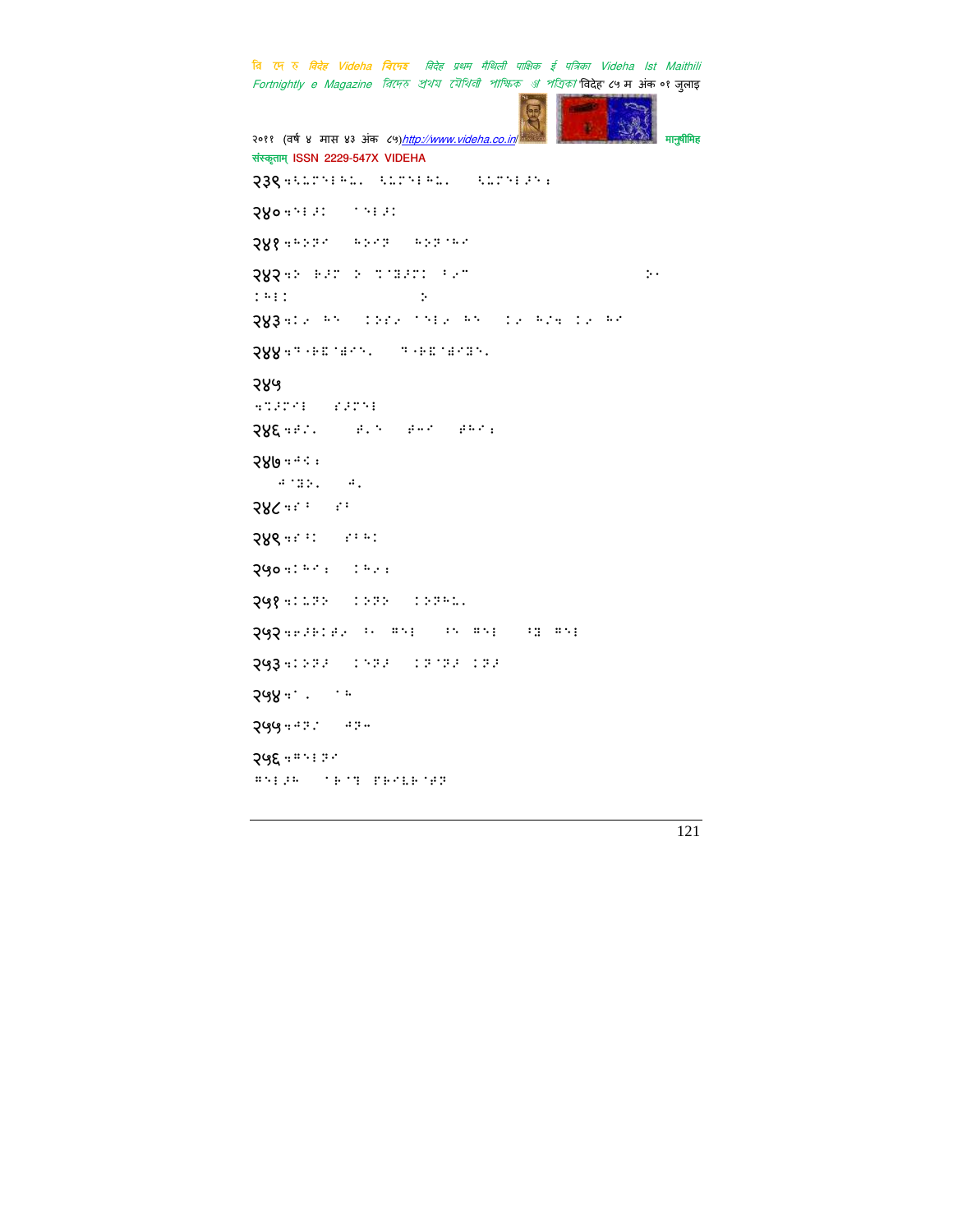Fortnightly e Magazine রিদেহ প্রথম মৌথিনী পাক্ষিক প্র পত্রিক/**বিदेह' ८५ म अंक ०१ जुलाइ County** २०११ (वर्ष ४ मास ४३ अंक *८५)http://www.videha.co.in*/ मानुष्य क्रिकेट मानुषीमिह संकृताम् ISSN 2229-547X VIDEHA २५७⣒⢽ ⢳0!⢽ ⢳0!⢽0!! २५८⣒⣝0!0!⢳!)⢷ ⣙!2⢷⣇⢷ ⢾⢽\*! २५९⣒⢽⢴0!⢽0⢽⢴.⢽⢴! २६०⣒2⣚⢽ ⢳!2⣚⢽0!2⣚⢽0!22⣚⢵⢽ ⢳0! 2⣚B⣊⢽0! २६१⣒⢽0!⢽⣝! २६२⣒⢳ ⣞⢷0!⢳ ⣞⣝⢷! २६३⣒2⢳!⢿⢷!⢷⢳⢽!⣟0!B⢴[!⢷⢳⢽!⣟! २६४⣒⢼⢼⢷⢼⢽ ⢾!B⢼⢷⢴!2 ⢷⣝⢵⢻!⣅[⢾!⢽40! 2⢵" ⣞ ⢷⢵⢶⢴!2 ⢷⣝⢵⢻!⢶⢼⢽ ⣞!⢾⢽⢴⢴!⢽ ⣝⣓⢽⢾⢼! 2⢷[⢼⣝!⢵⢷!B⢹⢼!⣇⢻ ⢷⢳!)B⢼⢷⢴\*!!2 ⢷⣝⢵⢻!  $\frac{1}{\alpha} \frac{1}{\alpha} \frac{1}{\alpha} \frac{1}{\beta}$ २६५⣒⢷!)2⢹ ⣝!⢻ ⢷⢼⢳ ⣝\*!0!.0!q0!! २६६⣒⣁4⢽ ⢳.!⣁⢽ ⢳! २६७ वर्षे में स्टेम के बाद प्राप्त करता है। २६८⣒⢳⢵⢾0!⢳⢾! २६९⣒⢺⢼⢾0!⢺⢾0! २७० करणि परिवा २७१ ⣒⣈⢼⢾0!⣈⢾0!⣈4⢾!! २७२ वसीट पर उपाध करता है। सहस्रकार २७३⣒⣉⣅⢷⣅0!⣉⣅⢷⣅⢳! २७४⣒⣉⣅⢷⣅⢳0!⣉⣅⢷⣅!122

दि एन रु विदेह Videha चिएन्श विदेह प्रथम मैथिली पाक्षिक ई पत्रिका Videha Ist Maithili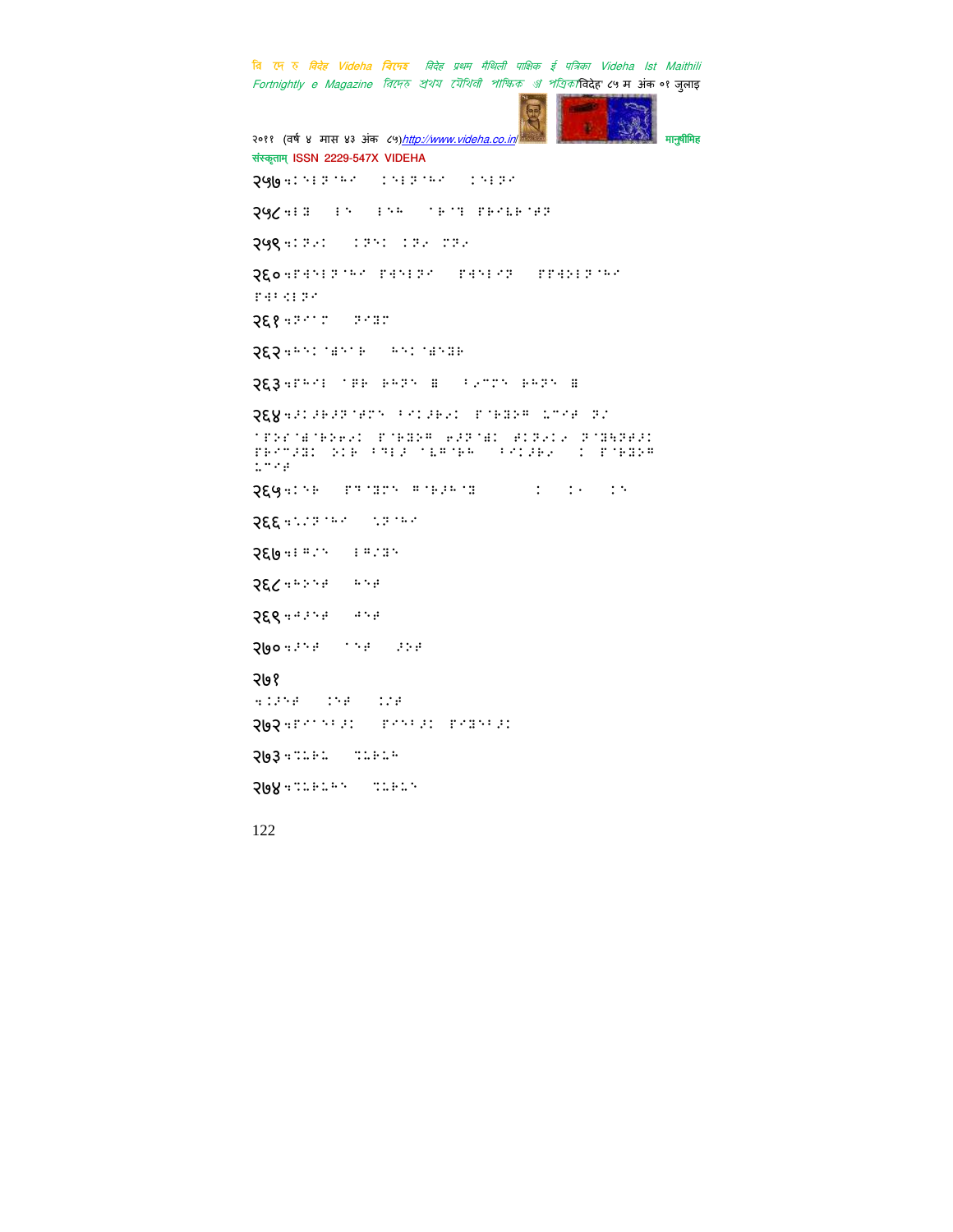दि एन रु विदेह Videha चिएन्श विदेह प्रथम मैथिली पाक्षिक ई पत्रिका Videha Ist Maithili Fortnightly e Magazine রিদেহ প্রথম মৌথিনী পাক্ষিক প্র পত্রিকা **বিदेह' ८५ म अंक ०१ जुलाइ College** २०११ (वर्ष ४ मास ४३ अंक *८५)http://www.videha.co.in*/ मानुष्या कार्यक्रम मानुषीमिह संकृताम् ISSN 2229-547X VIDEHA २७५⣒⢾⢼⢳0⢵⢾⢼⢳0!⢾⢼⢳0!⣊⢾⢼⢳! २७६ कर्णाटक स्थान कर जाने २७७ पालिक प्राप्त स्थान स्थान स्थान स्थान स्थान स्थान स्थान स्थान स्थान स्थान स्थान स्थान स्थान स्थान स्थान स् २७८ करण २० व्य २७९ : : : : : : : : : : २८० वस्था - २१३ - २१३ २८१⣒!⢺⢼0!⢺0!⢺!)⢼⢾!⢺⢼!⢻⢴⢳⣒\*! २८२⣒!⢽⣅0!⢽⣅⢼! २८३⣒!⣚⣅⢼0!⣚⣅! २८४⣒!⢾⢼⢳0!⢾40!⢾! २८५⣒!⢻⢼⣝B0!⢻⢼B0!⢻B! २८६ के साथ जाता था। य २८७⣒"⢷⢼0"⢷⢼0!"⢷⢼!)⢸⢼⢾!"⢷⢼!⢻\*! २८८⣒⢳4⢾!⢷⢳⢴0⢹⣈4⢾!⢷⢳⢴0!⢳4⢾!⣁⣊⣐0!⢳4!⣁⣊⣐.! ⢳⢽⢼![4⢾0!2⣟4⢾! )2⣟4.2⣟4⢾!⢷ ⣙!⣈⢽⢵!⢼!2⢷⣇⢷ ⢾⢾\*!.!⢼⢷! Bian BEiane Bian Bian te Thibe Biane. BQQ2# " 400# 400# 440 AP24 AP24 AP24 AP24 AP2 ⣁4⣒!B[40!B[4⣒!⢷⣈B⢼0!⢷⣈B⢼!⣒!B⢽⣅0!B⢽⣒! ⢷⢼⢾0!⢷⢼⢾⣅!B⣅⣔4!⢼!B⣅⣔4⢾!⢷!2⢽.2⢽!⢺⢻⢳2⢷! 2 ⢷⣝⢵⢻!"⢴[⢴⢽!⣁⣒!B⣅⣔4⢾.B⣅⣔4⢾!⢼B!B⣅⣔4⣒!  $F$ २८९⣒!⢹⣅⢼⢷0!⢹ ⣇⢼⢷! २९० का अवस्थित समिति के

२९१ :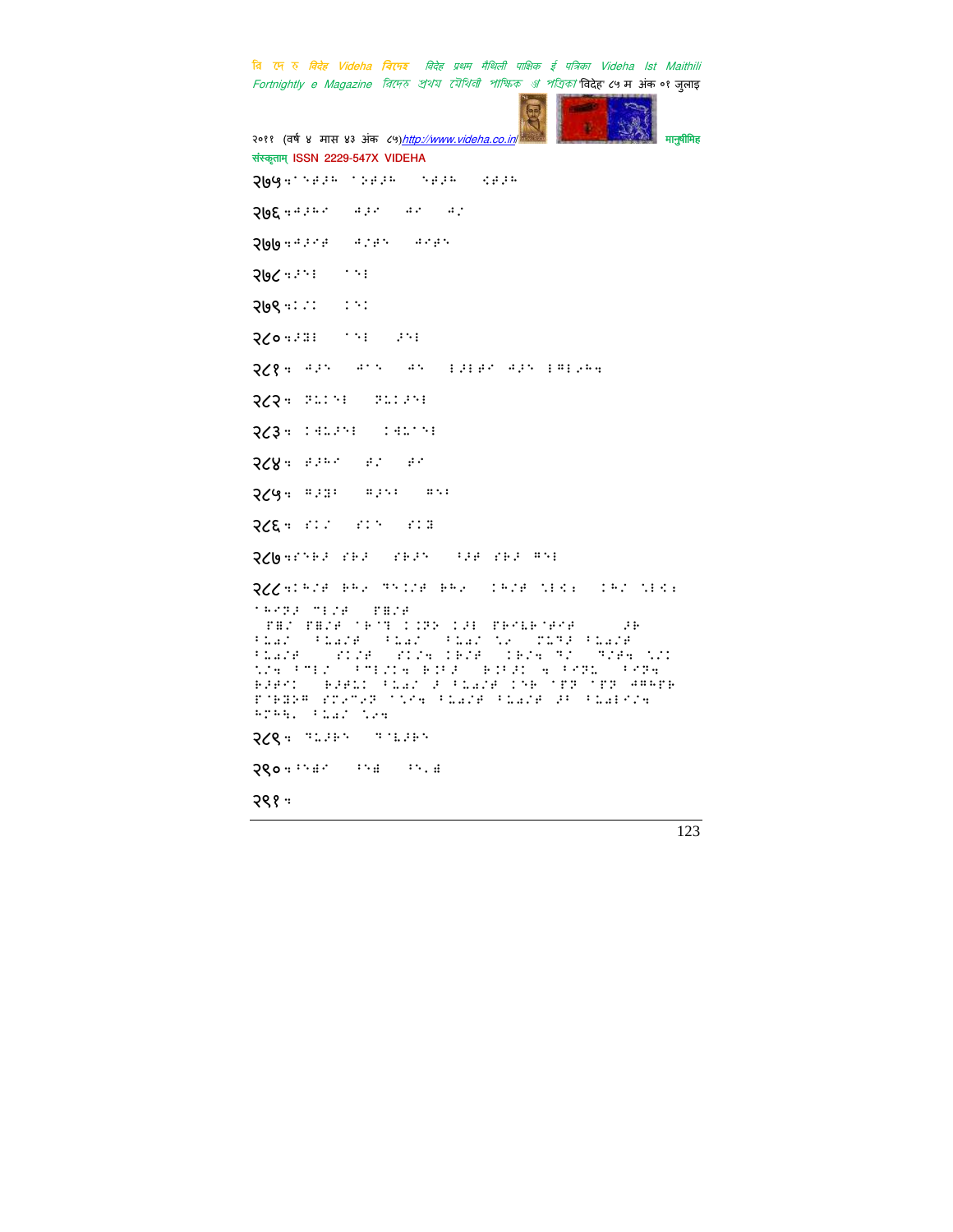दि एन रु विदेह Videha चिएन्श विदेह प्रथम मैथिली पाक्षिक ई पत्रिका Videha Ist Maithili Fortnightly e Magazine রিদেহ প্রথম মৌথিনী পাক্ষিক প্র পত্রিক/**বিदेह' ८५ म अंक ०१ जुलाइ County** २०११ (वर्ष ४ मास ४३ अंक *८५)http://www.videha.co.in*/ मानुष्या कार्यक्रम मानुषीमिह संकृताम् ISSN 2229-547X VIDEHA ⣈⢽0!⣈⢴⢽0!!⣈⣅⢽⢼!)⢸⢵⢷!⣈⢽0!⢸⢵⢷!⣈⢴⢽\*!! २९२⣒⢾0!⣎⢷! २९३ तक सामान को प्रकाश करता है। अन्य का सामान करता है कि अपनी का सामान करता है। अन्य का सामान करता है कि अपनी २९४ तथा जाता है। जिले कि साथ करना है। २९५⣒⢾ ⢾ ⣇-)⢾⢴⢽!⢿⢷!!B⢹⢼!2⣅⢽⢷⣅ ⢾!!⢼! ⣞⢼!⢹⢵"⢷!⣅2⣝⢵⢻\*!⢼⢹!B⢹⢼!⢾ ⣇!⢼⢹⣒!⢳⢾ ⢾ ⣇0! ⢳⢾ ⣇0!⢷ ⢾⢼0!⢷ ⢾ ⢾⢼!⢼⢹!⢾ ⢾!"⣐⣝⣅ ⢾!⢵⢽⢵! ⢼⣇⣉ ⣝⢾⢼!4⣙⢴!⢽4!⣁⣒!⣇ ⢾⣇ ⣝! २९६ कर अंतर कर सामान २९७ ± 80 B + 80 B + 80 B + 80 B + 80 B + 80 B + 80 B + 80 B + 80 B + 80 B + 80 B + 80 B + 80 B + 80 B + 80 B + 80 B + 80 B + 80 B + 80 B + 80 B + 80 B + 80 B + 80 B + 80 B + 80 B + 80 B + 80 B + 80 B + 80 B + 80 B + 80 B २९८ ⣒⣇⢼⢴0!)B⢹4⣇⢼⢴\*!! २९९⣒⣇⢼⢷ ⢾ ⢾⢼0!⣇⢼⢷ ⢾⢼! 300 suit a telement of the product and the same of the same of the same of the same of the same of the same of ३०१⣒!0!B! ३०२⣒⣁⣅⢷⢼-!⢽⣁⣅⢷⢼! ३०२⣒⢼⢻40!⢻4!)! ⢸⣞4⢾0!⢸⣞4\*!! ३०३⣒⢼⢻0!⢻! ३०४⣒⢳B⢼0!⢳⣇⢼! ३०५⣒⢷⢼⣈0!⢷⣈!  $30E$   $\ddots$   $\ddots$ ३०७⣒!2⣉ [⢼⢾⢼20!2⣉ [⢼⢾ ⢾⢼2!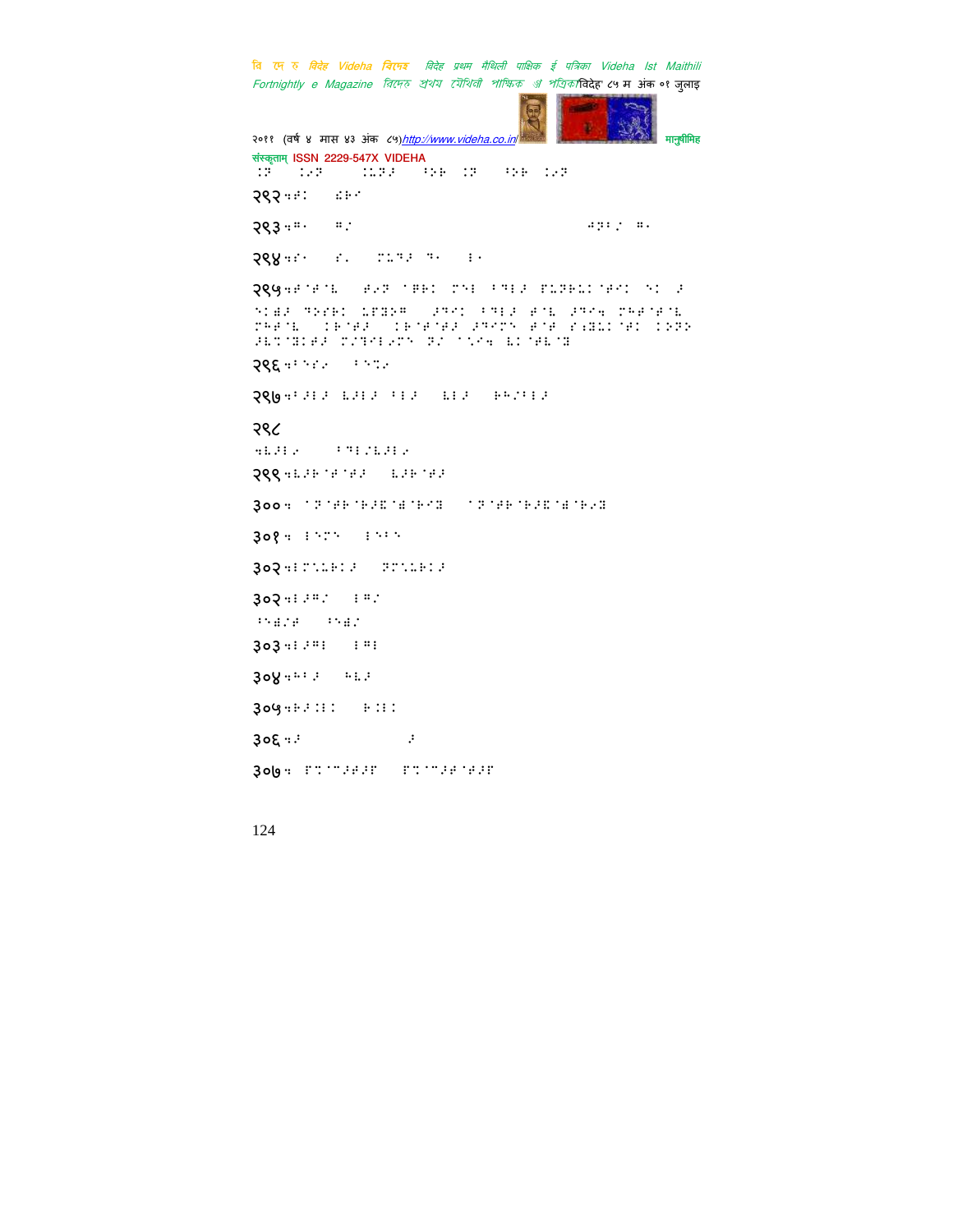Fortnightly e Magazine রিদেহ প্রথম মৌথিনী পাক্ষিক প্র পত্রিকা **বিदेह' ८५ म अंक ०१ जुलाइ Septim** २०११ (वर्ष ४ मास ४३ अंक *८५)http://www.videha.co.in*/ मानुसीमही के सानुयोगिह संकृताम् ISSN 2229-547X VIDEHA ३०८चा २ व ४२% अध्यक्षतक चर्चा घर छन्। यहाँ अध्यक्षतक ⣝⣙⢼"⣐⢸⣇!B⢴[!⢽4⣒! ३०९ मधी में सामान करते  $380$  : ⢷⢳!)⣁\*0!⢷⢳4!)⣁4\*!)nfbojoh!ejggfsfou\*!! ३११⣒⢾⢼⢻⢾0!⢾⢼⢾! ३१२⣒⣈⢷⢼20!⣈⢷⢼B! ३१३⣒B⢵⢽0!B⢵⢽0!B⢵⢽! ३१४⣒⢺⢼⣚0!⢺⢼⣚! ३१५⣒⢼⢻⢺0!⢼⢻[0!⢼⢻⢾!  $38E + 41.4$ ⢻⢷!)⣈"\*! ३१७⣒⢷⢼⣏ ⣞ ⢷⣝0!⢷⢼⣏ ⣞ ⢷⢴⣝!

दि एन रु विदेह Videha चिएन्श विदेह प्रथम मैथिली पाक्षिक ई पत्रिका Videha Ist Maithili

## १४१८ "⢼\*!!

- Open Street, Street, Street, Street, Efde 3121. The second second
- $\mathbf{G}=\mathbf{G}^{\mathbf{S}}$  and  $\mathbf{G}=\mathbf{G}^{\mathbf{S}}$  and  $\mathbf{G}^{\mathbf{S}}$  and  $\mathbf{G}^{\mathbf{S}}$  and  $\mathbf{G}^{\mathbf{S}}$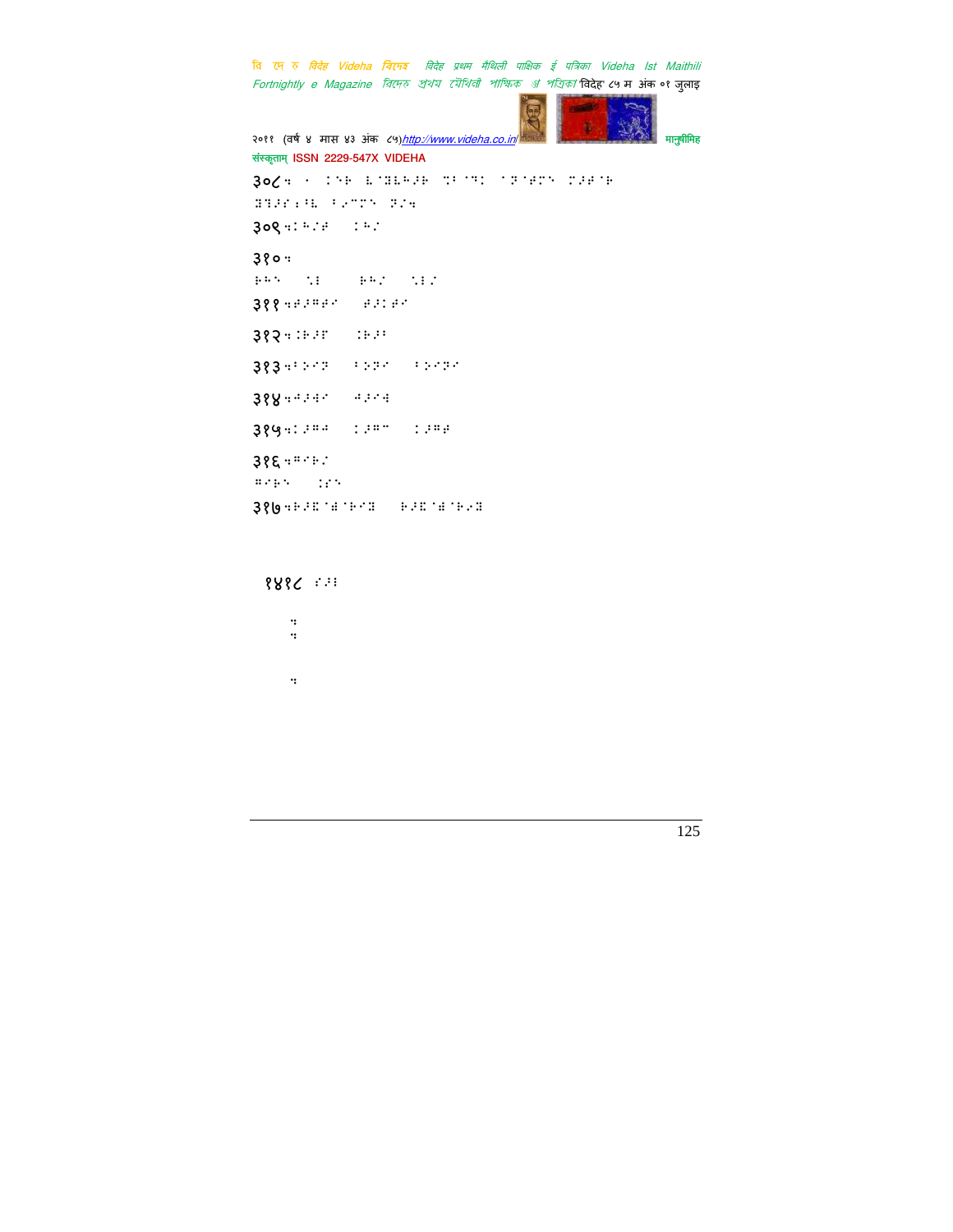दि एन रु विदेह Videha चिएन्श विदेह प्रथम मैथिली पाक्षिक ई पत्रिका Videha Ist Maithili Fortnightly e Magazine রিদেহ প্রথম মৌথিনী পাক্ষিক প্র পত্রিক/**বিदेह' ८५ म अंक ०१ जुलाइ** 



संकृताम् ISSN 2229-547X VIDEHA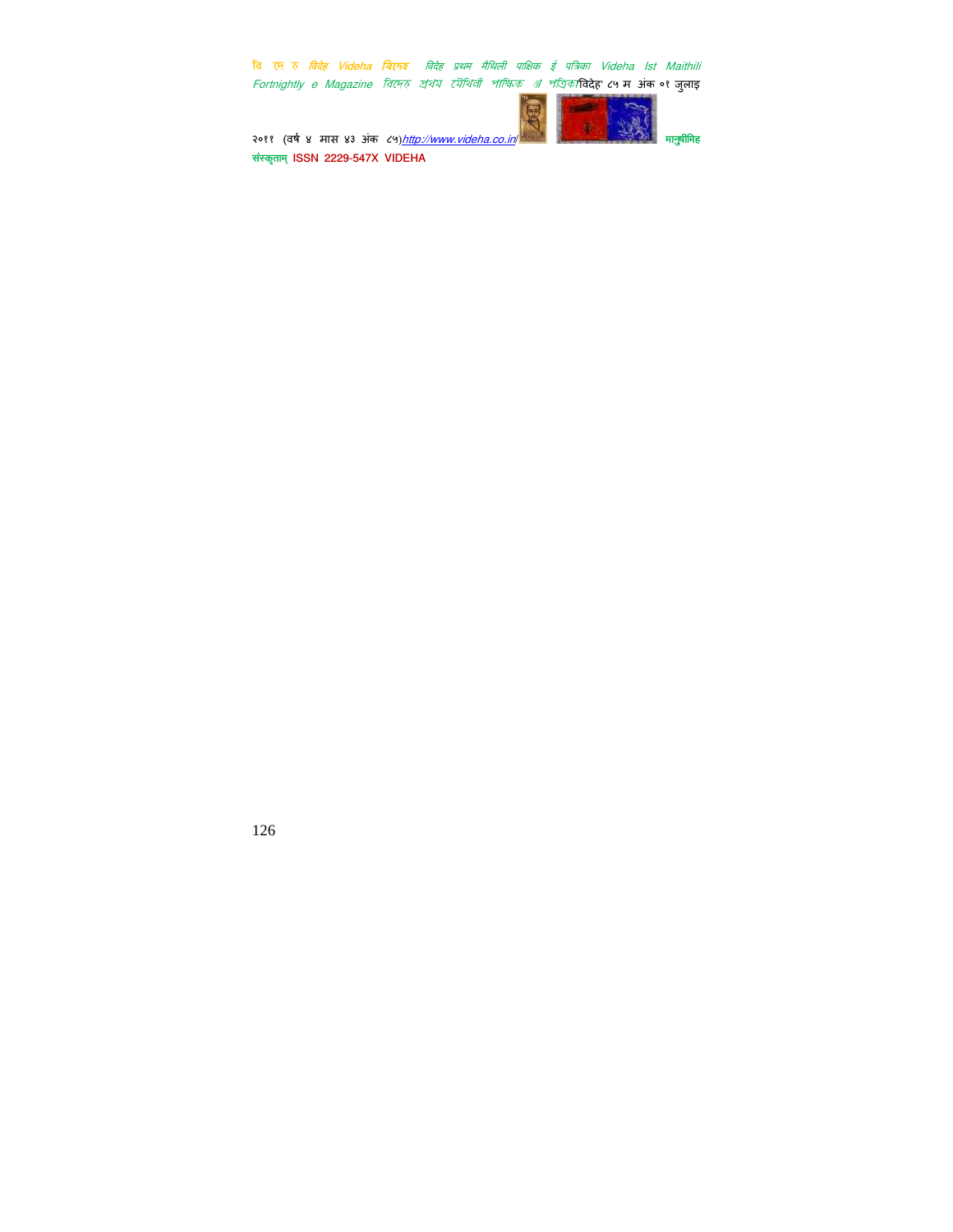दि एन रु विदेह Videha चिएन्श विदेह प्रथम मैथिली पाक्षिक ई पत्रिका Videha Ist Maithili Fortnightly e Magazine রিদেহ প্রথম মৌথিনী পাক্ষিক প্র পত্রিকা **বিदेह' ८५ म अंक ०१ जुलाइ** 

Tibbles bnci... Tibbles bnci... 22 Opwfncfs! Opwfncfs!

संकृताम् ISSN 2229-547X VIDEHA

where  $\sigma$  is both by the set of the set of the set of the set of the set of the set of the set of the set of where  $\Psi$  is built and the problem of the problem of the problem of the problem of the problem of the problem of the problem of the problem of the problem of the problem of the problem of the problem of the problem of the

**College** २०११ (वर्ष ४ मास ४३ अंक *८५)http://www.videha.co.in*/ मानुस्थिति मानुषीमिह

१⣒⣇⢹⢳!⢴.2⢾ ⢷⢼!"⢸⣞⢼!2⣅⢷⢼⢽!⣐!B ⢷-! ⢾⢷⢳⣅⢾⢼!⢼!⢹⣇⢽⢼⢻⢷⢴!⢷⣓2!Wjefib!f!

⣇⢹⢳!⢴.2⢾ ⢷⢼!2⢳!५० ⣐!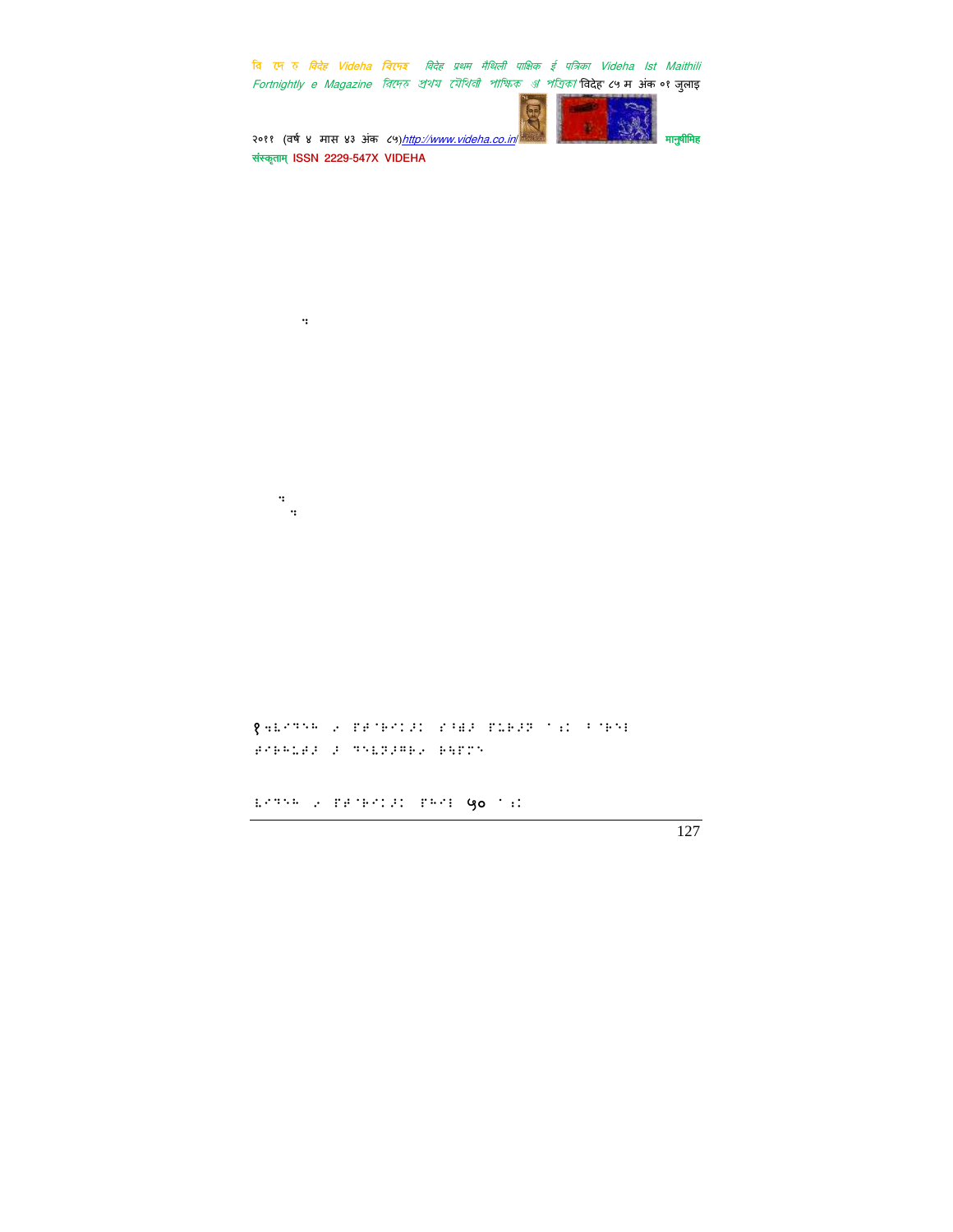दि एन रु विदेह Videha चिएन्श विदेह प्रथम मैथिली पाक्षिक ई पत्रिका Videha Ist Maithili Fortnightly e Magazine রিদেহ প্রথম মৌথিনী পাক্ষিক প্র পত্রিক/**বিदेह' ८५ म अंक ०१ जुलाइ County** २०११ (वर्ष ४ मास ४३ अंक *८५)http://www.videha.co.in*/ मानुषी मानुषीमिह संकृताम् ISSN 2229-547X VIDEHA ⣇⢹⢳!⢴.2⢾ ⢷⢼!५०!"F!⢼⢻⢼F!⣐! २⣒4⣙⢴!2⢵⣙⢴!⣋⢼⣅⢽⢵⣋!Nbjuijmj!Cpplt! ३⣒4⣙⢴!ऑ⣋⣝⢵!"⣐⢽!Nbjuijmj!Bvejp! ४⣒4⣙⢴!⣇⢴⣋⣝⢵!"⣐⢽!Nbjuijmj!Wjefpt!! GHOVER EXTRA PERSONAL PROPERTY AND RELEASED PROPERTY #⣇⢹⢳#!⢳!"⢸!"⢳⣝⢵⢻⢴!⣐2⢷!"⢳⢵!!B⢷!  $\alpha$ ६⣒⣇⢹⢳!4⣙⢴! ⣇⢺!!;!! ius;00wjefibration;00wjefibration;00wjefibration;00wjefibration;00wjefibration;00wjefibration;00wjefibration;0 ७⣒⣇⢹⢳!4⣙⢴!⢺⢼⣇C⢷⢾ ⢾!⢻ ⢷⢴⢻⣞⢷!;!! iuuq;00wjefib.bhhsfhbups⣒cmphtqpu⣒dpn0! ८⣒⣇⢹⢳!4⣙⢴!"⢼⢳⢾ ⣝!⣐⢻ ⢷⢺⢴!⢽⣓⢹⢾! ius;00nbeivcboj.bsu<code>bioj.bsu</code>oj.bsu<code>bioj.bsu</code> SHERMAN THE LOBERT CONTRACTORY iuuq;00hbkfoesbuiblvs⣒cmphtqpu⣒dpn0! १०⣒⣇⢹⢳!⣐⣋ "!!;!! iuuq;00wjefib234⣒cmphtqpu⣒dpn0! ११⣒⣇⢹⢳!⢶⢼!;!! ius;00wjefib234;00wjefib234;00wjefib234;00wjefib234;00wjefib234;00wjefib234;00wjefib234;00wjefib234;00wjefib23 १२⣒!⣇⢹⢳;!"⢹⢳!;!2⢳!⢾⢷⢳⣅⢾⢼!)⣙⢼◌़⢿⢷\*! ⢺⢼⣇C⢷⢾ ⢾!)B ⣍⢻\*!!128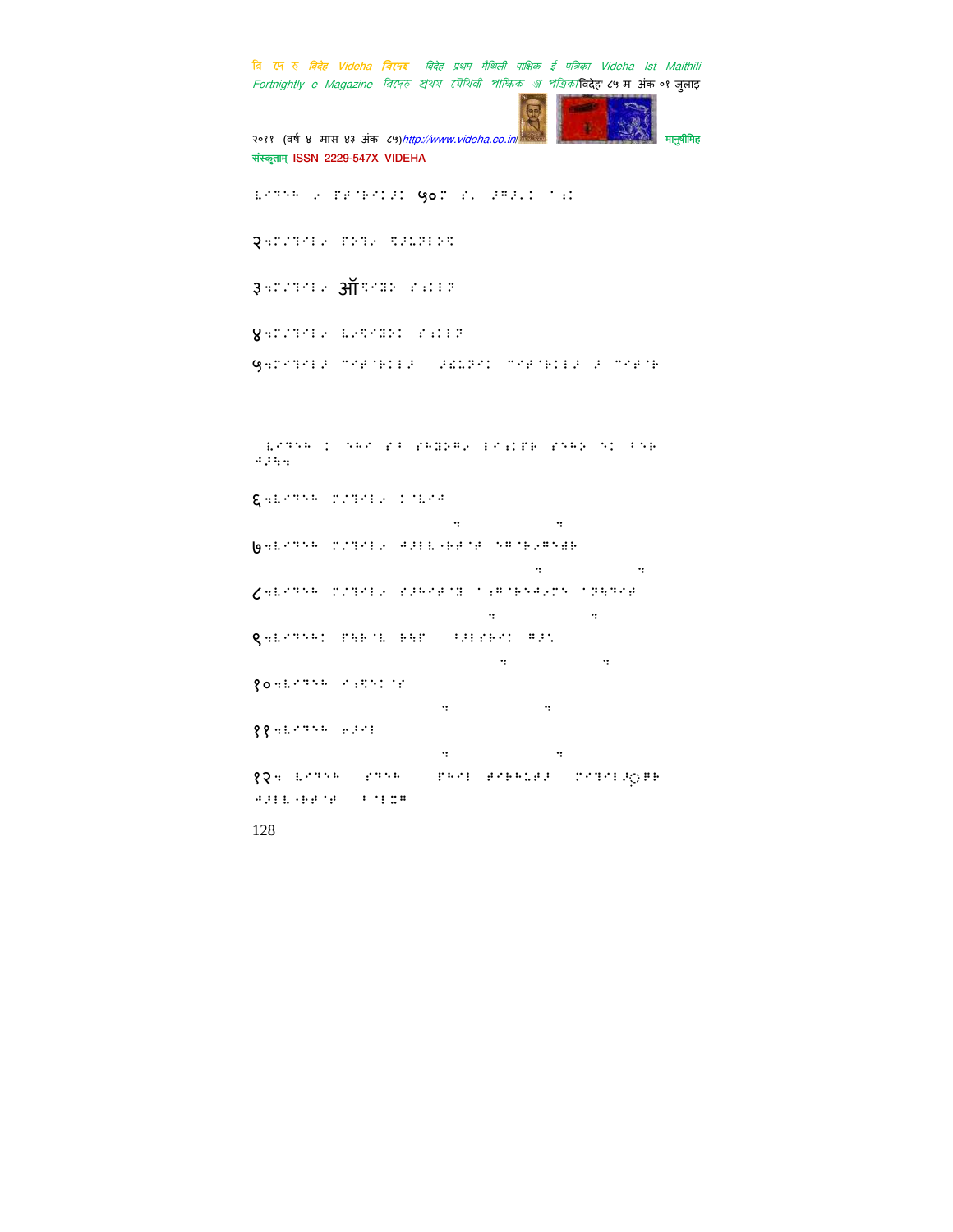दि एन रु विदेह Videha चिएन्श विदेह प्रथम मैथिली पाक्षिक ई पत्रिका Videha Ist Maithili Fortnightly e Magazine রিদেহ প্রথম মৌথিনী পাক্ষিক প্র পত্রিকা **বিदेह' ८५ म अंक ०१ जुलाइ County** २०११ (वर्ष ४ मास ४३ अंक *८५)http://www.videha.co.in*/ मानुषी मानुषीमिह संकृताम् ISSN 2229-547X VIDEHA ius;00wjefib.tbefib.tbefib.tbefib.tbefib.tbefib.tbefib.tbefib.tbefib.tbefib.tbefib.tbefib.tbefib.tbefib.tbefi १३⣒!⣇⢹⢳;B ⢷;!4⣙⢴!B ⢷;!2⢳!B⢷! ⣇⢹⢳!⢹ ⣇⢼⢷⢼! ius;00wjefib.com/20wjefib.com/20wjefib.com/20wjefib.com/20wjefib.com/20wjefib.com/20wjefib.com/20wjefib.com/20  $88$  with  $\sim$ ius;00wjefib.bsdijwania internet banda banda banda banda banda banda banda banda banda banda banda banda banda १५⣒!⣇⢹⢳!2 ⢷⣙!4⣙⢴!2⢼⢿!⢴!2⢾ ⢷⢼!4⣙⢴! 2⢵⣙⢴!⢼⢷ ⢼⣇! iuuq;00wjefib.qpuij⣒cmphtqpu⣒dpn0! १६५ सर्वे अधिकार प्रदर्शन प्रसर्ग न प्रसर्ग अप्रैलियन ⢼⢷ ⢼⣇! ius;00wjefib.bvejpoznatelnik pod protestantne pod protestantne pod protestantne pod protestantne pod protestan १७⣒!⣇⢹⢳!2 ⢷⣙!4⣙⢴!2⢼⢿!⢴!2⢾ ⢷⢼!⣇⢴⣋⣝⢵! ⢼⢷ ⢼⣇! ius;00wjefib.wid;00wjefib.widqn0.widqn0.widqn0.widqn0.widqn0.widqn0.widqn0.widqn0.widqn0.widqn0.widqn0.widqn0. १८⣒!⣇⢹⢳!2 ⢷⣙!4⣙⢴!2⢼⢿!⢴!2⢾ ⢷⢼!⣙⢼!  $\mathcal{P}$   $\mathcal{P}$   $\mathcal{P}$   $\mathcal{P}$   $\mathcal{P}$   $\mathcal{P}$   $\mathcal{P}$   $\mathcal{P}$   $\mathcal{P}$   $\mathcal{P}$   $\mathcal{P}$   $\mathcal{P}$   $\mathcal{P}$   $\mathcal{P}$   $\mathcal{P}$   $\mathcal{P}$   $\mathcal{P}$   $\mathcal{P}$   $\mathcal{P}$   $\mathcal{P}$   $\mathcal{P}$   $\mathcal{P}$   $\mathcal{P}$   $\mathcal{P}$   $\mathcal{P$ qipupta qipupta qoʻlib qipupta qoʻlib qipupta qoʻlib qoʻlib qoʻlib qoʻlib qoʻlib qoʻlib qoʻlib qoʻlib qoʻlib q १९⣒!4⣙!⢼⢷!⣙⢼!)4⣙⢴!"⢸"F!⢵2 ⢷⣝! ⢺⢼⣇C⢷⢾ ⢾\*! iuuq;00nbjuijmbvsnjuijmbvsnjuijmbvsnjuijmbvsnjuijmbvsnjuijmbvsnjuijmbvsnjuijmbvsnjuijmbvsnium (1990) २०⣒⣉ ⢷⣅⢾!2 ⢷⢼⣉⢽! iuuq;00xxx⣒tisvuj.qvcmjdbujpo⣒dpn0!  $28$  iii  $\alpha$ 

WHEFIBID IN THE STATE OF THE STATE OF THE STATE OF THE STATE OF THE STATE OF THE STATE OF THE STATE OF THE STA

 $\mathcal{L} \mathcal{D} \mathcal{M}$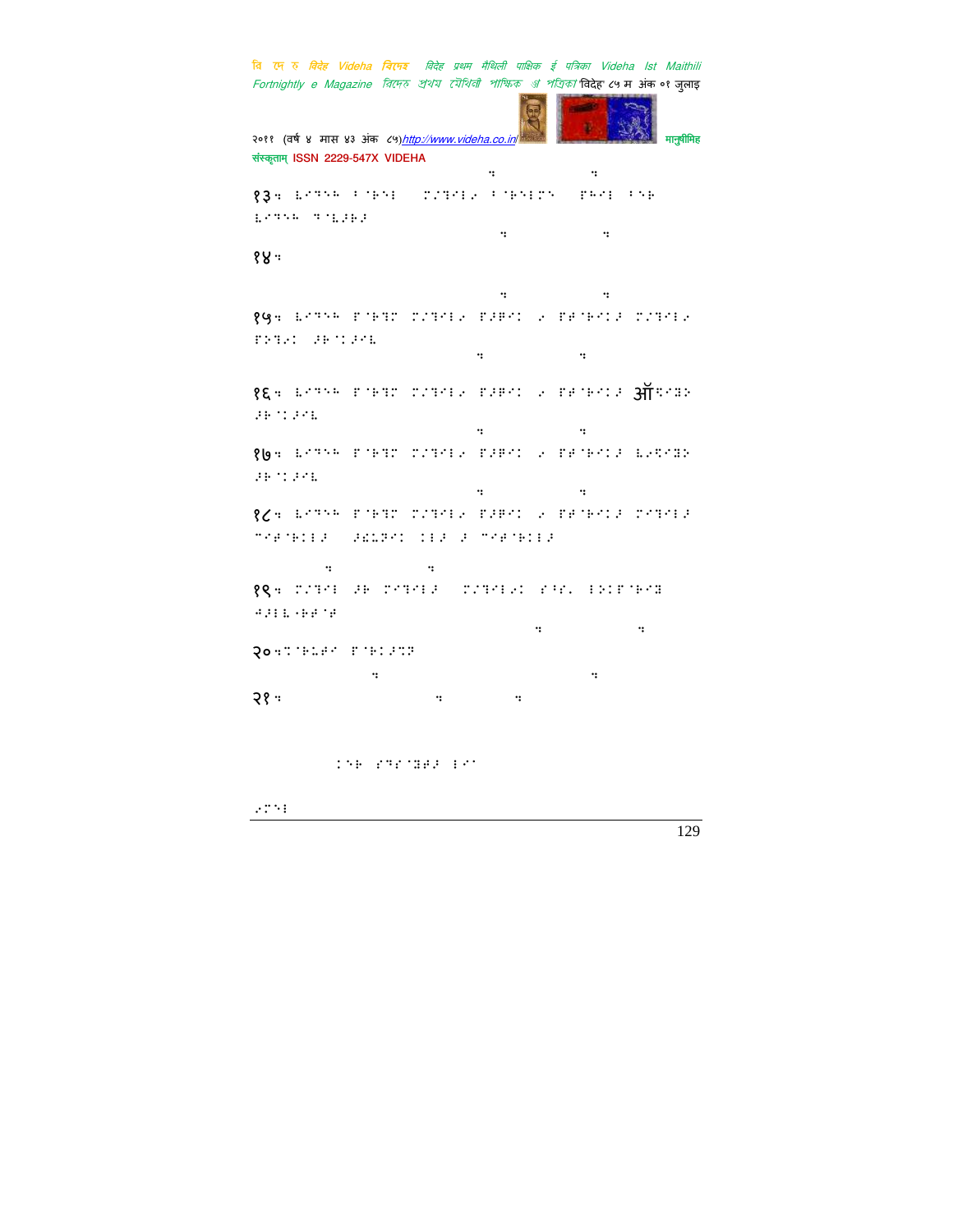दि एन रु विदेह Videha चिएन्श विदेह प्रथम मैथिली पाक्षिक ई पत्रिका Videha Ist Maithili Fortnightly e Magazine রিদেহ প্রথম মৌথিনী পাক্ষিক প্র পত্রিক/**বিदेह' ८५ म अंक ०१ जुलाइ** 

**Cal** 

**COMPANY** 

२०११ (वष ४ मास ४३ अंक ८५)http://www.videha.co.in/ मानुषीिमह संकृताम् ISSN 2229-547X VIDEHA

⢳!"⣓⢳2⢷!⢺⢼⣓!!

 $22$  in the contract of  $\alpha$  in the contract of  $\alpha$ 

 $\mathbf{q}$  and  $\mathbf{q}$  values of  $\mathbf{q}$ 

२३⣒⢻⢺⢽ ⢹ ⢷!⣚⢼⣅⢷!⣋ "!!

iuuq;00hbkfoesbuibly234 and 234 and 234 and 234 and 234 and 234 and 234 and 234 and 234 and 234 and 234 and 23 २४⣒⣇⢹⢳!⢷⣋⣝⢵;4⣙⢴!⣙⢼.⣇⢾⢼!⢼⢹!2⢳! 2⢵⣋⢼" ⣞!"⢼⣞! ius;00wjefib234sbejpedia 34sbejpedia 34sbejpedia 34sbejpedia 34sbejpedia 34sbejpedia 34sbejpedia 34sbejpedia 3

२७ : २७ : २७ : २

iuuq;00nbohbo.libcbto.libcbto.libcbto.libcbto.libcbto.libcbto.libcbto.libcbto.libcbto.libcbto.libcbto.libcbto.

. The related range  $\{ \}$  ,  $\{ \}$  , and the second

⣎⢼⢷⢼⣇⢼⢳!⢷⣓2!⢴.2 ⢷⢼⣉⢾!!⢻!⢻⢺⢽ ⢹ ⢷! ⣚⢼⣅⢷!!⢽B⢽ ⣎.2 ⢷B⢽ ⣎."⢴⢿⢼-!⣅2⢽ ⣝⢼"! )" " GREATER A BOAT A STATE OF THE STATE OF A BOAT AREA AND THE STATE OF A BOAT AREA AND DU  $\overline{a}$  (2002)  $\overline{a}$  (2012)  $\overline{a}$  (2012)  $\overline{a}$  (2012)  $\overline{a}$  (2012)  $\overline{a}$ ⢽⢼⣞)"⣐⢷ ⣏⣜\*-!⢳⢼⢼⣇ ⣝!)⢾ ⣇⢲ [⢼⢳⢲ [!⢼! ", Andrew March (1990), Bernstein (1990), Bernstein (1990), Bernstein (1990), Bernstein (1990), Bernstein (199 "⣐2⣓⢷ ⣜!⢴.2 ⢷⢼⣉⢽!B⢼⢹!2 ⢷⣐⣞!⢶⣍⢷ ⣒! ⣅⢷⣅⢿⢾ ⢷ –⢽ ⢾⢷ ⢽!⣈⣜ ⣋.१ "F!७ Dpncjofe!

JTCO!Op = 19.92.:1883:.8.7.1883:.8.7.1883:.8.7.1883:.8.7.1883:.8.7.1883:.8.7.1883: 2C⢷⣏ ⣚2⢷!⢽⢴[⢼F!⢼!2 ⢷⢼⣉!"⢼⣞! ius;00xxxitisvuj.qvcmjdbujpolitika i poznati po dpn0.  $\mathcal{L}$  is a constant of  $\mathcal{L}$  ,  $\mathcal{L}$   $\mathcal{L}$   $\mathcal{L}$   $\mathcal{L}$   $\mathcal{L}$   $\mathcal{L}$   $\mathcal{L}$   $\mathcal{L}$   $\mathcal{L}$   $\mathcal{L}$   $\mathcal{L}$   $\mathcal{L}$   $\mathcal{L}$   $\mathcal{L}$   $\mathcal{L}$   $\mathcal{L}$   $\mathcal{L}$   $\mathcal{L}$   $\mathcal{L}$   $\mathcal{L}$   $\mathcal$ ⣐⢻ ⢷⢺⢴!⢼!⣐⢻ ⢷⢺⢴!4⣙⢴!⢵⣏!)⣐⣞⢷⢽⣞2⢷!2⢳! Boe recovery there is been shed therefore recovery ⢼⣎⢼⢷⢾!.Cbtfe!po!nt.trm!tfswfs!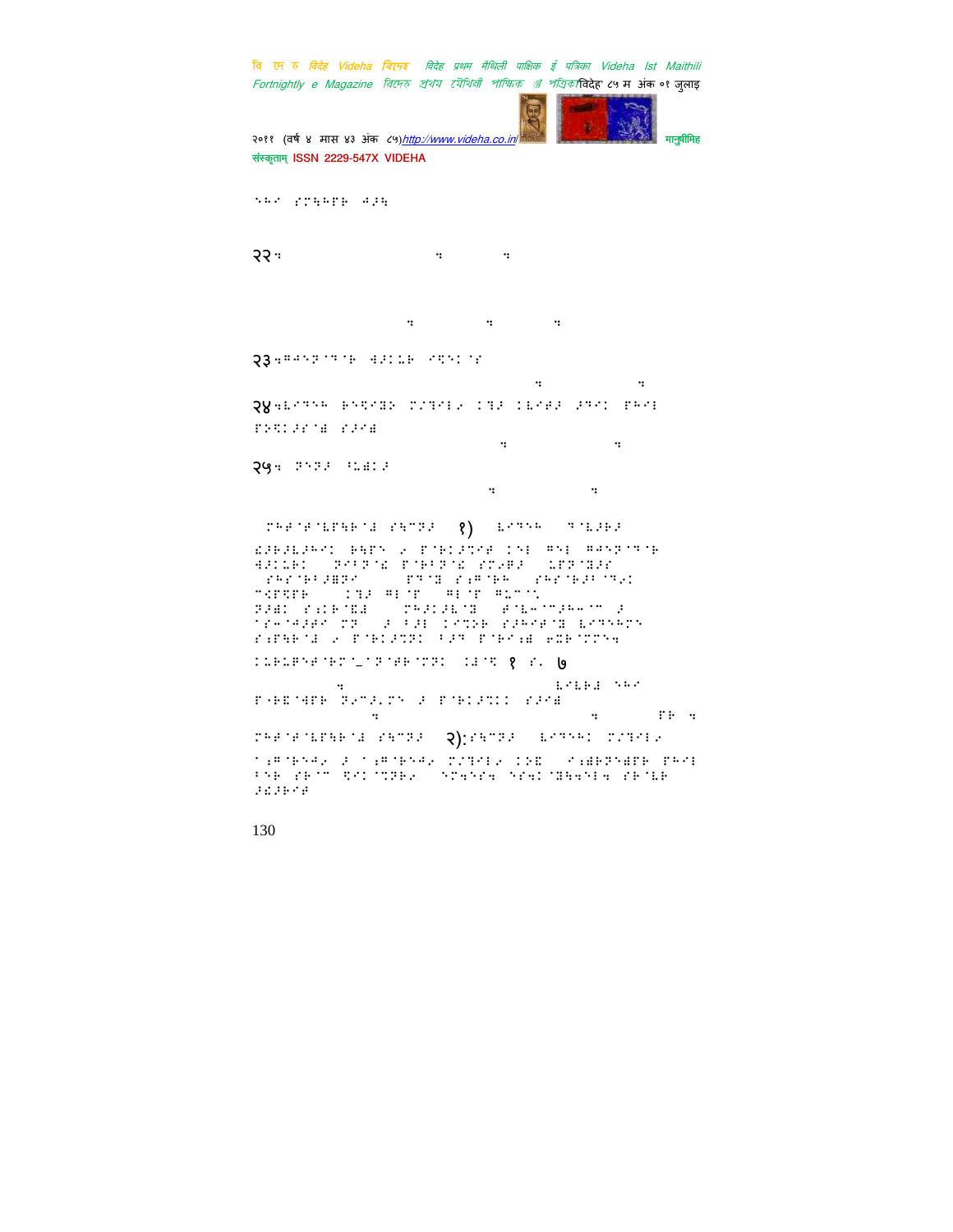दि एन रु विदेह Videha चिएन्श विदेह प्रथम मैथिली पाक्षिक ई पत्रिका Videha Ist Maithili Fortnightly e Magazine রিদেহ প্রথম মৌথিনী পাক্ষিক প্র পত্রিকা **বিदेह' ८५ म अंक ०१ जुलाइ** 

œ

| संस्कृताम ISSN 2229-547X VIDEHA |  |  | 19、 金子花在花园,才是蓝珠的诗文。 人名英格兰人姓氏茨                            |           |
|---------------------------------|--|--|----------------------------------------------------------|-----------|
|                                 |  |  | २०११ (वर्ष ४ मास ४३ अंक ८५)http://www.videha.co.in/ त्या | मानुषीमिह |
|                                 |  |  |                                                          |           |

" ⢾⣐⢸⣒! ⣅⢷⣅⢿⢾ ⢷ !⢽ ⢾⢷ ⢽.!⢻⢺⢽ ⢹ ⢷!⣚⢼⣅⢷!

⢻⢺⢽ ⢹ ⢷!⣚⢼⣅⢷!⢽B⢽ ⣎.2 ⢷B⢽ ⣎."⢴⢿⢼-!⣅2⢽ ⣝⢼"! )" " GREATER A BOAT A STATE OF THE STATE OF A BOAT AREA AND THE STATE OF A BOAT AREA AND DU  $\overline{a}$  (2008)  $\overline{a}$  (2019)  $\overline{a}$  (2019)  $\overline{a}$  (2019)  $\overline{a}$  (2019)  $\overline{a}$ ⢽⢼⣞)"⣐⢷ ⣏⣜\*-!⢳⢼⢼⣇ ⣝!)⢾ ⣇⢲ [⢼⢳⢲ [!⢼! "⢲ ⢺⢼⢾!⢽\*!⢼!B⢼⣐⣋⢴.⣉⢵⢷⢺⢻⢾!⣇⢹⢳!  $\mathcal{L}_2$   $\mathcal{L}_3$   $\mathcal{L}_4$   $\mathcal{L}_5$   $\mathcal{L}_6$   $\mathcal{L}_7$   $\mathcal{L}_7$   $\mathcal{L}_8$   $\mathcal{L}_7$   $\mathcal{L}_7$   $\mathcal{L}_8$   $\mathcal{L}_8$   $\mathcal{L}_7$   $\mathcal{L}_8$   $\mathcal{L}_9$   $\mathcal{L}_9$   $\mathcal{L}_9$   $\mathcal{L}_9$   $\mathcal{L}_9$   $\mathcal{L}_9$   $\mathcal{L}_9$   $\mathcal{L}_9$   $\$ ⣅⢷⣅⢿⢾ ⢷ –⢽ ⢾⢷ ⢽-!⣈⣜ ⣋.१ "F!७

 $J_{\rm eff}$  few states between the states between the states between the states  $J_{\rm eff}$ LvsvLtifusbn.Boutsnbobl.Boutsnbobl.Boutsnbobl.Boutsnbobl.Boutsnbobl.Boutsnbobl.Boutsnbobl.Boutsnbobl.Boutsnbob



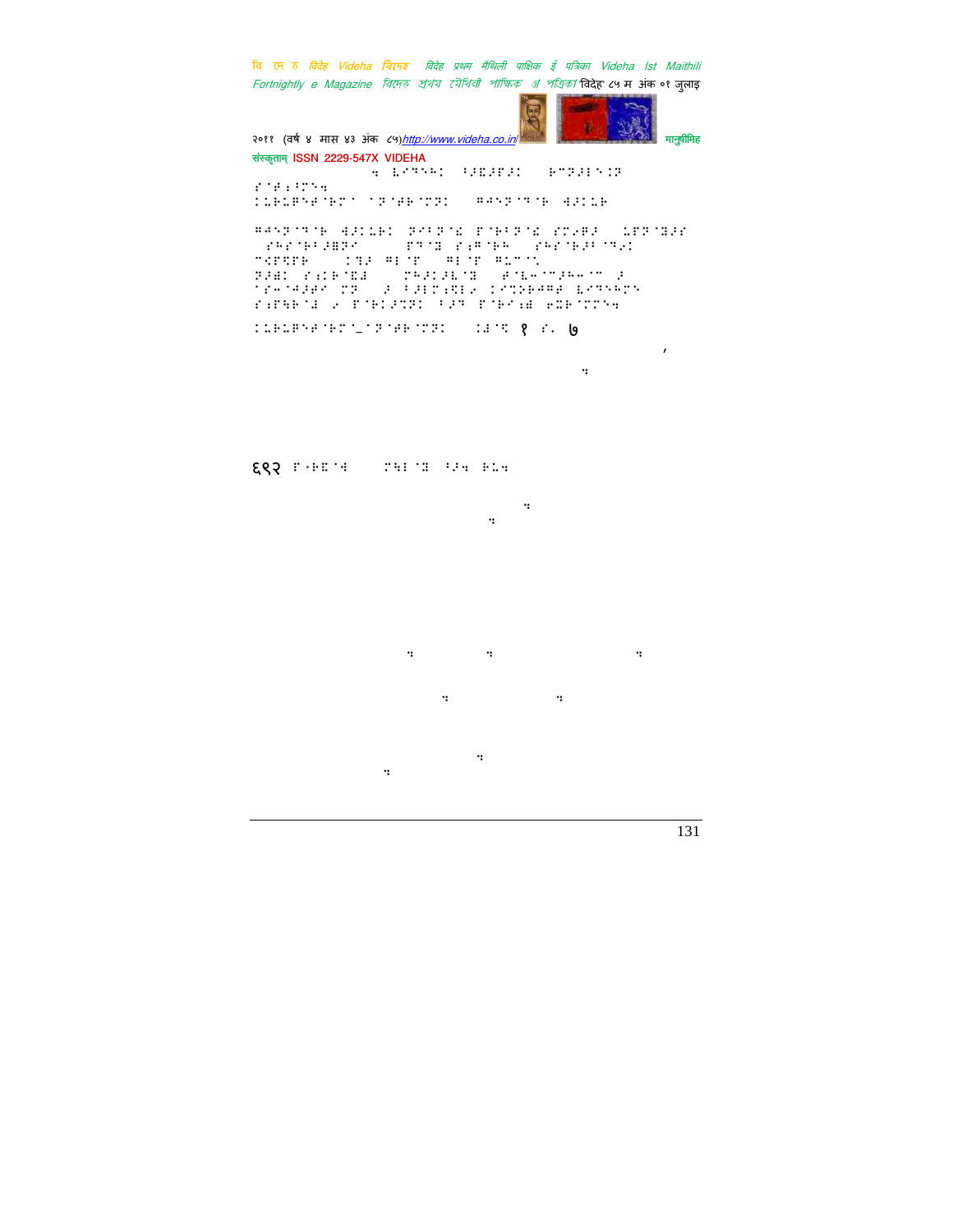दि एन रु विदेह Videha चिएन्श विदेह प्रथम मैथिली पाक्षिक ई पत्रिका Videha Ist Maithili Fortnightly e Magazine রিদেহ প্রথম মৌথিনী পাক্ষিক প্র পত্রিক/**বিदेह' ८५ म अंक ०१ जुलाइ** 

G **County** २०११ (वष ४ मास ४३ अंक ८५)http://www.videha.co.in/ मानुषीिमह

संकृताम् ISSN 2229-547X VIDEHA f.nbj.; tisvuj.dbujpoatisvuj.dbujpoatisvuj.dbujpoatisvuj.dbujpoatisvuj.dbujpoatisvuj.dbujpoatisvuj.dbujpoatisv qvcmjdbujpo bujqara bu

⣇⢹⢳;!"⢹⢳!;!१: २: ३: ४ ⢾⢷⢳⣅⢾⢼!;!⢹⣇⢽⢼⢻⢷⢴!  $\sim$  12  $\sim$  2  $\sim$  2  $\sim$  2  $\sim$  2  $\sim$  2  $\sim$  2  $\sim$  2  $\sim$  2  $\sim$  2  $\sim$  2  $\sim$  2  $\sim$ )iuuq;00xxxiyood;00\*!![��]iuuq;00\*!![��]iuuq;00\*!![��]iuuq;00\*!![��]iuuq;00\*!![��]iuuq;00\*!![��]iuuq;00\*!!  $T$   $T$   $T$   $T$   $T$   $T$   $T$   $T$   $T$   $T$ 

⣇⢹⢳;"⢹⢳;१: २: ३: ४ " 2⢼⢹;!⢻⢺⢽ ⢹ ⢷!⣚⢼⣅⢷⣒!

ius;00xxxx iuu qubit dipn.qvcmjdbujpolitika in participolitika in participolitika in participolitika in particip tisvuje konstantine poznati sve poznati sve poznati sve poznati sve poznati sve poznati sve poznati sve poznat qvcmjdbujpo bujqara in konstruktor

२ ॥ ॥ ॥ ॥ ॥ ॥ ॥ ॥ ॥

\!⣇⢹⢳!⢴.2⢾ ⢷⢼-!⣇⢹⢳;"⢹⢳!⣙⢼⢿⢷!⢼! ⢹⣇⢽⢼⢻⢷⢴!⢼!⢻⢺⢽ ⢹ ⢷!⣚⢼⣅⢷!"⢼⢾!⣈⣜ ⣋.!⢽B⢽ ⣎. 2 ⢷B⢽ ⣎."⢴⢿⢼-⣅2⢽ ⣝⢼"!)"⢳" ⢷B⢼⣟⢽\*!-!2⢹ ⣝.  $^{\circ}$   $^{\circ}$   $^{\circ}$   $^{\circ}$   $^{\circ}$   $^{\circ}$   $^{\circ}$   $^{\circ}$   $^{\circ}$   $^{\circ}$   $^{\circ}$   $^{\circ}$   $^{\circ}$   $^{\circ}$   $^{\circ}$   $^{\circ}$   $^{\circ}$   $^{\circ}$   $^{\circ}$   $^{\circ}$   $^{\circ}$   $^{\circ}$   $^{\circ}$   $^{\circ}$   $^{\circ}$   $^{\circ}$   $^{\circ}$   $^{\circ}$   $^{\circ}$   $^{\circ}$   $^{\circ}$   $^{\circ}$ HAM TO III. DE PARA EL INVESTIGA LA CALIFICARIA DE LA CALIFICARIA DE LA CALIFICARIA DE LA CALIFICARIA DE LA CALIF ⢼!"⢲ ⢺⢼⢾!⢽\*!⢼!B⢼.⣐⣋⢴.⣉⢵⢷!⢺⢻⢾.!"⣐⢻ ⢷⢳! ⣅⢷⣅⢿⢾ ⢷ !⣐⢾⢷ ⢽!⢼⢹F⣒!^!

१⣒⣉ ⢷⢴!⢻⢵⣇⢽ ⢹!⣔⢼.!⣇⢹⢳F!⢾⢷⣐⢻⢺⢼2⢷!⣅⢾⢼⢷!

⣇⣉ ⣇⢸⢷!⢼⢾C⢷⢸⢼⣏⢼!4⣙⢴!⢳⢷!⢺⢻⢼⢵-!⣈⢹!  $\overline{2}$   $\overline{2}$   $\overline{2}$   $\overline{2}$   $\overline{2}$   $\overline{2}$   $\overline{2}$   $\overline{2}$   $\overline{2}$   $\overline{2}$   $\overline{2}$   $\overline{2}$   $\overline{2}$   $\overline{2}$   $\overline{2}$   $\overline{2}$   $\overline{2}$   $\overline{2}$   $\overline{2}$   $\overline{2}$   $\overline{2}$   $\overline{2}$   $\overline{2}$   $\overline{2}$   $\overline{2$  $T$ (FAL)+ (TLACF) \ (FRA)+) (FLAA) (A FTAAF(T) ⢼⢵[⢽⢼!2 ⢷⣝!⢻4⢾!⣁!⢾F!⣁⣅!⣈!⢵⢽!⢸⣒! ⢳⢷!"⢳⢼⣝⢾⢼!⢼!"⢳⣝⢵⢻!2⢽F!"⢹⢼!⣅2B ⣎!⢷⢳⢾⣒!

२⣒⣉ ⢷⢴!⢷⢼⢽⢽ ⢹!⢷⣜⣅.!4⣙⢴!⢴.2⢾ ⢷⢼!2⢼⢿!

⢷⣓2F![⢼!q!⢺!2⢽!⢼⢾C⢷⢸⢼⣏⢼!2 ⢷[⢼⢷!q!⢷⢳!  $\Delta$ e ini ang tanggunang pang ito ang tanggunang panggunang panggunang panggunang panggunang panggunang panggunang panggunang panggunang panggunang panggunang panggunang panggunang panggunang panggunang panggunang pangguna ⢼⢷ ⣝!⢳⢾⣅!⢳!⢳C⢷⢹⣝"F!⣉⣅⢸⢼⢽⢼!⢹q!⢷⢳!⣁⢴⣒!!

3HTTER EKTTERREN WAR IN EKTKEN IN BITZEN R

2 ⢷⣊⢹ ⣝⢵⢻⢴!⢳!2 ⢷⢾" 2⢷ ⣎⢴!⢻ ⢵B!⣝⣅⢻!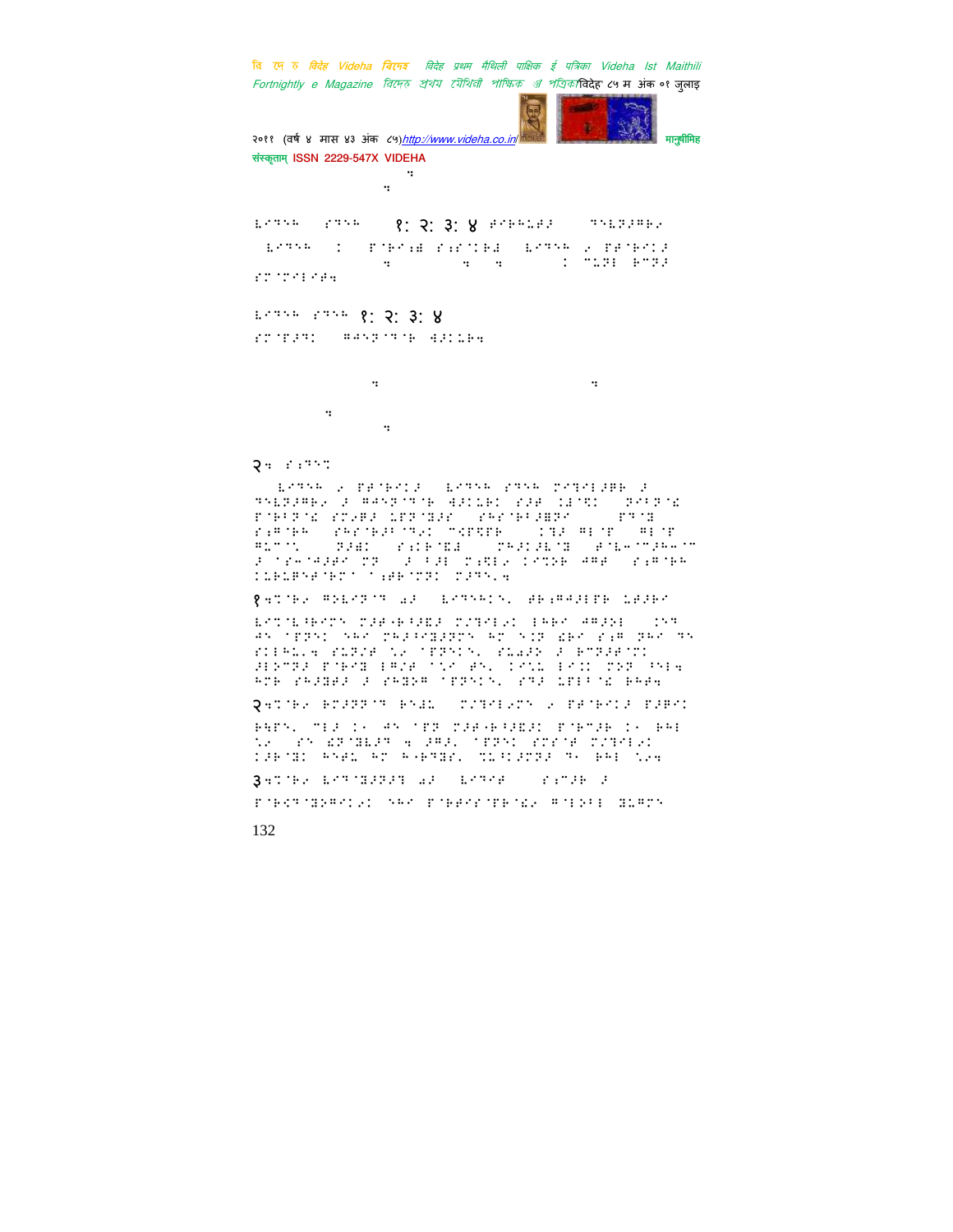त्रि एन् रु विदेह Videha विरमर विदेह प्रथम मैथिली पाक्षिक ई पत्रिका Videha Ist Maithili Fortnightly e Magazine রিদেত প্রথম মৌথিনী পাক্ষিক প্রা পত্রিকা' বিदेह' ८५ म अंक ०१ जुलाइ



२०११ (वर्ष ४ मास ४३ अंक ८५)http://www.videha.co.inl

संस्कृताम् ISSN 2229-547X VIDEHA

tra regrard (1895) is, tras moers roeid moig APPLA INTERNATIONAL ACREAM (PARTICIPATION PRODUCTS) NO i puae al den data ieu acus illegere veneurs.<br>Des dubaco una apartoleen corenead inen deux seus nya yako boss dakoro dinimkidadi karzi riksa  $5.2\pm5.$ 

ga riesa che poeses cole innoves i asicas

TRACTIVERS WAS BEEN TRIANS ON THE CATER AND RADAR serengan berek danam belaki atas 19 kapelis ke<br>1981 mendanan bermula menanjuk pada bel<br>1984 mengerakan menyapi dan pubang bahasa men

ga tra siste sing and a series interview of the series

in Raudi i administrata e i da ilidana a ciente a cara rana.<br>Idestando in diseguis e el ciunalesta a lode insulsa di el ciunale dina. BRAIN NEIGAG ABER 1888 - POBA ERICHEAE INVRS INDRE ana propinsi koadena primerško al mrda rumaari<br>Publo s pekto oed (strum malabo pons nora) RECORRECO POR PARCHAS FORZA OCORRECORA

ER CORPORATION ART  $-3.37837$ GROUP TERMINE

TERR CONTRACTOR CONSTRUCTION AND PARK TARE PREPAIRMENTSE PROTOCHOLOGY

1996 - MITELA I FRIDERED MATELIA E PER PER EL PRIDERED EL PRIDERED EL PER PER PER PER PER EL PER PER PER PER

o gornica KANDRAN TE TYPIT TITKEN TUBKI TEMPAID. THE ENE FEAR OF TURNITIES POLICIES CENT

ZH SORA EORENEOIDER PARK CODE ( i i renc

CONFIDENTIAL PROPERTY SERVANT CONTROLLING STATAR PARK CRYL TIME TORA FREE ARTISTS standle coaminativi sisc sons maamsadnasi sasma SAERIN SPACENE ROBOTHEILPORA

QARDA CHEETHEDS BOSE - 2 ADDA TEDE ARTE IN RAE

TO CONFIDENTIAL CHARGE OF THE REPORT OF THE REAL PATRIZE/AZIN, PTELNO PKONEZI PZPRYD 190 14201 New meter selessory interior territory in mineralery led  $\sim$  EPPNB (1) Primari POLITE CENE NA CRITERY 3123137334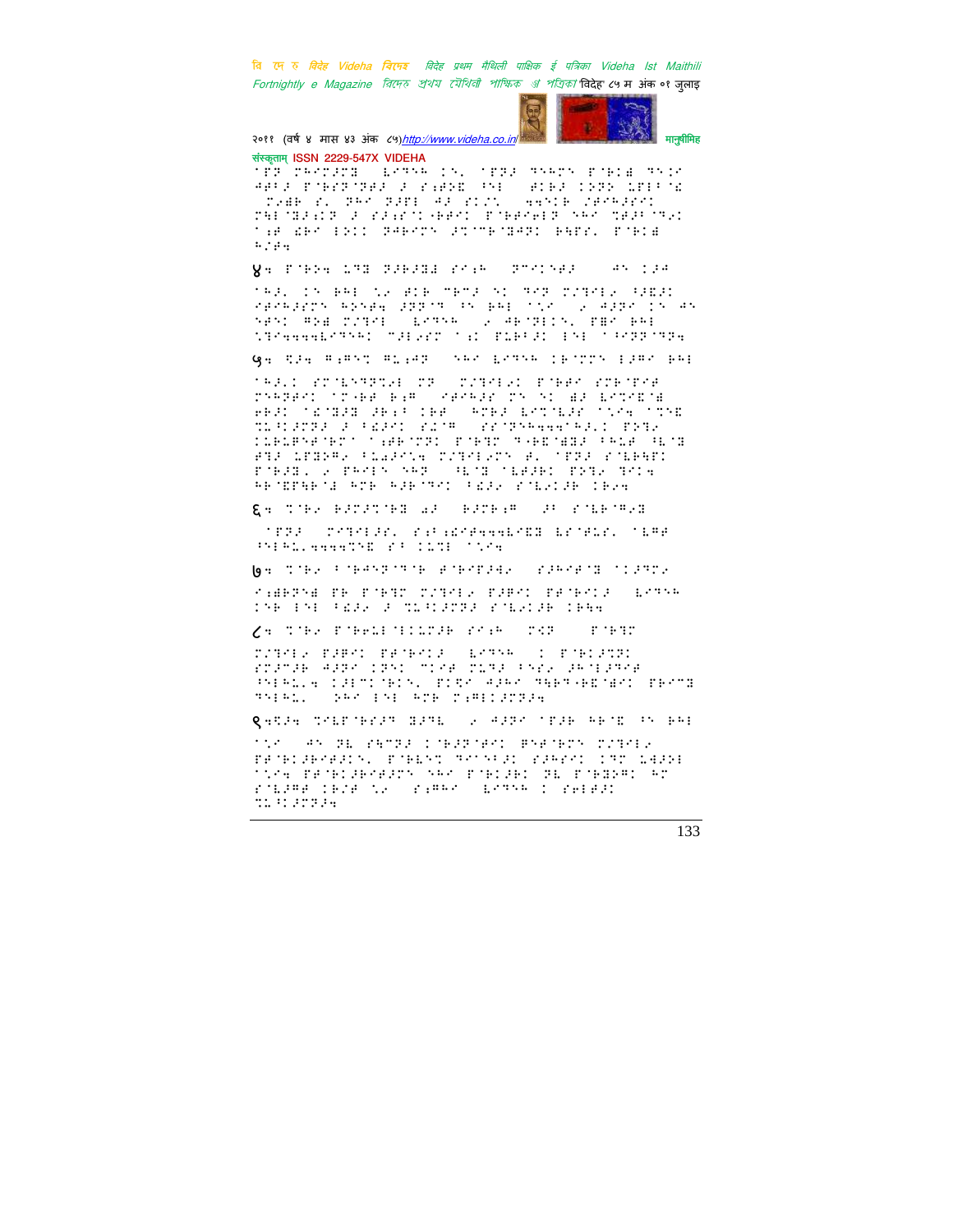त्रि एन् रु विदेह Videha विरमर विदेह प्रथम मैथिली पाक्षिक ई पत्रिका Videha Ist Maithili Fortnightly e Magazine রিদেত প্রথম মৌথিনী পাক্ষিক প্র পত্রিকাবিदेह' ८५ म अंक ०१ जुलाइ



२०११ (वर्ष ४ मास ४३ अंक ८५)http://www.videha.co.in संस्कृताम् ISSN 2229-547X VIDEHA

Row Sites at taarea aan obses mene menerial ESPIRING ARRAIN CONNECTED POINT ESPIRING IN TEND PASSA TERRA CONSERVATION TARE OF ATE ZZ

ERMEDY 09 ERMED MOLPE PRESUNSAD EVA DROG GADY

ATE SIERREAPHEND ARGES ENEATHE ASOF COALA 421 421 521 4854

884 TORY ESSE RELEVATIONS ESTIMATED

SERIES POTENTIAL TO CARSTERLY CONTENENT BAT FERRI BRATA TIRK BATARIRI DARI REPETE ANAL ADA TO REPORT OF TOOL PROCESS APPEAR

834 CORPORATION OF BUILDING BACK CONSTRUCTION

1 FJENTN FJEN EMBYFYFF, PNEH VENTNAV BYBDMAB PERFECT PLEAPS AND SUMMERS CONSTRUCTION PROPER 30 12772 0074

834 Chev Commission Energy Counterpola

SERVAN (198 YELES) PREPAY, LSTOSH ATE THE G 25328 25524

884 SPA STEP FROM WALL ESTABLE SPORESHED

the and laemned gar imeal as rang sarn. Nis EVERA PROVINCIA COMA DE CONTRACTORIOS CATESA Geral nom libera dal de magna vegado.<br>Installaborsa del correguero insimiliam modernad PRENCIPALIZE ENECK REPAIRING

ggs they earliered carry of tere- $-971314477$ 

овитено <del>з</del>правиротели вна синоритиание.

**TO MAKING MANAGEMENT PASSING ASSAULT AS A SERVE** RARITY POACH CYTYLA RESPONSIVED CORRECTE PAPPEND PARAM TABE (PPA ESTIMPE DEPA

**REAL STRACE APPROVAL LEADERS**  $\label{eq:1} \begin{array}{ll} \mathbb{E}[\mathcal{L}^{(0,1,1,2,1)}] & \mathbb{E}[\mathcal{L}^{(0,1,2,1,2,1,2,1)}] \end{array}$ 

radiare, as autopative as the case and tengar SAMBALLE ATECEPENT CONCORTE EMPRESSORIES BL ATES PASSEN ISIANASTY FALA PRANING AT VIRASI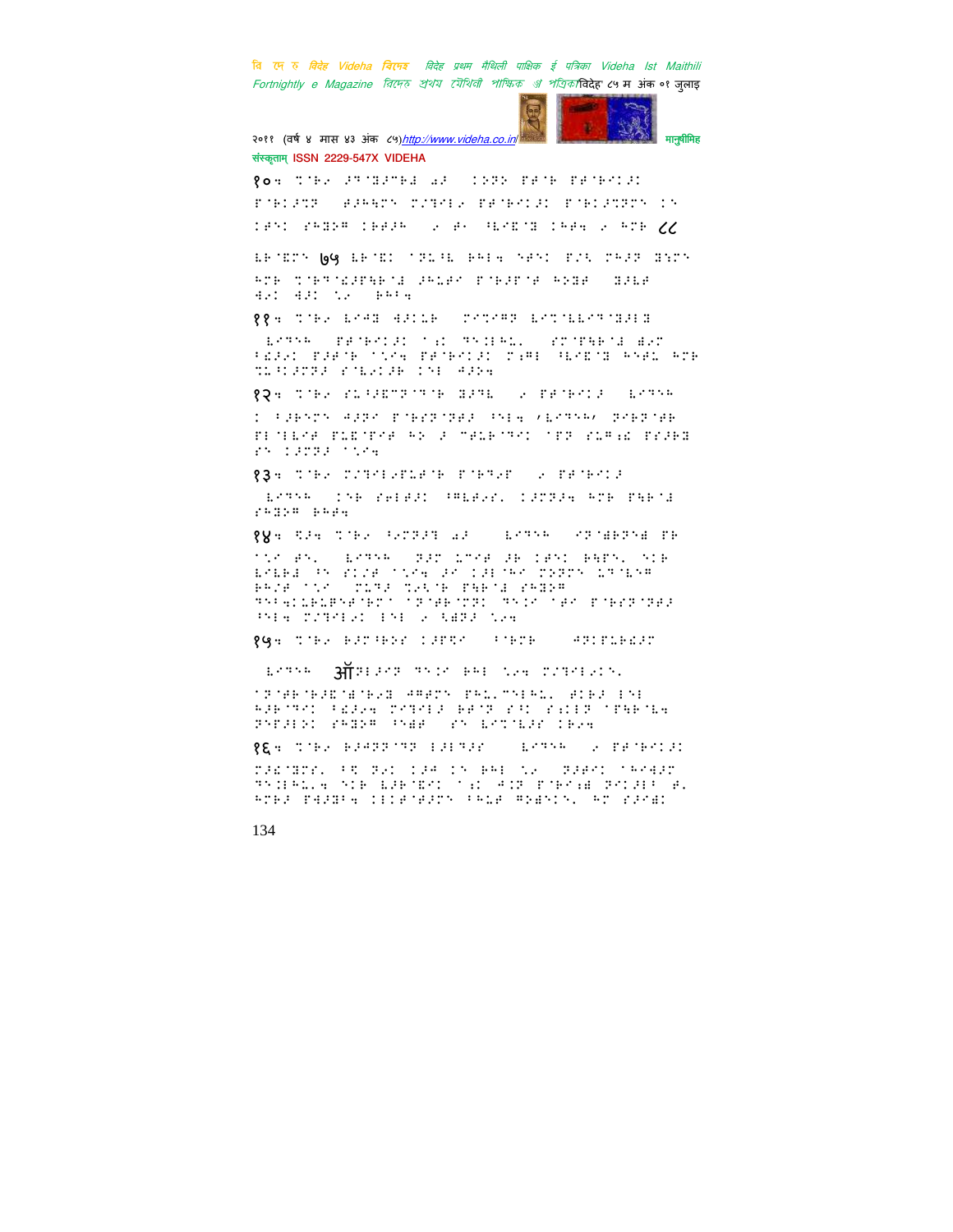त्रि एन् रु विदेह Videha विरमर विदेह प्रथम मैथिली पाक्षिक ई पत्रिका Videha Ist Maithili Fortnightly e Magazine রিদেত প্রথম মৌথিনী পাক্ষিক প্রা পত্রিকা' বিदेह' ८५ म अंक ०१ जुलाइ



२०११ (वर्ष ४ मास ४३ अंक ८५)http://www.videha.co.inl

संस्कृताम् ISSN 2229-547X VIDEHA radicaldo dos portugales de contra contra con SAFTED DEPTITY DEDECEDE SORELLY TEST LEFT OF FATA IN WHIS TORREST TAT ESTATE CONSISTANT ASCRAD ENEMAN CANDIARDNE PORDADO DORCRNANADO nagemobilana (Papel nontege 194 194 novel 0921 PORTGERY TO CARD INTERNAT **COLPACTARIE ENER**  $\cdot$ : rs delralen ald fall sper si hal hal maler FORDUCE FORM PUTE NUMBER OF SPACE PROPERTY a formal a partire compartir e compartamentales.<br>Interpretato come el porte perseguir a partire comparte el pro ESPECIANAMENTO PER EN ARCHITECTURA DE TECNICA

TER PRES THE NEW RELEASE ENE LEFT WORLD A SEPERATOR SERVER PRESSES ARE ae makedoku semidikan seredam indebek sekudik senekae Barry Precame chan was a scelle aar Bian was adente ese codo dispartes den cone (esiódrado **CORPORATION CONTINUES IN AN ARTICLE AND** HALLE HAND

**Right Super Enterprisoner Project**  $\mathcal{L}^{\mathcal{A}}\left(\mathcal{A},\mathcal{B},\mathcal{B}\right)=\mathcal{L}^{\mathcal{A}}\left(\mathcal{A},\mathcal{B},\mathcal{B},\mathcal{B}\right)\mathcal{B}^{\mathcal{A}}$ 

KABEDYBEE ERKE EASEKIJ (BKSYR) ESEIJIVA IV TER TRING DIE BRIEDDEEM TEKTE RYE TOK 1932) Profilement (138-9-130319392) Enemere Na NIE DATABNE AN ATE PNEJD THEONAD AN UP. PATAB 1924 CodePhare SP 1958238 Renewis 7518 (  $\mathbb{R}^n$ PORALE NAVAL SA SANGA

RZHOTEVORVI OSEVENOV, EBIOVA i EKSSARI VI primerova

This cost is need. The final active cand property 19 BAE SCHWARTAG, 23 SOPPIA GEGEN, 3594 SHAR 

RRATTED ANALIS WAS TEADD AGAPTEMENTAL FALM.

TERN CABALA CABALA: SALADN SENER NA SA STELENB TORA PARI PARABARAN PELBAI PARAIAI PELIPAP CARABAD (RAC) RACCA (CARABA) MARRAD (BADAY) MENYE 1984

Row Siles demanding as international reservations

dibebankerezhion geerzazio analizat ez lakogen. Dan zelab<br>In beelo angelo nivel la cizzakello egez longia al bainag disk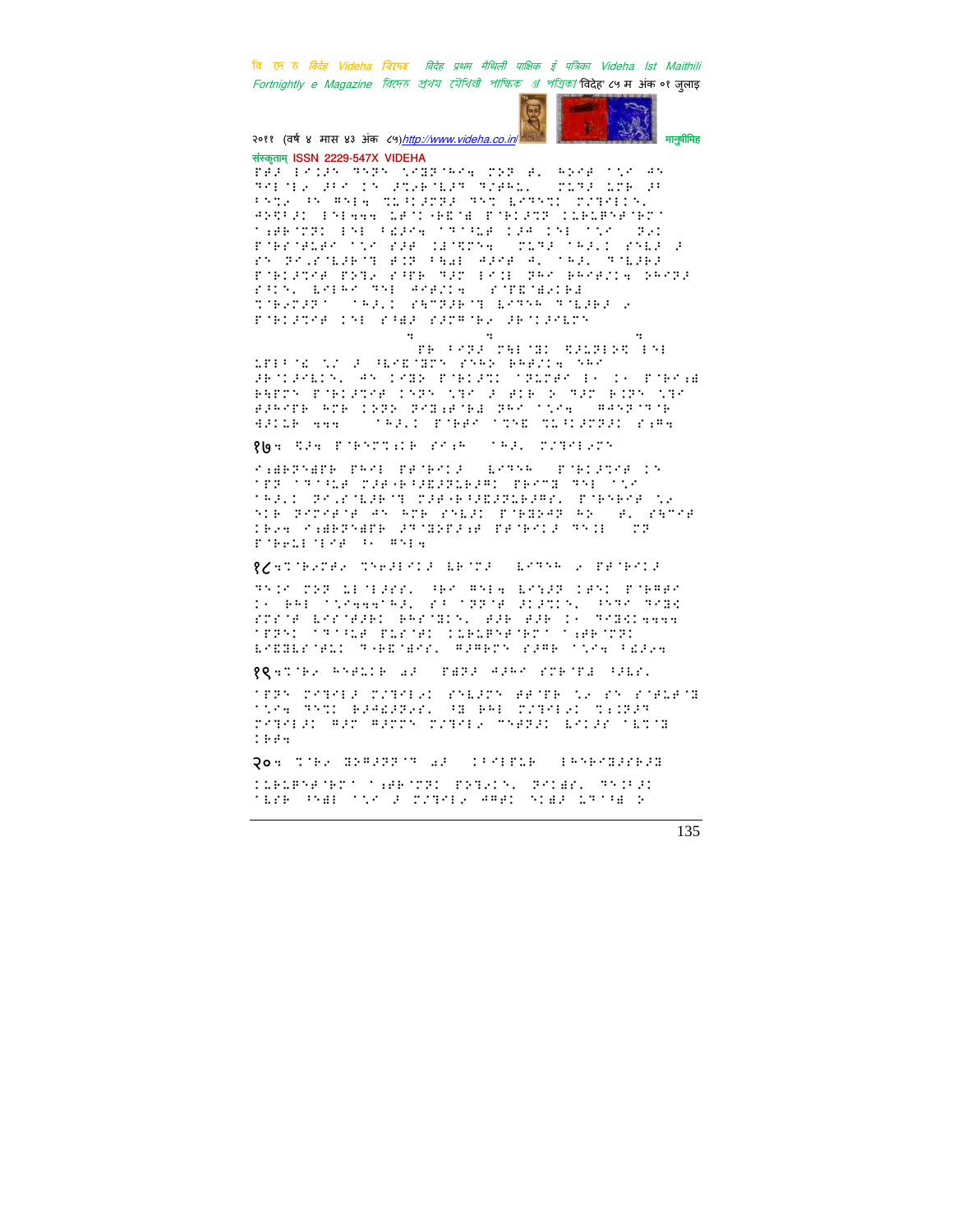त्रि एन् रु विदेह Videha विरमर विदेह प्रथम मैथिली पाक्षिक ई पत्रिका Videha Ist Maithili Fortnightly e Magazine রিদেত প্রথম মৌথিনী পাক্ষিক প্র পত্রিকাবিदेह' ८५ म अंक ०१ जुलाइ



२०११ (वर्ष ४ मास ४३ अंक ८५)http://www.videha.co.inl

संस्कृताम् ISSN 2229-547X VIDEHA

eregrak: Agendeering is seggee: (Erigin an ii aasays waasheene (sheema menes a Andaladi POINT PIECESSEL CAPABRAS 191 42 PLANS

Q04 TH2 IPTERIATE TRITE (1981AR) - 43

PUNCES (ESTARDA PALE BUS ILSEU (INU ) BSPABIE ades coneditations de la servicia de linges conseguidad. PARALDER STATE (FROM PARALDER 1940) ADDA

QQASIBU AUEDURIA (EKSAED SLSIBKA 1931 PRE

ndireba predake mara marae bikto aparomda  $781354471737778734$ 

Q3H CORP FREDRICK WAS CORRECTED FROM THE

THAN MORE CONTROL FILADAME CANORA AD CORONA NEERIC CONTRA nte anterier et den fren de alternativide FRAMABI (1984) 1FRAID RMRA (2008) 1910A (1910-1910-1918) EVER TEXT AND TOAK TO SCAPACE PLACE ARE TAKEN FERRA

QVADIBUDEU RU PUER SU TIPALI ILELENENEDI

THAN TOOL CONFINING CATORAGE AT TEACHING CONTAINS CONFIDE denand (dringee) a lave radial a la crone. Coesa.<br>Cadidae i rae conde lagresid ar Cened New putana upi dia raabaa raaki auro aad ilaa ko limka pila nanabera  $\label{eq:4} \mathcal{L}(\mathbf{y},\mathbf{y},\mathbf{y})=\mathcal{L}(\mathbf{y},\mathbf{y},\mathbf{y}).$ 

QQASIBU CUBUURIS CASSE COLELENAMENT SUBSCORD

DN ADE LEDIGAR RIGHARD, AN ERENE DNE ANE TIV ate an Exeba tera spage tietema rens saechni ESTAD LENE INSPIRATORAL NINANAR 1. VINA SMARING EVENID BATTS DAY ENE APSA AAST TES APDIA

SERIES CRAFTED RAFES.  $\begin{array}{cccccccccc} \mathbb{P} & \mathbb{P} & \mathbb{P} & \mathbb{P} & \mathbb{P} & \mathbb{P} & \mathbb{P} & \mathbb{P} & \mathbb{P} & \mathbb{P} & \mathbb{P} & \mathbb{P} & \mathbb{P} & \mathbb{P} & \mathbb{P} & \mathbb{P} & \mathbb{P} & \mathbb{P} & \mathbb{P} & \mathbb{P} & \mathbb{P} & \mathbb{P} & \mathbb{P} & \mathbb{P} & \mathbb{P} & \mathbb{P} & \mathbb{P} & \mathbb{P} & \mathbb{P} & \mathbb{P} & \$ 

CLELBYS TECHNICS (SEE TOOL) (FBP) (CVO) PENDPS (PH) RNEWANIP PARA PERMIT PALE YMR EARE (MLTA PENI FBIRD, RN JRM JTKP 19814

RIGHT TEV IN THE PART IT CORNER CONFIDENT IN THE 1001

TRING EARL COMPANY CAPACHERE & BATA NIEA rosacrad (pag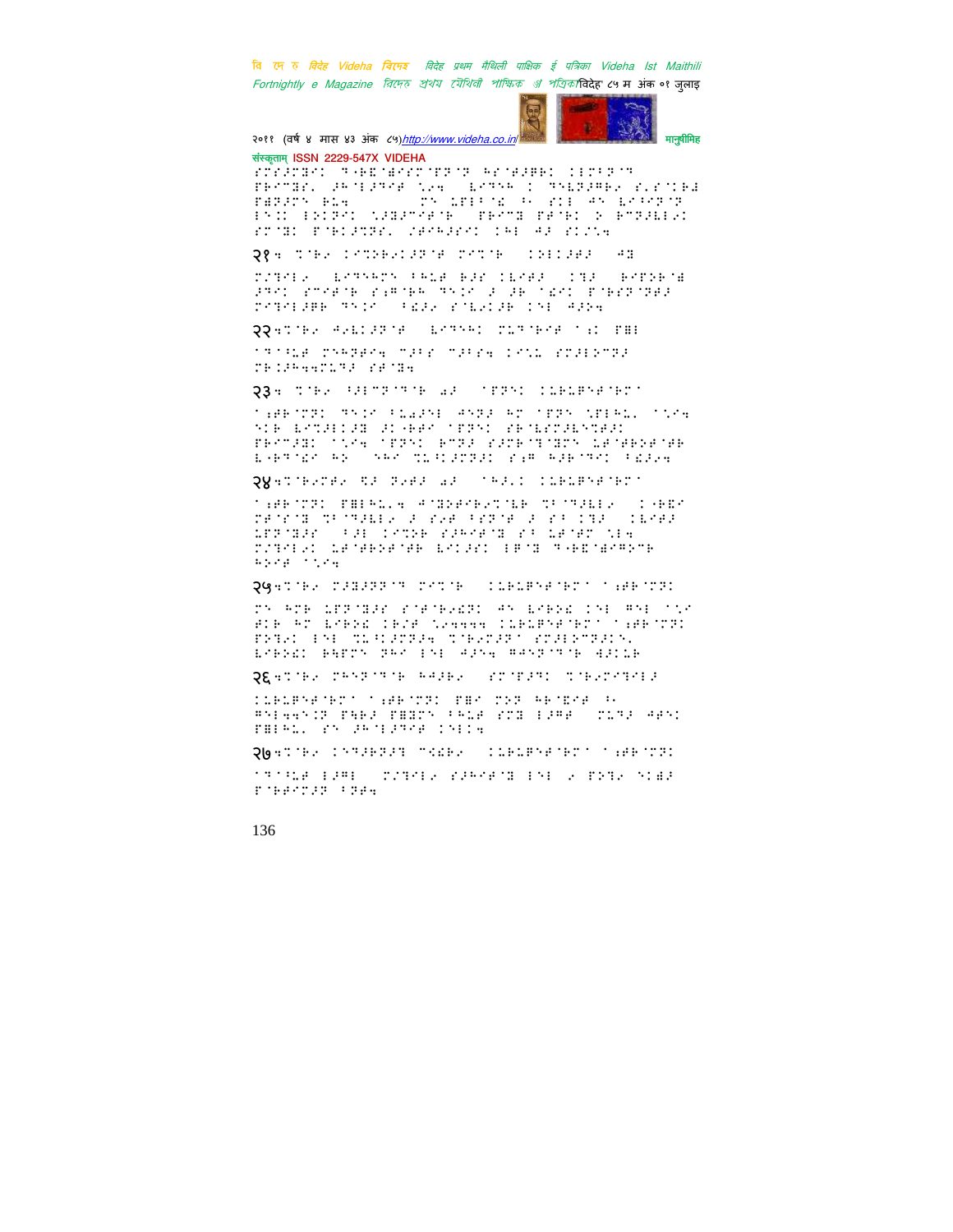त्रि एन् रु विदेह Videha विरमर विदेह प्रथम मैथिली पाक्षिक ई पत्रिका Videha Ist Maithili Fortnightly e Magazine রিদেত প্রথম মৌথিনী পাক্ষিক প্র পত্রিকা' বিदेह' ८५ म अंक ०१ जुलाइ



२०११ (वर्ष ४ मास ४३ अंक ८५)http://www.videha.co. संस्कृताम् ISSN 2229-547X VIDEHA

ROBOTER PROBABLIS EARLY **CEPTARI AT PROPER PARI** 

tes pre ribeard pietard taeble prime inexid a Kita () () tidabena razmi maa modol (1951) alla olodida.<br>Dama dhea () alla olodidad () and di aad () bara () ()

QQ editel/devilled by a substance of the the than

COROBNATRO COMBOTAL ETROPOLICADA DO BBO A NOR **SAMPLE STATE** RIGERARD AND CONFIDENTIAL ROLL SIER ESE PORQUISE IN BAE LAN EXPSAIL LASBARARE ESPRESS TO CONTRAC

3640782 PENPITE WAS PERA SEKTNA PREDVESTING BROE NEW CONFIDENTIAL CROSSE CORPORATION CAN

3880192 9201202 92119 10311282 000001289 10000 SAIR TAR PAPERMENT, SERVICE CONTRACTOR

EBRIT-BOOD CAPOLE ORDER SOCKER

3250 text execution and existing the condensation n 1967-1981 (Rochen in Farba) (Edgar (Rochen) dit in Bindis misianda a saale

3350 revolving resolved on the summary conditional resolved

THER TOOL COOPERS, A COLLECTOR CONTINUES ON A PORT OF A RESPON

3840 team bae necessasse or contemplate established

CONDENSATED TO SERVICE OF STRONG AND ORDER OVER \$1,000 198 151 50924

3951192 PRAECEDAT PREPA COLEDARIADO CHARCOS

PAC EPPE CEPTALIZE PAPPA LA MATINAMIA

3640 resident products in protectives in the sees and the

FERNAND FORTO BUILDING SIRE FORTHEIRS CONFURT Alba Mohnhaens (1984) proves mremetes.<br>Internativo (pode carres chitoviste ornitere er adale

30:57 TER COVER SOLENDAR (PERSPACE LARMAD CAPAC

ESPOINA INFORMACIO ANNES ES MARCIEDADE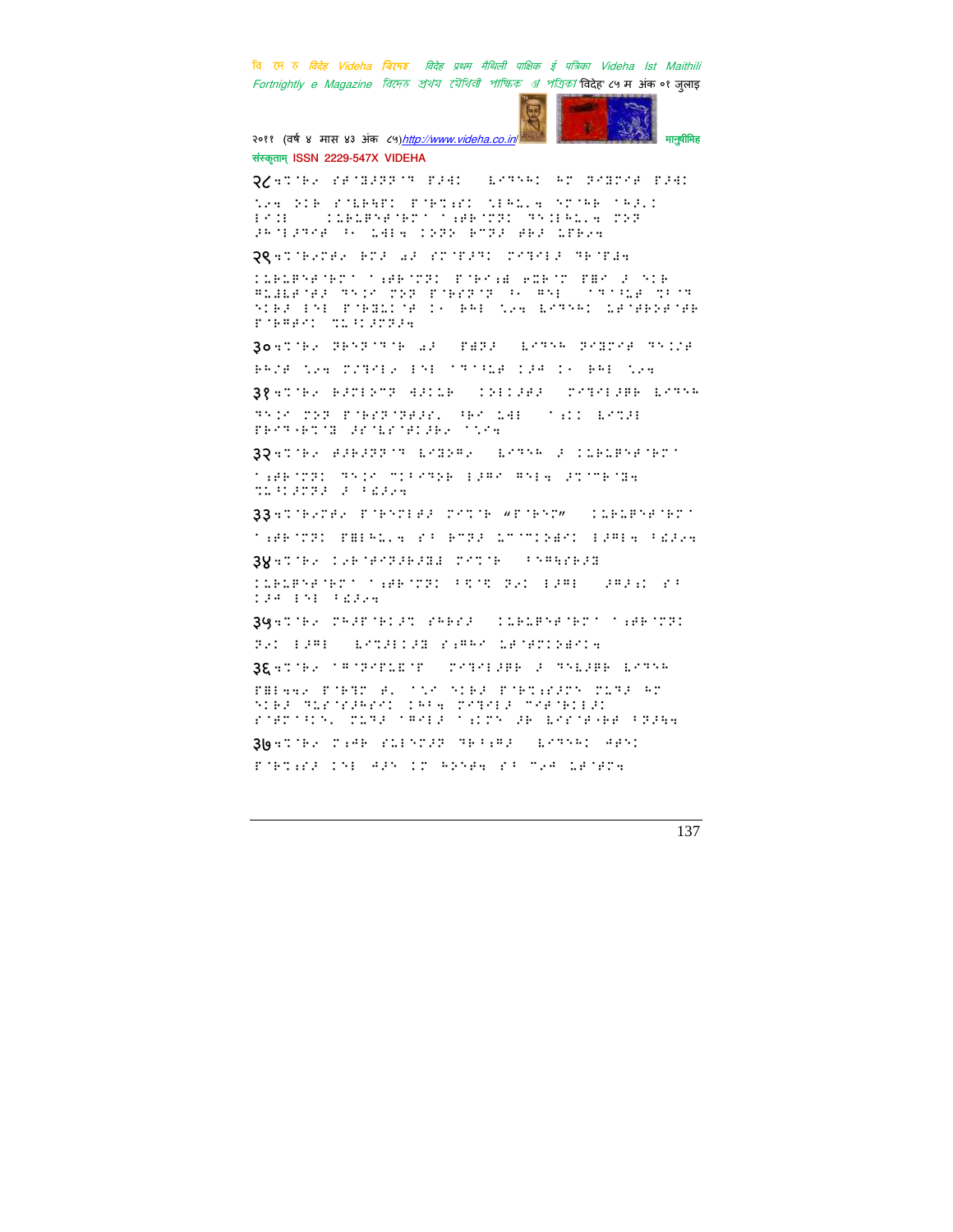त्रि एन् रु विदेह Videha विरमर विदेह प्रथम मैथिली पाक्षिक ई पत्रिका Videha Ist Maithili Fortnightly e Magazine রিদেত প্রথম মৌথিনী পাক্ষিক প্র পত্রিকাবিदेह' ८५ म अंक ०९ जुलाइ



२०११ (वर्ष ४ मास ४३ अंक ८५)http://www.videha.co.in संस्कृताम् ISSN 2229-547X VIDEHA

3ZHT TEACHA CE TEAHNAR CEALACH HAILER COLLEDENATED T

THAN TOOL CARTAO - PAOSO - ESTSARSSON (AN ILIOS) SAINE ANY PANY PORFOR IREST LESS PLAYE ANY dia kaominina

30 editers in a relation of a case of a concept and the control

THE TELL PHEAD, CARIN BALLY CARDENON

Mondrey Beeleceans as contract protes a conce CARABA SOART (BARNA B. 108785878 PTPSEAKRE) 194 IN 1989 CONSE INSURANCE ON THE CORD OF CRUSHING

86453 BESPITE COUPER TREES CONDENSIBUT

THEFTS: PRIE SAI (PRIE SALE) SARGET TEMBRIE PERA 8540 JEAN OPERATOR CORDENEMENT OF BESTIZED OF BARNE

MIDA STORING RADIOTIVE CONTRACT SIRVATO DETON

83 edited in and believe the line of the state and de-

PARPARRA PARAGUARDA DO CONTINUESA

WWW.TER CONTRACTORS CONFIDENT PETER TORONTO ENE

1951 administrativa postane de Faler analysis (1924) d POSINER: PEDSIA PEERSIA CORADNAE, ERRE ANDR 1989 LESTRAR TAAL STEARA PARAMENTER TOOT DUSA rons coachs re ase the an navril all relates 372578 7574

ggandes craie aarbe coeal radioise receives

BOBO PALESTY TARIE YEARDREN TRAD ARRIVEATAD **TRIPARTHALM ARTICLE** 

gg editer advances in test proported presentative sets.

ESTER PLOTERA IN RESORDED PIERL OFNOA ISBN raene reaak dee mar is krea britse sû êsî.<br>Pomma jela voe poeman vela vol deevee voleenno ASKA TKERALE IN POESENE IEEE

RIGHT TEST TO THE COLORED SYSTEM CONTINUES TO BE TO BE A STUDIED

I rekaziveza moltkozenezmka (H) jese (NVS)<br>zkolonkassona (IHE) kaj pliti koj politikaz (ovakev) PANEROSO PARESPOS ERASSO DOMINICEPIDADEM ERIO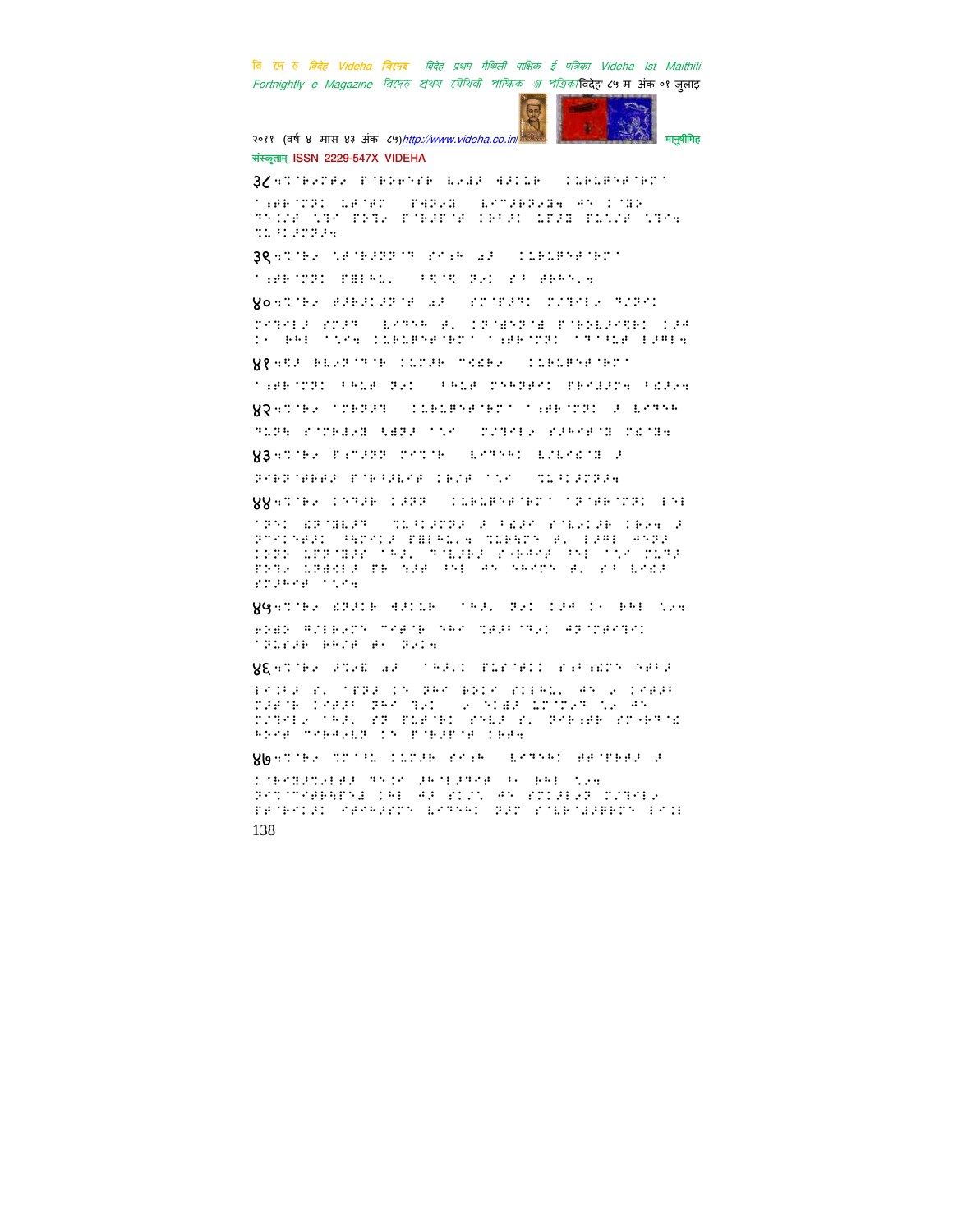त्रि एन् रु विदेह Videha विरमर विदेह प्रथम मैथिली पाक्षिक ई पत्रिका Videha Ist Maithili Fortnightly e Magazine রিদেত প্রথম মৌথিনী পাক্ষিক প্র পত্রিকা' বিदेह' ८५ म अंक ०१ जुलाइ



२०११ (वर्ष ४ मास ४३ अंक ८५)http://www.videha.co.inl

संस्कृताम् ISSN 2229-547X VIDEHA AJNAN DAY COACANAMAD RADU YA AL MAJAAN MYDDN 1970 FOURNE BAN TEMP CAPAIN ISSUED PACK BY CONS  $\mathcal{C} \subset \mathcal{C}$  is

804834 1928 bette infrast riedart tera rietara

 $\begin{minipage}{0.99\textwidth} \begin{minipage}{0.99\textwidth} \begin{itemize} \color{blue}{0.99\textwidth} \begin{itemize} \color{blue}{0.99\textwidth} \begin{itemize} \color{blue}{0.99\textwidth} \begin{itemize} \color{blue}{0.99\textwidth} \begin{itemize} \color{blue}{0.99\textwidth} \begin{itemize} \color{blue}{0.99\textwidth} \begin{itemize} \color{blue}{0.99\textwidth} \begin{itemize} \color{blue}{0.99\textwidth} \begin{itemize} \color{blue}{0.99\textwidth} \begin{itemize} \color{blue}{0.99\textwidth}$ يطيطيني

government in a serve that enters the factor of the background of the term of

TRIANIZAS DE EXTRA CORA TEX INAXIDIADO PALA TRAVE STEAKTHING AVEC BRYO ACCORDER FOR CBRYOSY 197794

Goether Classe escreption testimates are madin-

ESTAR PRSE CONSERVATOR TREATMENTS CONTROLLED **ANEW PORT TO BEFOREE** 

GRANDER PERMITTING WAS PORTED BROAD FORE PERM

BAV TIMA ILBIBNAMBOS SAMBODAI MNIK PORAZ MNPA ENE FORME PO PNERDIN OF EXTREPT PO PNE PN CONFIDENTIAL CHART TONE COLLEGED AN

governed access deems access cress system bis

EACHER PRIATE ENERGY PRESS

9390192 CAPSCIER CODE CORDESPORT CORPORATION

NIE SEMBRA PNIK MAK PMEZZMAA SNE (NANI EKMAE FORD IN CONTRACTS OR SERVICES ON CONSERVE SESON **FERENHALL CAR CEPPE BRACK TO FERENHAL** 

CLELBAR NETA A BAREATZA (ERRANGOREA) ARGOA (RAB ADALA NAS MAJO (NAO) PORZA ORAZ (PARA O ASU) (ORAZ TEND FROM AT PNEPPIR NEAD, AN IP 47.136.37 EVA SPECA CVINES ESNIMARES CONSERVATOR  $\sim 1.1$ SIER ENFERTS PRESSURE SPOKE EPOBERTH

**GGHT TEV INTERPRITE HAS SENSITED TO THE TERMIT ARRANGEMENT OF THE TOPS.** 

DIRECT CARGANIZES IN THE SAM ARE TRAINING  $\epsilon$  ,  $\epsilon$  $-22.32377774$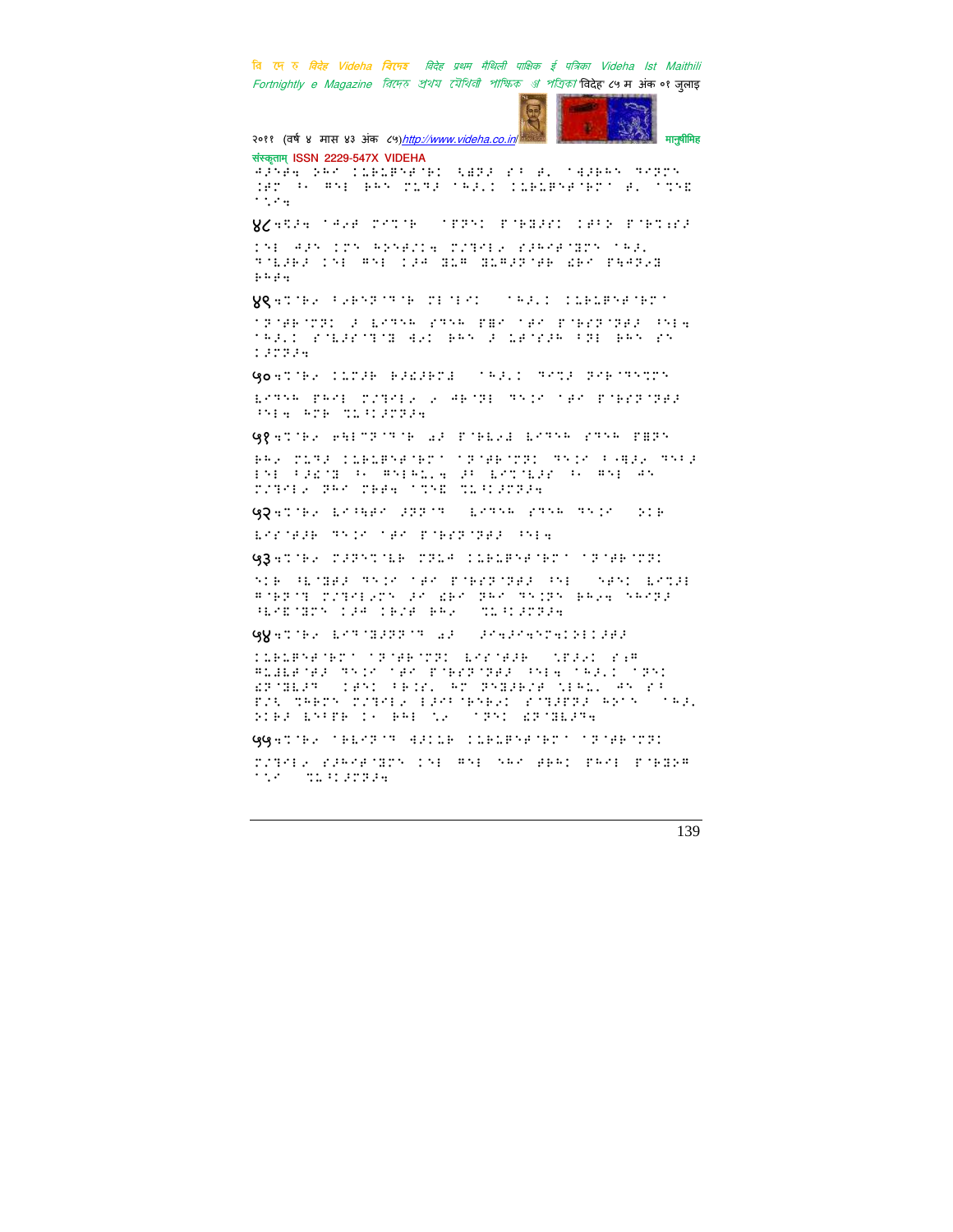त्रि एन् रु विदेह Videha विरमर विदेह प्रथम मैथिली पाक्षिक ई पत्रिका Videha Ist Maithili Fortnightly e Magazine রিদেত প্রথম মৌথিনী পাক্ষিক প্র পত্রিকাবিदेह' ८५ म अंक ०९ जुलाइ



२०११ (वर्ष ४ मास ४३ अंक ८५)http://www.videha.co.in संस्कृताम् ISSN 2229-547X VIDEHA

98 40 telection as capacitos between the telectratic and BRE NAME CANNOT ENGINEER FOR STANDARD WAR TOOL NEW 964 STEV EDENE FRAGE CORDENEMENT CORPORATE 7511 74224

92553 Cartaste Battle Compese today of the Energy PARTAR SALAS, PTPA EDIPAL PAPTRY LATAR STAR  $\{1, \ldots, 0, N\} \subset \mathcal{P}(\mathcal{O}_M)$ 

GRANDER SCHAFFORDE EDENTEDER (1992) 1 STEDER FORDER PREPERDENT POST PARE TO CHAIR CRESS

FORBACCY CENTAR CABDA DAY IN FUSA NAM

gostney that he days. Active: Scepherer a actre ribear (bride roe: beim (sep) cenedric force<br>1934

ERSTER COPP FRESHERS COPRET COOPERATE

 $2.5\times10^{-11}$  , the state of the state of the state state of state state state state states of the state state state state states in the state state state state state states in the state state state state states in the st

ggennes estas senso espris casariens en

TRIANIZED IN NAND INABAD AND TAGO VIGOLETI **TEROPHY CON** 

gastres serballas.  $\mathbb{R}^2$  ,  $\mathbb{R}^2$  is a  $\mathbb{R}^2$ **CONTRACTOR IN THE MORE AND** 

BAPY, TRAVI POBLYT ARGUATIABL TOGHNETRALIS, sid deveneerse haar neemde astat in het ander het d 

EVENTOR PROVIDE DESPESSIONER ENERGY DESCRIPTION

TO THE TOOL CONFINIST ACCORD ON A SUBSTAINABLY OF CORPORATION  $\label{eq:RMS} \begin{minipage}{0.9\textwidth} \begin{minipage}{0.9\textwidth} \begin{minipage}{0.9\textwidth} \begin{minipage}{0.9\textwidth} \begin{minipage}{0.9\textwidth} \begin{minipage}{0.9\textwidth} \begin{minipage}{0.9\textwidth} \begin{minipage}{0.9\textwidth} \begin{minipage}{0.9\textwidth} \begin{minipage}{0.9\textwidth} \begin{minipage}{0.9\textwidth} \begin{minipage}{0.9\textwidth} \begin{minipage}{0.9\textwidth} \begin{minipage}{0.9\textwidth} \begin{minipage}{0.9\textwidth} \begin$ **CAR PORTAGES**  $\sigma_{\rm{eff}}$  and  $\sigma_{\rm{eff}}$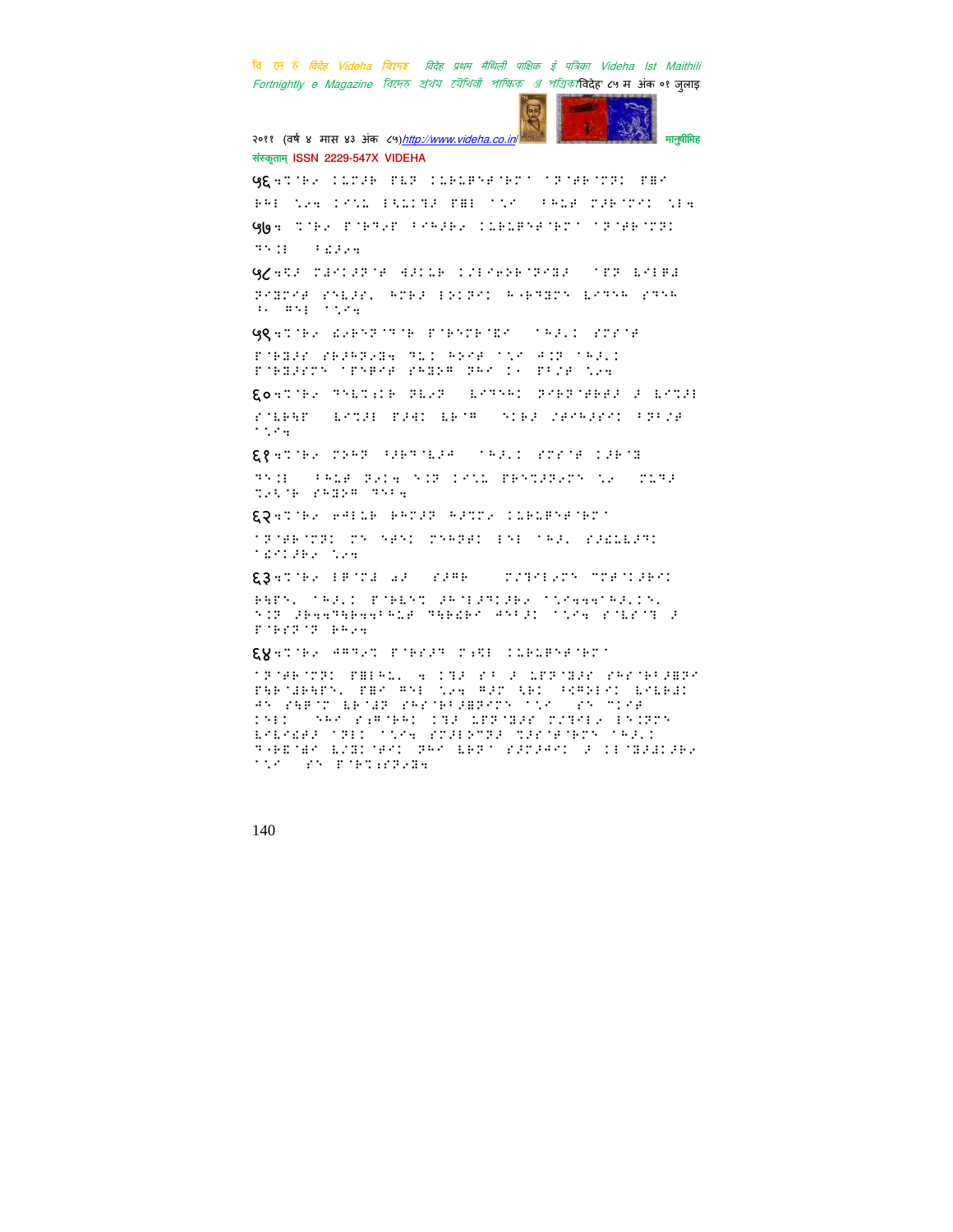त्रि एन् रु विदेह Videha विरमर विदेह प्रथम मैथिली पाक्षिक ई पत्रिका Videha Ist Maithili Fortnightly e Magazine রিদেত প্রথম মৌথিনী পাক্ষিক প্রা পত্রিকা' বিदेह' ८५ म अंक ०१ जुलाइ



२०११ (वर्ष ४ मास ४३ अंक ८५)http://www.videha.co.in संस्कृताम् ISSN 2229-547X VIDEHA

ggebrev indebt av narde bedelv aktive beken

CLELBAR NET STORE NORD (EAE) FRAN DE DRAG (EAE) **CONTRACTOR** 

EERTHA RAILE ENFORT DIFNOL CONTRACTMENTS

ESCREPT PRESENTES AN OFFICIAR FRANCIS. Zhadden edig haif gedagged in gang de hai aeg FORBAY YRAROVBE EKSPEDING FROM FROM WORLDS AN NAND YOUR TRACYONS YOUR COURS IS BRUCHAR CORP. PARA PORTUGAL PARAGH

EBARDATECRAS DODOR - ETROS RANRISTA (AVITARLI

STORAGE TO PORTAGE VERGONA VIENESES POS THE TELL EMPERIES TRINK A BRIEF PATH (12) PHO TO CONSIDER THE THE CONNECTIONS OF THE CONTROL OF THE CONTROL OF THE CONTROL OF THE CONTROL OF THE CONTROL OF THE CONTROL OF THE CONTROL OF THE CONTROL OF THE CONTROL OF THE CONTROL OF THE CONTROL OF THE CONTROL OF THE CON ESTRE ROBE PSECEDORE

ECHOICE PROTECTIVE SECOND o maspirengay. **TERMS** 

ringer (1661858/1677) (386/1721) results (8787) (3 SA PERSON DIARPERSONAL A SALE TROLLOLADORA  $\mathbb{R}^n \times \mathbb{R}^n$ 

ERSTER PEDYODER CRESCO CONFRONTATION AROS

CLELBAR NETA A GREATIST PER SPART OF INAGES AND RELA

MOST TERM BERG TRIEGEN HEADLE WORKING FERE BARBONING

EVEND THIE CONFIDENTIAL CONTACT ARREST ALNOTEERING. DIRECTORE CANAL ZI CANAL MESSING CONSTRUCT absors bakie joba kaab bekoaab baco oe oo caas 1984 ANGG DINASAN DAL ERDIERG RAI 1144 SECRETARIES CONFIDENT **CENTENTENT AV SAM** 

arvony a proportivody species character ex itak eskuistele kunst pakie aksimikit.<br>Aaatak aks kerat mitaks veers aantaas taka PROTESTING AND LONGITY SECTIONS INTO A GRANIC KATE AD BETERE TO CHE KOTEATO

198 900 TEST OF HER TERRITORS CONSIDERED AT STREAM

TRAVE COMPACT SERVICES ARREST THAN TOAL PORS  $\sim 0.3\,M_\odot$ LA MARA (POTABOS) BABILINE (AD GABILINADO COMINA ISBN 2007-01-020-01-120-0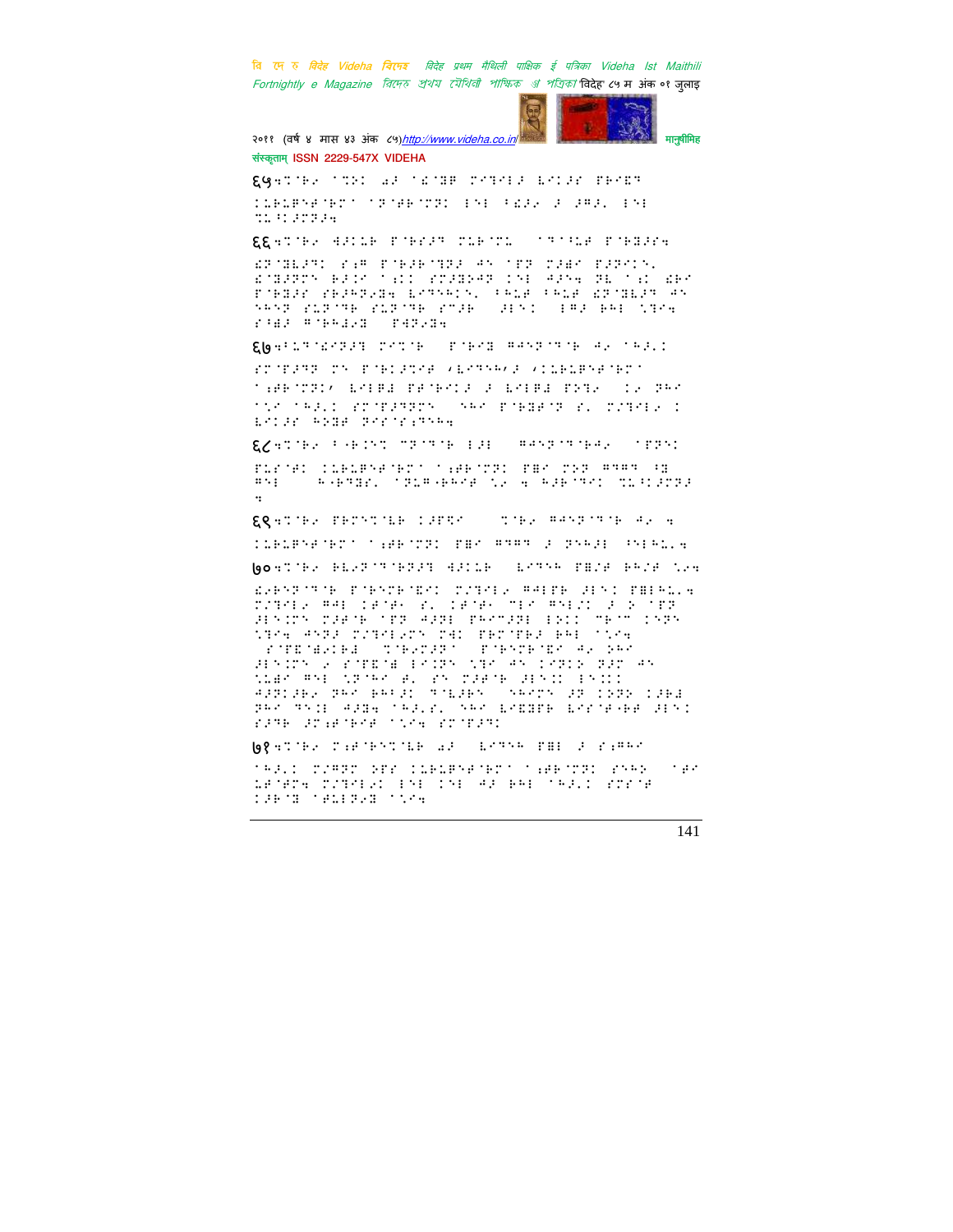त्रि एन् रु विदेह Videha विरमर विदेह प्रथम मैथिली पाक्षिक ई पत्रिका Videha Ist Maithili Fortnightly e Magazine রিদেত প্রথম মৌথিনী পাক্ষিক প্র পত্রিকাবিदेह' ८५ म अंक ०९ जुलाइ



२०११ (वर्ष ४ मास ४३ अंक ८५)http://www.videha.co.in संस्कृताम् ISSN 2229-547X VIDEHA

**GRAND THE SERVICE SERVICE SERVICE**  $\sim$  Infinity and the contract of the contract

DIRECTS TERMINARY SIDERIN ROBERT TO CONFIDE EN DOCTOR DE CRIABINEA COL BORA CONDECRNO PONTADO AN ENDICATEMENTAL ALGEMENTAL DEBAY TIME

63 40 1992 300 2219 300  $\sim$  118181989 (BT)  $\sim$  1988/1791/179

ROWAL PAPARE W LEOROGRY, CARLO ALBUL ARTS RVI TAG, SAR BSB BOS GA GAG, 104 164 255 GSG  $1.291 \gamma$  in  $\gamma$  ,  $\gamma$ 

68 HELP ARE CARD CARDINAL CONFIDENTIAL AND CARD CARDINAL

CRASH CONTRADOR PERMIN CONFIDENTI ERCOS CONTRADE THE CAR PARTICULAR TIME TRACKED RAR TIME CONTRACT

ggernerene infektiveren 

THERMORY ROLLERS ARRESTS AN ALL 2 RAD ALONOS 200102 PATH (25 FRDE) PORT 20208 NELLA DE PR ik sebagai kecamatan ki kuma meneriku kuma ber.<br>Tia mengunungi aker teuran unu tia

68 40 telectional importance calls in a case of conservation of the Set

1980-28-18591-0028

lee street teen all to been to the companies articles.

TRAVEL PROBLAMBA ENTRANGURA POR PRESIDEN. APSI TIA SAN FSERS IN BSE TO APPARE ARRE BLEE SE PANGO SNS TORE

**IBC** Address of a student address to the context of the constant of the context of the context of the context of

minerale a na circo de consegue circo ciedad.<br>Coepensaren circo de rodo contres na ceamino max RNEADLA GREATMONATH FRONT BAC EDREA

160 m The Associate conservation and service

PATENCIAL SOFT TOOLS PATES. THEIR BAIR STOCK rzakowi w renekcji wzilski filez Amerikanek mwye  $\pm$  100 m  $\sim$  11  $\pm$ 

DISPOSAL PIPERTS (PRIMER